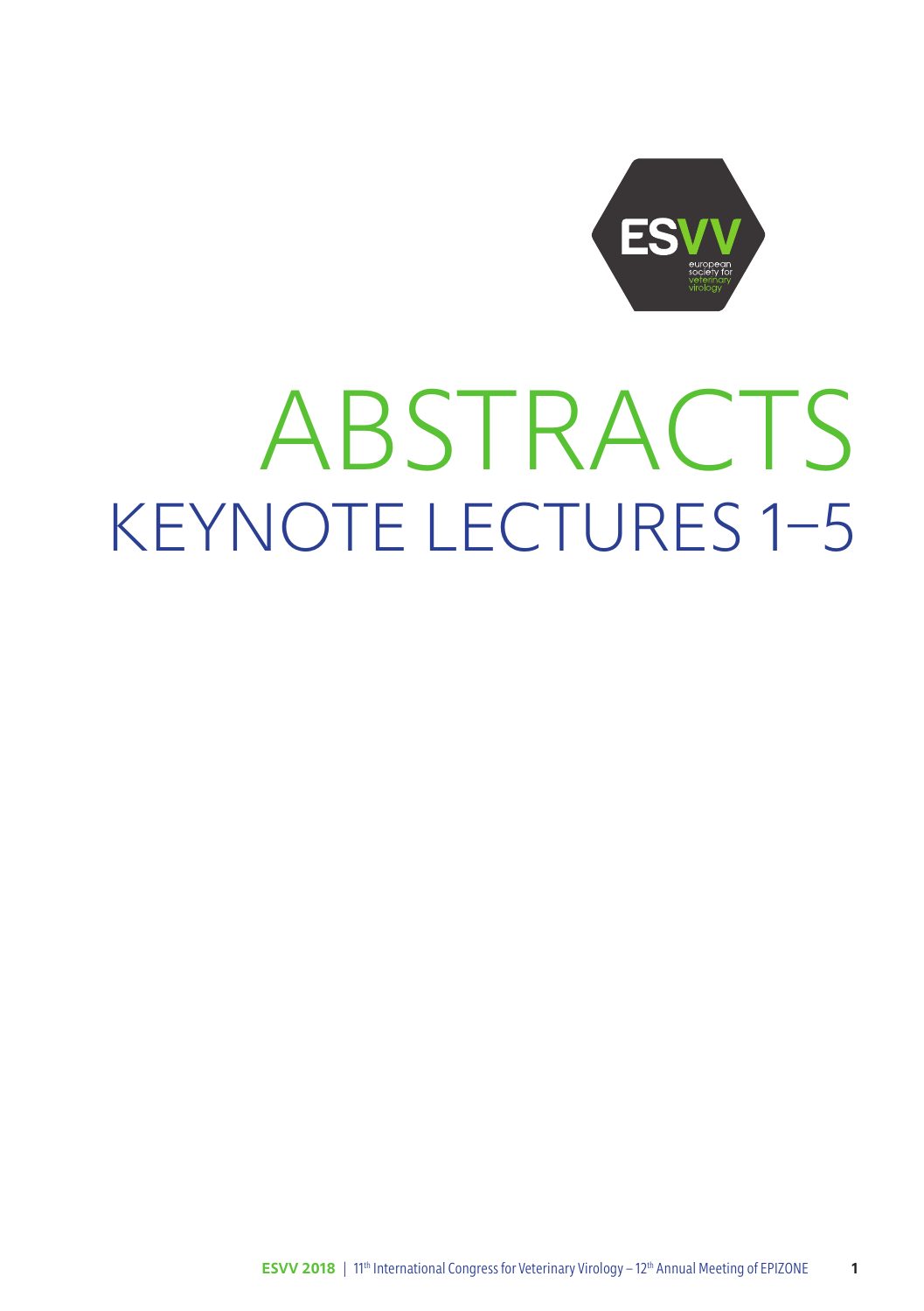## 253 **Veterinary virology in the post truth era**

#### **Prof. Ilaria Capua**<sup>1</sup>

*1 One Health Center of Excellence, University of Florida, Gainesville, United States*

The rise of populism worldwide is challenging science and its tenants and is fuelling the rise of anti-science movements. The latter attack scientific discoveries or science – based policy or scientific activity by amplifying wrong messages and generating and disseminating fake news. Inevitably, this will affect policy makers and funding agency's areas of interest and funding schemes. It is essential that we do not leave a void and that our perspective heard is clear and loud. As a call to responsibility, many scientists worldwide are ready to take a public stand in defense of the principles that we share as a community.

Based on my experience, taking a public stand can come with slanderous personal and institutional attacks as an attempt to shake institutional scientific credibility. The virology community as a whole is at risk of similar misrepresentation: we use verbiage in which we refer to "animal experiments", "cloning", "compulsory vaccination programs", "reverse genetics" and which include words and concepts that are now being questioned.

Defending the credibility of the veterinary services and of veterinary research in response to populist attacks should become one of our most urgent priorities. Leaders of the veterinary community worldwide should promote a reflection on this topic to improve vigilance and preparedness to limit the damage that such "viral" events can cause.

**Keynote Lecture 1** Keynote Lecture 2

## 254 **Zoonotic arboviruses – Enhancing awareness**

## **Martin H. Groschup**<sup>1</sup>

Martin Eiden<sup>1</sup>, Ute Ziegler<sup>1</sup>, Markus Keller<sup>1</sup>

*1 Friedrich-Loeffler-Institut, Federal Research Institute for Animal Health, Institute of Novel and Emerging Infectious Diseases, Greifswald-Insel Riems, Germany*

Global mobility of goods and people as well as climate change effects which successively render central European ecotopes more suitable for reservoir species result in increased zoonotic arbovirus incursion risks.

Wild birds play an important role as reservoir hosts and vectors for zoonotic pathogens and their transmission. For several years we have therefore monitored migratory and resident birds by systematically setting up a German nation-wide wild bird surveillance network for zoonotic arthropod-borne virus infections like flaviviruses and alphaviruses. Special emphasis is laid on zoonotic flaviviruses, like West Nile virus (WNV) and Usutu virus (USUV). WNV is a mosquitoborne viral pathogen of global importance. Until July 2018, WNV was not detected in Germany, but an incursion is always possible. USUV is a close relative to WNV, which was introduced to Southern Europe approximately twenty years ago and has caused epizootics among wild and captive birds. USUV was first time detected in the Upper Rhine Valley in the year 2011 where it caused a massive die-off in Common blackbirds and is circulating since then in different regions of the country. In 2015/16 a dramatic increase in the number of USUV positive birds was detected with new cases showing up in the Berlin area, the Northern parts of North-Rhine Westphalia up to the Dutch border and in the region of Leipzig. This trend has continued so that we are seeing a massive bird die off almost all over Germany in 2018. Apart from USUV, Sindbis virus has repeatedly been detected by wild bird surveillance which proves that also vertebrates are clinically affected by this virus in central Europe.

In attempt to foster awareness and preparedness to emerging diseases and to build up diagnostic capacities at FLI and in African partner laboratories, we are collaborating with academic and state veterinary institutes in Mauritania, Sierra Leone, Guinea, Cameroon, Nigeria, Cameroon, DR Congo and Egypt. Approaches and surveillance results are presented and discussed.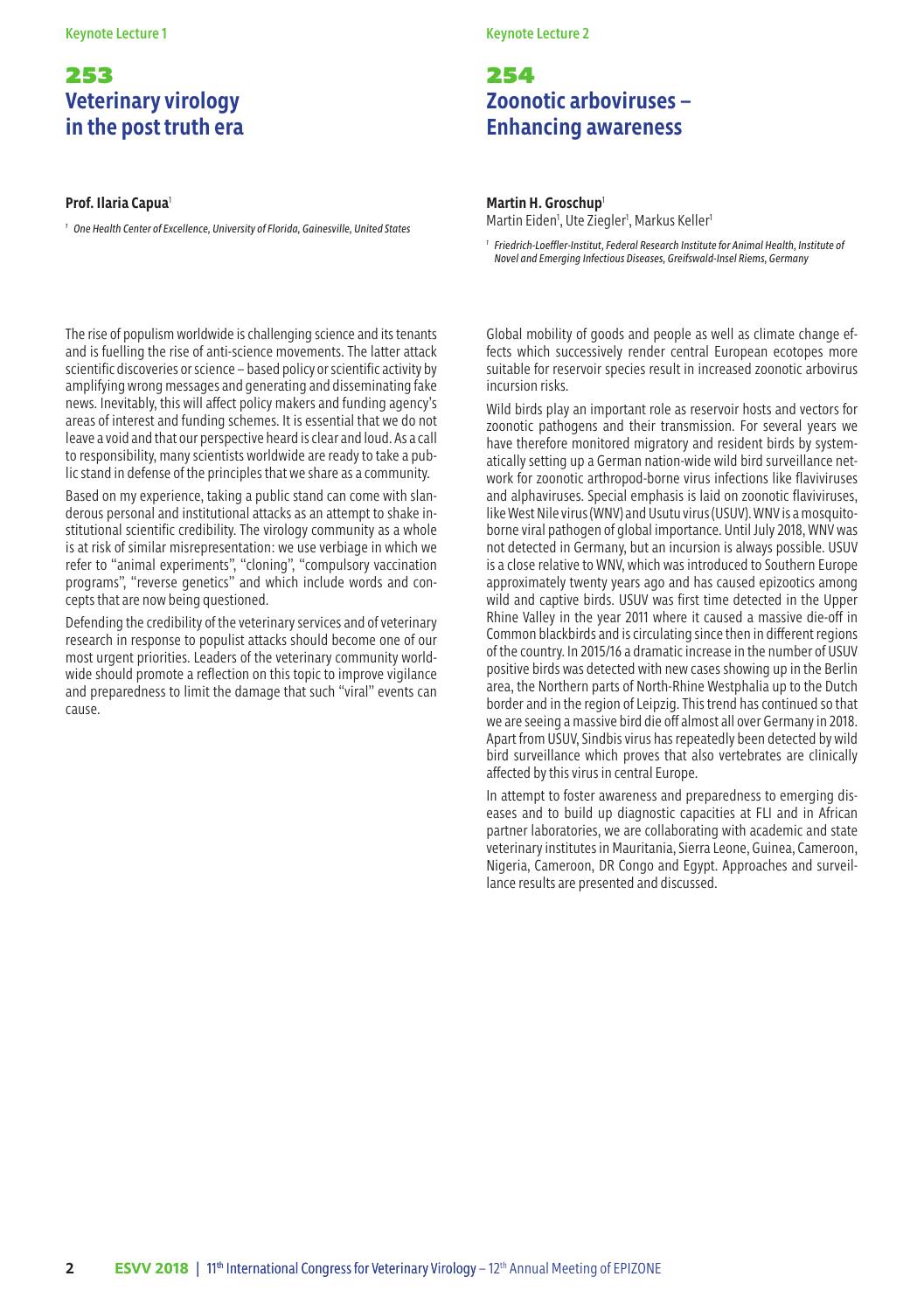# 255 **Emerging lyssaviruses in bat hosts**

#### **Mr. Anthony R. Fooks1**

*1 Animal and Plant Health Agency (APHA), Weybridge, United Kingdom*

#### *Background*

Rabies, a fatal viral zoonotic disease, is one of the most serious viral zoonoses that is presently encountered worldwide and continues to pose a serious public health hazard. The Lyssavirus genus includes rabies virus and other recognised species, differentiated according to their genomic sequence. The lyssaviruses that infect bats include: European Bat lyssaviruses type-1 (EBLV-1) and -2 (EBLV-2), Bokeloh bat lyssavirus (BBLV), Aravan lyssavirus (ARAV), Khujand lyssavirus (KHUV), Irkut lyssavirus (IRKV), West Caucasian bat Virus (WCBV), Lleida bat Lyssavirus (LLEBV) and Gannoruwa bat lyssavirus (GBLV) are present in bat populations in Eurasia; Australian bat lyssavirus (ABLV) in Australian bat populations and Duvenhage lyssavirus (DUVV), Lagos Bat Virus (LBV) and Shimoni bat lyssavirus (SHIBV) in African bats and Taiwan bat lyssavirus (TBLV) in Asian bats. A further two African viruses, Ikoma lyssvirus (IKOV) and Mokola Virus (MOKV) have been described but never been detected in bats. A putative lyssavirus species that was detected in Finland, Kotalahti bat lyssavirus, awaits classification.

#### *Methods*

Phylogenetic analysis of complete genome sequences, together with geographic location and host species, provides strong evidence that new viral isolates can be classified as a viral species. As well as genetic relationships, lyssaviruses are grouped into phylogroups, based on both genetic and antigenic properties of the viruses. The grouping of viruses into phylogroups has important practical consequences or vaccine efficiency, since antigenic cross-reactivity is restricted to members of the same phylogroup.

#### *Results*

Novel lyssaviruses continue to be isolated from different bat species globally. Biologicals are available to pre-immunise individuals (vaccines) against rabies or treat potential exposures to the virus (vaccines and rabies immunoglobulin) as post-exposure treatments. Despite these tools, the continued annual mortality rate remains high, predominantly through a lack of availability of these preparations in areas where the virus is endemic. Whilst the human burden of the lyssaviruses remains unclear, human fatalities have been reported. It is remarkable that RABV has never been identified in Old World bats and, conversely, non-RABV lyssaviruses have never been detected in the New World.

#### *Conclusion*

Whilst vaccines are available to protect against all detected strains of rabies virus, their ability to protect individuals from the lyssaviruses varies notably. All these circumstances highlight the need for a universal pan-lyssavirus rabies vaccine, which could ultimately be given as a prophylactic childhood vaccine incorporated in the standard childhood vaccination schedule and able to prevent human rabies.

Keynote Lecture 3 Keynote Lecture 4

# 256 **Next-generation sequencing – no limits (?)**

#### **Martin Beer**<sup>1</sup>

Dirk Höper<sup>1</sup>, Claudia Wylezich<sup>1</sup>, Leonie Forth<sup>1</sup>, Florian Pfaff<sup>1</sup>, Jan Hendrik Forth<sup>1</sup>, Anne Pohlmann<sup>1</sup>

*1 Institute of Diagnostic Virology, Friedrich-Loeffler-Institut, Greifswald-Insel Riems, Germany*

With the description of the first animal virus by Loeffler and Frosch more than 100 years ago, virology was born and the discovery and description of new viruses with conventional methods like virus isolation in cell cultures or embryonated eggs, electron microscopy, staining with specific antibodies or classical sequencing completed our knowledge. However, virus discovery slowed down over the years and molecular techniques including polymerase chain reaction or microarray detection mainly improved diagnostics within the known world of viruses. But with the availability of the so-called next-generation sequencing (NGS) technology, this novel and extremely powerful tool allowed completely new insights into the universe of viruses using a variety of techniques from whole genome sequencing or metagenomics. With the today available state-of-theart platforms, NGS can be broadly used to identify e.g. also novel and unkown pathogens in different sample materials (even as pointof-care diagnostics) or characterize the complete genomes of all types of pathogens. The power of NGS-driven approaches to identify infectious agents is defined by the extreme amount of sequencing information that can now be obtained in a single sequencing run. By using these NGS-based pipelines, not only an enormous number of new viruses was described in the last years, but also new pathogens like the Schmallenberg virus, novel Bluetongue virus serotypes, new Astroviruses or the first zoonotic bornaviruses have been identified and genetically characterized. Nevertheless, these extreme number of sequence fragments resulting from NGS-analyses requires not only novel diagnostic pipelines including powerful software tools for big data analysis, but also a new dimension of knowledge and resources ("men, machines and money"). Here, the power and possibilities of modern NGS-based diagnostics in virology will be presented and discussed with the limitations of these developments e.g. concerning databases, quality control, ethics, taxonomy, funding and risk analysis.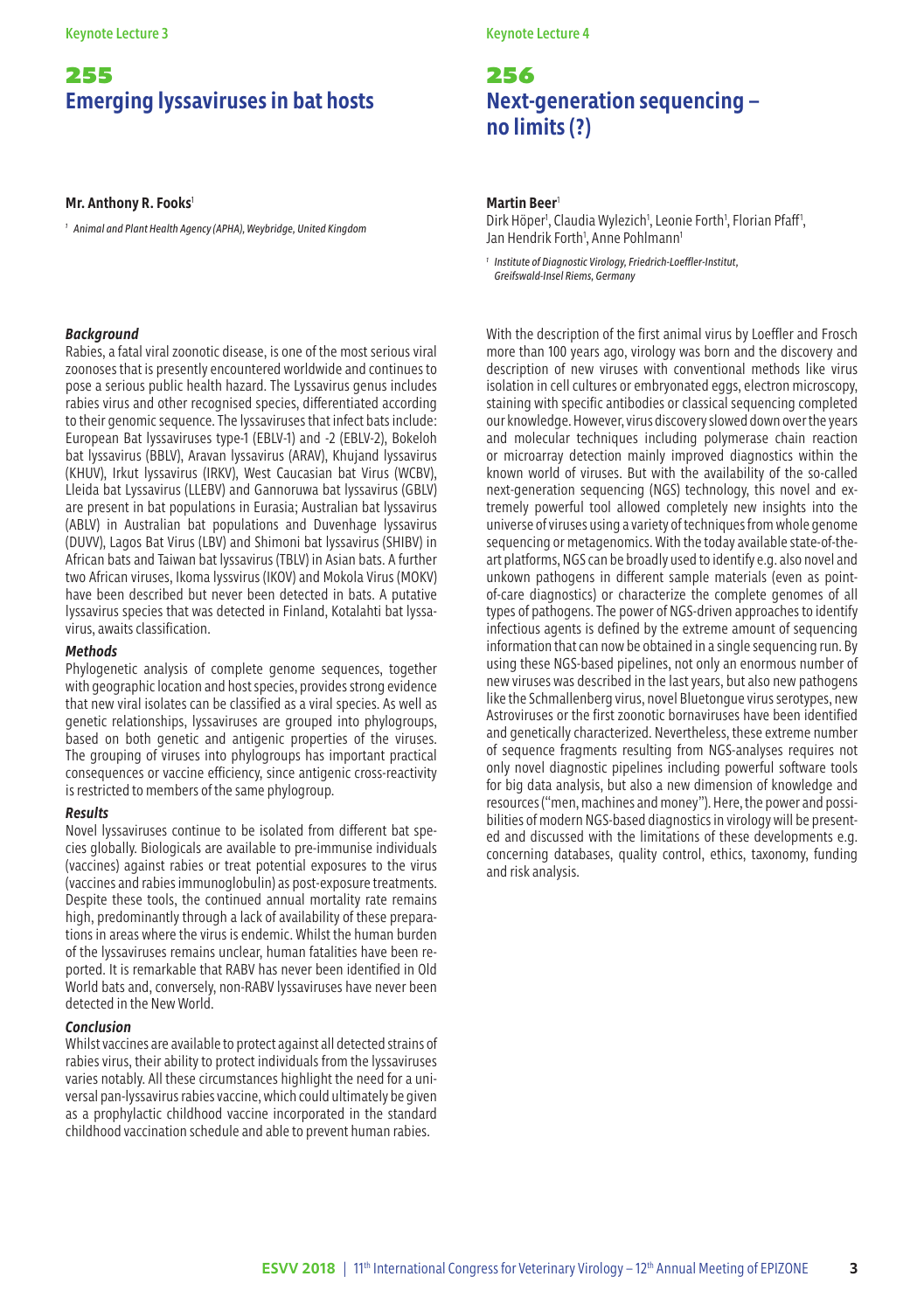# 257 **African swine fever: The biggest threat of the European swine industry. What can we do?**

#### **Prof. Jose Manuel Sanchez-Vizcaino Rodriguez**<sup>1</sup>

*1 Complutense University of Madrid (UCM), VISAVET Center, Madrid, Spain*

#### *Background*

The current epidemiological situation of African Swine Fever (ASF) in the EU is a serious threat to the swine industry. ASF is not infectious to humans and does not directly affect public health. However, the ASF has a serious social and economic impact on the world trade of swine and swine products. The EU is the world second swine meat producer with 23.675 Tm in 2017, representing the 21,3% of the total swine meat production. The EU was also the main exporter of swine meat in 2017. This situation can be greatly affected by the ASF.

#### *Methods*

In this presentation, I will summarize my personal view of the current situation of ASF. A disease in which I have been working for the last 40 years in different epidemiological international scenarios. In general, ASF is usually underestimated.

ASF is a very complex disease whose ethology and immune response is still not well known, due to the complexity of the virus structure which encodes more than 165 genes. Even so, it's an epidemiological predictable disease (As an example: most of the epidemiological situations related with the virus spread and clinical forms of evolution, currently observed, were predicted and even published a few years ago). ASF is not a very infectious or contagious disease. However, ASF virus can go far away if we don't pay enough attention to its spreading mechanisms. The ASF virus animal infection is starting always in a new territory with naive animals, as an acute clinical form with relative high mortality. This situation, after some time, presents a clinical and immunological evolution to attenuated clinical forms even asymptomatic with the presence of carrier animals. That is the reason why, in these epidemiological situations, antibodies detection should always be include in a surveillance programme. This mentioned evolution is independent of the virus genotype.

#### *Results*

The main epidemiological factors and the disease evolution to the current situation will be analyzed. The attenuated and asymptomatic ASF isolates and its potential epidemiological role will be evaluated. Some specific and urgent epidemiological recommendations will be described as well as the role of a potential vaccine for wild boar and/or domestic pigs. A potential vaccination programme will be analyzed.

#### *Conclusion*

The ASF virus is doing a good job, we should work much better or the European wild boar will be endemically infected and sporadic and intermitten ASF outbreaks in domestic pigs will occur in the affected areas.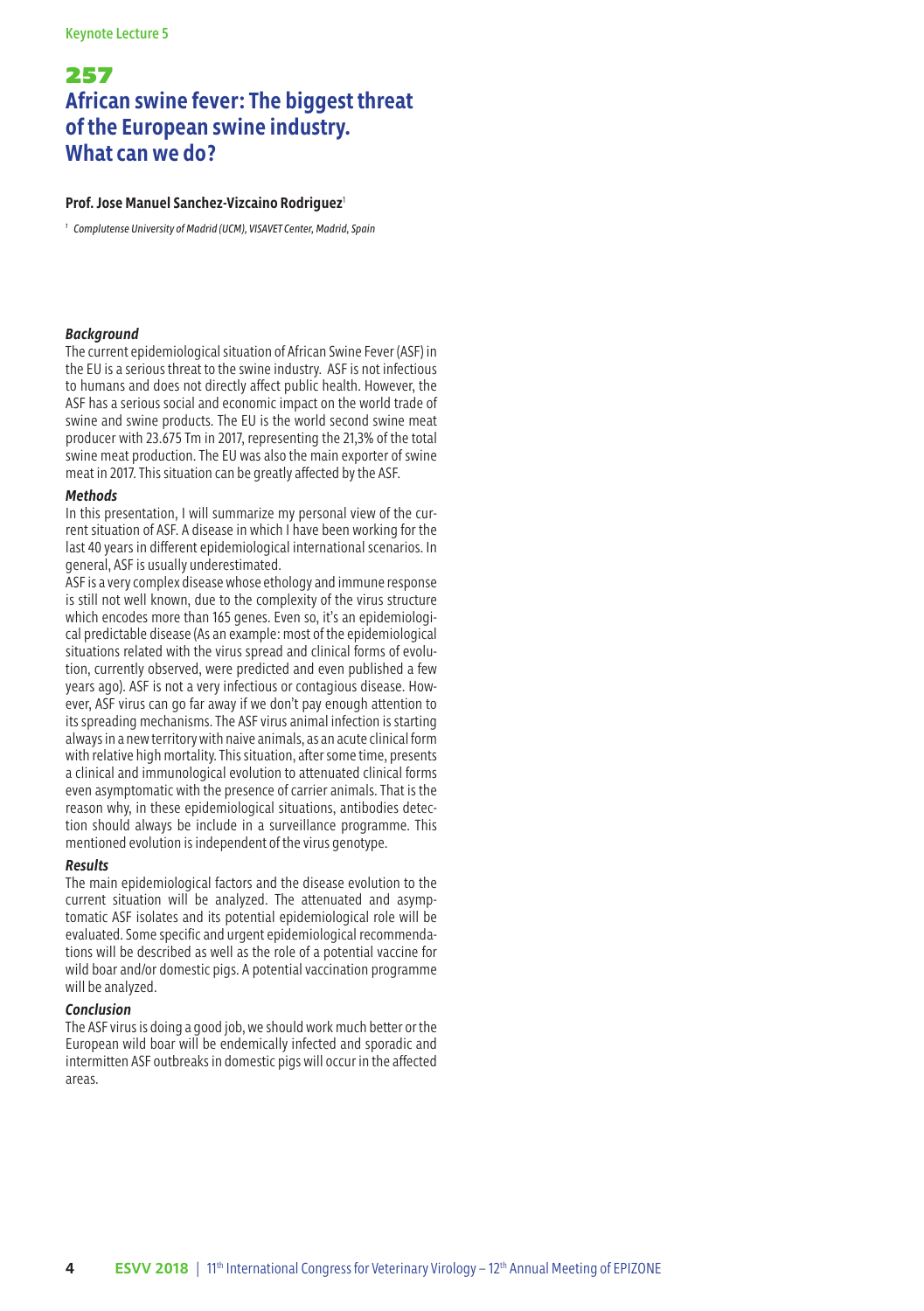

# ABSTRACTS ORAL PRESENTATIONS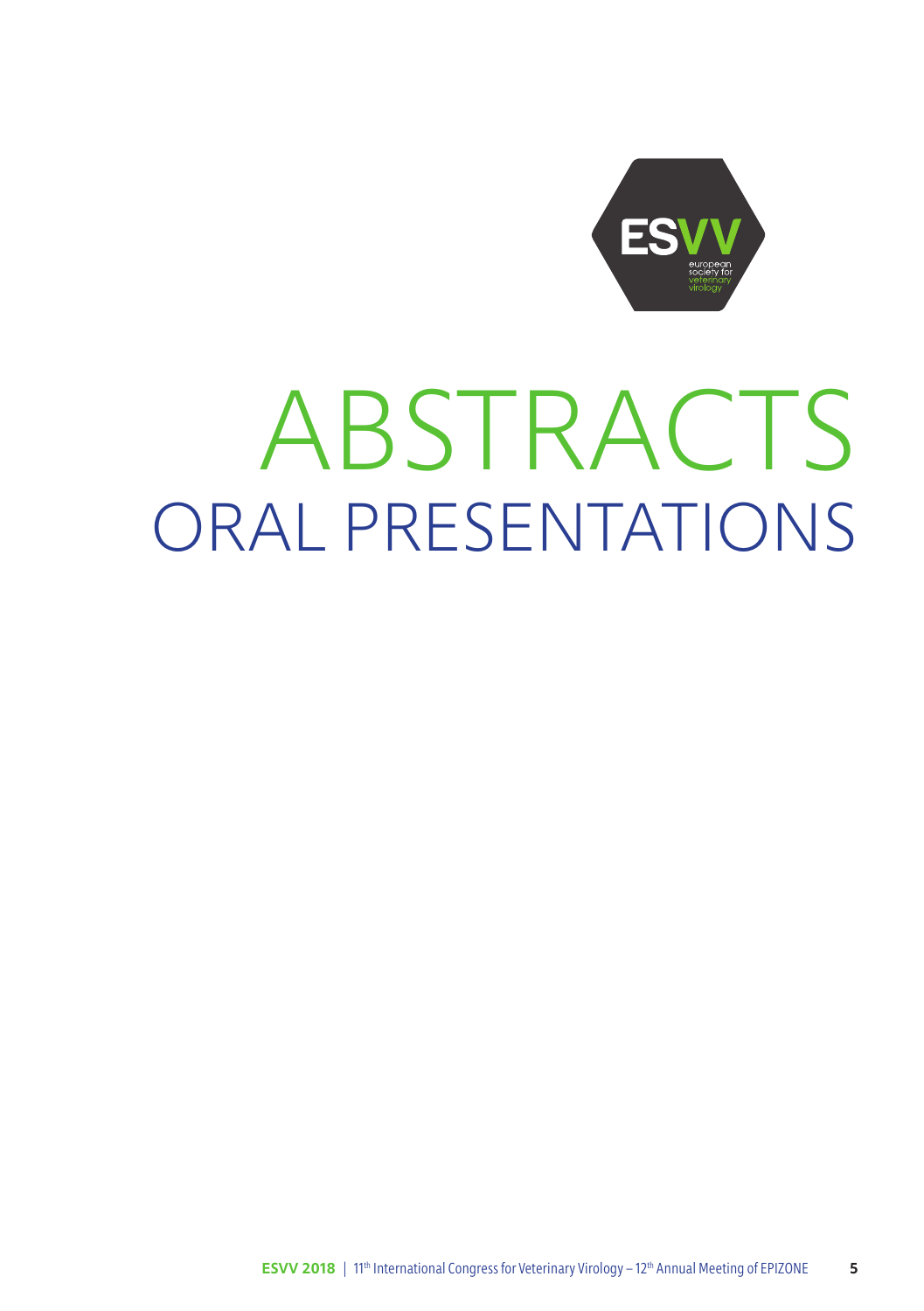# **Surveillance of West Nile fever among equids and humans in the European Union and its potential impact on blood safety measures**

#### **Dr. Celine M. Gossner**<sup>1</sup>

Mrs. Johanna Young<sup>1</sup>, Mr. Dragoslav Domanovic<sup>1</sup>, Dr. Denis Coulombier1

*<sup>1</sup> European Centre for Disease Prevention and Control, Stockholm, Sweden*

#### *Background*

West Nile fever is a viral zoonotic disease notifiable in humans and equids at the European Union (EU) level. To prevent human-to-human transmission of the virus via substances of human origin, blood establishments must defer donors for 28 days after leaving an affected area (where human cases were detected) unless an individual donation nucleic acid test is negative. The aim of the study was to define the impact of using equine cases as complementary trigger for blood safety measures (i.e. testing and deferral).

#### *Methods*

We analysed notifications of autochthonous human and equine cases from 2013 to 2016. Affected areas were defined at the third level of the Nomenclature of Territorial Units for Statistics (NUTS-3). We developed two alternative scenarios for estimating the impact of using equine data for triggering blood safety measures and calculated the impact for 2016. First, human cases or equine cases defined an affected area and the first of these cases triggered the start of the West Nile virus transmission season in the area. Second, equine cases, in addition to human cases, defined an affected area if at least one human case was detected in that area in one of the three previous years. For estimating the impact on blood safety measures under the alternative scenarios, we used the sum of the number of affected weeks multiplied by the population for affected areas for each scenario expressed as a percent increase compared to the baseline scenario, which is based on human cases only as trigger for blood safety measures.

#### *Results*

In 2016, 226 human cases and 188 equine cases were reported at the EU level. Fifty-nine areas (36.9 million inhabitants) were considered affected under the baseline scenario. Under the first modelled scenario, 78 areas would be considered affected (49.4 million inhabitants) representing a 35% increase in donation testing/deferral. Under the second scenario, 64 areas would be considered affected (39.8 million inhabitants), representing a 7% increase.

#### *Conclusion*

Considering equine cases as a complementary trigger for blood safety measures would increase donor screening sensitivity. Including any equine cases would have a major impact on testing requirements and deferral, without evidence, currently, of an association between equine and human cases. However, in areas where human cases have been reported in the past, using equine cases as a trigger would increase the timeliness of the blood donation measures with a limited impact on blood testing/deferral.

## Oral Session 1.1 Emerging, zoonotic and vector-borne viruses 1

#### 199

# **Usutu virus infections in wild birds and humans between 2010 and 2017 in Austria and Hungary**

## **Dr. Tamás Bakonyi**1,2

Mr. Károly Erdélyi<sup>3</sup>, Mr. René Brunthaler<sup>1</sup>, Mr. Adám Dán<sup>3</sup>, Prof. Dr. Herbert Weissenböck<sup>1</sup>, Mr. Christof Jungbauer<sup>4</sup>, Mr. Stephan W. Aberle<sup>5</sup>, Dr. Jolanta Kolodziejek<sup>1</sup>, MSc. Katharina Dimmel<sup>1</sup>, Ms. Karin Stiasny<sup>5</sup>, Mr. Franz Allerberger<sup>6</sup>, Prof. Norbert Nowotny<sup>1,7</sup>

- *<sup>1</sup> University of Veterinary Medicine Vienna, Vienna, Austria*
- *<sup>2</sup> University of Veterinary Medicine, Budapest, Hungary*
- *<sup>3</sup> National Food Chain Safety Office, Budapest, Hungary*
- *<sup>4</sup> Austrian Red Cross, Vienna, Austria*
- *<sup>5</sup> Medical University of Vienna, Vienna, Austria*
- *<sup>6</sup> Austrian Agency for Health and Food Safety, Vienna, Austria Department of Basic Medical Sciences, College of Medicine, Mohammed Bin Rashid 7*
- *University of Medicine and Health Sciences, Dubai, United Arab Emirates*

#### *Background*

Usutu virus (USUV, Flaviviridae) was first reported in Europe in Austria in 2001, where it caused wild bird (mainly blackbird) mortality until 2005. Since 2006 no further USUV cases were diagnosed in the country. However, the virus emerged in other European countries (Hungary, Italy, Switzerland, Spain, Germany and the Czech Republic) between 2005 and 2011. In 2016, widespread USUV-associated wild bird mortality was observed in Germany, France, Belgium and the Netherlands. In this study we report the results of passive monitoring for USUV in Austria and Hungary between 2010 and 2017.

#### *Methods*

Passive monitoring of wild birds was based on pathology and histopathology processing of dead birds found in nature. USUV RNA and antigens were detected by RT-PCR and immunohistochemistry. Blood donors were tested in 2017 in Austria using the nucleic acid test (NAT, Cobas) for West Nile virus (WNV) RNA. Positive samples were further tested by specific RT-PCRs. Viruses were identified by complete or partial genome sequence determinations. Genetic relationships were estimated by phylogenetic analyses.

#### *Results*

In Hungary, USUV caused sporadic cases of wild bird mortality between 2010 and 2015 (18 diagnosed cases), whereas in summer and autumn 2016 the number of cases considerably increased to twelve. In Austria, USUV was identified in two birds in 2016. Phylogenetic analyses of coding-complete genomes and partial regions of the NS5 protein gene revealed that USUVs from Hungary between 2010 and 2015 are closely related to the virus which emerged in Austria in 2001 and in Hungary in 2005, while one Hungarian sequence from 2015 and all sequences from 2016 clustered together with USUV sequences reported from Italy between 2009 and 2010. In 2017, USUV infection was determined in 22 wild birds in Austria and in five in Hungary. Five birds from Austria were infected with USUV belonging to the "Africa 2" genetic cluster. Additionally, seven of 12,047 blood donations from eastern Austria reacted positive to WNV in NAT. Confirmatory investigations revealed USUV RNA in six of these. Retrospective analyses of four blood donors diagnosed as WNVinfected in 2016 showed one USUV positive.

#### *Conclusion*

The results of the study indicate continuous USUV circulation in the region and exchange of USUV strains in Central Europe and Italy. Because USUV is a potential human pathogen, blood transfusion services and public health authorities in USUV-endemic areas should be aware of a possible increase of human USUV infections.

This study was founded by NKFIH K120118.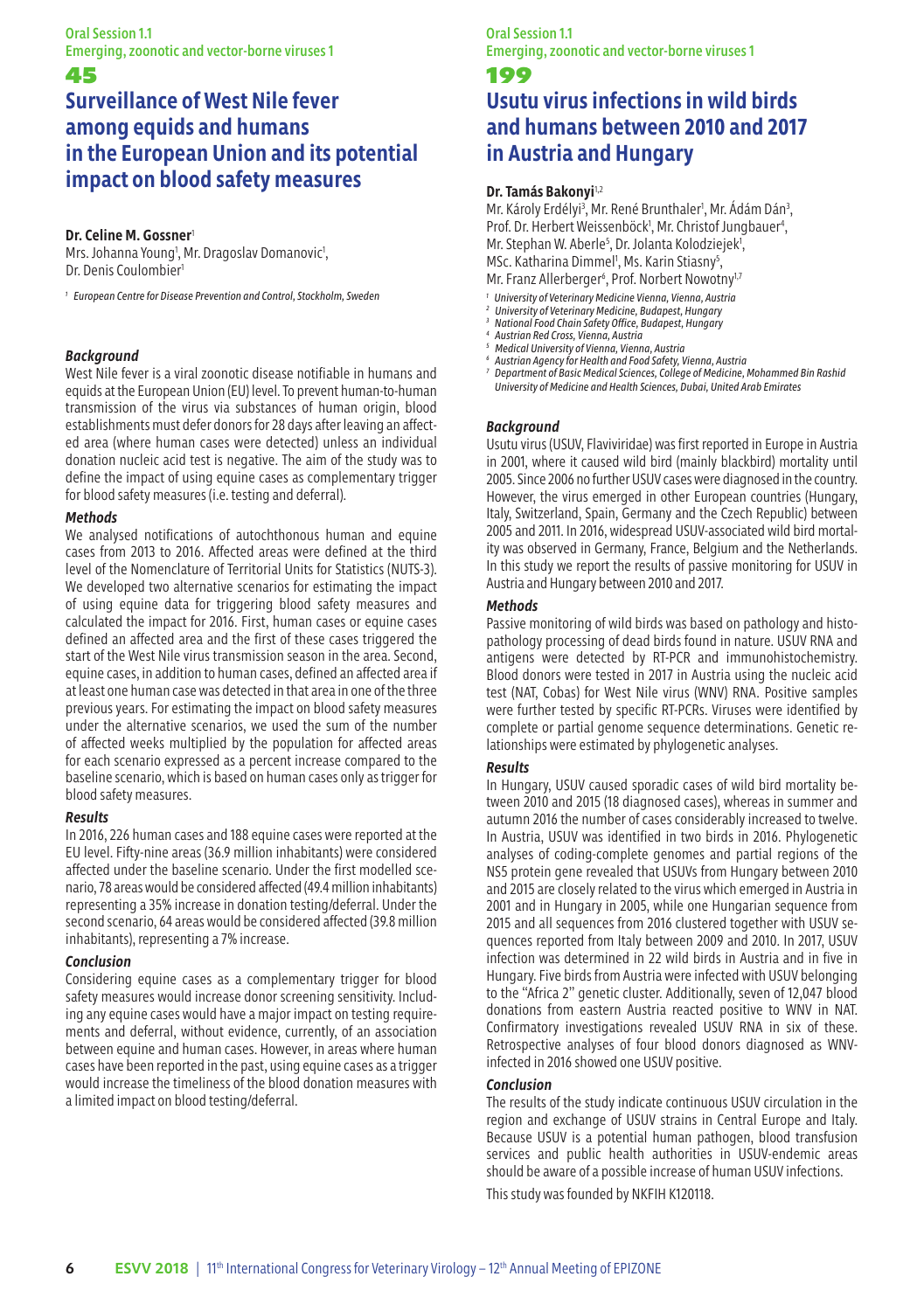## 173 **Tick-borne virus detection in Caribbean ticks using NGS and high-throughput microfluidic real-time PCR (DOMOTICK Project)**

#### **Dr. Emmanuel Albina**3,5

Dr. Mathilde Gondard<sup>1,3</sup>, Dr. Sarah Temmam<sup>2</sup>, Mrs. Elodie Devillers<sup>1</sup>, Mrs. Valérie Pinarello<sup>3,5</sup>, Dr. Philippe Perrot<sup>2</sup>, Mrs. Rosalie Aprelon<sup>3,5</sup>, Dr. Delphine Chrétien<sup>2</sup>, Dr. Marc Eloit<sup>2</sup>, Dr. Pachka Hammami<sup>3,5</sup>, Dr. Muriel Vayssier-Taussat<sup>1</sup>, Dr. Sara Moutailler<sup>1</sup>

*1 BIPAR JRU, Animal Health Laboratory, ANSES, INRA, Ecole Nationale Vétérinaire d'Alfort, Université Paris-Est, Maisons-Alfort, France*

- *2 Pathogen Discovery Laboratory, Biology of Infection Unit, Inserm U1117, Institut Pasteur, Paris, France*
- *3 CIRAD, UMR ASTRE, Petit-Bourg, Guadeloupe, France*
- *<sup>4</sup> IdentyPath Platform, Food Safety Laboratory, ANSES, Maisons-Alfort, France*
- *<sup>5</sup> ASTRE, CIRAD, INRA, Univ Montpellier, Montpellier, France*

#### *Background*

Among hematophagous arthropods, ticks transmit the greater variety of pathogens of public health and veterinary importance whose (re)-emergence is recognized worldwide. Whereas the main human and animal tick-borne pathogens are well characterized in the Northern hemisphere, very few is known concerning the diversity of tick species and tick-borne pathogens circulating within the Neotropical zone of the Americas, especially concerning the Caribbean area.

#### *Methods*

We previously reported on the results of the DOMOTICK project concerning the detection of tick-borne pathogens in individual Caribbean ticks by using a combination of NGS and high-throughput microfluidic real-time PCRs using Taqman probes (BioMarkTM dynamic arrays, Fluidigm Corporation). Here, we focus on interesting viruses detected in these ticks. Total RNA extracted from 588 ticks collected in Guadeloupe and Martinique (Amblyomma variegatum, Rhipicephalus microplus) were sequenced by Illumina HIseq.

#### *Results*

Of 27,544 contigs generated, 1% matched with virus sequences available in GenBank of which 74% aligned with known tick-borne viruses. Out of these tick-borne viruses, four were of particular interest, related to viruses only described once in China in 2015. We detected one novel chuvirus, a circular RNA virus of 11,177 bases with 3 ORFs, with 55.6% of identity with the previously described Changping Tick virus. We also detected a new genotype of another chuvirus with 94.3% of identity with the Wuhan Tick virus, a circular RNA virus of 11,395 bases with 3 ORFs. The third interesting virus is a new genotype of the phlebovirus Lihan tick virus with 95 and 97% of identify on the S and L segments, respectively. The last virus detected is a four RNA-segmented new Jingmenvirus with 80% of identity with the original Jingmen tick virus and Mogiana tick virus. By using the BioMarkTM dynamic arrays, we were able to determine the prevalence of these four viruses in individual ticks from Guadeloupe and Martinique. Overall, the fours viruses were found in both tick species, but the new Changping-like virus was preferentially found in the Amblyomma ticks whereas the three others were preferentially found in the Rhipicephalus ticks. The prevalence of the viruses in Guadeloupe and Martinique did not show any bias in terms of geographical distribution.

## *Conclusion*

The next steps of these studies will consist in assessing the veterinary and public health risks associated with these four new tickborne viruses and trying to cultivate some of these viruses for better characterization.

#### Oral Session 1.1 Emerging, zoonotic and vector-borne viruses 1

## 137

# **The characterisation of hepatitis E virus in UK pigs**

#### **Dr. Bhudipa Choudhury**<sup>1</sup>

Dr. Sylvia Grierson<sup>1</sup>, Ms. Sarah McGowan<sup>1</sup>, Ms. Charlotte Cook<sup>1</sup>, Prof. Falko Steinbach<sup>1,2</sup>

*<sup>1</sup> Animal and Plant Health Agency, Weybridge, United Kingdom <sup>2</sup> University of Surrey, Guildford, United Kingdom*

#### *Background*

Hepatitis E virus (HEV) infection is widespread in the global pig population. Although clinically inapparent in pigs, HEV infection is the cause of hepatitis E in humans and transmission via the food chain has been epidemiologically established. Studies are ongoing to understand how HEV enters the food chain with pigs/pork products being implicated as a source of infection. Following a 2013 study that investigated prevalence of HEV infection in UK slaughter-age pigs samples indicating the highest viral load (i.e. lowest real time PCR Ct value) were selected for further characterisation, the premise being that these strains were more likely to gain entry to the food chain.

#### *Methods*

This work was a continuation of an analysis of caecal content samples that had been collected as part of the 2013 Zoonoses in UK Pigs Abattoir Study, a cross sectional study of pigs being slaughtered at 14 high-throughput abattoirs (Grierson et al., 2015). At that time these samples (n=629) along with paired plasma samples had been tested for detection of HEV RNA and antibody. Five samples were subsequently selected for analysis by high throughput sequencing (HTS) based on original test data (Ct value). Four samples (006, 022, 493 and 557) were selected based on lowest Ct values and a fifth sample (090) was selected to enable an assessment of the sensitivity of methodology. These five samples had originated from different farms and from 4 different abattoirs in England.

#### *Results*

HTS was successfully used to obtain the complete coding sequence from five study samples. A natural in-frame insertion was observed within the HEV hypervariable region in two samples. To interrogate whether this mutation may be the cause of high-level viraemia and faecal shedding as observed in the sampled pigs virus isolation and culture was conducted.

#### *Conclusion*

Based on viral growth kinetics there was no evidence that these insertions affected replication efficiency in vitro, suggesting as yet undetermined host factors may affect the course of infection and consequently the risk of foodborne transmission.

Grierson et al., 2015 Emerg Infect Dis. 2015 Aug;21(8):1396–401.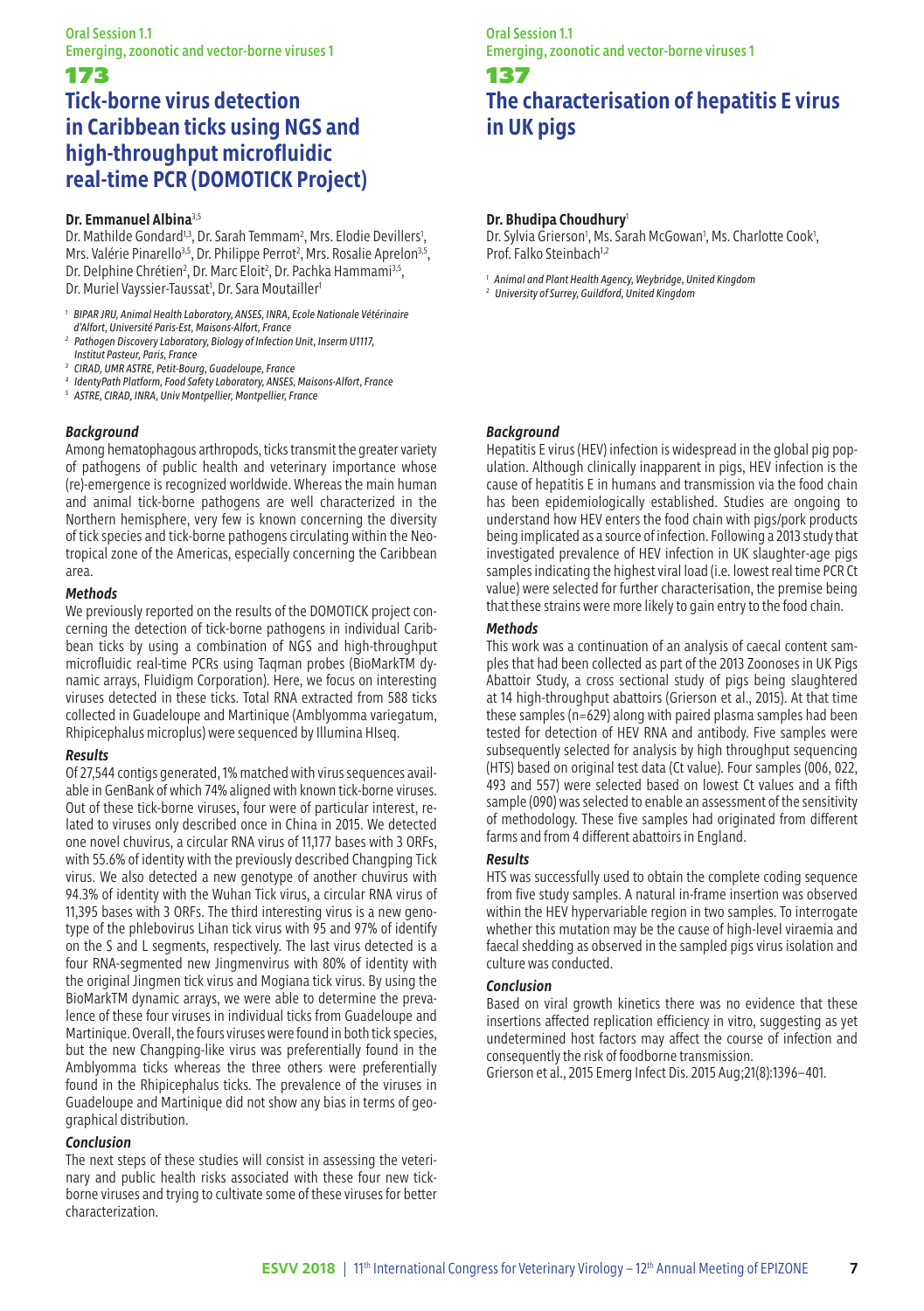# **Prevalence and molecular characterization of hepatitis E virus in Lithuanian wild animal populations**

#### **Mr. Juozas Grigas**<sup>1</sup>

51

Mrs. Ugne Spancerniene<sup>1</sup>, Mr. Arunas Stankevicius<sup>1</sup>

*<sup>1</sup> Lithuanian University of Health Sciences, Kaunas, Lithuania*

#### *Background*

Hepatitis E virus (HEV) is a sole member of Hepeviridae family that causes significant public health problems worldwide. Human and animal HEV cases in Europe had been attributed to HEV genotype 3. HEV can be transmitted to humans not only via uncooked meat, but through contaminated water and direct contact between animals and humans as well. HEV RNA presence in Lithuanian wild animal populations was determined using reverse transcription polymerase chain reaction (RT-PCR), and local isolate molecular characterization were carried out using phylogenetic analysis.

#### *Methods*

Wild boar (Sus scrofa) (n=505), roe deer (Capreolus capreolus) (n=93), red deer (Cervus elaphus) (n=15) and moose (Alces alces) (n=13) liver and serum samples were collected from 2014 to 2016. Viral RNA was extracted and RT-PCR analysis carried out using primers targeting ORF1 and ORF2 fragments. Prevalence and statistical difference analyses using Fisher's exact test were carried out and local isolates selected for genotyping using ORF2 fragment of HEV.

#### *Results*

25.94% [22.31–29.93] of wild boar, 22.58% [15.27–32.07] of roe deer, 6.67% [1.19–29.82] of red deer and 7.69% [1.37–33.31] of moose samples were positive for HEV RNA targeting ORF1 and 17.03% [14.00–20.55] of wild boar and 12.90% [7.54–21.21] of roe deer samples were positive for HEV RNA targeting ORF2. Phylogenetic analysis based on HEV ORF2 fragment confirmed that all tested HEV isolates in wild animal populations belong to genotype 3. Wild boar and roe deer isolates mainly clustered within 3i subtype of genotype 3 in addition to wild boar isolates that clustered within subtype 3h. HEV isolates from roe deer that cluster within subtype 3i had been described for the first time.

## *Conclusion*

Direct evidence of HEV RNA prevalence in Lithuanian wild animal population has been obtained for the first time, confirming the possibility of natural HEV reservoir for human and domestic animal infections. Molecular characterization of local HEV isolates revealed a conservative genetic variation, consistent with results and isolates from neighboring and other European countries. Further studies are necessary to understand a complete epidemiological situation of HEV in both humans and animals on a national and international scale.

## Oral Session 1.1 Emerging, zoonotic and vector-borne viruses 1

#### 18

# **Emergence of bluetongue virus serotype 4 in continental France in November 2017**

#### **Dr. Stéphan Zientara**<sup>1</sup>

Dr. Emmanuel Bréard<sup>1</sup>, Mr. Cyril Viarouge<sup>1</sup>, Mr. Axel Gorlier<sup>1</sup>, Mr. Yannick Blanchard<sup>2</sup>, Dr. Marie Grandcollot-Chabot<sup>3</sup> Mr. Damien Vitour<sup>1</sup>, Mrs. Corinne Sailleau

*<sup>1</sup> Anses, Maisons-Alfort, France*

*2 ANSES, Ploufragan, France, 3DGAl, Paris, France*

#### *Background*

In mainland France, bluetongue virus (BTV) emerged in 2006. After several vaccination campaigns of cattle, sheep and goats, no virus had been detected after 2010. France obtained an OIE/EU recognized BTV-free status in December 2012. In 2015, BTV-8 re-emerged in central France. In December 2016, BTV-4 was detected in South of Corsica. At the beginning of November 2017, a calf was tested RT-PCR BTV-4 positive in the context of pre-movement analysis. This presentation describes the detection of this case, the laboratory investigations that have been carried out to characterize the causative agent and the measures put in place to evaluate the BTV-4 spread and to control the disease.

## *Materials and methods*

A 15-day-old calf which was born in Haute-Savoie moved to an assembly center in Loire prior to being exported to Spain. Blood sample was taken and rtRT-PCR analyses and isolation assays on KC, embryonated eggs and BSR cells were carried out. Next-generation sequencing was performed on RNA extracts from infected KC cells. To evaluate the spread of BTV-4, blood cattle samples were collected in Haute-Savoie and neighboring departments in November and December 2017. Analyses were performed in Departmental Laboratories and BTV-4 positive samples sent to the ANSES National Reference Laboratory for confirmation.

## *Results*

The calf was detected BTV positive with pan-BTV rtRT-PCR kit, negative with a BTV-8 rtRT-PCR and positive with a specific BTV-4 rtRT-PCR. After isolation of the BTV-4 strain, sequence analysis of the 10 double-stranded RNA segments showed a close relationship with the BTV-4 isolated in Hungary (2014) and in Corsica (2016). The nucleotide and amino-acid sequences identities were for all segments superior to 99.5 % with the homologous sequences published.

To date, 84 BTV-4 outbreaks were detected in Mainland France. Most of them (n =74) were in Haute-Savoie, the 10 others occurred in the departments of Ain, Haute-Saône, Saône-et-Loire, Jura, Maine-et-Loire and Yonne. Only one BTV-4 isolate has been obtained.

#### *Conclusion*

rtRT-PCR analyses from cattle samples collected during survey or investigations showed that BTV-4 was present throughout the Haute-Savoie department in November 2017, suggesting that BTV-4 was introduced several months before the first case detection. A compulsory vaccination campaign was decided in November 2017. However, the limited availability of vaccines led to a change in the BTV control strategy. On the first of January 2018, the whole of mainland France switched to BTV-4/BTV-8 restriction zone.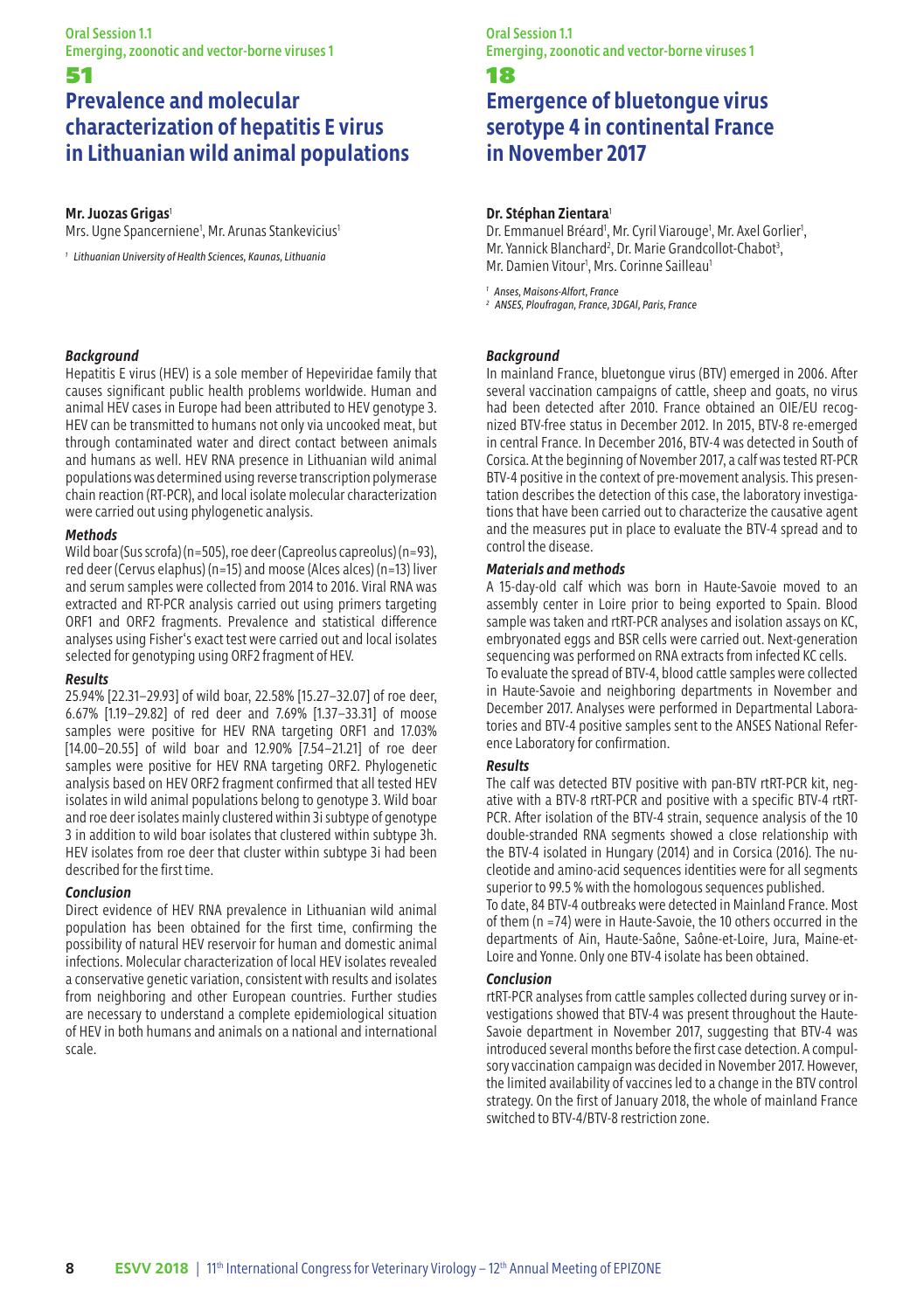# **Use of reverse genetics technique to study the early pathogenesis of Peste-des-petits ruminants virus**

#### **Prof. Satya Parida**<sup>1</sup>

Mr. M. Selvaraj<sup>1</sup>, Dr. Mana Mahapatra<sup>1</sup>, Dr. Pippa Hawes<sup>1</sup>, Prof. Richard Kock2

*<sup>1</sup> The Pirbright Institute, Woking, United Kingdom*

*<sup>2</sup> Royal Veterinary College, London, United Kingdom* 

#### *Background*

Across the developing world, Peste-des-petits ruminants virus (PPRV), places a huge disease burden on agriculture, in particular affecting small ruminant production and in turn increasing poverty in many developing countries. The current understanding of PPRV pathogenesis has been mainly derived from the closely related rinderpest virus (RPV). There are few studies that have focused on the late stages of pathogenesis of PPRV in the field and very little is known about the processes underlying the early stages of pathogenesis. It is believed that PPRV replicates mainly in the respiratory epithelium before disseminating throughout the host. We hypothesize that PPRV infects first the immune cells of the respiratory mucosa, but not respiratory epithelial cells and then migrates to the tonsil and local lymphoid organs for primary replication, after which virus enters the general circulation and secondary replication occurs in the epithelium of respiratory and gastro-intestinal tracts.

#### *Methods*

The application of reverse genetics techniques provides a tool to gain a better understanding of the molecular factors underlying virus host range and pathogenesis. Recently we have established reverse genetics system for PPRV and using this we have engineered a GFP tagged PPR virus (rMorocco 2008 GFP). Further, in the biosafety containment, we have infected targeted animals (goats) with this GFP tagged virus and following this virus in the body of infected goats in 6 hourly interval up to 96 hours.

#### *Results*

We could demonstrate that the virus primarily replicates inside the pharyngeal tonsil by 24 hours of post-infection and by 72–96 hours post-infection virus replicates in the epithelial cells of gastrointestinal tract.

#### *Conclusion*

So PPR virus primarily replicates in lymphatic cells in tonsil and then spread to epithelium for secondary replication to cause the clinical disease. Work is ongoing to elucidate the cell types responsible for carrying the virus from the nasal mucosa to tonsil.

#### Oral Session 1.2 Viral pathogenesis and evolution

#### 145

# **Elucidating the role of T lymphocytes in pathogenesis during bluetongue virus infection in sheep**

#### **Dr. Kerry Newbrook**<sup>1</sup>

Dr. Lyndsay Cooke<sup>1</sup>, Dr. Marc Guimera Busquets<sup>1</sup>, Dr. Amanda Corla<sup>1</sup> Dr. Martin Ashby<sup>1</sup>, Dr. Mehnaz Qureshi<sup>1</sup>, Dr. Christopher Sanders<sup>1</sup>, Dr. Simon Carpenter<sup>1</sup>, Dr. Katy Moffat<sup>1</sup>, Dr. Karin Darpel

*<sup>1</sup> The Pirbright Institute, Woking, United Kingdom*

#### *Background*

Bluetongue is a non-contagious, haemorrhagic disease of ruminants caused by Bluetongue virus (BTV). BTV is an arthropod-borne Orbivirus (family: *Reoviridae*) transmitted to the mammalian host by infected *Culicoides* biting midges. The importance of specific T cell subsets in elucidating a protective immune response to BTV infection in respective ruminant hosts is still not fully understood, impeding future vaccine improvements. Furthermore, whilst certain T lymphocytes are known to become productively infected with BTV, the role of specific T lymphocyte subsets in BTV pathogenesis and transmission are yet to be fully elucidated.

#### *Methods*

Initially, 12-month old female sheep were administered intravenous injections of specific monoclonal antibodies (mAb) to deplete either CD8+ T lymphocytes (n=1) or WC1+ γδ T lymphocytes (n=1). Additional sheep (n=2) were injected with an isotype-matched depletion control mAb. Using a natural in vivo infection model, adult female *Culicoides sonorensis* were allowed to feed on blood containing BTV-4 MOR2009/07, a virus strain of moderate severity. After the extrinsic incubation period, *C. sonorensis* were allowed to bloodfeed upon respective sheep. Further blood-feeding of uninfected *C. sonorensis* was carried out at peak viraemia and 21 days postinfection to assess onward transmission of BTV to the arthropod vector.

#### *Results*

The natural in vivo infection model resulted in successful transmission of BTV-4 to all sheep. T lymphocyte depletion and changes to cellular populations in whole blood during BTV infection were confirmed using a multi-colour flow cytometry panel. Viral dynamics were assessed throughout infection by qPCR and comparison to previous BTV infection studies suggest that *Culicoides* transmission of BTV (compared to needle inoculation) might shorten the initial dissemination phase of the virus in ruminants. Interestingly, whilst all sheep demonstrated the high fever, oedema and haemorrhage typical of BTV infection, the WC1+  $\gamma\delta$  T lymphocyte-depleted sheep additionally demonstrated pronounced ulceration of the mucous membranes. Future study replicates will include an additional CD4+ T lymphocyte depletion group. Ongoing work is comparing BTVspecific antibody responses, T cell responses and cytokine profiles between sheep of different treatment groups and to samples stored from previous BTV infection studies.

#### *Conclusion*

In summary, blood-fed (rather than inoculated) *C. sonorensis* were successfully used here for the first time to infect sheep with BTV-4. Whilst only a single depletion replicate has been completed so far, additional replicates in coming months will further clarify these initial findings to elucidate the role of three specific T lymphocyte subsets (CD4+, CD8+ and WC1+) in BTV pathogenesis and immunity in sheep.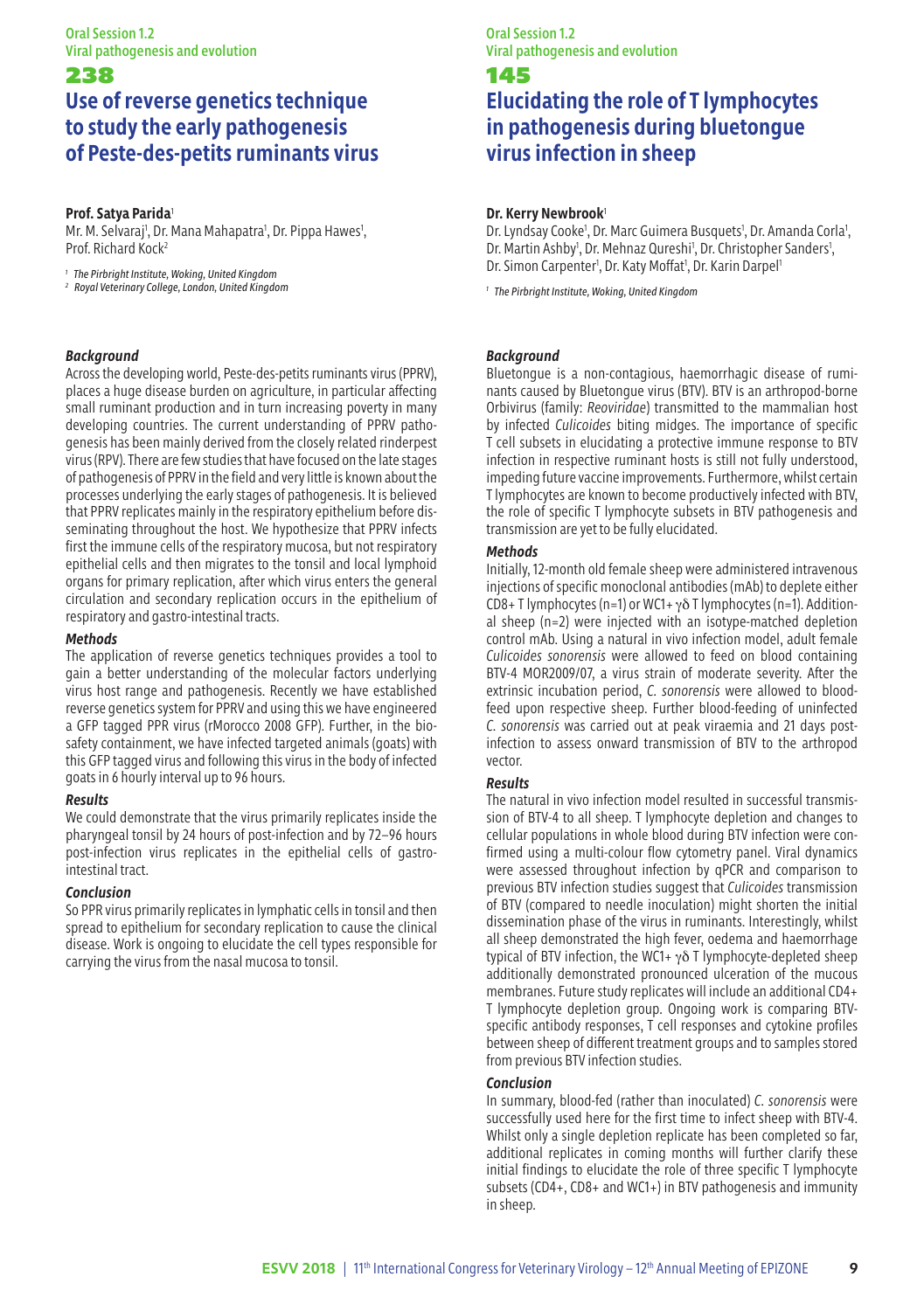# 60 **Circulation of classical swine fever chronic and persistent forms refractory to vaccination and viral evolution under inefficient control programs**

#### **Dr. Llilianne Ganges**<sup>2</sup>

Mrs. Liani Coronado<sup>1</sup>, Mr. Jose Alejandro Bohorquez<sup>2</sup>, Dr. Sara Muñoz-González<sup>2</sup>, Dr. Lester Josue Pérez<sup>3</sup>, Mrs. Marta Perez-Simó<sup>2</sup>, Mrs. Rosa Rosell<sup>2</sup>, Dr. Osvaldo Fonseca<sup>1</sup>, Ms. Laiyen Delgado<sup>1</sup>, Dr. Carmen Laura Perera<sup>1</sup>, Dr. Maria Teresa Frías<sup>1</sup>

*1 National Centre for Animal and Plant Health (CENSA), OIE Collaborating Centre for Disaster Risk Reduction in Animal Health, Mayabeque, Cuba*

- *2 OIE Reference Laboratory for Classical Swine Fever, IRTA-CReSA, Campus de la Universitat Autònoma de Barcelona, Bellaterra, Barcelona, Spain*
- *<sup>3</sup> Dalhousie University, Saint John, Canada*

## *Background*

Classical swine fever (CSF) is a highly contagious viral disease in swine with high socioeconomic impact in endemic regions such as Asia, Central and South America, and in some Eastern European countries. CSF virus (CSFV) belongs to the Pestivirus genus of the Flaviviridae family. The fact that CSF has not been controlled in spite of the long-term vaccination programs with live attenuated C-strain vaccine conducted in endemic areas is a hindrance for CSF global control. Present study aimed to determine whether CSF subclinical forms may be present in a conventional farm in an endemic country with a history of vaccination failures, and to evaluate the vaccine efficacy under these types of infections in field conditions. Likewise, to characterize the circulating viral variants and to stablish their evolutionary relationship with previously reported CSFV circulating strains.

#### *Methods*

Six litters (n=62 piglets) born from vaccinated gilts were randomly chosen from a commercial Cuban farm. At 33 days of age, piglets were vaccinated with lapinized live attenuated vaccine, sera and rectal swabs were collected from sows and piglets and the sows were euthanized. After vaccination, sera and rectal swabs were collected at 21, 36, 66 and 96 dpv. Three litters were euthanized at 21 days post vaccination (dpv) and the remaining were maintained until 96 dpv and Tonsils were collected. CSFV RNA was detected by qRT-PCR and humoral response was evaluated. Virus isolation test was performed at 21 dpv. The E2 sequence from the tonsil of one animal from each litter was determined and positive selection pressure and functional divergence evaluation analyses were conducted.

#### *Results*

The presence of CSF chronic and persistent disease was demonstrated in an endemic country. The failure in the transmission of effective maternal immunity to the litters explained why the persistent infection turned out to be the predominant infection. Additionally we show the failure to respond to vaccination in animals with subclinical field infections. The E2 consensus sequence recovered from the six litters was the same. The residue 72 (R) on the E2 protein was identified under positive selection pressure in the CSFV circulating strain proving the relevance of this codon in the evolution of the CSFV 1.4 genotype.

## *Conclusion*

Our results provide evidence about the repercussion of evolutionary changes of CSFV in the circulation of new strains with adaptive advantages that favour the generation of chronic and persistent forms with drastic implications for disease control in endemic countries under imperfect vaccination programs.

Oral Session 1.2 Viral pathogenesis and evolution

# 205 **Within-host diversity of low pathogenic avian influenza virus in various poultry species**

## **Ms. Edyta Świętoń**<sup>1</sup>

Mrs. Aleksandra Giza<sup>2</sup>, Dr. Monika Olszewska-Tomczyk<sup>1</sup>, Dr. Karolina Tarasiuk<sup>1</sup>, Prof. Krzysztof Śmietanka<sup>1</sup>

- <sup>1</sup> Department of Poultry Diseases, National Veterinary Research Institute, Puławy, Polanc
- *<sup>2</sup> Department of Omics Analyses, National Veterinary Research Institute, Puławy, Poland*

### *Background*

Avian influenza virus (AIV) is an RNA virus characterized by high genetic diversity. In each replication cycle a swarm of genetically different variants is generated. The level of virus population complexity is highly relevant for virus adaptation, pathogenicity and transmissibility. However, little is known about the virus diversity generated during replication of low pathogenic avian influenza virus (LPAIV) in various species of poultry. To address this question, samples collected from experimentally infected turkeys, quail and ducks were subjected to deep sequencing with subsequent analysis of virus population diversity in individual birds.

#### *Methods*

Ten turkeys, ducks and quail were inoculated oculonasally with a dose of 10^6 EID50 of LPAIV H9N2 subtype. Oropharyngeal (OP) and cloacal (CL) swabs collected at 2 and 4 dpi, representing the beginning and peak of infection, were subjected to deep sequencing. The viral genome in each sample was amplified in RT-PCR. Prepared libraries were sequenced in MiSeq (Illumina). Reads were trimmed, mapped to a reference sequence and filtered. Variant calling was performed in VarScan and LoFreq. For each sample, the number of polymorphic positions (frequency >2%) and Shannon entropy were calculated. Additionally, genetic distances between pairs of samples were computed. Statistical analysis was performed with U-Mann-Whitney test.

#### *Results*

The highest diversity, expressed as the number of variant positions and Shannon entropy value, was observed in OP swabs from quail. Both metrics were significantly higher in quail than in turkeys. Due to the limited number of samples from ducks, the comparison with other species was not performed. However, noticeable differences in the virus diversity between OP and CL swabs were observed. Similarly, a higher heterogeneity in the virus pool in OP versus CL swabs was revealed in turkeys. In contrast to the genetic diversity at the level of individual birds, the genetic distance matrices showed higher intra-group diversity in turkeys than in quail. Considering each gene separately, the highest complexity was observed for HA gene, with significantly higher values in quail than in turkeys.

#### *Conclusion*

Significant differences in the virus diversity in various poultry species could help to further elucidate their role in the epidemiology of AIV. Additionally, the low virus complexity in cloacal swabs indicates that gastrointestinal tract is more selective environment than respiratory system, a feature that can be relevant for the fecal-oral route of transmission.

The studies were supported by National Science Centre in Poland (grant no. 2015/17/N/NZ6/03515 and 2016/21/B/NZ6/01258).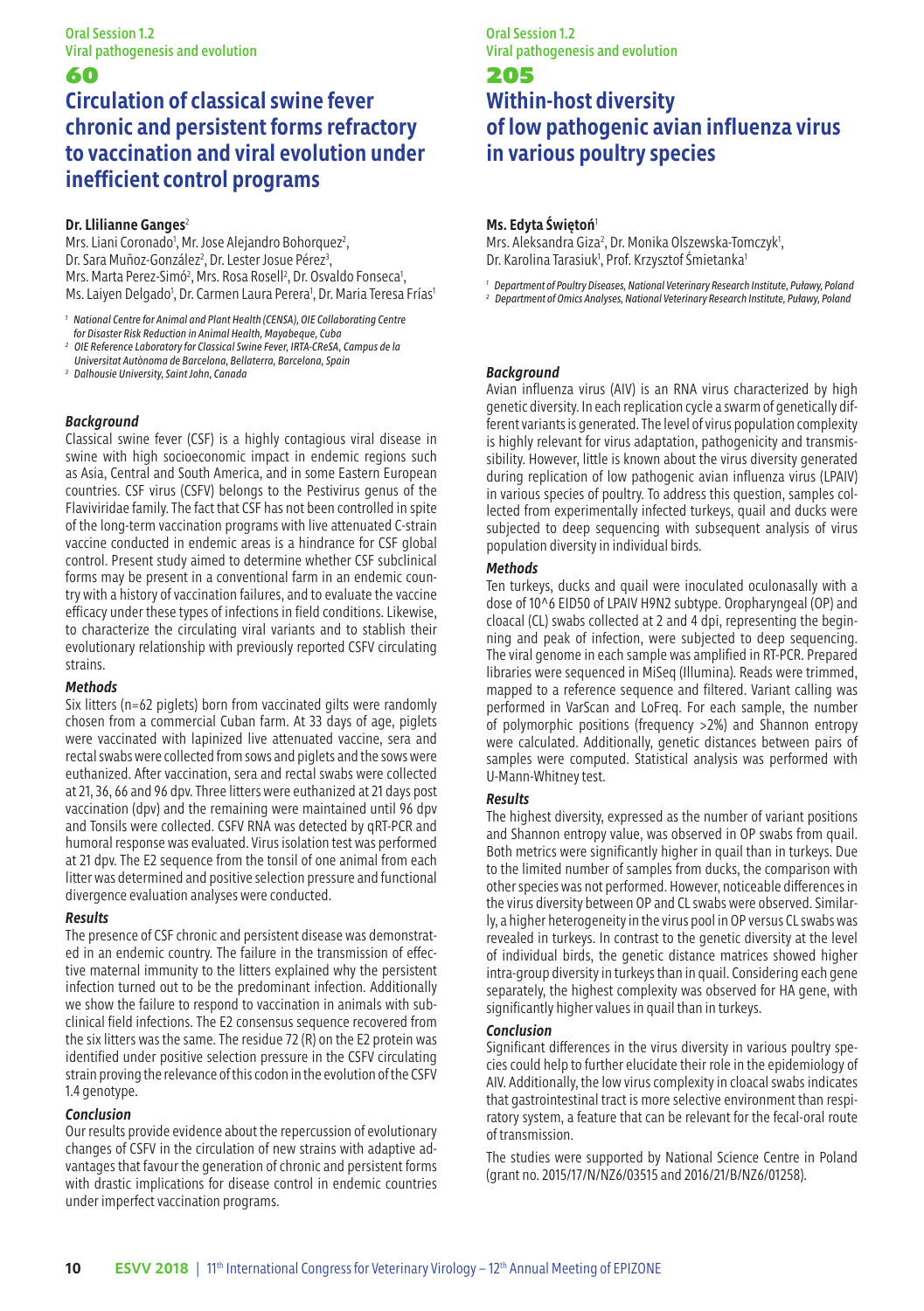# **Influenza viruses and paramyxoviruses enhance the adherence and invasion properties of streptococci by a sialic acid-dependent interaction with the capsular polysaccharide**

#### **Prof. Georg Herrler**<sup>1</sup>

Dr. Fandan Meng<sup>1</sup>, Ms. Jie Tong<sup>1</sup>, Dr. Nai-Huei Wu<sup>1</sup>, Mr. Yuguang Fu<sup>1</sup>, Dr. Nadine Krüger<sup>1</sup>, Dr. Maren Seitz<sup>1</sup>, Prof. Peter Valentin-Weigand<sup>1</sup>

*<sup>1</sup> Tierärztliche Hochschule Hannover, Hannover, Germany*

#### *Background*

Viral-bacterial co-infections, e.g. by influenza viruses and streptococci, may result in more severe diseases than the respective mono-infections. The underlying mechanisms may vary among different pathogens. We provide evidence that the hemagglutinins of some influenza viruses and paramyxoviruses are able to bind to the capsular polysaccharide of some streptococci by recognizing terminal sialic acid residues. In this way, virus-infected cells expressing viral hemagglutinins on the cell surface can increase the adherence of and invasion by streptococci.

#### *Methods*

Co-infections were performed with both immortalized cells (HEp-2, MDCK) and well-differentiated airway epithelial cells. The latter cells were obtained by generating precision-cut lung slices (PCLS) from porcine lungs. Cells were infected (i) by different influenza viruses that recognize either α2,3-linked or α2,6-linked sialic acid or (ii) by human parainfluenza virus 3 (HPIV3) that uses  $\alpha$ 2,3-linked sialic acid as a receptor determinant. The bacterial partners were either the porcine pathogen Streptococcus suis (S. suis) that contains  $\alpha$ 2,6-linked sialic acid in the capsular polysaccharide or the human pathogen group B streptococcus (GBS, S. agalactiae) that contains α2,3-linked sialic.

#### *Results*

Using porcine precision-cut lung slices (PCLS) we infected differentiated airway epithelial cells by swine influenza viruses. We found that the hemagglutinins expressed on the surface of virus-infected cells interacted with the capsular  $\alpha$ 2,6-linked sialic acid of S. suis resulting in enhanced bacterial adherence. In the late stage of infection, when the airway epithelium was destroyed, the porcine pathogen adhered to and invaded subepithelial cells independent of the capsular sialic acid. In the case of GBS that contains  $\alpha$ 2,3-linked sialic acid, adherence to and invasion of airway cells was greatly enhanced when the cells were pre-infected by avian influenza viruses. Co-infections by GBS and avian influenza viruses may be rare events. However, several human paramyxoviruses also use  $\alpha$ 2,3-linked sialic acid as a receptor determinant. We show that prior infection of cells by the human pathogen HPIV3 also enhanced the adherence and invasion properties of GBS.

#### *Conclusion*

Bacterial pathogens containing capsular sialic acid residues may use the interaction with virus-infected cells to enhance their adherence and invasion properties which my result in a more severe disease.

## Oral Session 1.2 Viral pathogenesis and evolution

#### 30

# **Access to a main EHV1 receptor, located basolaterally in the respiratory epithelium is masked by intercellular junctions and revealed by pollen proteases**

#### **Ms. Jolien Van Cleemput**<sup>1</sup>

Ms. Katrien Poelaert<sup>1</sup>, Dr. Kathlyn Laval<sup>2</sup>, Prof. Dr. Roger Maes<sup>3</sup> Prof. Gisela Hussey<sup>3</sup>, Prof. Wim Van den Broeck<sup>1</sup>, Prof. Hans Nauwynck

- *<sup>1</sup> Faculty of Veterinary Medicine, Ghent University, Merelbeke, Belgium*
- *<sup>2</sup> Princeton University, Princeton, United States*
- *<sup>3</sup> College of Veterinary Medicine, Michigan State University, East Lansing, United States*

#### *Background*

Equine herpesvirus type 1 (EHV1) outbreaks annually lead to respiratory, reproductive and neurological disorders in the horse population. Compared to other alphaherpesviruses, EHV1 has a unique strategy to limit its replication in the equine respiratory tract and infect leukocytes for reaching target organs. Since vaccines and antivirals are not fully efficient, a better understanding in EHV1 pathogenesis is needed, starting with its primary replication in the respiratory tract. Here, we determined (1) whether epithelial cell intercellular junctions (ICJ) are key boundaries in limiting EHV1 infection in the respiratory tract and (2) which factors affect these ICJ. EGTA and Lysomucil® alter extra- and/or intracellular calcium levels, enabling them to affect ICJ. Pollens exhibit proteolytic activities for efficient pollination, but when inhaled by humans or animals, these proteases can destruct ICJ.

#### *Methods*

Equine respiratory mucosal explants, originating from the slaughterhouse, were treated with various agents (EGTA, Lysomucil®, pollen proteases) to disrupt ICJ, prior to inoculation with EHV1. Destruction of ICJ was assessed by microscopic image analysis of hematoxylin-eosin stainings. EHV1 replication was visualised by immunofluorescence staining and confocal microscopy. To characterize attachment of EHV1, direct virus-binding studies were carried out with Dio-labelled EHV1-particles. Experiments in explants were corroborated in in vitro equine respiratory epithelial cells (EREC), cultivated at the air-liquid interface. EREC were inoculated at either apical or basolateral surfaces, following destruction of their ICJ, which was assessed by measuring the transepithelial electrical resistance.

#### *Results*

By using zymography, we confirmed that pollens of Kentucky bluegrass, white birch and hazelnut exhibit proteolytic activities. Together with these proteases, EGTA and Lysomucil® were able to alter ICJ in explants. Subsequent EHV1 binding to and infection of explants was greatly enhanced upon destruction of ICJ. In addition, EHV1 preferentially bound to and entered EREC at basolateral cell surfaces. Disruption of EREC ICJ with EGTA partially restored susceptibility to EHV1 at the apical surface, but had no impact on basolateral infection.

#### *Conclusion*

We demonstrated that integrity of the horse's respiratory epithelium is crucial in the defence against EHV1 infections. Veterinarians should be cautious when using Lysomucil® in the aerosol therapy of horses. In addition, it can be postulated that during pollen season, some horses might have a deficiency in epithelial integrity and therefore be more receptive for an EHV1 infection. Finally, by targeting a basolaterally located receptor in the respiratory epithelium, EHV1 has generated a strategy to efficiently escape from its host during reactivation from latency.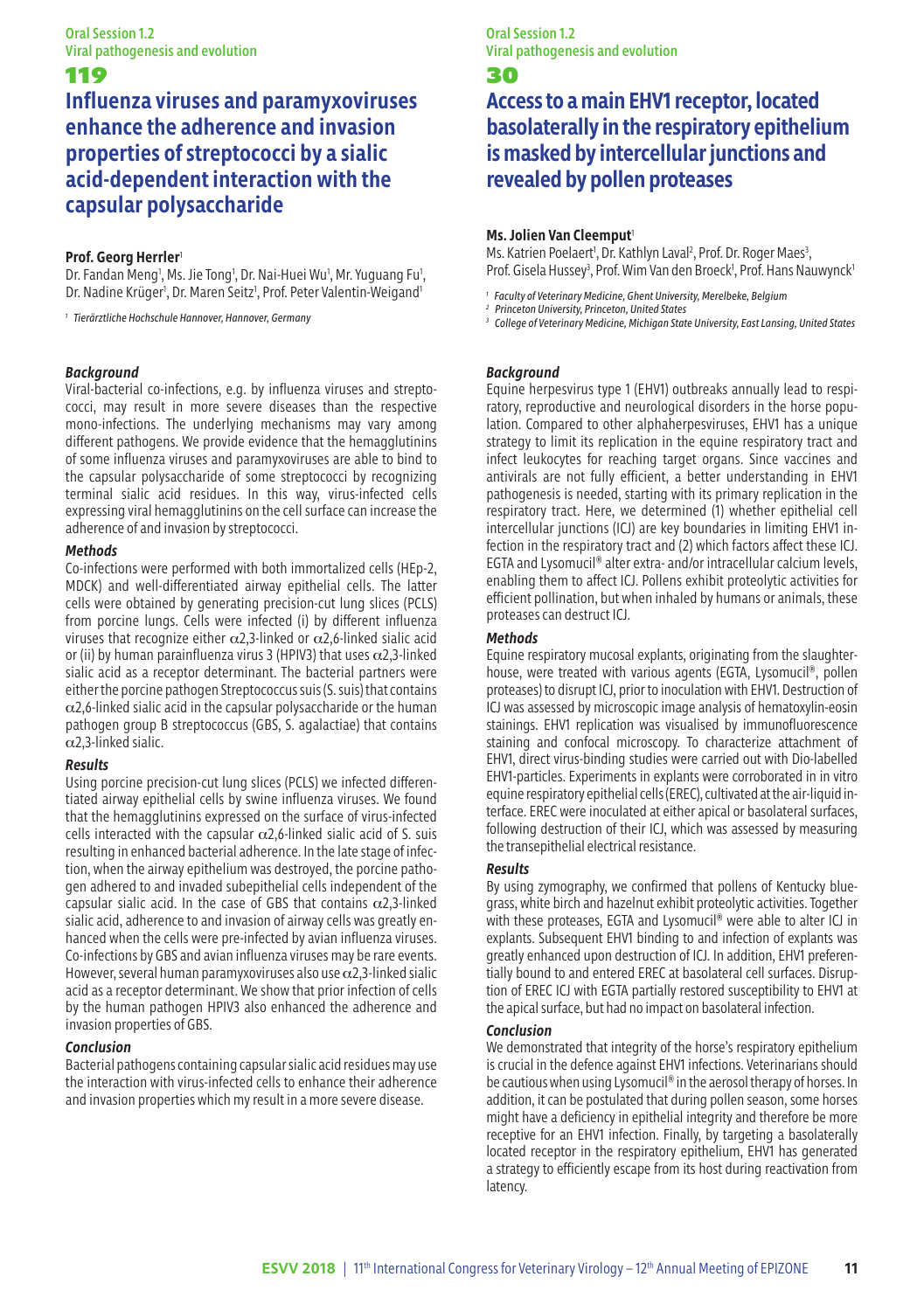# **Middle East Respiratory Syndrome coronavirus (MERS-CoV) vaccination efficacy in a direct-contact transmission model in llamas**

#### **Mr. Jordi Rodon**<sup>1</sup>

- Mr. Nigeer Te<sup>1</sup>, Ms. Viviane Saporiti<sup>1</sup>, Ms. Okba M.A Nisreen<sup>2</sup>,
- Dr. Joan Pujols<sup>1</sup>, Dr. Xavier Abad<sup>1</sup>, Dr. Bart Haagmans<sup>2</sup>,
- Dr. Berend-Jan Bosch<sup>3</sup>, Ms. Brenda van Dieren<sup>3</sup>,
- Dr. Júlia Vergara-Alert<sup>1</sup>, Dr. Albert Bensaid<sup>1</sup>, Dr. Joaquim Segalés<sup>1,4</sup>
- *1 Institut de Recerca i Tecnologia Agroalimentàries (IRTA), Centre de Recerca en Sanitat Animal (CReSA), Campus de la Universitat Autònoma de Barcelona, Cerdanyola del Vallès (Bellaterra), Spain*
- *<sup>2</sup> Department of Viroscience, Erasmus Medical Centre, Rotterdam, Netherlands*
- *Virology Division, Department of Infectious Diseases & Immunology, Faculty of Veterinary Medicine, Utrecht University, Utrecht, Netherlands*
- *4 Departament de Sanitat i Anatomia Animals, Universitat Autònoma de Barcelona, Cerdanyola del Vallès (Bellaterra), Spain*

#### *Background*

Middle East Respiratory Syndrome (MERS) is caused by MERScoronavirus (MERS-CoV), and dromedary camels are the main reservoir of the virus. MERS-CoV and related viruses are endemic in these animals in East Africa and Middle East. Thus, animal vaccination to prevent virus shedding might be a convenient way to prevent zoonotic transmission. However, since working with dromedaries under biocontainment environment is difficult, other camelid species may act as surrogates. In this study, the efficacy of a recombinant S1-protein vaccine against MERS-CoV in a direct-contact transmission model in llamas was explored.

#### *Methods*

The experiment was conducted in two separate boxes. In box 1, a group of llamas (n=3) were intranasal inoculated with  $10<sup>7</sup>$  TCID<sub>50</sub> MERS-CoV Qatar (2015) strain. At 2 days post-inoculation (dpi) naïve llamas (n=5) were put in contact with challenged llamas. In box 2, one group of llamas (n=5) were primo vaccinated with 35 μg of a recombinant S1 protein, and with 50 μg (second immunization) 3-weeks later, both by intramuscular administration. Two weeks after the booster, vaccinated llamas were housed in the same box with MERS-CoV inoculated llamas (n=3), following the same schedule indicated for box 1. Virus nasal shedding was monitored by RT-qPCR during all the experiment, and sera was collected at immunizations, day of inoculation and weekly after challenge for seroneutralization assays and anti-MERS-CoV S1 protein antibody titres. Animals were euthanized 3-weeks after infection.

#### *Results*

Intranasal infected llamas from both boxes shed virus for a period of 2-weeks. In-contact naïve llamas from box 1 got infection as soon as 4-5 days after contact, with similar viral loads and periods of shedding observed in the inoculated animals. In box 2, inoculated llamas found the same infection pattern than those from box 1, but only one out of five vaccinated llamas got infection levels comparable to non-vaccinated in-contact animals. Sera from the S1-vaccinated llamas showed virus neutralization and antibodies against S1 capacity already at 3-weeks after the first immunization.

#### *Conclusion*

(i) The in-contact llama model was very efficient for transmission of MERS-CoV between animals, representing a more natural route of infection, (ii) the vaccine efficacy was proved by using the animalto-animal MERS-CoV transmission model.

#### *Acknowledgements*

ZAPI Project (IMI Grant Agreement No.115760) / IRTA is supported by CERCA Programme / Generalitat de Catalunya.

## Oral Session 2.1 Emerging, zoonotic and vector-borne viruses 2

65

# **Middle East respiratory syndrome coronavirus (MERS-CoV) early infection in alpacas**

## **Mr. Nigeer Te**<sup>1</sup>

Mr. Jordi Rodon<sup>1</sup>, Dr. Júlia Vergara-Alert<sup>1</sup>, Ms. Mónica Pérez<sup>1</sup>, Dr. Joaquim Segalés<sup>2,3</sup>, Dr. Albert Bensaid<sup>1</sup>

- *IRTA, Centre de Recerca en Sanitat Animal (CReSA, IRTA-UAB), Campus de la Universitat Autònoma de Barcelona, Bellaterra, Barcelona, Spain*
- *2 UAB, Centre de Recerca en Sanitat Animal (CReSA, IRTA-UAB), Campus de la Universitat Autònoma de Barcelona, Bellaterra, Barcelona, Spain*
- *3 Departament de Sanitat i Anatomia Animals, Facultat de Veterinària, UAB, Bellaterra, Barcelona, Spain*

### *Background*

Middle East respiratory syndrome coronavirus (MERS-CoV) is a positive sense, ssRNA virus that causes fatal infections to humans. Although dromedaries are considered the main animal reservoir, alpacas are also reported as potential hosts for MERS-CoV infection. The present study aimed to investigate the early events of infection with MERS-CoV in alpacas.

#### *Materials and Methods*

Fifteen 6–8 month-old alpacas were used for this study. Three alpacas were euthanized prior to the start of the experiment, and served as negative controls. The remaining twelve alpacas were intranasal inoculated with  $10<sup>7</sup>$  50% tissue culture infective dose of MERS-CoV Qatar 2015 strain. Nasal swabs were obtained on days 0,1,2,3 and 4 post-inoculation (p.i.) for virus detection by PCR analysis. Three alpacas were euthanized on days 1, 2, 3 and 4 p.i., respectively. At necropsy, respiratory tissues and cervical, mediastinal and mesenteric lymph-nodes were collected and fixed in formalin for immunohistochemical (IHC) examination with a primary antibody specific against the nucleocapsid protein.

#### *Results*

After challenge, all alpacas excreted virus, as evidenced by RT-qPCR of nasal swabs from 1 to 4 days p.i. No MERS-CoV was detected on day 0 p.i. either in nasal swab samples or in any tissue by IHC. On day 1 p.i., MERS-CoV was detected in epithelia of frontal/medial turbinate and medial/caudal trachea. On day 2 p.i., positive labelling was detected in most of the respiratory tract tissues, and cervical and mediastinal lymph-nodes. Very high viral loads were observed in frontal and medial turbinates. On day 3 p.i., MERS-CoV was mainly detected in turbinate samples and cervical lymph-nodes. On day 4 p.i., the viral antigen tissue distribution was similar to day 2 p.i., but with diminished viral loads and absence of virus in mediastinal lymph-nodes and tonsil.

#### *Conclusion*

Alpacas are highly susceptible to the MERS-CoV Qatar 2015 strain, as evidenced by high viral shedding and presence of virus in the upper and lower respiratory tract. Mediastinal and cervical lymph-nodes were shown to be infected. The peak of infection in different organs occurred on day 2 p.i. Viral loads in tissues declined from day  $\overline{3}$  p.i. onwards, suggesting a potent innate immune response against MERS-CoV.

## *Acknowledgments*

VetBioNet (EU Grant Agreement INFRA-2016-1 Nº731014) / IRTA is supported by CERCA Programme / Generalitat de Catalunya / Nigeer Te is a recipient of a Chinese Scholarship Council grant (CSC NO. 201608150108).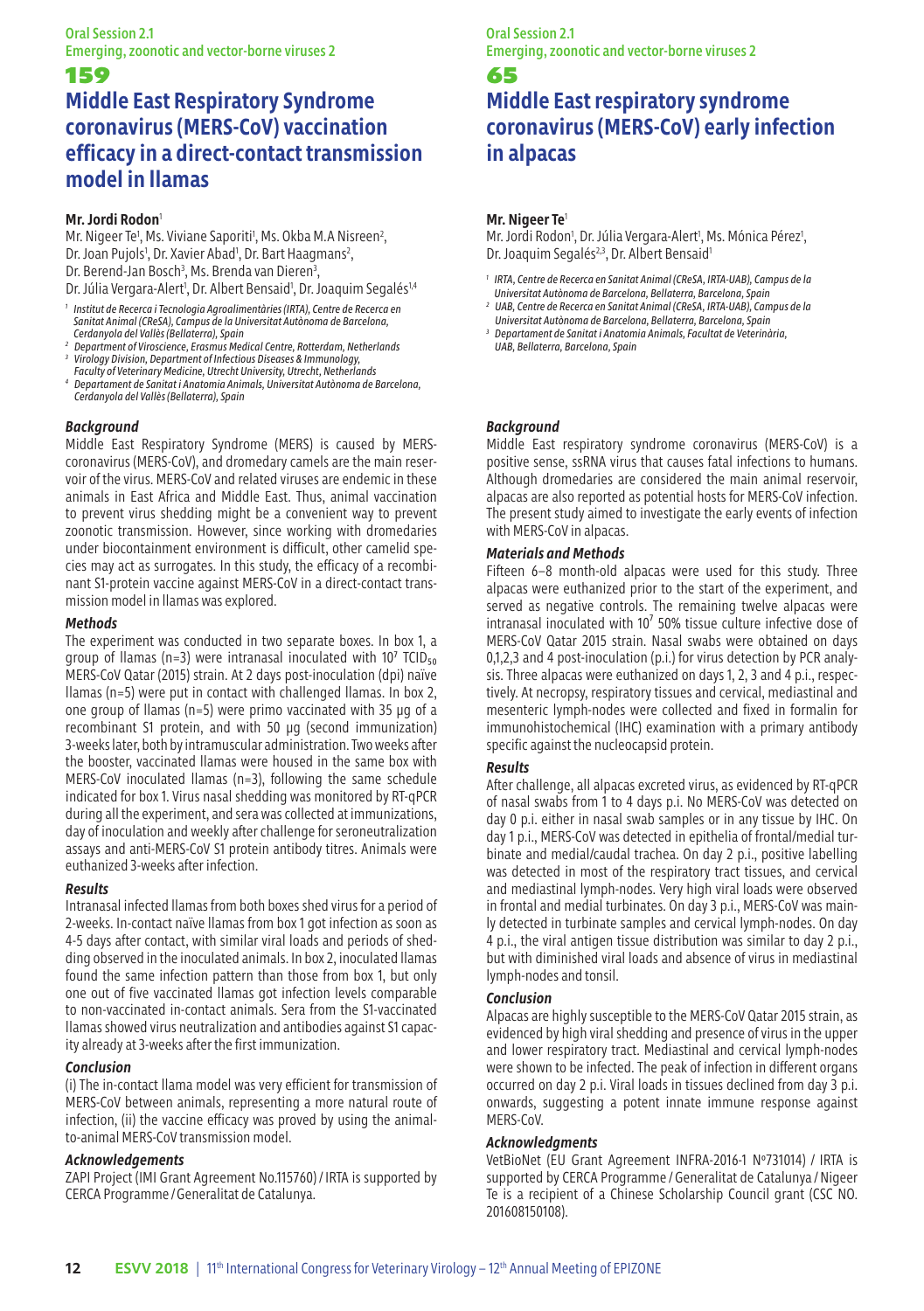# **Bats as reservoir hosts of novel and emerging viruses in Italy**

#### **Dr. Davide Lelli**<sup>1</sup>

Dr. Ana Moreno<sup>1</sup>, Dr. Alice Prosperi<sup>1</sup>, Dr. Chiara Chiapponi<sup>1</sup>, Dr. Francesca Faccin<sup>1</sup>, Dr. Nicola Decaro<sup>2</sup>, Dr. Laura Baioni<sup>1</sup>, Dr. Enrica Sozzi<sup>1</sup>, Dr. Antonio Lavazza<sup>1</sup>

*1 Istituto Zooprofilattico Sperimentale della Lombardia e dell'Emilia Romagna, Brescia, Italy*

*2 University of Bari, Valenzano (Bari), Italy*

### *Background*

The diversity of viral agents found in bats worldwide is still largely unknown, and it is thought that a great number of viruses are yet to be discovered and characterized. Herein we report the most recent virus detections obtained within a survey for emerging viruses associated with bats implemented in Italy.

#### *Methods*

The survey involved the analyses of dead animals collected from bat rehabilitation centers or from known roost sites between 2010 and 2017. Fecal samples collected from hospitalized individuals were also sampled. Fresh carcasses were fully necropsied, and tissue specimens from different organs were analyzed. Samples were examined through a diagnostic protocol broadly targeting viral agents, which was set up using both "classical" virologic methods (virus isolation and negative staining electron microscopy (nsEM)), and molecular techniques (PCRs and NGS sequencing) in order to enhance the possibility to detect newly-emerging viruses with a potential zoonotic importance or proving dangerous for bats.

#### *Results*

Almost 700 tissue and fecal samples from 12 different bat species (mostly pipistrelle bats) were collected and analyzed. The survey firstly provided evidence that insectivorous bats carry a wide variety of Mammalian orthoreoviruses (including new reassortant strains) and coronaviruses (COVs), both AlphaCoVs and BetaCoVs (MERS and SARS-like CoVs). Then, a novel and previously unknown Rhabdovirus, named Vaprio virus (VAPV), belonging to the genus Ledantevirus was isolated from organs of a Pipistrellus kuhlii spontaneously dead in a wild animal recovery centre. Preliminary screening for VAPV performed on 76 bats sampled in the same area revealed three more positivity with a prevalence of 5.2%. Moreover, an adenovirus type2, strongly related to a virus previously detected in bats from Germany [JN252129] in 2007, re-emerged in a new area in Northern Italy. More recently, a bat-borne poxvirus was also identified for the first time in bats in Europe. This virus was isolated from a pool of viscera of an adult male of Hypsugo savii with humerus fracture and osteomalacia. The preliminary genome sequence analysis performed on almost the whole-genome sequence (80%) revealed a significative aa similarity (84%) with the Eptesipoxvirus strain Washington [KY747497] isolated from the elbow joint of a big brown bat in US.

## *Conclusion*

A quite large variety, including new and emerging viruses have been identified in bats in Italy. This provides new targets for the development of specific diagnostic and surveillance assays and opens new prospective for viral research in bats.

#### *Acknowledgement*

Italian Ministry of Health (WFR GR-2011-023505919)

#### Oral Session 2.1 Emerging, zoonotic and vector-borne viruses 2

### 177

# **Outbreaks of haemorrhagic fever with renal syndrome in the United Kingdom**

## **Dr. Lorraine Mcelhinney**<sup>1</sup>

Dr. Denise Marston<sup>1</sup>, Ms. Daisy Jennings<sup>1</sup>, Dr. Daniel Dorey-Robinson<sup>1</sup>, Prof. Ake Lundkvist<sup>2</sup>, Dr. Robert Smith<sup>3</sup> Dr. Tim Brooks<sup>4</sup>, Prof. Anthony Fooks<sup>1</sup>

*<sup>1</sup> Animal and Plant Health Agency, New Haw, Addlestone, Surrey, United Kingdom*

*<sup>2</sup> Uppsala University Hospital, Uppsala, Sweden*

*<sup>3</sup> Public Health Wales, Cardiff, United Kingdom*

*<sup>4</sup> Public Health England, Salisbury, United Kingdom*

### *Background*

Hantavirus species are the etiological agents of haemorrhagic fever with renal syndrome (HFRS) and responsible for thousands of human cases per year in Europe. The majority of HFRS cases in Europe are due to the bank vole associated hantavirus, Puumala Virus. In contrast, the European prevalence of the hantavirus associated with brown rats (Rattus norvegicus), Seoul Virus (SEOV), has historically been considered to be low. However, in recent years, SEOV has been linked to a growing number of moderately severe cases of HFRS in individuals known to be exposed to wild or pet rats in Europe.

### *Methods*

Following a HFRS outbreak arising from contact with pet rats from a breeding colony in Cherwell, England, RNA from the kidney and lung tissue was screened using a pan-hantavirus RT-PCR (L gene). The kidneys from domesticated rats were similarly screened following a subsequent outbreak in South Wales.

#### *Results*

Seoul virus (SEOV) RNA was detected in 17 of 21 pet rats. In addition, SEOV RNA was detected in the heart, kidney, lung, salivary gland and spleen (but not the liver) of an individual imported rat from the Cherwell colony suspected of being the source of the SEOV infection. SEOV RNA was more reliably detected in kidney tissue than lung tissue in replicate testing. Partial hantavirus L segment sequence (333nt) for SEOV-positive pet rat strains were 100% identical to each other. The pet rat sequences shared 97% identity to the UK wild rat SEOV Humber strain.

Additionally, an outbreak of SEOV associated HFRS in South Wales was traced to a commercial facility breeding rats for sale as reptile food. Phylogenetic analysis confirmed that the SEOV strain responsible for the outbreak, whilst highly similar to the UK pet rat SEOV strain, was sufficiently different across the genome to indicate a separate cluster of infection within the commercial facility.

#### *Conclusion*

Our findings suggest that SEOV is likely to be more widely distributed in domestic and commercial rats than previously believed and may contribute to a greater number of the reported HFRS cases in Europe.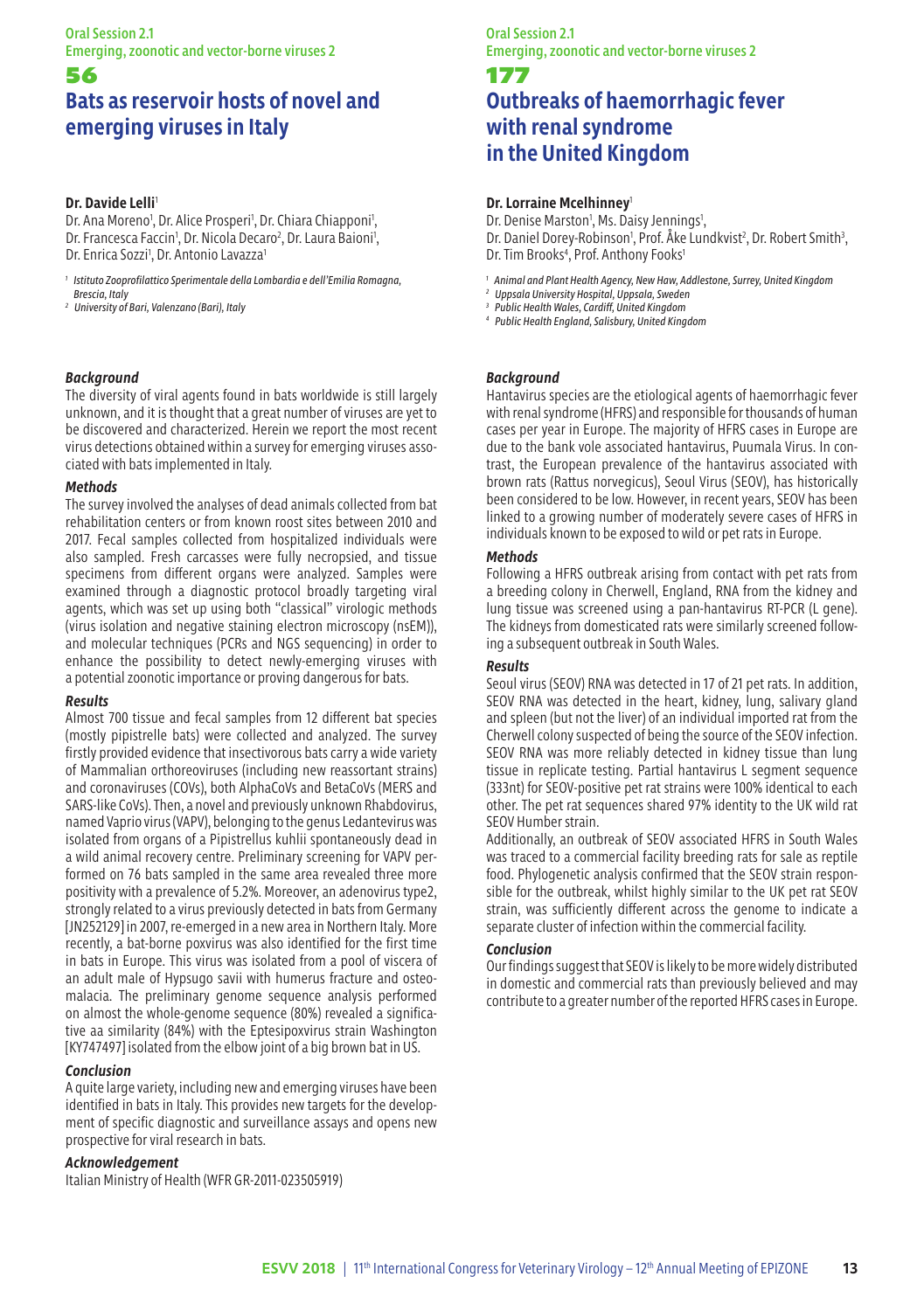# **Electron cryo tomography and determination of capsid structure of rabies virus**

#### **Dr. Christiane Riedel<sup>1</sup>**

Mr. Daven Vasishtan<sup>2</sup>, Mr. Alexander Ghanem<sup>3</sup>, Mr. Karl-Klaus Conzelmann<sup>3</sup>, Prof. Dr. Till Rümenapf<sup>1</sup>

*<sup>1</sup> Vetmeduni Vienna, Vienna, Austria*

*<sup>2</sup> University of Oxford, Oxford, United Kingdom*

*<sup>3</sup> Ludwig-Maximilians-Universität München, Munich, Germany*

#### *Background*

Rabies lyssavirus is an important zoonotic pathogen within the family Rhabdoviridae. Although efficient vaccines exist, the yearly human death toll is estimated to be 40,000–60,000 cases. No treatment of the disease is available to date, so once symptoms develop, rabies invariably leads to death. Capsid proteins are more and more being recognized as targets for the development of antivirals. This development is facilitated by the availability of structural data of the target. The structure of the closely related Vesicular stomatitis virus (VSV) N protein has been determined by crystallography, and its arrangement in intact VSV particles by single particle analysis. Data on rabies lyssavirus, however, are still lacking.

#### *Methods*

Electron cryo tomography and subvolume averaging were employed to analyse the morphology of rabies virus particles and its nucleocapsid.

#### *Results*

The rabies virus nucleocapsid is located in a regular helical arrangement beneath the virus membrane. Inside the nucleocapsid cone, no specific protein densities can be identified. The helical turn appears fishbone-like within the virus particle and are ±73 Å apart, with an angle of ±48˚ of the virus central axis.

#### *Conclusion*

The predicted N protein structure of rabies virus is not distinguishable from the respective crystal structure of VSV. Compared to VSV, our data show a different arrangement of the nucleocapsid within rabies virus particles, indicating the need for further analysis to exactly determine the arrangement of the protein-RNA complex.

#### Oral Session 2.2 Viral immunity; advances in vaccinology and antivirals

## 152

# **Investigation of the duration of immunity induced by gene-deleted African swine fever viruses**

## **Dr. Ana-Luisa Reis**<sup>1</sup> **, Dr. Linda Dixon**<sup>1</sup>

Ms. Lynnette Goatley<sup>1</sup>, Dr. Pedro Sanchez-Cordon<sup>1</sup> Dr. Dave Chapman<sup>1</sup>, Dr. Tamara Jabbar<sup>1</sup>, Ms. Rachel Drummond<sup>1</sup> Dr. Chris Netherton<sup>1</sup>

*<sup>1</sup> The Pirbright Institute, Woking, United Kingdom*

#### *Background*

Previously we showed that deletion of either the DP148R single gene or multiple copies of multigene family 360 and 505/530 genes results in attenuation of virulent African swine fever virus (ASFV) in pigs and induction of high levels of protection against challenge. These genes act to inhibit type I IFN.

#### *Methods*

To further evaluate these gene-deleted viruses as candidate vaccine strains we carried out additional experiments in pigs to test clinical signs and protection against challenge using different doses and routes of immunisation of these viruses. We also carried out an experiment to test the duration of immunity induced with a single dose of two different attenuated viruses.

#### *Results*

Immunisation with the Benin delta MGF resulted in a low transient fever for one or 2 days soon after immunisation but no further signs. This fever coincided with moderate levels of virus genome in blood which decreased gradually. The OURT88/3 isolate did not cause clinical signs post-immunisation and no viremia was detected. ASFV specific cellular responses were measured by IFN γ Elispot assays. These reached highest levels by day 24 post-immunisation and then decreased. ASFV specific antibody responses reached a plateau by about day 24 post-immunisation and were maintained during the experiment. None of the pigs survived challenge with virulent virus at day 130 post-immunisation. Those immunised with the Benin delta MGF virus survived for a longer time up to 10 days compared to 5 or 6. Levels of IL-10 and IFN  $\gamma$  both increased to varying amounts after challenge.

#### *Conclusion*

A single dose of 104 TCID50 of these attenuated ASFV strains does not induce longer term protection over a period of 130 days.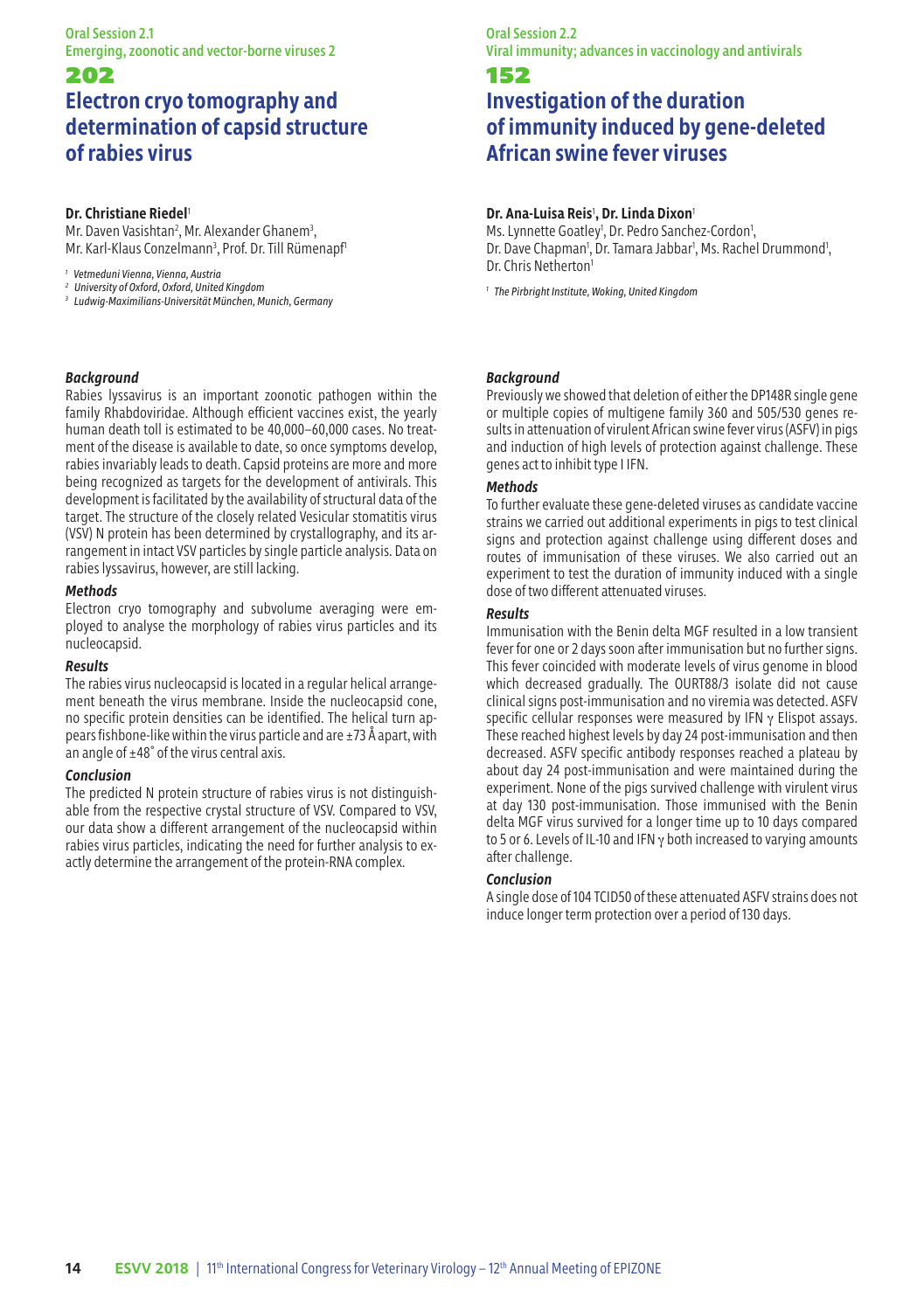## 67 **Host factors involved in classical swine fever immunopathogenesis**

#### **Mr. Jose Alejandro Bohorquez**<sup>1</sup> **, Dr. Llilianne Ganges**<sup>1</sup>

Dr. Sara Muñoz-González<sup>1</sup>, Mrs. Marta Perez-Simó<sup>1</sup>, Ms. Raquel Maeso<sup>1</sup>, Dr. Concepción Revilla<sup>2</sup>, Dr. Javier Domínguez<sup>2</sup>

- *1 OIE Reference Laboratory for Classical Swine Fever, IRTA-CReSA, Campus de la Universitat Autònoma de Barcelona, Barcelona, Spain*
- *2 Departamento de Biotecnología, Instituto Nacional de Investigación y Tecnología Agraria y Alimentaria (INIA), Madrid, Spain*

#### *Background*

Classical swine fever (CSF) is one of the most devastating diseases in swine. CSF virus (CSFV) belongs to the Pestivirus genus, Flaviviridae family. The capacity of CSFV to induce persistent infection is very well known. The present work aimed to elucidate some of the host factors that allow viral persistence in its natural host.

#### *Methods*

Three groups of pigs were used: Groups 1 and 2 were infected intranasally at 5 days after birth with a moderate virulence strain (Cat01) and a low virulence strain (Pinar del Rio), respectively, whereas group 3 were non-infected pigs. Serum and rectal swabs were collected weekly to evaluate viremia and viral excretion as well as to detect specific humoral immune response by ELISA and seroneutralization. At 6 weeks of age, pigs were euthanized and PBMCs and BMHCs were obtained for phenotypical analysis of lymphocytic and myelomonocytic surface markers by flow cytometry. Functional studies were performed to assess the IFN-γ and other cytokine production against specific (CSFV) and unspecific (PHA) antigens, using ELISPOT and ELISA assays, in co-cultures of PBMC and BHMC subsets obtained by immune-magnetic sorting.

#### *Results*

Pigs from group 1 showed permanent viremia in absence of specific humoral and cellular immune response, and also failed to respond to PHA, corresponding with persistently infected (PI) pigs. In group 2, pigs were immunocompetent (IMC) clearing the virus after infection and displaying specific humoral and cellular immune responses. Animals from groups 2 and 3 were able to mount an adequate IFN-γ response against PHA. Phenotypical analysis of BMHCs showed increased T-cell populations in PI animals. PBMCs from these animals also contained higher numbers of granulocyte precursors cells compared to those of IMC and naïve pigs. In functional studies, the response to PHA in PBMCs from naïve animals was diminished when co-cultured with a subset of BMHC from PI pigs. Likewise, co-culture of PBMCs from IMC animals with this subset of BMHCs from PI pigs drastically reduced the IFN-γ response against CSFV. These cells were further characterized by flow cytometry.

#### *Conclusion*

We have found, in PBMCs from CSFV PI pigs, cells that have a similar phenotype to immunosuppressive cell populations found in humans. Our findings illustrate the role of these cells for immunosuppression and virus dissemination in the host, favouring viral persistence.

## Oral Session 2.2 Viral immunity; advances in vaccinology and antivirals

34

# **Abortigenic but not neurotropic equine herpesvirus 1 modulates the interferon antiviral defense**

## **Ms. Katrien Poelaert<sup>1</sup>**

Ms. Jolien Van Cleemput<sup>1</sup>, Dr. Kathlyn Laval<sup>2</sup>, Prof. Dr. Herman Favoreel<sup>1</sup>, Prof. Dr. Gisela Soboll Hussey<sup>3</sup> Prof. Dr. Roger Maes<sup>3</sup>, Prof. Hans Nauwynck<sup>1</sup>

- *<sup>1</sup> Laboratory of Virology, Faculty of Veterinary Medicine, Ghent University, Merelbeke, Belgium*
- *<sup>2</sup> Schultz Laboratory, Princeton University, Princeton, United States*
- *<sup>3</sup> College of Veterinary Medicine, Veterinary Medical Center, East Lansing, United States*

#### *Background*

Equine herpesvirus 1 (EHV1) is considered as a major pathogen causing symptoms from mild respiratory disease to late-term abortion (mainly abortigenic strains) and neurological (mainly neurovirulent strains) disorders. The abortigenic strains replicate more efficiently in the respiratory epithelium (RE), since a higher amount of larger viral plaques and lower chemokine-expression was detected, compared to the neurovirulent strains. Based on the differences in the replication kinetics and chemokine-induction between both EHV1-phenotypes, we hypothesized that abortigenic strains may interfere with the type I interferon (IFN) secretion/signaling-pathway in the RE, while the neurovirulent phenotype might be less efficient. In this study, the effects of type I IFN were analyzed during abortigenic and neurovirulent EHV1-infection of primary respiratory epithelial cells (EREC) and nasotracheal mucosa explants (ME).

#### *Methods*

The nasal septum and trachea were collected from three horses in the slaughterhouse. EREC and ME were isolated, cultured at airliquid interface and inoculated with either abortigenic or neurovirulent EHV1. At 10, 24, 48 and 72 hpi, supernatants of EHV1-inoculated EREC and ME were collected. ELISA and a CPE-reduction assay were used to quantify the IFN $\alpha$ -concentration and -bioactivity. The expression of IFN $\alpha$  was confirmed by immunofluorescence staining (IF). Next, EREC and ME were treated with recombinant equine IFN $\alpha$  (rEqIFN $\alpha$ ) or Ruxolitinib (Rux), an IFN-signaling inhibitor, prior to and during EHV1-infection. At 48 hpi, ME, EREC and supernatants were collected, followed by IF staining and virus titration. The number of viral plaques, plaque latitudes and virus titers were deliberated in the presence or absence of exogenous and endogenous (rEq)IFNα, respectively.

#### *Results*

Similar levels of IFN (approx. 70 U/ml) were detected in explants inoculated with both types of EHV1 from 48 hpi to 72 hpi. Pre-treatment of ME and EREC with rEqIFN $\alpha$  decreased the replication of both EHV1 strains in an IFN concentration-dependent manner. However, in two out of three horses abortigenic strains induced higher virus titers and plaque sizes at a concentration of 100 U/ml compared to 10 U/ml, in contrast to the neurovirulent strains. Moreover, in the presence of Rux, neurovirulent viral plaques became wider compared to control, while the plaques of the abortigenic variants remained unaltered.

#### *Conclusion*

IFN $\alpha$  is induced by both EHV1-phenotypes in respiratory mucosae. We demonstrated that an effective IFN response inhibits to a moderate (EHV1 abortigenic) or high (EHV1 neurovirulent) extent the EHV1-replication in the respiratory tract. This knowledge is valuable to develop future intranasal vaccination strategies.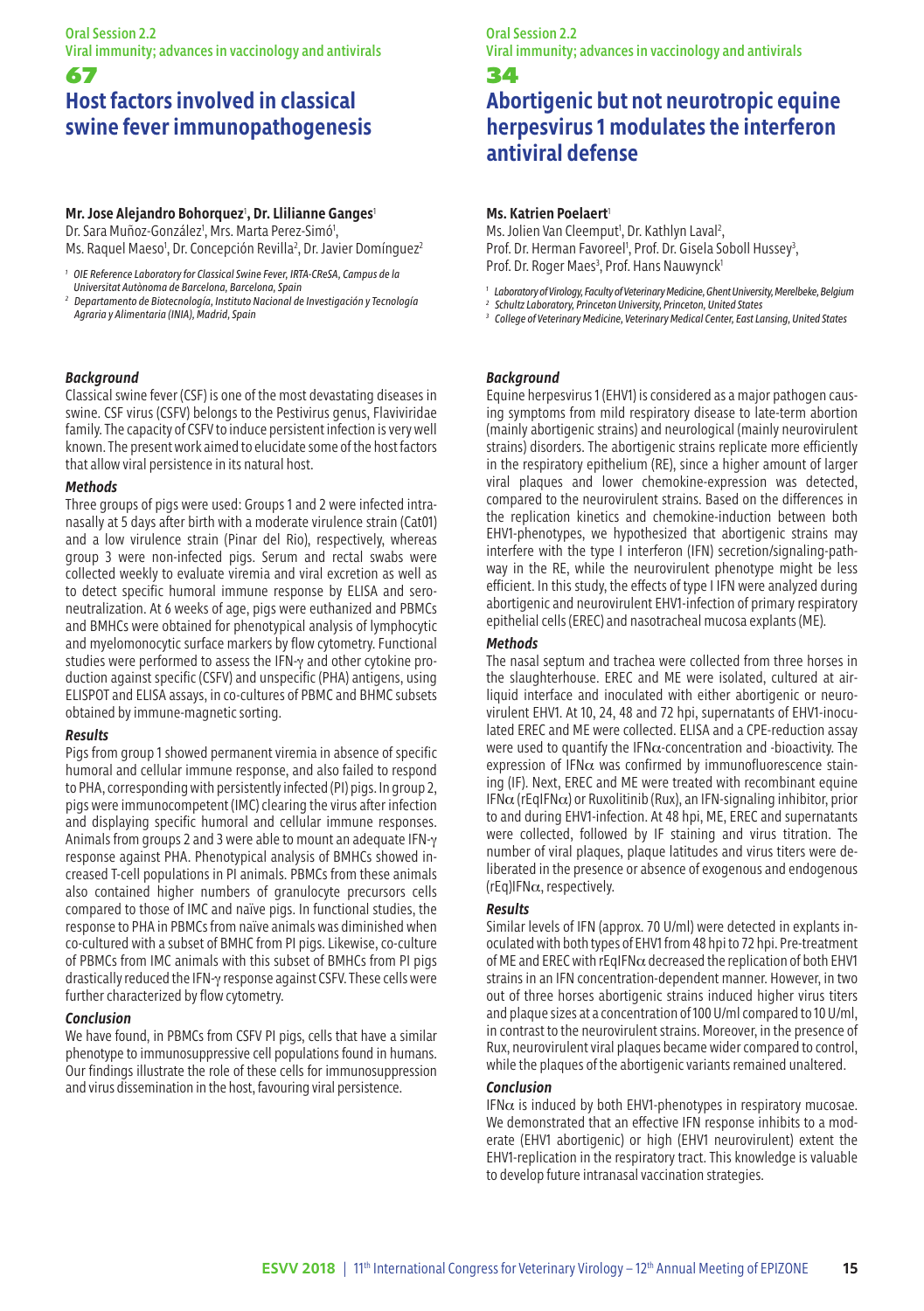# **Preliminary evaluation of a baculovirusexpressed subunit vaccine for the protection of white-tailed deer from clinical epizootic hemorrhagic disease virus serotype 2**

#### **Dr. Leela Noronha**<sup>1</sup>

Dr. Sun Young Sunwoo<sup>2</sup>, Dr. Igor Morozov<sup>2</sup>, Dr. Jessie Trujillo<sup>2</sup>, Dr. In Joong Kim<sup>2</sup>, Dr. Kinga Urbaniak<sup>2</sup>, Dr. David Meekins<sup>2</sup>, Dr. Barbara Drolet<sup>1</sup>, Dr. Velmurugan Balaraman<sup>2</sup>, Dr. Erin Schirtzinger<sup>1</sup>, Mrs. Tammy Beckham<sup>2</sup>, Mr. Russel Ransburgh<sup>2</sup>, Dr. D. Scott McVey<sup>1</sup>, Mrs. Michelle Zajac<sup>2</sup>, Dr. Juergen Richt<sup>2</sup>, Dr. William Wilson<sup>1</sup>

- *1 United States Department of Agriculture, Agricultural Research Service, Center for Grain and Animal Health Research, Arthropod-Borne Animal Diseases Research Unit, Manhattan, United States*
- *2 Center of Excellence for Emerging and Zoonotic Animal Diseases and Department of Diagnostic Medicine/Pathobiology, College of Veterinary Medicine, Kansas State University, Manhattan, United States*

#### *Background*

Epizootic hemorrhagic disease virus (EHDV) is an arthropod-transmitted virus and the causative agent of epizootic hemorrhagic disease (EHD) in wild and domestic ruminants. EHD is an OIE notifiable disease and has been reported in the Americas, Australia, Asia, Africa, and the Middle East. In North America, cervid species are most affected by EHDV- particularly white-tailed deer (WTD) which experience severe clinical signs with high mortality. EHD also has had substantial impacts on farmed WTD populations resulting in significant animal losses and restrictions on animal movement causing hardship to the deer farming industry. No licensed vaccine is currently available in North America. The objective of this work was to evaluate the immunogenicity of recombinant subunit EHDV vaccines in mice, cattle, and WTD, and evaluate vaccine efficacy in WTD.

#### *Methods*

Recombinant structural proteins of EHDV serotypes 2 and 6 were constructed and expressed in a baculovirus system. Initially, immunogenicity studies using the purified proteins in vaccine formulations were performed in mice and cattle. Captive-bred WTD (n=3) were then immunized with EHDV serotype 2 (EHDV-2) antigen formulations followed by homologous challenge. Sham-vaccinees (n=3) served as controls. Animals were monitored for 14 days for clinical disease, and serological and viral parameters were measured. On D14 post-challenge, animals were euthanized and infection/protection was determined by pathology and RT-qPCR for viral RNA.

#### *Results*

Mice and cattle produced neutralizing antibodies to all formulations tested. One EHDV-2 antigen formulation produced robust neutralizing antibodies in vaccinated WTD. Following challenge, sham-vaccinated deer became febrile and developed hyperemia of the oral and ocular mucosa, facial edema and lymphopenia. Viral RNA was detected in all challenged, non-vaccinated WTD, with peak viremia occurring at approximately D6 (10^6-9 copies/ml whole blood). These deer had varying severity of gross and histological lesions consistent with EHDV and viral RNA was detected in a minimum of two of the four tissues tested (lung, spleen, liver, kidney). In contrast, clinical symptoms were not observed in vaccinees. Vaccinees also failed to develop PCR-detectable virus in the blood and tissues, and gross and histological lesions consistent with EHDV were absent.

#### *Conclusion*

An EHDV-2 antigen formulation produced robust neutralizing antibodies in all vaccinees and provided sterilizing immunity following a homologous challenge. These results suggest that a recombinant structural antigen subunit vaccine may be an effective tool in preventing clinical EHD and reducing virus transmission. Moreover, a single protein subunit vaccine has the benefit of being DIVA compatible.

#### Oral Session 2.2 Viral immunity; advances in vaccinology and antivirals

## 246

# **Dendritic cell based in-vitro assay to test immunogenicity of viral vaccine candidates**

### **Dr. Viskam Wijewardana**<sup>1</sup>

Dr. Richard Kangethe<sup>1</sup>, Dr. Elena Sassu<sup>1</sup>, Mr. Rudolf Pichler<sup>1</sup>, Dr. Giovanni Cattoli<sup>1</sup>

*1 Animal Production and Health Section, Joint FAO/IAEA Division of Nuclear Techniques in Food and Agriculture, Dep. of Nuclear Sciences and Applications, International Atomic Energy Agency, Vienna, Austria*

#### *Background*

Currently available in-vitro vaccine testing assays do not accurately predict the immunity induced by viral or non-viral vaccine antigens in the host. The availability of such assays would help to reduce the number of in-vivo animal studies by screening several vaccine antigens at early stage. Dendritic cells are the most powerful antigen presenting cells, having the ability to activate naïve lymphocytes for the antigens that they present. We developed a bovine in-vitro monocyte derived dendritic cell (MoDC) based assay to measure vaccine immunogenicity and investigated the immunogenicity induced by of viral vaccine candidates.

#### *Methods*

Bovine MoDCs were generated from monocytes isolated from cattle peripheral blood using a commercially available cytokine cocktail. Immature MoDCs were pulsed with inactivated vaccine Rabies virus strain Pasteur (RIV) or inactivated Blue tongue virus BTV-4/SPA-1/2004 of serotype 4 (BTV) or CD40L or none. In later experiments, we used an irradiated (25KGy) RIV to pulse the MoDCs. Next, antigen pulsed MoDCs were cocultured with autologous naïve lymphocytes. After 7 days of co-culture, each treatment was repulsed with matching antigen pulsed MoDCs and 2 days later the activation of CD4 and CD8 cells were measured by expression of Ki-67 (proliferation marker) by flow cytometry. Expression of IFN-gamma (Real-time PCR and ELISA) and CD25 surface marker (flow cytometry) were also measured as additional activation markers.

#### *Results*

Both BTV and RIV pulsed MoDCs led to significantly increased activation and proliferation of CD4 and CD8 lymphocytes compared to control MoDCs (or CD40L in the case of BTV) as indicated by the increased expression of CD25 and Ki-67. Moreover, pulsing MoDCs with RIV caused significantly higher expression and production of IFNgamma by CD4 and CD8 lymphocytes as compared to control MoDCs. The assay was also able to effectively measure the activation of both CD4 and CD8 lymphocytes following irradiation of the virus.

#### *Conclusion*

For the first time in any livestock species, a functional MoDC based assay that measures viral vaccine immunogenicity in-vitro is described by this work and is both effective and reproducible. The assay could also be used to measure vaccine immunogenicity of irradiated viruses and to design optimized irradiation protocols and other inactivation protocols that preserve immunogenicity.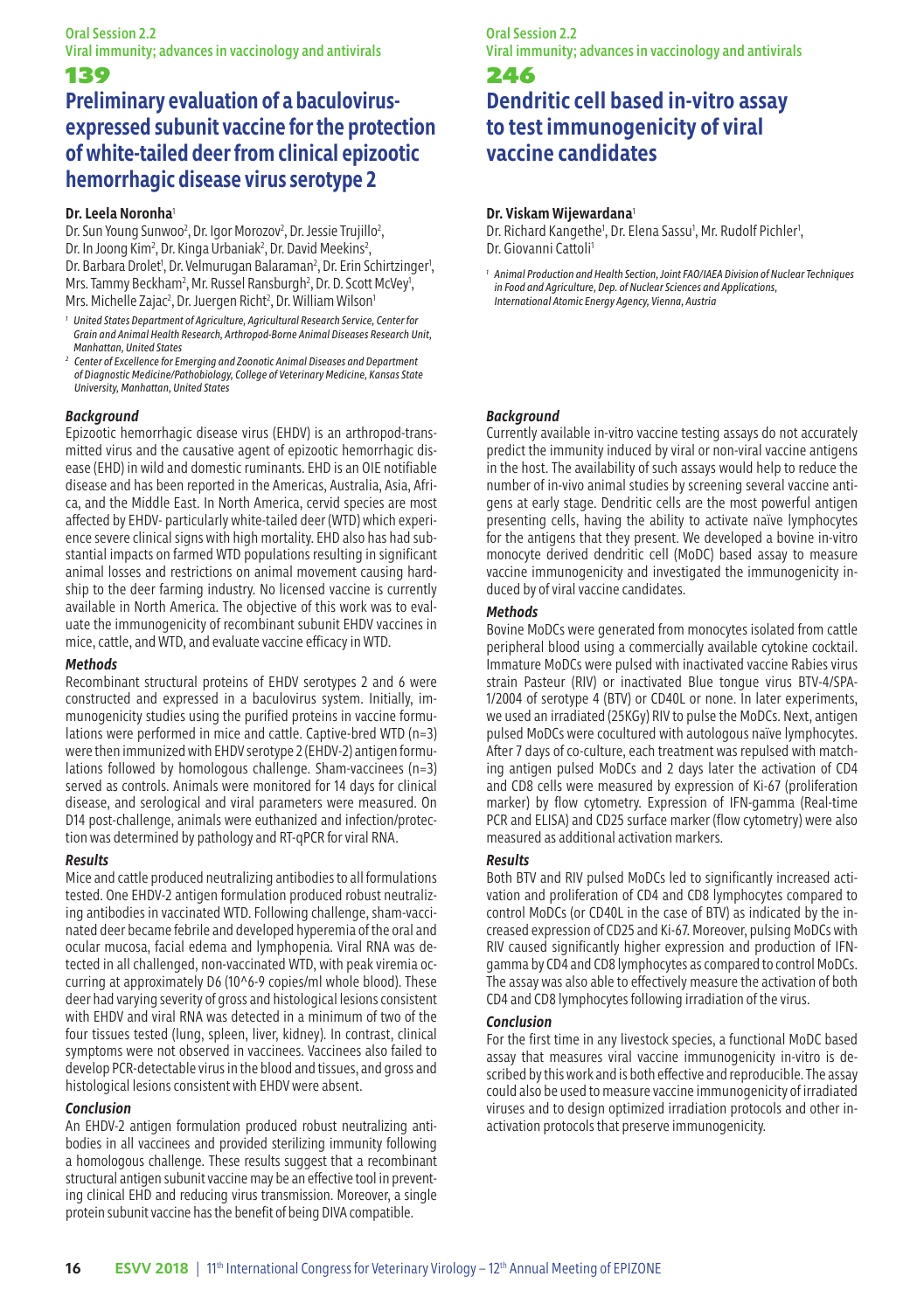# **Nanopore sequencing in clinical veterinary virology: proof-of-concept studies and perspectives**

#### **Dr. Guillaume Croville**<sup>1</sup>

Prof. Jean-Luc Guerin<sup>1</sup>

*<sup>1</sup> Université de Toulouse, ENVT, INRA, UMR 1225, Toulouse, France*

#### *Background*

Diagnostics in veterinary medicine is undergoing a revolution with the implementation of cutting-edge technologies. Next Generation Sequencing (NGS) is becoming more accessible in research laboratories for 10 years, but is still too expensive, hard to manage and non-adapted to clinical applications in veterinary medicine. Oxford Nanopore Technologies (ONT) is revolutionizing the field of NGS with its MinION, a portable NGS device for high throughput sequencing. This technology is based on the reading of DNA or RNA strand during its passage through a pore. Moreover, there is theoretically no read size limitation, allowing a full viral genome sequencing with just a few reads.

#### *Methods*

MinION sequencing was applied to the identification of two avian DNA viruses, belonging to poxviruses or adenoviruses. While several NGS studies are based on propagated viruses and/or PCR-amplification, we intentionally worked directly from tissues or swabs, to avoid amplification bias and facilitate further clinical studies.

Three cases of avian pox in laying hens in 2016 and 2017, and one case of viral pancreatitis in guinea fowl in 2017, putatively associated with an adenovirus, were included in the study. Total DNA was extracted using phenol:chloroform in order to limit DNA degradation. DNA was then submitted to library preparation using the ligation sequencing kit 1D before sequencing with R9.4 flow cells. Bioinformatics analysis consisted of sequence assembly using a reference and/or de novo assembly.

#### *Results*

We obtained whole genomes of avian poxviruses (n=3) and adenoviruse (n=1) from clinical material, without any isolation or PCRbased enrichment. The sequencing of the first APV sample produced 3 905 fowlpox virus sequences out of 163 824; the second and the third APV samples generated 3 265 and 2 234 fowlpox virus sequences out of 124 534 and 141 670, respectively. Concerning the guinea fowl pancreatitis sample, we obtained 4 781 adenovirus reads out of 764 001.

#### *Conclusion*

The MinION device from Oxford Nanopore Technologies is obviously suitable for the sequencing of veterinary viruses from clinical material. Despite a miniaturized system theoretically adapted to the field, several steps of our protocol, including bioinformatics, still remain lab-dependent. The error rate of the reads generated by the ONT technology is quite high regarding other technologies such as Illumina. However, for projects that focus on the identification of a virus based on its whole genome, the long-size reads generated by ONT remain essential.

Oral Session 3.1 Advances in viral diagnostics

### 102

# **Nanopore sequencing as a revolutionary diagnostic tool for porcine viral enteric disease complexes identifies porcine kobuvirus as an important enteric virus**

#### **Dr. Sebastiaan Theuns**<sup>1</sup>

Mr. Bert Vanmechelen<sup>2</sup>, Mr. Quinten Bernaert<sup>1</sup>, Mr. Ward Deboutte<sup>2</sup>, Ms. Marilou Vandenhole<sup>1</sup>, Ms Leen Beller<sup>2</sup>, Prof. Jelle Matthijnssens<sup>2</sup>, Dr. Piet Maes<sup>2</sup>, Prof. Hans Nauwynck<sup>1</sup>

*<sup>1</sup> Ghent University, Merelbeke, Belgium*

*<sup>2</sup> KU Leuven – University of Leuven, Leuven, Belgium*

#### *Background*

Diarrhea is a major problem for swine industry. Porcine epidemic diarrhea virus (PEDV) and rotavirus A (RVA) are known causes of enteric disease, but several novel viruses have been discovered in the feces of piglets using metagenomics sequencing. Most sequencing platforms require extensive sample preparations including amplification of viral nucleic acids and long analysis times. Here, the diagnostic capacities of MinION (Oxford Nanopore Technologies) were investigated.

#### *Methods*

In a first case, cell culture grown PEDV and RVA were pooled at high loads and sequenced for 24 hours using MinION. Next, a diarrheic sample of a one week old piglet on which no etiological diagnosis was made with traditional diagnostics, was analyzed for 3 h. In both cases, no amplification of viral nucleic acids was conducted. As a porcine kobuvirus was discovered for the first time in Belgium, a novel RT-qPCR was developed and a longitudinal field study, a retrospective and phylogenetic analysis were conducted.

#### *Results*

In case one, PEDV and RVA reads were detected rapidly (<30 seconds) after start of sequencing, resulting in high sequencing depths (19.2–103.5X) after 3h. De novo assembly resulted in recovery of the PEDV genome and RVA gene segments at identities between 95% and 99% compared to reference genes. In the second case, almost all (99%) of the viral reads belonged to bacteriophages. Contigs matching Bacteroides, Escherichia and Enterococcus phages were identified, which may have reshaped the piglet's gut microbiome. Three eukaryotic porcine viruses, mamastrovirus, enterovirus G and porcine kobuvirus were found. Suckling piglets shed kobuvirus from one week of age, but an association between peak of viral shedding (6.42–7.01 log<sub>10</sub> copies/swab) and diarrheic signs was not observed in a longitudinal follow-up study on the case farm. Kobuviruses were widespread among Belgian diarrheic piglets (n=25, 56.8% pos) with loads up to 6.83  $log_{10}$  copies/g. The 3D polymerase genes of Belgian kobuvirus isolates were moderately (90.1 to 97.2% nt identity) related to each other.

#### *Conclusion*

In conclusion, MinION enabled rapid detection of enteric viruses. New technologies will change the way how diagnostics will be performed in the near future. More extensive validations should be conducted to make sure that all members of the porcine enteric disease complex are accurately being diagnosed. Moreover, kobuvirus was found to be widely present in the Belgian swine population. Due to the lack of association between the peak of shedding and diarrhea, its true enteric pathogenicity should be questioned, while its subclinical importance cannot be excluded.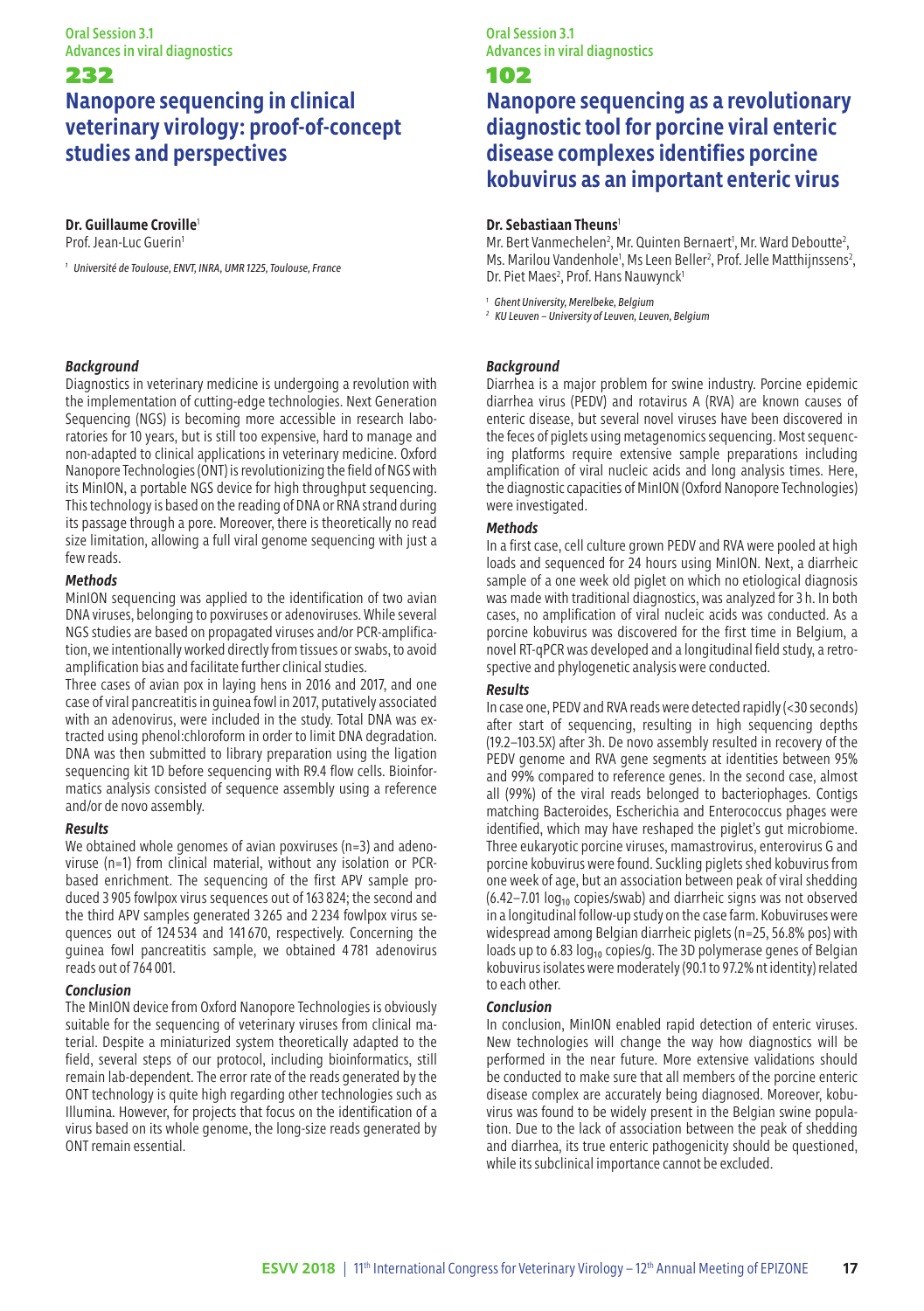## 118 **Development of micro-amount of virion enrichment technique (MiVET) and application to transboundary animal diseases countermeasures**

#### **Mr. Wataru Yamazaki**<sup>1</sup>

*<sup>1</sup> University of Miyazaki, Miyazaki, Japan*

## *Background*

Transboundary Animal Diseases (TADs), such as African swine fever (ASF), foot-and-mouth-disease (FMD) etc cause vast economic losses throughout the world. Despite of the importance of identifying sources/propagation route of the spread, it is often confounded due to incomplete epidemiological evidence. Isolation/detection of the micro-amount of virion from environmental samples is rarely successful due to very low contamination level in the environmental samples. We have recently developed a "micro-amount of virion enrichment technique" (MiVET) in combination with the complex of polyclonal Ab and protein G-coated magnetic beads (pG-MB), and simple SDBS (sodium dodecyl benzenesulfonate) elusion. In this study, we have evaluated the performance of MiVET system.

#### *Methods*

Two avian influenza viruses (AIVs), consists of H5N2 and H7N7 subtypes, were artificially spiked into 1mL of 50% duck fecal supernatants and 50mL of PBS, respectively. IMB (immuno-magnetic beads, complex of commercially available anti-fluA polyclonal Ab and pG-MB) were added into the samples. Then, the mixture was incubated at 37 degree for 15 min. The tube was set onto a magnetic stand for 2 min, and then, supernatant was removed. After washing the IMB with PBS at 1 time, the supernatant was removed again. The IMB capturing virions were eluted 2 μL (for 1 mL of fecal supernatant) or 8 μL (for 50mL of PBS) of SDBS. The resulting all supernatant was used as template RNAs for real-time RT-PCR assay.

#### *Results*

The MiVET system successfully concentrated AIVs in fecal and PBS samples at least 10 and 100 times, respectively, in comparison to conventional column kit extraction. The MiVET system required less than 30 min from the beginning of incubation to the final RNA elution.

## *Conclusion*

The MiVET system appears to be valuable in providing useful information to control programs for various animal diseases such as ASF, FMD etc, as well as identifying the source/propagation route of the spread.

## Oral Session 3.1 Advances in viral diagnostics

## 19

# **Widening the scope of PPR diagnostic: adaptation and development to target atypical host species and field situations**

## **Mr. Olivier Kwiatek**<sup>1</sup> , **Mr. Arnaud Bataille**<sup>1</sup>

Mr. Fabien Donnet<sup>2</sup>, Mr. Kevin Martin<sup>2</sup>, Ms. Salima Belfkhi<sup>1</sup>, Ms. Lucile Mounier<sup>1</sup>, Mr. Mathieu Laffont<sup>2</sup>, Mr. Loic Comtet<sup>2</sup>, Ms. Geneviève Libeau<sup>1</sup>

*<sup>1</sup> CIRAD, Montpellier, France*

*2 IDvet, Grabels, France*

#### *Background*

Peste-des-petits ruminants (PPR) is a highly contagious and devastating viral disease affecting sheep, goats, and a large number of species within the order Artiodactyla. Robust commercial serological and virological diagnostic kits are available to detect PPR infection, but they were mainly developed for domestic small ruminants (goat and sheep) and for high quality, invasive samples sometimes hard to obtain in the field. New tools are needed to detect PPR infection in atypical hosts (e.g. camels, wildlife) and in complex field situations. Here we present adaptation of existing methods and new diagnostic tools to resolve some of these issues. In some regions, farmers are reluctant to have their animals handled and tested for PPR infection. As well, in the case of wildlife survey, animal capture is very costly and demands complicated logistics. Detection of PPR virus in noninvasive samples (feces) can be extremely useful in such cases.

#### *Methods and results*

We adapted methods of RNA extraction, RT-PCR, RT-QPCR and antigen capture ELISA to detect PPR viral particles or genetic material from fecal samples. The methods were validated with samples collected during an infection experiment. Our protocol was then used with fecal samples obtained in the field in Tanzania in 2015, and compared to results obtained from ocular swab samples taken from the same animals. Another issue is that existing LFD tests used in the field do not allow for direct confirmation by PCR. Here we present a new rapid penside test, produced and distributed by IDvet (France), which can be performed without any lab equipment. Lastly, we also tackled the issue of PPR antibody detection from camelid sera, usually suboptimal because of their particular antibody structure.

#### *Results*

Our results show that virus particles can be detected in fecal samples from 4 days post infection (dpi) until at least 14 dpi. Sensitivity of RT-QPCR from fecal samples was similar to RT-QPCR and lateral flow device (LFD) on ocular swab samples. The penside test was as sensitive as the antigen capture ELISA test. Once dried, positive strips can be stored and used later on for confirmation by RT-QPCR or RT-PCR. A simple modification of the protocol of a commercially available competitive ELISA for PPR antibody detection (IDvet) increased the sensitivity of the test on camelid serum.

#### *Conclusion*

These tools will be extremely useful to unravel important questions that still remain about PPR epidemiology, notably the role of atypical host in PPR transmission dynamics.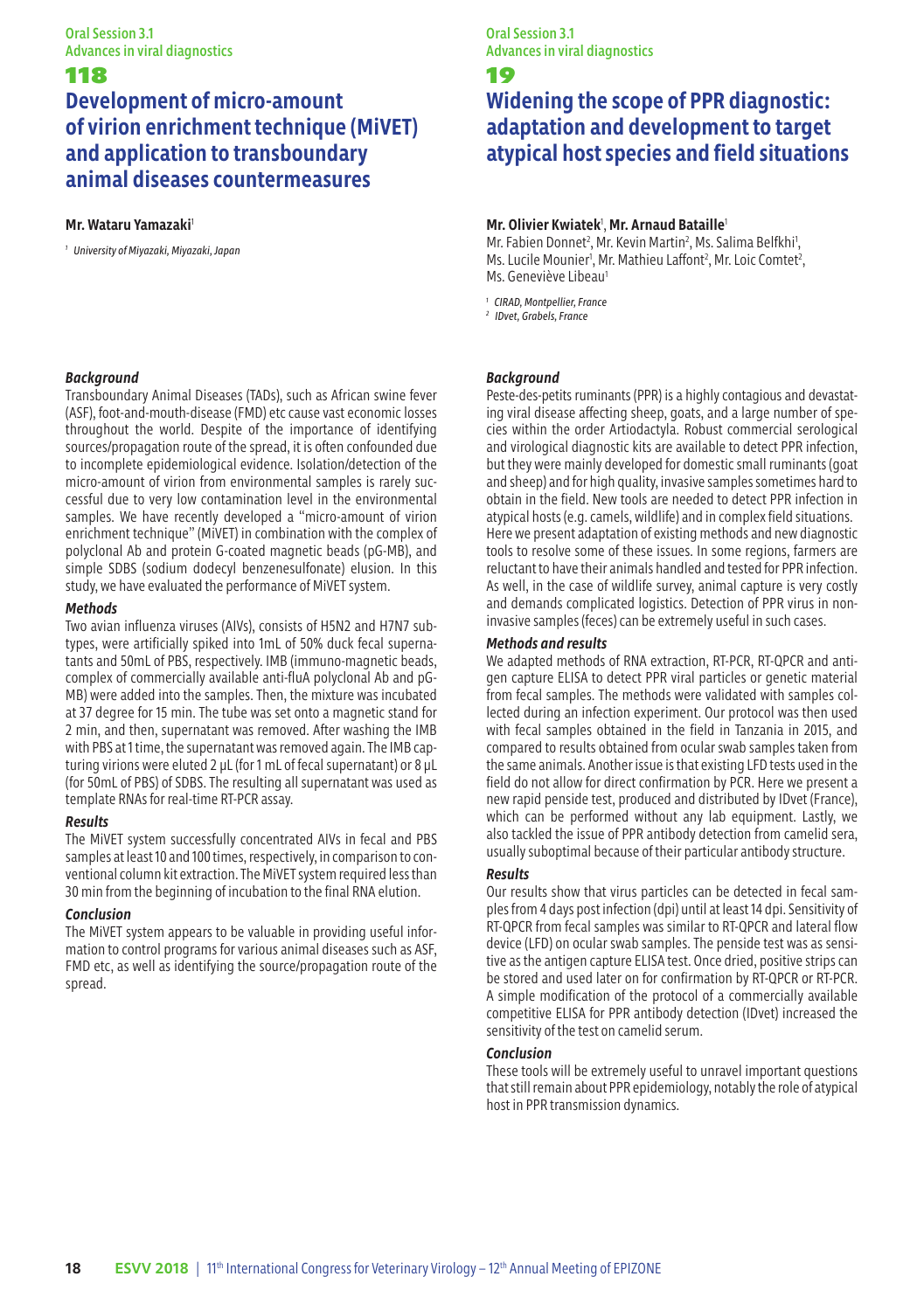Oral Session 3.2 – Veterinary public health, epidemiology, risk assessment and modelling

### 208

# **Surveillance for avian influenza in wild birds: an overview of strategies in Italy in 2017–18**

### **Dr. Francesca Scolamacchia**<sup>1</sup>

Dr. Isabella Monne<sup>1</sup>, Ms. Alessandra Azzolini<sup>1</sup>, Mr. Alessandro Dalla Costa<sup>1</sup>, Mr. Giovanni Cunial<sup>1</sup>, Ms. Claudia Caucci<sup>1</sup>, Ms. Adelaide Milani<sup>1</sup>, Ms. Alessandra Drago<sup>1</sup>, Dr. Paolo Mulatti<sup>1</sup>

*<sup>1</sup> Istituto Zooprofilattico Sperimentale delle Venezie, Padova, Italy*

#### *Background*

Wild water birds are known to be natural hosts for avian influenza (AI) viruses, posing a continuing threat for direct and indirect introduction of these viruses into poultry holdings. Since the emergence of the Asian lineage H5N1 Highly Pathogenic Avian Influenza (HPAI) viruses, the main value of surveillance in wild birds in Europe changed. Programmes shifted from the detection on a voluntary basis of Low Pathogenic Avian Influenza (LPAI) viruses of H5 and H7 subtypes, to a compulsory risk-based surveillance targeting high risk bird species based on their migratory movements and likelihood of contact with poultry.

#### *Methods*

In Italy, according to Commission Decision 2010/367/EC, passive surveillance system by laboratory investigation of moribund or found dead wild birds was implemented in 2017. Besides, in Veneto region – one of the Italian highest densely populated poultry areas –, investigator-initiated activities on hunted birds and through environmental sampling was carried out in wetlands and marshlands placed along flyways of migratory birds, and hosting wintering sites for wild waterfowl populations. Samples positive for the presence of the M gene underwent testing to identify virus subtype and pathotype.

#### *Results*

Samples from 2028 wild birds found dead or symptomatic were collected on the whole Italian territory, from January to December 2017. AI viruses were detected in approximately 1% (n=19) of birds from five different orders: Anseriformes, Columbriformes, Accipitriformes, Falconiformes and Pelicaniformes. HPAI viruses were detected in sixteen birds (15 H5N8 and 1 H5N5), and a LPAI virus was identified in one bird (H6N2). Of the 815 cloacal and tracheal/oropharyngeal swabs collected from hunted birds in Veneto region, 1.5% (n=12) tested positive for AI viruses. Three of these were identified as LPAI H7 viruses in birds belonging to the Anseriformes order. From July 2017 to April 2018, 1095 environmental samples of fresh avian faeces were collected in the same region. Out of 17 samples (1.6%) testing positive for AI viruses, subtypes were determined only in 7 cases as H5, H7N3, and H9.

#### *Conclusion*

Passive surveillance is deemed the most suitable approach for early detecting HPAI viruses. However, complementary investigator-initiated strategies provide an effective way to study the genetic diversity of AI viruses circulating in wild bird populations, which carry the risk of spill-over to poultry and other species. Environmental sampling is simple and cost effective, and might be a valid alternative to sampling strategies based on the more-invasive and capture-dependent methods, allowing regulating sample sizes over time.

Oral Session 3.2 – Veterinary public health, epidemiology, risk assessment and modelling

#### 24

# **One health challenge: detection of a swine H1N2 influenza virus in commercial turkeys**

#### **Dr. Ana Moreno**<sup>1</sup>

DVM Chiara Dalloli<sup>2</sup>, Dr. Chiara Chiapponi<sup>1</sup>, Mrs. Arianna Bregoli<sup>1</sup>, DVM Leonardo James Vinco<sup>1</sup>, Dr. Davide Lelli<sup>1</sup>, Dr. Enrica Sozzi<sup>1</sup>, Dr. Antonio Lavazza<sup>1</sup>, DVM Silvia Testi<sup>2</sup>, DVM Paolo Ardigò<sup>2</sup>, DVM Maurilio Giorgi2

*1 Istituto Zooprofilattico Sperimentale della Lombardia e dell'Emilia Romagna, Brescia, Italy*

*<sup>2</sup> ATS Val Padana, Cremona, Italy*

#### *Background*

Three subtypes of influenza A viruses (IAVs), H1N1, H1N2 and H3N2 are commonly found in pigs in Italy. These were found to derive from mammalian or avian viruses or their reassortants. Since January 2017, 83 outbreaks of highly pathogenic (HP)IAV(H5N8) were reported in North Italy, mainly in industrial farms. Of these, 39 were reported in meat turkey farms in the same area, which is also characterized by the highest concentration of the national poultry and pig production. This study reports a natural infection of swine(sw)IAV H1N2 in a turkey farm located in North Italy in an area subjected to movement restrictions due to a previous H5N8HPAIV outbreak near the farm.

#### *Methods*

IAV and H5, H7 and other HAs genome detection was performed on pools of 10 swabs each by real time RT-PCRs. Full genome was performed using NGS approach. Serological analyses were performed by competitive ELISA and HI test using different antigens belonging to H5, H7, and other subtypes of avian IAVs and H1N1, H1N2 and H3N2 swIAVs.

#### *Results*

A flock of 15280 10-wk-old meat turkeys experienced anorexia, depression and respiratory signs in a farm located in Lombardia Region. 60 tracheal swabs (TS) were taken following clinical signs and 105 TS and 45 sera before slaughter. PCR for IAV on one pool, collected after clinical signs, showed positivity near to cut off, whereas six pools collected before slaughter resulted strongly positive. PCR for H5, H7 and other avian IAVs resulted negative. Full genome sequencing on positive samples taken at slaughter showed the presence of a swIAVH1N2. Genomic analysis evidenced an interesting gene constellation resulting from reassortment between H1 human-like (A/Sw/Italy/4675/2003-like) and human seasonal H3N2 of 1997–98. Twenty-five % of the samples resulted serologically positive towards swIAVH1N2 (HI titres from 16 to 32).

#### *Conclusion*

Interspecies transmission of SwIAVs to turkeys has been reported in several cases although mainly caused by H1N1 or H3N2 strains. This report provides evidence of a slow circulation of a swIAVH1N2 in a turkey farm and strengthens the arguments that IAVs can cross species complicating diagnosis and characterization of new isolates. The presence of both avian and human-type receptors on turkey tissues supports the finding that turkeys can be infected with IAVs containing avian or mammalian HA genes and can act as a potential intermediate host for interspecies transmission and spread of reassortment viruses between birds and humans.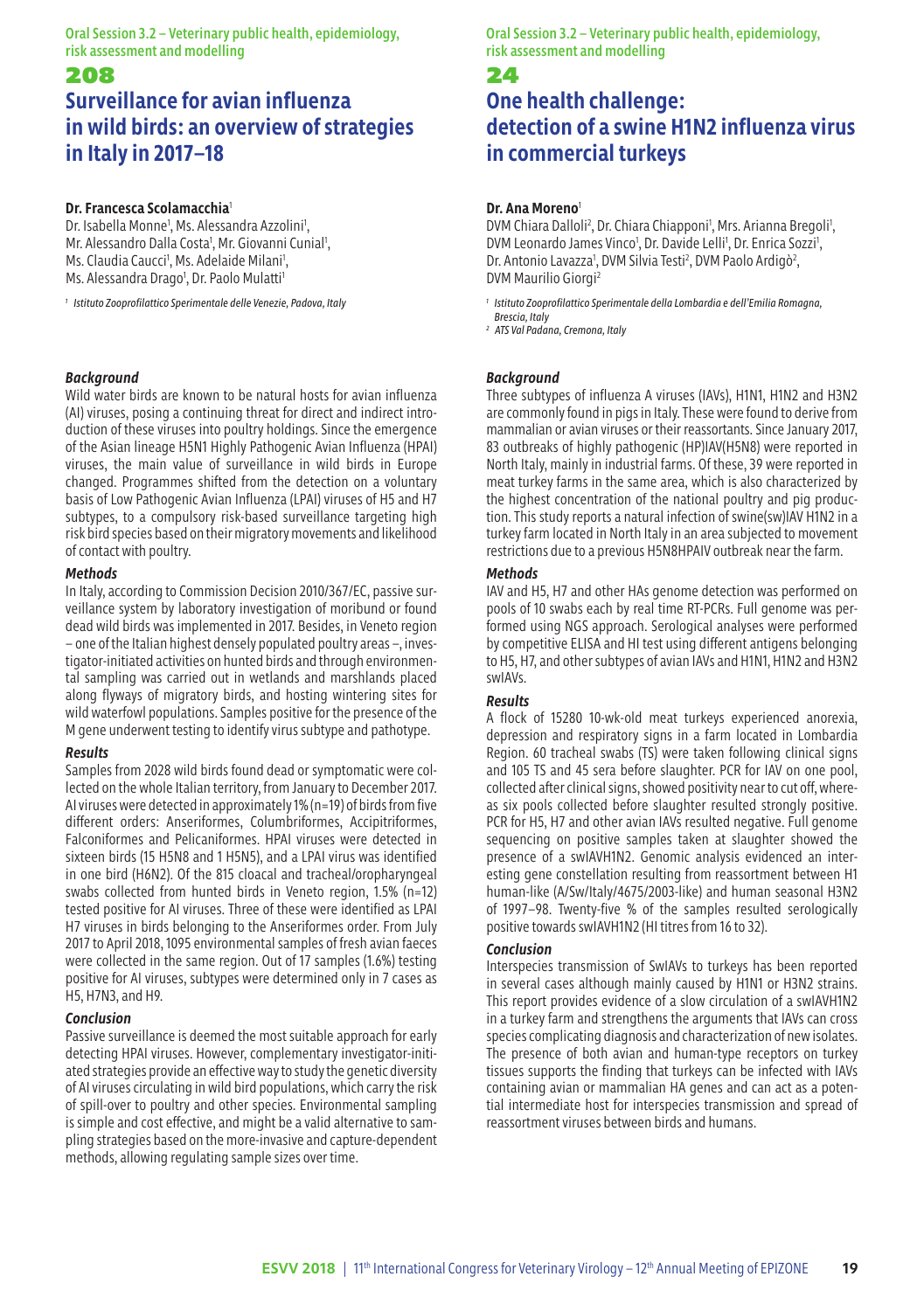Oral Session 3.2 – Veterinary public health, epidemiology, risk assessment and modelling

## 176 **Characteristics of H5N8 highly pathogenic avian influenza epidemic waves in Italy in 2017**

#### **Ms. Alessandra Azzolini**<sup>1</sup>

Dr. Paolo Mulatti<sup>1</sup>, Ms. Diletta Fornasiero<sup>1</sup>, Mr. Giovanni Cunial<sup>1</sup>, Ms. Paola Bonato<sup>1</sup>, Dr. Alice Fusaro<sup>1</sup>, Ms. Bianca Zecchin<sup>1</sup>, Dr. Francesca Scolamacchia1

*<sup>1</sup> Istituto Zooprofilattico Sperimentale delle Venezie, Padova, Italy*

#### *Background*

In 2017, the Italian poultry sector was involved in the H5N8 highly pathogenic avian influenza (HPAI) epidemic that spread across Europe in 2016/17. Eighty-three outbreaks were confirmed, affecting both rural and industrial sectors, and occurred in two distinct epidemic waves.

#### *Methods*

Epidemiological investigations were conducted in each infected premises. Information was collected on flock demographics, holding type and animal housing, including presence of wild waterfowl and proximity to wetlands, and biosecurity measures. Moreover, data on clinical signs and movements of live birds, eggs, personnel and vehicles on and off the farm were obtained. To generate hypotheses on the likely source of infection and potential further dispersal of the virus, at-risk contacts were investigated on a case-by-case basis. To assist outbreak investigation, samples tested positive for H5N8 virus were genetically characterized to reconstruct the evolution and transmission dynamics.

#### *Results*

The first epidemic wave lasted between January and May 2017, affecting a total of 16 farms located on the fringe of the densely populated poultry areas (DPPA) in northeast Italy. The large majority of affected farms (n=14, 87.5%) were close to wetlands where substantial populations of wild waterfowl were reported. Contact tracking activities did not identify links between cases, and sequenced viruses revealed considerable nucleotide differences.

The second epidemic wave started in July, 50 days after the previous case. Sixty-seven farms in the DPPA were affected, with sparse incursions into western and central Italy. Up to late September, epidemiological and genetic characteristics were comparable to the outbreaks reported in the first wave. Since October a larger number of secondary cases was observed. At-risk contacts were detected among related outbreaks, and phylogenetic analyses revealed 99–100% similarity between viruses isolated in those premises. Furthermore, a smaller fraction of outbreaks were reported occurring in proximity to wetlands (n=39, 58.21%).

#### *Conclusion*

Italy had been the only European country being largely affected by H5N8 HPAI viruses in summer/autumn 2017. Integration of epidemiological and genetic data allowed hypothesizing the origin of infection. Point source introductions from wild reservoirs more likely occurred in the first epidemic wave: viruses showed larger genetic distances between viruses, and scarce contacts occurred among infected farms. Conversely, lateral spread could be inferred when a potential inbound or outbound movement was found within the contagious period, and phylogenetic analysis revealed high similarity among viruses. The re-appearance of HPAI in July also suggested the potential role of residential wild birds in maintaining and spreading influenza viruses.

Oral Session 3.2 – Veterinary public health, epidemiology, risk assessment and modelling

#### 91

# **Revision of critical point in last phases of eradication plan in Sardinia**

#### Mr. Stefano Cappai<sup>1</sup>, Mr. Sandro Rolesu<sup>1</sup>

Mrs. Federica Loi<sup>1</sup>, Mrs. Elena Marrocu<sup>1</sup>, Mrs. Annamaria Coccollone<sup>1</sup>, Mr. Alberto Laddomada<sup>1</sup>, Mr. Francesco Feliziani<sup>3</sup>, Mr. Vittorio Guberti<sup>2</sup>

- *<sup>1</sup> Istituto Zooprofilattico sperimentale della Sardegna, Cagliari, Italy*
- *<sup>2</sup> Istituto Superiore per la Protezione e la ricerca Ambientale, Roma, Italy*
- *<sup>3</sup> Istituto Zooprofilattico sperimentale dell'Umbria e delle Marche, Perugia, Italy*

#### *Background*

African Swine fever (ASF) is a highly contagious infection in domestic pigs and wild boars. The infection, frequently characterized by high mortality, is caused by DNA virus (Asfarviridae family) and occurs in different clinical forms: peracute, acute, sub-acute and chronic without clinical signs. Animals which survived to acute or chronic disease form, still remain persistently infected, acting as virus reservoirs. ASF is endemic in Sardinia since 1978 and virus persistence in main territory is still due to the presence of illegal pigs in free range breeding. In this region, the main eradication disease problems are related to the disease persistence in domestic pigs and illegal free-ranging pigs, and the correctly hunting season management, aimed to control the infection in wild boar (WB) population. In February 2014, in accordance with the European Commission, the Sardinian Region Authority developed a new ASF Eradication Plan 2015–18. This plan provides measures to eliminate the free-ranging pigs and to incentivize good practices, with satisfactory results in term of reducing number of outbreaks and a decrease in ASF prevalence. Furthermore, some critical points still remain:

- (1) not homogeneous sample during hunting season,
- (2) WB habit change,
- (3) difficulties in WB cases notification.

#### *Methods*

Following this evaluation, and in order to improve the eradication of ASF in WB, authors recommend a specific decision maker based on GIS-technology. Three fundamental points of intervention have been identified: change hunting season management and WB sampling procedure; re-classification of WB density and single population area; re-definition of "WB primary and secondary cases" with different approaches.

#### *Results*

The three critical points have been evaluated based on expert opinions and the actions to put in plan have been assessed on new area limits: hunter companies activities and veterinary controls have been plane on municipality level. The WB areal smoothing populations were redesigned using the WB density cluster and the "use of soil" layer. These new areas of reference have been used in order to evaluate different scenarios of epidemiological correlation in WB case or outbreaks.

#### *Conclusion*

The use of geo-reference will allow us to replaced previous WB macro-areal with new population density smoothing clusters and, consequently, these new areal will contribute in provide new WB primary and secondary cases definition.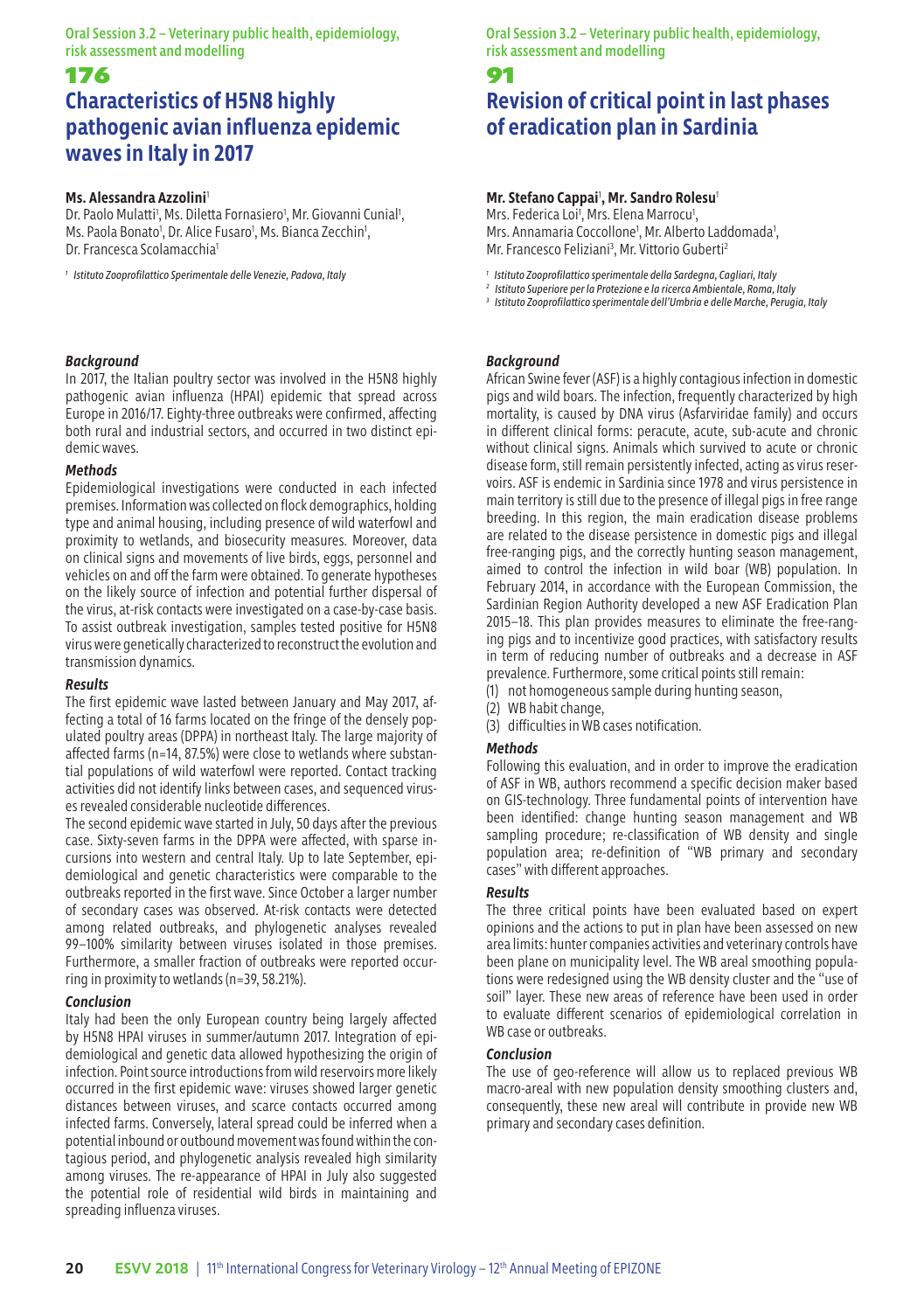# **Attenuated and non-haem adsorbing African swine fever (ASF) genotype II European isolate induces subclinical to chronic infection**

## **Dr. Carmina Gallardo Frontaura**<sup>1</sup>

Mr. Alejandro Soler<sup>1</sup>, Mrs. Ieva Rozde<sup>2</sup>, Mrs. Veronia Delicado Losa<sup>1</sup>, Mrs. Imbi Nurmoja<sup>3</sup>, Mr. Grzegorz Woźniakowski<sup>4</sup>, Mrs. Raquel Nieto<sup>1</sup>, Dr. Marisa Arias<sup>1</sup>

- <sup>1</sup> INIA-CISA, European Union Reference Laboratory for African Swine Fever (EURL), *Valdolmos, España*
- *2 Latvia NRL: Animal Disease Diagnostic Laboratory, Institute of Food Safety, Animal Health and Environment "BIOR", Riga, Latvia*
- *3 Estonian NRL: Estonian Veterinary and Food Laboratory, Tartu , Estonia*
- *<sup>4</sup> Poland NRL: Veterinærinstituttet/National Veterinary Institute, Pulawy, Poland*

#### *Background*

African Swine Fever (ASF) is a serious viral haemorrhagic disease of swine. Since its introduction into Georgia in 2007, ASFV has spread westward into Eastern Europe reaching the EU in 2014. The eastern European genotype II ASFVs are majority haem adsorbing (HAD) and induce acute clinical forms with mortalities close to 100%. However, the increase seroprevalence found in certain areas of the EU countries, and the recent description of genotype II ASFV of moderate virulence, suggest virus evolution towards less virulent forms. In this study we have assayed the virulence of HAD and non-HAD genotype II ASFVs isolated within the EU in 2016–2017. The ability of the non-HAD isolate to cross-protect was determined as a means of recreating potential reinfections in field conditions.

#### *Methods and Results*

One non-HAD genotype II ASFV was isolated from hunted wild boar in Latvia (2017). To assess its virulence, two domestic pigs were intramuscularly inoculated with the non-HAD ASFV and four pigs were kept as in-contact pigs. Two HAD genotype II ASFVs from Poland and Estonia were assayed in parallel. Infected pigs with both HAD viruses developed acute to subacute form of the disease, while pigs infected with the non-HAD ASFV developed variable clinical manifestations from subclinical to chronic infections. Animals developing chronic lesions had viremia which lasted for over a month, while subclinical pigs presented weak viremia peaks or even remained negative. In spite of negative viremia, the DNA was present in the oral swabs for a period of 22 days with sporadic shedding of infectious virus with titers over 10²TCDI50/ml. The ASFV genome was occasionally detected in faecal samples although no infectious virus was recovered. All pigs developed antibodies from 7 to 14 days and persisted until the end (4 months). At 58 days after the infection, two non-HAD infected pigs were exposed to a heterologous virulent genotype II ASFV. Non-HAD infected pigs were fully protected without exhibiting any clinical signs of acute disease, although HAD virus was retrieved from the blood and tonsil of one pig, 36 and 68 days after the challenge.

#### *Conclusion*

This study demonstrates the evolution of the genotype II ASFV from virulent towards to attenuate strains that could have implications for the long-term persistence of virus in the field because of the cross-protection produced by the attenuated isolates. This may also explain the presence of seropositive animals where no clinical disease had been reported.

Oral Session 4.1 Viral infections of Swine 1

### 44

# **Comparative analysis of the central variable region of ASF virus genome of Russian isolates between 2013 and 2017**

#### **Mr. Alexey Igolkin**<sup>1</sup> , **Ms. Alexandra Elsukova**<sup>1</sup>

Mr. Ali Mazloum<sup>1</sup>, Mr. Ivan Zhukov<sup>1</sup>, Mr. Nikolay Zinyakov<sup>1</sup>, Ms. Natalia Vlasova<sup>1</sup>

*<sup>1</sup> FGBI ARRIAH, Vladimir, Russian Federation*

#### *Background*

In recent years, ASF has become widely spread in the Russian Federation, Ukraine, countries of European Union (Estonia, Latvia, Lithuania, Poland, Romania and the Czech Republic) and Moldova. Registration in 2017–2018 of ASFV cases in the Czech Republic, and Romania, new outbreaks in Moldova and central Poland are good examples of the vector of transmission and the high risk of infection in countries of Western Europe.

A modern approach to investigate the molecular epidemiology of ASF by sequencing the C-terminal region of the p72 gene (B646L), which, along with the newly discovered genotypes in Ethiopia and Mozambique, identified 24 genotypes (C. J. Quembo et al., 2017). Further differentiation in subgroups of closely related viruses is usually performed by analyzing the sequences of p54 (E183L) gene and the central variable region (CVR) in the B602L gene (Gallardo et al., 2009).

#### *Methods*

In the reference laboratory for ASF FGBI "ARRIAH" (Russia, Vladimir), a study was conducted on 54 isolates obtained from 23 Russian regions in the period 2013–2017 by sequencing the Central Variable Region (CVR) of the ASF virus genome.

By comparing obtained data, single nucleotide mutations were detected at 4 loci: T / C at position 994 of the B602L gene in 6 isolates (Sudogda-Vladimir 16-DP, Arkhangelsk 16-DP, Tambov 2016, Krasnodar 2016, Gorokhovets-Vladimir 17-WB / 325, Orel 17-WB / 337), T / A at position 1,136 in 6 other isolates (Anino-Moscow 13-WB, Kashino-Tver 13-WB, Karamzino-Tver 13-WB, Shihobalovo-Vladimir 13-WB, Sobinka-Vladimir 15-WB, Sobinka-Vladimir 16-WB) and T / C: 979 , G / A: 1,115 simultaneously in 14 isolates (Che07, Abk07, Arm 07, Az08B, Az08D, Oren08, Ing08, StPet09, Kalmykia09, Rostov 09, Dagestan09, Ukr12 / Zapo, Krasnodar 07/15, Crimea 01 \ 16 Martins).

#### *Results*

Analysis of the amino acid sequence of these isolates showed that tetramer-tandem repeats (CADT, NVDT, CASM) are compatible with Georgia 2007/1 isolate (8 tetramers), and only two amino acids have been altered thr206 → ala206 in 14 isolates and lys201 → glu201 in 6 isolates, two other nucleotide mutations were silent.

#### *Conclusion*

In the future, identified genetic markers can help in differentiating between circulating isolates, as well as tracking the spread of the ASF virus between territories both within the Russian Federation and with bordering countries.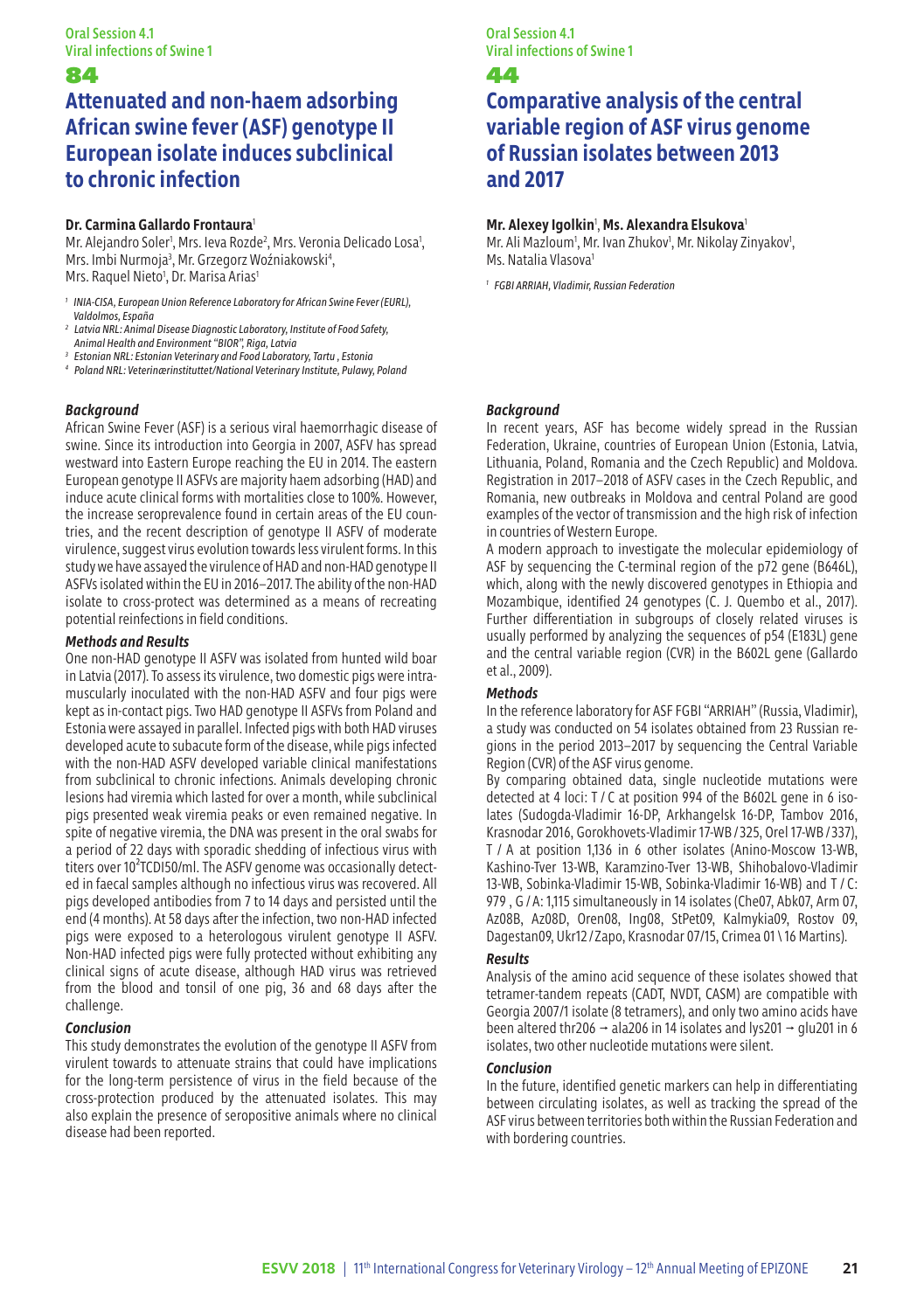# 123 **Detection of astroviruses and hepatitis E virus in wild boars**

#### **Mr. Stefan Vilcek**<sup>1</sup>

Mrs. Anna Jackova<sup>1</sup>, Mrs. Slavomira Salamunova<sup>1</sup>, Mr. Ladislav Molnar<sup>1</sup>

*1 University of Veterinary Medicine and Pharmacy, Kosice, Slovakia*

#### *Background*

Wild boars are natural reservoirs of many viruses, which can be transmitted to domestic pigs significantly influencing pig farming industry. Other viruses, as for example astrovirus, sapovirus, and kobuvirus, were also detected in wild boars but their impact on health status of domestic pigs is not clear. Hepatitis E virus (HEV) found in pigs has zoonotic potential. We systematically identify viruses in pigs and wild boars in Slovakia. In this work we report detection and genetic typing of astroviruses and HEV in wild boars.

#### *Methods*

For astrovirus, all together 200 samples of tissue homogenates (the cocktail prepared from spleen, kidney, and lymph nodes) of juvenile and adult wild boars from different regions of Slovakia were used in this study. The total RNA was isolated by Trizol method, cDNA was prepared using random hexamers, and virus was detected by a semi-nested PCR using primers detecting wide spectrum of astroviruses. The amplicons were sequenced and then phylogenetic tree was constructed by MEGA 6.0 program.

For HEV, 30 liver samples of wild boars were collected in hunting regions of Eastern Slovakia. RNA was isolated by Trizol method, synthesis of cDNA by gene-specific PCR primer and virus was detected by a nested PCR with primers selected from ORF1 region. The phylogenetic analysis was carried out similar as for astroviruses.

#### *Results*

Of 200 samples analysed, 30 (15%) were positive for astroviruses. Genetic typing revealed that of 13 amplicons analysed, 8 were typed as porcine astrovirus lineage 2, and 2 as lineage 4. In addition, 2 identical sequences were grouped with chicken astrovirus which were different of astroviruses found in hens and pheasants from Slovakia. One nucleotide sequence was highly related to a sequence of a bat astrovirus analyzed in Germany. Of 30 liver samples, 15 (50%) were positive for HEV which originated from wild boars of five hunting regions of Eastern Slovakia. Phylogenetic analysis confirmed that viral isolates were typed as HEV-3 genotype which is genetically close to human HEV-3 isolates. No doubt that there is potential high risk for transmission of HEV from wild boars to human.

#### *Conclusion*

In this work porcine astrovirus was confirmed for the first time in parenchymatic organs of wild boars. In addition chicken astrovirus and bat astrovirus were detected as well. HEV-3 with zoonotic potential was often detected in liver of wild boars raising question on safe game meat.

This work was supported by project No APVV-15-0415.

#### Oral Session 4.1 Viral infections of Swine 1

## 58

# **Identification of a new reassortant swine MRV3 during a PED outbreak in Italy**

## **Ms. Lara Cavicchio**<sup>1</sup>

Mr. Luca Tassoni<sup>1</sup>, Mr. Gianpiero Zamperin<sup>1</sup>, Mrs. Monica Mion<sup>1</sup>, Ms. Giovanna Rizzo<sup>1</sup>, Ms. Adelaide Milani<sup>1</sup>, Ms. Annalisa Salviato<sup>1</sup>, Ms. Martina Ustulin<sup>1</sup>, Mr. Denis Vio<sup>1</sup>, Dr. Isabella Monne<sup>1</sup>, Mr. Francesco Tonon<sup>2</sup>, Ms. Maria Serena Beato<sup>1</sup>

*<sup>1</sup> Istituto Zooprofilattico Sperimentale delle Venezie, Legnaro (PD), Italy*

*<sup>2</sup> SUIVET, Padova, Italy*

#### *Background*

Mammalian Orthoreoviruses (MRV) are segmented dsRNA viruses belonging to the Reoviridae. MRVs can infect mammalian species, causing asymptomatic, respiratory, or gastro-enteric infections. MRV are dived into: MRV1, MRV2 and MRV3. Swine MVR3 was detected during gastro-enteric episodes in China and Korea, and recently in U.S.A. during Porcine Epidemic Diarrhea (PED) outbreaks. The first detection of swine MRV3 in Europe was in 2015 during severe PED outbreaks in North Italy: Lombardia region. Here we report the identification of a new variant of swine MRV3 in a neighbouring region (Veneto) during a PED outbreak.

#### *Methods*

In February 2016, a suspected case of PED in a swine farm was registered. Six faeces samples from six different animals were collected. All samples were tested by Real time RT PCR for PEDV and inoculated into confluent monolayers of VERO cells. Positive CPE cells were tested by RT-PCR targeting the L1 MRV. One CPE positive sample was processed on Illumina Miseq. Reads were qualitatively filtered and assembled independently with a de novo approach via IDBA-UD and GapFiller to produce the corresponding segment. Maximum Likelihood phylogenetic trees were generated using Iqtree v.1.6.1.

#### *Results*

The swine farm resulted positive for both PEDV and MRV3. The isolated strain (MRV3/IT/2016) showed high similarities with MRV3 detected in Lombardia in 2015 (MRV3/IT/2015), except for L2 and M2 segments. The L2 and M2 segments showed high similarity to swine MRV3 and MRV1 detected in U.S.A. in 2014 and China in 2011, respectively. The Italian MRV3/2016 possess the S1 gene highly correlated to bat MRV3 detected in Italy in 2012 and human MRV3 detected in Slovenia in 2013 and Switzerland in 2016. The recombination analysis confirmed that the American and Chinese strains might be the donors for the L2 and M2 genes, respectively. For all the other genes, the MRV3/IT/2016 showed a higher genetic similarity with other swine and human MRV strains. Additionally, the MRV3/It/2016 shows unique S1 aminoacid mutations compared to the swine MRV3s.

#### *Conclusion*

The novel variant of swine MRV3/IT/2016 most probably originated by a reassortant event involving: the MRV3/IT/2015, the American/2014 and the Chinese/2011 strain. Interestingly, so far swine MRV3 has been detected in Europe and USA during PED infections. The association of PED and MRV should be further investigated, given the importance of PED for the pig industry. The detection of swine MRV3 with high homology to human isolates warrants further studies on their potential zoonotic impact.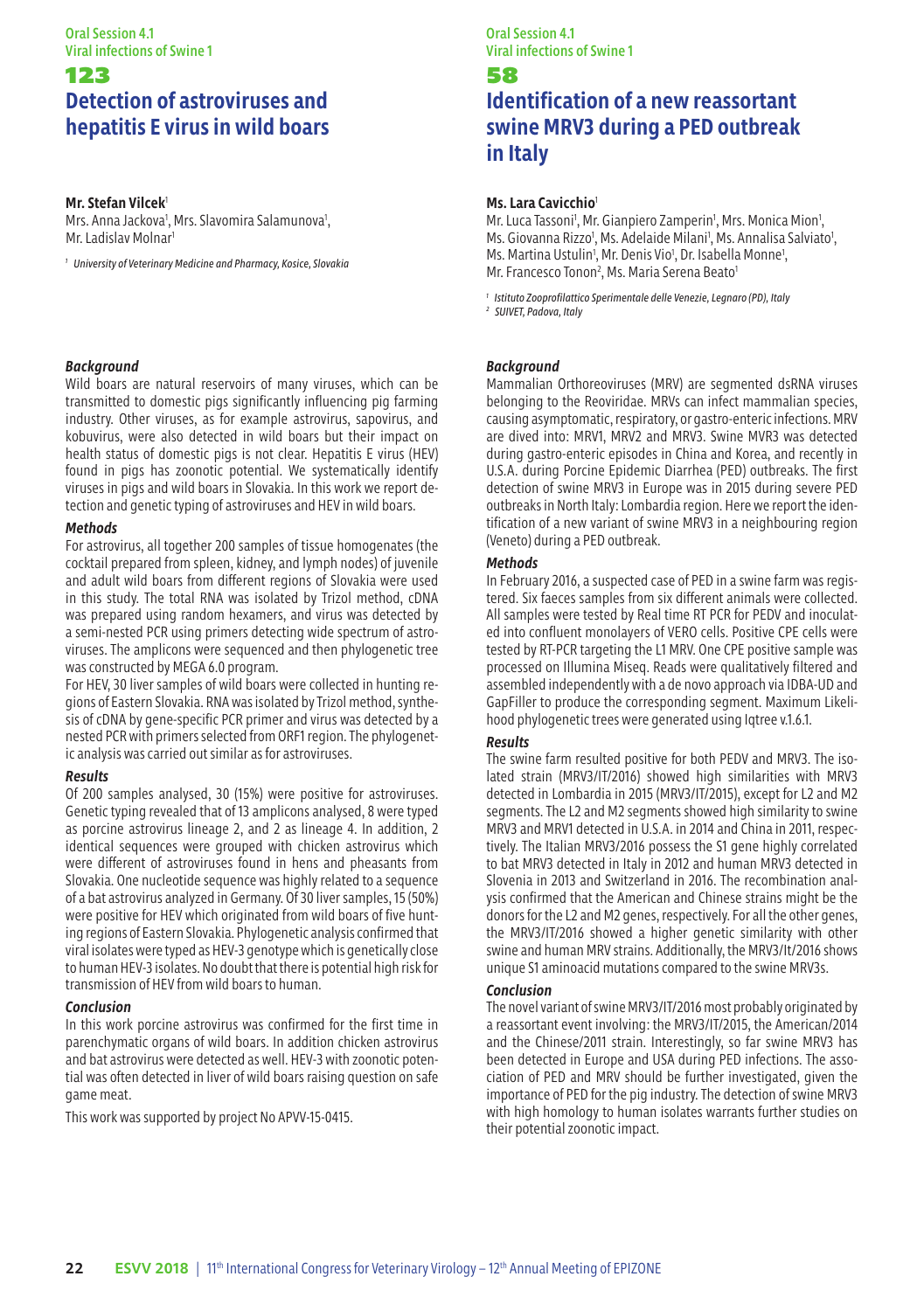# **Sequencing of the tandem repeat sequences (TRS) within the intergenic region between the multigene family 505 9R -10R genes: additional tool for subtyping genotype II African swine fever (ASF) isolates**

#### **Dr. Carmina Gallardo Frontaura**<sup>1</sup>

Ms. Alexandra Elsukova<sup>2</sup>, Mr. Grzegorz Woźniakowski<sup>3</sup>, Mrs. Raquel Nieto<sup>1</sup>, Mr. Alejandro Soler<sup>1</sup>, Dr. Jose-Manuel Sánchez-Vizcaíno<sup>4</sup>, Mr. Alexey Igolkin<sup>2</sup>,

Dr. Marisa Arias<sup>1</sup>

- *1 INIA-CISA. European Union Reference Laboratory for African Swine Fever,*
- *Centro de Investigación en Sanidad Animal, Valdeolmos, Spain*
- *2 FGBI Federal Centre for Animal Health "ARRIAH", Vladimir, Russian Federation*
- *3 Department of Swine Diseases, National Veterinary Research Institute, Pulawy, Poland*
- *4 VISAVET Center and Animal Health Department, Universidad Complutense de Madrid, Madrid, Spain*

#### *Background*

Since the introduction of African swine fever virus (ASFV) in Poland in February 2014, 108 outbreaks in pigs and almost 2000 notifications in wild boar had been reported. The disease is creeping west bit by bit, arising concern for the large pig producers. Early detection and coordinated countermeasures are urgently needed. For these countermeasures, information on disease dynamics is mandatory and places the molecular epidemiology as an essential tool for epidemiological investigation. This study reports the genetic characterization of 372 Polish ASFV isolates belonging to genotype II by the analysis of an additional ASFV genome marker located at the left-end of the ASFV genome.

#### *Methods and Results*

372 Polish ASFV isolates (2014–2017) representatives of 322 wild boar cases and 50 domestic pig outbreaks were selected for genotyping. Sequences were compared with 32 genotype II European ASFVs including Russian and EU ASFV isolates (2007–2017). Initial approach was focused on the analysis of the tandem repeat sequences (TRS) located in the intergenic regions (IGR) between the I73R and I329L genes. With the exception of one wild boar ASFV isolate (case 237), all Polish viruses clustered within the IGR variant 2 (IGR2), according to the nomenclature of Gallardo et al 2014. The ASFV isolate Pol17/ WB-CASE 237 collected 10 km far from the Belarussian border clustered within the IGR-1 variant, which never had been found in the EU, but is present in recent Russian ASFV isolates.

To gain more knowledge on the genetic evolution of ASFVs, the IGR located between the 9R and the 10R genes belonging to the multigene family (MGF) 505 was amplified. The results showed two different variants circulating within the wild boar population in Poland, at the Podlaskie province, close to the Belarusian border. One variant (MGF-1) was identical to the Georgia and Poland index cases, and the other variant, characterized by a TRS insertion of 17 nts (MGF-2), present 100% of homology with some ASFV isolates circulating in Russia since, at least, 2012. Identical TRS insertion was found from the ASFV isolated from the domestic pig outbreak nº 32.

#### *Conclusion*

This study reaffirms the suitability of the TRS for a higher resolution of ASFV molecular epidemiology. The two methods described can be applied to trace the variability of genotype II ASFV. With this additional information, a more confident clustering of ASFV isolates as well as molecular tracing of new outbreaks now seem to be possible.

Oral Session 4.1 Viral infections of Swine 1

## 104

# **Successive (sub) clinical rotavirus infections in young suckling and nursery piglets on conventional and high health closed Belgian pig farms**

#### **Dr. Sebastiaan Theuns**<sup>1</sup>

Mr. Quinten Bernaert<sup>1</sup>, Dr. Philip Vyt<sup>2</sup>, Prof. Hans Nauwynck

*<sup>1</sup> Ghent University, Merelbeke, Belgium*

*<sup>2</sup> Dialab, Belsele, Belgium*

### *Background*

Rotavirus A and C are commonly found in feces of young suckling and weaned piglets. The pathogenesis has been well studied in gnotobiotic pigs but their importance under field conditions has been poorly addressed. Here, occurrence and impact of rotavirus infections under real farm conditions were investigated.

#### *Methods*

For the first time, rotavirus shedding was quantitatively assessed during a longitudinal study in suckling and/or nursery pigs of seven conventional pig farms and one high health farm in Belgium. Five to ten animals per farm were selected and individual rectal swabs were collected every two to four days. RT-qPCR analysis for RVA and RVC was done to quantify the virus in feces and to make associations with growth and diarrhea. At the peak of viral shedding, the genotypes of genes coding for the outer capsid proteins VP7 and VP4 were determined. Escherichia coli was isolated on agar plates under aerobic conditions.

## *Results*

In suckling piglets, clinical RVA infections were only observed in one litter of a conventional farm and were likely complicated by low environment temperature. A negative correlation  $(r^2=0.72, p-value)$ 0.0079) between daily weight gain and RVC shedding in suckling piglets was observed on a high health farm, without signs of diarrhea. In nursery pigs, on all farms shedding of RVA started around weaning, leading to two or three successive replication waves with genetically heterogeneous strains. Similar successive RVC waves were observed on all farms after weaning, but mostly occurring in between or simultaneously with RVA shedding. Explosive diarrhea in weaned piglets was not observed, except on one farm with a coinfection of RVA, RVC and F18+ Escherichia coli. Impact of rotavirus replication on growth in weaned piglets varied between farms. Virus shedding after weaning was lower in pigs from the high health farm with strict cleaning and disinfection protocols. Applying strict cleaning and disinfection methods typically led to circulation of only two to three unique RVA VP7/VP4 combinations in the nursery barn, compared to five to seven unique VP7/VP4 combinations on farms using disinfection only.

#### *Conclusion*

In conclusion, successive subclinical rotavirus replication waves were occurring in all pigs on all Belgian pig farms studied. Severe rotavirus infections had an impact on growth in the suckling piglets, but only caused explosive diarrhea in weaned piglets during coinfections. Better hygienic measures led to an overall lower rotavirus infection pressure and caused less circulation of genetically different variants on the farms.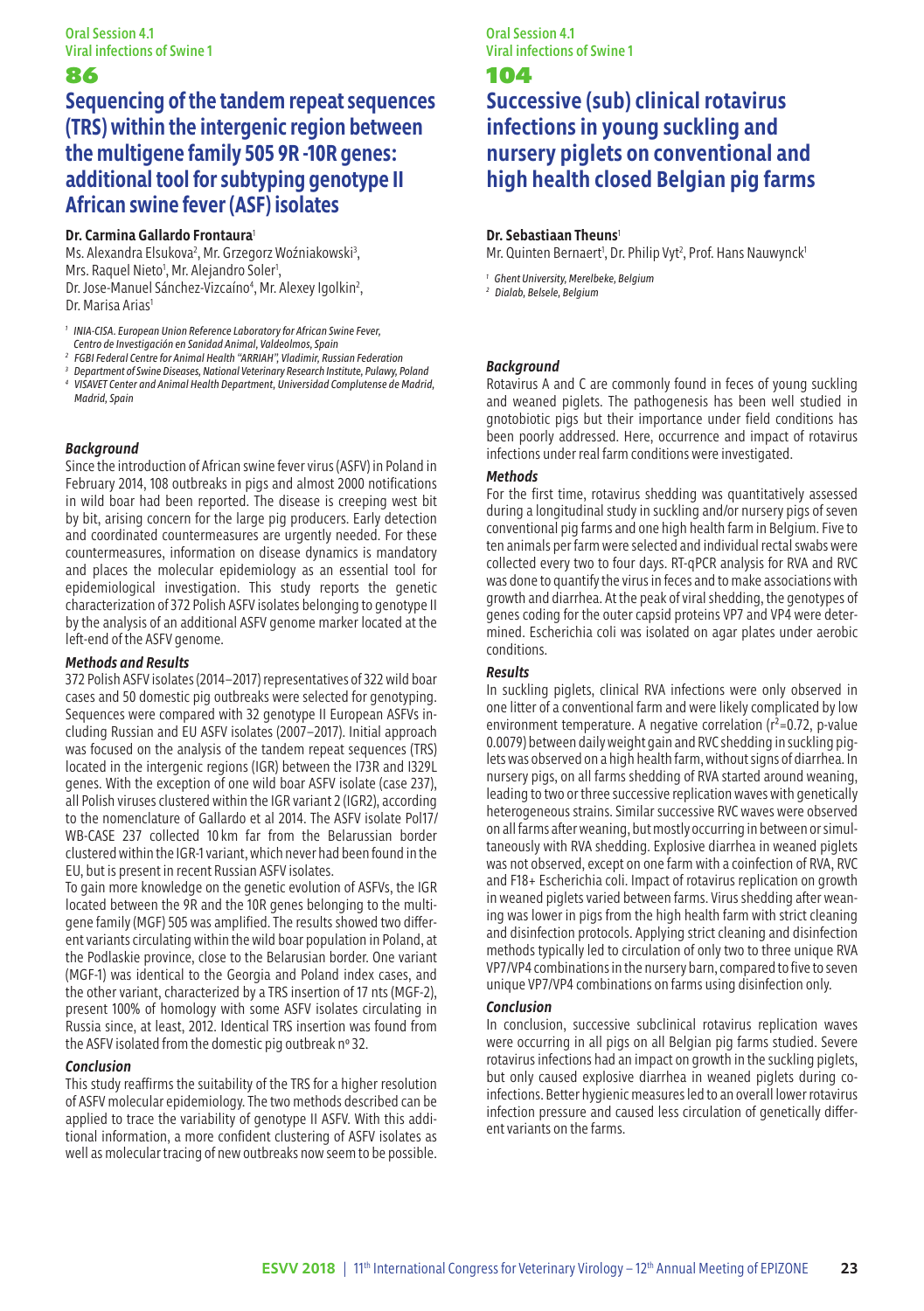## 31 **The interplay between equine** β**-defensins and local viral pathogens in the horse's respiratory tract**

#### **Ms. Jolien Van Cleemput**

Ms. Katrien Poelaert<sup>1</sup>, Dr. Kathlyn Laval<sup>2</sup>, Dr. Nathalie Vanderheijden<sup>1</sup>, Dr. Maarten Dhaenens<sup>3</sup>, Prof. Hans Nauwynck<sup>1</sup>

- *<sup>1</sup> Faculty of Veterinary Medicine, Ghent University, Merelbeke, Belgium*
- *<sup>2</sup> Princeton University, Princeton, United States*
- *<sup>3</sup> Faculty of Pharmaceutical Sciences, Ghent University, Ghent, Belgium*

#### *Background*

The horse's respiratory tract needs to counter airborne pathogens on a daily base. Therefore, its epithelia are guarded with a repertoire of immune barriers, including antimicrobial peptides such as β-defensins. The three main equine β-defensins (eBD1, 2 and 3) have not been fully characterized in horses. Especially at the level of the respiratory tract, their distribution profile and their role as antimicrobial and immunomodulatory peptide remains obscure. Therefore, this study aimed at unravelling the interplay between local eBD and important equine respiratory viruses. Equine influenza virus (EIV), equine herpesvirus type 1 (EHV1) and equine arteritis virus (EAV) are three major viral causes of respiratory infections in horses.

#### *Methods*

First, eBD1, 2 and 3 were mapped in the horse's respiratory tract using RT-PCR and immunofluorescence staining. Concurrently, eBD were commercially synthetized, oxidized in-house and evaluated using MASS-spectrometry. In a synchronized assay, the temporal effect of the eBD on different steps in the infection of RK13 cells (by EAV and EHV1), MDCK cells (by EIV) or primary equine respiratory epithelial cells (EREC) (by EIV and EHV1) was studied. To characterize attachment of EHV1, direct virus-binding studies were carried out with Dio-labelled EHV1-particles. Next, the upregulation of eBD in EIV-, EHV1- and mock-inoculated EREC was examined using confocal microscopy and image analysis. Finally, chemotactic activity of the eBD on different equine blood leukocytes was investigated using a cell migration assay.

#### *Results*

Virus pre-treatment with eBD2 and 3, but not with eBD1, significantly decreased the formation of EIV and EAV plaques in MDCK and EREC or RK13 cells, respectively, compared to control. Remarkably, virus pre-treatment with the same eBD caused an increase of EHV1 infection in RK13 cells, but not in EREC. However, cell pre-treatment with eBD1, 2 and 3 did increase subsequent susceptibility of EREC to EHV1. Binding assays showed that these eBD enhanced EHV1-attachment by concentrating virus particles on the RK13 and EREC cell surfaces. Next, we demonstrated that EHV1-, and to a lesser extent EIV-infection, upregulates expression of eBD2 and 3 in EREC and that all eBD attract blood leukocytes.

#### *Conclusion*

While eBD act against EIV and EAV, they enhance EHV1 infectivity by concentrating virus particles on the cell surface. Moreover, EHV1 orchestrates EREC to synthetize eBD, which in turn attract blood leukocytes, essential for EHV1 spread within the host. Our results show that the ancient alphaherpesvirus EHV1 has generated eBDexploiting strategies, while EIV and EAV remain susceptible to eBD.

#### Oral Session 4.2 Viral infections of Equines

# 35 **Equine herpesvirus 1 bridles T-lymphocytes to reach its target organs**

#### **Ms. Katrien Poelaert<sup>1</sup>**

Ms. Jolien Van Cleemput<sup>1</sup>, Dr. Kathlyn Laval<sup>2</sup>, Prof. Dr. Herman Favoreel<sup>1</sup>, Prof. Hans Nauwynck<sup>1</sup>

- *1 Laboratory of Virology, Faculty of Veterinary Medicine, Ghent University, Merelbeke, Belgium*
- *2 Schultz Laboratory, Princeton University, Princeton, United States*

#### *Background*

Equine herpesvirus 1 (EHV1) replicates in the epithelium of the upper respiratory tract and disseminates through the body via a cell-associated viremia in leukocytes, despite the presence of neutralizing antibodies. 'Hijacked' leukocytes, previously identified as monocytic (CD172a+) cells, T- and B-lymphocytes, transmit the virus to endothelial cells of the endometrium or central nervous system, causing neonatal foal death, late-term abortion or neurological disorders. These clinical symptoms have extensive economic consequences in horse populations worldwide. Here, we verified the susceptibility of equine T-lymphocytes to EHV1, and aimed at unraveling the infection route of T-lymphocytes, either by cell-free virus or by cell-to-cell spread.

#### *Methods*

Primary blood- and lymph nodal-derived T-lymphocytes were cultivated in the presence of interleukin-2 (IL2) and inoculated with cellfree virus. At 1, 3, 6, 9, 12 and 24 hpi T-lymphocytes were collected, followed by immunofluorescence staining for immediate early (IE) and late viral proteins. Next, we investigated whether cell-to-cell spread might serve as an alternative route of T-cell infection. Activated T-lymphocytes were co-cultured with EHV1-inoculated fully permissive RK13 cells, primary respiratory epithelial cells (EREC) or autologous monocytic cells, followed by immunofluorescence staining. The production of progeny virus in T-lymphocytes was analyzed by determining the intra- and extracellular virus titers. Next, a viral plaque assay containing EHV1-inoculated T-lymphocytes and venous endothelial cells was carried out, to quantify transmittable infectious virus.

#### *Results*

Following exposure of primary T-lymphocytes to cell-free virus, IE proteins were detected in the cell nuclei at 1 hpi and replicative compartments were formed at 3 hpi. 'Leaky' late gB and late gC proteins were initially detected at 3 and 6 hpi, respectively. Furthermore, activation of T-lymphocytes with IL2 showed a significant increase in EHV1-positive T-lymphocytes, compared to quiescent T-lymphocytes. Once T-lymphocytes were co-cultured with EHV1-inoculated RK13 cells, EREC or monocytic cells, we detected EHV1 transmission and replication in T-lymphocytes, indicating that cell-cell spread is an alternative mode of viral transfer. Despite early expression of all viral proteins, the production of progeny virus particles remained restricted. However, upon cell-cell contact with target endothelial cells, infectious particles were formed in the T-lymphocytes and efficiently transmitted.

#### *Conclusion*

T-lymphocytes are susceptible for EHV1-infection and cell-cell contact transmits infectious virus to and from T-lymphocytes, which has significant implications for the understanding of the EHV1 pathogenesis and suggests that T-lymphocytes are important in the transport of EHV1 to the equine pregnant uterus or central nervous system.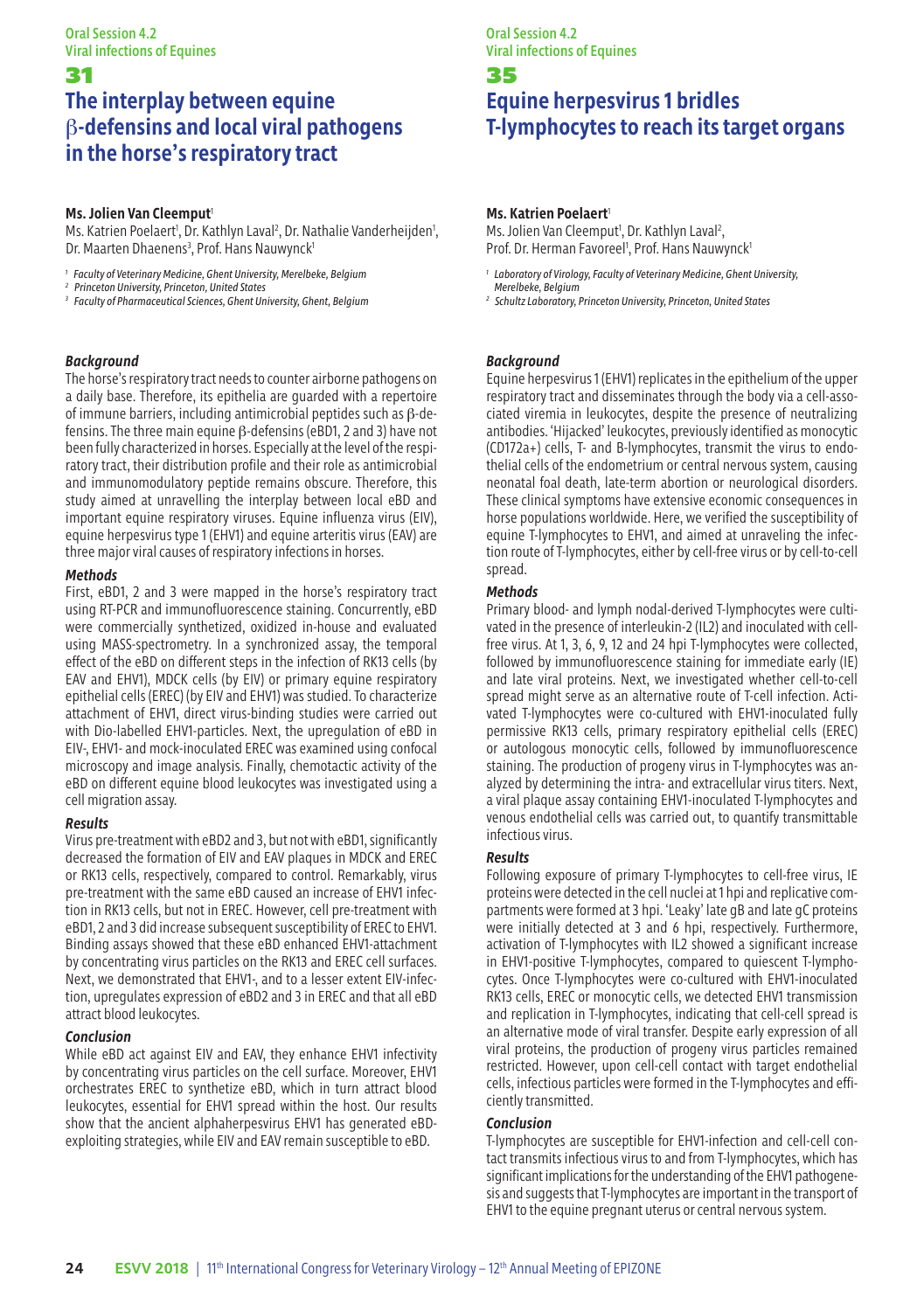# **Typical morphological and structural alterations in equine canker point to a viral infection – are papilloma viruses really the missing link?**

#### **Mrs. Theresia Licka**1,2

Mrs. Veronika Apprich<sup>1</sup>, Mrs. Cordula Gabriel<sup>3</sup>

- *1 University Equine Clinic, Large Animal Surgery, University of Veterinary Medicine, Vienna, Austria*
- *2 Department of Veterinary Clinical Studies, The Roslin Institute, Royal (Dick) School of Veterinary Studies, University of Edinburgh, Roslin, United Kingdom*
- *<sup>3</sup> Institute of Pathology, University of Veterinary Medicine, Vienna, Austria*

### *Background*

Recently described histological alterations in equine hoof canker, especially koilocytosis [1], in combination with bovine papillomaviruses 1 and 2 (BPV 1/2) reported to be involved in its etiology [2] led to the hypothesis that viral infection is a prerequisite for the development of clinical signs of canker. The aim of the present study was to investigate the degree of koilocytosis and the changes in the intracellular cytokeratin (CK) matrix in canker tissues in relation to the presence of BPV 1/2 infection.

#### *Methods*

Morphological and immunohistochemical analyses were performed on surgically removed canker tissues of 19 horses presented at our clinic for treatment of clinically obvious canker and on control tissues of seven hooves of unaffected horses. Light microscopy was used to grade for severity of koilocytosis, immunohistochemistry for CK filament distribution. All tissue samples were screened for BPV 1/2 DNA using PCR, emphasizing on the major transforming oncogene E5 and the late gene L1 [2].

#### *Results*

The presence of BPV 1/2 DNA in canker tissues was inconsistent (5/19), but there was consistent evidence of koilocytosis and changes in CK filament distribution patterns (19/19), both typical for viral infection. The degree of alterations was independent of the detection of BPV 1/2 DNA. No morphological or immunohistochemical alterations were seen in control tissues. In the canker affected population studied, the rate of BPV 1/2 infection was actually below the reported BPV 1/2 infection rate of healthy horses [3] and comparable to the rate of infection seen in our control group (3/7).

#### *Conclusion*

This study found changes typical for viral involvement, but no connection between BPV 1/2 infection and the presence or degree of koilocytosis or changes in CK filament distribution. Nevertheless, as these are typical pathomorphological and intracellular changes described in viral infection, the mystery of etiology of equine canker remains unsolved. Future studies will either identify a causative virus or the strong association between such cytological changes and viral infection will have to be questioned.

#### *References*

- [1] Apprich, V. et al. (2017) Equine Hoof Canker: Cell Proliferation and Morphology. Vet Pathol 54(4) 661–668
- [2] Brandt, S. et al. (2011) Consistent detection of bovine papillomavirus in lesions, intact skin and peripheral blood mononuclear cells of horses affected by hoof canker. Equine Vet J 43, 202–209
- [3] Bogaert, L. et al. (2008) High prevalence of bovine papillomaviral DNA in the normal skin of equine sarcoid-affected and healthy horses. Vet Microbiol 129, 58–68

#### Oral Session 4.2 Viral infections of Equines

## 149

# **The New Equine Virus (NEV): A lentivirus that has proteome identity with HIV-1**

#### **Mr. Alexandre Vieira-Pires**1,2

Ms. Andreia J. Oliveira<sup>1</sup>, Ms. Tania Ribeiro<sup>1</sup>, Mr. Rui Fernandes<sup>4</sup> Ms. Sandra I Anjo<sup>3</sup>, Ms. Bruno Manadas<sup>3</sup>, Mr. Joao Ramalho-Santos<sup>3</sup>, Ms. Isabel Fidalgo-Carvalho<sup>1</sup>

- 
- <sup>1</sup> Equigerminal SA, Coimbra, Portugal<br><sup>2</sup> CNBC Center for Neuroscience and Cell Biology, Programme in Experimental Biology *and Biomedicine (PDBEB) and Institute for Interdisciplinary Research, University of Coimbra (IIIUC), Coimbra, Portugal*
- *3 CNBC Center for Neuroscience and Cell Biology University of Coimbra, Coimbra, Portugal*
- *<sup>4</sup> IBMC Institute for Molecular and Cell Biology University of Porto, Porto, Portugal*

### *Background*

A New Equine Virus (NEV) was isolated from horses with anaemia and neurological signs that presented Equine Infectious Anemia virus (EIAV) – discordant results. These horses were positive in EIAVpv immunoblotting (gp90, gp45 and p26), but negative in EIAV official tests, AGID and commercial ELISAs.

#### *Methods*

In an attempt to propagate and isolate this virus, equine macrophage-like (EML) cells lines were established from three horses with EIAV-discordant results. The official EIAV tests used were the commercial AGID kit (IDVet) and two commercial ELISAs (VMRD, Eradikit). The EML cells were processed according to Fidalgo-Carvalho, et al (2009). Viral replication and propagation was made in newly established EML cells and equine dermal (ED) cells. Cytophatic effects were determined by plaque assays and PrestoBlue cell viability assays. To identify the EIAV genome, qPCR, RT-qPCR and conventional PCR were performed using several EIAV-specific primers. Purification of viral particles was obtained by ultracentrifugation in 20% sucrose gradient at 4ºC, 50.000g for 1 hour. Proteome analysis of purified viral particles was done by SDS PAGE, in-gel digestion and LC-MS/MS analysis using the AB Sciex® 5600 TripleTOF equipment and recommended procedure for peptide analysis. Protein identification was obtained using ProteinPilot™ software (v4.5, AB Sciex®). Viral ultrastructure was examined by positive and negative staining under Transmission Electron Microscopy (TEM) (JEOL JEM 1400 TEM).

#### *Results*

Cell syncytia formation and cytopathic effects (CPE) appeared after passaging and viral transfer between NEV-infected EML cells. Moreover, NEV can also replicate in Equine Dermal (ED) cells. But unlike EIAV, NEV is a highly cytophatic virus in ED cells with complete destruction of the cell monolayer after 7-12 days. After several attempts the EIAV genome failed to be amplified in viral RNA and/or proviral DNA obtained from equine PBMCs, infected EML cells and/or viral RNA obtained from gradient purified viral particles. Furthermore, proteome analysis showed distinct protein patterns between NEV and EIAV in SDS-PAGE. Moreover, mass spectrometry analysis of NEV viral particles purified and positive for Reverse transcriptase (RT) retrieved more than 76 short peptides (<30 aa). Of these 62 were blasted against public databases (UNIPROT KB or NCBI), and 14 blasted against Equigerminal database. Of the 62 peptides, 26 (42%) have sequence identity to part of the HIV-1 proteome, 45 (73%) have identity to retroviridae proteome, but none of these had identity to EIAV proteome. Purified NEV viral particles show a lentivirus core morphology by TEM negative staining. TEM positive staining of infected cells also showed that NEV viral budding occurs through the plasma membrane, such as other lentivirus.

#### *Conclusion*

Finally, the results obtained show that NEV is a lentivirus different from EIAV that has similarity with the HIV-1 proteome.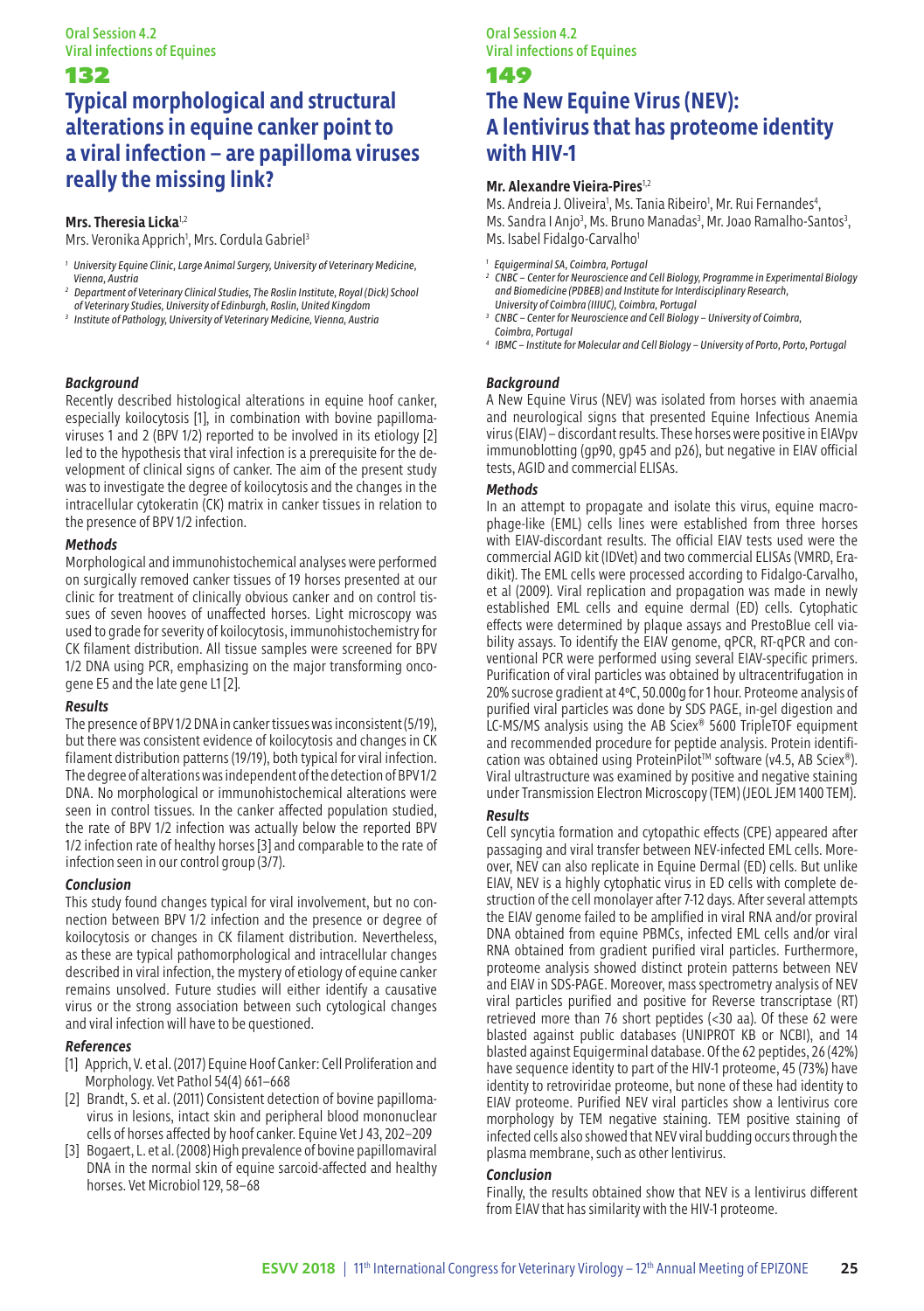# **Serological evidence of horses' infection with ZIKAV and DENV1 in French pacific islands**

## **Dr. Cécile Beck**<sup>1</sup>

- Dr. Benoit Durant<sup>2</sup>, Dr. Denise Desoutter<sup>3</sup>, Dr. Estelle Debergé<sup>4</sup>,
- Dr. Hervé Bichet<sup>s</sup>, Dr. Gaelle Gonzalez<sup>1</sup>, Mrs. Camille Migné<sup>1</sup>,
- Dr. Jessica Vanhomwegen<sup>6</sup>, Dr. Isabelle Leparc Goffart<sup>7</sup>,
- Dr. Stéphan Zientara<sup>1</sup>, Dr. Sylvie Lecollinet<sup>1</sup>

*1 UMR 1161 Virology, ANSES, INRA, ENVA, ANSES Animal Health Laboratory, EURL on equine diseases, Maisons Alfort, France*

- *2 Epidemiology unit, ANSES Animal Health Laboratory, Maisons Alfort, France 3 Service des Laboratoires Officiels Vétérinaires Agroalimentaires et Phytosanitaires de Nouvelle-Calédonie – Direction des Affaires Vétérinaires Alimentaires et Rurales de Nouvelle-Calédonie, Païta, New Caledonia*
- *4 Véterinaire, Lyon, France*
- *5 Service du développement rural, Présidence de la Polynésie française, Papeete – Tahiti, French Polynesia*
- *6 Environment and Infectious Risks Research and Expertise Unit,*
- *Department of Infections and Epidemiology, Institut Pasteur, Paris, France*
- *7 IRBA, Marseille, France*

#### *Background*

New Caledonia (NC) and French Polynesia (FP) are areas with high circulation of arboviruses. A large serosurvey among horses from NC and FP was carried out to investigate the seroprevalence of flaviviruses in the horse population.

#### *Methods*

293 equines were sampled and sera analyzed against flaviviruses using a competitive enzyme-linked immunosorbent assay (cELISA). The positive sera were then confirmed by flavivirus-specific microsphere immunoassay (MIA) and seroneutralization tests.

#### *Results*

This serosurvey highlighted that 16.6% (27/163) and 30.8% (40/130) of horses were positive with cELISA in NC and FP respectively while the MIA technique, targeting only flaviviruses responsible for neuroinvasive infections in horses (i.e. WNV, JEV, and TBEV) showed negative results for more than 83% (56/67) of ELISA-positive animals. Seroneutralization tests with the main flaviviruses circulating in the areas revealed that 6.1% (10/163; confidence interval [95% CI] 2.4%–9.8%) of sera in NC and 7.7% (10/130; 95% CI 4.8%–15.2%) in FP were positive for DENV1 while 4.3% (7/163; 95% CI 1.2%–7.4%) in NC and 15.3% (20/130; 95% CI 9.1%–21.5%) in FP were found positive for ZIKAV. Comparatively, seroprevalence of JEV and WNV flaviviruses were much lower (less than 2%) in the two areas.

#### *Conclusion*

This seroprevalence study in horses' population shows that horse population can be infected by DEN and ZIKA arboviruses and that these viruses induce seroconversions in horses. The consequences of these infections in horses and the role of horses as amplifier host of these viruses are some questions which deserve complementary investigation.

Oral Session 5.1 Viral infections of Swine 2

#### 109

# **Porcine blood T-lymphoblasts support the replication of porcine circovirus type 2**

## **Ms. Ruifang Wei**<sup>1</sup>

Prof. Hans Nauwynck<sup>1</sup>

*<sup>1</sup> Lab of Virology, Faculty of Veterinary Medicine, Ghent University, Merelbeke, Belgium*

#### *Background*

Lymphoblasts are important target cells for porcine circovirus type 2 (PCV2) in pigs. Pigs suffering from PCV2-associated diseases (PCVAD) display lymphocyte depletion and monocyte infiltration in lymphoid tissues as a result of PCV2-replication in lymphoblasts. Little information is present on the kinetics of this replication. Therefore, this study aimed to generate a T-lymphoblast cell line as an in vitro model to study PCV2 replication.

#### *Methods*

To generate proliferating T-lymphoblasts, blood lymphocytes were isolated, stimulated with concanavalin A for 3 days and interleukin-2 continuously. Replication kinetics of PCV2 in T-lymphoblasts were investigated by a time-course study. PCV2 binding and entry were visualized with confocal microscopy. PCV2 entry and disassembly were examined by chemical inhibition of endocytic pathways and endosomal-lysosomal system acidification. To evaluate PCV2 infection, infected cells were immunostained and quantified by confocal microscopy, while the extracellular virus was quantified by titration.

#### *Results*

The development of a lymphoblast cell line was successful. After inoculation with PCV2 at a multiplicity of infection of 0.05, around 0.5% of T-lymphoblasts weakly expressed cap protein at 12 hpi. At 24 and 36 hpi, capsid was mainly found in the nucleus of 3.3% and 2.6% of the cells, respectively. Rep was always found in the nucleus of 2.7% of the cells at 24 hpi and 1.4% at 36 hpi. The titer of extracellular virus gradually increased from 10^3.6 TCID<sub>50</sub>/mL at 1 hpi to 10^4.6 TCID<sub>50</sub>/mL at 72 hpi. Around 26% of the T-lymphoblasts showed virus binding and internalisation. PCV2 infection was not affected by methyl-βcyclodextrin. In contrast, it was decreased by (i) chlorpromazine (31±11% reduction), (ii) cytochalasin D (26±20% reduction), (iii) dynasore (34±18% reduction), and (iv) amiloride (16±6% reduction). In addition, PCV2 infection was significantly reduced by the lysosomotropic weak bases ammonium chloride (81±7% reduction) and chloroquine diphosphate (80±1% reduction).

#### *Conclusion*

The in vitro generated T-lymphoblasts support PCV2 replication. PCV2 uses clathrin-mediated endocytosis and macropinocytosis to enter T-lymphoblasts, with actin and dynamin being involved in the process. PCV2 needs an acid environment for virion disassembly.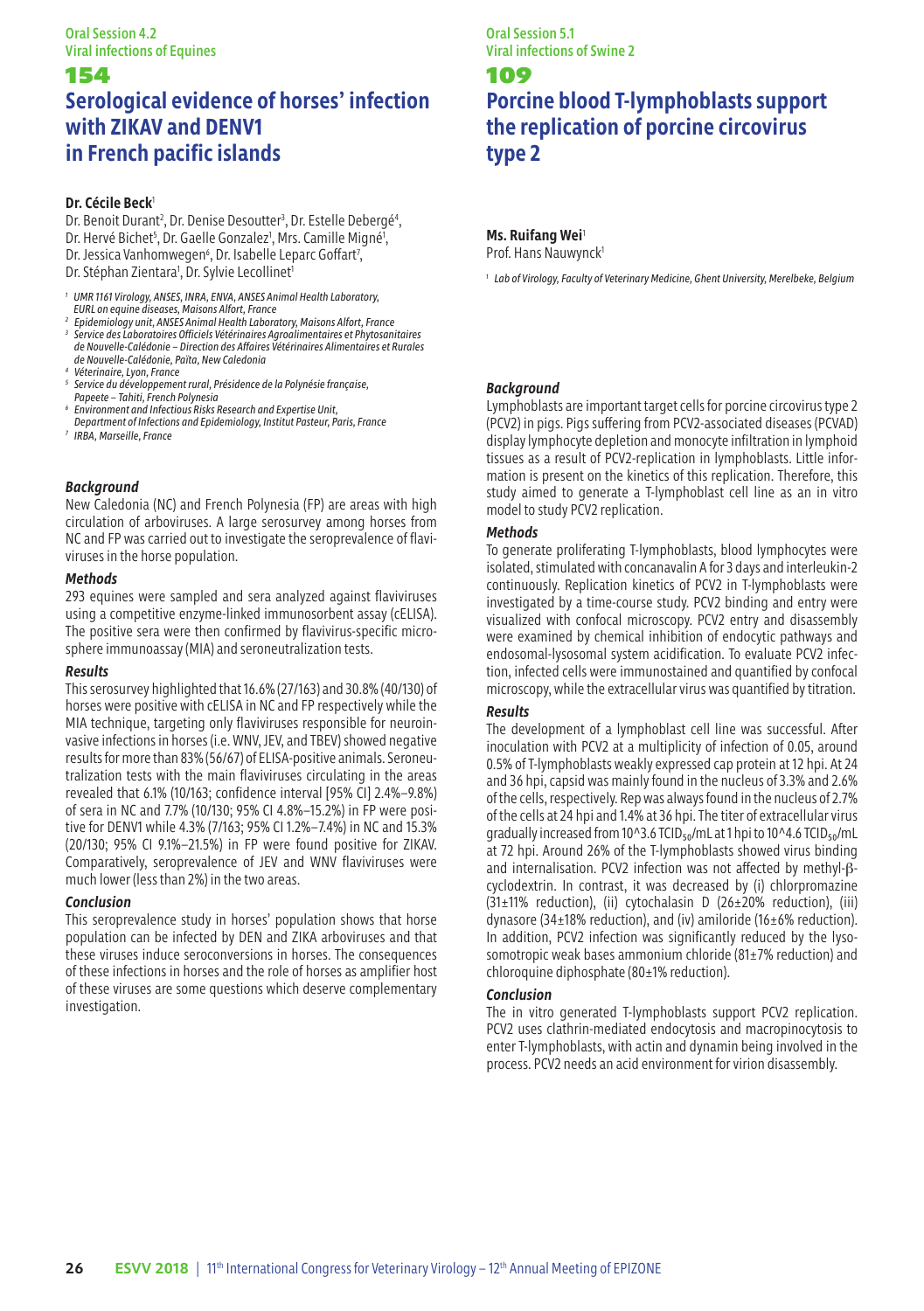# **Vaccination with a recombinant PCV2-ORF2 vaccine does not interfere with the efficacy of a modified live vaccine against PRRSV**

#### **Mr. Armin Saalmüller**<sup>1</sup>

Ms. Hanna C. Koinig<sup>2</sup>, Ms. Maria Stadler<sup>1</sup>, Ms. Bernadette Glatthaar-Saalmüller<sup>3</sup>, Mr. Wilhelm Gerner<sup>1</sup>, Prof. Dr. Andrea Ladinig2

*<sup>1</sup> Institute of Immunology, Dep. of Pathobiology, Vetmeduni Vienna, Vienna, Austria 2 University Clinic for Swine, Dep. for Farm Animals and Veterinary Public Health,*

*Vetmeduni Vienna, Vienna, Austria*

*<sup>3</sup> Labor Dr. Glatthaar, Ochsenhausen, Germany*

#### *Background*

The vaccine against Porcine Circovirus 2 (PCV2) is one of the most efficient vaccines currently used. PCV2 is the primary agent of PCV-related diseases which include post-weaning multisystemic wasting syndrome (PMWS) and Porcine Dermatitis Nephropathy Syndrome (PDNS). Besides the reduction of clinical signs, vaccination with the PCV2-ORF2 vaccine is able to reduce viral and bacterial co-infections. For example, a reduction of the PRRSV loads during PRRSV infection was described. Nevertheless, vaccination against PRRSV is the most important strategy to combat PRRSV and available vaccines are mostly based on modified live viruses of the European or American species. With the knowledge of a reduced viremia after PRRSV infection by PCV2 vaccination one might postulate that a simultaneous vaccination with a PCV2-ORF2 vaccine has a negative influence on the efficacy of PRRSV-modified live vaccine.

#### *Methods*

24 four week-old PRRSV-negative piglets were divided into 5 groups, the 1st group (n=3) served as control group, the 2nd group (n=3) was immunized with a commercially available vaccine against PCV2 (CircoFLEX®, Boehringer Ingelheim), the 3rd group (n=6) was vaccinated with a MLV-PRRSV vaccine (PRRSFLEX®, Boehringer Ingelheim), the 4th group (n=6) was immunized with PRRSFLEX® + Carbopol, and the 5th group (n=6) was immunized with PRRSFLEX® together with CircoFLEX®. Blood was taken at different time points after vaccination (days 0, 7, 10, 14, 21, 28, 35) and analyzed for antibodies against PRRSV (IDEXX X3 Elisa), PRRSV neutralizing antibodies, the induction of PRRSV-specific T-cells in IFN-γ ELISPOT assays and flow cytometric analyses using intracellular cytokine staining for the detection of IFN-γ, IL-2 and TNF-α within T-cell subpopulations.

#### *Results*

Independent of a co-vaccination with CircoFLEX® or treatment with Carbopol all PRRSFLEX® vaccinated swine developed antibodies against PRRSV starting 10 days after vaccination. 14 days after vaccination most of the pigs showed neutralizing antibodies. Interestingly the neutralization titers of the double vaccinated group were more homogeneous. Most animals developed an antigen-specific IFN-γ response 14 days after vaccination. PRRSV-specific T cells showed both CD4 and CD8β phenotypes and especially in CD4+ T cells multifunctional PRRSV-specific cells producing IFN-γ, IL-2 and TNF-α could be detected.

## *Conclusion*

PRRSFLEX® is able to induce PRRSV-specific antibodies within 10 days after vaccination, within 14 days neutralizing antibodies could be determined as well as PRRSV-specific IFN-γ producing T cells and multifunctional TH1 cells. A co-vaccination with CircoFLEX® had no influence on the efficacy of the modified live vaccine and the induction of a PRRSV-specific immune response.

Oral Session 5.1 Viral infections of Swine 2

## 69

# **A recombinant strain from two genotype 1 PRRSV modified live vaccines shows increased replication and transmission in SPF pigs**

#### **Ms. Julie Eclercy**1,3

Mrs. Patricia Renson<sup>1,2,3</sup>, Mr. Frédéric Paboeuf<sup>1,3</sup>, Mr. Mathieu Andraud<sup>1,3</sup>, Mr. Nicolas Rose<sup>1,3</sup>, Mr. Olivier Bourry<sup>1,3</sup>

*<sup>1</sup> Anses, Laboratoire de Ploufragan-Plouzané, Ploufragan, France*

*<sup>2</sup> IFIP, Paris, France*

*<sup>3</sup> Université Bretagne Loire, Rennes, France*

#### *Background*

Porcine Reproductive and Respiratory Syndrome (PRRS) is the most costly disease for swine industry worldwide. This disease is characterized by reproductive failure in sows and respiratory disorders and growth retardation in growing pigs. The causing agent, PRRS virus (PRRSV) is a positive-sense single-stranded RNA virus belonging to the Arteriviridae family. In Europe, modified live vaccines of genotype 1 (MLV1) are commonly used to control PRRSV infection in swine herds.

In December 2014, following successive implementation of a PRRS vaccination program with Unistrain® (Uni) and Porcilis® (Porci) PRRS vaccines in a farm, a recombinant strain (Rec) from the 2 commercial attenuated strains was isolated. In order to assess the virulence of the recombinant strain, we set-up an in vivo study to compare clinical, virological and transmission parameters with the 2 parental MLV1 strains.

#### *Methods*

Three groups of 6 SPF piglets were respectively inoculated with one of the MLV1 (Porci and Uni groups) or the recombinant strain (Rec group). Twenty-four hours after inoculation, 6 contact piglets were added to each inoculated groups to evaluate PRRSV transmission. The fourth group was composed of 6 SPF piglets (negative control group). All animals were monitored daily. Blood and nasal swabs were collected twice a week after inoculation to monitor the viral genomic load. During necropsy, samples were collected for additional quantification of the viral genome in tissues.

#### *Results*

The vaccine and the recombinant strains did not induce clinical sign. PRRS viral load in inoculated piglets of Rec group was higher in serum, nasal swabs and tonsils in comparison with piglets from vaccine groups. The first viremic contact animal was detected as soon as 2 dpi in the Rec group compared to 10 dpi and 17 dpi for Porci and Uni groups respectively. Similarly to inoculated animals, the level of viremia of contact piglets from Rec group was 10 to 100 fold higher than for contact piglets from Porci and Uni groups. Estimation of transmission parameters by mathematical modeling showed a daily transmission rate (number of infected pigs by an infectious pig per day) of 0.57 for Rec group compared to 0.08 and 0.11 for MLV1 groups.

#### *Conclusion*

Our in vivo study showed that the recombinant strain from 2 MLV1 demonstrated higher replication and shedding and faster transmission compared to the parental vaccine strains. Considering these observations, measures should be implemented to avoid recombination phenomenon of PRRSV vaccine strains under field conditions.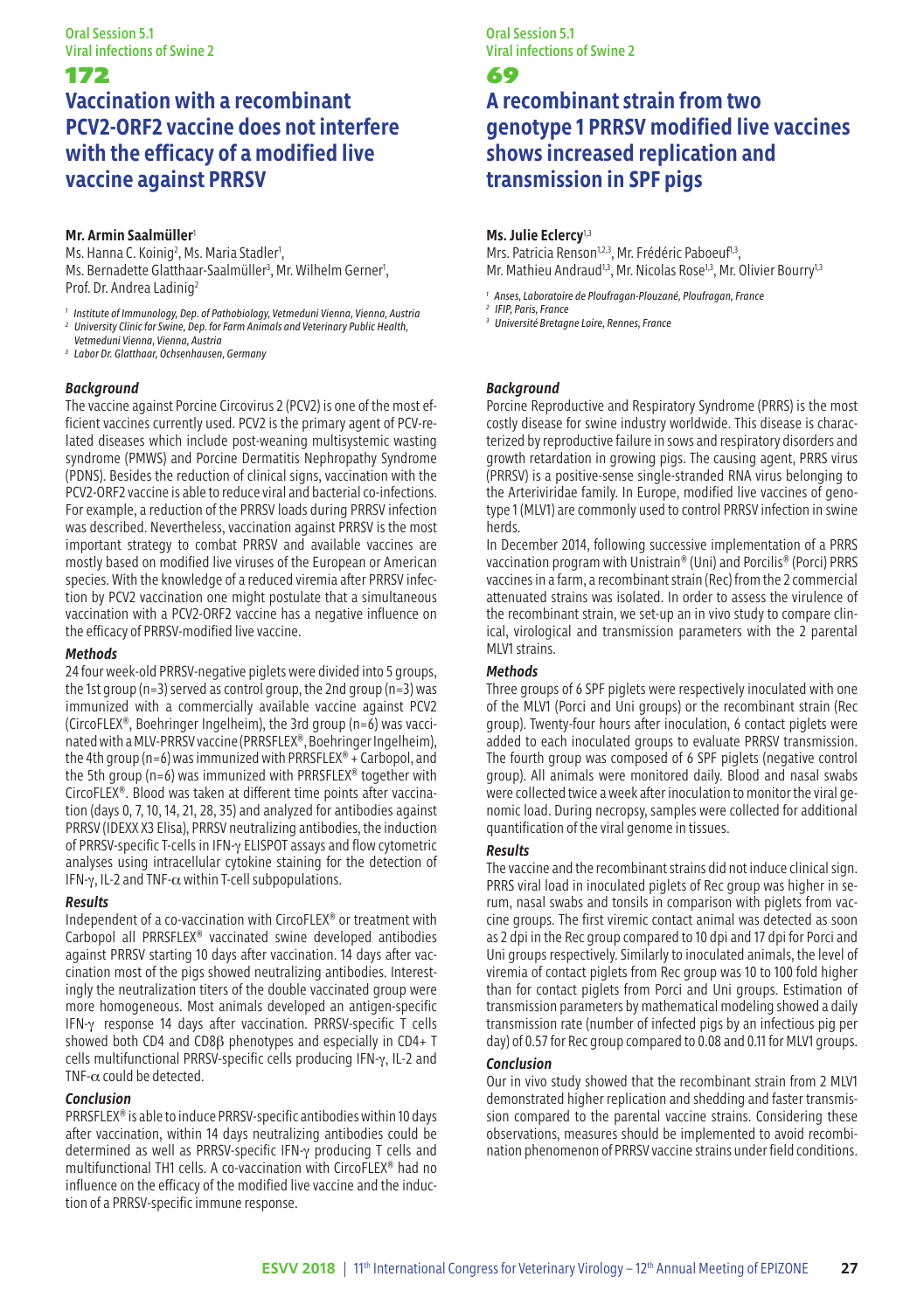# 209 **PRRSV-infection induces T cells with an early effector phenotype in the foetal placenta**

## **Prof. Dr. Andrea Ladinig**<sup>1</sup> **, Mr. Wilhelm Gerner**<sup>1</sup>

Mrs. Elena Sassu<sup>1</sup>, Mrs. Lisa Reiter<sup>1</sup>, Mrs. Michaela Koch<sup>1</sup>, Ms. Maria Stadler<sup>1</sup>, Mr. Christian Knecht<sup>1</sup>, Mrs. Ursula Ruczizka<sup>1</sup>, Prof. Dr. Till Rümenapf<sup>2</sup>, Mr. Armin Saalmüller<sup>1</sup>, Mrs. Kerstin H. Mair<sup>3</sup>

*1 University of Veterinary Medicine Vienna, Institute of Immunology, Vienna, Austria <sup>2</sup> University of Veterinary Medicine Vienna, Institute of Virology, Vienna, Austria*

*3 University of Veterinary Medicine Vienna, Laboratory for Optimized prediction of vaccination success in pigs, Institute of Immunology, Vienna, Austria*

#### *Background*

Porcine reproductive and respiratory syndrome virus (PRRSV) is one of the most economically important viruses affecting the global swine production. Infection of sows with PRRSV-1 and PRRSV-2 strains can cause reproductive problems like abortions, early farrowings, foetal death, and the birth of weak, congenitally infected piglets. So far, most research efforts focused on the respiratory form of PRRSV-infection but only little is known on PRRSV transmission, pathological mechanisms and the corresponding immune response in the uterus.

#### *Methods*

Three groups of gilts (n=4/group) were infected at day 84 of gestation with two different PRRSV-1 isolates, designated 720789 and AUT15-33, or kept non-infected. Around 21 days post infection sows were euthanized and foetuses analysed for preservation status. PRRSV loads were determined in various organs by qRT-PCR. From two foetuses per litter, lymphocytes and myeloid cells were isolated from uterine tissue following separation of the maternal endometrium and the foetal placenta. These cells were subjected to an immuno-phenotyping focusing on macrophages, NK cells, CD4, CD8 and  $\gamma\delta$  T cells alongside to molecules involved in the differentiation of these leukocyte subsets.

#### *Results*

Around 44% of foetuses (30 out of 68 foetuses) derived from sows infected with AUT15-33 were either autolysed, decomposed or meconium-stained. In contrast, only one foetus (out of 53) from 720789-infected sows was autolysed and another one meconium-stained, illustrating substantial differences in the virulence of the two strains. In utero PRRSV transmission to foetuses occurred in about 60% of foetuses from gilts infected with PRRSV AUT15-33, while less than 10% of foetuses from gilts infected with PRRSV isolate 720789 were virus positive in foetal thymus and/or foetal serum. Immuno-phenotyping results showed an increase of both CD4 and CD8 T cells with an early effector phenotype (CD8 $\alpha$ +CD27+ and CD27dim, respectively) in lymphocytes isolated from the foetal placenta of AUT15-33-infected sows in comparison to foetuses from 720789-infected sows and non-infected control sows. In lymphocytes isolated from the maternal endometrium a rise in early effector CD8 T cells was found in both infected groups in comparison to non-infected sows.

#### *Conclusion*

Our results indicate an involvement of T cells located in the foetal placenta, in the uterine immune response against PRRSV. Whether these activated T cells are of maternal or foetal origin and the potential role of these cells in a hitherto uncharacterized immunopathogenesis of PRRSV infections requires further investigation.

#### Oral Session 5.1 Viral infections of Swine 2

#### 242

# **Correlation of serological response after vaccination against FMDV and protection against challenge in pigs**

### **Ms. Phaedra Eble**<sup>1</sup>

A. Dekker<sup>1</sup>, J.L. Gonzales<sup>1</sup>

*<sup>1</sup> Wageningen Bioveterinary Research (WBVR), Lelystad, Netherlands*

#### *Background*

Vaccination is one of the most effective ways to protect animals against infection with FMDV. For cattle, the correlation between antibody levels and protection against challenge has been studied extensively. For other species, these data are scarce. The objective of this study was to estimate whether the VNT titre after vaccination in pigs could be correlated with protection. For this, we used data of previously performed experiments in which vaccinated pigs were challenged with FMDV.

#### *Methods*

We used data of previously performed experiments. Data for each pig (n=63) consisted of: the vaccine strain (O Taiwan or O Manisa), the challenge strain (O Taiwan or O Netherlands), the VNT titres (log10) against the vaccine strain, challenge method (intradermal inoculation, contact with (non-)vaccinated infected animals), type of challenge (homologous or heterologous to vaccine) and protection status. The relationship between antibody titre and the probability of protection against either infection (virus excretion) or disease (clinical signs) was evaluated by fitting a binomial regression model where protection was the response variable and antibody titre was the explanatory variable. Additionally the effect of the type of challenge and the used challenge method on the probability of protection was evaluated by adding these variables in the model. The titre at which 50% protection of the vaccinated pigs is expected (VNT50) was calculated.

#### *Results*

The VNT titre elicited by vaccination had a significant association with protection. Neither the type of challenge nor the challenge method had a significant effect in the models. The estimated VNT50 against infection was 1.8 (1.4–2.2). To protect against disease, a lower VNT50 was needed, 1.4 (1.0–1.7).

#### *Conclusion*

Two models were developed where the expected probability of protection for pigs against challenge with FMDV could be quantified. The antibody thresholds (VNT50) that were estimated could be used as correlates of protection to assess vaccine efficacy and or vaccination effectiveness.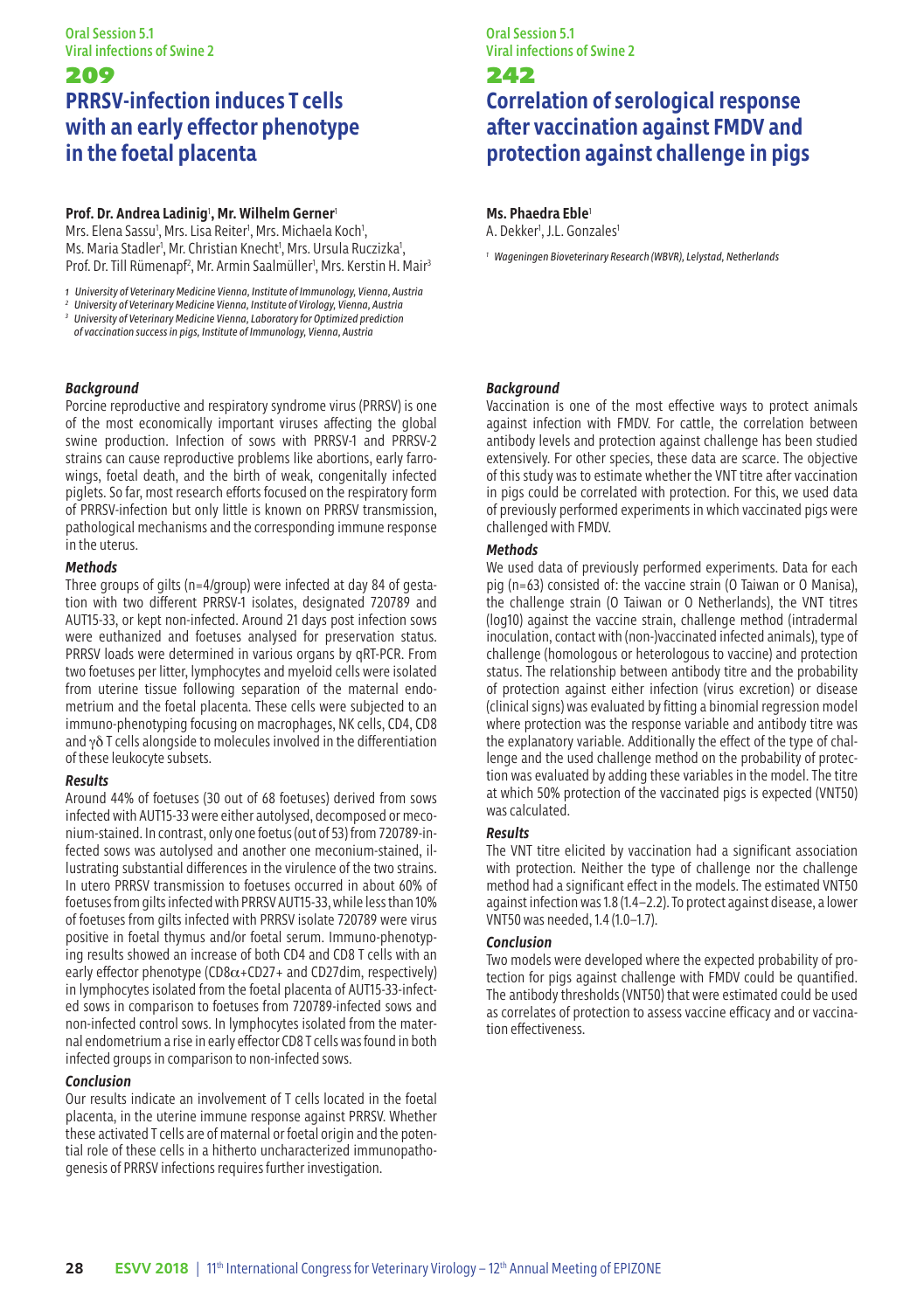#### Oral Session 5.1 Viral infections of Swine 2

## 243 **The novel pestivirus species "LINDA virus"**

#### **Mr. Benjamin Lamp**<sup>1</sup>

Mag. Kerstin Seitz<sup>1</sup>, Dr. Lukas Schwarz<sup>1</sup>, Dr. Sandra Högler<sup>1</sup>, Prof. Dr. Herbert Weissenböck<sup>1</sup>, Dr. Christiane Riedel<sup>1</sup>, Prof. Dr. Andrea Ladinig<sup>1</sup>, Prof. Dr. Till Rümenapf<sup>1</sup>

*<sup>1</sup> University of Veterinary Medicine Vienna, Vienna, Austria*

### Oral Session 5.2 Viral infections of Carnivores

## 0 **Canine respiratory viruses in New Zealand**

#### **Dr. Magdalena Dunowska**<sup>1</sup>

Ms. Gauri Moore<sup>1</sup>, Dr. Nick Cave<sup>1</sup>, Dr. Patrick Biggs<sup>1</sup> Dr. Els Acke1

*<sup>1</sup> School of Veterinary Science, Massey University, Palmerston North, New Zealand*

#### *Background*

A so far unknown pestivirus species was discovered in 2015 in an Austrian piglet producing farm during virological examinations of severe congenital tremor cases. Affected piglets suffered from pronounced hypomyelination of the white substance in cerebellum and spinal cord and exhibited high mortality rates.

#### *Methods*

"Linda" virus (Lateral shaking Inducing Neuro-Degenerative Agent") could readily be isolated and propagated in cell culture providing a basis for the experimental study of this agent. Cell culture growth was assessed on different cell lines, immunological reagents and a qRT-PCR assay against Linda virus were established. Positive sera were generated by virus infection using a small scale animal experiment. For this purpose, 21 post-weaning piglets (12 weeks old) were housed in a biological safety unit (BSL2) and divided in three different groups. One group was infected intra-nasally and one group intra-muscularly with 1 x 10^7 TCID50 each. A mock infected group served as a separated control, while 3 sentinel animals were included in the infection groups at the day post infection.

#### *Results*

Linda virus was of low pathogenicity for the post-weaners. All infected animals and one sentinel animal showed a sero-conversion measurable by high titers of virus neutralizing antibodies. Linda virus was detectable in the sera of infected animals and shedding via oral, nasal and faecal routes was substantiated by qRT-PCR analysis. Furthermore, all infected animals displayed Linda virus RNA presence in the tissue of their tonsils at necropsy four weeks after infection. A sentinel animal was infected proving that Linda virus was shed after the experimental infection.

#### *Conclusion*

The severe neurological symptoms observed in the initial outbreak of Linda virus were not reproduced in the experiment and hence, the neonatal neuronal symptoms were most probable a consequence of persisting intra-uterine infections. Further experiments are needed to study the pathogenicity of Linda virus after intra-uterine infections.

#### *Background*

Infectious canine tracheobronchitis (ICT), often referred to as "kennel cough", is an acute, highly contagious respiratory disease of dogs. It usually affects young dogs in a multiple-dog environment. Typically, affected dogs present with acute onset of paroxysmal dry hacking cough and nasal/ocular discharge. The aetiology of ICT is complex, and the expression of disease is likely to be affected by a number of host-, environment- and pathogen-related factors. Traditionally, canine para-influenza virus (CPiV), canine adenovirus 2 (CAdV-2), and Bordetella bronchiseptica were regarded as most commonly involved in ICT, and are incorporated into available vaccines. However, other pathogens have also been detected from diseased dogs including canine herpesvirus 1 (CHV-1), canine reoviruses, canine distemper virus as well as several novel pathogens such as canine influenza viruses, canine respiratory coronavirus (CRCoV), canine pneumovirus (CnPnV), canine bocavirus, canine hepacivirus, and canine picornavirus (CanPV). The objective of the present study was to identify what viruses circulate among selected New Zealand dog populations and to determine which of these are likely to be aetiologically involved in ICT.

#### *Methods*

Shotgun sequencing was used to determine what viruses were present in pooled samples of oropharyngeal swabs collected from dogs with ICT (n=50) and from healthy dogs (n=50). Subsequently, real-time PCR assays were used to assess the frequency of detection of canine respiratory viruses (CPiV, CAdV-2, CHV-1, CRCoV and CnPnV) in individual oropharyngeal swab samples. In order to gain some insight into the epidemiology of CRCoV in New Zealand, canine sera (n=100) were randomly selected from diagnostic submissions on a monthly basis from March to December 2014, and analyzed for the presence of CRCoV antibodies.

#### *Results*

Sequences of CHV-1, CRCoV, CnPnV, CanPV and influenza C virus were identified in the pooled sample from dogs with ICT, but not from healthy dogs. Individual samples from ICT-affected dogs were most commonly positive for CnPnV (26.8%) followed by CAdV-2 (8.9%), CPiV (3.7 %), CHV-1 (3.6%), and CRCoV (1.8%). Only CAdV-2 (5.0%) and CnPnV (18.3%) were identified in individual samples from healthy dogs. Overall, 52.8% of 1015 sera tested were positive for CRCoV antibody. There was an association between CRCoV seropositivity and age of dogs, as well as presence of respiratory disease.

#### *Conclusion*

This is the first identification of CnPnV, CanPV and influenza C virus among New Zealand dogs. Possible involvement of "newer" pathogens in ICT may provide one explanation for occasional development of ICT in fully vaccinated dogs.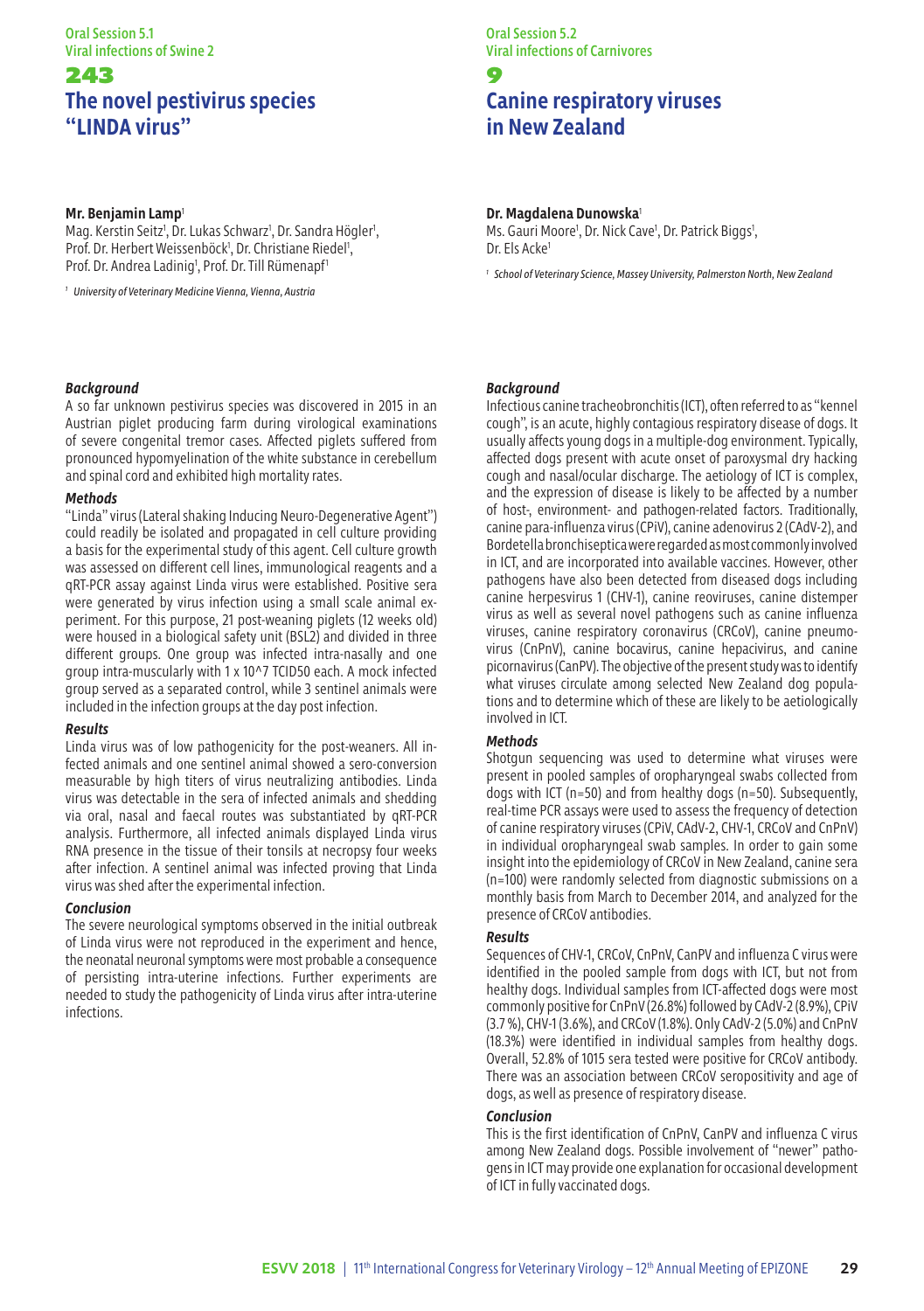# **Mapping mutations related to cross species infection in canine distemper virus isolates from the Serengeti National Park**

#### **Prof. Sara Louise Cosby**1,2

Ms. Judith Kennedy<sup>1</sup>, Mr. John Philip Earle<sup>1</sup>, Dr. Shadia Omar<sup>1</sup>, Dr. Haniah Abdullah<sup>1</sup>, Dr. Ole Nielsen<sup>3</sup>, Dr. Melody Roelke-Parker<sup>4</sup>

*<sup>1</sup> Queen's University Belfast, Belfast, United Kingdom*

- *<sup>2</sup> Agri-Food and Biosciences Institute, Belfast, United Kingdom*
- *<sup>3</sup> Department of Fisheries and Oceans Canada, Winnipeg, Canada*
- *<sup>4</sup> Laboratory of Genomic Diversity, National Cancer Institute, Frederick, United States*

#### *Background*

Canine distemper virus (CDV) is a member of the Paramyxoviridae family, genus morbillivirus, order Mononegavirales. CDV infects a wide range of carnivores, both domestic and feral dogs as well as wild animals. CDV gave rise to the closely related phocine distemper virus and has spread to non-canine species. In 1993/94 over 35% of the lion population as well as other species in the Serengeti Park died due CDV infection and a further outbreak occurred in 2001. Of major concern with regard to possible future zoonosis is CDV infections in non-human primates in 1989, 2006 and 2008. To understand how CDV adapts to new species it is crucial to determine the associated mutations. Changes in the virus haemagglutinin (H) protein (which allows use of cell entry receptors) and in other genes which may give rise to increased virulence need to be determined. Signalling lymphocyte activation molecule (SLAM) is a universal receptor for morbilliviruses required for initial infection but differs between species requiring virus adaption. We have isolated viruses from a lion, 2 hyena's, a bat eared fox and a domestic dog from the 1993/94 Serengeti outbreak and carried out extensive sequencing analysis of the hemagglutin (H), phosphoprotein (P) and fusion (F) genes from the 1993/1994 outbreak. Sequences were compared to other CDV strains including the monkey isolates.

#### *Methods*

Viruses were isolated in VeroDogSLAMtag cells, sequenced and nucleotide alignments made using the NCBI BLAST programme. Unrooted neighbour joining phylogenetic and fast minimum evolution trees were constructed using DNASTAR software Megalign package with the CLUSTAL W method.

#### *Results*

Changes in the H gene including the SLAM receptor binding site were identified which correlate with adaptation to non-canine hosts in the Park. These mutations differ to those observed for primate adaption. Differences in the P gene sequences between disease and non-disease causing CDV strains were identified which may relate to pathogenicity in domestic dogs and wildlife including lions.

#### *Conclusion*

The Serengeti CDV strains sequenced in this study were more closely related to one another and to more recent isolates from wild dogs around the Park than to other published isolates. Mutations observed in the virus P gene sequence may relate to increased virulence. Mutations in the H gene within the SLAM receptor binding site and other sites in this protein were identified in 3 of the strains which correlate with adaption to non-canine hosts and differ to the changes for adaption to primates.

Oral Session 5.2 Viral infections of Carnivores

# 223

# **Detection of a gE-deleted PRV strain in an Italian red fox**

#### **Dr. Ana Moreno**<sup>1</sup>

Dr. Chiara Chiapponi<sup>1</sup>, Dr. Davide Lelli<sup>1</sup>, Dr. Alessandra Morelli<sup>2</sup> Dr. Valentina Silenti<sup>2</sup>, Dr. Marco Gobbi<sup>2</sup>, Dr. Antonio Lavazza<sup>1</sup>, Dr. Marta Paniccià2

- *1 Istituto Zooprofilattico Sperimentale della Lombardia e dell'Emilia Romagna, Brescia, Italy*
- *2 Istituto Zooprofilattico Sperimentale dell'Umbria e delle Marche, Perugia, Italy*

#### *Background*

Aujeszky disease (AD) is a notifiable disease that results from infection by Pseudorabies virus (PRV) that causes substantial economic losses to the swine industry. Suids are the natural reservoir of PRV whereas the disease is self-limiting in other species. AD in pigs is controlled by using live and inactivated gE-deleted vaccines. Although PRV has been eliminated from domestic pigs in many European countries, AD is continuously being reported in wild boars and in related hunting dogs. Clinical cases have rarely been detected in other wildlife such as foxes, Iberian lynxs, panthers and skunks. This case reports AD caused by a gE deleted PRV strain in a red fox in Italy.

#### *Methods*

A fox displaying atypical behaviour was found in an urban area in Central Italy and submitted to a Veterinary Hospital. Death occurred within 48 hours. The presence of PRV DNA in the brain was determined by specific gE/gB genes real-time PCRs. Rabies, canine distemper, Parvovirus, Hepatitis E and Leptospirosis were excluded by direct immunofluorescence and PCRs. Partial sequencing of the gC gene was also performed on clinical specimens. Virus isolation was attempted through inoculation in PK15 cells. The virus isolate was tested for PRV gE and gB antigen detection by two virological ELISAs using MAbs specific to gB and gE proteins. Full sequencing on the virus isolate was attempted by NGS approach.

#### *Results*

Clinical signs included ataxia, poor coordination, unsteady walk, tendency to stumble and diarrhoea without skin lesions. Only PRV gB was detected by real time and traditional PCRs. Virological ELISAs performed on the virus isolate resulted positive for gB antigen detection and negative for gE. Phylogenetic analysis of gC gene showed that the fox PRV sequence belonged to a different clade from those circulating in Italy but was closely related to the Nia strain. Full genome sequencing is in progress.

#### *Conclusion*

This case reported the isolation of a PRV strain in a fox suffering neurological signs found in an urban area. These results support the idea that the virus is a gE deleted mutant closely related to a vaccine strain and implicates domestic pigs as the primary source of infection for the fox. However, the epidemiologic link between a PRV vaccine strain and the infection in a fox remains unclear. These findings underscore the importance of biosecurity measures on pig farms and the relevance of virological surveillance.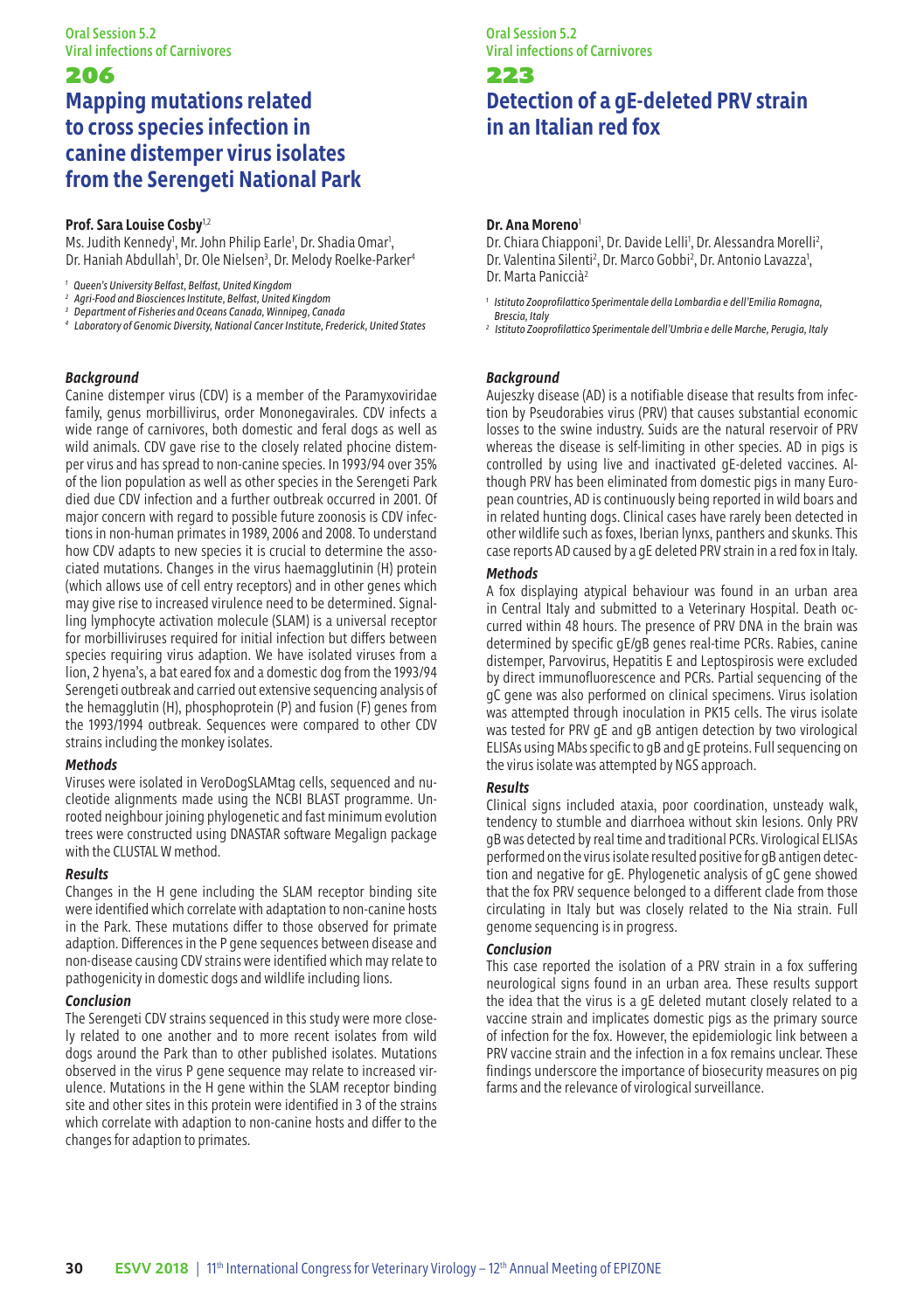Oral Session 5.2 Viral infections of Carnivores

# 215 **Inhibition of feline coronavirus replication by different antiviral molecules**

#### **Dr. Sophie Le Poder**<sup>1</sup>

Ms. Paula Lopez-Carnero<sup>1</sup>, Ms. Sarah Hadjih<sup>1</sup>, Dr. Hélène Huet<sup>1</sup>

*<sup>1</sup> UMR 1161 Virologie INRA-ENVA-ANSES, Maisons-Alfort, France*

#### *Background*

Coronaviruses are responsible for serious diseases such as the Severe Acute Respiratory Syndrome (SARS) or the Middle East Respiratory Syndrome (MERS) in humans and a fatal disease called Feline Infectious Peritonitis (FIP) in cats. There is currently no effective vaccine or specific treatment against these viruses. In this study, two antiviral molecules, Ribavirin and Cyclosporine A, were tested in vitro against the feline infectious peritonitis virus (FIPV). Ribavirin (RBV) is a nucleoside analogue. Cyclosporin A (CsA) is an inhibitor of cyclophilins, cellular proteins often used by viruses as cofactors.

#### *Methods*

FIPV was cultivated in feline kidney cells (CrFK). The viral RNA in cell supernatants was quantified by qRT-PCR. Cytotoxic effect of the drugs was determined by using the "CellTiter-Glo Luminescent Cell Viability Assay" (Promega) according to the manufacturer instructions. Increasing doses of drugs were used to determine both the cytotoxic and viral inhibithory concentrations.

#### *Results*

Inhibitory concentrations IC50 and IC90 were estimated at 1 μM and 2 μM respectively for Cyclosporine A and 2 μg/ml and 10 μg/ml for Ribavirin. However, at this concentration Ribavirin is cytotoxic which prevents its use in vivo. In order to understand the mode of action of Cyclosporine A, kinetic treatments were conducted with a concentration of 2 μM of CsA. The drug was administered in the culture medium of FIPV-infected cells at either 2 h, 4 h, 6 h or 18 h post-infection (p.i) and was left throughout the infection. A significant decrease of viral production was observed with the addition of CsA at a concentration of 2 μM at 2 h p.i and 4 h p.i. By adding the treatment at 6 h p.i, inhibition was also observed but not stastically significant. Treatment at 18 h p.i did not induce a significant decrease of viral production.

#### *Conclusion*

Our data demonstrate that RBV has a modest antiviral effect whereas CsA at 2 μM inhibits viral replication by up to 90%. This molecule inhibits the early stages of the viral cycle but at a post-entry step. All of these studies will bring new knowledge on the specific mode of action of these antiviral molecules in the purpose to develop therapeutic treatments against Feline Coronaviruses.

#### Oral Session 5.2 Viral infections of Carnivores

## 8

# **Humoral immune responses to non-structural proteins of feline coronavirus**

#### **Dr. Magdalena Dunowska**<sup>1</sup>

Dr. Anastasia Chernyavtseva<sup>1</sup>, Dr. Nick Cave<sup>1</sup>, Dr. John Munday<sup>1</sup>

*<sup>1</sup> School of Veterinary Science, Massey University, Palmerston North, New Zealand*

#### *Background*

Feline infectious peritonitis (FIP) is a fatal disease of cats caused by a virulent variant of feline coronavirus (FCoV), referred to as FIP virus (FIPV). FIPV is believed to emerge de novo via mutations of a relatively non-pathogenic variant of FCoV, designated feline enteric coronavirus (FECV), within individual hosts. Infection with FECV is common among cats, while FIP is relatively rare. Factors that determine the switch from a largely subclinical and localized enterocyte infection to a systemic monocyte/macrophage infection with a fatal outcome are currently poorly understood. Similar to other nidoviruses, non-structural proteins (nsps) of FCoV are one of the first viral proteins abundantly produced within the infected cells. However, there are currently no data related to immune responses to FCoV nsps. Hence, the aim of this study was to determine whether cats infected with FCoV develop humoral immune responses to selected nsps of the virus, and if so, whether the targets for such immune responses differ between cats with different disease outcomes.

#### *Methods*

Custom peptide chips were commercially synthesised. Each included 28,426 12-mer sequences covering all available variants of the entire non-structural polyprotein 1ab of FCoV. Each chip was then hybridised with the following samples:

- 1. Chip1: control serum from a cat negative for FCoV antibody.
- 2. Chip2: Pooled sera (n=5) from FCoV antibody positive healthy cats.

3. Chip3: Pooled sera (n=5) from FCoV antibody positive FIP cats. Selected peptides (n=11) were then used as antigens in ELISA-based format and tested with sera or effusion samples from individual cats. A total of 92 samples from 72 cats were tested, including non-FIP (n=42) and FIP-affected (n=30) cats.

#### *Results*

There was minimal binding of the negative control serum to Chip1, with clear binding detected to Chip2 and Chip3. All 11 peptides tested showed some level of binding to FCoV Ab positive sera (variable between cats) and no biding to the control FCoV Ab negative serum in ELISA. Although none of the peptides tested reacted exclusively with sera from FIP cats, one peptide appeared to be preferentially recognized by FIP-affected cats, with the mean corrected OD450 of sera from FIP cats significantly higher than OD450 of sera from either FCoV-antibody positive non-FIP cats or FCoV-antibody negative cats.

#### *Conclusion*

Cats develop immune responses to nsps of FCoV. The targets for such responses differ between cats. It may be possible to utilise this knowledge for improvements in the diagnosis of FIP.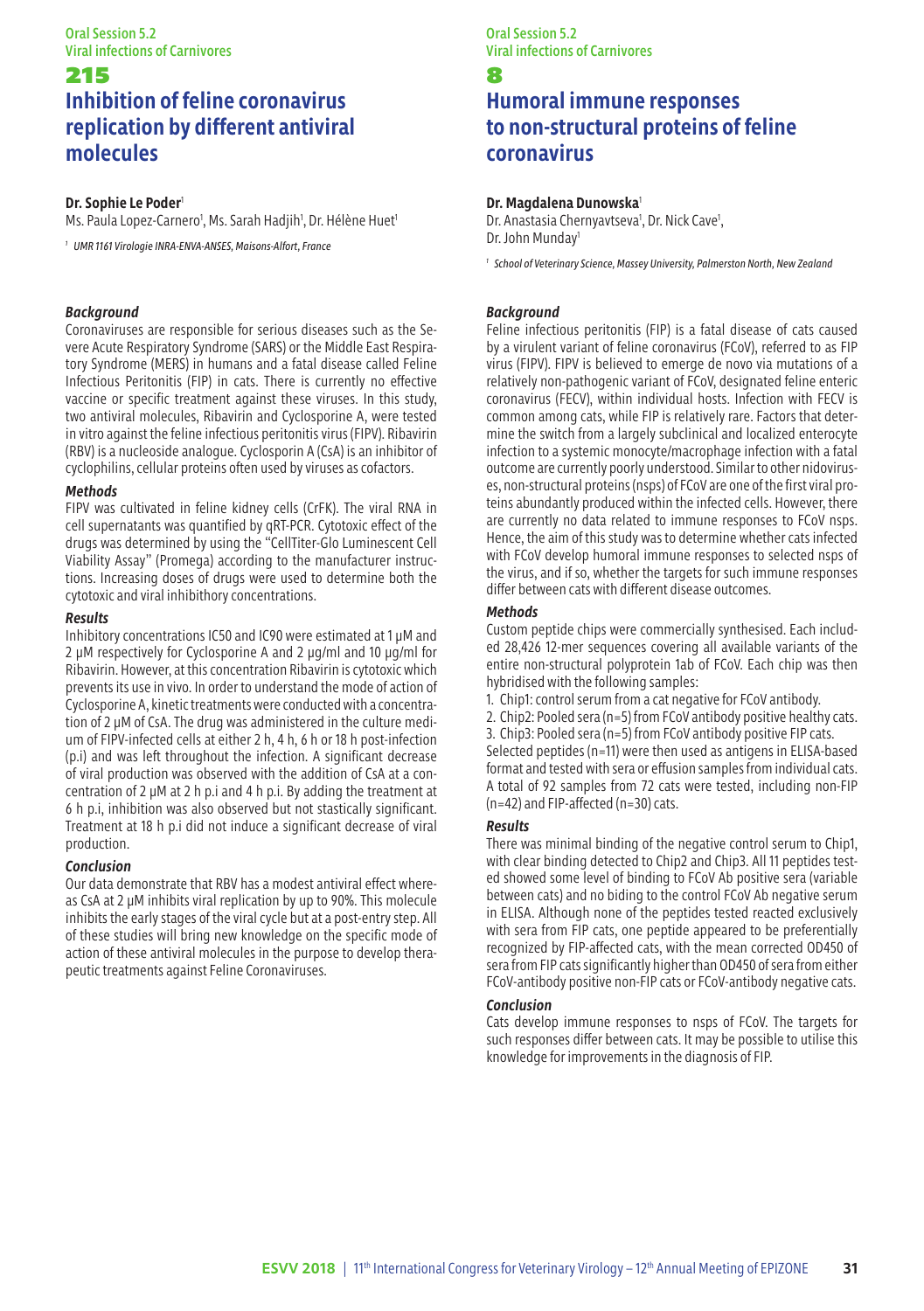# 174 **Clinical importance and molecular epidemiology of canine minute virus infections in dogs**

#### **Mr. Vladimir Stevanovic**<sup>1</sup>

Mr. Juraj Savoric<sup>1</sup>, Ms. Ana Miljan<sup>1</sup>, Ms. Kristina Kovac<sup>1</sup>, Ms. Maja Mauric<sup>1</sup>, Mr. Ljubo Barbic<sup>1</sup>, Mr. Vilim Staresina<sup>1</sup>, Mr. Kresimir Martinkovic<sup>1</sup>, Ms. Suzana Hadina<sup>1</sup>, Ms. Snjezana Kovac<sup>1</sup>, Ms. Koraljka Gracin<sup>2</sup>, Ms. Josipa Habus<sup>1</sup>, Mr. Matko Perharic<sup>1</sup>, Mr. Zoran Milas<sup>1</sup>

*<sup>1</sup> Faculty of Veterinary Medicine University of Zagreb, Zagreb, Croatia*

*<sup>2</sup> LunimirVet, veterinary practice, Zagreb, Croatia*

#### *Background*

Canine minute virus (CMV) is a parvovirus that affects dogs belonging to genus Bocaparvovirus. Even though it has been described more than fifty years ago its clinical importance and epidemiology is still unknown. In experimental infections CMV was responsible for reproductive disorders and diarrhoea in puppies while in field conditions diarrhoea and respiratory illness were recorded. CMV was also isolated from asymptomatic animals. The purpose of this study was to determine clinical importance of CMV infection as well as to give insights in the epidemiology of CMV infection.

#### *Methods*

In period from 2015 till 2017 a total of the 274 rectal swabs from dogs presented with signs of the acute gastroenteritis were collected at veterinary clinics in Zagreb. Additional rectal, nasal and vaginal swabs from 120 breeding bitches, with history of reproductive disorders, were sampled from 24 different breeding kennels in Croatia. As a control, rectal swabs from 75 healthy dogs were included. For all animals included in this study data, regarding signalment, medical history, course and outcome of the disease were collected as well. All collected samples were tested for presence of the CMV, using polymerase chain reaction (PCR) targeting VP2 capsid gene. For positive samples in additional PCR reactions were used to amplify most of non-structural genes. All PCR products were sequenced. Statistic description and analysis were made using Dell Statistica version 12. For phylogenetic analysis MEGA7 software was used.

#### *Results*

CMV infection, with prevalence of 10.22%, was significantly more prevalent (p<0.0001) in dogs with signs of gastroenteritis, than in dogs with reproduction disorders (2.5%) and in healthy population (2.67%). Statistics analysis showed significant ( $\chi$ 2, p=0.0013) age disposition with no evidence of infection in animals under two months of age. Interestingly there was no more overt signs of respiratory infections in CMV infected dogs (Fisher, p=1). Sequencing and phylogenetic analysis showed circulation of two distinct groups of strains with one group only infecting dogs between two and four months of age. There were a number of amino acid substitutions in nonstructural viral proteins.

#### *Conclusion*

CMV seems to be an important pathogen of gastrointestinal systems of dogs in field conditions with age disposition different than the previously described. Sequencing and phylogenetic analysis showed that epidemiology of this disease is more complex than it was thought, with possible unique model of the evolution on the molecular level, which could serve as evolution model of bocavirus infections in other species.

#### Oral Session 6.1 Viral infections of Carnivores

## 78

# **Bluetongue virus serotype 8: infection kinetics of two European strains in sheep**

#### **Dr. John Flannery**<sup>1</sup>

Dr. Beatriz Sanz-Bernardo<sup>1</sup>, Dr. Martin Ashby<sup>1</sup>, Ms. Hannah Brown<sup>1</sup>, Dr. Amanda Corla<sup>1</sup>, Mrs. Lorraine Frost<sup>1</sup>, Mrs. Hayley Hicks<sup>1</sup>, Dr. Paulina Rajko-Nenow<sup>1</sup>, Mr. Matt Tully<sup>1</sup>, Dr. Mehnaz Qureshi<sup>1</sup>, Dr. Emmanuel Bréard<sup>2</sup>, Dr. Stéphan Zientara<sup>2</sup>, Dr. Christopher Sanders<sup>1</sup>, Dr. Simon Carpenter<sup>1</sup>, Dr. Karin Darpel<sup>1</sup>, Dr. Carrie Batten<sup>1</sup>

*<sup>1</sup> The Pirbright Institute, Pirbright, United Kingdom*

*<sup>2</sup> Université Paris-Est ANSES Alfort, Maisons-Alfort, France*

#### *Background*

Bluetongue is a haemorrhagic disease of ruminants caused by bluetongue virus (BTV: genus Orbivirus, family Reoviridae), a diverse virus that is transmitted by Culicoides biting midges. A European outbreak of BTV serotype 8 (BTV-8) during 2006-2008 caused significant morbidity and mortality in the naive ruminant population and represented the first incursion of BTV into northern latitudes. Following a successful vaccination campaign, no further cases of BTV-8 occurred in Europe until November 2015 when BTV-8 caused outbreaks in France. This BTV-8 strain has caused largely sub-clinical infections despite sharing 99% nucleotide similarity to the 2006-2008 strain. We investigated the infection kinetics of this new BTV-8 alongside the 2007 BTV-8 UKG strain in British Mule sheep to determine the differences in clinical severity.

#### *Methods*

Two groups of 8, BTV-naïve sheep were subcutaneously and intradermal inoculated with 1.5 ml of 5.75 Log10 TCID50 ml-1 of UKG2007 BTV-8 or FRA2017 BTV-8 (hereafter UKG or FRA, respectively). A single uninoculated sheep was included per group as a contact transmission control. Over a 22 days post infection (dpi), EDTA blood and serum samples were taken and subsequently analysed for the presence of BTV-specific antibodies (competitive ELISA and serum neutralisation test) and nucleic acid (RT-qPCR). Virus isolation on KC cells (C. sonorensis) was also performed. Animals were monitored throughout for clinical signs.

#### *Results*

BTV RNA was detected by 2 dpi and peak viraemia occurred between 5–8 dpi. A mean viraemia of 7.05 and 5.75 log10 genome copies ml-1 was detected for the UKG and FRA strains, respectively. Virus was isolated from 2 dpi to 9 dpi for UKG and from 5 to 7 dpi for FRA. One animal infected with FRA did not develop viraemia but had seroconverted by 9 dpi as did all other infected animals. Neutralising antibodies were detected by 7 and 9 dpi for UKG and FRA, respectively. Bluetongue clinical signs (pyrexia, depression, facial oedema, reddening of mucosal membranes and coronary bands) were seen more frequently in UKG infected sheep. A single animal from each group was euthanized on humane grounds at 9 dpi (UKG) and 17 dpi (FRA).

#### *Conclusion*

The newly emerged BTV-8 induced mostly mild clinical disease compared to UKG. However, one sheep infected with FRA developed severe lameness under these experimental conditions. Morbidity rates in field conditions are likely to be higher and coupled with animal movement restrictions would still have an economic impact on the farming industry.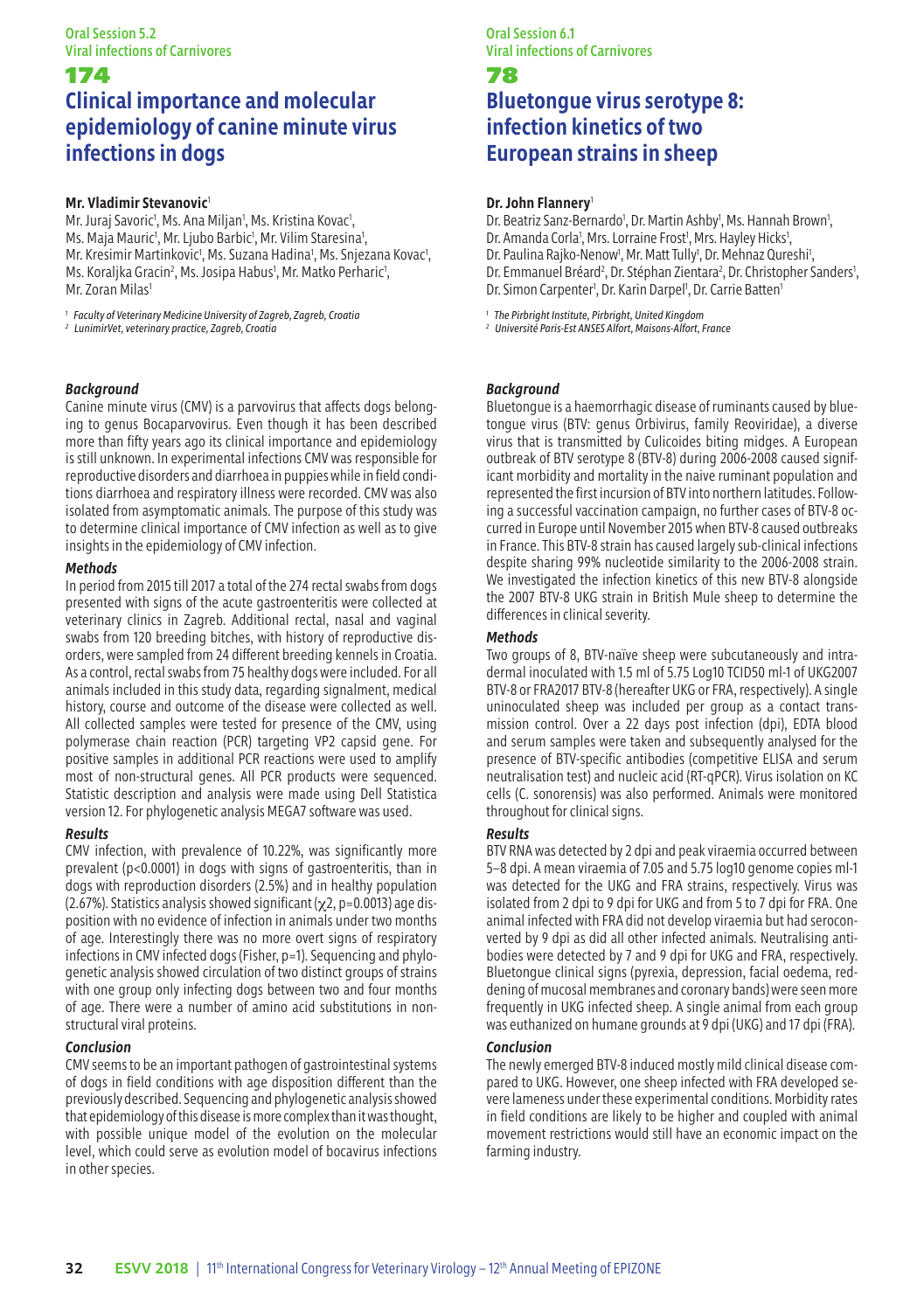# **Vector competence: The role of viral proteins in transmission of bluetongue virus by midges**

#### **Mr. Piet A. van Rijn**<sup>1,2</sup>

Dr. Barbara Drolet<sup>3</sup>, Ms. Ashley J.C. Roost<sup>1</sup>, Mr. Jan Boonstra<sup>1</sup>, Mr. René G.P. van Gennip<sup>1</sup>

*<sup>1</sup> Wageningen Bioveterinary Research, Lelystad, Netherlands*

- *<sup>2</sup> North-West University, Potchefstroom, South Africa*
- *<sup>3</sup> Centre for Grain and Animal Health Research, USDA, Manhattan, United States*

#### *Background*

Transmission of vector-borne virus by insects is a complex mechanism consisting of many different processes, such as viremia in the host, uptake, infection, replication and dissemination in the vector, and delivery of virus to susceptible hosts leading to viremia. All these processes must be sufficient to maintain virus circulation. In addition, transmission efficiency of virus is strongly influenced by many factors such as temperature and the environmental condition. Bluetongue virus (BTV) is the prototype vector-borne orbivirus. Conventionally, BTV serotypes 1–24 are spread competent biting Culicoides midges (typical BTVs). New serotypes 25–29 were discovered in goats, and belong to a group of atypical BTVs with specific characteristics, including lack of virus growth on Culicoides (KC) cells (Batten et al., 2012; Breard et al., 2017; Chaignat et al., 2010). Extensive studies have shown that most reassortants of BTV1 and 26 replicated well in both mammalian (BSR) and Culicoides (KC) cells, whereas some reassortants did not replicate in KC cells (Pullinger et al., 2016). Apparently, RNA dependent RNA polymerase VP1, subcore protein VP3, and outer shell proteins VP2 and VP5 are involved in 'differential virus replication'. Previously, we demonstrated uptake by, and replication of, BTV11 in competent *Culicoides* sonorensis midges, and preliminary studies showed the role of several viral proteins in virus propagation in midges (Feenstra et al., 2015).

#### *Methods*

We generated 'synthetic' BTV11 aiming to rescue BTV11-based mutants. Regarding vector competence, we investigated virus replication in midges after blood feeding, including uptake, replication, and dissemination to the head.

#### *Results*

The minimal virus dose resulting in 50% infected midges (Midge Alimentary Infective Dose [MAID $_{50}$ ]) was appr. 15 TCID $_{50}$  of BTV11 in competent C. sonorensis midges. This corresponded to appr. 5x10\*5 TCID50/ml BTV11 1:1 diluted in blood, whereas a 20x higher virus titre in fed blood resulted in close to 100% BTV11 infected midges. As expected, replication of BTV11 expressing VP126 was strongly inhibited in KC cells, whereas BTV11 variants expressing different 11/26 chimeric VP1 proteins replicated well in both cell types. Some BTVs infect competent midges only after intrathoracic inoculation (Feenstra et al., 2015), indicating that these viruses cannot escape the midgut barrier following ingestion.

#### *Conclusion*

The midge feeding model is useful to study the role of viral proteins in virus replication *in vivo*. Current findings indicate that several viral genes are involved in differential virus replication *in vitro* and *in vivo*. Future research will focus on viral factors associated with vector competence.

#### Oral Session 6.1 Viral infections of Carnivores

## 77 **Widespread circulation of influenza D virus in Luxembourg**

#### **Ms. Chantal Snoeck**<sup>1</sup>

Ms. Justine Oliva<sup>2</sup>, Dr. Maude Pauly<sup>1</sup>, Dr. Manon Bourg<sup>3</sup>, Dr. Serge Losch<sup>3</sup>, Dr. Félix Wildschutz<sup>3</sup>, Prof. Dr. Claude Muller<sup>1</sup> Dr. Judith Hübschen<sup>1</sup>, Dr. Mariette Ducatez<sup>2</sup>

- *<sup>1</sup> Luxembourg Institute of Health, Esch-sur-Alzette, Luxembourg*
- *2 Interactions Hôtes Agents Pathogènes, Université de Toulouse, INRA, ENVT, Toulouse, France*
- *3 Administration des Services Vétérinaires de l'Etat, Ministère de l'Agriculture, de la Viticulture et de la Protection des consommateurs, Luxembourg, Luxembourg*

#### *Background*

Influenza D virus, a new member of the Orthomyxoviridae family, has been recently discovered in pigs with respiratory symptoms in the USA. Influenza D virus is implicated in bovine respiratory disease complex and cattle are now considered as the main host, while several livestock species seem susceptible. Although few studies have shown that the virus geographic range is large, deeper epidemiological data are still scarce outside North America.

#### *Methods*

Sera from 450 cattle (44 herds, 2016) and 545 pigs (n=258, 27 farms, 2012; n= 287, 29 farms, 2014–2015) from Luxembourg were screened by hemagglutination inhibition assay to detect anti-influenza D antibodies. Nasal swabs from 659 (n=232, 56 farms, 2009; n=427, 36 farms, 2014–2015) asymptomatic pigs and few lung samples from calves with respiratory disease were screened by real-time RT-PCR.

#### *Results*

An overall seroprevalence of 80.2% (361/450) was found in cattle and 97.7% (43/44) of the herds had at least one seropositive animal. The average within-farm seroprevalence was 83.0% (range 20–100%). Seroprevalence rates significantly increased with the age of the animals and no difference between production orientation (milk or meat) was observed. Most of the cattle investigated were born in Luxembourg (90%, 405/450), demonstrating that our results cannot be explained by importation of seropositve animals alone and that IDV transmission takes also place in the country. In contrast to cattle, the IDV seroprevalence in swine was low but increased during recent years (0% in 2012; 5.9%, 17/287 in 2014–2015). Seropositive animals were detected in 20.7% (6/29) swine herds.

So far, influenza D RNA was detected in a calf with respiratory symptoms, coinfected with bovine respiratory syncytial virus (genome sequencing ongoing). In pigs, the low virus prevalence in nasal swabs (0%, 2009; 0.7%, 2014–2015) and the low viral RNA concentration (9.7 to 94.5 copies/μl) were not conducive to amplification of genetic material for sequencing.

#### *Conclusion*

The results of this study investigating the epidemiology of the newly discovered influenza D virus in Luxembourg showed that the virus is enzootic in cattle, similarly to what was reported in Italy. Considering trade and cross-border grazing, the regions beyond Luxembourg's borders are likely similarly affected by the virus, and influenza D was indeed found in France, Italy and Ireland. The virus affects swine to a lesser extent but increasing seroprevalence over the years in Luxembourg, as was found also in Italy, suggest the importance of monitoring influenza D in swine herds in the future.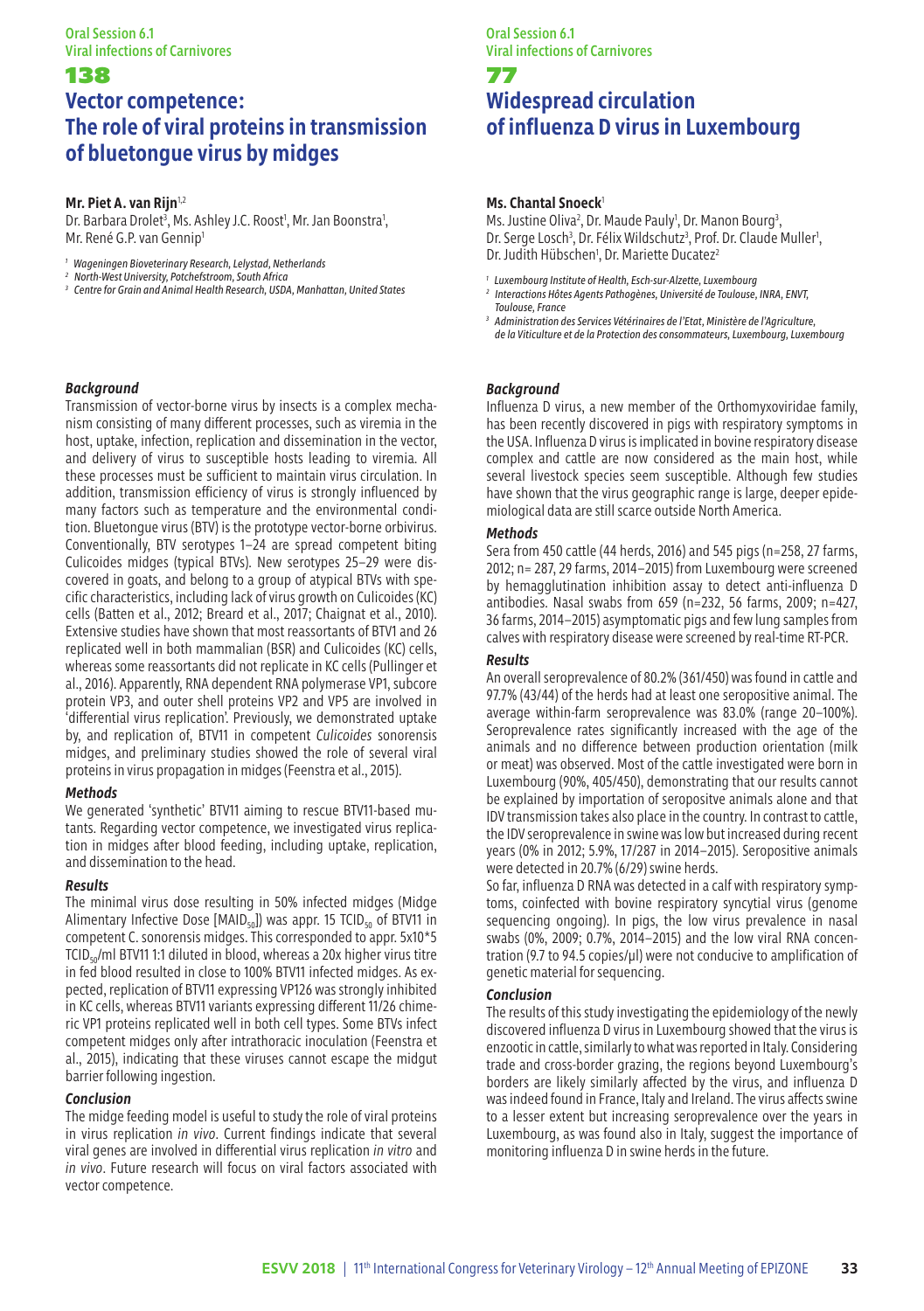# 240 **Efficacy of a MAY 97 foot-and-mouth disease virus vaccine against**

**heterologous challenge with a field virus from the emerging A/ASIA/G-VII lineage in cattle**

## **Ms. Phaedra Eble**<sup>1</sup>

A.B. Ludi<sup>2</sup>, Dr. Beatriz Sanz-Bernardo<sup>2</sup>, D.P. King<sup>2</sup>, Dr. Nagendrakumar Singanallur<sup>3</sup>, Dr. Wilna Vosloo<sup>3</sup>, A. Dekker<sup>1</sup>

*<sup>1</sup> Wageningen Bioveterinary Research (WBVR), Lelystad, Netherlands*

*<sup>2</sup> The Pirbright Institute, Pirbright, United Kingdom*

*<sup>3</sup> Australian Animal Health Laboratory, CSIRO-Health & Biosecurity, Geelong, Australia*

## *Background*

In 2015, outbreaks of foot-and-mouth disease (FMD) in the Middle East were discovered to be caused by a new emerging viral lineage, A/ASIA/G-VII. In vitro vaccine matching data generated by the World Reference Laboratory (WRLFMD) indicated that this virus poorly matched (low r1-values) with vaccines that were being used in the region. However, previous studies have shown that regardless of a poor antigenic match, high-potency vaccines can protect against heterologous challenge. A collaboration was started in which was investigated whether vaccines that were present in national (The Netherlands, Australia) or the EU (UK) emergency vaccine banks could protect against challenge with FMDV A/ASIA/G-VII. Because A/MAY/97 gave the most promising results in pilot studies, this vaccine was tested in a PD-50 experiment.

#### *Methods*

A PD-50 experiment was performed in which 5 cattle were vaccinated with a full dose, 5 cattle with a 1/3 dose and 5 cattle with a 1/9 dose of vaccine. Vaccines were prepared similarly as would be done during an emergency vaccination. All vaccinated cattle and 3 control cattle were challenged intra-dermolingually at 21 days post vaccination with FMDV A/ASIA/G-VII. Cattle were monitored for clinical signs of FMD between 1 and 7 days post challenge. Cattle with lesions on their feet were considered as non-protected (similarly as prescribed by the European Pharmacopeia). The PD-50 of the vaccine was calculated with the Spearman Karber method.

Further, nose swabs, saliva samples and blood samples were collected and tested for presence of virus (PCR, VI) and serum samples were tested for antibodies (VNTs, NS-ELISA) against FMDV.

#### *Results*

All cattle from the full vaccine dose, 4 cattle from the 1/3 vaccine dose and 2 cattle from the 1/9 vaccine dose were clinically protected against challenge with FMDV A/ASIA/G-VII. The corresponding PD-50 was calculated to be 6.47. As a result of the tongue challenge, all nose and saliva swabs tested positive. Also all cattle tested positive by NS-ELISA. However, no viraemia was detected in the protected cattle. The VN-titre of the full dose group was 2.22 (log10) against FMDV A/MAY/97, and 1.38 against FMDV A/ASIA/G-VII.

#### *Conclusion*

A high potency vaccine can protect against heterologous challenge, even if in vitro results predict a poor antigenic match. Probably, this is highly dependent on the quality / vaccine potency of the vaccine.

Oral Session 6.1 Viral infections of Carnivores

## 107

# **Molecular-genetic and biological characterization of lumpy skin disease virus isolated in Saratov region of Russia in 2017**

## **Mr. Andrey Koltsov**<sup>1</sup>

Mr. M. Sukher<sup>1</sup>, Mr. T. Usadov<sup>1</sup>, Mr. Y. Morgunov<sup>1</sup>, Mr. S. Zhivoderov<sup>1</sup>, Mr. N. Salnikov<sup>1</sup>

*<sup>1</sup> Federal Research Center of Virology and Microbiology, Pokrov, Russian Federation*

## *Background*

The first LSD outbreak in the Russian Federation was reported in July 2015 in the Republic of Dagestan. Later the disease was registered in other regions. The first case of LSD in Saratov region occurred in June 2017. The preliminary diagnosis was confirmed by detection of capripoxviral genome in the biopsy samples collected from affected cattle. The analysis was done by real-time PCR method, described by T.R. Bowden et al. (2009). Surprisingly, these samples of animals with clinical signs of LSD were negative for the presence of genome of field strains of LSD virus in the methods, based on amplification of EEV gene. Therefore we decided to investigate the moleculargenetic and biological characteristics of a new isolate of LSD virus, named Dergachevskyi.

#### *Methods*

For molecular-genetic characterization of isolate Dergachevskyi GPCR, P32 and EEV (LSDV127) genes were amplified. The obtained nucleotide sequences are deposited in the GenBank under the numbers MH029290, MH029291, and MH077561, respectively.

#### *Results*

Phylogenetic analysis conducted on the basis of the concatenated sequences of three genes showed that isolate Dergachevskyi belongs to the cluster of vaccine strains of LSD virus: Neethling-LSD vaccine-OBP, Neethling-Herbivac vaccine, SIS-Lumpyvax vaccine, Neethling vaccine LW 1959. GPCR gene of isolate Dergachevskyi contains the insertion (12 bp) that is present in this gene of the vaccine strains of LSD virus. The GPCR gene of isolate Dergachevskyi has 99% identity with Neethling-like vaccine strains and 98% with strain KSGP-0240. EEV gene of isolate Dergachevskyi has 100 % identity with the Neethling-like vaccine strains. At the same time, this gene of isolate Dergachevskyi has a lower level of nucleotide identity with the strain KSGP-0240 (95%). It's explained by the presence of the deletion (24 bp) in EEV gene of Neethling-like vaccine strains and the absence of this deletion in EEV gene of strain KSGP-0240. For estimation of biological features of isolated virus, 4 calves were experimentally infected with the suspension of biopsy samples from sick animals. These calves showed typical clinical signs of LSD including the appearance of skin nodules, purulent discharge from the nose and eyes, and lacrimation.

### *Conclusion*

Our results have shown that isolated LSD virus that caused outbreak in Saratov region in 2017 has a genotype of vaccine strains, while experimentally infected with this isolate animals demonstrated clinical signs which are typical for field isolates. To explain this phenomenon the further experiments are needed.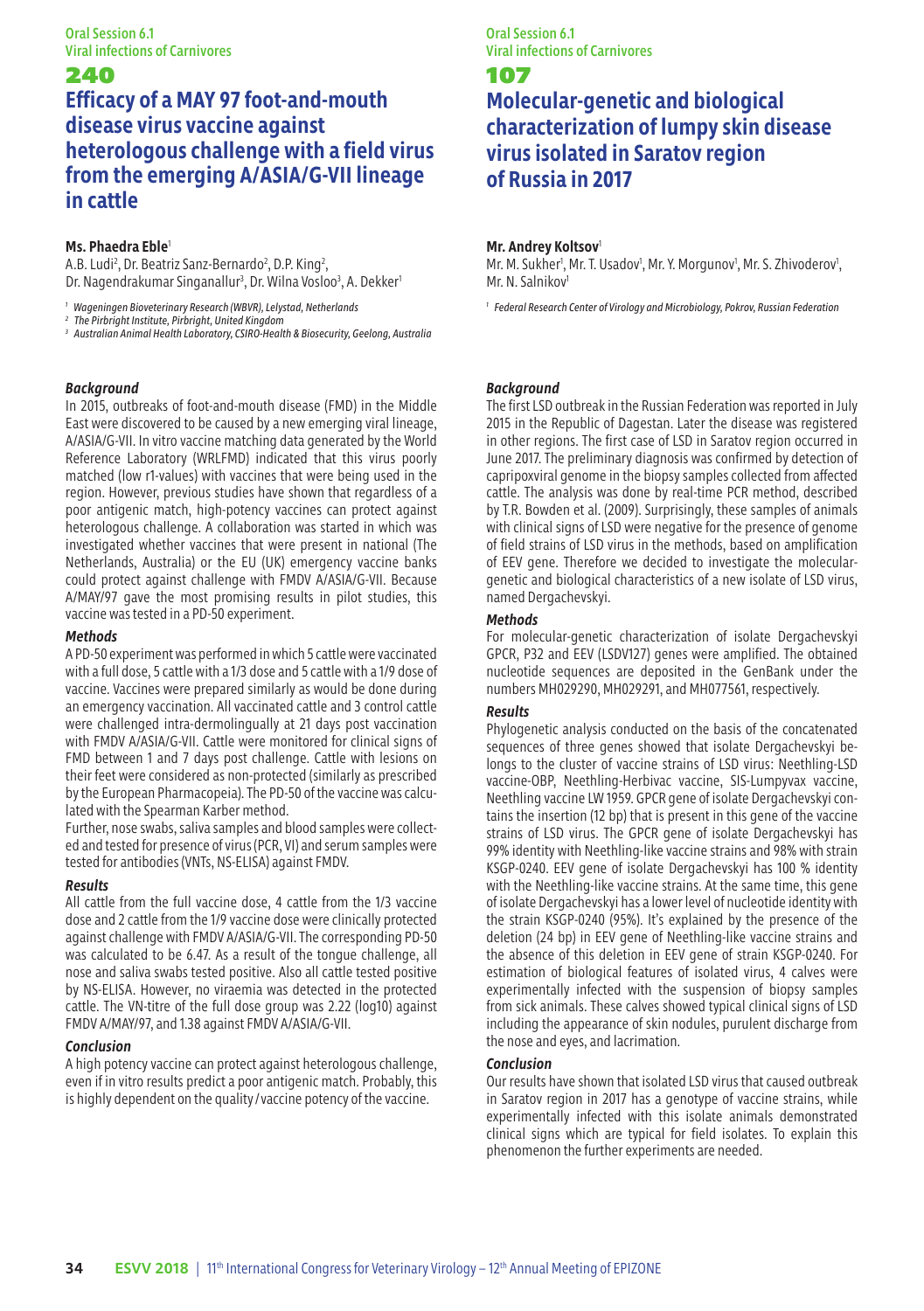## 41 **Pathological and molecular characterization of an unusual outbreak of Peste-des-petits ruminants (PPR) in Nubian ibex (***Capra nubiana***) in Israel**

#### **Dr. Oran Erster**<sup>1</sup>

Dr. Asaf Berkowitz', Dr. Nili Avni-Magen<sup>2</sup>, Dr. Arieli Bouznach', Dr. Arie Litvak<sup>2</sup>, Dr. Orly Friedgut<sup>1</sup>, Dr. Velizar Bombarov<sup>1</sup>, Dr. Avi Eldar1

*<sup>1</sup> Kimron Veterinary Institute, Rishon Lezion, Israel*

*<sup>2</sup> Biblical zoo of Jerusalem, Jerusalem, Israel*

#### *Background*

Peste-des-petits ruminants virus (PPRV, Paramyxoviridae: Morbillivirus) causes a devastating disease, with severe consequences when infecting flocks of domesticated small ruminants. In Africa and the Middle-East, wild animals are usually not severely affected upon exposure to the virus, while PPR circulating in Asia was reported to be lethal to wild ruminants. PPR was first diagnosed in Israel in 1993, and occasional acute PPR cases were diagnosed in recent years in domesticated animals. Here we describe the first recorded acute outbreak of PPR in Nubian ibex (*Capra nubiana*) in Israel, resulting in the death of 70% of the infected flock.

#### *Methods*

Clinical inspection of the infected animals raised the suspicious of PPR infection. Deceased animals were subjected to post-mortem analysis and histological examination. Tissues and body fluids were used for RNA extraction and PCR analysis. Initial molecular analysis included PPR-specific RT-qPCR test, and endpoint PCR test. Positive samples were sequenced. Finally, the complete viral genome was obtained, using Illumina Miseq sequencing.

#### *Results*

 Infected animals exhibited lethargy and watery to bloody diarrhea, and death usually occurred within 48 h. The most consistent gross pathologic findings were hemorrhagic abomasitis and enteritis. Oral lesions and pulmonary lesions were rare, contrary to what is usually observed in domesticated animals. Histological analysis revealed necrohemorrhagic enteritis and abomasitis, with viral inclusion bodies. RT-qPRC and end-point RT-PCR confirmed the presence of PPRV in numerous tissues. Finally, the entire genome of the virus was sequenced, and its analysis showed that it belongs to lineage IV. Comparison of the entire Fusion (F) protein and Hemagglutinin (H) protein genes obtained from African and Asian samples suggests that the examined virus is closer to the lineage IV PPR viruses circulating in Asia, than to the African ones.

#### *Conclusion*

The reported case is considered unusual for two major reasons: although serological studies showed that wild animals in Africa, including Nubian ibex, are often exposed to PPRV, they are not usually developing acute illness. Second, the pathological manifestation of the infection, as evident from the post-mortem analysis, is different from what is usually observed in domesticated small ruminants. As Asian PPR is reported to be virulent to wild ruminants, this may explain the increased virulence of this virus towards Nubian ibex. This outbreak therefore highlights the importance of PPRV surveillance in wild ruminants, and the importance of research aimed to understand the factors affecting the virulence of PPRV towards wild animals.

Oral Session 6.2 Viral infections of Birds

## 48

# **Primary chicken bursal cells: an in vitro alternative to in vivo infection that sheds new light on infectious bursal disease research**

#### **Mr Sébastien Mathieu Soubies**<sup>1</sup>

Ms. Céline Courtillon<sup>1</sup>, Ms. Mouna Abed<sup>2</sup>, Mr. Michel Amelot<sup>1</sup> Mr. Alassane Keita<sup>1</sup>, Ms. Sonja Härthle<sup>3</sup>, Mr. Bernd Kaspers<sup>3</sup>, Mr. Nicolas Eterradossi<sup>1</sup>

*<sup>1</sup> Anses, Ploufragan, France*

- *<sup>2</sup> ENSV, Algiers, Algeria*
- *3 Institut für Tierphysiologie, Ludwig-Maximilians-Universität München, Munich, Germany*

#### *Background*

Infectious bursal disease virus (IBDV) of chickens induces an immunosuppressive and sometimes lethal disease of economic importance worldwide. In the host, IBDV mainly replicates in developing B cells contained in the cloacal bursa (also known as bursa of Fabricius). Current in vitro cell culture systems for propagating the virus are not ideal as the majority of field IBDV isolates require mutations in the capsid protein to allow replication. Furthermore these mutations very often induce a loss of virulence in vivo, altering the viral phenotype. Therefore bursal B cells, the main targets of IBDV in vivo, represent an attractive model to study this virus. Unfortunately, these cells quickly undergo apoptosis following their isolation from the cloacal bursa. This study aimed at maintaining bursal B cells ex vivo to use them as a relevant model for IBDV infection.

#### *Methods*

Primary chicken bursal B cells were isolated from specific pathogenfree chickens by density centrifugation. The impact of various stimuli on cell viability and on viral yield upon infection was measured. Optimally stimulated cells were then infected by vaccine and field IBDV strains to follow viral replication dynamics by titration and flow cytometry.

#### *Results*

Stimulation of primary bursal B cells with phorbol 12-myristate 13-acetate (PMA) resulted in high viability and high viral yield upon infection. PMA-stimulated bursal B cells were successful in (i) isolating viruses from field samples even in the case of co-infected bursae, (ii) producing high-titer viral stocks without inducing nucleotide mutations in the capsid protein responsible for adaptation to cell culture, (iii) producing viral antigen used for diagnostic. An IBDV titration assay based on PMA-stimulated B cells was developed and showed a similar to increased sensitivity compared to the reference in ovo method. Proof-of-concept cross-neutralization data were obtained by viral neutralization assays performed on stimulated B cells. Kinetic studies of viral replication revealed striking differences, up to 2 log10 (TCID50/mL) in viral titers between some vaccine strains and some field isolates. Mathematical modeling of replication is ongoing in order to correlate in vitro data such as viral yield and cell death induction to in vivo immunosuppressive properties of various strains.

#### *Conclusion*

PMA-stimulated primary B cells are a promising alternative to in vivo experiments for IBDV studies that paves the way to (i) improved classical virology tools and diagnostic reagents, (ii) better understanding of molecular basis of immunosuppression and pathogenesis, (iii) cross-neutralization studies to quantify vaccine-induced protection and viral antigenic escape.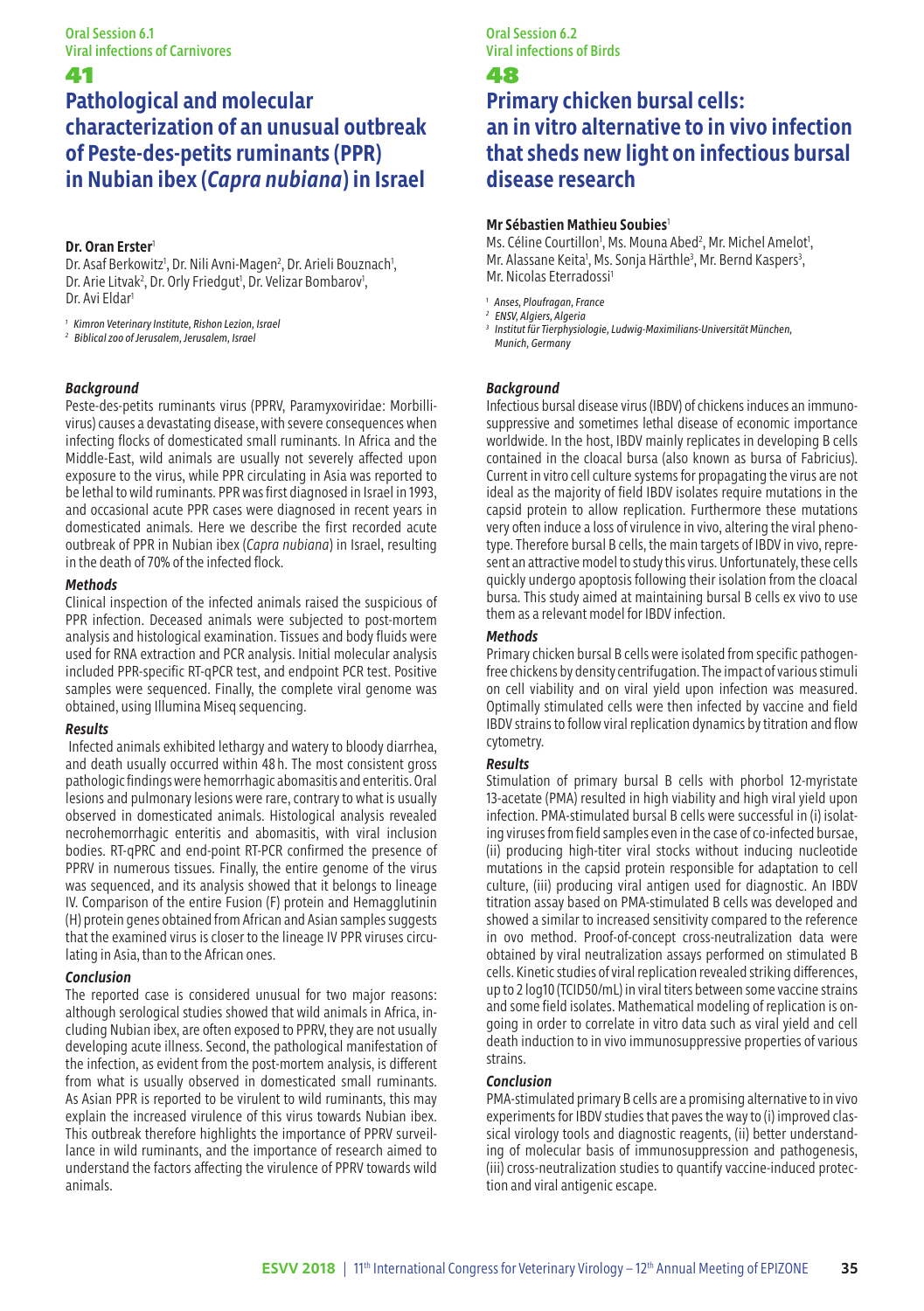# **Metagenomic identification of the virome associated with runting stunting syndrome in broiler chickens**

#### **Dr. Victoria Smyth<sup>1</sup>**

Dr. Ryan Devaney<sup>2</sup>, Mr. James Trudgett<sup>1</sup>, Dr. Caroline Meharg<sup>2</sup>

*<sup>1</sup> Agri-food and Biosciences Institute, Belfast, United Kingdom*

*<sup>2</sup> The Queen's University of Belfast, Belfast, United Kingdom*

#### *Background*

Runting-stunting syndrome (RSS) of commercial broiler chickens causes arrested development, severe stunting, poor feed conversion, lesions within intestinal tracts and frequently diarrhoea. Generally, birds are younger than 3 weeks when affected and flock culls can number thousands of birds. Affected chicks may be more than 50% lighter than unaffected house mates of the same age. RSS has an unknown and complex aetiology involving enteric viruses that may also impact upon the bacterial repertoire of the gut. Experimental studies of individual viruses have failed to identify a single aetiological agent although challenge infections by several enteric viruses have each resulted in a lesser degree of stunting giving rise to a hypothesis that a community of viruses, termed the virome, may be responsible for clinical cases of RSS. Furthermore, gut homogenates from clinical RSS cases, filtered to remove bacteria and larger pathogens, have been sufficient to reproduce RSS in specific pathogen free birds, indicating that the cause is viral.

#### *Methods*

Gut contents from two to seven broilers of between 13 and 21 days of age from each of five RSS-affected and two unaffected commercial flocks were pooled to make seven flock samples, which were processed by filtration and ultracentrifugation to enrich for the virome. Viral nucleic acids were extracted, amplified via whole genome or whole transcriptome amplification and prepared into separate DNA and cDNA libraries that were multiplexed using molecular barcodes. Whole genome metagenomic studies of the gut virome were performed using a next-generation sequencing (NGS) shotgun approach and bioinformatics analysis.

#### *Results*

Sequencing results produced 2,036,415 high quality reads which were assembled into >64k contiguous sequences (contigs), the majority of which were between 250 & 500 bp. Twenty DNA and RNA viral families were identified comprising 31 recognised genera and 7 unclassified genera.

#### *Discussion*

The presence of diverse viral families, species and strains was observed with greater diversity in RSS-affected flock samples. These included chicken astrovirus, avian nephritis serotypes 1 & 2, chicken megrivirus, chicken parvovirus, and sicinivirus 1, a novel picornavirus. Many of the same viruses were detected in both RSS affected and normal birds although differences were seen in the number and types of strains present and in the proportions of viruses. Additionally, a high proportion of bacteriophage were identified in three of the affected flock samples and in one of the unaffected flock samples suggesting that bacteriophage naturally regulate the microbiome in both healthy and sick birds.

Oral Session 6.2 Viral infections of Birds

#### 212

**Intergenomic comparison of an in vitroattenuated FAdV-4 strain and its virulent counterpart provides substantial evidence for virulence modulation in fowl aviadenoviruses via adaptation of right-terminal genome contents**

#### **Ms. Anna Schachner**<sup>1</sup>

Mr. Gabriel Gonzalez<sup>2</sup>, Mrs. Ana Marek<sup>3</sup>, Mr. Lukas Endler<sup>4</sup> Mr. Kimihito Ito<sup>2</sup>, Mr. Michael Hess<sup>1,5</sup>

- *1 Christian Doppler Laboratory for Innovative Poultry Vaccines,*
- *University of Veterinary Medicine Vienna, Vienna, Austria 2 Division of Bioinformatics, Research Center for Zoonosis Control,*
- *Hokkaido University, Japan*
- *Clinic for Poultry and Fish Medicine, Department for Farm Animals and Veterinary Public Health, University of Veterinary Medicine, Vienna, Austria*
- 
- *4 Bioinformatics and Biostatistics Platform, Department of Biomedical Sciences, University of Veterinary Medicine, Vienna, Austria*

#### *Background*

*3*

Fowl aviadenovirus species FAdV-C, in particular strains typed as FAdV-4, cause hepatitis-hydropericardium syndrome (HHS) in chickens, which has seen severe episodes of emergence in some countries, most recently documented from China.

So far, typing by extensive sequencing of the hexon neutralization epitope has created a bias in the available data sets, indicating a uniform array of FAdV-4 strains with no apparent link to the strains' individual pathogenicity, promoting interest in the genomic composition beyond the established single-gene approaches for FAdVs.

#### *Methods*

Based on highly virulent FAdV-4 AG234, isolated from an HHS-outbreak, and its descendant INT4, generated by passaging on an atypical cell line (QT35), this is the first study addressing intergenomic plasticity in an in vitro-attenuated FAdV pair with experimentally confirmed pathogenicity differences. Complete genomes were obtained by Illumina-sequencing, de novo-assembly, and manual editing combined with annotation against reference strains. Screening for diversity in multiple-sequence alignments was implemented by different software-assisted analyses.

## *Results*

The AG234/INT4-counterparts shared 99.9% identity and, unlike other FAdV-4s with reported deletions, contained all ORFs with high coding potential. Left-end and core-genomic ORFs remained stable during the process of attenuation, with sporadic mutations assumed as random due to their unique or non-discriminatory distribution across all analyzed FAdV-4 strains. Structural proteins were relatively conserved between INT4 and its progenitor, consistent with the growing awareness that FAdV epitopes cannot be reliably correlated to pathogenicity. Contradicting the long-sustained hypothesis that virulence resides in the receptor-binding FAdV fiber, the distal domain was even the most conserved in both FAdV-4 fibers. The majority of differences between AG234 and INT4 mapped to the 3'-genome terminus. Stereotypical variation occurred in non-coding, repetitive regions, particularly flanking a sequence stretch comprising ORF16 and ORF17. Longer patterns and copy numbers in the tandemly repeated TR-E of apathogenic INT4 could be well aligned with the separation between other reported pathogenic and apathogenic strains. Furthermore, INT4 had acquired mutations in ORF16 which were discriminatory for a cluster of strains considered as apathogenic.

#### *Conclusion*

Whilst outruling some earlier postulated regions, our results pinpoint candidate virulence markers in the FAdV right-terminal genomic region. Its potential to encode host-modulatory functions is supported by our finding of evolutionary independence between FAdV core-genomic and terminal contents. Tandem repeat-variation may present another adaptation of FAdVs, as indicated by preliminary results from amplification of repeats of different lengths across various passages.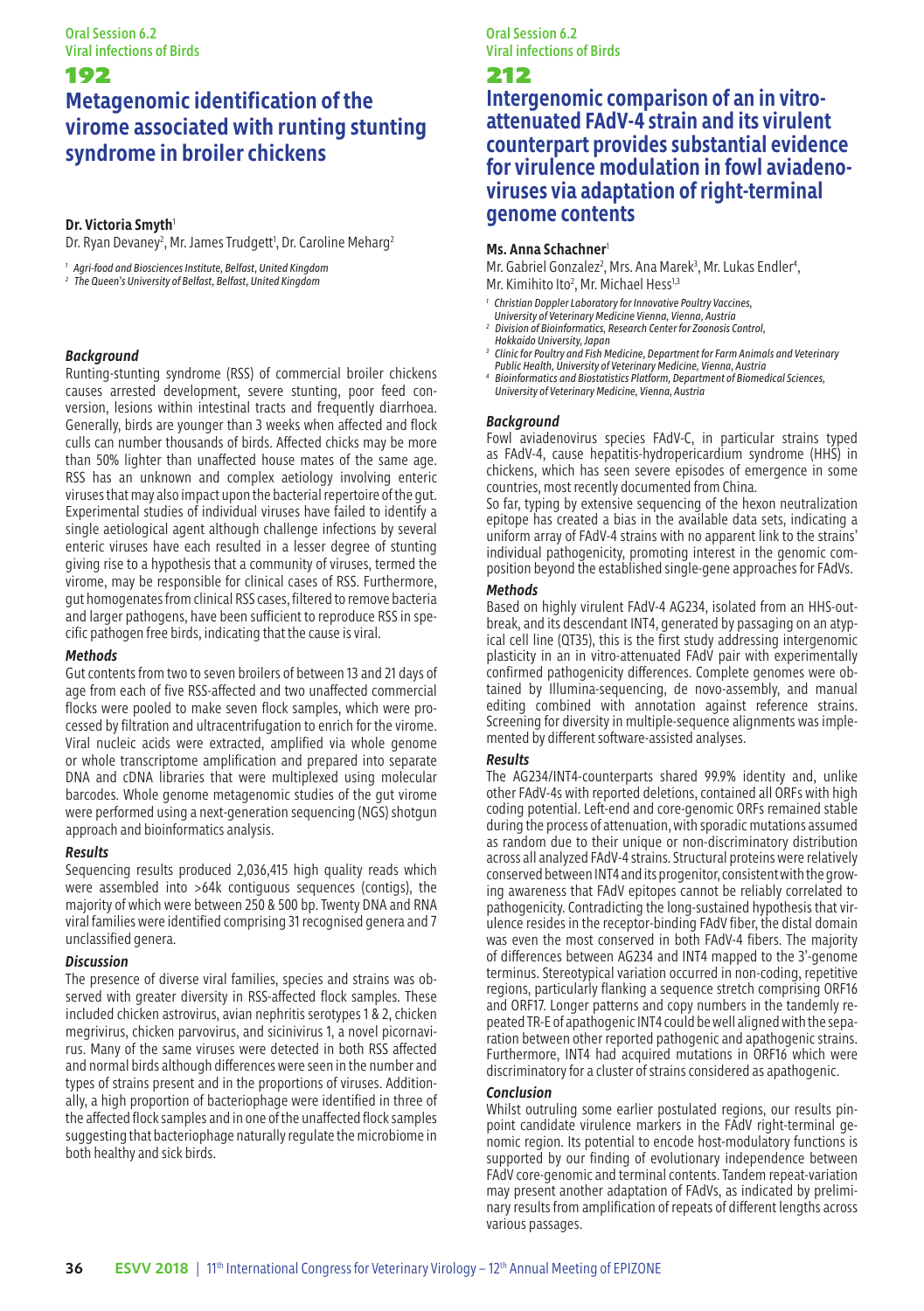Oral Session 6.2 Viral infections of Birds

# 151

# **Detection of a novel recombinant (QX-793/B) variant of infectious bronchitis virus, related to the Xindadi (XDN) type, following vaccination with a 793/B vaccine and field infection with IBV QX**

### **Ms. Ivana Bilic**<sup>1</sup>

Ms. Angelika Zloch<sup>1</sup>, Ms. Barbara Jaskulska<sup>1</sup>, Ms. Claudia Hess<sup>1</sup>, Mr. Michael Hess<sup>1</sup>

<sup>1</sup> Clinic for Poultry and Fish Medicine, Department for Farm Animals and Veterinary *Public Health, University of Veterinary Medicine Vienna, Vienna, Austria*

#### *Background*

Avian infectious bronchitis virus (IBV) belongs to the family Coronaviridae and is the aetiological agent of highly contagious disease in chickens, causing economic losses in the poultry industry worldwide. The virus exists in a wide range of genetically and antigenically distinct types due to mutation and recombination, complicating the prevention and control.

### *Methods*

Sampling of a farm which consisted of three flocks (A, B and C) was performed in a longitudinal scheme: before onset of lay (age: 17 weeks), at peak of lay (age: 40 weeks) and at end of lay (age: 72 weeks). At each sampling point 30 tracheal and 30 cloacal swabs were taken from individual birds and five birds per flock were necropsied to record gross pathological lesions. Swabs and organs from necropsied birds were processed for IBV detection by RT-PCR combined with partial sequencing of the S1 gene and application of a specially developed RT-PCR to screen for recombinants. Recombination analysis was performed with RDP software. To determine the distribution of IBV variants and to reconstruct the emergence of the recombinant IBV, deep amplicon sequencing of partial S1 gene was undertaken.

# *Results*

Throughout sampling IBV type 793/B (GI-13) was detected in all flocks and Massachusetts type (GI-1) at peak of lay. Besides anticipated IBV vaccine types (IB 793/B and IB Massachusetts strains), IBV QX type (GI-19) was detected from flocks B and C at peak of lay, when birds showed typical pathomorphological lesions for IBV. Even though typical IBV lesions were not observed at the end of lay, the IBV QX type could be still detected. Further to this, partial S1 gene sequence analysis of samples obtained from flock C at the end of lay revealed an IBV type related to the Xindadi (XDN) variant, so far reported from Spain without information on applied vaccines. Recombination analysis revealed that the detected XDN variant originated from a recombination between QX and 793/B types, identifying samples from the rearing farm (type 793/B) and the peak of lay (QX type) as pertinent parent strains.

# *Conclusion*

This is the first study reporting the detection of a new recombinant IBV variant in a well monitored layer flock with detailed information on the vaccination programme. Complexity of the study which includes vaccination data, longitudinal sampling, post-mortem investigations together with advanced molecular typing of IBV, enabled the reconstruction of the emergence of the recombinant IBV variant based upon vaccine and field virus.

# Oral Session 6.2 Viral infections of Birds

# 219

# **The microbiota modulates viral replication in ducks infected with a H5N9 highly pathogenic avian influenza virus**

### **Dr. Pierre Bessière**<sup>1</sup>

Dr. Thomas Figueroa<sup>1</sup>, Dr. Luc Robertet<sup>1</sup>, Dr. Marie Souvestre<sup>1</sup>, Ms. Amelia Coggon<sup>1</sup>, Prof. Maxence Delverdier<sup>1</sup>, Dr. Romain Volmer<sup>3</sup>

*<sup>1</sup> UMR 1225 INRA-ENVT IHAP, Toulouse, France*

### *Background*

In contrast to chickens, which are very susceptible hosts for avian influenza virus, ducks often show little or no clinical signs, even following infection with a highly pathogenic avian Influenza virus. The aim of this study was to test the hypothesis that the microbiota could contribute to the control of highly pathogenic avian Influenza virus replication in ducks.

# *Methods*

We analysed virus replication following infection with a highly pathogenic avian influenza H5N9 virus by comparing groups of ducks in which the gut microbiota was significantly depleted by a large spectrum antibiotic treatment to undepleted ducks, which received no antibiotic treatment.

### *Results*

Bacterial culture and 16S ribosomal RNA gene qPCR showed a strong depletion of the gut microbiota after antibiotic treatment. Virus shedding analysis showed that antibiotic-treated H5N9 virus infected ducks showed significantly higher cloacal shedding at day 3 and 5 post-infection, but no difference in oropharyngeal shedding at alltime points.

### *Conclusion*

Our results provide evidence that the microbiota contributes to the control of virus replication in ducks. Ongoing analyses will determine how depletion of the gut microbiota modulates the innate response to highly pathogenic avian influenza virus infection in ducks.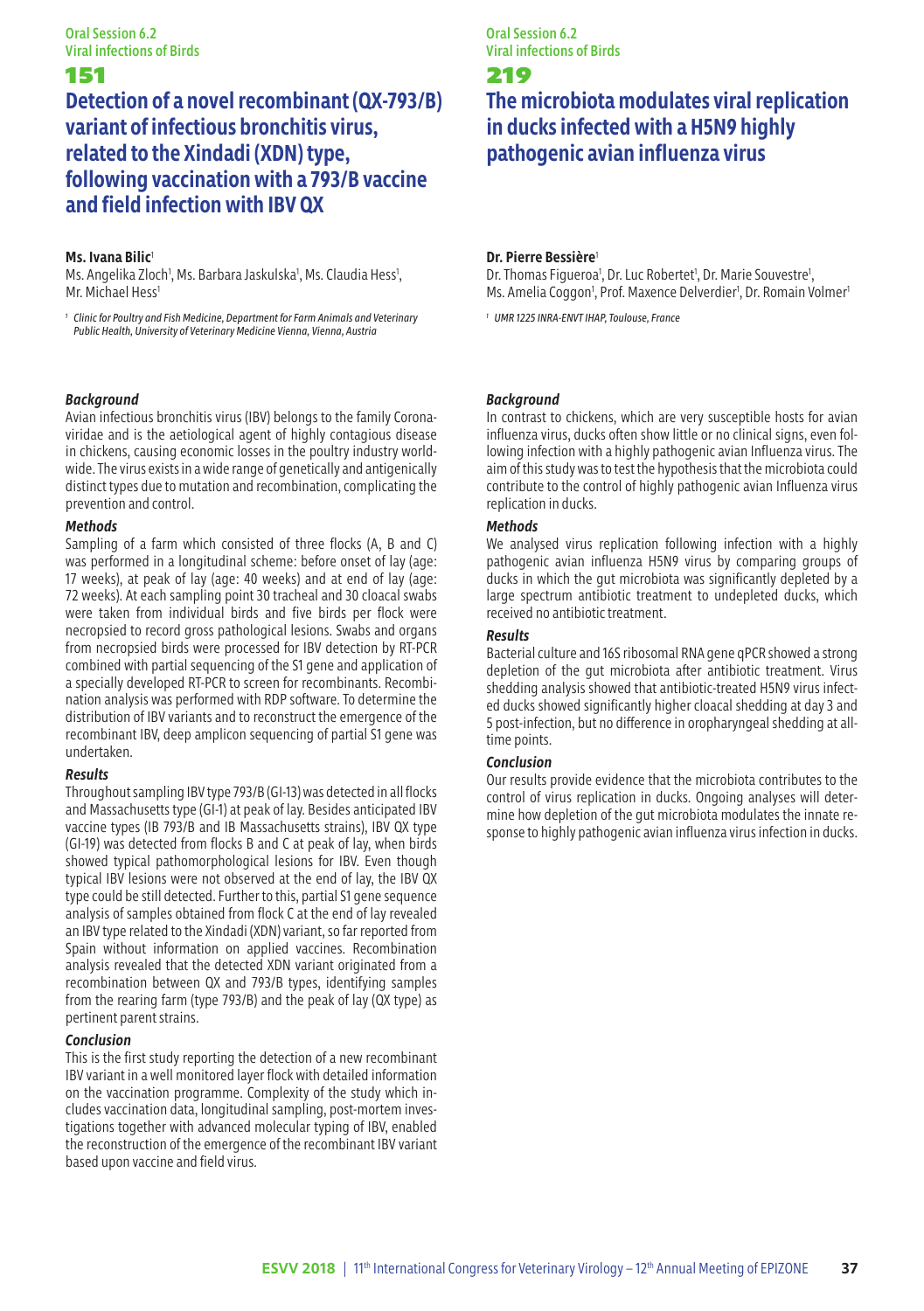Oral Session 6.2 Viral infections of Birds

# 237 **Pathology and tropism of clade 2.3.4.4. H5 HPAI infection in ducks, France, 2016–2017: field and experimental data**

# **Prof. Jean-Luc Guerin**<sup>1</sup>

Dr. Marie-Noëlle Lucas, Ms. Charlotte Foret, Dr. Guillaume Croville, Dr. Thomas Figueroa, Dr. Romain Volmer, Dr. Mattias Delpont, Dr. Luc Robertet, Dr. Léni Corrand, Prof. Maxence Delverdier

*<sup>1</sup> National Veterinary School, Toulouse, Toulouse, France*

# *Background*

Clade 2.3.4.4. H5N8 Highly Pathogenicity Avian Influenza viruses (HPAIVs) emerged in Europe in 2016. HPAIVs display a tissular pantropism, which implies that they could spread in feather pulp. We investigated the clinical and pathological features of 2.3.4.4. H5N8 HPAIV in ducks, in both field and experimental infections. We specifically investigated viral tropism in tissues and feather pulp.

### *Methods*

Five field cases of H5N8 HPAI were investigated in ducks in South-West France from December 2016 to March 2017. On each case, a complete clinical analysis was performed on farm. Up to 5 clinically affected birds were selected and necropsied. On each bird, gross lesions were recorded and tissues were sampled for histopathology, immunohistochemistry and viral load titration in tissues. Tracheal, cloacal swabs and feather pulp samples were sampled on 10 to 15 birds.

An experimental H5N8 infection was performed on 10-week-old mule ducks: 5 birds were infected, 5 were in direct contact in the same isolator and 5 placed in another isolator, in aerosol-contact with the first one. All birds were monitored and sampled for 10 days post-infection.

# *Results*

In spontaneous cases, nervous signs were often noticed, with great variations in incidence and intensity. Gross lesions were observed in a majority of affected birds, with a marked myocarditis and less frequently, splenitis and pancreatitis. The main microscopic lesions consisted in severe subacute lesions of necrotizing myocarditis, non suppurative meningoencephalitis, splenitis and uveitis. Acute necrotizing hepatitis and pancreatitis were also observed in some ducks.

Tissular viral loads were much higher in ducks compared with the "European" H5 HPAI viruses emerged in France in 2015, suggesting a particularly high virulence, associated with a much more severe clinical and pathological picture. RNA loads detected in feather pulp were at least equivalent and in most cases up to 103 higher than those detected in either tracheal or cloacal swabs. In contrast, experimental infection resulted in a totally asymptomatic infection in all birds, despite PCR detection starting before day1 post-infection and Ct PCR values as low as 16 in some birds at peak of infection. Viral loads were higher in tracheal than cloacal swabs and very significant in feather pulp.

# *Conclusion*

These pathological data confirm strikingly variable pathological profiles of clade 2.3.4.4. H5N8 infection in ducks. Viral excretion was consistently higher in trachea than in cloaca and viral detection was often higher in feather pulp than in swabs.

Oral Session 7.1 Viral infections of Ruminants 2

# 150

# **Small ruminant morbillivirus V and C proteins inhibit the activity of the interferon-stimulated response element**

# **Ms. Emeli Torsson**<sup>1</sup>

Assoc. Prof. Anne-Lie Blomström<sup>1</sup>, Dr. Giorgi Metreveli<sup>1</sup> Dr. Jonas Johansson Wensman<sup>1</sup>, Prof. Mikael Berg<sup>1</sup>

*<sup>1</sup> Swedish University of Agricultural Sciences (SLU), Uppsala, Sweden*

# *Background*

Small ruminant morbillivirus (SRMV) is the causative agent of the disease Peste-des-petits ruminants (PPR). SRMV is present in four different genotypes (lineage I–IV). These genotypes are considered to not differ in pathogenicity, but rather describe the geographic distribution. Morbilliviruses have six genes encoding eight proteins, where the non-structural V and C proteins are encoded within the P gene via editing (V) and translation initiation from the second AUG codon (C) (1). V and C proteins of morbilliviruses have previously been demonstrated to effectively regulate the host's type I interferon response (IFN- $α/β$ ) (2). One critical step in this pathway is activation of the interferon-stimulated response element (ISRE), which leads to transcription of IFN stimulated genes. Here we study the immunomodulatory effect of the SRMV V and C proteins from representatives of the four different lineages on the activity of ISRE.

# *Methods*

V and C proteins from the four different lineages were synthesized and cloned to a vector backbone (GenBank acc.no.: EU267273, KY628761, KJ867543, and KJ867541). All isolates originate from the African continent. In HEK 293T cells we utilized a pISRE-Luc reporter plasmid system. Luciferase activity was measured and normalized to renilla readings for each well as relative light units (RLUs). Activation of ISRE was calculated by comparing stimulated cells to not stimulated cells.

# *Results*

The results show a clear inhibition by the SRMV V protein and also by the SRMV C protein. The V proteins of the different lineages inhibit the luciferase activity of pISRE-luc with 80.5–93.3 % compared to the cells transfected with an empty vector. Additionally the C protein inhibits the activity, however to a lesser degree (17.4–43.3 %).

# *Conclusion*

In conclusion, the SRMV V and C proteins share the ability to suppress the host's immune response with its relatives in the genus morbillivirus. Of the two, V is the main immunomodulatory protein, showing a clear inhibition of pISRE-luc. This will be studied further utilizing other reporters for different steps in the interferon induction pathway to more precisely elucidate the immunomodulatory properties of SRMV.

# *References*

- 1. Mahapatra, M., Parida, S., Egziabher, B. G., Diallo, A. & Barrett, T. 2003. Virus Res, 96, 85-98
- 2. Chinnakannan, S. K., Nanda, S. K. & Baron, M. D. 2013. PLoS One, 8, e57063.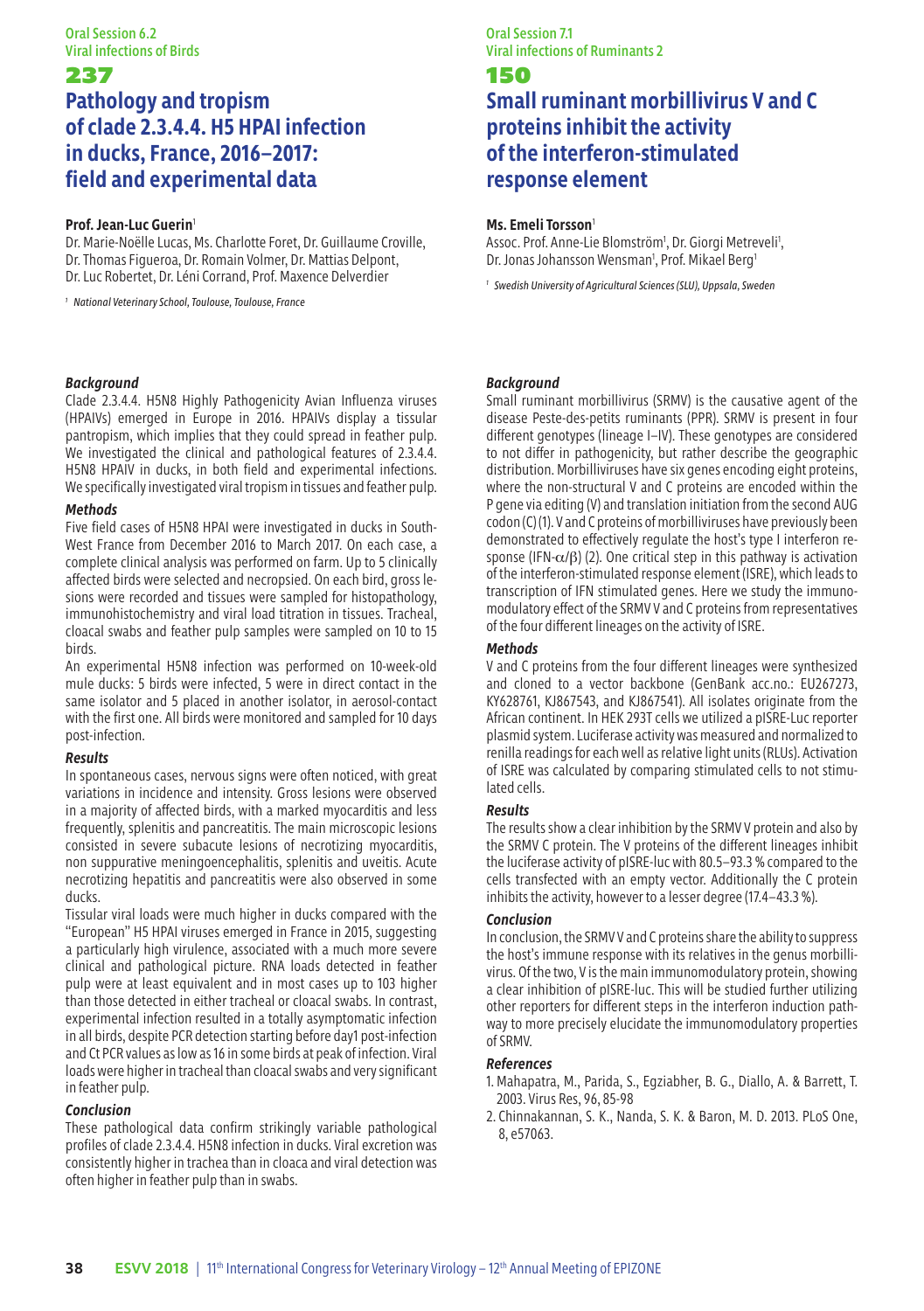# Oral Session 7.1 Viral infections of Ruminants 2

# 247 **Identification of Peste-des-petits ruminants, Georgia**

# **Mr. William G. Dundon**<sup>1</sup>

Dr. Marina Donduashvili<sup>2</sup>, Dr. Ketevan Goginashvili<sup>2</sup>, Dr. Natela Toklikishvili<sup>2</sup>, Dr. Tamar Tigilauri<sup>2</sup>, Dr. Lamara Gelashvili<sup>2</sup>, Dr. Lasha Avaliani<sup>3</sup>, Dr. Natia Khartskhia<sup>3</sup>, Dr. Angelika Loitsch<sup>4</sup>, Dr. Arnaud Bataille<sup>5</sup>, Dr. Geneviève Libeau<sup>5</sup>, Dr. Adama Diallo<sup>5</sup>, Dr. Giovanni Cattoli<sup>1</sup>

- *<sup>1</sup> International Atomic Energy Agency, Vienna, Austria*
- *<sup>2</sup> Ministry of Agriculture, Tbilisi, Georgia*
- *<sup>3</sup> National Food Agency, Tbilisi, Georgia*
- *<sup>4</sup> Institute for Veterinary Disease Control (AGES), Moedling, Austria*
- *<sup>5</sup> CIRAD, Montpellier, France*

# *Background*

The Peste-des-petits ruminants virus (PPRV) is the cause of a highly infectious transboundary animal disease that primarily affects sheep, goats and small wild ruminants. It is presently being targeted by international organizations for global eradication by 2030. Between January and March 2016, outbreaks of PPR were reported in three farms located near Tbilisi, the capital of Georgia. Of 3,740 susceptible sheep 415 (11%) showed symptoms of PPR.

### *Methods*

Organ and swab (nasal and ocular) samples were collected and tested in the Laboratory of the Ministry of Agriculture, Tbilisi using a PPR Antigen Capture ELISA (ID.Vet, France). Six positive samples were individually adsorbed onto the matrix of a ViveSTTM transport tube (ViveBio, USA) and were shipped to the Institute for Veterinary Disease Control, Austria, for further characterization. Upon arrival in Austria, the samples were eluted from the ViveSTTM with 1 ml of Dulbecco's Modified Eagle's Medium High Glucose medium and stored at –80°C. Total RNA was extracted from 200 µl aliquots using an RNeasy kit (Qiagen, Germany). The extracted RNA samples were analysed by RT-PCR to amplify a fragment of both the PPRV Nucleoprotein (N) and Fusion protein (F) genes. Three of the six samples tested were positive by RT-PCR. Amplicons were purified and sent for sequencing using standard Sanger methods at LGC genomics (Berlin, Germany). A phylogenetic tree of N and F gene segments from a representative selection of PPRV sequences available in GenBank was estimated using the maximum likelihood method available in MEGA6 employing the Kimura-2 parameter model of nucleotide substitution and 1000 bootstrap replications.

# *Results*

The phylogenetic analysis revealed that the PPRVs present in the three Georgian samples were identical and belonged to lineage IV. Notably, the N gene fragment sequences were more related to those of viruses from, Egypt, Eritrea, Ethiopia, and Sudan while the F gene fragment sequences clustered with viruses from Egypt, Ethiopia and Sudan. Unexpectedly, the N and F gene fragment sequences for viruses isolated from countries close to Georgia (e.g. Turkey, Iran and Iraq) were less similar to the Georgian viruses.

# *Conclusion*

This is the first report of PPR in Georgia. Since there is no obvious connection between Georgia and Egypt, Eritrea, Ethiopia or Sudan through the trade or import of small ruminants, further work is required to fully understand PPRV circulation at a regional level.

# Oral Session 7.1 Viral infections of Ruminants 2

# 203 **Imaging of BVDV host cell entry**

# **Dr. Christiane Riedel**<sup>1</sup>

Mr. Benjamin Lamp<sup>1</sup>, Prof. Dr. Till Rümenapf

*<sup>1</sup> Vetmeduni Vienna, Vienna, Austria*

# *Background*

Bovine viral diarrhea virus is an economically important pathogen of cattle within the family Flaviviridae, genus Pestivirus. Its enveloped virus particles integrate three viral glycoproteins, Erns, E1 and E2. E2 is interacting with the cellular receptor CD46 to mediate virus entry via clathrin-coated pits. Fusion occurs in the endosome and results in the release of the viral nucleocapsid complex into the cytoplasm.

# *Methods*

E2 protein of the cytopathogenic BVDV strain C86 was tagged with a fluorophore and resulting virus particles were purified. Bovine CD46 was tagged with a fluorophore and inducibly expressed in porcine SK6 cells. The system was fixed at different time points after virus addition and imaged on a Zeiss AiryScan microscope.

#### *Results*

Association of virus particles could readily be observed at 5, 8, 10 and 12 min after virus addition.

### *Conclusion*

We have established a system for the monitoring of BVDV host cell entry which will be employed to monitor virus entry using life cell imaging and to correlate these data with electron cryo microscopy to further elucidate morphological changes during virus entry.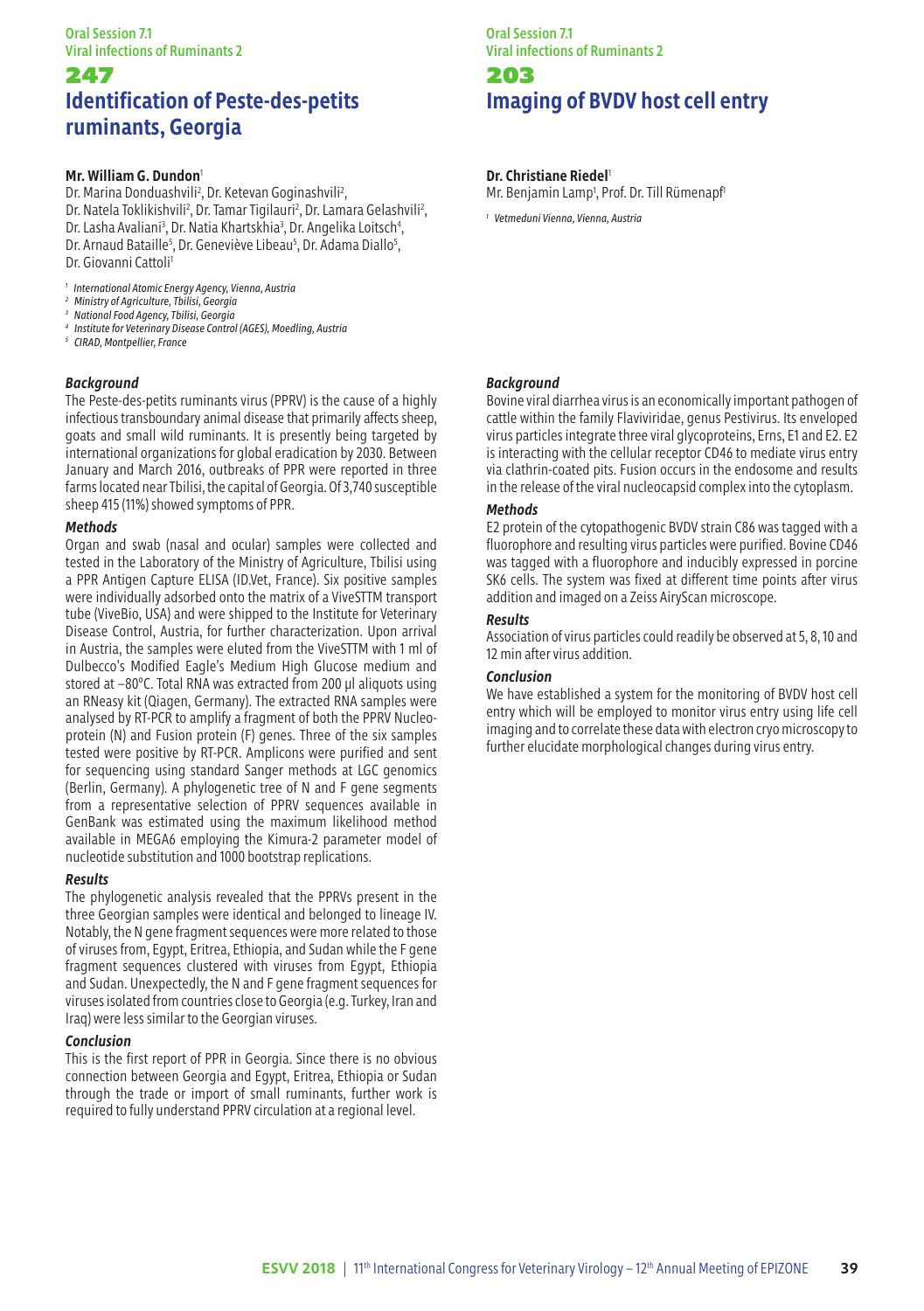# **A novel ovine picornavirus in lambs with polioencephalomyelitis**

#### **Mrs. Leonie Forth**<sup>1</sup>

Dr. Sandra F. E. Scholes<sup>2</sup>, Dr. Kore Schlottau<sup>1</sup>, Dr. Kerstin Wernike<sup>1</sup>, Dr. Anne Pohlmann<sup>1</sup>, Dr. Dirk Hoeper<sup>1</sup>, Prof. Dr. Martin Beer<sup>1</sup>

*<sup>1</sup> Friedrich-Loeffler-Institut, Greifswald - Insel Riems, Germany*

*<sup>2</sup> SAC Consulting Veterinary Services, Penicuik, United Kingdom*

# *Background*

Over the last years, several cases of 2–3 week old lambs presenting with progressive neurological signs related to lesions of polioencephalomyelitis and ganglionitis were reported. There was additional evidence of insufficient colostrum intake in some lambs. While the findings were typical of neurotropic viral lesions, all known differential diagnoses including Louping ill virus could be excluded and the cause of the disease remained unclear.

### *Methods*

As a generic approach, a metagenomic analysis via next-generation sequencing was performed using extracted nucleic acids of the central nervous system of affected lambs. Sequencing data was classified using the software pipeline RIEMS and all sequences of viral origin were assembled. The detected complete viral genome sequence served as basis for the development of a specific RT-qPCR. The sample materials were also inoculated on two different baby hamster kidney cells (BHK), African green monkey kidney cells (Vero), sheep fetal thymus cells (SFT-R), murine neuroblastoma cells (Neuro-2a), and a fetal goat tongue cell line (ZZ-R).

# *Results*

A novel ovine picornavirus could be detected and genetically characterized. The full-genome sequence has only 56% pairwise sequence identity to the nearest known relative, a bovine picornavirus. Phylogenetic analysis showed that the novel virus clusters with several unclassified picornaviruses between the genera Enterovirus and Sapelovirus. Viral RNA was only detected in affected lambs with encephalitis. The presence of viral RNA is strongly correlated with the site of the severe lesions, e.g. very high viral loads were detected in the spinal cords and cerebella. The diagnostic metagenomic analysis did not reveal any other pathogen potentially responsible for the observed clinical signs. Attempts at virus isolation in cell culture were not successful.

# *Conclusion*

The complete genome sequence of a novel ovine picornavirus causing severe polioencephalomyelitis and ganglionitis in pre-weaned lambs was determined. Due to the similarity of the pathogenesis in comparison to Louping ill virus and particularly ovine astrovirus, ovine picornavirus should be considered in the differential diagnosis of progressive neurological signs in lambs. Further studies are ongoing to assess the distribution of the novel picornavirus in sheep populations.

Oral Session 7.1 Viral infections of Ruminants 2

# 73

# **Antigenic relationships between the bluetongue virus outer coat protein VP2 from multiple serotypes, expressed in** *Nicotiana benthamiana*

### **Dr. Petra Fay**<sup>1</sup>

Dr. Janet Daly<sup>2</sup>, Prof. George Lomonossoff<sup>3</sup>, Dr. Carrie Batten<sup>1</sup>, Prof. Peter Mertens1,2

*<sup>1</sup> The Pirbright Institute, Pirbright, United Kingdom*

- *<sup>2</sup> The University of Nottingham, Sutton Bonington, United Kingdom*
- *<sup>3</sup> The John Innes Centre, Norwich, United Kingdom*

# *Background*

Bluetongue is a disease that affects wild and domesticated ruminants, caused by the bluetongue virus (BTV), which is transmitted primarily by arthropod-vectors belonging to certain *Culicoides* species. The larger BTV outer-coat protein, VP2 (encoded by genome segment-2 (Seg-2)) elicits VP2 binding antibodies (bAbs) in infected animals, a subset of which are protective neutralising antibodies (nAbs). VP2 is the least conserved of the BTV proteins and these nAbs can be used to differentiate distinct BTV 'serotypes' in neutralisationassays. To-date 27 BTV serotypes have been recognised, which can also be differentiated/identified by Seg-2 sequencing, and grouped into 'nucleotypes' based on the closer phylogenetic relationships between some serotypes. Some antigenic similarities do also exist between the different BTV serotypes that are revealed by low-level, or one-way cross-neutralisation reactions.

### *Methods*

Recombinant VP2 proteins of 17 BTV serotypes/topotypes, were expressed using a transient, plant-based system, in *Nicotiana benthamiana*. The expressed proteins were purified then used to immunise rabbits to obtain polyclonal antisera. Sheep polyclonal reference antisera, raised against reference strains of the different BTV serotypes were also obtained from the Orbivirus Reference Collection at The Pirbright Institute. These antisera were all tested for cross-reactivity against the BTV reference-strains in serum neutralisation tests (SNT), and by Indirect ELISA (I-ELISA) using the plant-expressed VP2 proteins. The antigenic relationships observed were compared and quantified using antigenic cartography.

#### *Results*

A broad range of antigenic relationships were detected, with greater cross-reactivities between the different serotypes by I-ELISA than by SNT. The plant-expressed VP2 proteins induced strong neutralising antibody responses in rabbits that were more cross-reactive between certain BTV serotypes, than the post-BTV-infection sheep antisera. Using the rabbit antisera, the recently described 'novel' BTV serotypes (BTV-25, BTV-26 and BTV-27) exhibited strong, twoway cross-reactions between BTV-26 and BTV-27 but only very weak relationships between BTV-25 and BTV-27.

#### *Conclusion*

The strong immunological responses to VP2 detected by both I-ELISA and SNT, confirm the antigenic relevance and suggest a native structure for the VP2 proteins expressed in plants. However, the antigenic cross-reactivities detected between BTV serotypes did not correlate exactly with the phylogenetic relationships of Seg-2. The antigenic differences/relationships of VP2 have important implications for the potential to develop serological serotype-specific diagnostic tests for disease surveillance and for development of multivalent/ cross-reactive vaccines.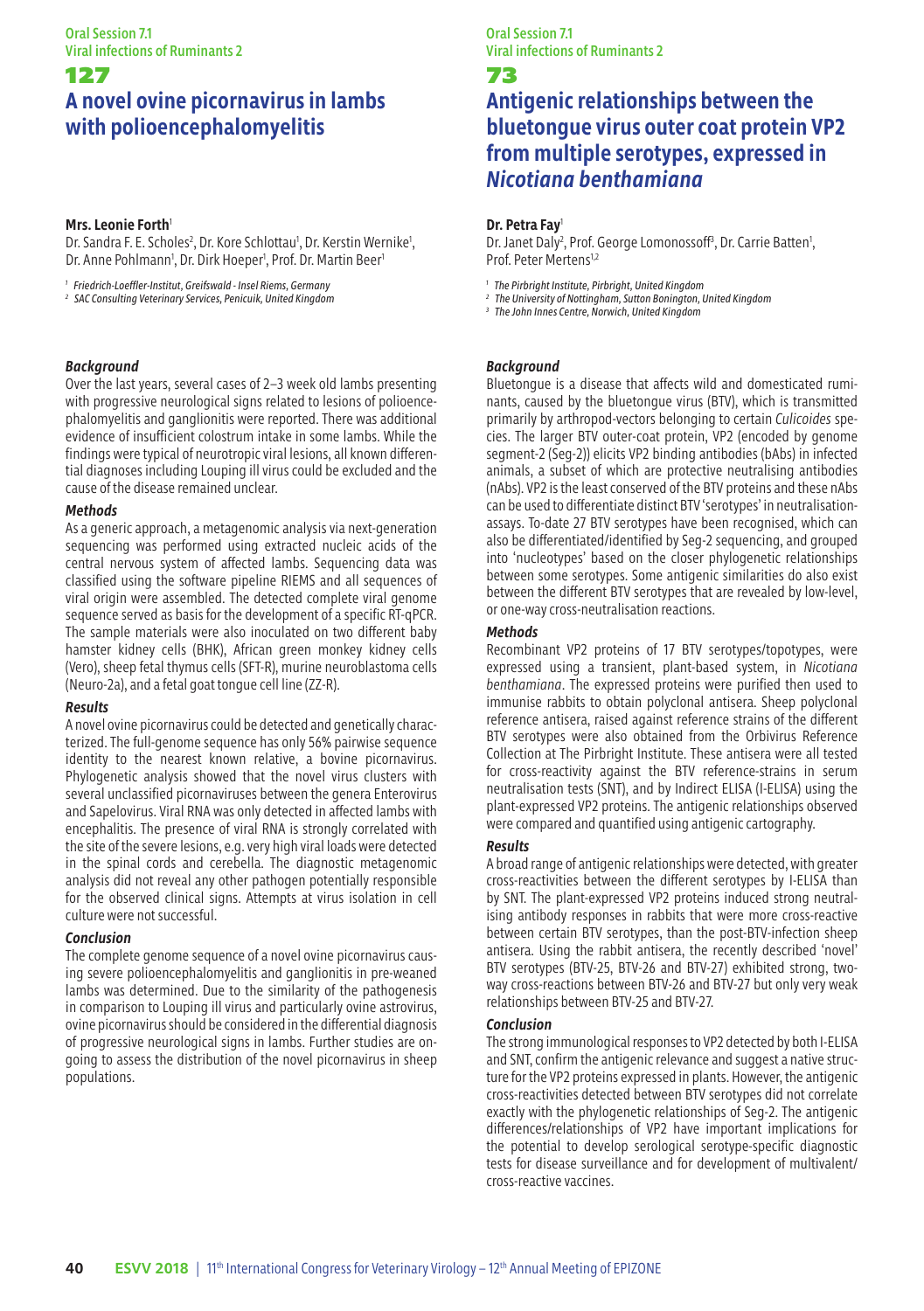# **Bovine hepacivirus field infections: immune response, course of infection, and host tropism**

### **Mrs. Christine Bächlein**1,2

Mrs. Anna Lena Baron<sup>1</sup>, Mrs. Denise Meyer<sup>1</sup>, Mrs. Lara Gorriz-Martin<sup>3</sup>, Mrs. Vanessa Maria Pfankuche4 , Dr. Wolfgang Baumgärtner4 , Mrs. Susanne Polywka<sup>5</sup>, Mr. Sven Peine<sup>6</sup>, Mrs. Nicole Fischer<sup>5,7</sup>, Mr. Jürgen Rehage<sup>3</sup>, Mr. Paul Becher<sup>1,2</sup>

- *<sup>1</sup> University of Veterinary Medicine Hannover, Institute of Virology, Hannover, Germany*
- *2 German Center for Infection Research, Hannover-Braunschweig, Germany*
- *<sup>3</sup> University of Veterinary Medicine Hannover, Clinic for Cattle, Hannover, Germany*
- *4 University of Veterinary Medicine Hannover, Department of Pathology, Hannover, Germany*
- *5 University Medical Center Hamburg Eppendorf, Institute for Medical Microbiology, Virology and Hygiene, Hamburg, Germany*
- *6 University Medical Center Hamburg Eppendorf, Institute of Transfusion Medicine, Hamburg, Germany*
- *<sup>7</sup> German Center for Infection Research, Hamburg-Lübeck-Borstel-Riems, Germany*

### *Background*

Bovine hepacivirus (BovHepV) is a recently added member to the growing genus Hepacivirus within the family Flaviviridae. Animal hepaciviruses are rarely characterized so far. Apart from Norway rat hepacivirus which represents a promising hepatitis C virus surrogate model, only equine hepaciviruses have been studied to some extent. BovHepV has been initially identified in bovine samples and was shown to establish persistent infections in cattle. However, consequences of those chronic infections, humoral immune responses and the possibility of an extended host spectrum have not been explored so far.

# *Methods*

We here analyzed the dissemination of anti-NS3-antibodies in cattle herds in Germany by luciferase immunoprecipitation system (LIPS) and the presence of viral RNA by qRT-PCR. Moreover, for twenty-five selected cattle of a BovHepV positive herd the presence of viral RNA was monitored over one year in two to three months intervals in order to discriminate acute versus persistent infection. Finally, the host tropism including zoonotic potential of bovine hepaciviruses was investigated.

#### *Results*

It could be shown that 19.9% of investigated serum samples from individual cattle had antibodies against BovHepV. In 8.2% of investigated samples, viral RNA was detected by qRT-PCR and subsequent phylogenetic analysis revealed a novel genetic cluster of BovHepV variants. However, in persistently infected dairy cattle, no serum antibodies were found, and biochemical analyses did not hint at any liver injury in those animals, although presence of viral RNA was confirmed by fluorescent in-situ hybridization. Apart from a single sample of a pig providing a positive reaction in the antibody test, neither BovHepV-specific antibodies nor viral RNA were detected in porcine, equine or human samples.

# *Conclusion*

BovHepV infections are widely distributed in cattle herds in Germany but seem to be restricted to the bovine host. Potential mechanisms involved in suppression of humoral immune responses will be revealed in future studies.

Oral Session 7.2 – Viral infections of Rodents and Lagomorphs; Viral infections of Fish and Bees

# 218

# **Characterization and genetic diversity of lagoviruses collected in apparently healthy European hares (***Lepus europaeus***) and genetically distinct from European brown hare syndrome viruses (EBHSV)**

# **Mr. Clément Droillard**<sup>1</sup>

Ms. Evelyne Lemaitre<sup>1</sup>, Ms. Marina Châtel<sup>1</sup>, Ms. Agnès Quéméner<sup>2</sup>, Mr. François-Xavier Briand<sup>1</sup>, Mr. Jean-Sébastien Guitton<sup>3</sup>

- Mr. Jacques Le Pendu<sup>2</sup>, Ms. Ghislaine Le Gall-Reculé
- <sup>1</sup> French Agency for Food, Environmental and Occupational Health & Safety (Anses),
- *Ploufragan, France The Regional Center for Research in Cancerology and Immunology Nantes / Angers 2 (CRCINA, INSERM), Nantes, France*
- *<sup>3</sup> National Hunting and Wildlife Agency (ONCFS), Nantes, France*

### *Background*

European brown hare syndrome virus (EBHSV) is a calicivirus of the Lagovirus genus, GII.1 genotype. It was first described in 1980 and causes high mortalities in *Lepus europaeus* and *Lepus timidus*. The genogroup GI corresponds to Rabbit haemorrhagic disease virus (RHDV)-related viruses. One hypothesis to explain the origin of pathogenic lagoviruses in leporids is the evolution of non-pathogenic viruses towards pathogenic forms. Presence of non-pathogenic lagoviruses in hares was previously suspected after identification of EBHSV seropositive hares from countries without description of EBHS. The first non-pathogenic lagovirus, named Hare Calicivirus (HaCV), was characterized in Italy in 2014 from healthy hares born and reared in a farm. The genetic relationship based on capsid protein (VP60) gene sequences showed that they formed a new genetic group. This study aimed at characterizing lagoviruses collected in apparently healthy French hares to improve knowledge on these viruses.

### *Methods*

We screened HaCV in 199 duodenum samples from hunted hares in 2014–2015. Extracted RNAs were amplified by RT-PCR with primers designed in conserved VP60 gene regions, sequenced (Sanger) and genotyped (BLASTn). Entire VP60 genes were amplified and sequenced for phylogenetic analyses (Maximum likehood, tMRCA). Structure of the VP60 from HaCV/E15-219 was predicted by homology modeling (Jpred, Prof, Psi-pred) using X-ray crystallographic structures of related viruses as templates. For one HaCV, the complete genome was amplified twice by overlapping PCRs. The extremities were acquired using RACE methods.

#### *Results*

Twenty HaCV strains were genotyped. Eleven VP60 genes and one complete genome were sequenced. Phylogenetic analysis confirmed that the French and Italian HaCVs form a separate genetic group to EBHSV/GII.1. Nucleotide sequence analyses showed high genetic diversity within the HaCV (73.1% to 94.1% identity) and 75% identity with the nearest lagovirus, an EBHSV. Modeling of HaCV/E15- 219 VP60 secondary structure revealed differences, despite overall homology, with EBHSV/O282/Sweden/1984. The carbohydrate-binding site described for RHDV was conserved in HaCV and EBHSV. HaCV also showed the same genome organization as other lagoviruses. Nucleotide identity was 88% with EBHSV with one codon insertion in the p16 gene. A preliminary tMRCA estimate around 200 years prior to EBHSV tMRCA was found, although more HaCV sequences will be required to validate this result.

#### *Conclusion*

Phylogenetic distances and the low percentage of sequence identity between HaCVs and EBHSVs are not consistent with a direct origin of the pathogenic forms from non-pathogenic ones. In addition, pathogenicity does not correlate with the presence of the carbohydratebinding site.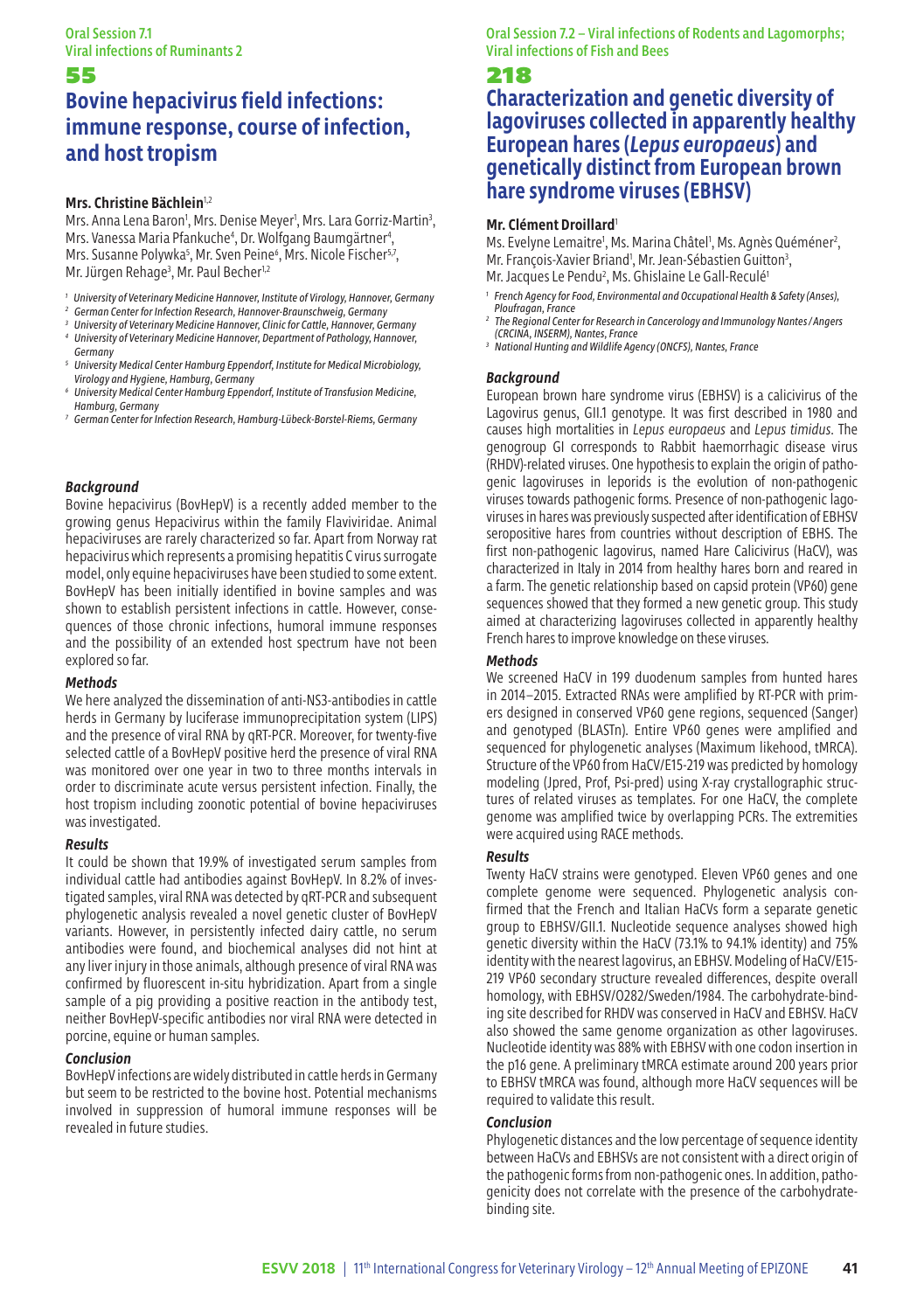Oral Session 7.2 – Viral infections of Rodents and Lagomorphs; Viral infections of Fish and Bees

# 216 **In vivo infection dynamics of deformed wing virus (DWV) in honeybees**

# **Mag. Kerstin Seitz**<sup>1</sup>

Mrs. Barbara Rebel-Bauder<sup>2</sup>, Mrs. Angelika Url<sup>2</sup>, Mr. Karel Skubník<sup>3</sup>, Mr. Pavel Plevka<sup>3</sup>, Mrs. Katharina Buczolich<sup>1</sup>, Mr. Dieter Fink<sup>4</sup>, Dr. Christiane Riedel<sup>1</sup>, Mr. Stefan Mandl<sup>5</sup>, Prof. Dr. Till Rümenapf<sup>1</sup>, Mr. Benjamin Lamp<sup>1</sup>

- *1 Institute of Virology, University of Veterinary Medicine, Vienna, Austria*
- *2 Institute of Pathology and Forensic Veterinary Medicine,*
- *University of Veterinary Medicine, Vienna, Austria*
- *3 Structural Virology Unit, Central European Institute of Technology, Masaryk University, Brno, Czech Republic*
- *4 Institute of Laboratory Animal Science, University of Veterinary Medicine, Vienna, Austria*
- *<sup>5</sup> Bee Research Group, University of Natural Resources and Life Sciences, Vienna, Austria*

#### *Background*

A marked increase in honeybee colony mortality and the consequent loss of pollinators is a major issue of food security worldwide. Varroa mite infestation and accompanying deformed wing virus (DWV) infections are major factors in the decline of bee populations. The mite acts as a vector for DWV, which is injected into the hemolymph of bee larvae by the mites feeding behaviour. This leads to the occurrence of typical clinical symptoms of DWV, including wing deformities, a shortened abdomen and ultimately causes colony mortality. Although the clinical signs of DWV infections could be reproduced by artificial injection into bee pupae, the exact mechanisms leading to pathological wing deformities are unknown. We aim at elucidating the pathogenic mechanisms leading to development of the eponymous wing deformities.

#### *Methods*

To unravel the mechanisms of DWV pathogenesis, we generated a recombinant DWV carrying a monomeric GFP (acGFP) reporter gene (DWV-GFP) at the 5'-end of the ORF using standard cloning techniques. To ensure the release of the GFP protein from the polypeptide we inserted a gene encoding the 2A peptide sequence of porcine teschovirus between GFP and the L-protein. Transcription of the DWV-GFP cDNA into infectious RNA followed by transfection into bee pupae resulted in viral replication. Furthermore, a bee cell culture system was established in order to study cellular infections.

#### *Results*

DWV-GFP was stable over several passages and led to clinical symptoms similar to wild-type DWV, expression of viral proteins and fluorescence of bees. The reporter gene allowed tracking the virus spread in cell culture and life bees in real time. GFP positive cells primarily occurred in the epidermis and the wing tissue of infected pupae indicating active replication in these tissues. Expression of viral proteins and the 27kDa GFP molecule were confirmed by Western Blot. Cryo-EM structure analysis of DWV-GFP showed that its capsid has identical structure to wild-type DWV. We performed immunohistochemistry analyses to compare infection patterns where we observed a specific IHC staining in neuronal, glandular and connective tissue cells.

# *Conclusion*

In contrast to other non-enveloped RNA viruses, it was shown that the enlargement of the DWV genome is possible without structural alterations. The wild-type like phenotype and the stability of DWV-GFP make it an ideal tool for monitoring the dynamics of DWV infections, analysis of antiviral agents and immune modulators. Our data suggests that the epidermis is a significant region of DWV replication causing the particular pathology of this virus in honeybees.

Oral Session 7.2 – Viral infections of Rodents and Lagomorphs; Viral infections of Fish and Bees

# 113

# **First discovery of the Moku virus in Asian hornets and honeybees in Europe**

#### **Prof. Claude Saegerman**<sup>1</sup>

Prof. Mutien-Marie Garigliany<sup>1</sup>, Mr. Mathieu Franssen<sup>1</sup>, Ms. Noëmie El Agrebi<sup>1</sup>, Dr. Louis Hautier<sup>2</sup>

- *1 Fundamental and Applied Research for Animal and Health (FARAH) Center,*
- *Faculty of Veterinary Medicine, University of Liege, Liège, Belgium*
- *<sup>2</sup> Walloon Agricultural Research Centre, Gembloux, Belgium*

#### *Background*

The European honeybee (Apis mellifera) is the most commonly managed bee in the world and is a key contributor to the pollination of food crops and wild plants. Honeybee mortality is due to multiple stressors including predators. The Asian yellow-legged hornet (Vespa velutina nigrithorax) (AH), a natural predator of honeybees, has a native range spanning from India through China and as far as Indonesia. It is a particularly efficient invader because of its distinctive biology and behaviour. It was accidentally introduced from China into France in 2004 and spread to neighbouring countries, including Belgium since 2011. In invaded areas, hornets' feeding sites are primarily apiaries, because they present an attractive, abundant and defenceless prey source. V. velutina nigrithorax do not only contribute to the loss of honeybee colonies by hunting, it also interacts with them and can act as viral reservoirs infecting them via spillover events.

### *Methods*

To explore this possibility in Belgium, we performed a viral metagenomic analysis of AH collected in 2016 (pool of 10 specimens). To confirm the discovery and possible spread of the Moku virus (Iflaviridae family) in 2017, two specific RT-PCR were designed (targeting conserved regions of the genome) and performed on 6 AH coming from 3 nests and on 6 pools of honeybees collected in 2017 coming from 3 apiaries attacked by AH.

#### *Results*

- a) Viral metagenomic analysis: BlastN alignment showed a positive match to Moku virus. Template-based assembly using Moku virus genome (GenBank accession number KU645789) and primer walking PCR with Sanger sequencing permitted a full-genome reconstruction. The full viral genome sequence is 10,032 nucleotides in length (GenBank accession number MF346349). It has a mean nucleotide identity of 96.0% to the Hawaiian Moku virus strain KU645789, both viruses showing an open reading frame of the same length (9,153 nucleotides) sharing an amino acid identity of 99.0%.
- b) PCR analysis: the presence of Moku virus was identified both in AH (4 among 6 tested) and in honeybees (1 pool among 6 tested).

#### *Conclusion*

For the first time in Europe, we report the detection of Moku virus in both invasive AH and honeybee in Belgium. This constitutes an unexpected report of this Iflavirus outside of Hawaii, where it was recently described in social wasps. Although its virulence is currently unknown, its potential spread raises major concern for European honeybee populations.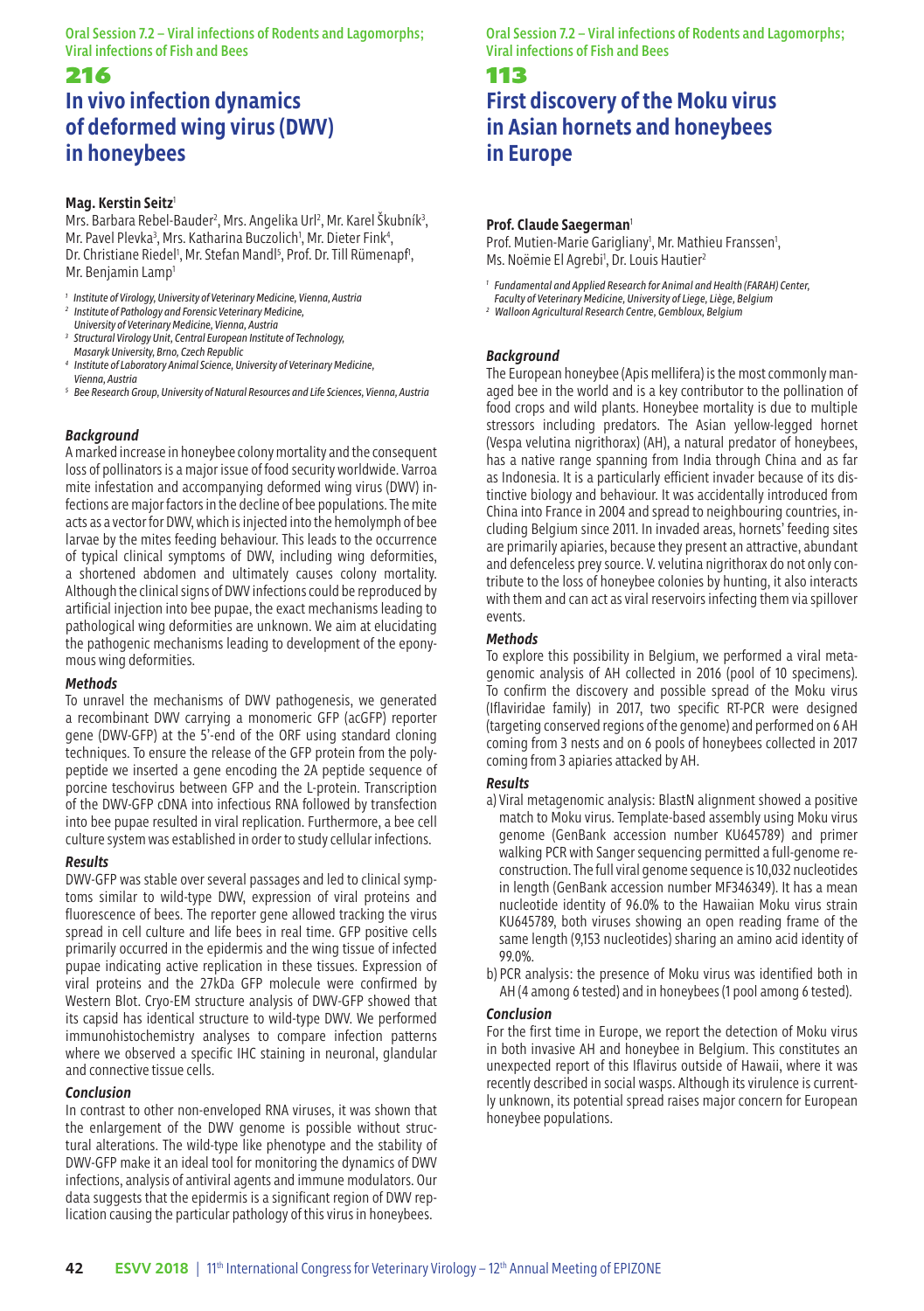Oral Session 7.2 – Viral infections of Rodents and Lagomorphs; Viral infections of Fish and Bees

# 28

# **First detection of Lake Sinai virus in honeybees and bumblebees in Slovenia**

### **Prof. Ivan Toplak**<sup>1</sup>

Ms. Laura Šimenc<sup>ı</sup>, Dr. Urška Kuhar<sup>ı</sup>, Dr. Urška Jamnikar Ciglenečki<sup>1</sup>

*<sup>1</sup> University of Ljubljana, Veterinary Faculty, Ljubljana, Slovenia*

### *Background*

Lake Sinai virus (LSV) is a new unclassified RNA virus which infects honeybees and was discovered with next generation sequencing (NGS) in US in 2008. Since the discovery, several different lineages of LSV were found in US, Spain, Belgium and Turkey in multiple bee species. No data regarding LSV infections was available for our country until this study.

### *Methods*

From one archive sample of honeybees, the complete LSV genome was sequenced by the Ion Torrent NGS technology. From October 2016 till January 2018, 56 honeybee samples (pool of 10 bees per sample) from 32 different locations and 41 bumblebee samples (one bumblebee per sample) from 5 different locations throughout Slovenia were collected. Samples were tested by specific RT-PCR method which amplifies a 603 base pair product of LSV RdRp genome region.

### *Results*

The first positive sample of LSV in Slovenia (M92/2010) was discovered from an archive honeybee sample collected in 2010. The complete genome sequence of the LSV M92/2010 strain consists of 5.926 nucleotides and is the first determined complete genome sequence of LSV3 lineage, with 86% nucleotide identity to the most closely related strain NT-LSV3 from Australia (KY465717). 75.92% of tested honeybee samples and 17.07% of bumblebee samples were found positive for LSV by the RT-PCR method.

# *Conclusion*

This is the first evidence of LSV infections in honeybees and bumblebees in Slovenia. The complete genome sequence of the LSV M92/2010 strain is the first determined complete genome sequence of LSV3 lineage. The detected prevalence of the LSV in honeybees was very high, while in bumblebees was lower. The knowledge about LSV transmission or pathogenicity in honeybees and bumblebees is still limited and further studies of this new honeybee virus will be followed.

Oral Session 7.2 – Viral infections of Rodents and Lagomorphs; Viral infections of Fish and Bees

# 191

# **The study of rotavirus phylogenetic diversity, re-assortment and Interspecies transmission and associated virome in Northern Irish livestock and wildlife**

### **Mrs. Paula Louise Lagan-Tregaskis**<sup>1</sup>

Dr. Patrick John Collins<sup>1</sup>, Dr. Victoria Symth<sup>1</sup>, Dr. Ken Lemon<sup>1</sup>

*<sup>1</sup> Virology Branch, Agri-Food and Biosciences Institute, Belfast, United Kingdom*

#### *Background*

Rotavirus (RV) is a highly infectious pathogen of livestock causing diarrhoea and dehydration and substantial economic loss. RV is an RNA virus with a segmented genome that has evolved significantly creating diverse strains. RV is believed to be endemic within livestock and the genotyping of positive isolates will allow the diversity of the rotavirus to be phylogenetically mapped for evidence of re-assortment and interspecies transmission. Diarrhoea in livestock is often caused by a combination of infectious agents such as viruses, bacteria and protozoa. Rotavirus positive samples and rotavirus negative samples were examined using a metagenomics approach through next generation sequencing (NGS) to study the virome of symptomatic animals.

# *Methods*

RV in symptomatic livestock faeces samples (n=326) was screened by PCR for the RV VP6 gene including bovine, porcine, equine and caprine faeces samples from Northern Ireland. A small screening of foxes and other animals was also carried out. Positive RV samples were genotyped for the RV capsid genes VP4 and VP7 by PCR and sequenced by Sanger sequencing. RV positive samples were then selected for screening by de novo NGS using a metagenomics approach. 20% faeces homogenates were nuclease treated and extracted. The viral nucleic acid RNA and DNA were amplified by Repli G WTA and WGA. Libraries were multiplexed and prepared using Nextera-XT library kits. 133 libraries were run on the MiSeq reagent V3 600 cycle as pairend reads. Data was quality checked by Fast QC, assembled in SPAdes, processed through NCBI blast (n) and then MEGAN to display the taxonomical content.

### *Results*

The prevalence of RV VP6 gene was n=108 (33%). Initial Sanger sequencing results showed porcine G3, G4 and G5 and bovine P7 and P13 strains. Preliminary metagenomic results indicates re-assortment and interspecies transmission with a positive bovine sample showing RV acquired re-assortment from human and equine RV strains. Other novel and highly divergent viruses were detected in samples such as gemycircularvirus, smacovirus and odonata-associated virus.

#### *Conclusion*

The preliminary data shows there is a large viral community present in both RV positive and RV negative animals. The metagenomic profiling through NGS data set will give a better understanding of the symptomatic virome in livestock.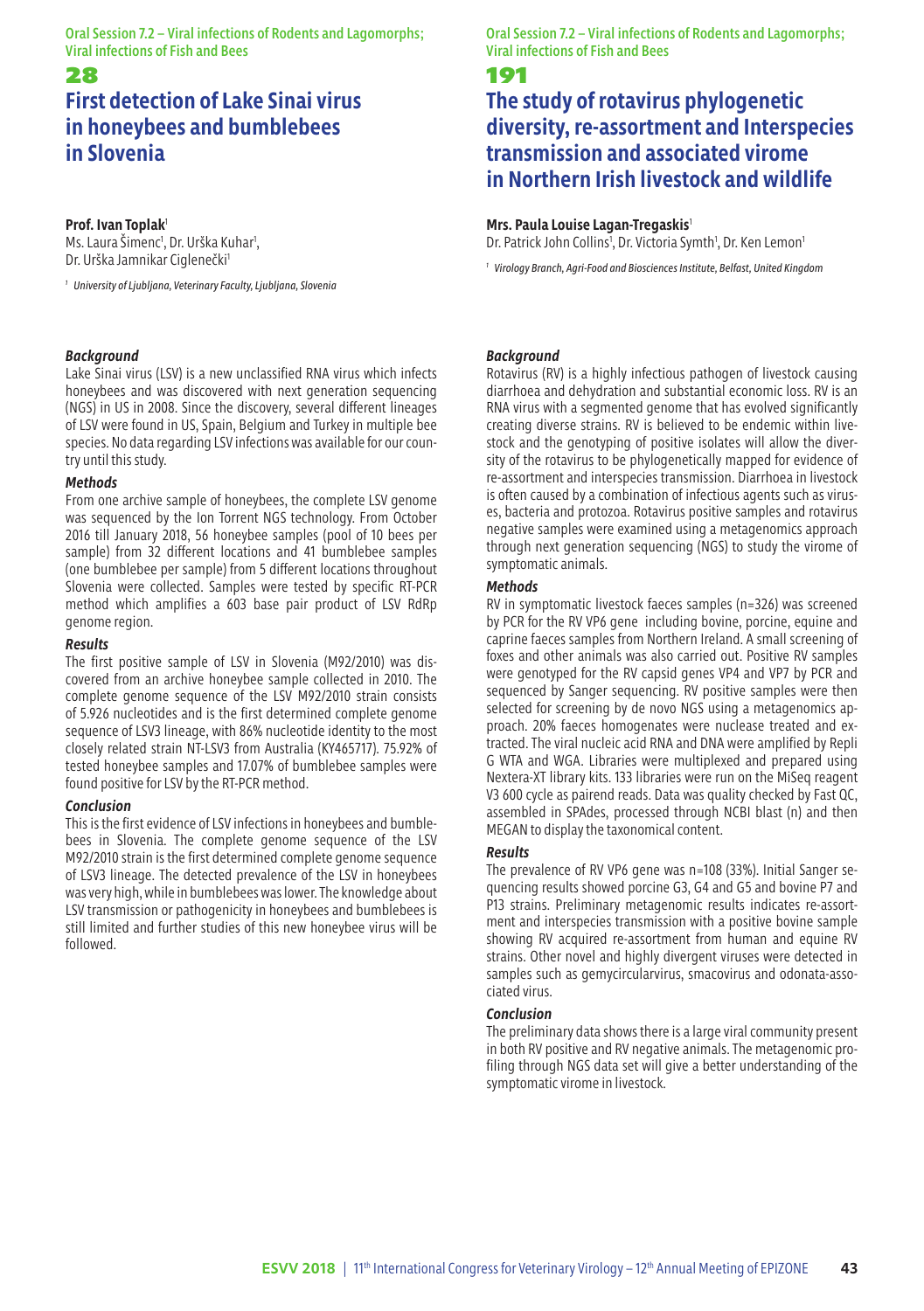

# ABSTRACTS POSTER PRESENTATIONS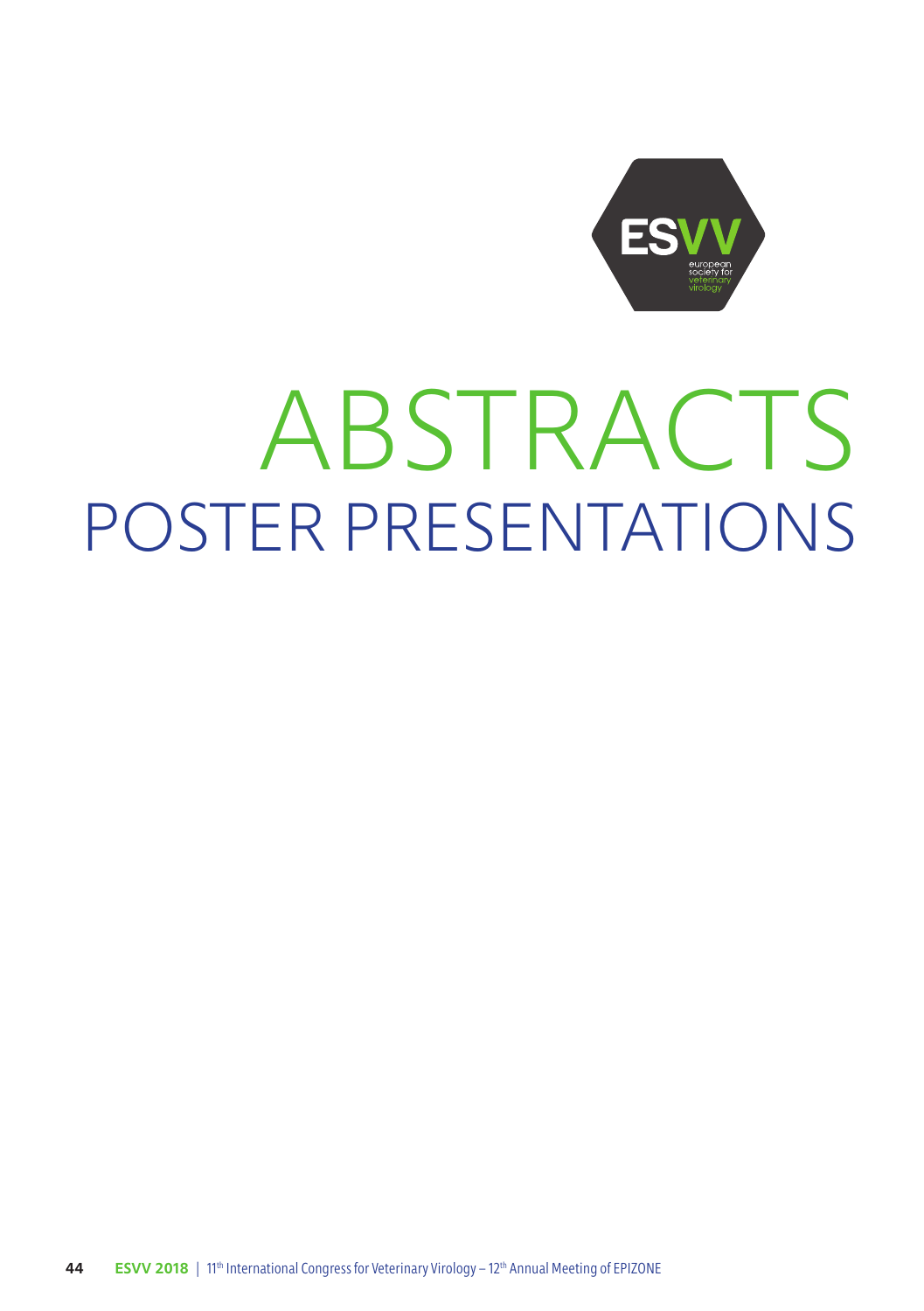# 50 **Molecular characterisation of a previously undetected bluetongue virus serotype 8 strain in Cyprus**

### **Ms. Hannah Brown**<sup>1</sup>

Dr. Paulina Rajko-Nenow<sup>1</sup>, Dr. Vasiliki Christodoulou<sup>2</sup>, Dr. John Flannery<sup>1</sup>, Dr. Carrie Batten<sup>1</sup>

*<sup>1</sup> The Pirbright Institute, Woking, United Kingdom*

*<sup>2</sup> Ministry of Agriculture, Rural development and Environment, Nicosia, Cyprus*

# *Background*

Bluetongue is a haemorrhagic disease of ruminants, transmitted by Culicoides biting midges, caused by the bluetongue virus (BTV). The BTV genome contains 10 double-stranded RNA segments which can be independently re-assorted between strains. There are currently 27 recognised serotypes, with multiple strains per serotype.

Since 1998, frequent incursions of BTV into Europe have led to significant disease outbreaks within naïve ruminant populations and several BTV strains circulate in central and southern Europe. In 2006, for the first time, BTV was detected in Northern Europe. Clinical disease was observed in sheep and cattle due to infection with BTV-8. Following a vaccination campaign across Europe BTV-8 was controlled. However, it re-emerged in France in 2015 and continues to circulate. In Cyprus 2016, sheep and goats showing clinical symptoms of bluetongue were confirmed to be infected with BTV-8, previously undetected in this country. Here we discuss the possible origins of this strain.

### *Method*

BTV was propagated on KC (C. sonorensis) cells from which BTV RNA was extracted using TRIZOL Reagent. Libraries were prepared using the Nextera XT DNA kit and run on a Mised instrument. Sequence reads were aligned to reference genomes using the BWA-MEM tool. Phylogenetic analysis was performed using MEGA7 and the reliability of the generated trees was estimated by bootstrap analysis of 1000 replicates of the sequence alignment, using the neighbour-joining method.

#### *Results*

Based on segment 2 phylogenic analysis, the Cyprus isolate was identified as BTV-8 and is most closely related to a BTV-8 strain from Israel (99.6% identity ISR2008/13). This BTV-8 strain also shared 99.4% identity with two BTV-8 isolates from France (2008, 2015). Further analysis revealed that segment 4 and segment 9 of CYP2016 are more closely related to BTV-4 (ISR2006/12) and BTV-15 (ISR2006/11) stains, respectively, rather than to BTV-8 (FRA2008, 2015 or ISR2008).

# *Conclusion*

A previously undetected BTV-8 strain was introduced to Cyprus in 2016 causing overt clinical symptoms in infected animals. This suggests that the re-assortment of segment 4 and 9 in BTV-8 CYP2016 has led to increased virulence as current BTV-8 infections in France are mainly asymptomatic.

### Poster Session 1.1 Viral pathogenesis and evolution & viral immunity

# 193 **Diversity and pathogenicity of chicken astrovirus**

# **Dr. Victoria Smyth**<sup>1</sup>

Mr. James Trudgett<sup>1</sup>, Ms. Veronica Casement<sup>1</sup>, Ms. Heather Jewhurst<sup>2</sup>, Dr. Danny Todd<sup>1</sup>

*<sup>1</sup> Agri-food and Biosciences Institute, Belfast, United Kingdom <sup>2</sup> The Queen's University of Belfast, Belfast, United Kingdom*

# *Background*

Chicken astrovirus (CAstV) is the most recently identified virus of the family, Astroviridae, and like other family members, is a leading cause of enteritis and diarrhoea in the young. CAstV is a separate species to the other main astrovirus of chickens, avian nephritis virus, but shares similar virion morphology; short, single stranded RNA genome (~7kb) and minimalistic gene organisation comprising three open reading frames coding for a protease, a polymerase and a capsid protein. The hypervariable capsid gene has proved useful for classification of the many, diverse strains in circulation which arise due to the rapid evolution of CAstV genomes by antigenic drift. Phylogenetic analysis of the capsid protein sequence of multiple strains revealed there are 2 major groups (A & B) that are antigenically separate sharing low levels of amino acid genetic identity (38–40%; Smyth et al, 2012). Since this initial A/B classification of CAstV strains, specific strains have been identified in association with kidney disease of young chicks, runting stunting syndrome and the White Chicks hatchery disease.

#### *Methods*

The CAstV capsid gene RT-PCR test (Smyth et al., 2010) was applied to diagnostic and surveillance samples from broiler flocks. The capsid gene sequences were determined by either Sanger sequencing or next generation sequencing and international sequences were also obtained from the online repositories. The amino acid sequences from multiple CAstV capsid genes were phylogenetically compared using the Geneious bioinformatics programme.

### *Results and Discussion*

It was found that the majority of the strains clustered into groups according to either geographical location and/or pathogenicity. Two additional B group subgroups were formed which included strains associated with high mortality and kidney disease in young broilers (Biii) and with the white chicks hatchery disease (Biv). Better understanding of CAstV diversity in relation to pathogenesis and disease should help improve clinical diagnoses in cases involving this common enteric virus.

Development and evaluation of real-time TaqMan® RT-PCR assays for the detection of avian nephritis virus and chicken astrovirus from chickens. V.J. Smyth, H.L. Jewhurst, D.S. Wilkinson, B.M. Adair, D. Todd. Avian Pathology, 2010 Dec; 39 (6): 467–474.

Capsid protein sequence diversity of chicken astrovirus. V.J. Smyth, D. Todd, J. Trudgett, A. Lee and M.D. Welsh. Avian Pathology, 2012 Apr; 41 (2): 151–159.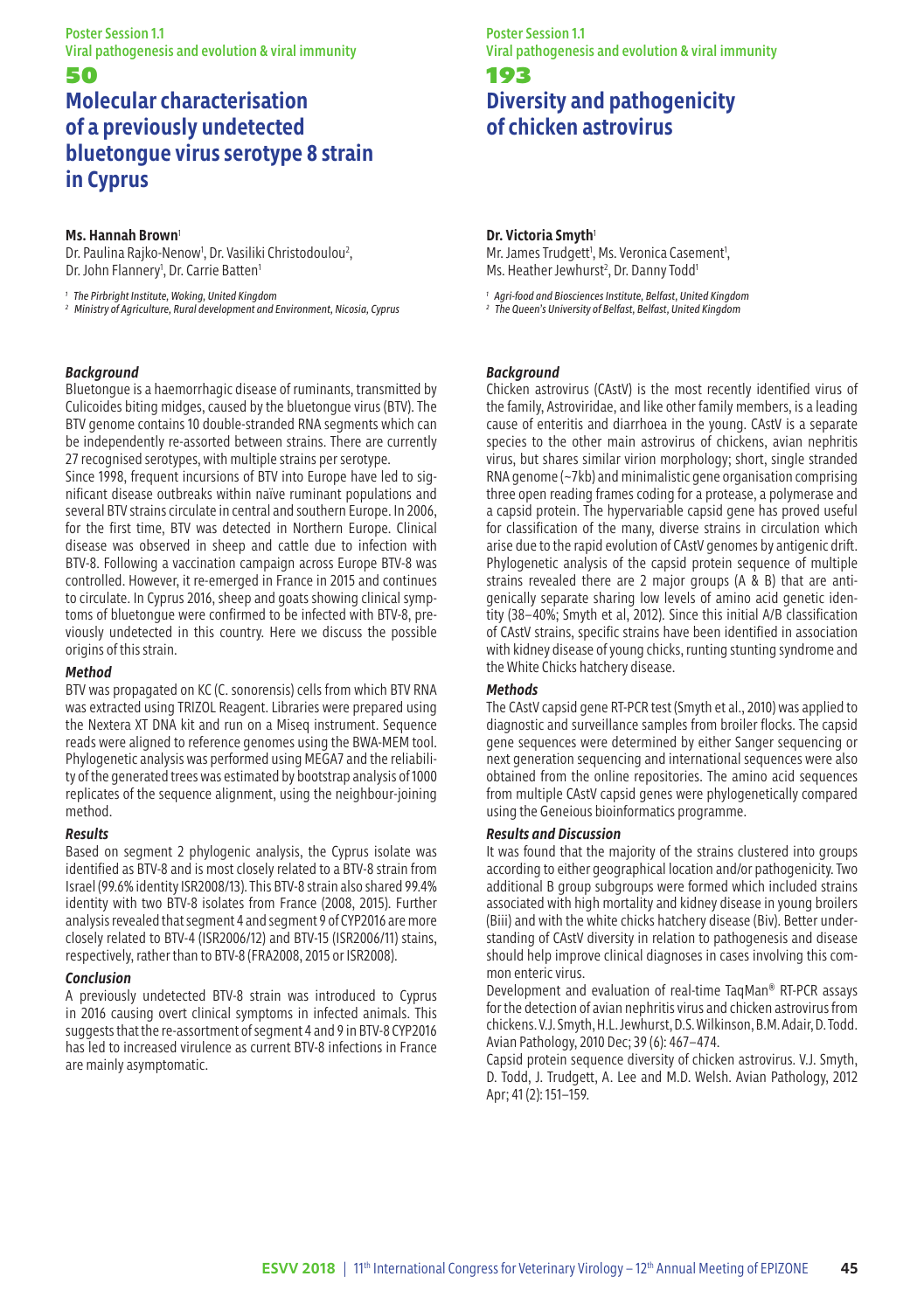# **Characterisation of novel inhibitors of the IRF3 and NF-kappa B pathways encoded by African swine fever virus**

# **Dr. Anusyah Rathakrishnan**<sup>1</sup>

Ms. Lynnette Goatley<sup>1</sup>, Dr. Lauren Gates-Tanzer<sup>2</sup>, Mr. Samuel Connell<sup>1</sup>, Dr. Chris Netherton<sup>1</sup>, Prof. Joanna Shisler<sup>2</sup>, Dr. Linda Dixon<sup>1</sup>

*<sup>1</sup> The Pirbright Institute, Woking, United Kingdom*

*<sup>2</sup> University of Illinois, Urbana, United States*

# *Background*

The African swine fever virus genome contains 150 to 167 open reading frames. The encoded proteins include many that inhibit the host's innate defence systems thus enabling rapid virus replication and disease progression.

# *Methods*

To expand knowledge of ASFV encoded proteins that can inhibit innate responses we screened a library of 60 plasmids, each expressing a single ASFV protein, for those that could inhibit induction of an IRF3 dependent luciferase reporter gene utilising a type I IFN promoter containing DNA binding motifs for IRF3. A similar screen was employed to identify inhibitors of a NF-κB dependent luciferase reporter gene.

### *Results*

We identified 6 novel ASFV proteins that inhibited induction of the IRF3 reporter by greater than 75% using Sendai virus as the inducer. The point of action of inhibitors was further investigated by overexpression of individual proteins from the IFN induction pathways. This approach indicated that most of these proteins acted at or below the activation of the TBK1 kinase. Interactions of these novel inhibitors with host proteins and their localisation within cells is under investigation. NF-κB activation is required for transcription of several different genes including type I IFN and those involved in the inflammatory response. We identified 9 novel ASFV proteins that inhibited induction of NF-κB by greater than 50% using TNF- $α$  or IL-1β as the inducers.

# *Conclusion*

These novel inhibitors of host innate immunity represent targets for deletion to produce rationally attenuated ASFV vaccine candidates.

#### Poster Session 1.1 Viral pathogenesis and evolution & viral immunity

# 185 **T-Cell epitopes in serotype specific proteins of African swine fever virus**

# **Dr. Denis Kolbasov**<sup>1</sup>

Mr. Alexander Malogolovkin<sup>1</sup>, Dr. Galina Burmakina<sup>1</sup>, Dr. Edan Tullman<sup>2</sup>, Dr. Gustavo Delhon<sup>3</sup>, Dr. Daniel Rock<sup>4</sup>

*<sup>1</sup> Federal Research Center For virology And Microbiology, Pokrov, Russian Federation*

- *<sup>2</sup> University of Connecticut, United States*
- *<sup>3</sup> Nebraska Virology Center, United States*
- *<sup>4</sup> University of Illinois, United States*

# *Background*

African swine fever virus (ASFV) causes high mortality in domestic pigs and wild boars approaching 100%. There is no effective and safe universal vaccine available against ASFV. Immune correlates and mechanism of protection against African swine fever virus (ASFV) remain undiscovered and hamper ASFV vaccine development. Well known, that both arms of immunity are important to develop protection against ASFV. We have shown earlier that serotype-specific proteins of ASFV are able to modulate protection. Here, we investigated further the role of ASFV serotype specific proteins in T-cell mediated immunity.

### *Methods*

Peptide library (132 peptides) mimicking C-type lectin and CD2v ASFV proteins was designed. Animal experiments using live attenuated virus (LAV) (Congo-a) and homologous challenge model (Congo-v) were carried out to induce solid immunity as described previously (Titov et al. 2017). PBMC were isolated from recovered animals and used for ELISPOT IFN-y assay (BD, USA). The individual peptides were used to stimulate IFN-y secretion. The number of spots was counted by Immunospot S6 (CLC, USA).

# *Results*

Animal experiments based on homologous ASFV model demonstrated 100% protection. PBMC from all recovered animals (n=6) showed IFN-y positive recall to peptides mapped on C-terminus of C-type lectin. Several minor functional T-cell epitopes were also discovered in C-terminus of CD2v protein of ASFV.

# *Conclusion*

The results indicate that serotype-specific proteins are important antigens for ASFV specific immunity and contain T-cell epitopes, which appeared to be a non-essential component of an efficacious vaccine against ASF.

#### *Acknowledgments*

The study was supported by Russian Science Foundation (Grant # 16- 16-00090).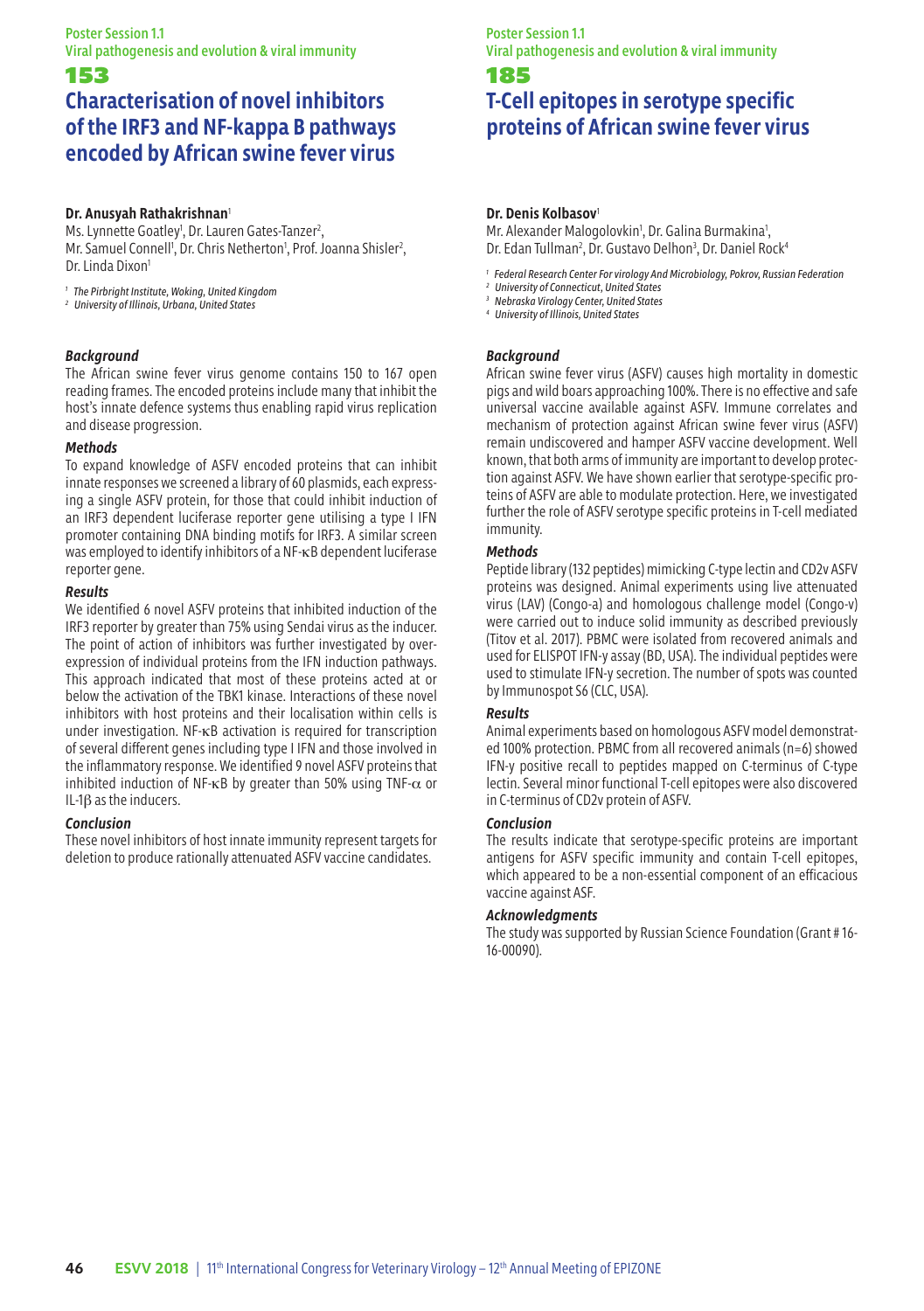# 89 **Molecular characterisation of Polish African swine fever virus strains**

# **MSc. Natalia Mazur**<sup>1</sup>

Mr. Grzegorz Woźniakowski<sup>1</sup>, Prof. Zygmunt Pejsak<sup>1</sup>

*1 National Veterinary Research Institute, Puławy, Poland*

### *Background*

After more than 10 years since African swine fever introduction to Europe, the disease continues to pose a serious threat not only for European, but also worldwide trade of swine. Up to date, a number of 108 outbreaks in pigs and over 2000 cases in wild boars were confirmed in Poland; however the vast majority of them occurred in the past year. In spite of taken preventive measures, the number of positive cases is growing rapidly, as well as affected area, which is consistently extending westward. Genotyping based on the sequencing of B646L and E183L genes, grouped Polish isolates within genotype II. Analyses of the IGR region (I73R-I329L ORFs), revealed that Polish viruses had a TRS insertion identical to that found in Ukrainian, Belarusian and Lithuanian isolates, but differing from reference Georgia2007/1 sequence, indicating common origin of this strains. Another study, concerning molecular evolution of EP402R and MGF505-2R genes involving 67 Polish strains, revealed minor genetic diversity within analysed genes, indicating slow but consistent molecular evolution of these regions.

#### *Methods*

The next generation sequencing (NGS) of 7 Polish isolates on MiSeq (Illumina) was performed; subsequently the obtained viral reads were mapped against the reference sequence (Georgia 2007/1) using CLC Genomic Workbench (Qiagen). Final sequences were analysed using Geneious R9 software (Biomatters).

# *Results*

The length of all obtained sequences ranged from 189,393 to 189,405 nt. Global alignment revealed over 99.9% identity in comparison to the reference Georgia 2007/1 strain. The majority of all mutations were represented by point deletions or insertions which were observed mainly within non-coding regions. Regarding variations within ORFs, a number of 25 point mutations/deletions (within 21 genes) was found in all Polish sequences; nevertheless further investigations are needed to elucidate their impact on predicted protein function.

# *Conclusion*

Currently, a growing accessibility of next generation sequencing techniques will probably result in obtaining whole sequences of other European ASFV strains. The sequenced Polish isolates proved slow but consistent molecular evolution of viruses circulating in Europe for the past 10 years and provide a baseline for further comparative analyses of related strains.

# *Acknowledgements*

The study was supported by National Science Centre and 'KNOW' Scientific Consortium 'Healthy Animal – Safe Food', a decision of the Ministry of Science and Higher Education no. 05-1/KNOW2/2015.

# Poster Session 1.1 Viral pathogenesis and evolution & viral immunity

# 47 **Rabies virus belonging to phylogroup C has spread to Poland – complete genome analysis**

**Dr. Anna Orłowska**<sup>1</sup>

Dr. Marcin Smreczak<sup>1</sup>, Prof. Jerzy Rola<sup>1</sup>

*<sup>1</sup> National Veterinary Research Institute, Puławy, Poland*

# *Background*

Rabies is an acute viral infection of the central nervous system caused by viruses of the genus Lyssavirus, the family Rhabdoviridae and the order Mononegavirales. It is a global disease that occurs on all continents with the exception of several islands and archipelagos. Rabies virus (RV) is mainly transmitted with saliva during biting by rabid animals. Depending on the continent different animal species are RV reservoirs. The genetic diversity of the rabies virus throughout the world has a strong geographic pattern, which results from the virus spread. Four phylogenetic groups of RV were distinguished in Europe since the last decade of the XX century whereas six additional lineages of RV primarily originated from Eurasia were detected through Southern and Eastern Europe. The main goal of the study was the phylogenetic analysis of Polish rabies virus isolates collected for the last decade to investigate the spatial and temporal distribution of the recent RV isolates.

# *Methods*

For this purpose 925 RV isolates collected in the frame of rabies surveillance between 2008–2017 tested rabies positive with FAT (Fluorescent Antibody Test) were involved in the study. Phylogenetic analysis conducted on 570 bp fragment of N gene coding nucleoprotein of Polish RV isolates together with representative GenBank sequences was performed using Mega 5.0 software and Bayesian coalescent approach. For a new Polish RV representative of phylogroup C genome sequencing applying Illumina technology was done.

# *Results*

The study revealed the circulation of two major rabies virus phylogroups in the territory of Poland between 2008–2017 with a prevalence of North Eastern European (NEE) isolates over Central European (CE). In 2008 RV isolate representing phylogroup C previously detected in Eurasia and Eastern Europe was identified for the first time in 2 rabid foxes collected from Eastern area of Poland (Podlaskie voievodeship) nearly Polish-Belarusian border. Full length sequence analysis revealed the highest genetic homology with Russian strains collected at relevant time in the territory of Russia.

#### *Conclusion*

The study demonstrates the phylogroup C of RV is further distributed than has been previously reported.

The study was funded by KNOW (Leading National Research Centre) Scientific Consortium "Healthy Animal – Safe Food", decision of Ministry of Science and Higher Education No. 05-1/KNOW2/2015).

# *Key words*

rabies, Poland, phylogenetic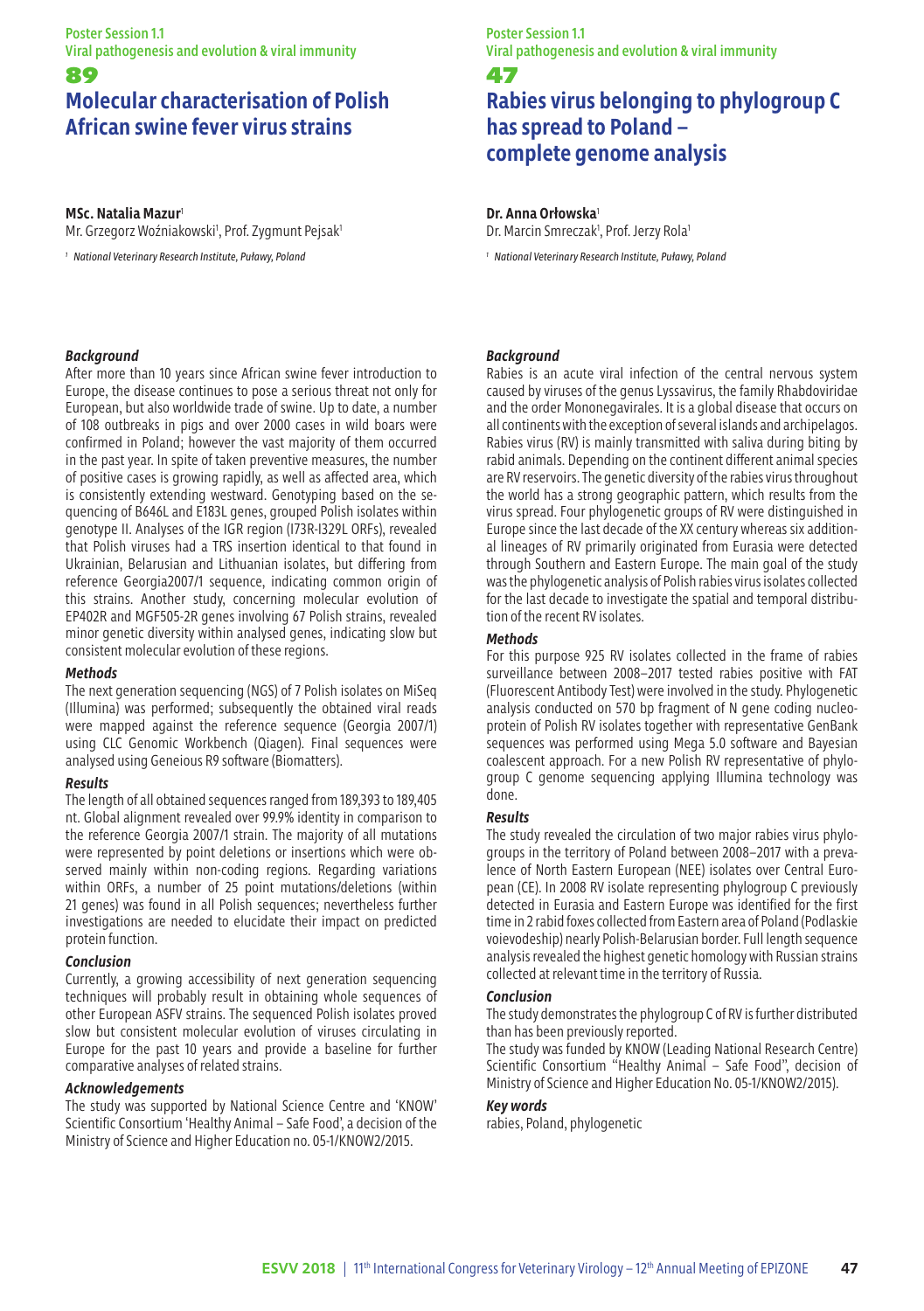# **Determination of exosomes infectivity in cattle infected with bovine leukemia virus (BLV)**

# **Mrs. Maria Szczotka**<sup>1</sup>

DM, PhD, Assoc. Prof. Janusz Kocki2

*<sup>1</sup> National Veterinary Research Institute, Pulawy, Poland*

*<sup>2</sup> Medical University, Lublin, Poland*

# *Background*

Bovine leukemia virus (BLV) is a member of the Retriviridae family, genus Deltaretrovirus. BLV is a causative agent of bovine leukemia. The BLV genome has two identical RNA positive single strains. In molecular structure, is composed of three principal genes: env, gag and pol which encode the viral envelope, structural proteins and the polymerase, respectively. It has two other genes of a smaller size, rex and associated with viral regulation-tax. Exosomes (Evs) are small membranous microvesicles (40–100 nm in diameter). In humans they are present in various physiological fluids. Evs contain miRNA, mRNA and membrane and intracellular proteins. It has been suggested, that they play a role in intracellular (cell-to-cell) communication through either direct contact of exosomal surface antigens or via the transfer of RNAs and proteins.

#### *Aim*

The aim of the study was to isolate exosomes and determine the membrane and intracellular proteins, the presence of BLV proteins gp51 and p24 and infectivity of exosomes in samples taken from BLV infected cattle.

# *Materials and Methods*

Exosomes were isolated from the blood sera and supernatant of dendritic cells (DCs) from BLV infected cell cultures and control cows. Immunological status of animals was determined by ELISA and qPCR. Exosomes were isolated by differential centrifugation. Filtered supernatant was ultracentrifuged at 120,000 x g for 3 h, at 4°C. The pellet of EVs was resuspended in PBS and stored at –80°C for further analysis. Purified protein from each sample was used for Western Blot analysis. Proteins separated on SDS-PAGE were transferred to an Immobilon-P PVDF membrane. BLV proteins were detected using monoclonal antibodies specific to a D-D9 epitope on BLV gp51 and a BLV p24. Lysosomal markers: CD63, CD9 and flotillin-1 were determined. The visualization was performed with chemiluminescence method.

# *Results*

The presence of viral proteins gp51 and protein p24 was detected in exosomes isolated from the sera and supernatants of DCs culture infected with BLV, while these proteins were absent in exosomes isolated from healthy cattle samples. Cellular markers: CD63, CD9 and flotillin-1 were present in both BLV infected and negative samples.

#### *Conclusion*

BLV markers: gp51 and p24 were present in exosomes isolated from the sera and supernatants of the BLV infected dendritic cell culture. These findings suggest that BLV proteins are released into exosomes in sera and supernatant, and could be transferred into recipient cells as an alternative route not requiring virus infection.

# Poster Session 1.1 Viral pathogenesis and evolution & viral immunity

# 167

# **Phylogenetic analysis showing new insights of epidemiology, evolution and taxonomy of HEV in Brazil**

# **Mr. Edmilson Oliveira-Filho**<sup>1</sup>

Mrs. Debora Santos<sup>2</sup>, Dr. Ricardo Durães-Carvalho<sup>1</sup>, Mrs. Noemi Gardinale<sup>3</sup>, Mr. Marcelo Pinto<sup>3</sup>, Mrs. Laura Gil

*<sup>1</sup> FIOCRUZ, Recife, Brazil*

*<sup>2</sup> Universidade Federal Rural do Rio de Janeiro, Seropedica, Brazil <sup>3</sup> FIOCRUZ, Rio de Janeiro, Brazil*

# *Background*

Hepatitis E is an emerging infectious disease worldwide distributed. Its causative agent, Hepatitis E virus (HEV), has been found in different animal species such as rabbit, deer, wild boar and domestic swine. Natural HEV-3 infection in swine as well as human autochthonous cases were reported in Brazil, however, only partial genomic fragments have been obtained. Over the last two decades, the amount of sequences increased and, naturally as a mechanism of evolution, it can be observed a high genetic variability and divergences between new HEV genetic groups and subgroups. Subtyping has led to inconsistences among studies and in 2016, Smith et al., standardized HEV subtypes prototypes. Nevertheless, due to the lack of genomic data, Brazilian and South American prototypes were not available, consequently, limiting the knowledge regarding molecular epidemiology and evolution of this virus in the continent.

### *Methods*

Sequences were obtained from positive samples described in previous studies from different regions in Brazil (Northeast, Southeast and South) with more than 3000 Km distant from each other. RNA was isolated from both feces and sera samples using TRIzolTM Reagent (Invitrogen) following manufacturer's instructions. One set of primers were designed to amplify the capsid region on an alignment using 156 partial genomic Brazilian and HEV-3 subtypes references sequences. Another sample was sequenced using primer-walking methodology. RT-PCR was performed using SuperScript™ III One-Step RT-PCR System with Platinum™ Taq DNA Polymerase (Invitrogen) as per manufacturer's instructions. Sequences were compared to Genbank entries including HEV-3 reference for each subtype. Then, evolutionary study was conducted through distance-based (Neighbor-Joining – NJ) and Maximum Likelihood (ML) inferences methods with Kimura-2-parameter evolutionary substitution model. Bootstrap confidence value of 1000 replicates was used to check the reliability of phylogenetic tree branches.

# *Results*

We obtained the first HEV whole-genomic and five complete capsid sequences from Brazilian strains. Preliminary evolutionary analysis showed that Brazilian sequences clustered into four distinct clades. Two isolates clustered together with reference subtypes 3i and 3f. Four other sequences clustered as outgroups into a-b-j and a-c-h clades and could not be attributed to any HEV-3 subtype.

#### *Conclusion*

Data on evolutionary analysis are preliminary so far; however, our analyses suggest that Brazilian sequences should be grouped in two new proposed subtypes. We are currently performing further studies involving Bayesian coalescent-based methods to better understand the evolutionary relationship among Brazilian and other South American strains alongside its impact on the evolution of HEV strains distributed worldwide.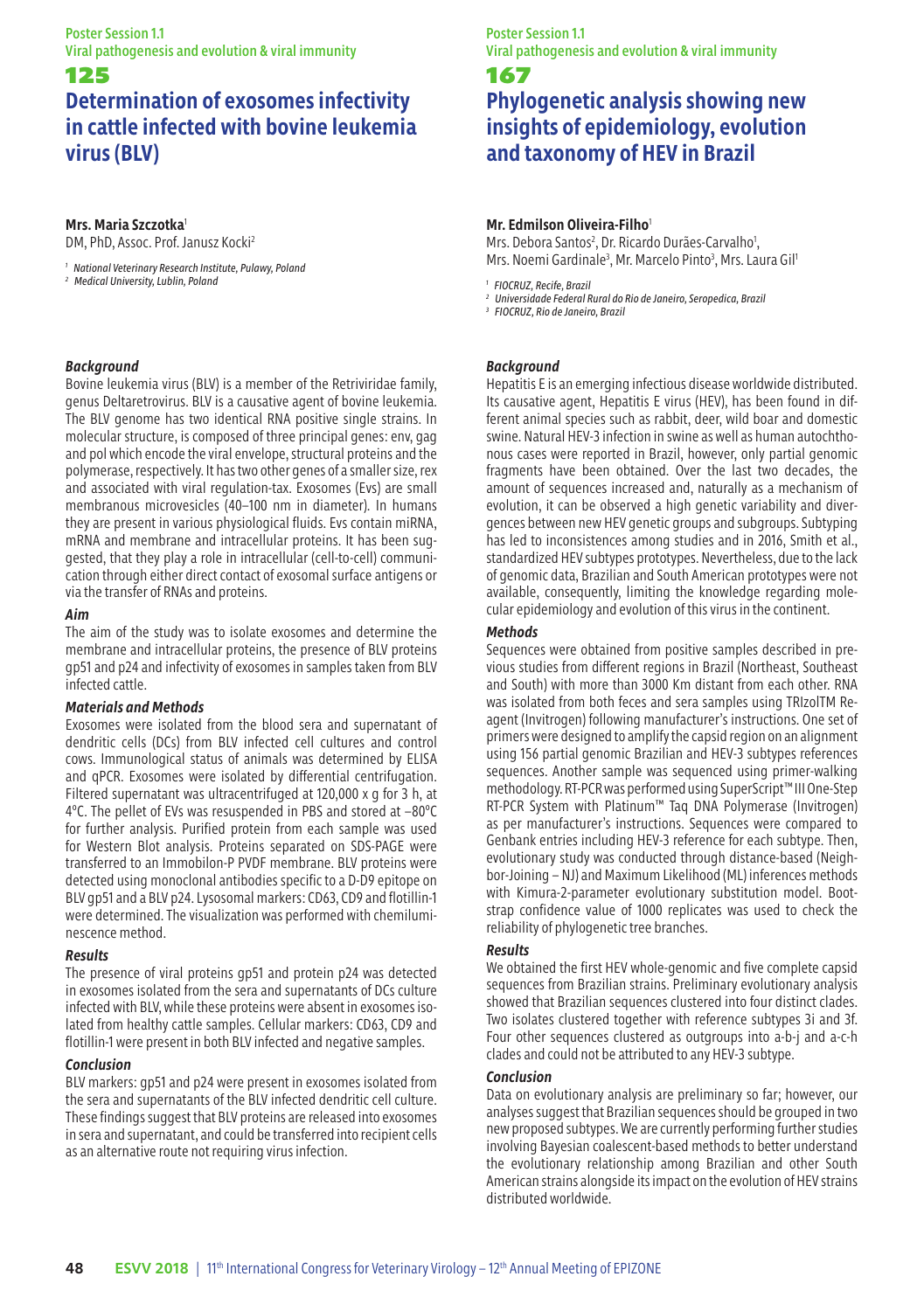Poster Session 1.1 Viral pathogenesis and evolution & viral immunity

# 214

# **Importance of the ciliary activity of the airway epithelium in preventing influenza virus infection**

# **Prof. Georg Herrler**<sup>1</sup>

Mr. Yuguang Fu<sup>1</sup>, Dr. Fandan Meng<sup>1</sup>

*<sup>1</sup> Tierärztliche Hochschule Hannover, Hannover, Germany*

# *Background*

To prevent the detrimental attack by foreign substances, e.g. viruses, bacteria, or physical particles, the respiratory tract is equipped with specialized cells such as ciliated cells and mucus-producing cells. The latter cells generate a protective blanket of mucins that is transported by the ciliary beating out of the airways. We analyzed whether the ciliary activity itself also counteracts virus infection. We chose porcine precision-cut lung slices (PCLS) as a culture system of differentiated airway epithelial cells to analyze the effectiveness of the ciliary activity in preventing influenza virus infection.

# *Methods*

In order to cause reversible ciliostasis, porcine precision-cut lung slices (PCLS) were treated with sodium chloride at different concentrations for different time periods. The effect of NaCl was evaluated by determining the ciliary activity. PCLS were infected with an H3N2 isolate of swine influenza virus in the presence or absence of ciliary activity. The effect of the ciliostatic treatment was evaluated by determining the amount of infectious virus released into the supernatant.

# *Results*

The lowest concentration of sodium chloride that induced complete ciliostasis was 2%; this ciliostatic effect was completely reversible. When the PCLS were treated for up to 30 min, the ciliary activity was fully recovered. Longer treatments resulted in partial recovery. Treatment of swine influenza viruses (H3N2 subtype) with 2% NaCl for 30 min had no effect on the infectivity of the virus as determined by plaque assay on MDCK cells. PCLS infected for 30 min under ciliostatic conditions released two times (at 24hpi) and three times (at 48hpi) more infectious influenza virus into the supernatant than did PCLS infected in the presence of ciliary activity.

# *Conclusion*

The ciliary activity of the airway epithelium reduces the efficiency of influenza virus infection. This approach is applicable also to other viral and bacterial pathogens.

Poster Session 1.1 Viral pathogenesis and evolution & viral immunity

# 170

# **Co-infection of a natural pair of low and highly pathogenic H7N7 avian influenza viruses in chickens and embryonating chicken eggs**

# **Mrs. Annika Graaf**<sup>1</sup>

Mr. Reiner Ulrich<sup>1</sup>, Mr. Klaas Dietze<sup>1</sup>, Mrs. Susanne Köthe<sup>1</sup> Mr. Pavlo Maksimov<sup>1</sup>, Mr. Christian Grund<sup>1</sup>, Prof. Dr. Martin Beer<sup>1</sup>, Mr. Timm Harder1

*<sup>1</sup> Friedrich-Loeffler-Institut, Greifswald-Riems, Germany*

# *Background*

Avian influenza virus (AIV) of the subtypes H5 and H7 are known to spontaneously mutate to highly pathogenic variants (HP) from precursor viruses of low pathogenicity (LP). Due to HPAIV outbreaks, vast economic losses in poultry production and zoonotic propensities (of both LP and HPAIV) associated with these viruses justify stringent control measures. A better understanding of the processes initiating the molecular changes involved in the emergence of HPAIV and its escape from the index bird which is essentially infected with the antigenically identical precursor virus are required.

# *Methods*

A recently detected pair of LP/HPAIV H7N7 viruses from two spatiotemporally linked outbreaks caused by LP and subsequently HP AIV in two neighbouring layer farms in Germany in 2015 was used for co-infection studies in embryonating chicken eggs and in 6-week old chickens. Co-infection was by mixtures of antigenically identical LP and HPAIV H7N7 at varying titres of the HP variant and constant titres (10^6 EID50 per 0.5 mL) of the LP virus. Furthermore, in ovo infection of the same co-infection mixtures was carried out in specific pathogen free 10- and 14-day-old embryonating chickens eggs to test for a simple method to clarify pathogenesis where a minor population of HPAIV is present among a majority LPAIV population.

# *Results and Conclusion*

Co-infection in chickens with 10^6 EID50 of LPAIV requires at least 10^4 EID50 of antigenically identical HPAIV to produce overt clinical signs and death and spread to uninfected sentinel chickens, while in contrast, an HPAIV mono-infection started with an inoculum of 10^3 EID50 is already sufficient to induce high mortality. Regarding the in ovo study, ECE of older incubation age embryos (14-day-old) already mounted some resistance against both LP and HP AIV infection as compared to 10-day-old embryos. In ovo as well as in vivo, HPAIV strains display systemic tissue tropism (including brain and heart), while the spread of H7N7 LPAIV is limited to the allantoic membrane (ECE), and the oral respiratory and only occasionally the digestive tract. Further evaluations are on-going. Our results will cast new light on how HPAI viruses might escape their primary host after de novo emergence and compete with co-circulating LP AIV precursors. In addition to this, the in ovo model evaluated in this study shows potential for determining pathogenicity of mixtures of different AIV pathotypes and could provide an alternative to using hatched chickens.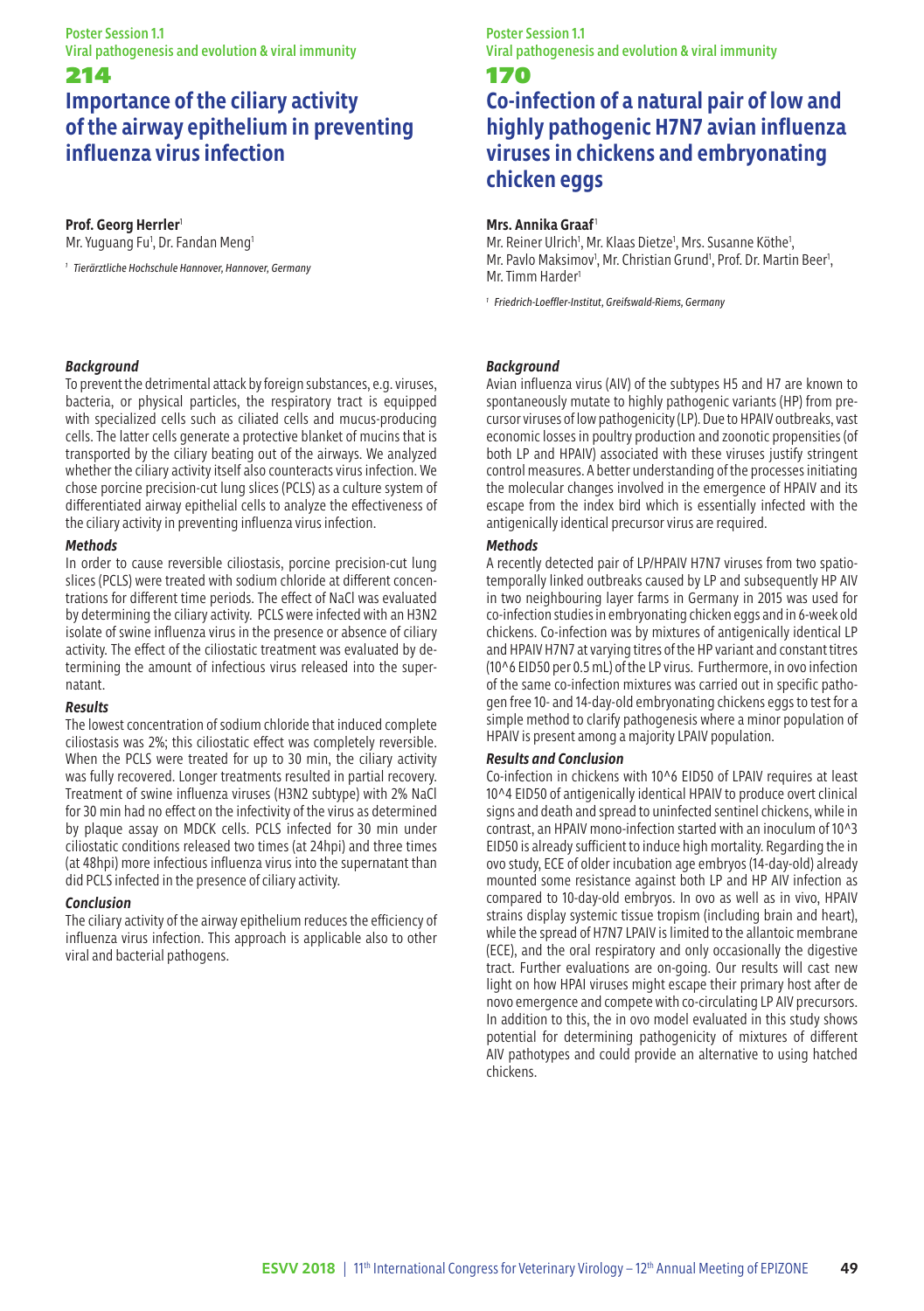# 163 **Porcine bocavirus NP1 interferes with the IFN** α**/**β **signaling pathway**

# **Dr. Giorgi Metreveli<sup>1</sup>**

Prof. Mikael Berg<sup>1</sup>, Assoc. Prof. Anne-Lie Blomström<sup>1</sup>

*<sup>1</sup> Swedish University of Agricultural Sciences, Uppsala, Sweden*

# *Background*

Porcine bocavirus (PBoV) is a non-enveloped single stranded DNA virus in the family Parvoviridae, subfamily Parvovirinae, genus Bocavirus. PBoVs was first isolated and identified in 2009 in Sweden, where the virus was found in the lymph nodes of pigs with post-weaning multisystemic wasting syndrome (PMWS) (1). The fulllength genome sequence of PBoV exceeds 5 kb and contains three open reading frames (ORFs) that encodes non-structural proteins (NS1, NP1) and structural proteins (VP1, VP2). Recent studies have demonstrated that PBoV might be an immunosuppressive pathogen, as the NP1 has been shown to suppress interferon (IFN) production (2,3). The aim of this study is to analyse whether PBoV from different subgroups interact with the host immune system in a similar manor and to the same extend, starting with investigating PBoV ZJD.

#### *Methods*

To begin to investigate whether PBoV ZJD interferes with type I interferon, HEK 293T cells were co-transfected with pISRE-Luc and PBoV ZJD proteins (NS1, NP1, VP1 and VP2). At 24-h post transfection, the cells were treated with poly (I: C) as an activator of the IFN signalling pathway. Luciferase was measured using a dual luciferase reporter assay.

# *Results*

The activation of the ISRE promoter was induced by poly(I:C) stimulation, while this induction was strongly reduced by NP1. The NP1 protein of the PBoV ZJD inhibits the luciferase activity of pISRE-luc about 80% compared to the control.

# *Conclusion*

In conclusion, we demonstrated that PBoV ZJD NP1 protein shows a clear inhibition of pISRE-luc and functions as an antagonist of the IFN signalling pathway. We are currently investigating the mechanism behind this inhibition of the IFN signalling pathway.

# *References*

- 1. Blomstrom AL, Belak S, Fossum C, et al. Detection of a novel porcine boca-like virus in the background of porcine circovirus type 2 induced postweaning multisystemic wasting syndrome. Virus Res. 2009;146(1–2):125–129.
- 2. Zhang R, Fang L, Wang D, et al. Porcine bocavirus NP1 negatively regulates interferon signaling pathway by targeting the DNA-binding domain of IRF9. Virology. 2015;485:414–421.
- 3. Zhang R, Fang L, Wu W, et al. Porcine bocavirus NP1 protein suppresses type I IFN production by interfering with IRF3 DNA-binding activity. Virus Genes. 2016.

# Poster Session 1.1 Viral pathogenesis and evolution & viral immunity 38

# **Comparison of the porcine epidemic diarrhea virus (PEDV) shedding in semen from infected specific pathogen-free boars (SPF) with a French S-InDel PEDV strain or a US S-non-InDel PEDV strain**

# **Ms. Sarah Gallien**<sup>1,2,3</sup>

Mrs. Angélique Moro<sup>1,3</sup>, Mr. Gérald Lediguerher<sup>1,3</sup>, Mrs. Virginie Catinot<sup>4</sup>, Mr. Frédéric Paboeuf<sup>1,3</sup>, Mr. Mustapha Berri<sup>2</sup>, Mr. Phillip C. Gauger<sup>5</sup>, Mrs. Nathalie Pozzi<sup>4</sup>, Mrs. Edith Authié<sup>4</sup>, Mr. Nicolas Rose<sup>1,3</sup>, Mrs. Béatrice Grasland<sup>1,3</sup>

- 
- *<sup>1</sup> Anses-Laboratoire de Ploufragan, Ploufragan, France <sup>2</sup> INRA-Centre Val de Loire-UMR ISP, Nouzilly, France*
- *<sup>3</sup> Université Bretagne Loire, Rennes, France*
- *<sup>4</sup> Laboratoire National de Contrôle des Reproducteurs (LNCR), Maisons-Alfort, France 5 Iowa State University College of Veterinary Medicine, Veterinary Diagnostic*
- *& Production Animal Medicine, United States*

### *Background*

In 2013, a severe PED epidemic struck the United States of America with two types of virus circulating: S-InDel and S-non-InDel strains (Insertion/deletion in S gene) having different virulence characteristics. PEDV is mainly transmitted by the oro-fecal route but shedding in semen although already suspected has never been studied. This study aimed at comparing, in experimental conditions, the detection of PEDV in semen from specific pathogen free boars inoculated either with a PEDV US S-non-InDel or a PEDV French S-InDel strain.

### *Methods*

The study has been carried out in Anses' animal facilities according to the regulations on animal experimentation. Two rooms with 2 boars housed in two separate pens were used (one room for each strain). The boars were inoculated orally with 5 ml of an inoculum titrating 10^8 PEDV genome/ml (each strain). The experimental trials lasted 51 days post inoculation (DPI). Regular sampling of semen (daily the first week post-inoculation and twice a week after) and of feces (twice a day the first week post-inoculation and then three times a week) were performed to quantify PEDV genome by RT-qPCR. Seroconversion was assessed by PEDV ELISA.

#### *Results*

All the boars had diarrhea after inoculation. Transient presence of the PEDV genome for the two boars infected with the S-non-InDel strain was detected by RT-qPCR in the seminal (5.06  $\times$  10^2 to 2.44 × 10^3 genomic copies/mL) at 2 and 35DPI for one of the boar and at 0.5 and 28DPI for the second one and in the sperm-rich fractions of semen (5.64  $\times$  10^2 to 3.40  $\times$  10^4 genomic copies/mL) for three distinct periods comprised between 3 and 16 days. PEDV genome was also detected by RT-qPCR in the sperm-rich fraction of semen (6.94× 10^3 and 4.73× 10^3 genomic copies/mL) for the two boars infected with the S-InDel strain but only once at 7 DPI.

#### *Conclusion*

The results of this study evidenced the possible detection of PEDV in semen, intermittently for the S-non-InDel PEDV strain and only once at 7DPI for the S-Indel strain. The shedding of PEDV could be observed in the sperm-rich and seminal fractions for the S-non-InDel strain while the shedding of PEDV for the S-InDel strain could only be observed in the sperm-rich fraction. The infectious nature of the PEDV detected in semen should be confirmed but it raises new questions in term of disease spread within the pig population with the use of potentially contaminated semen.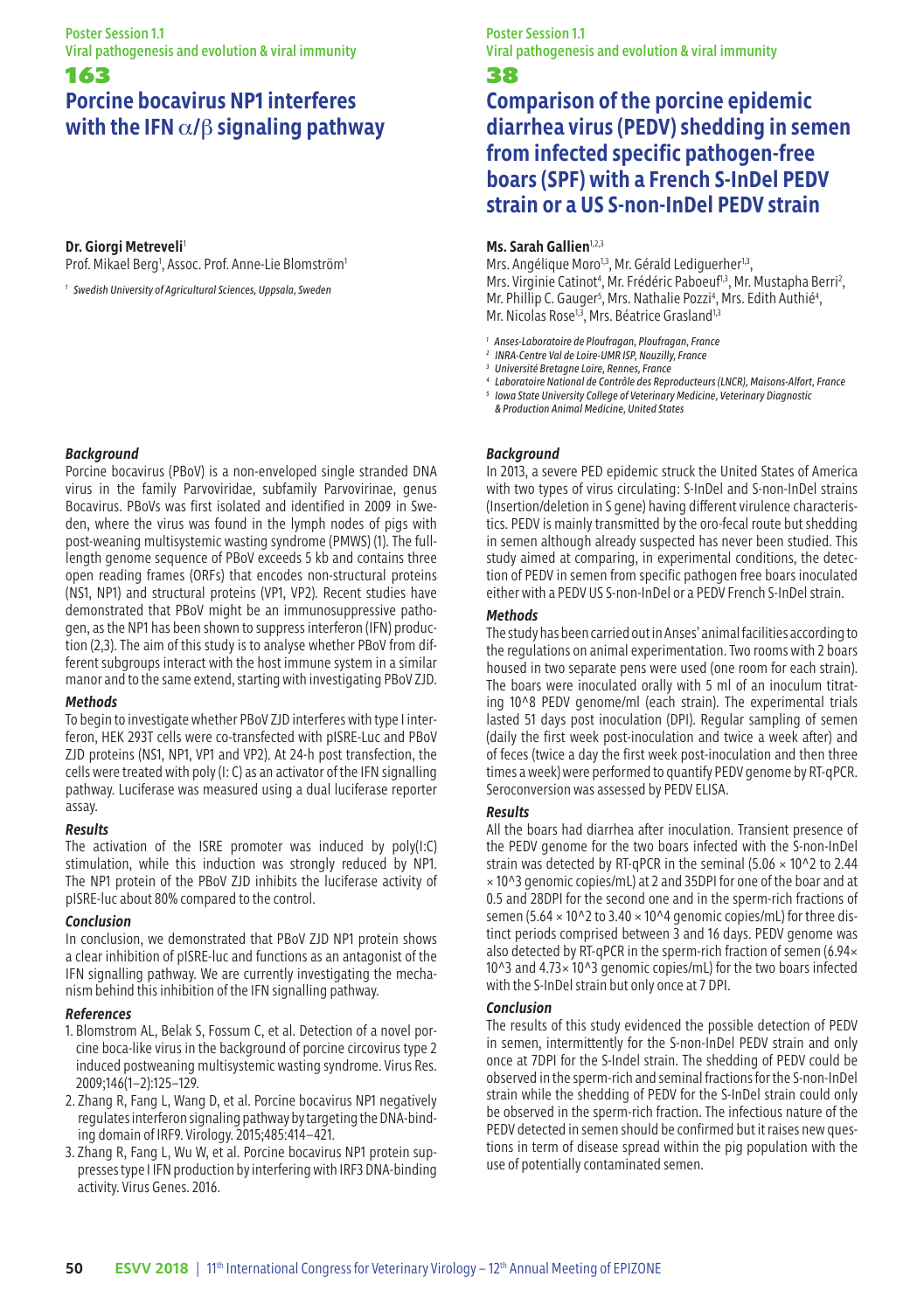# **Intradermal DNA vaccination harbouring a combination of conserved HA-peptides reduces viral shedding in two different experimental swine influenza virus infections**

# **Mrs. Marta Sisteré-Oró**<sup>1</sup>

Dr. Júlia Vergara-Alert<sup>1</sup>, Mr. Sergi López-Serrano<sup>1</sup>, Dr. Veljko Veljkovic<sup>2</sup>, Dr. Sonia Pina-Pedrero<sup>1</sup>, Ms. Lorena Córdoba-Muñoz<sup>1</sup>,

Mrs. Mónica Pérez-Maillo<sup>1</sup>, Dr. Patrícia Pleguezuelos<sup>1</sup>, Dr. Enric Vidal<sup>1</sup>, Dr. Joaquim Segalés<sup>1</sup>, Dr. Jens Nielsen<sup>3</sup>, Dr. Anders Fomsgaard<sup>3</sup>, Dr. Ayub Darji<sup>1</sup>

*1 Institut de Recerca i Tecnologia Agroalimentàries IRTA, CReSA- Centre de Recerca en Sanitat Animal, Campus de la Universitat Autònoma de Barcelona, Bellaterra, Spain*

*2 Centre for Multidisciplinary Research, Institute of Nuclear Sciences VINCA, Belgrade, Serbia*

*3 Virus Research and Development Laboratory, Department of Virus and Microbiological Special Diagnostics, Statens Serum Institut, Copenhaguen S, Denmark*

# *Background*

Swine influenza A viruses (swIAVs), though not causing abundant mortality, need to be under control since swine can be acting as mixing vessels favoring genome reassorment of diverse Influenza viruses. For example, the pandemic H1N1 virus that arose in 2009, which owned a combination of gene segments from avian, pig and human lineages and which rapidly reached pandemic proportions. In order to confront and prevent these possible emergences as well as antigenic drift phenomena, vaccination strategies are of vital importance. Our research group is mainly focused on the use of potential immunogenic peptides which can be acting as multivalent vaccines and has reported the use of one conserved hemagglutin peptide (HA-peptide) that recognizes and neutralizes different influenza virus subtypes.

# *Methods*

In the present work, a combination of different conserved HA-peptides expressed along with flagellin as an adjuvant interfering in the innate immune response was selected and reverse-translated to a pCDNA3.1(+) plasmid. Two studies in conventional farm pigs were performed in order to test the vaccine efficacy. In the first study, we immunized influenza virus seronegative animals with 600 µg of pCDNA3.1(+) plasmid (applied twice in three-weeks of interval) and challenged them intranasal with pH1N1 virus. In the second study we use influenza virus seropositive animals immunized and challenged with SwH3N2. In both studies we made use of a needle-free IDAL (Intra Dermal Liquid Application) vaccination. Sera, nasal swabs, BALF and PBMCs were collected for analysis during the course of the experiment.

# *Results*

Both experiments demonstrated a complete elimination or significant reduction of the viral shedding within the first week after challenge suggesting vaccine efficacy against both the subtypes (H1 and H3) and, that maternally derived antibodies (MDA) were not an obstacle for the vaccine approach tested herein. Antibodies against both H1 and H3 subtypes also increased after first vaccination and pre-challenge time-points in the vaccinated group. Cellular and mucosal (IgA) immune responses need to be further evaluated.

# *Conclusion*

HA-peptides could potentially be used as a multivalent vaccine against Influenza viruses.

# *Acknowledgements*

This study was funded by a doctoral fellowship from the Ministry of Economy, Industry and Competitiveness (AGL2013-48-923-C2-2-R).

Poster Session 1.2 Advances in vaccinology, antivirals & in viral diagnostics

# 134

# **Influence of cell type and cell culture media on the propagation of foot-andmouth disease virus with regard to vaccine quality**

# **Ms. Veronika Dill**<sup>1</sup>

Dr. Bernd Hoffmann<sup>1</sup>, Mrs. Aline Zimmer<sup>2</sup>, Prof. Dr. Martin Beer<sup>1</sup>, Dr. Michael Eschbaumer<sup>1</sup>

*<sup>1</sup> Friedrich-Loeffler-Institute, Greifswald-Insel Riems, Germany*

*<sup>2</sup> Merck KGaA, Merck Life Sciences, Upstream R&D, Darmstadt, Germany*

# *Background*

Suspension culture of BHK cells allows large-scale virus propagation and cost-efficient vaccine production, while the shift to animalcomponent-free cell culture media without serum is beneficial for the quality and downstream processing of the product. Foot-andmouth disease virus is still endemic in many parts of the world and high-quality vaccines are essential for the eradication of this highly contagious and economically devastating disease.

# *Methods*

Changes to the viral genome sequence during passaging in an adherent and a suspension cell culture system were compared and the impact of amino acid substitutions on receptor tropism, antigenicity and particle stability was examined. Virus production in suspension cells in animal-component-free media and in serum-containing media as well as in adherent cells in serum-containing media was compared. Infection kinetics were determined and the yield of intact viral particles was estimated in all systems using sucrose density gradient centrifugation.

# *Results*

Capsid protein sequence alterations were serotype-specific, but varied between cell lines. The A24-2P virus variant had expanded its receptor tropism, but virus neutralization tests found no changes in the antigenic profile in comparison to the original viruses. There were no differences in viral titer between a suspension and an adherent cell culture system, independent of the type of media used. Also, the usage of a serum-free suspension culture system promoted viral growth and allowed an earlier harvest. For serotype O isolates, no differences were seen in the yield of 146S particles. Serotype A preparations revealed a decreased yield of 146S particles in suspension cells independent of the culture media.

# *Conclusion*

The selective pressure of the available surface receptors in different cell culture systems may be responsible for alterations in the capsid coding sequence of culture-grown virus. Important vaccine potency characteristics such as viral titer and the neutralization profile were unaffected, but the 146S particle yield differed for one of the tested serotypes.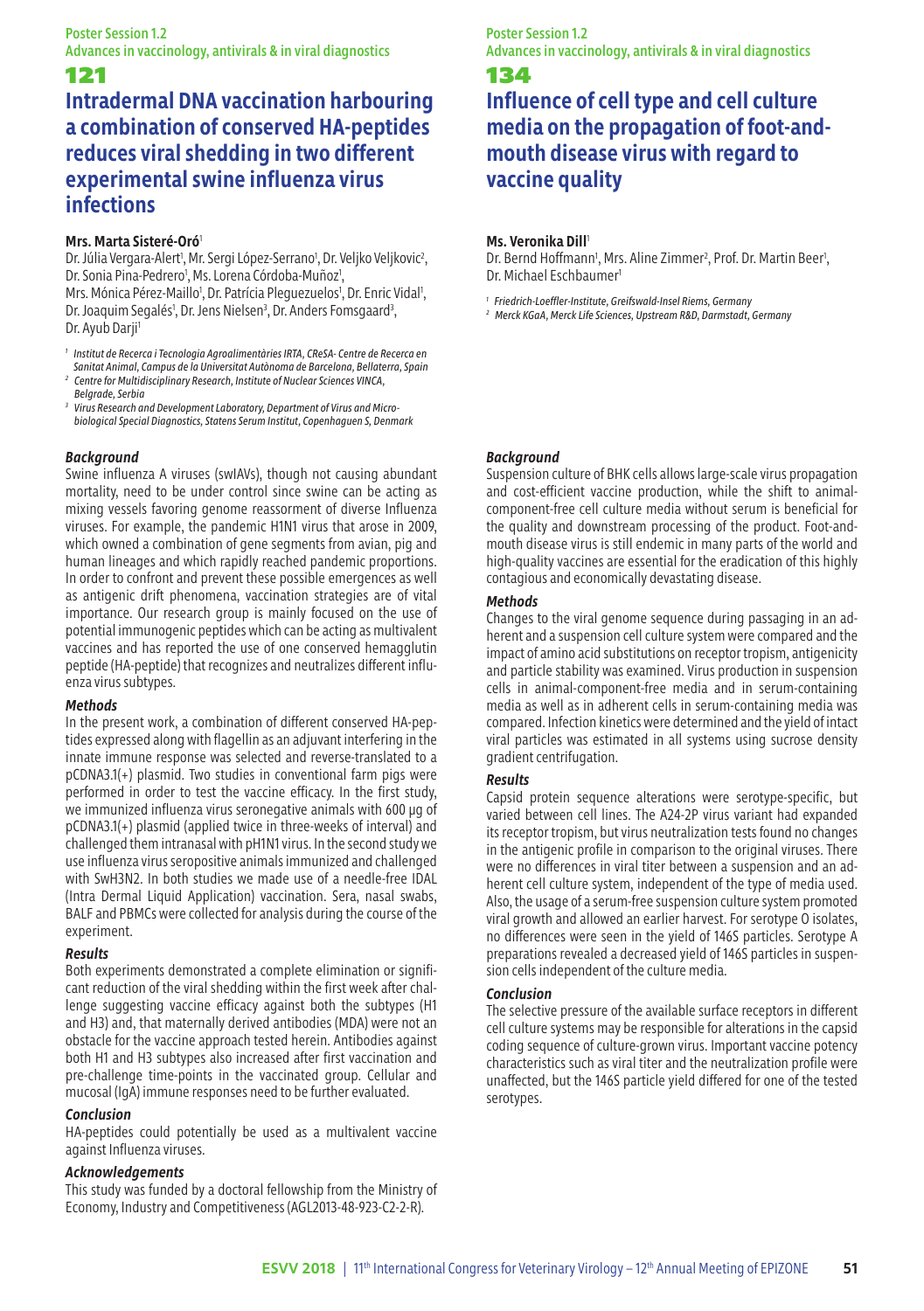Poster Session 1.2 Advances in vaccinology, antivirals & in viral diagnostics

# 222

# **Bluetongue disease – from suspicious field sample to serotype identification in 2 hours**

# **Mrs. Christina Ries**<sup>1</sup>

Prof. Dr. Martin Beer<sup>1</sup>, Dr. Bernd Hoffmann<sup>1</sup>

*1 Friedrich-Loeffler-Institute, Greifswald, Germany*

# *Background*

Bluetongue virus (BTV; genus Orbivirus, family Reoviridae) is a double-stranded (ds) RNA virus with 10 genome segments. VP2 is the primary target for neutralizing antibodies and defines the serotype. Today, more than 27 serotypes are known and new serotypes are under investigation. Beside the group-specific BTV-genome detection further serotype characterization is of importance to understand the epidemiology of the disease and for efficient outbreak control.

# *Methods*

A low-density RT-qPCR array representing a panel of group- and serotype specific assays was combined with an internal control system. For BTV serotype detection both published (Maan et al., 2016) and newly developed in-house PCR-systems were combined. The different primer-probe-mixes were placed in 48 wells of a 96 well plate stored at –20 degree until use. The RT-qPCR array can be started in less than 15 minutes. First, the template RNA will be added to the prepared primer-probe-mixes in the PCR plate and heat denatured at 95°C for 3 min. After cooling, the RT-qPCR mastermix will be added in each well and a PCR run of around 90 min can be started. Beside the fast identification of the BTV-serotype in clinical cases, the developed low-density RT-qPCR-array can be easily extended with novel BTVserotype assays or assays for differential diagnosis like EHDV or FMDV.

# *Results*

So far, we analyzed the analytical sensitivity of the array system with 24 typical BTV serotypes using log 10 dilution series. Loss of analytical sensitivity around 1 to 2 Cq-values compared to the group-specific BTV assay was observed, like BTV 1, 4, 13, 19, 23 and 24. For serotypes 2, 15, 16, 17, 20 and 21 similar sensitivity like in the pan BTV-assay could be observed. In addition, the serotype specific assays for serotypes 6, 8, 9, 10, 11, 12, 14, 18 and 22 were even more sensitive than group-specific BTV assay.

# *Conclusion*

A panel of serotype assays could be successfully established, and to our experience, it is feasible to obtain fast and reliable results for serotype identification using the multi-well BTV low-density PCR-array. However, assay parameters for several serotypes need to be changed for further improving the sensitivity of selected serotype-specific PCRs within the BTV-typing array. The adaption of the primer/-probe concentration as well as the split of published and in-house assays in independent wells on the array are possible solutions. For BTV serotype 23 newly designed primers might be necessary.

# *Key words*

BTV, serotypes, qRT-PCR, sensitivity

# Poster Session 1.2 Advances in vaccinology, antivirals & in viral diagnostics

# 130 **Inactivation of classical swine fever virus in serum samples**

# **Mrs. Denise Meyer**<sup>1</sup>

Mrs. Anja Petrov<sup>1</sup>, Mr. Paul Becher<sup>1</sup>

*1 Institute of Virology, University of Veterinary Medicine Hannover, Foundation, Hannover, Germany*

# *Background*

Classical swine fever (CSF) is one of the most important diseases of pigs, which – in case of an outbreak – is associated with enormous economic losses in agriculture. Shipping of serum samples is frequently requested with the objective of serological analyses and is of major interest with regard to biological safety in exchange of sera between laboratories. In order to minimize the risk of virus contamination at the consignee's premises and to comply with legal shipping regulations, this study aimed to establish a pragmatic approach for reliable CSF virus (CSFV) inactivation in sera. Considering the fact that complement inactivation through heating is routinely applied on serum samples prior to shipment, the basic idea was to combine heat treatment with the dilution of a serum sample in a detergent containing buffer in order to facilitate the inactivation process.

# *Methods*

First experiments targeted the assessment of CSFV inactivating detergent concentrations along with heat treatment at 56°C for 30 min. For this purpose, cell culture supernatants containing viable CSFV as well as infectious serum samples collected from animals experimentally infected with CSFV were applied. After adjustment of the detergent concentration the protocol for inactivation was validated using a panel consisting of 33 serum samples with different virological and serological properties. After detergent-heat treatment the samples were analyzed in two CSFV antibody ELISAs, in one CSFV antigen ELISA, in VNT and in virus isolation over two passages.

# *Results and Conclusion*

The combination of heat treatment and dilution of the sample in a detergent containing buffer resulted in a complete virus inactivation without impairing the serological properties with regard to antibody detection in CSFV antibody ELISAs and VNT.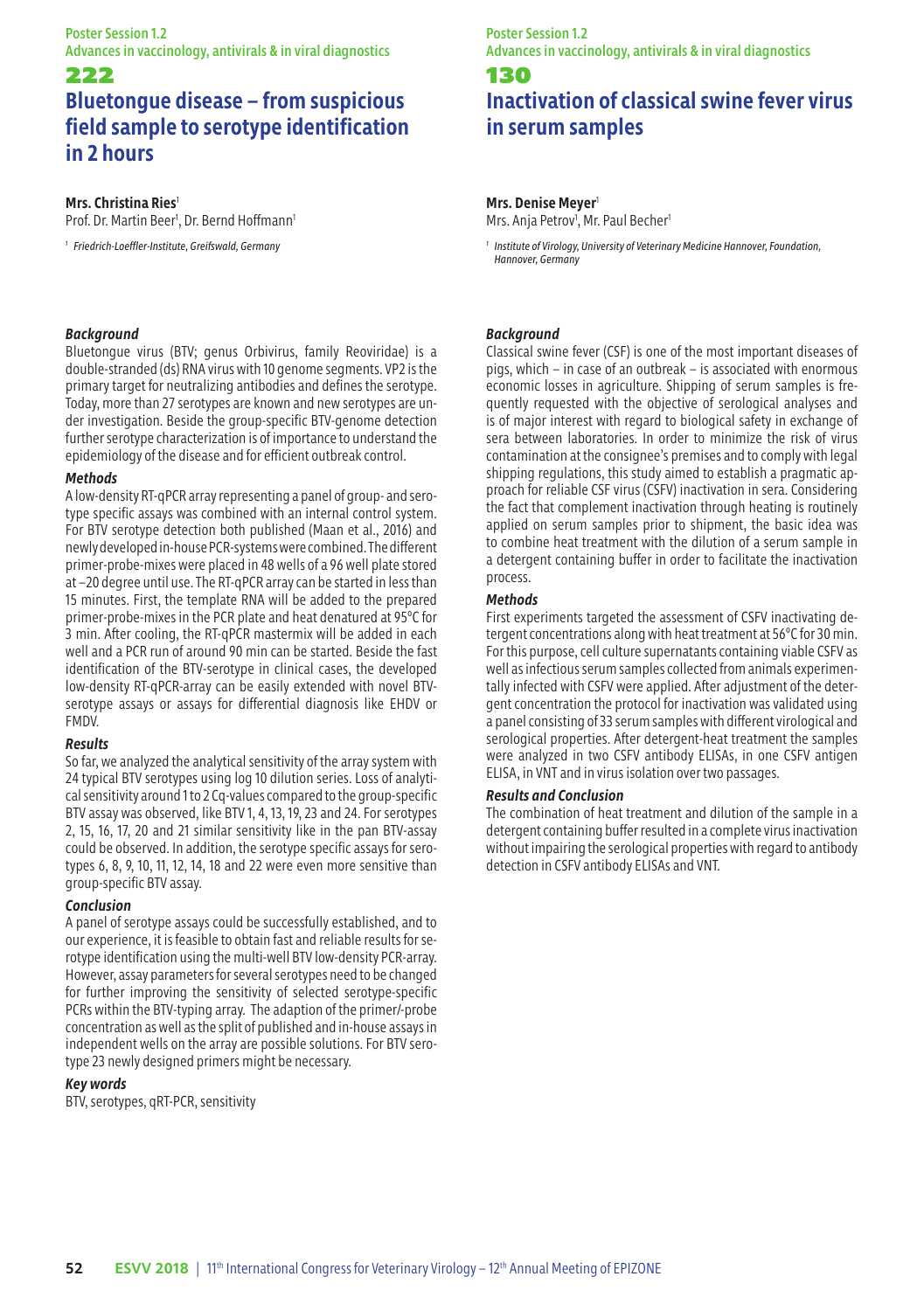# **Immunization against African swine fever virus using potential T-cell antigens delivered via adenovirus and vaccinia vectors**

# **Dr. Raquel Portugal<sup>1</sup>**

- Dr. Chris Netherton<sup>1</sup>, Ms. Lynnette Goatley<sup>1</sup>, Dr. Ana-Luisa Reis<sup>1</sup>,
- Dr. Lynden Gault<sup>2</sup>, Dr. Veronica Norlin<sup>2</sup>, Dr. Pedro Sanchez-Cordon<sup>1</sup>,
- Dr. Carmina Gallardo Frontaura<sup>3</sup>, Dr. Chak-Sum Ho<sup>2</sup>,
- Dr. Haru-Hisa Takamatsu<sup>1</sup>, Dr. Geraldine Taylor<sup>1</sup>, Dr. Linda Dixon<sup>1</sup>

*<sup>1</sup> The Pirbright Institute, Woking, United Kingdom*

*<sup>2</sup> Gift of Life Michigan Histocompatibility Laboratory, Ann Arbor, United States*

*3 European Union Reference Laboratory for ASF (EURL), Centro de Investigación en Sanidad Animal-Instituto Nacional de Investigación y Tecnología Agraria y Alimentaria, Madrid, Spain*

# *Background*

African swine fever virus (ASFV) ccauses an important disease of domestic swine and wild boar for which there is no vaccine. Protective immunity mechanisms against ASFV are poorly understood due to the complexity of this virus, which encodes over 165 genes, several able to control immune responses. The cellular arm of the immune response is a determinant for effective protection from virulent ASFV following immunization with related attenuated isolates. However, viral epitopes eliciting T-cell responses to ASFV are still largely unknown.

# *Methods*

In the first systematic screen for ASFV T-cell antigens, pools of viral peptides representing 132 predicted proteins encoded by OUT88/3 were incubated with lymphocytes from ASFV immunized pigs. Responses were assessed through IFN-gamma ELISPOT assay. Eighteen viral proteins were identified and the viral genes were cloned in replication deficient adenovirus and modified vaccinia Ankara (MVA) as expression vectors and tested in immunization experiments. In a first experiment, inbred pigs were primed and boosted with a pool of adenoviruses expressing twelve of the T-cell stimulating genes, or adenovirus expressing GFP as control. A second experiment used outbred animals and heterologous prime and boost. Groups of six pigs were immunized with the same pool of adenoviruses expressing twelve ASFV genes, or with a smaller pool expressing nine genes, six of which different from the previous. Control animals were immunized with adenovirus expressing influenza NP. Boost was performed with MVAs expressing the same pools of ASFV genes or control NP. IFN-gamma producing T-cells and antibody production in the immunized animals, in response to ASFV or specific to the different viral proteins, were also assessed.

# *Results*

In the first experiment, after challenge with virulent ASFV, two animals in a group of four immunized with the pool of adenoviruses were partially protected, exhibiting delayed and reduced clinical signs and lower viral loads in blood and tissue in comparison to the controls.

In the second experiment, three animals from the six immunized with the twelve vectored ASFV genes were partially protected after challenge with virulent ASFV, exhibiting reduced clinical signs, while all the animals in the group immunized with nine ASFV genes developed acute disease similarly to the control animals.

# *Conclusion*

Both immunization regimens with the vectored ASFV antigens induced specific cellular and humoral responses, although no clear correlation between such responses and the partial protection in some of the animals could be established at this point. These models of immunization seem promising for inducing protection using different combinations of ASFV antigens.

# Poster Session 1.2 Advances in vaccinology, antivirals & in viral diagnostics

# 23

# **Suppression of influenza A virus replication in chicken embryonic fibroblasts lacking CD209L and ANP32A by the CRSPR/Cas9 system**

# **Prof. Etsuro Ono**<sup>1</sup>

Dr. Yoshikazu Fujimoto<sup>1,2</sup>, Ms. Kinuyo Ozaki<sup>1</sup>

*<sup>1</sup> Kyushu University, Fukuoka, Japan*

*<sup>2</sup> Kagoshima University, Kagoshima, Japan*

# *Background*

Limited protection of current vaccines against avian influenza virus (AIV) infection underscores the urgent need for developing novel antiviral strategies including genetic modification in poultry. Genome editing such as by the CRISPR/Cas9 system has become an available genetic technology to generate disease-resistant animals in a gene-specific manner. As an anti-AIV gene target, we paid attention to the functions of two proteins, CD209L which is an authentic endocytic receptor for AIV entry and ANP32A which is an essential host partner co-opted to support AIV replication. To investigate antiviral effects in chicken embryonic fibroblasts (CEF) lacking CD209L or ANP32A in vitro, we established stable CEF lines lacking each gene.

# *Methods*

CEFs were transfected with pX459 expressing Cas9 and sgRNA for each gene and selected with puromycin. DNA was extracted from established CEF lines and confirm each gene sequence. For the investigation of viral one-step growth in CEFs lacking CD209L or ANP32A, the cells were seeded in 35 mm diameter dishes (1  $\times$  106 cells per dish). Strain A/Puerto Rico/8/1934 (PR8) at a multiplicity of infection (m.o.i.) of 0.01 was absorbed onto the cells at 37°C for 1 hour, and the cells were then washed to remove non-adherent virus and cultured in 3 ml DMEM. Each of five hundred microliters of supernatant was harvested from the infected cells at 16 hours post-infection, and plaque formation assay was performed using MDCK cells cultured into DMEM containing 0.8% SeaPlaque Agarose (Lonza) and 2 µg/ml of TPCK-treated trypsin.

# *Results*

In both of CEF line lacking each gene, the virus production was significantly suppressed, as compared with that in normal CEFs. Interestingly, suppression of AIV replication was much stronger in CEF lines lacking ANP32A than them lacking CD209L. These results indicated that lacking of each gene, especially ANP32A, led to suppress AIV replication.

# *Conclusion*

Our findings in the present study suggested that ANP32A is a candidate of anti-AIV gene targets in developing influenza-resistant poultry.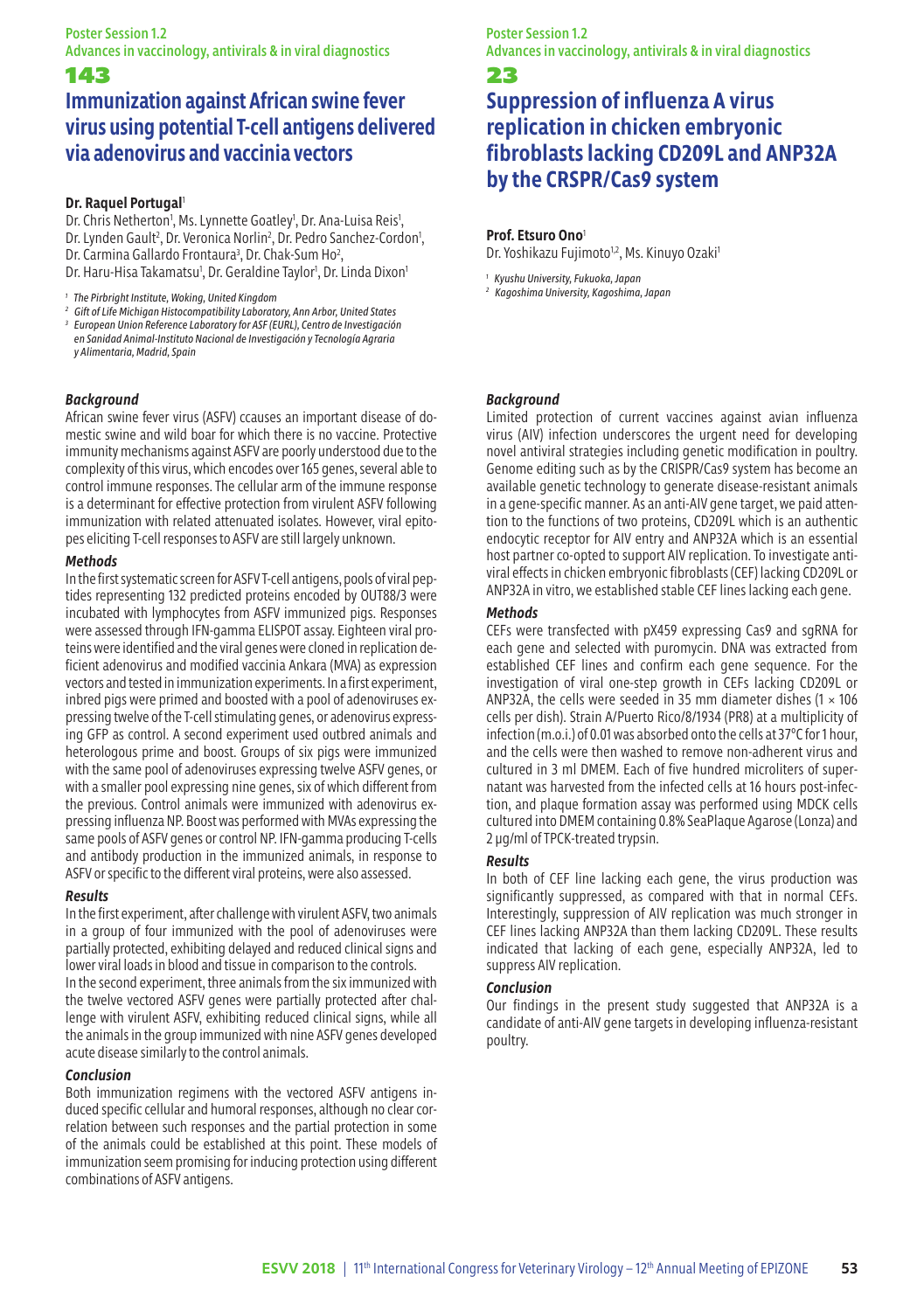Poster Session 1.2 Advances in vaccinology, antivirals & in viral diagnostics

# **Development of a multiplex real-time RT-PCR assay for the differential detection of bluetongue virus serotypes**

### **Dr. Petra Fay**<sup>1</sup>

43

Dr. John T. Flannery<sup>1</sup>, Dr. Carrie A. Batten<sup>1</sup>

*<sup>1</sup> The Pirbright Institute, Pirbright, United Kingdom*

#### Poster Session 1.2 Advances in vaccinology, antivirals & in viral diagnostics

# 135 **Novel highly immunogenic strain of B.anthracis 363/11**

### **Mr. Timofey Sevskikh**<sup>1</sup>

Mr. Yuri Selyaninov<sup>1</sup>, Ms. Irina Yegorova<sup>1</sup>

*<sup>1</sup> Federal Research Center of Virology and Microbiology, Pokrov, Russian Federation*

# *Background*

Bluetongue is an economically-important disease affecting mainly sheep, cattle and goats. Substantial financial costs are directly attributed to reduced animal production and restrictions on trade. Over the past 20 years, there have continued to be widespread incursions of different bluetongue virus (BTV) serotypes across Europe. The detection of multiple serotypes co-circulating in the same country is also observed, including the recent detection of BTV-4 and BTV-8 in France. As part of improved disease surveillance and control of bluetongue, particularly in neighbouring countries that are BTV-free, the development of diagnostic assays that are rapid, robust and able to differentiate BTV serotypes are essential.

BTV consists of a segmented dsRNA genome that encodes for 7 structural and 5 non-structural proteins. To-date there are 27 described serotypes of BTV that are determined by the neutralising antibody type-specificity to the outer capsid protein VP2, encoded for by Segment 2 (Seg-2) of the genome. A high level of genetic variation occurs between Seg-2 of different BTV serotypes which has subsequently been targeted for the development of singleplex real-time RT-PCR typing assays. While these assays have been shown to be specific, they are time-consuming and costly to perform individually. Therefore, the development of a multiplex real-time RT-PCR assay that retains a high level of specificity and sensitivity would be advantageous for the simultaneous and differential detection of multiple BTV serotypes.

# *Methods*

Primers and probes targeting conserved regions of Seg-2 were designed to contain a distinct fluorophore and a non-fluorescent quencher for each BTV serotype (BTV-1, BTV-4 and BTV-8). Primer/ probe ratios were optimised and the diagnostic sensitivity and specificity of the assay was evaluated using BTV RNA obtained from the Orbivirus Reference Collection at The Pirbright Institute. A compatible TaqMan® multiplex master mix was used in combination with the passive reference dye, Mustang Purple® for assay normalisation. All assays were performed using the Applied Biosystems 7500 Fast real-time PCR instrument.

#### *Results*

The development of a real-time RT-PCR multiplex assay allowed for the simultaneous detection of different BTV serotypes without compromising on accuracy and sensitivity. The assay is versatile and can be adapted for different serotype combinations due to the specific probe chemistries.

#### *Conclusion*

The multiplex assay is cost-effective, rapid and capable of highthroughput. This increased diagnostic capability will contribute to improved disease surveillance, particularly to BTV-free countries that risk the importation of infected animals from countries where multiple BTV serotypes may be circulating.

#### *Background*

The virulent strains of B.anthracis, which are able to evade immune response induced by live and chemical vaccines, are sporadically identified. In this case, massive continuous vaccination can potentially lead to selection of strains that threat public health and might cause disease in vaccinated animals. With the aim to develop a vaccine with a broad protective potential we identified and studied monoplasmid derivate of B.anthracis strain 363/11. The 363/11 strain was isolated from dead piglet and had low pathogenicity for laboratory animals (mice LD50 3,162\*105 spores, guinea pigs LD >108 spores). Although the reference vaccine strain Sterne shows LD 1,6\*102 and 8\*105 respectively.

#### *Methods*

A comparative evaluation of protective properties and intensity of inducible immunity was studied in experiments on guinea pigs and sheep using capsular reference strains. The immunogenic and protective properties of the strains were studied according to the "Methodological recommendations for the selection of anthrax strains intended for the design of vaccines" (2006).

#### *Results*

Interestingly, that having low pathogenicity for laboratory animals novel strain has shown phenotype features similar to virulent B.antracis strains: high proteolytic activity and  $\alpha$ -hemolysin expression, protocatechuic acid synthesis. The B.anthracis 363/11 strain is unique and does not have any similar analogues within vaccine strains used in the Russian Federation. The typical vaccine strains have low enzyme activity and characterized by β-hemolysin expression. The phenotype difference might potentially help to fill the gap in vaccine induced immunity for epidemic strains that can escape from immune response. The vaccine strain Sterne has similar characteristics to virulent isolates; however, it cannot be used in the Russian Federation due to economic reasons. The results show that ImD50 of 363/11 for guinea pigs against capsuled strain 71/12 and Carbovax (200LD50) are 2,95\*104 and 1,55\*105 spores respectively; 100% survival rate of guinea pigs was achieved with 107 spores of B.anthracis 363/11 against 17JB and 71/12 strains (200LD50).

#### *Conclusion*

The preliminary results demonstrate the higher protective potential of B.anthracis 363/11 strain compared to vaccine strain 55-VNIIVViM, currently used in Russian Federation. Novel strain B.anthracis 363/11 showed acceptable protection against some epidemic strains, where 55-VNIIVViM did not. The results also suggest that novel strain B.athracis 363/11 is a potential candidate for vaccine development against anthrax.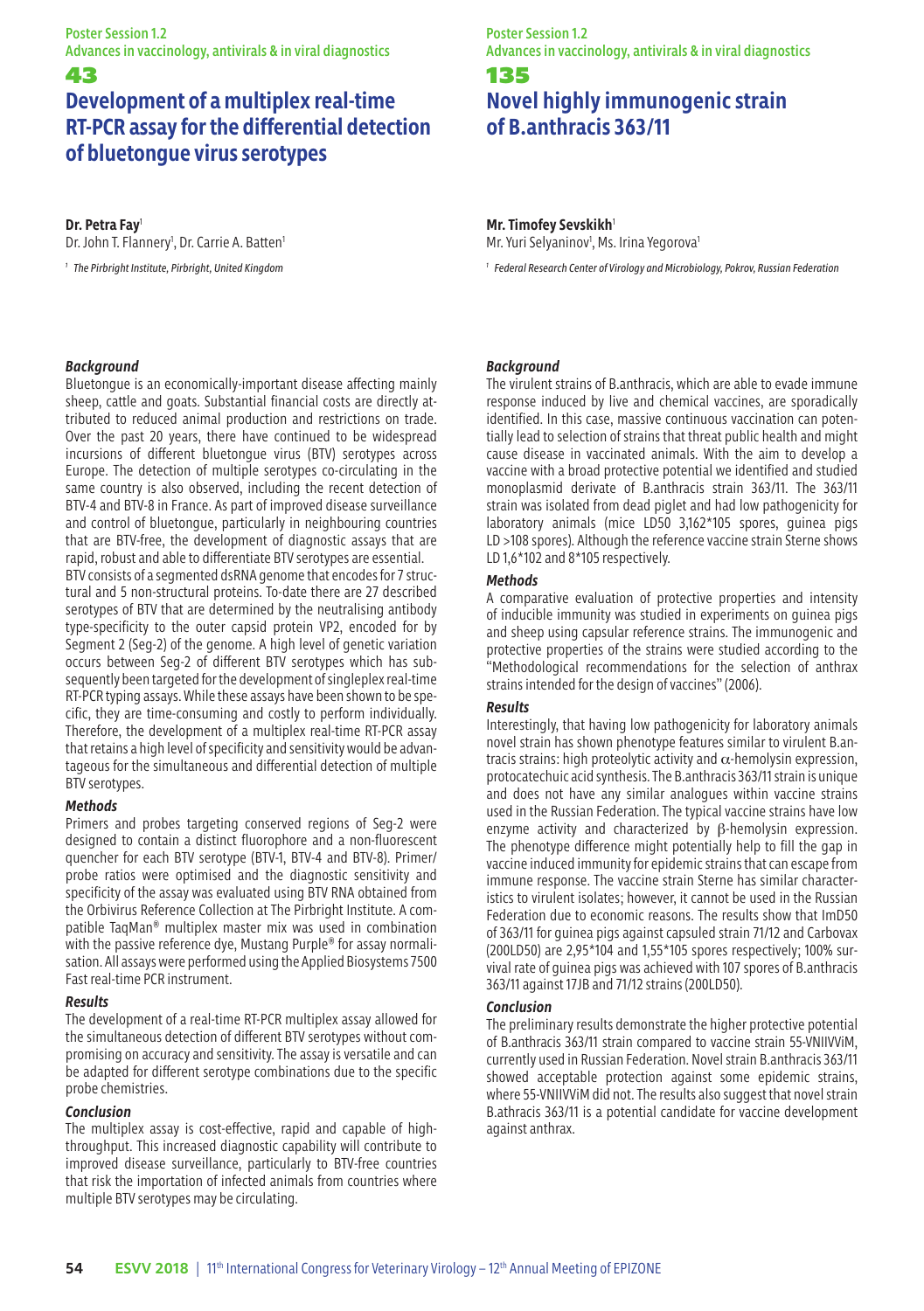# **Simultaneous detection of AIV and NDV by droplet digital PCR (dd-PCR)**

# **Mrs. Alia Yacoub**<sup>1</sup>

PhD. Mikhayil Hakhverdyan<sup>1</sup>, Prof. Sándor Belák<sup>2</sup>, PhD. Mikael Leijon<sup>1</sup>

*<sup>1</sup> SVA, Uppsala, Sweden*

*<sup>2</sup> SLU, Uppsala, Sweden*

# *Background*

A droplet digital PCR (dd-PCR) evaluated for simultaneous detection of avian influenza virus (AIV) and Newcastle disease virus (NDV). In dd-PCR assay samples are partitioned into 20,000 droplets with target and background DNA randomly distributed among the droplets. After PCR amplification, each droplet provides a fluorescent positive or negative signal indicating the target DNA was present or not present after partitioning. At a certain dilution each droplet provides an independent digital measurement. Positive and negative droplets are counted in a reader and the absolute concentration of target DNA can be calculated.

# *Methods*

The PCR assay presented here is developed using the one-step RT-dd PCR advanced kit for probes from Bio-Rad. Primers and probes for AIV and NDV were from Spackman E. et al 2002 and Wise MG. et al 2004, respectively. RNA from ten AIV strains (H1N1, H2N3, H3N2, H5N1, H5N3, H7N7, H9N2, H13N6, H14N5, H16N3) and from three NDV lentogenic strain LaSota /46 representing genotype II, the velogenic strains Herts´33 representing genotype IV and a pigeon paramyxovirus (PPMV) from Sweden isolated in 2007.

# *Results*

Single dd-PCR and duplex dd-PCR assays were successfully used to detect all AIV strains or NDV strains tested. One-step RT dd-PCR assay was applied for the detection and absolute quantification of NDV and AIV and optimized using serial dilutions of clinical samples from Swedish outbreaks in 2007. Results showed good separation between positive and negative droplets. At the same time, each dilution was quantified. The duplex format was able to differentiate between AIV and NDV with absolute quantification of each virus. The copy numbers of each virus in the duplex dd-PCR were calculated.

# *Conclusion*

A new assay for studying the population/copy number of two different viruses in the same sample was developed. The system could be used for broad detection of different organisms in the same sample and for study the population of each organism at the same time.

# Poster Session 1.2 Advances in vaccinology, antivirals & in viral diagnostics

# 249

# **Syndromic surveillance and pathogen detection using multiplex assays for respiratory infections in small ruminants**

# **Mr. Giovanni Cattoli<sup>1</sup>**

Mr. Tirumala BK Settypalli<sup>1</sup>, Ms. Kadidia Tounkara<sup>2</sup>, Ms. Angelika Loitsch<sup>3</sup>, Mr. Adama Diallo<sup>4</sup>, Mr. Charles Euloge Lamien<sup>1</sup>

- *<sup>1</sup> Animal Production and Health Laboratory, Joint FAO/IAEA Division, Seibersdorf, Austria*
- *<sup>2</sup> CIRAD, UMR ASTRE, Monpellier, France*
- *3 Institute for Veterinary Disease Control, Austrian Agency for Health and Food Safety (AGES), Moedling, Austria*
- *<sup>4</sup> CIRAD, UMR ASTRE, ISRA/LNERV, Dakar-Hann, Senegal*

# *Background*

Several bacterial and viruses can infect the respiratory tract of small ruminants causing similar clinical signs. The differential diagnosis of respiratory diseases in small ruminants can be achieved using multiplex assays for an accurate identification of the causative agents.

# *Objective*

The present study was aimed at developing molecular multiplex assays using different methods, such as real time PCR and microfluidics bead-based technology, applicable for the syndromic surveillance of respiratory infection in small ruminants. The targeted infections were those caused by Capripoxviruses (CaPVs), Peste-des-petits ruminants' virus (PPRV), Parapoxvirus, Mycoplasma Capricolum subsp. Capripneumoniae (MCCP) and Pasteurella multocida (PM). An internal control was included in order to determine the quality of samples being tested.

# *Methodology*

Primers and probes were designed for the conserved regions of the genomes of all the targeted pathogens. The probes for real time PCR were labelled with compatible fluorescent dyes and quenchers, whereas for microfluidics bead based method, primers and probes were biotinylated, phosphorylated and C12 amino-modified accordingly. Total nucleic acid extraction procedures were evaluated to extract both DNA or RNA. The amplification protocols were optimized and the procedures were validated for the amplification of the above-mentioned pathogens in a single test (or tube).

# *Results*

A one-step multiplex real time PCR method was developed to amplify four targets, CaPVs, PPRV, MCCP and PM in order to accommodate real time PCR platforms from different manufacturers and reduce complexity in performing the assay. This real time PCR method was highly specific and sensitive in detecting the targeted pathogens as well as co-coinfections. Out of 314 samples tested from different African countries, 80 samples were positive for PPRV, 50 for PM, 2 for CaPV and 8 were mixed infections of PPRV and PM. The same pathogens were included, and the panel was expanded with Parapoxvirus, an internal control, and tested in microfluidics bead-based method. The validated microfluidics bead-based method displayed a similar analytical sensitivity and specificity to the real time PCR based assay.

# *Conclusion*

The real time PCR method is being implemented in routine diagnostics and surveillance of different veterinary laboratories in Africa and Asia for differential diagnosis of PPR. Microfluidics bead-based assays will extend the scope by allowing the screening of more pathogens. These two multiplex approaches facilitate the syndromic surveillance of respiratory infection in small ruminants in regions where several pathogens with similar clinical symptoms are present.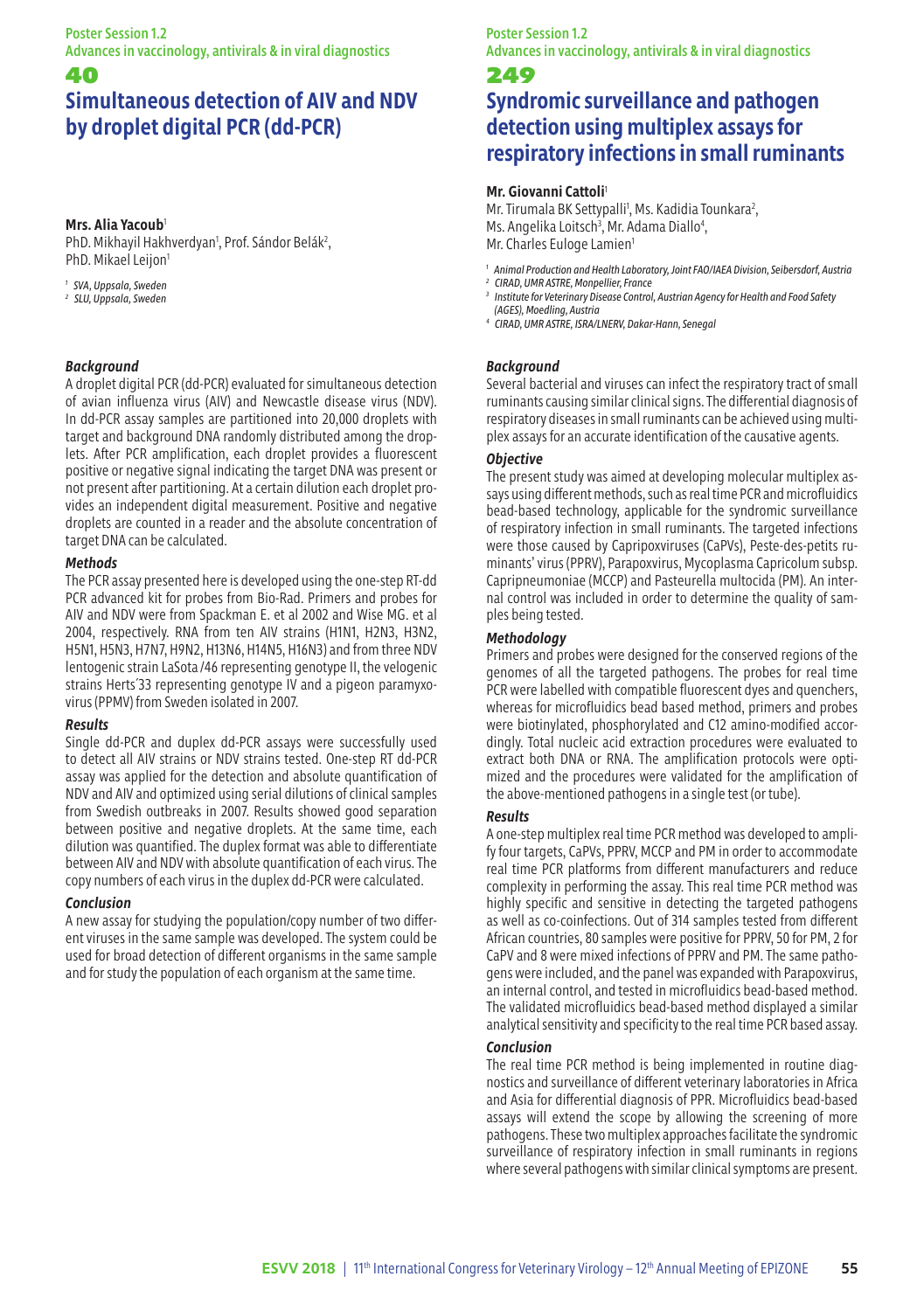# 250 **Differentiation of sheep poxvirus vaccines from field isolates and other Capripoxvirus species**

# **Mr. Giovanni Cattoli**<sup>1</sup>

Mr. Tesfaye Rufael Chibssa<sup>1,2,3</sup>, Mr. Tirumala BK Settypalli<sup>1</sup>, Mr. Francisco Berguido<sup>1</sup>, Ms. Angelika Loitsch<sup>4</sup>, Mr. Adama Diallo<sup>5</sup>, Mr. Charles Euloge Lamien<sup>1</sup>

- *<sup>1</sup> Animal Production and Health Laboratory, Joint FAO/IAEA Division, Seibersdorf, Austria 2 Institute of Biotechnology, University of Natural Resources and Life Sciences (BOKU), Vienna, Austria*
- *<sup>3</sup> National Animal Health Diagnostic and Investigation Center (NAHDIC), Sebeta, Ethiopia 4 Institute for Veterinary Disease Control, Austrian Agency for Health and Food Safety*
- *(AGES), Moedling, Austria <sup>5</sup> CIRAD, UMR ASTRE, ISRA/LNERV, Dakar-Hann, Senegal*

# *Background*

The genus Capripoxvirus (CaPV) within the family Poxviridae comprises three closely related viruses, sheep poxvirus (SPPV), goat poxvirus (GTPV) and lumpy skin disease virus (LSDV) causing sheep pox (SPP), goat pox (GTP) and lumpy skin disease (LSD) in small ruminants and cattle respectively. LSD has emerged in Europe in 2015 and first incursions of SPP in the European Union were reported in Bulgaria and Greece in 2013. Live attenuated SPPV vaccines are widely used in many countries to control SPP and GTP. With the increasing number of reports on SPP in previously vaccinated sheep herds, it is imperative to develop new diagnostic tools for differentiation of SPPV field strains from attenuated vaccine strains.

### *Objective*

This work aimed at identifying appropriate diagnostic targets to develop assays for the rapid and accurate differentiation SPPV vaccine strains from SPPV field isolates and other CaPVs.

#### *Methodology*

To identify a suitable molecular target for the development of these assays, the full genomes of several SPPV vaccines strains and SPPV field isolates were compared. A unique 84-base pair nucleotide deletion located between the DNA ligase and the B22R gene was exploited to develop a gel-based PCR, and a region containing a 48bp deletion within the B22R gene of SPPV vaccines strains only, as well as species-specific nucleotide difference between SPPV field isolates, GTPV and LSDV, was targeted to develop a HRM assay.

#### *Results*

The gel-based assay was readily able to differentiate SPPV vaccines from field isolates. However, this method alone could not differentiate SPPV field isolates from GTPV and LSDV. In contrast, the HRM based method allowed the differentiation of SPPV vaccines from field isolates and further enabled the genotyping of capripoxviruses isolates. Out of 61 samples tested, we identified 4 SPPV vaccines, 14 SPPV field isolates, 11 GTPVs and 32 LSDVs. The two assays were both sensitive and specific and in agreement with the sequencing data of the tested samples.

# *Conclusion*

The assays described herein are reliable and rapid methods for the differentiation of SPPV Vaccines from SPPV field isolates. While the gel based assay needs to be combined with capripoxvirus species-specific assays, the HRM assay stands alone as a tool to differentiate SPPV vaccines from field isolates and simultaneously genotype SPPVs, GTPVs and LSDVs. The methods are suited for routine use during outbreak investigations in both capripoxvirus enzootic and disease-free countries.

# Poster Session 1.2

Advances in vaccinology, antivirals & in viral diagnostics

# 248

# **Evaluation of Capripoxvirus surface proteins as antigens for the detection of antibodies using indirect ELISA**

# **Mr. Giovanni Cattoli**<sup>1</sup>

Mr. Francisco Berguido<sup>1,2</sup>, Mr. Esayas Gelayas<sup>3</sup>, Mr. Kiril Krstevski<sup>4</sup>, Ms. Angelika Loitsch<sup>5</sup>, Mr. Loic Comtet<sup>6</sup>, Mr. Philippe Pourqier<sup>6</sup>, Ms. Eva Tuppurainen<sup>7</sup>, Mr. Adama Diallo<sup>8</sup>, Mr. Charles Euloge Lamien<sup>1</sup>

- *<sup>1</sup> Animal Production and Health Laboratory, Joint FAO/IAEA Division, Seibersdorf, Austria 2 Institute of Biotechnology, University of Natural Resources and Life Sciences (BOKU), Vienna, Austria*
- *3 National Veterinary Institute, Debre Zeit, Ethiopia*
- *4 Laboratory for serology and molecular diagnostics, Faculty of Veterinary Medicine, University "Ss. Cyril and Methodius", Skopjie, Macedonia*
- *5 Institute for Veterinary Disease Control, Austrian Agency for Health and Food Safety (AGES), Moedling, Austria*
- *6 IDVet, Grables, France*
- *<sup>7</sup> Independant consultant, Finland <sup>8</sup> CIRAD, UMR ASTRE, ISRA/LNERV, Dakar, Senegal*
- 

# *Background*

Lumpy Skin Disease (LSD), Sheeppox (SPP) and Goatpox (GTP) are contagious diseases of ruminants with a devastating impact on the livestock industry and trade, also affecting the living conditions of poor rural and small farmers. LSD, SPP, GTP were mainly confined to Africa, the Middle East and Asia, with some sporadic incursions of SPP in Greece and Bulgaria. However, in 2015 the first incursions of LSD occurred in the European Union. Due to their potential for rapid spreading, a highly sensitive and specific serological method for active and passive surveillance of SPP, GTP and LSD is needed. In addition, such a tool could serve for post-vaccination monitoring.

### *Objective*

The aim of this work was to evaluate recombinants proteins of the capripoxvirus virion for use in an indirect ELISA (iELISA) to detect anti-capripox antibodies in vaccinated and naturally infected small ruminants and cattle sera.

#### *Method*

We have identified, characterized, expressed and purified capripoxvirus virion surface protein (CVSP) that react to positive SPP, GTP and LSD sera samples by Western Blot and iELISA. The iELISA was further optimised and evaluated using sera samples from vaccinated, experimentally and naturally infected sheep, goat and cattle.

#### *Results*

Twenty experimentally infected positive and 130 negative LSD, SPP and GTP sera samples were tested and correctly identified using the CVSP iELISA. We tested sera collected at multiple time points from several LSD experimentally infected animals. We observed a time dependant increased in anti-LSD antibody production after day 14 post infection. For specificity, five ORF positive sera were tested. None of the ORF positive sera was positive in the CVSP iELISA. A number of field sera collected during capripoxvirus outbreaks and vaccination campaigns from animals with known infection/vaccination status were tested by the CVSP iELISA and compared to the virus neutralization assay. The complete dataset and results of the field test evaluation will be presented.

### *Conclusion*

As capripox diseases spread, and to strengthen disease surveillance and control programmes, there is an ever-increasing need for rapid and effective antibody detection assays. The CVSP tested in the present study demonstrated to be good antigen candidates for the development of sensitive and specific serological assays. The prototype iELISA developed has the potential to be used as an effective and rapid method for capripoxvirus antibody detection in vaccinated, experimentally and naturally infected sheep, goat and cattle sera.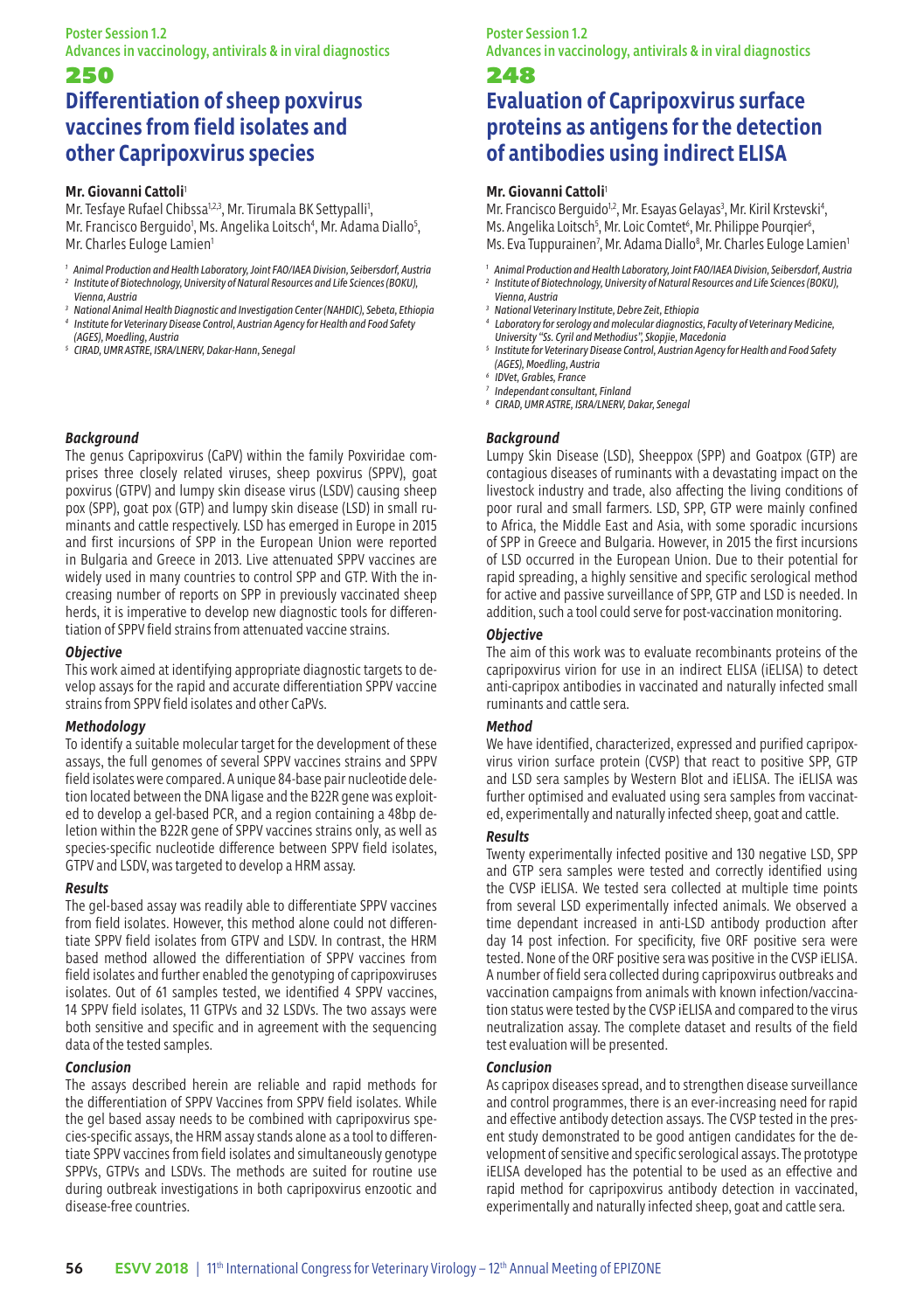# **Development of an alternative multiplexed bead-based avian influenza H5 pathotyping assay**

# **Ms. Edwicka Gregorowicz**<sup>1</sup>

Dr. Cécile Boland<sup>2</sup>, Dr. Pierre Wattiau<sup>2</sup>, Dr. Mieke Steensels<sup>1</sup>, Dr. Bénédicte Lambrecht<sup>1</sup>

*<sup>1</sup> Avian virology and Immunology Service, Sciensano, Brussels, Belgium*

*2 Foodborne bacterial zoonosis and Antibiotic Resistance Service, Sciensano, Brussels, Belgium*

Early warning avian influenza (AI) surveillance and rapid diagnosis are necessary to contain highly pathogenic H5 AI (HPAI) outbreaks. In this context, fast pathotyping is indispensable to allow the prompt implementation of restriction measures to limit virus spread. Currently, distinction of low and highly pathogenic AI (LPAI/ HPAI) is mostly determined by sequencing the hemagglutinin gene cleavage site (CS). Here, an alternative specific multiplex bead-based luminex fast assay for H5 pathotyping is developed. Specific SNP (single-nucleotide polymorphism)-based primers for LPAI and HPAI CS were designed to determine the sample's molecular pathotype. The pathotype of all LPAI/HPAIs was predicted with a high degree of specificity. This alternative strategy may be considered for implementation in routine diagnostics and may be extended for AI neuraminidase (NA) subtyping.

### Poster Session 1.2 Advances in vaccinology, antivirals & in viral diagnostics

# 213

# **The influence of sample preparations on high-throughput sequencing detection of viruses in clinical samples**

# **Mr. Lihong Liu**<sup>1</sup>

PhD. Mikhayil Hakhverdyan<sup>1</sup>, PhD. Mikael Leijon<sup>1</sup>

*<sup>1</sup> National Veterinary Institute (sva), Uppsala, Sweden*

# *Background*

Viral metagenomics is a powerful tool not only for identifying potential causative agents of diseases but also for studying viral composition of biological or environmental samples. Detection of viral nucleic acids involves multiple steps such as sample homogenization, enrichment, extraction, amplification, library preparation, sequencing and data analysis. To enrich virus particles, different methods, such as filtration to remove bacteria, ultracentrifugation and/or precipitation to pellet out virus particles, and target-specific probes to fish out viral nucleic acids, may be used. The aim of this study is to investigate the possible effects of inclusion of ultracentrifugation as an additional sample preparation step on metagenomic detection of viruses in swine fecal samples.

# *Methods*

Six swine fecal samples, of which three were in normal shape and three in semi-liquid form, were processed in duplicates by a routine metagenomic protocol (#1) to study fecal virome. The same samples were also prepared by the routine protocol plus an ultracentrifugation step aiming to enrich virus particles (#2). Nucleic acids were extracted by TRIzol combined with RNeasy Mini kit (Qiagen). A total of 24 libraries were prepared and sequenced using Illumina MiSeq Reagent Kit v3 (600-cycle). Reads were quality trimmed, assembled into contigs by Ray/2.3.1, which were then blasted against NCBI viral reference sequences. A minimal length of 100 nt, E-value of 1E-50 and identify percentage of 70 were applied to filter results in RStudio.

# *Results*

The mean number of blast hits against virus reference genome over the six samples was 10.3 (protocol #1) and 8.7 (protocol #2). The ultracentrifugation step to enrich viruses seemingly did not improve performance. Regardless of the protocols, about one-third of the hits were from both duplicates and the rest were from only one of the duplicates. In the case of sample S3, not a single hit was from both replicates. On average, 22.6% of hits were identified by both protocols in duplicate while 77.4% were by one of them.

# *Conclusion*

The routine protocol worked well for sample preparation and ultracentrifugation step did not improve the final result. The study demonstrates great variations in terms of number of hits against virus reference genome and highlights the need to include replicates in the whole procedure of metagenomics studies.

# *Acknowledgement*

The study was supported by EJP project METASTAVA.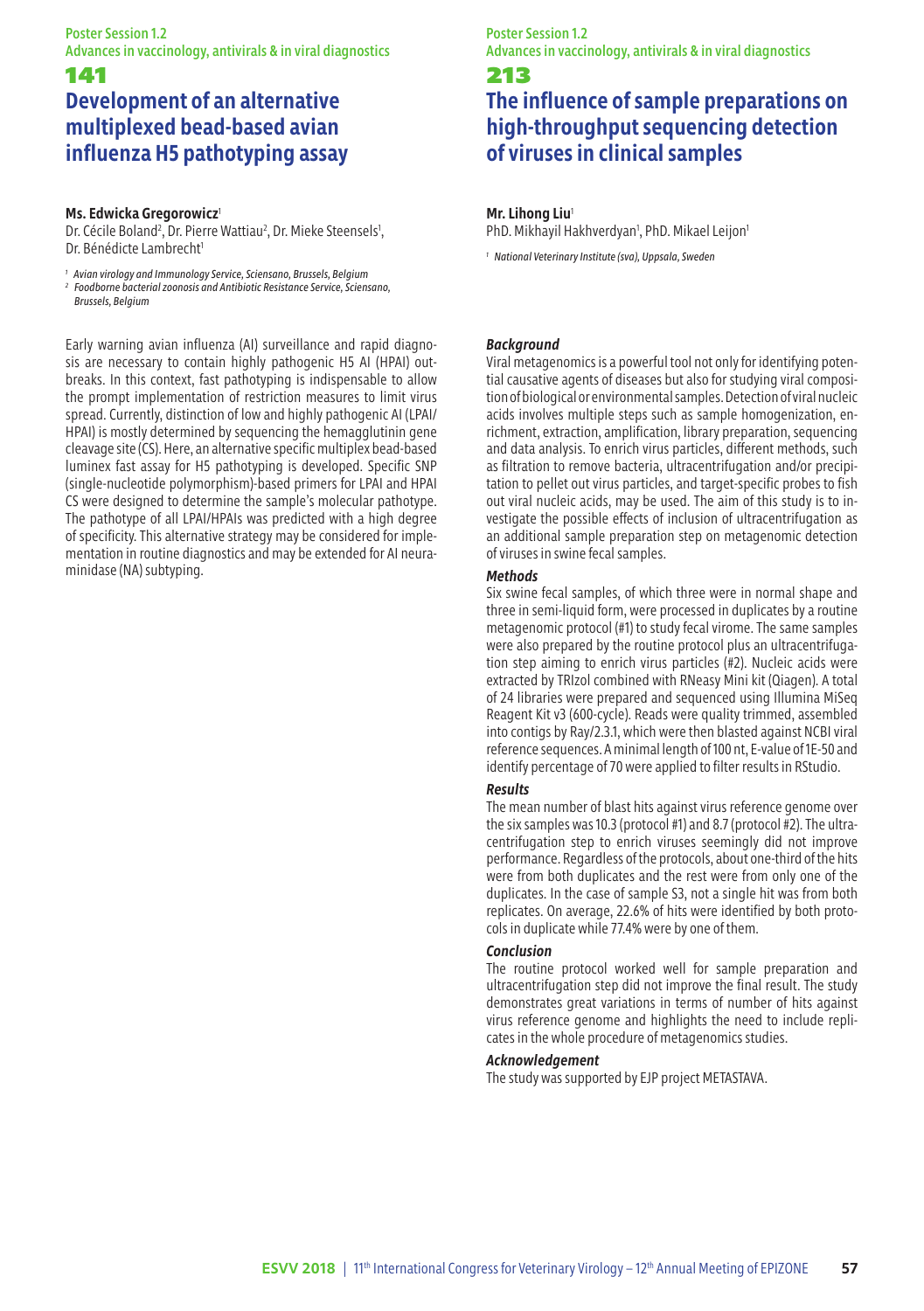Poster Session 1.2 Advances in vaccinology, antivirals & in viral diagnostics

# 221 **Antipoxvirus compounds screening for veterinary medicine**

#### **Ms. Sokunthea Top**1,2

Mr. Stéphane Bertagnoli<sup>2</sup>, Mr. Franck Gallardo<sup>1</sup>

- *1 Neovirtech SAS, Advanced Technology Institute in Life Sciences ITAV, Université de Toulouse, CNRS, Toulouse, France*
- *<sup>2</sup> Université de Toulouse, ENVT, INRA, UMR1225, Toulouse, France*

#### *Background*

Several viruses belonging to Poxviridae family are responsible for major human and animal diseases (Smallpox, Monkeypox, Sheeppox, Myxomavirus (MYXV)…). Although smallpox has been eradicated, it is not excluded that the virus is present in remote endemic areas, can reemerge during explorations of ice floes, or in case of bioterrorism. Hence, efforts have been intensified for the discovery of new therapeutic weapons against poxviruses, and in particular the development of anti-poxvirus compounds. Several antiviral molecules including cidofovir and ST-26 have been shown to be effective against vaccinia virus in humans. At present, there are no effective antiviral molecules for the treatment of poxviral infections in veterinary medicine. Our objective is to develop poxvirus-specific antiviral molecules by high throughput screening for veterinary purposes. We first chose to study MYXV, a Leporipoxvirus responsible for myxomatosis, a major infectious disease of the European rabbit (Oryctolagus cuniculus).

In France, heterologous (Rabbit Fibroma Virus) and homologous (attenuated MYXV SG33) vaccines are used to control myxomatosis. Both Vaccines are not completely effective and the current protocols requiring boost every six months, are exhausting and expensive. Therefore, the development of antiviral compounds could be interesting and particularly for pet rabbits.

### *Methods/Results*

We first constructed two autofluorescent MYXV containing the AN-CHOR TM system (1) from a wild strain (Toulouse 1) and a vaccine attenuated strain (SG33). The ANCHOR TM system is a new visualization system for DNA in living cells, developed by NeoVirTech. It is based on the insertion into the viral genome of an autofluorescent cassette composed of an ANCH sequence and a gene coding for the expression of the OR protein fused to a fluorescent protein. This system provides both quantitative and qualitative results on living cells in 24 hours, and is suitable for use with high-throughput microscopy. After validation of the virus constructions, the autofluorescence was checked in rabbit cells (RK13) by high resolution microscopy. Fine analysis of the MXYV viral cycle was carried out allowing the comparison of the infection kinetics of the different viruses. Then, FDA approved chemical library was screened to identify new antiviral molecules.

### *Conclusion/Discussion*

These studies will give us a better knowledge of the poxvirus replication cycle, but also the establishment of a new animal model for the high-throughput screening of new classes of anti-pox compounds in the veterinary field.

#### Poster Session 1.2 Advances in vaccinology, antivirals & in viral diagnostics

# 251 **Circulation and impact of bovine herpesvirus 2**

# **with diagnosis of BHV1 in France**

### **Mr. Guy Kouokam Fotso**<sup>1</sup>

Mr. Benoit Croisé<sup>1</sup>, Mrs. Isabelle Brémaud<sup>1</sup>, Mrs. Sophie Stourm<sup>1</sup>, Mr. Stephen Valas<sup>1</sup>

*<sup>1</sup> Anses Niort Laboratory, French Reference Laboratory for IBR, Anses, France*

### *Background*

Cross-reactions between bovine herpesvirus 2 (BHV2) antibodies and ELISA tests for the diagnosis of infectious bovine rhinotracheitis have already been shown to be responsible for BHV1 singleton reactors in certified BHV1-free herds. Thus, regions with high density of cattle and programs to control BHV1 are advised to check for prevalence of BHV2 and to perform relevant confirmatory tests for discrimination of such BHV1 singleton reactors. The aim of this study was to determine whether BHV2 was prevalent in France and to develop an alternative serological test including both viral genotypes.

### *Methods*

A collection of 1083 individual sera collected from 55 French cattle herds located throughout the country were enrolled in this study. All sera were analyzed with 3 sets of BHV1 ELISA kits (whole-virus indirect tests, gB and gE blocking tests) and a BHV2 indirect ELISA kit (IDvet). Additionally, a panel of 116 false-positive singleton reactors from certified BHV1-free herds was screened with an "in house" indirect ELISAs established on new recombinant antigens derived from the gE protein of BHV1 and the gD proteins of both BHV1 and BHV2.

# *Results*

The serological survey for BHV2 in French cattle herds revealed a between-herd prevalence of 55%. However, seroprevalence was not uniformly distributed throughout the country. Among BHV1-free herds, the mean reactivity for BHV1 indirect and gB ELISA kits was significantly increased in BHV2 seropositive herds, leading to the occurrence of BHV1 false-positive reactions. These data were consistent with the fact that 86 out of 116 (74%) false-positive singleton reactors from certified BHV1-free herds also tested positive with the BHV2 ELISA kit. In order to differentiate in a rapid and simply way these BHV2 cross-reactions from BHV1 infected animals, three recombinant antigens derived from the gE protein of BHV1 and the gD proteins of both BHV1 and BHV2 were developed and used independently as antigens in an indirect ELISA (r-ELISA). The performances of these r-ELISAs were evaluated using samples from the serological survey. The BHV2 r-ELISA and the combination of the two BHV1 r-ELISAs showed high specificity (100%) but lower sensitivity than those of commercially available ELISA kits. Notably, all false-negative samples (8 out of 128 sera) in the BHV1 r-ELISA corresponded to weak positive samples for gE blocking tests. The r-ELISAs were then used for screening the false-positive, BHV1 singleton reactors. Out of the 86 sera which were found positive with the BHV2 ELISA kit, 68 (79%) also tested positive with the BHV2 r-ELISA. In contrast, no sera were found positive with the combination of the BHV1 r-ELISAs.

# *Conclusion*

These results highlighted the serological drawback of BHV2 circulation with BHV1 diagnosis and provided the basis for development of a multiplex test allowing discrimination between these two viruses.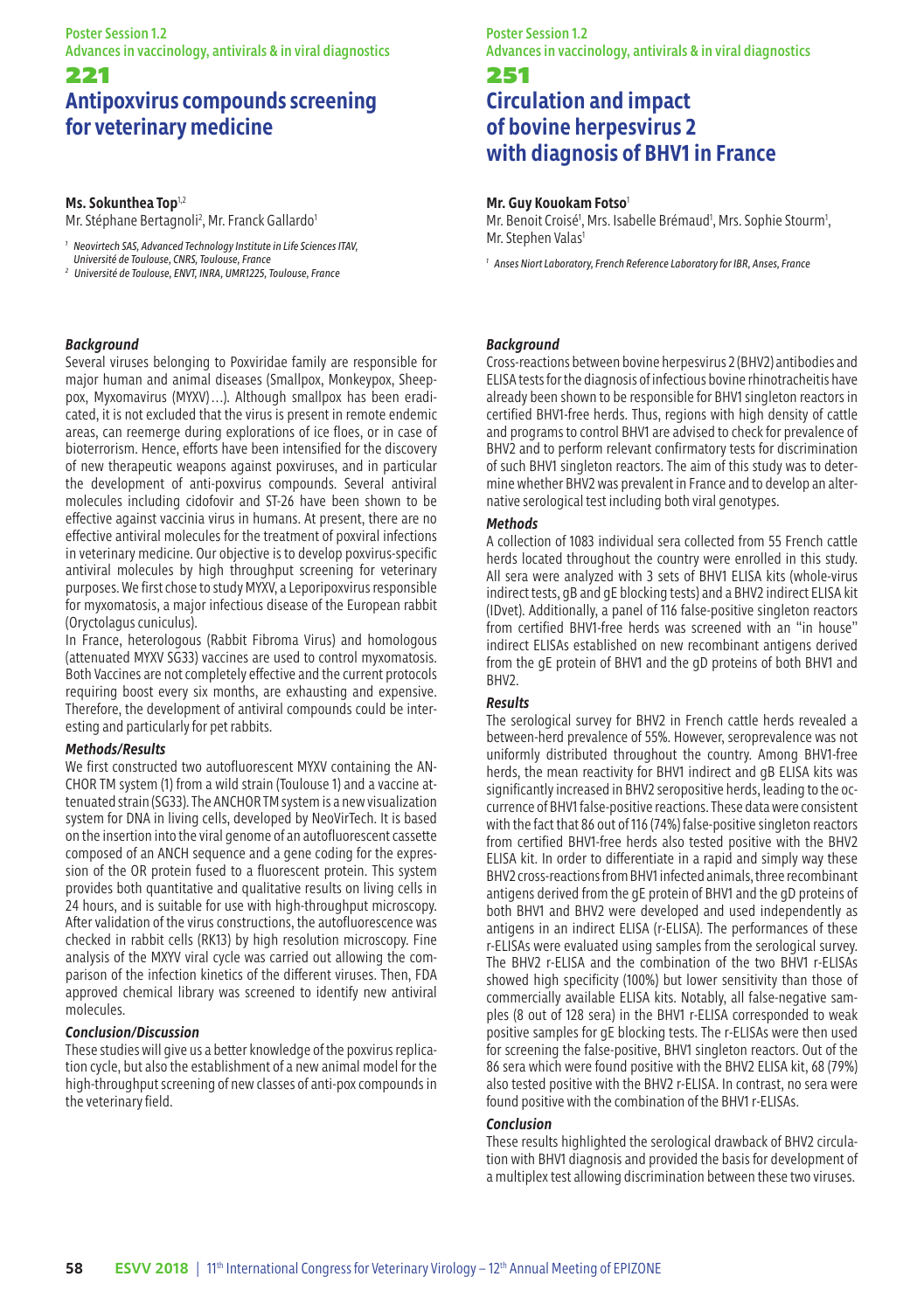# 157 **Validation of real-time PCR kits for specific detection of classical and African swine fever virus**

### **Ms. Floriane Pez**<sup>1</sup>

Mr. Jérôme Ventosa<sup>1</sup>, Ms. Adélie Meunier<sup>1</sup>, Mrs. Claire Pelletier<sup>1</sup>, Mr. Eric Sellal1

*<sup>1</sup> BioSellal, Dardilly, France*

# *Background*

Classical swine fever (CSF) and African swine fever (ASF) are highly contagious viral diseases with high economic impact. Although CSF and ASF are caused by unrelated viruses, both have similar clinical signs such as fever, ataxia, and severe depression in pig and wild boar. These diseases are notifiable to OIE and are present in many parts of the world including Asia and Eastern Europe. Moreover, ASF is reported in European Union, with recent dissemination in Hungary. This emphasizes the need for rapid, reliable and effective differential diagnosis tools for these diseases.

### *Methods*

In this context, BioSellal decides to develop three ready-to-use realtime PCR kits: two duplex which detect either CSFV (FAM labelling) or ASFV (VIC labelling) with an internal positive control (Cy5 labelling), and one triplex that combined all three targets in the same reaction well. Validations of each Bio-T kit® were performed according to the specifications of the French National Reference Laboratory (NRL) for CSF and ASF (ANSES Ploufragan-Plouzané, France) which notably describes the panel of samples to be checked for inclusivity and exclusivity and the limit of detection of the complete method to be reached for each target. They include the general guidelines defined by the French AFNOR standard NF-U47-600-2.

# *Results*

Bio-T kit® CSFV and Bio-T kit® CSFV & ASFV allow the specific detection of genotypes 1.1, 1.2,2.1 and 2.3 of CSFV while Bio-T kit® ASFV and Bio-T kit® CSFV & ASFV correctly detect ASFV genotypes I, II, III, IV, V, VI, VIII, IX, X, XVII and XXIII. Globally, PCR characteristics for the triplex are identical to those of the two duplexes: limits of detection were 20 copies/RT-PCR for CSFV and 5 copies/PCR for ASFV, and efficiencies were around 100% for both targets.

In combination with the BioExtract® Superball® extraction kit, reference samples at the detection level required by the French NRL for both targets were detected by all the three kits.

Finally, diagnostic sensibility and specificity were 100% respectively for each target by using the French NRL panel of samples for CSFV and ASFV and the European Union reference laboratory panel (CISA-INIA, Madrid, Spain) for ASFV.

# *Conclusion*

The Bio-T kit® CSFV, Bio-T kit® ASFV and Bio-T kit® CSFV & ASFV are three effectives tools allowing the differential diagnosis of CSF and ASF. Moreover, the ready-to-use triplex one-step Master Mix could be an interesting tool to survey both diseases into regions where CSFV and ASFV are presents.

#### Poster Session 1.2 Advances in vaccinology, antivirals & in viral diagnostics

# 227

# **Extented validation of ELISAs & qPCR for the diagnosis of African swine fever**

# **Mr. Loic Comtet**<sup>1</sup>

Mr. Mickaël Roche<sup>1</sup>, Mr. Gauthier Hourdoir<sup>1</sup>, Mr. Mathieu Laffont<sup>1</sup>, Mrs. Joany Castera<sup>1</sup>, Mrs. Lise Grewis<sup>1</sup>, Mr. Philippe Pourquier

*1 IDvet, Grabels, France*

# *Background*

ASF control and eradication programs require accurate and reliable diagnostic tests. IDvet offers solutions for antibody detection (indirect and competitive ELISAs) in serum, blood filter paper and meat juice samples, as well as a real-time qPCR. This poster shows complementary data for IDvet's ELISAs performance on wild boar samples, and qPCR validation data. Wild boar samples can be problematic for ASF diagnosis; previous studies (Dixon et al.) reported specificity issues with commercial ELISAs (Sp: 63 to 84%) whereas IDvet's iELISA had 100% specificity. The performance of the IDScreen® ASF competitive ELISA (P30 based – Sp: 100% domestic pigs – 97, 1% wild boar; Se: 95.8%) had not been extensively on wild board samples.

# *Methods*

Diagnostic specificity of the IDScreen® ASF ELISAs on wild board was evaluated through the analysis of 255 wild boar samples coming from disease-free areas.

Diagnostic sensitivity of the IDGeneTM qPCR was evaluated through the analysis 162 field infected or exposed samples (tissues or blood) and 303 field samples (blood, organs, soft tick homogenates) from recent outbreaks (Eastern Europea, Africa). Theses sample were also tested with the UPL-qPCR and with the OIE qPCR. Comparative data with in-house PCR during routine diagnosis will also be presented.

# *Results*

The measured specificity on the 255 wild boar samples was 100% for the Indirect ELISA and 98,4% for the competitive ELISA. Out of 162 field infected or exposed samples (tissues or blood) tested, 95% were positive with the IDGeneTM qPCR ; 91% with the UPL-qPCR and 67% with the OIE qPCR. 303 field samples (blood, organs, soft tick homogenates) from recent outbreaks (Eastern Europa, Africa) were also tested; the measured sensitivity was 98.6%.

# *Conclusion*

The measured specificity were very high for IDScreen® ASF ELISAs reducing the risk of false positive reaction on wild boar samples. The IDGeneTM ASF is a ready-to-use qPCR assay detecting simultaneously ASFV and an endogenous internal positive control. Combined with magnetic beads extraction kit (MAGFASTTM, 20 minutes) and the IDEALTM automate, results may be obtained in less than two hours. The qPCR kit was validated by the EURL for ASF. All ASFV isolates tested were detected, regardless of the genotype. IDvet offers a full range of tools for accurate and rapid diagnosis of ASF.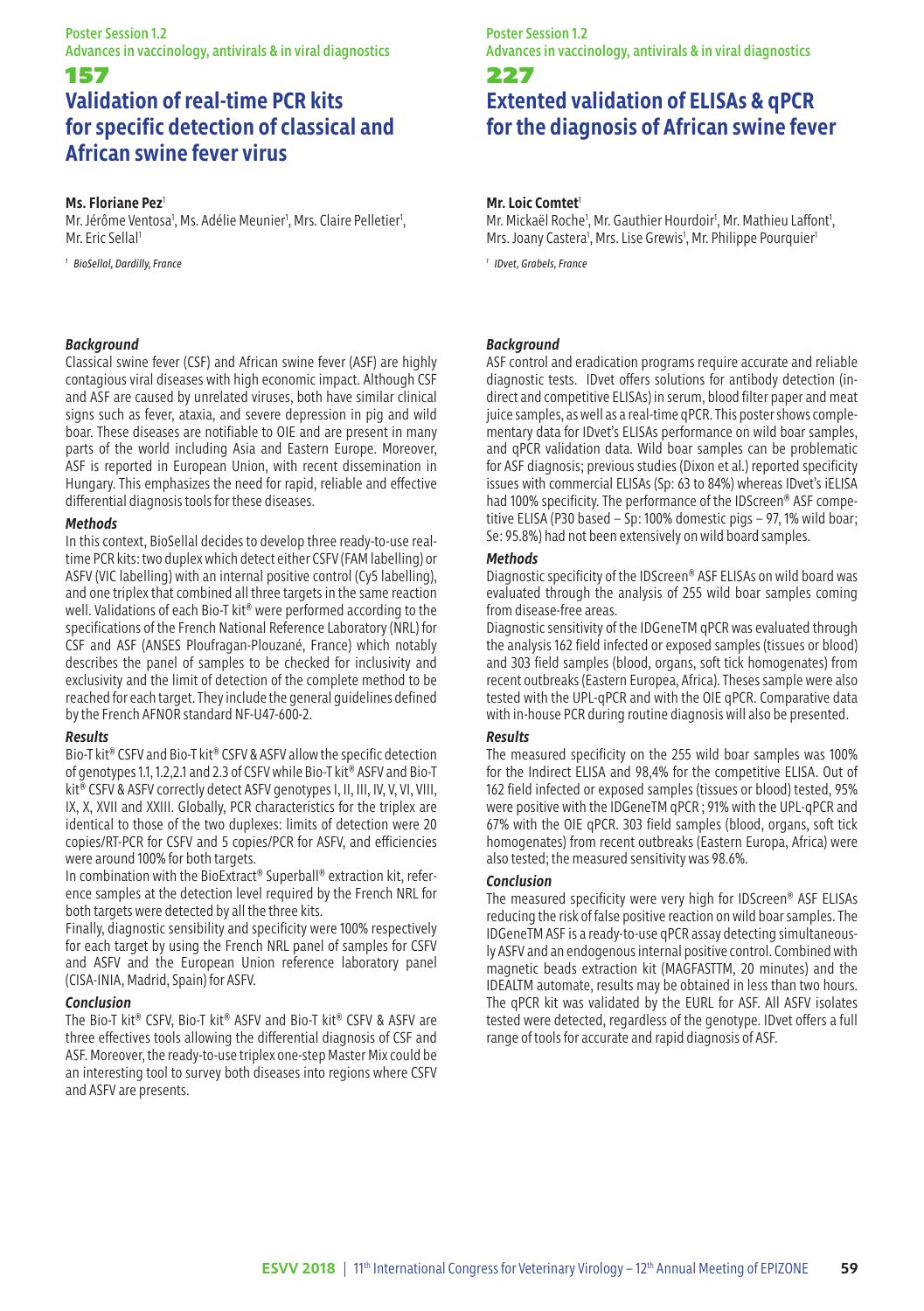# **Poultry vaccines: innovative serological assays for diagnosis and vaccination monitoring for H9 and H5 avian influenza A**

# **Mrs. Marina Gaimard**<sup>1</sup>

Mrs. Stéphanie Lesceu<sup>1</sup>, Mrs Khadija Mouacha<sup>1</sup>, Ms. Alice Harmois<sup>1</sup>, Mrs. Yasmina Elkhoulali<sup>1</sup>, Mrs. Catherine Lefebvre<sup>1</sup>, Mr. Philippe Pourquier<sup>1</sup>

*<sup>1</sup> IDvet, Grabels, France*

# *Introduction*

Influenza viruses belong to the family Orthomyxoviridae and infect a variety of human and animal hosts. There are four types of influenza viruses: A, B, C and D; which are defined by the nature of their internal nucleocapsid antigen. Type A is the most conserved genus and can be further divided into subtypes based on their Hemagglutinin (H) and Neuraminidase (N) antigens. Eighteen H antigens (H1 to H18) and eleven N antigens (N1 to N11) have been isolated. Most avian influenza viruses (H1 to 18 subtypes) are low pathogenic, such as H9. whereas some subtypes containing H5 and H7 are associated with highly pathogenic forms. Co-infection between avian respiratory diseases and low pathogenic H9 could lead to important losses in poultry flocks. For many years, inactivated vaccines based on circulating hemagglutinin or neuraminidase were developed to protect flocks against Influenza such as H5 and H7. As to control also H9 outbreaks, specific vaccines were developed leading to an increased need for rapid and reliable diagnostic and monitoring tools. Serological techniques are commonly used for disease monitoring. ELISA testing is an efficient and cost-effective method for the analysis of large numbers of samples, particularly in comparison with the Hemagglutination Inhibition Test (HI). As a result, IDvet has developed new tools to monitor vaccination uptake for H9 and H5 AI: ID Screen® Influenza H9 or H5 Indirect.

# *Material and Methods*

ID Screen® Influenza H5 Antibody Indirect ELISA (H5 iELISA), based on H5 recombinant protein and ID Screen® Influenza H9 Antibody Indirect ELISA (H9 iELISA), based on H9 recombinant protein were used, in comparison with HI test.

# *Results*

The H5 iELISA, based on a recombinant protein, shows high sensitivity and good correlation with the HI test. This ELISA is a suitable tool to monitor vaccination with recombinant vaccines such as rH-VT-H5 and rVLP-H5 in chicken and duck samples. The test reach 90% of positivity after 2 to 3 weeks post-vaccination. After a challenge, the titers become higher and reach more than 22 000. What's more, this test may be used in combination with the ID Screen® Influenza A Nucleoprotein Indirect ELISA (NP iELISA), to detect natural infection in animals vaccinated with rHVT-H5 or rVLP-H5 vaccines alone (DIVA strategy). The H9 iELISA shows high sensitivity and good correlation with the HI test. This ELISA is a suitable tool to monitor H9 conventional vaccines.

# *Conclusion*

To conclude, IDvet's kits highly correlate with HI tests and are the only commercial ELISAs able to detect H9 or H5-specific antibodies for diagnosis and monitoring of vaccination. It is also possible to make a DIVA strategy, in case of recombinant vaccines used alone, thanks to the use of NP iELISA.

# Poster Session 1.2 Advances in vaccinology, antivirals & in viral diagnostics

# 228

# **Improved detection of antibodies to PRRSV-US strains with the ID Screen® PRRS indirect ELISA**

# **Mr. Loic Comtet**<sup>1</sup>

Mrs. Laura Olagnon<sup>1</sup>, Mr. Philippe Pourquier<sup>1</sup>

*1 IDvet, Grabels, France*

# *Background*

Porcine reproductive and respiratory syndrome (PRRS) is a highly contagious and economically devastating porcine viral disease. PRRS mainly causes reproductive problems in sows and a respiratory syndrome. Two distinct genotypes of the PRRS virus (PRRSV) exist: European (EU-PRRSV, type 1) and American (US-PRRSV, type 2).

The ID Screen® PRRS Indirect ELISA is designed to detect antibodies directed against PRRSV in porcine serum and plasma.

In April 2018, IDvet improved the kit performance on US-type samples, while maintaining excellent sensitivity and specificity on European strains.

# *Methods*

Diagnostic specificity was evaluated on 1844 samples, including 950 fattening pigs sera from herds known as PRRS negative for years and 894 breeding swine sera from European countries. Sensitivity was evaluated with:

- 8 reference sera from the International PRRSV PTS organised in 2016 by the Dutch Animal Health Service (GD Deventer, The Netherlands);
- 113 and 440 swine sera repectively from European and North-American (Canada: n=264; Mexico n=176) infected herds.

In a seroconversion study, eight 3-week old pigs were vaccinated with PRRS Porcillis vaccine by intradermic way and then challenged 31 day post vaccination (dpv) with a PRRSV Brittany strain (European type). The 8 pigs were bled 7, 14 and dpv. This study was performed by the French Reference Laboratory (ANSES, Ploufragan, France). 1528 sera from negative and infected herds were tested in parallel using the ID Screen<sup>®</sup> ELISA and another commercial ELISA, kit A.

# *Results*

Measured specificity was 99.9 % (CI95%: 99.8–100.0%). The ID Screen® ELISA efficiently detected both EU and US-type samples. The percentages of correlation were 97.3% and 99.1% respectively with European and North American sera. The ID Screen® ELISA detected seroconversion between 14 and 21 dpv.

1516/1528 gave identical results on both tests. The percentage of correlation was 99.2% and the k coefficent (0.983 ; CI95% 0.974–0.992) indicated high correlation with Kit A.

# *Conclusion*

The ID Screen® PRRS Indirect ELISA kit demonstrates high specificity and excellent performance on a reference panel of sera. It efficiently detects positive animals in the field and correctly identified both EU-PRRSV (type1) and US-PRRSV (type 2) strains and delivers similar results (Se, Sp, analytical Se) as kit A. As of batch D28, the ID Screen® ELISA demonstrates excellent agreement with kit A for both US-type and EU-type sera, while maintaining an excellent test specificity.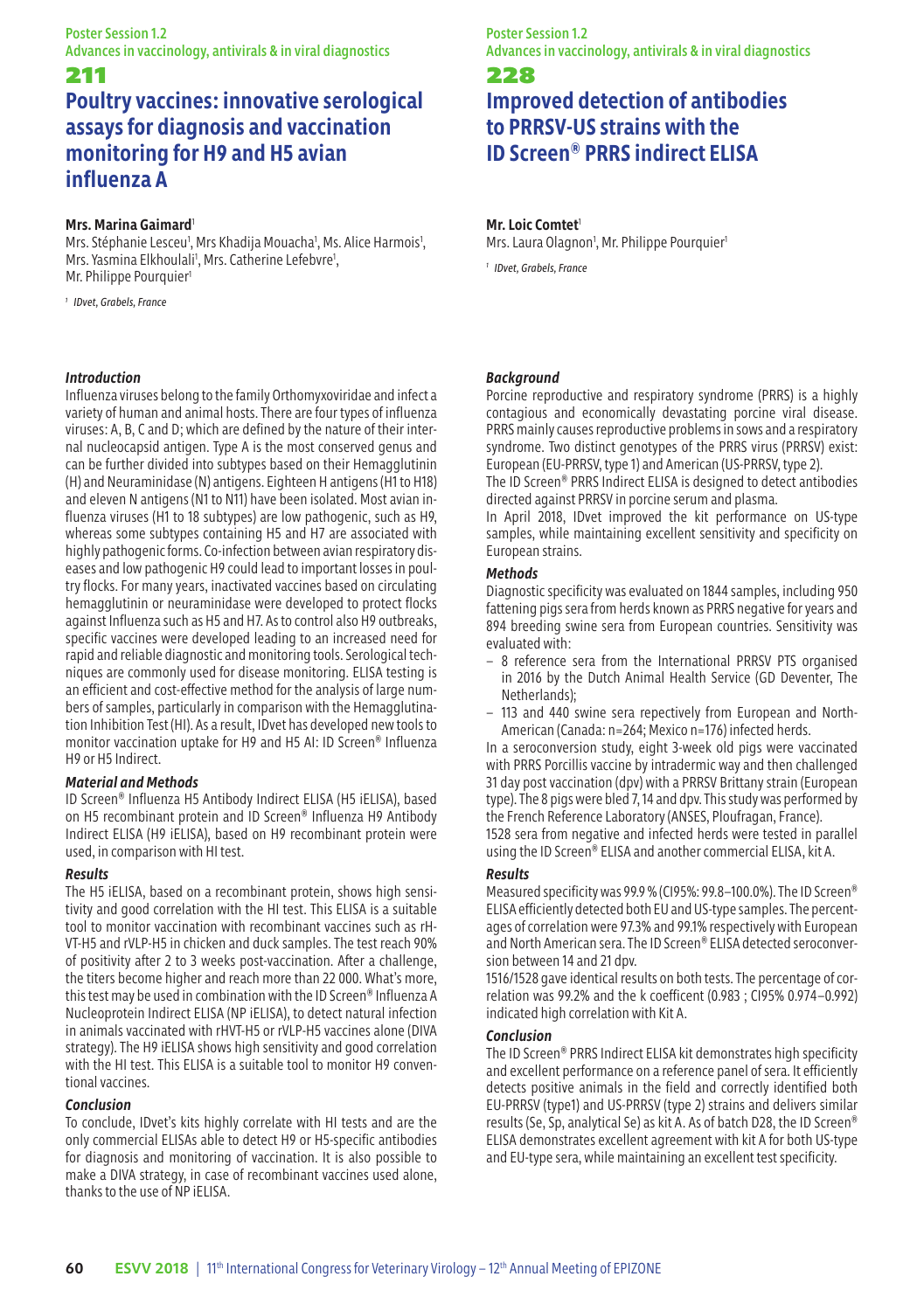# Poster Session 1.2 Advances in vaccinology, antivirals & in viral diagnostics

# 231

# **A new pen-side test for the rapid detection of PPR virus in field conditions**

# **Mr. Loic Comtet**<sup>1</sup>

Mr. Kevin Martin<sup>1</sup>, Mr. Fabien Donnet<sup>1</sup>, Mr. Philippe Pourquier<sup>1</sup>

*<sup>1</sup> IDvet, Grabels, France*

# *Background*

Peste-des-petits ruminants (PPR) is a contagious disease affecting goats and sheep primarily in Africa, the Middle East and the Indian subcontinent. It is caused by the Peste-des-petits ruminants virus (PPRV), a species of the Morbillivirus genus. The disease is highly contagious, with approximately 80 percent mortality in acute disease. Detection of PPR virus can be useful to identify and monitor new outbreaks. The ID Rapid PPR Antigen test is a simple direct test (immuno-chromatographic assay) for the detection of all 4 lineages of the PPRV antigen in swabs that can be carried out at pen-side. Results are obtained in less than 20 minutes.

### *Methods*

Ocular swabs were sampled from 70 goats and 6 sheep in a PPRV-free area without vaccination (Hérault, France). 22 ocular swabs sampled from animals infected with PPR virus having clinical signs when sampled, were tested with the ID Rapid® PPR Antigen. Results obtained were compared with RT-QPCR and the IDScreen® PPR Antigen capture ELISA. Analytical sensitivity was assessed by testing serial dilutions of inactivated PPRV and compared with commercially available lateral flow devices.

# *Results*

All negative samples were found negative with ID Rapid® PPR antigen (specificity = 100%) and the two others techniques. All samples were found positive regardless of the technique tested, demonstrating the capacity of the pen-side test to identify and confirm PPRV infections (sensitivity = 100%). The ID Rapid® PPR Antigen has an equivalent sensitivity compared to the ID Screen® PPRV Antigen ELISA, and higher detection limit compared to other LFD.

# *Conclusion*

The ID Rapid® PPR Antigen has an excellent specificity, successfully detected all the PPR virus isolates, regardless of the genotype tested, and can be used in field conditions without any specific laboratory equipment to confirm PPR diagnosis at pen-side.

# Poster Session 1.2 Advances in vaccinology, antivirals & in viral diagnostics

# 229

# **Validation of 2 new qPCRs for the detection of Capripoxviruses and differentiating LSDV infected from vaccinated animals**

# **Mr. Philippe Pourquier**<sup>1</sup>

Mr. Mathieu Laffont<sup>1</sup>, Mrs. Léa Despois<sup>1</sup>, Mrs. Anaïs Bresson<sup>1</sup>, Dr. Andy Haegeman<sup>2</sup>, Dr. Bernd Hoffmann<sup>3</sup>, Dr. Kris de Clercq<sup>2</sup>, Mrs. Lise Grewis<sup>1</sup>

*1 IDvet, Grabels, France, 2CODA-CERVA / Sciensano, Uccle, Belgium, 3FLI, Riems, Germany*

### *Introduction*

The genus Capripoxvirus (CPV) comprises three members namely, sheep poxvirus (SPPV), goat poxvirus (GTPV) and lumpy skin disease virus (LSDV) affecting sheep, goats and cattle, respectively. CaPV infections produce similar symptoms: severe and permanent hides damages resulting from skin lesions. Moreover, LSDV that recently merged into Europe, can causes temporary or permanent infertility in cattle leading to milk yield decrease and sometimes death. Serious economic losses can follow outbreaks that can have a high morbidity. Diagnostic tools are essential for the detection and the monitoring of LSD, and can play an important role to prevent the spread of the disease. IDvet developed two molecular diagnostic tools, the ID Gene™ Capripox Virus Triplex (IDCPV) for the detection of CPV and the ID Gene™ LSD DIVA Triplex (IDLSDIVA) to distinguish the LSDV field wild type strains from vaccine strains.

# *Material and Methods*

The IDCPV and IDLSDIVA kits are real-time PCR kits. Both kits can be used to test ruminant whole blood, swabs (oral or nasal) and skin lesions. They simultaneously amplifies target DNA and an exogenous internal control to validate all analytical steps of the system. In addition, IDCPV also target an endogenous internal control that confirms the presence of cells and the quality of the sample. The qPCR kits were validated with two extraction protocols (automated and manual methods) in collaboration with the CODA-CERVA according to the French standard (NF U47-600-2). Specificity and sensitivity were evaluated through the analysis of 115 whole blood samples with IDCPV and 153 with IDLSDIVA from the field or from experimental infection (France, Germany, Belgium), previously analyzed with CODA-CERVA or FLI in-house methods.

# *Results and Discussion*

The IDCPV and IDLSDIVA measured sensitivity was closed to 100% and the specificity was 100% regardless of the extraction method. The final multiplex CPV and LSD RT-qPCRs had an analytical sensitivity of less than 5 copies per PCR.

# *Conclusion*

The IDCPV Triplex and the IDLSDIVA Triplex demonstrate an excellent specificity. These kits successfully detect CPV, wild type or vaccine strain either in LSDV vaccinated or infected animals, and have an equivalent sensitivity compared to CODA CERVA and FLI in house PCR assays. The DIVA RT-qPCR, distinguishing adverse reactions to LSDV vaccine from wild type virus circulation, is an essential tool in disease control. These ready-to-use kits, combined with magnetic beads extraction kit (MAGFASTTM, 20 minutes) and the IDEALTM automate, allow to obtain results in less than 2 hours.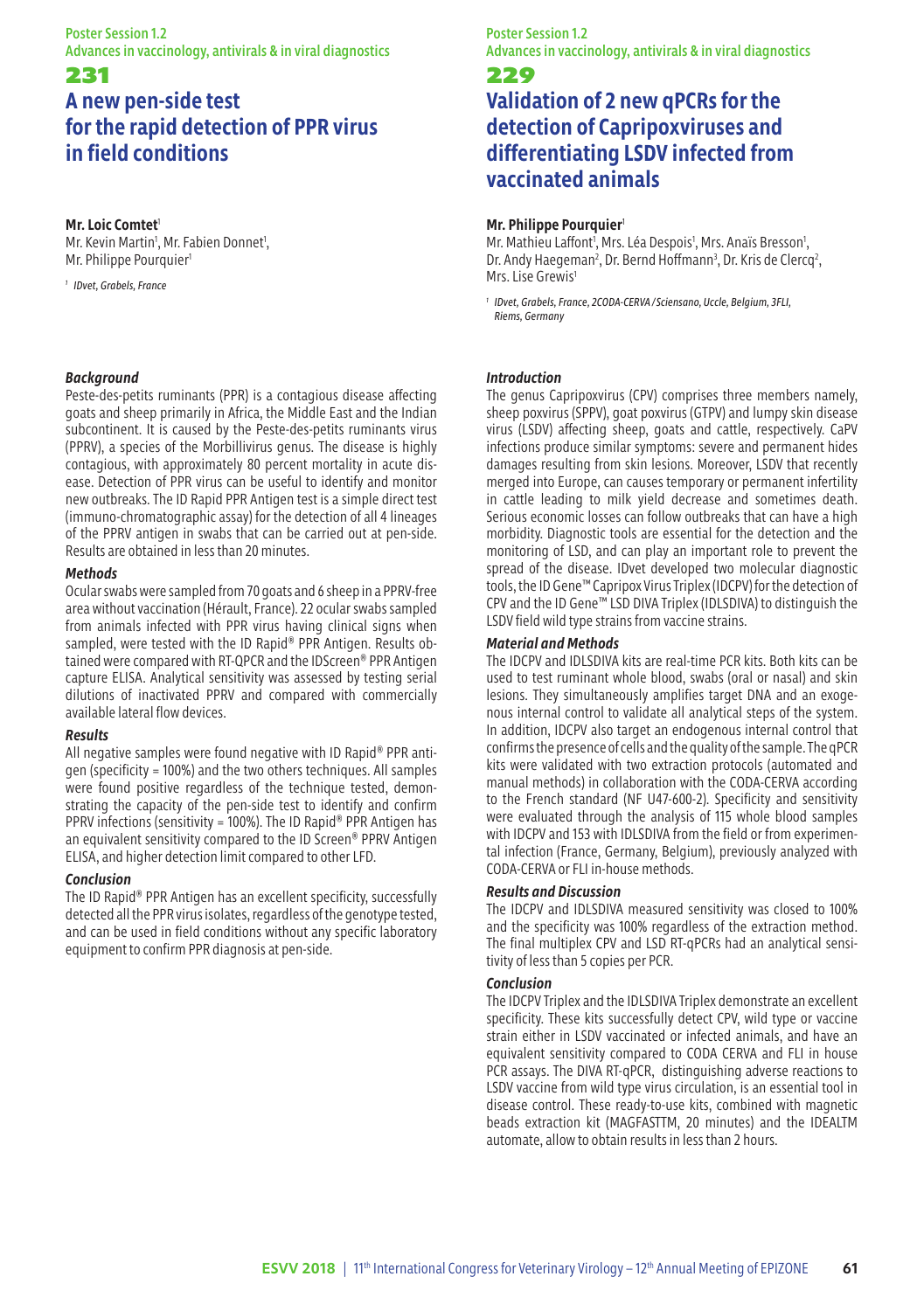Poster Session 1.2 Advances in vaccinology, antivirals & in viral diagnostics

# 230 **Validation of a new RT-qPCR kit for PRRSV detection**

### **Mr. Philippe Pourquier**<sup>1</sup>

Mrs. Joany Castera<sup>1</sup>, Mrs. Charline Le Goff<sup>1</sup>, Mrs. Léa Despois<sup>1</sup>, Mrs. Marion Gris-Deville<sup>1</sup>, Mrs. Lise Grewis<sup>1</sup>

*<sup>1</sup> IDvet, Grabels, France*

# *Background*

Porcine reproductive and respiratory syndrome (PRRS) is a highly contagious porcine viral disease, causes economic losses in the pig industry worldwide. PRRS viruses (PRRSV) belong to the genus Arterivirus, family Arteriviridea, classified into two distinct genotypes: European (EU) and North American (NA). In 2006, a highly pathogenic NA strain (HP-PRRSV), characterized by high fever, high morbidity and mortality, emerged in swine farms in China. The ID GeneTM PRRSV kit is a triplex real time PCR assay that allows the detection and differentiation of both types of PRRSV. It simultaneously amplifies target RNAs of the European and North American types (including HP-PRRSV strain) and an exogenous internal control. This control validates all the analytical steps of the system allowing a reliable monitoring of the presence of the virus in swine herds.

#### *Methods*

The qPCR kit was validated in collaboration with the FLI Reference Laboratory in Germany (Friedrich Loeffler Institute). Panels of 14 reference, 82 field, 7 ring trial and 5 vaccinale strains was used to test the inclusivity study. Diagnostic sensitivity was evaluated through the analysis of 107 field infected or exposed samples (including 10 field samples of chinese HP-PRRSV strain) of various matrices (organs, sera, tissus homogenates and oropharyngeal fluids) previously analyzed with FLI in-house method. 25 negative samples were also used for validation.

#### *Results*

The inclusivity panels of strains were reliably detected, regardless of the genotype. This final multiplex PRRSV RT-qPCR had an analytical sensitivity of less than 10 copies per PCR for the EU type and 5 copies per PCR for the NA type. Closed to 100% of positive samples from both types were found positive with the IDPRRSV kit showing a high diagnostic sensitivity.

#### *Conclusion*

The ID Gene™ PRRSV Triplex PCR kit demonstrates high specificity and sensitivity on all matrices used for the detection of PRRSV by RT-qPCR. It efficiently detects positive animals in the field and correctly identifies all strains. Combined with magnetic beads extraction kit (MAGFASTTM, 20 minutes) and the IDEALTM automate, results may be obtained in less than 2 hours. The IDPRRSV kit is a ready-to-use, reliable tool for the detection and typing of PRRSV.

# Poster Session 1.2 Advances in vaccinology, antivirals & in viral diagnostics

#### 81

# **Genotype detection of clinical isolates of (CAEV)/Maedi-Visna (MVV), using molecular beacons fluorescent probes**

### **Mr. Stefano Cappai**<sup>2</sup> , **Mr. Sandro Rolesu**<sup>2</sup>

Mrs. Sara Fais<sup>1</sup>, Mrs. Federica Loi<sup>2</sup>, Mrs. Denise Corda<sup>2</sup>, Mrs. Maria Chiara Carassino<sup>1</sup>, Mr. Manuele Liciardi<sup>2</sup>

*<sup>1</sup> Servizio di Biologia Molecolare (MBS), Azienda Ospedaliera Universitaria, Cagliari, Italy*

*<sup>2</sup> Istituto Zooprofilattico Sperimentale della Sardegna, Cagliari, Italy*

# *Background*

Caprine arthritis encephalitis virus (CAEV) is a serious threat to sheep and goats and could compromise the breeding economy, especially in those areas where the disease records high prevalence, such as Sardinia (Italy). During the 2005-2008 years, Istituto Zooprofilattico Sperimentale (IZS) della Sardegna carried out a serological survey aimed to study in deep the prevalence and the spread of disease, improving the knowledges about laboratory diagnosis. The results showed that CAEV infection was spread throughout the regional territory with a prevalence of positive farms around 80% and a seropositivity of more than 70% of tested animals. In the present work, a high specific molecular probe called "molecular beacon" has been evaluated in order to detect proviral DNA in infected blood cells. This procedure combines the great sensitivity of the polymerase chain reaction, the specificity provided by SRLV genotype molecular beacons, and the throughput of a multicolor fluorescence detection procedure.

### *Material and Methods*

A total of 120 blood samples collected from farms located in the south of Sardinia with a clinical and serological diagnosis for CAEV infection have been analysed. Proviral DNA was obtained from buffycoat by GeneProof Pathogen Kit (Brno-Czech Republic), 2 µl of DNA extract was used in a real-time PCR reaction by using the kit SYBR Premix (TaKara-Clontech®) with a LightCycler II Roche® apparatus, following the manufacture instructions. The PCR/Molecular Beacon target region was identified by multiple sequence alignment program Geneious Biomatters Ltd. Four different probes have been designed using two different SRLV genic regions: (i) gag gene, for typing genotypes B3 and E. (ii) gene for Pol protein as SRLV detection and (iii) goat 18S rRNA gene as amplification control. To evaluate the specificity and sensitivity of the MB probe, all samples were tested using a capillary sequencing method with ABI 310 (Applied Biosystems) and IN3 serological test.

#### *Results*

The test results showed a detection limit ranged from 1\*103 to 5\*103 genomes/µl. The 32% of samples were SRLV positive, while by serological test the positivity was assessed at 48%. The goats that resulted positive for SRLV, the 90% showed B3 genotype while the 10% was E genotype. These results were also confirmed using DNA sequencing procedure, detecting the Volterra, Fonni, Roccaverano and Seui subtypes, in according with previous studies.

# *Conclusion*

The presented molecular approach by using these florescent circular DNA probes could be useful for a rapid and complete laboratory diagnosis of CAEV infection.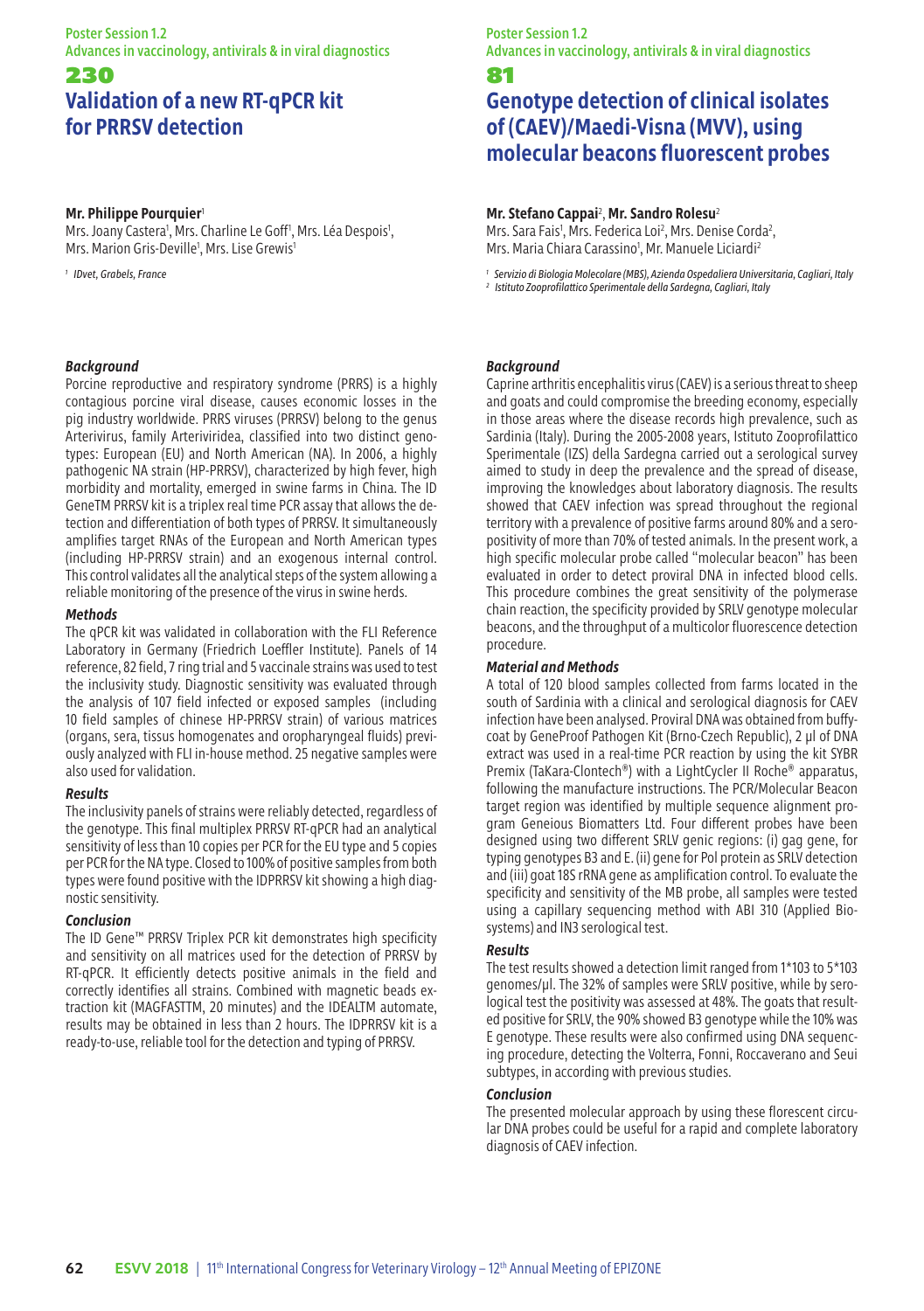Advances in vaccinology, antivirals & in viral diagnostics

# 164

# **Development of a new TaqMan based rRT-PCR for encephalomyocarditis virus (EMCV) detection**

# **Mr. Efrem Alessandro Foglia**<sup>1</sup>

Ms. Giulia Pezzoni<sup>1</sup>, Ms. Santina Grazioli<sup>1</sup>, Mrs. Arianna Bregoli<sup>1</sup>, Dr. Paolo Bonilauri<sup>1</sup>, Ms. Emiliana Brocchi<sup>1</sup>

*1 IZSLER – Istituto Zooprofilattico Sperimentale della Lombradia e dell'Emilia Romagna, Brescia, Italy*

# *Background*

The encephalomyocarditis virus (EMCV) is a member of genus Cardiovirus, family Picornaviridae, and is a causative agent of myocarditis, encephalitis, and reproductive disorders, depending on host species and aging. It infects various mammals, including domestic, captive and wild animals, with zoonotic potential for humans; swine is the most receptive between farm species. The infection is widespread in many countries, both industrialized and not industrialized. Phylogenetic analyses show that viral strains detected worldwide are grouped into five distinguishable lineages, though the majority that includes all those from domestic species cluster in the two lineages A and B. In Italy, the disease is frequently confirmed in pig farms of highly-dense populated regions, where it causes fatal myocarditis. Molecular assays are the preferred diagnostic tools, therefore this work aimed to develop a one-step TaqMan-based real-time RT-PCR (rRT-PCR) able to detect EMC viruses belonging to lineages A and B, by targeting a portion of the well-conserved 3D-coding region.

# *Method*

The optimal primers and probe, expected to detect any EMCV strain belonging to lineages A and B, were designed by the alignment of 3D-coding sequences obtained from GenBank and from 50 Italian isolates collected between 2013 and 2015. Analytical sensitivity was evaluated on ten-fold serial dilutions of virus grown on cell cultures with known infectious titre, while analytical specificity was verified by testing different swine viral pathogens, including other picornaviruses. A total of 266 heart homogenates from swine, previously evaluated with a routinely used conventional RT-PCR, were analysed to assess the diagnostic performances. Each sample originated from a different herd, including Italian farms with clinical suspect (n. 100) or healthy (n. 131), in addition to 35 positive samples from Belgium and Greece.

# *Results*

The reaction efficiency resulted of 100% on average, with a detection limit of 100 TCID50/ml. No cross reaction was observed with SVDV, FMDV, enteroviruses, PCV2, PRRSV and ADV. The concordance between the rRT-PCR and the conventional assay was 100%, with 131 samples that scored negative and 135 positive in both assays. Moreover, 83 out of 100 Italian positive samples were submitted to virus isolation in BHK-21 cells and all the relevant isolates were confirmed EMCV-positive by ELISA and rRT-PCR, substantiating test effectiveness.

# *Conclusion*

These data indicate that the newly developed real-time RT-PCR assay shows satisfying diagnostic specificity and sensitivity and is suitable for surveillance and diagnosis of EMCV-infections.

# *Acknowledgments*

This study was funded by the National grant PRC2013\_001.

# Poster Session 1.2 Advances in vaccinology, antivirals & in viral diagnostics

# 201

# **Detection of Bombyx mori nucleopolyhedrovirus DNA by loop-mediated isothermal amplification (LAMP) assay**

### **Ms. Rebeka Lucijana Bercic**1,2

Ms. Silvia Cappellozza<sup>3</sup>, Mr. Alessio Saviane<sup>3</sup>, Mr. Gianluca Tettamanti<sup>4</sup> Ms. Vivien Alexandra Bodnár<sup>1</sup>, Ms. Andreja Urbanek-Krajnc<sup>5</sup>, Dr. Tamás Bakonvi<sup>1,6</sup>

- *Department of Microbiology and Infectious Diseases,*
- *University of Veterinary Medicine, Budapest, Hungary*
- *<sup>2</sup> Institute for Sericulture, Maribor, Slovenia*
- *3 Centre of Research for Agriculture and Environment, Council of Research*
- *in Agriculture and Analysis of Economics, Laboratory of Sericulture, Padua, Italy*
- *4 Department of Biotechnology and Life Sciences, University of Insubria, Varese, Italy 5 Department of Botany, Faculty of Agriculture and Life Sciences,*
- *University of Maribor, Maribor, Slovenia*
- *6 Viral Zoonoses, Emerging and Vector-Borne Infections Group, Institute of Virology, University of Veterinary Medicine, Vienna, Austria*

# *Background*

*Bombyx mori nucleopolyhedrovirus* (BmNPV, *Baculoviridae, Alphabaculovirus*) is one of the most significant viral pathogen of the silk moth (*Bombyx mori*). The virus causes the Grasserie disease or milky disease of silkworms. Larvae become inactive, swollen, and change colour. Eventually the integument ruptures, turbid haemolymph blows out, and the larvae die. The virus is very contagious and can cause severe losses in sericulture. Several methods are available for the definitive diagnosis of BmNPV infections, but they require laboratory conditions.

# *Methods*

Silkworms showing signs of Grasserie disease were tested for BmNPV by transmission electronmicroscopy (TEM), as well as with end-point and TaqMan real-time PCR assays. BmNPV was identified by partial nucleotide sequence analysis. LAMP assay was developed for the rapid detection of the viral DNA from larva homogenates.

#### *Results*

In 2017 several silkworm rearers in Northern Italy experienced significant and unusual losses in the fifth instar larvae of their silkworm batches. BmNPV DNA was detected in the silkworm samples by PCR methods. Occluded virions with multiple nucleocapsids were detected by TEM. Phylogenetic analysis of partial genome sequences of ORF14 (envelope protein gene), however, revealed closer genetic relationship with BmNPV compared to the more virulent *Bombyx mori* multiple nucleopolyhedrovirus (BmMNPV). LAMP assay was designed for the gp41 gene of BmNPV. The assay was optimized and successfully applied for the detection of BmNPV DNA after alkaline hydrolysis of silkworm homogenates.

### *Conclusion*

Our studies revealed that BmNPV caused mortalities in some Italian silkworm rearing. Considering the contagious character of the virus, rapid diagnostic methods could be useful tools for the quick detection of the BmNPV in the diseased larvae. The alkaline DNA purification and the LAMP assay can be performed by the rearers within a few hours and does not require specific machinery. Results can be evaluated optically. Therefore, this technique may be appropriate for monitoring of silkworm colonies for BmNPV infections.

This study was founded by the grant OTKA SNN 116993.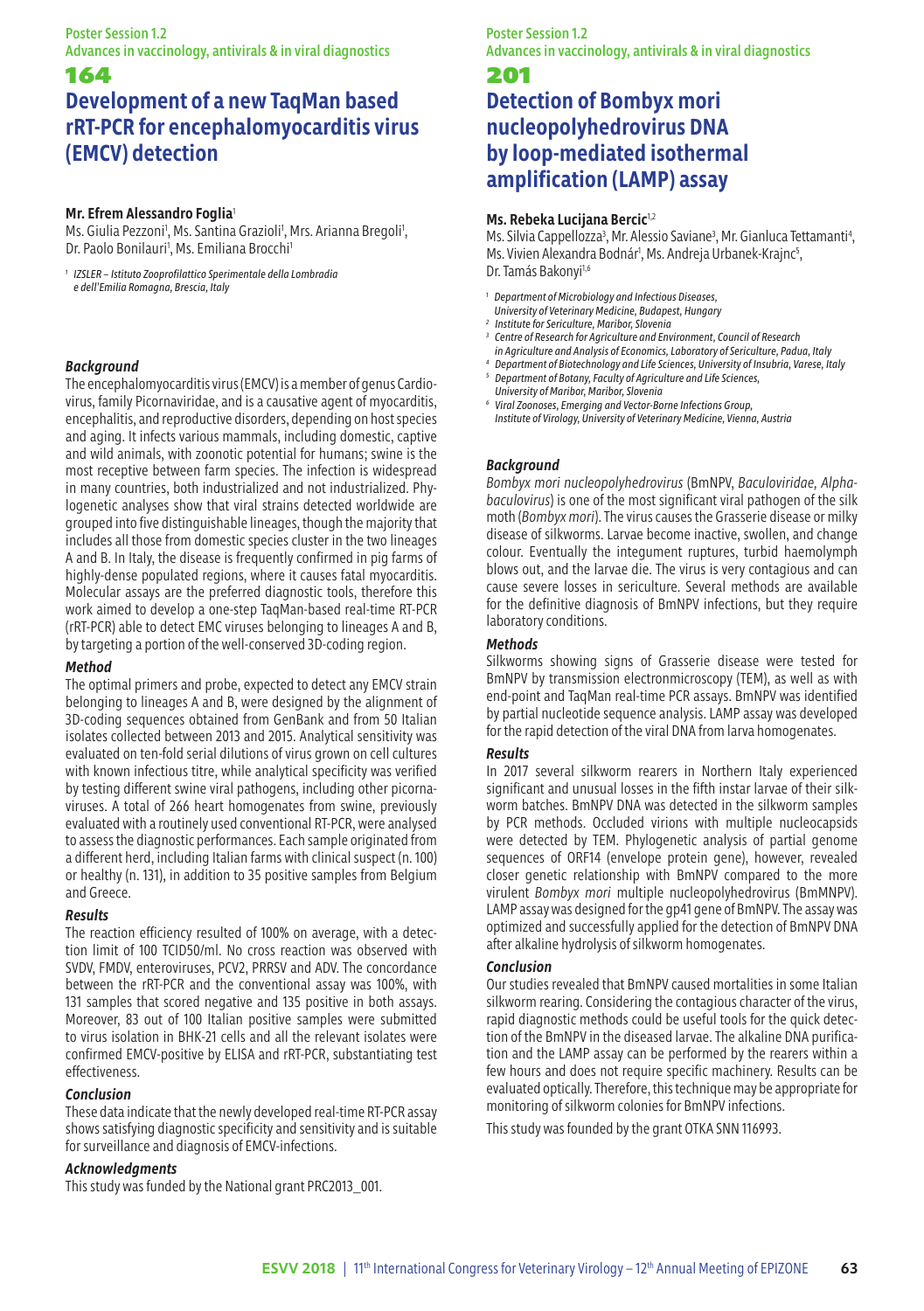# Poster Session 1.2 Advances in vaccinology, antivirals & in viral diagnostics

# 180 **Lumpy skin disease – a new challenge to Georgia**

# **Mrs. Marina Donduashvili**<sup>1</sup>

Mrs. Lali Cheishvili<sup>1</sup>

*<sup>1</sup> Laboratory of Ministry of Agriculture, Tbilisi, Georgia*

### Poster Session 1.2 Advances in vaccinology, antivirals & in viral diagnostics

# 112 **Ovine x mouse xenohybridomas for rabies virus antigens**

# **Mr. Vladimir Sologub**<sup>1</sup>

Dr. Irina Koromyslova<sup>1</sup>

*1 Res.center of Mol.diagnostic, Hybridoma biotechnology lab., Moscow, Russian Federation*

# *Background*

Lumpy Skin Disease virus (LSDv) is a member of the Capripoxvirus genus of the Poxviridae. It is a transboundary disease of the cattle, which has recently spread out from Africa to Europe. Between 2012 and 2017 LSD has been reported from most of the Eastern European countries, such are Turkey, Greece, Bulgaria, the Balkans and the Northern Caucasus region. The disease causes considerable devastating economic losses. Therefore, Capripoxviruses are perceived as agents of agro terrorism.

In July of 2016 Lumpy Skin Disease was discovered at the border of Georgia and Azerbaijan and recently has become a new challenge for Georgia.

# *Methods*

For epidemiological investigations the National Food Agency (NFA) has collected data and samples of suspected cases with clinical signs, which were transported to the laboratory with appropriate packaging in accordance of Biosafety guidelines.

All laboratory work was conducted according to the risk assessment required for working with the unknown pathogen. The laboratory diagnosis of LSD cases was based on virus detection in biopsy samples of skin nodules and EDTA blood samples. Molecular biology specialists extracted DNA from all clinical samples, investigated them using PCR and identified the agent. The qPCR methodology is Capripoxvirus specific; highly sensitive, fast and robust method for laboratory detection of all LSDv.

# *Results*

According to research studies conducted by the laboratory of the Ministry of Agriculture of Georgia, 15 positive cases of LSD from 23 were confirmed in 2016 and 5 positive cases from 8 in 2017. Based on this laboratory investigation vaccination has been performed.

# *Conclusion*

Based on the results of Laboratory investigation, we can conclude that it is important to study all risk factors of spreading the disease; studying of vectors and their seasonal dynamics; sharing the experience and updated information about LSD with trans-border regions, in order to develop laboratory and epidemiological surveillance.

# *Introduction*

Hybridoma biotechnology as a method of immortalization of cells – producers of Mab's serves perfectly well in many applications since 1975. Mouse myeloma model supply researches with large-scale production method – in vivo singenic ascetic tumors. Mouse Mab's are reliable tools with developed methods of purification and labeling for diagnostics. Xeno hybridomas production with mouse myeloma published for non-Mouse Mab's production, unsuccessfully for rabbit and human Mab's and successfully for ruminant and horse Mab's. Animal spleens and lymph nodes give a lot of antibodies producing cells-partners for fusion with myeloma cells, when taken from hyper immunized animals. Difficulties with large-scale production of such Mab's restrict their applications. Hear we have shown how to improve the situation by combination of ruminant Mab's with mouse anti-ruminant IgG Mab's.

### *Methods and Results*

For production of ovine x mouse, xeno hybridomas we have used spleen of sheep immunized for production of precipitating serum with titer 1:128 in double immunodiffusion (ID) in agar gel. Cells from homogenized spleen were washed with RPMI-1640, 10% FBS and freeze in the cryo-protection media in liquid nitrogen by 108 cells aliquots. First fusion with Sp-2\0 mouse myeloma cell we made using rabbit anti-sheep/ovine IgG-HRP polyclonal conjugate for screening of Mab's. We selected two Mab's producer clones and their specificity was proved by immunodiffusion test conducted with concentrated cell culture or mouse brain antigens. Next fusion we made after 4 years, when we have produced specific ovine IgG detector – mouse Mab's to ovine IgG. Panels of mouse anti – ovine and anti-caprine IgG's Mab's were produced in our lab to escape cross reactivity of polyclonal anti-ruminant IgG HRP conjugates with bovine Ig's in fetal sera of cell culture fluids. Using monoclonal HRP-conjugates of anti-sheep IgG for screening, we successfully made sheep x mouse hybridomas. We have picked up 24 new clones for Rabies Virus antigens. Some of clones possess virus – neutralizing activity, that is were directed to surface virus antigen. To label Mab's of such xeno hybridomas we just add mouse anti ovine IgG Mab's HRP conjugate to cell culture fluid of xeno-Mab's. Combination of mouse and ovine Mab's could be applied for double Mab's sandwich ELISA's with excellent specificity and sensitivity.

### *Conclusion*

Ovine Mab's can be useful for detection of antigens in many applications.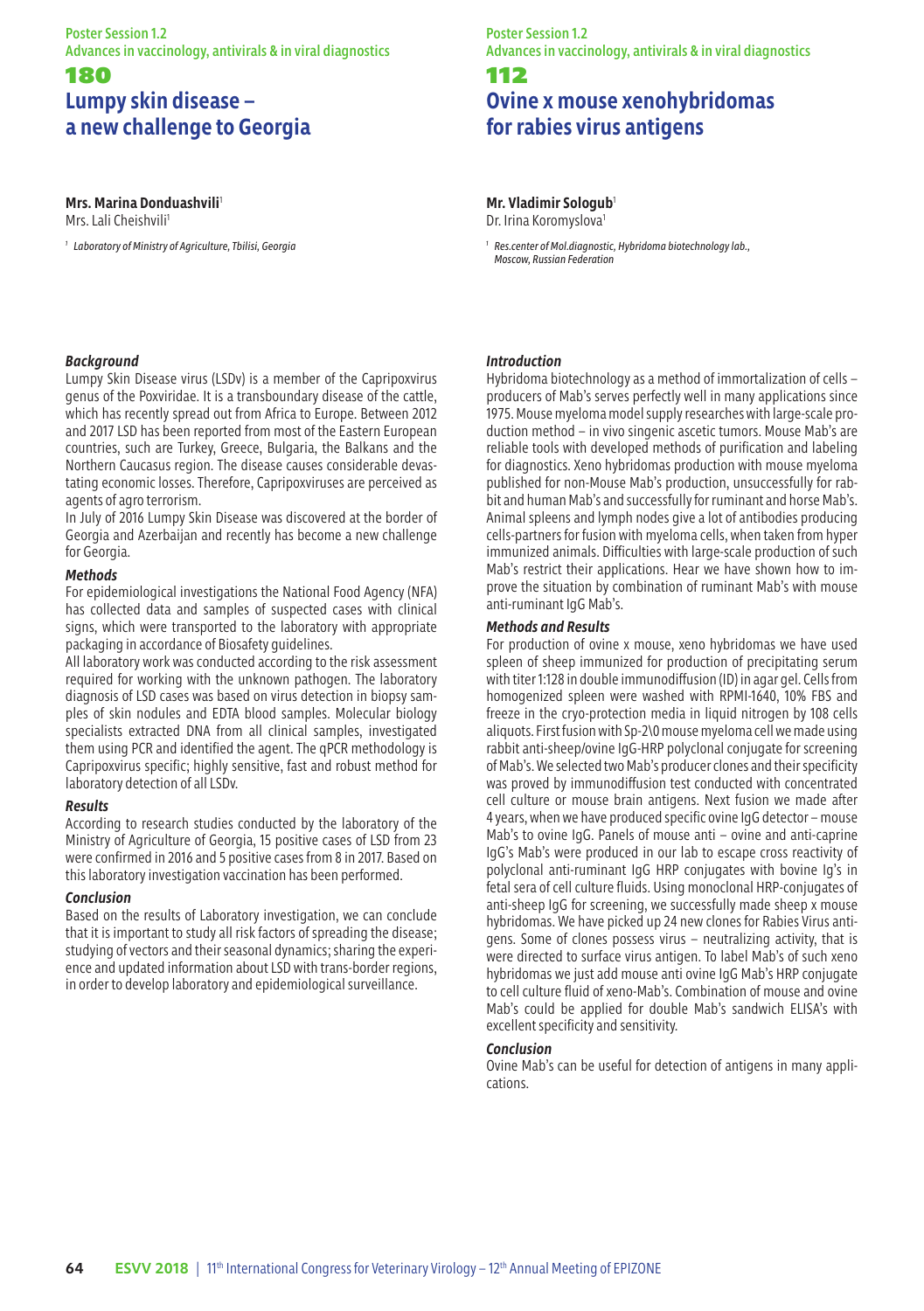Advances in vaccinology, antivirals & in viral diagnostics

# 155

# **Predictability of ionic liquid's virucidal potential in biological test systems**

# **MSc. Julia Sommer**<sup>1</sup>

Dr. Susanne Fister<sup>1</sup>, MSc. Tobias Gundolf<sup>1</sup>, MSc. Birgit Bromberger<sup>2</sup>, Dr. Patrick-Julian Mester<sup>1</sup>, Dr. Anna Kristina Witte<sup>1</sup>, Dr. Roland Kalb<sup>3</sup>, Dr. Peter Rossmanith<sup>1,2</sup>

- *1 Christian Doppler-Laboratory for Monitoring of Microbial Contaminants, Institute of Milk Hygiene, Milk Technology and Food Science, Department for Farm Animal and Public Veterinary Health, Vienna, Austria*
- *2 Institute of Milk Hygiene, Milk Technology and Food Science, Department for Farm Animal and Public Veterinary Health, University of Veterinary Medicine, Vienna, Austria*
- *3 Proionic Production of Ionic Substances GmbH, Grambach, Austria*

# *Background*

In a rapidly changing world where even the food industry is becoming globalised, the threat of virus infections is increasing. These facts highlight the necessity to develop new virucidal disinfectants. For three decades now, ionic liquids (ILs), organic salts comprising only ions, have emerged as a new class of pharmaceuticals and antimicrobials. Although recognition of the antimicrobial effects of ILs is growing rapidly, there is almost nothing known about their possible virucidal activities. Previously, our working group investigated the efficacy of various ILs, based on already known structure activity relationships (SARs) against the non-enveloped viruses P100 and MS2, whereas none of the tested IL toxicity SARs could be confirmed on these two model viruses and concluded that already known SARs cannot be readily transferred to viruses. Therefore, before starting again from the ground up, a systematic analysis of specific structural motifs of 27 ILs on three different biological test systems (viruses, bacteria and enzymes) was performed to gain information whether effects of these structure parts are present and if their virucidal potential is predictable.

# *Methods*

The virucidal concentrations (using viruses P100, MS2 and Phi6), the minimum inhibitory concentration (using the corresponding bacterial host strains) and enzyme inhibition potential (using a qPCR assay) of 27 different ILs were determined. Comparison of all data was insightful in respect of predicting the toxicity of ILs on viruses.

# *Results*

The results indicated that while the antibacterial and enzyme inhibition tests coincided with all investigated SARs, this was not the case for all tested viruses. No clear SARs for non-enveloped viruses P100 and MS2 could be identified, although some ILs were virucidal. Slight effects of the IL cations on virus P100 were recorded, in contrast to virus MS2 were no toxicity associated with IL cationic compartments could be observed. Apart of the outcome of the non-enveloped viruses, a correlation has been demonstrated between the effects of IL cations on enveloped viruses, bacteria and enzyme, while there was no observed effect of IL anion chaotropicity.

# *Conclusion*

While virucidal effects of ILs on non-enveloped viruses occurred, previously described SARs are not applicable and future research must focus on identifying their actual mode(s) of action. However, a correlation has been demonstrated between the effects of ILs on enveloped viruses, bacteria and enzyme inhibition. These identified SARs serve as a sound starting point for further studies of ILs and strengthen their great potential as next generation virucides.

Poster Session 2.1 Emerging, zoonotic and vector-borne viruses

1

# **Molecular characterization and phylogenetic relatedness of human and dog-derived Rabies viruses circulating in Cameroon between 2010 and 2017**

# **Dr. Serge Alain Sadeuh MBA**<sup>1</sup>

Mr. Jean Blaise Momo<sup>1</sup>, Dr. Laura Besong<sup>2</sup>, Dr. Sévérin Loul<sup>2</sup>, Prof. Richard Njouom

*<sup>1</sup> Centre Pasteur du Cameroun, Yaoundé, Cameroon*

*<sup>2</sup> Ministry of Livestocks, Fisheries and Animal Industries, Yaounde, Cameroon*

# *Background*

Rabies is enzootic among dog populations in at least some administrative regions of Cameroon and the risk of human rabies is considered by public health authorities to be steadily high in Cameroon. However, the molecular epidemiology of circulating Rabies Virus (RABV) isolates has been hardly considered in Cameroon as well as in most neighboring Central African countries. Molecular data are of great interest for the optimization and evaluation of the interdisciplinary interventions related to rabies surveillance and control.

# *Material and Methods*

To address this fundamental gap, 88 nucleoprotein (N) gene sequences of RABV, comprising 84 derived from dogs and 4 from humans, were determined from a collection of 112 brain specimens from rabid dogs and 9 skin biopsies (or saliva) from rabid humans in Cameroon from 2010 to 2017. Studied sequences were subjected to pairwise comparison and Maximum Likelihood-based phylogeny (inferred using the most complex GTR+I+Γ4 model) with homologous sequences retrieved from databases.

# *Results*

All studied RABV isolates fell within the Lyssavirus species 1. As much as 83 of the 88 newly sequenced isolates were unambiguously classified as members of the worldwide distributed Cosmopolitan clade. The remaining 5 isolates belonged to the Africa-2 clade. Among the Cosmopolitan isolates, the Africa-1a lineage was strikingly more prevalent (81/83) whereas Africa-1b was exceptional. All Africa-1 isolates displayed 93.5–100% nucleotide (nt) and 98.3–100% amino-acid (aa) identities to each other respectively; while all 5 studied Africa-2 isolates shared 99.4–99.7% sequence similarities at nt and aa levels respectively. Interestingly, isolates of the most prevalent Africa-1a lineage segregated into three reliable region-specific variants. However, outstanding phylogenetic outcasts to the general pattern of geographic differentiation of RABV isolates indicated that importations from close regions (within the country) or from neighboring countries contribute to the maintenance of the enzootic cycle of domestic rabies in Cameroon.

# *Conclusion*

This study provided the first insight into the genetic landscape of RABV involved maintaining the enzootic lifecycle of rabies in Cameroon. It also suggested that human-mediated movements of dogs may play a role in the propagation of domestic rabies in Cameroon.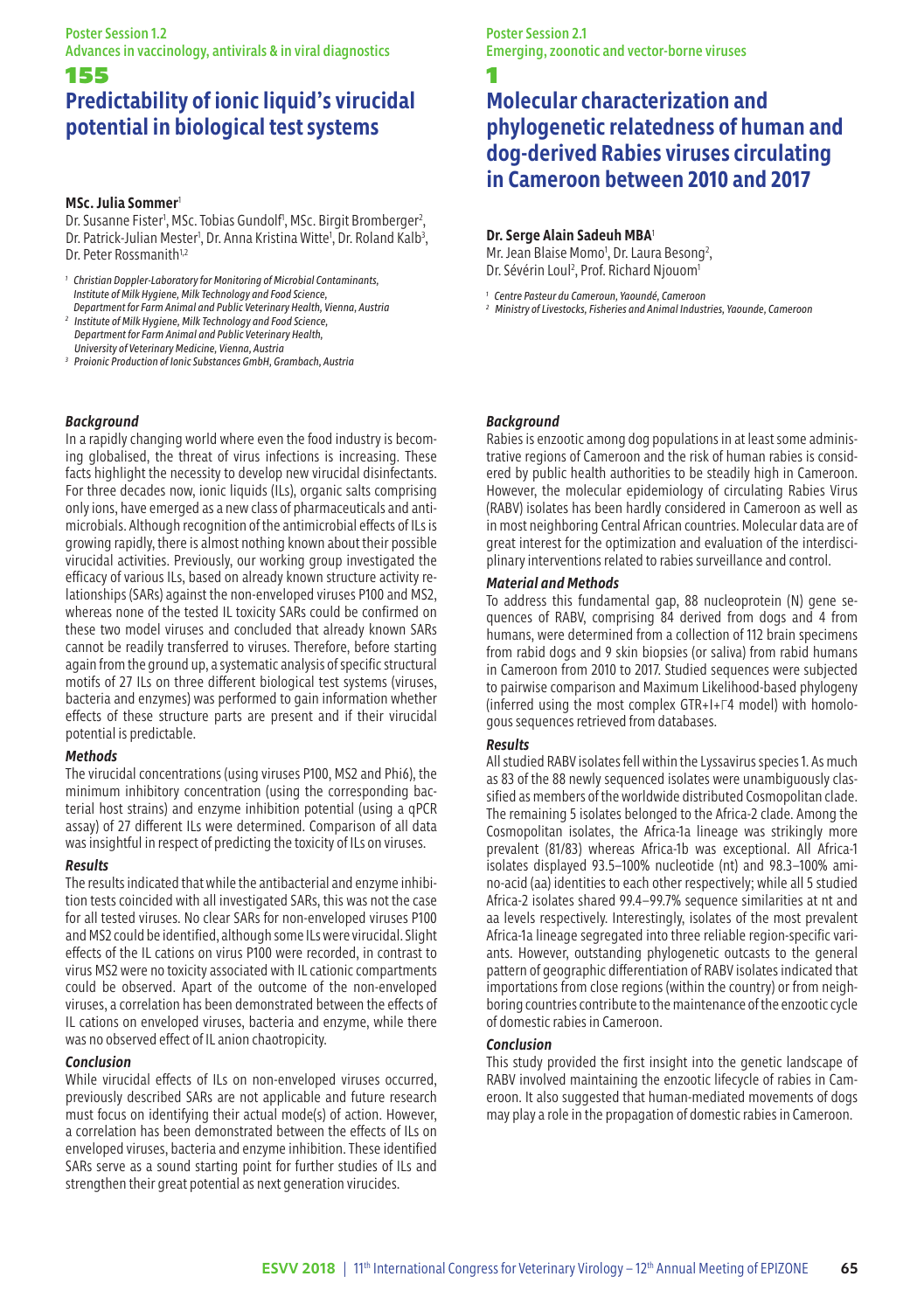# 189 **Replication of three different viral species in sheep respiratory ex vivo organ cultures (EVOC)**

### **Dr. Giovanni Di Teodoro**<sup>1</sup>

Dr. Guendalina Zaccaria<sup>1</sup>, Dr. Daniela Malatesta<sup>1</sup>, Dr. Liana Teodori<sup>1</sup>, Dr. Alessandra Leone<sup>1</sup>, Dr. Antonio Petrini<sup>1</sup>, Dr. Nicola D'Alterio<sup>1</sup>,

Dr. Giovanni Savini<sup>1</sup>, Dr. Alessio Lorusso<sup>1</sup>

<sup>1</sup> OIE Reference Laboratory for Bluetongue, Istituto Zooprofilattico Sperimentale *dell'Abruzzo e Molise (IZSAM), Campo Boario, Teramo, Italy*

### *Background*

Pteropine orthereoviruses (PRVs) have been described as causes of respiratory infections in humans [1]. However, no data upon PRV replication in other mammalian hosts is available. Likewise, the transmission route of the recently emerged atypical BTV strains is obscure [2]. The present study aims to evaluate whether sheep respiratory ex vivo organ culture (EVOC) are able to support replication of bluetongue virus serotype 26 (BTV-26, atypical BTV strains [2]), BTV serotype 1 (BTV-1, classical vector borne BTV strains), the fruit bat borne zoonotic PRV [3] and parainfluenza 3 virus (PI-3 virus, employed as positive control).

### *Methods*

EVOC were obtained from nasal, tracheal, bronchial mucosa and lungs of slaughtered 4-months old male lambs – serologically negative for BTV, PI-3 virus and PRV. After 24 hours post culture, EVOC were inoculated and incubated 1 hour with a dose of  $10<sup>3</sup>$  TCID<sub>50</sub>/ml of each virus. Furthermore, PRV was also inoculated with a dose of  $10<sup>5</sup>$  TCID<sub>50</sub>/ml. After washing with PBS, EVOC were placed in culture in 6-well plates up to 72 hours at  $37^{\circ}$ C in 5% CO<sub>2</sub>. To evaluate viral replication, 200 µl of supernatant was collected and titrated at 1, 24, 48 and 72 hours post inoculation.

# *Results*

Both BTV strains showed only minimal replication in the nasal mucosa. PRV showed a more sustained replication mostly in the upper respiratory tract at both doses. On the other hand, PI-3 virus replicated at higher magnitude with respect the other viruses in all EVOC.

# *Conclusion*

Our results indicated that respiratory EVOC support viral infection and replication as demonstrated by the growth of a "pure" respiratory virus. PRV replication in the sheep respiratory EVOC suggests that viral infection may occur also in other species rather than humans. BTVs do not replicate in the respiratory tract of sheep and further efforts are needed to establish the transmission route of the newly emerged BTV strains. Overall, respiratory EVOC are of extraordinary importance for testing and characterize novel and emerging viruses circumnavigating the need for animal in vivo experiments.

#### *References*

- [1] Voon et al., 2015. Pteropine orthoreovirus infection among outpatients with acute upper respiratory tract infection in Malaysia. J Med Virol. 87:2149–2153.
- [2] Savini et al., 2017. Novel putative Bluetongue virus in healthy goats from Sardinia, Italy. Infect Genet Evol. 51:108–117.
- [3] Lorusso et al., 2015. A new member of the Pteropine Orthoreovirus species isolated from fruit bats imported to Italy. Infect Genet Evol. 30:55–58.

#### Poster Session 2.1 Emerging, zoonotic and vector-borne viruses

# 97 **Virological surveillance of influenza virus type A, B, C, D in Italy**

# **Dr. Chiara Chiapponi**<sup>1</sup>

Dr. Silvia Faccini<sup>1</sup>, Dr. Marianna Merenda<sup>1</sup>, Dr. Anna Amorico<sup>1</sup> Dr. Ana Moreno<sup>1</sup>, Dr. Carlo Rosignoli<sup>1</sup>, Dr. Elena Pariani<sup>2</sup>, Dr. Cristina Galli<sup>2</sup>, Dr. Paola Affanni<sup>3</sup>, Dr. Maria Eugenia Colucci<sup>3</sup>, Dr. Emanuela Foni<sup>1</sup>

- *1 Istituto Zooprofilattico Sperimentale della Lombardia e dell'Emilia Romagna, Brescia, Italy*
- *<sup>2</sup> Dipartimento di scienze biomediche per la salute, Università di Milano, Milan, Italy*
- *<sup>3</sup> Dipartimento di Medicina e Chirurgia, Università di Parma, Parma, Italy*

# *Background*

Influenza A, B, C and D viruses (IAV, IBV, ICV, IDV) are genus of Orthomixoviridae family and can cause influenza in humans and animals. IAVs infect humans, mammals and avian species. IBV is considered a common seasonal human pathogen but can occasionally infect pigs and seals, while ICV causes mild infection in humans. ICV has been isolated once from swine in China. IDV was first identified in 2011 in pigs with influenza-like illness but it was shown to be widespread and fairly common in cattle. IDV zoonotic role is currently under investigation.

AIM: To investigate the circulation of IAV, IBV, ICV, and IDV in cattle, swine and humans in Italy.

### *Methods*

From 2015 onwards we performed a virological screening by realtime RT-PCR for IVs on respiratory samples collected in Northern Italy from cattle (IBV, ICV, IDV) and swine (IAV, IBV, ICV, IDV). Full genomes of IAVs and IDVs were sequenced.

Human samples collected from influenza-like illness cases in the framework of InfluNet (annual active surveillance of IAV and IBV in humans) were examined for ICV and IDV by real-time RT-PCR.

### *Results*

Swine: we examined 856 herds and found 34% positive for IAV and 1.7% for IDV. IBV and ICV were not detected.

Cattle: we examined 888 herds and found 7.6% positive for IDV. IBV and ICV were not detected.

Humans: IAV or IBV were detected in 46.9% of analysed samples. 1491 respiratory samples that resulted IAV/IBV-negative were examined, and ICV was detected in 0.7% of cases. IDV was not detected.

Genetic analysis of IDV from swine and cattle confirmed the circulation of viruses clustering with D/swine/Oklahoma/1334/2011 while the genetic analysis of IAVs from swine showed a more complex situation with the circulation of multiple reassortant genotypes (H1N1, H1N2, and H3N2).

# *Conclusion*

The study results showed that cattle are the most susceptible species to IDV infection whilst it was confirmed that IAV circulates with high prevalence among pigs. The high genotypic variability of Italian swine IAVs has undergone further progression. Circulation of ICV or IBV in cattle or swine was not demonstrated. The study did not prove IDV circulates among humans while ICV was detected only in 0.7% of respiratory illness. Despite the high circulation of IAV and IBV in humans, introduction of genes from human IVs to animal species was limited to H1N1pdm09 derived viruses detected in swine population.

# *Acknowledgement*

Italian Ministry of Health PRC2015006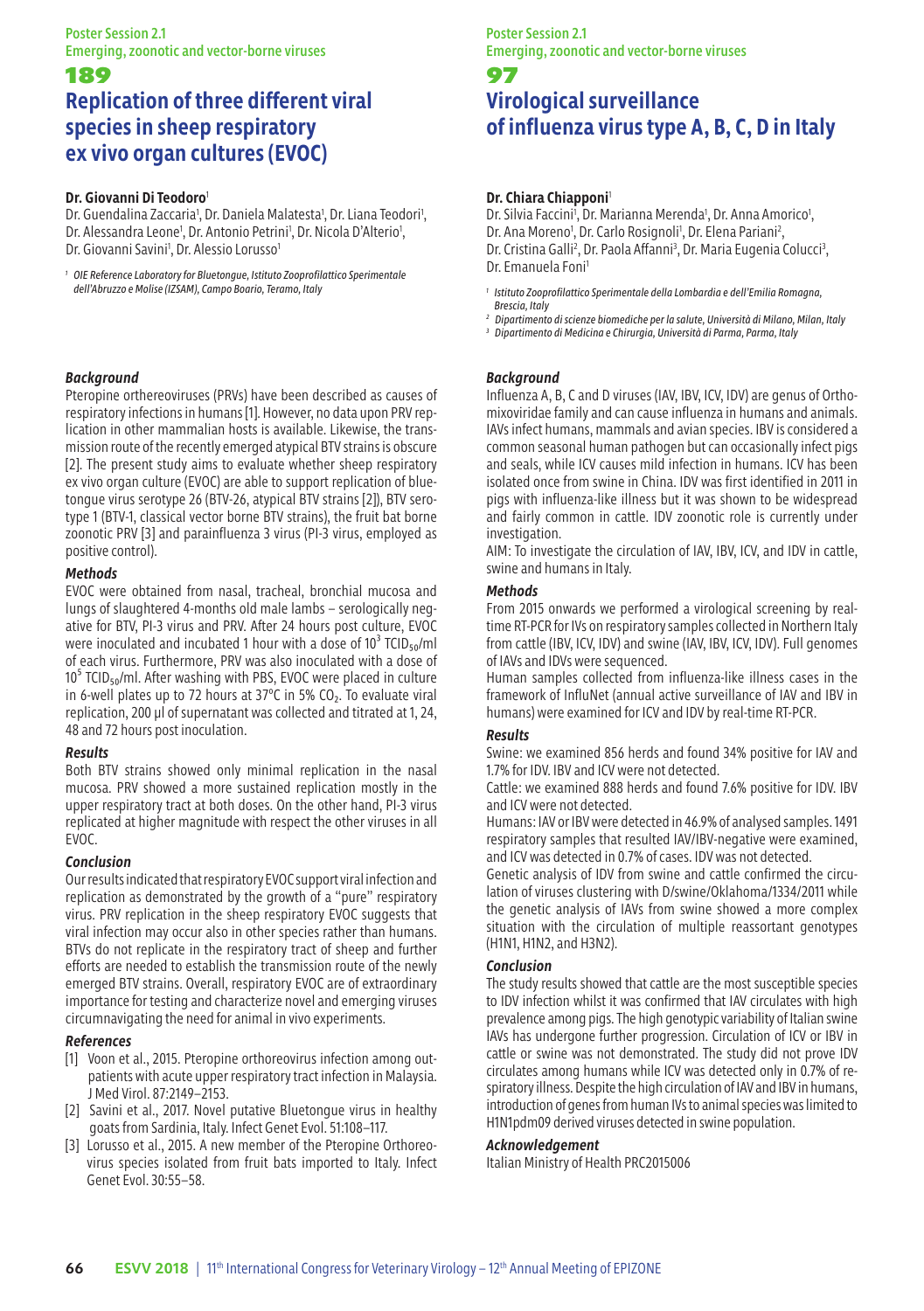# **Analysis of bluetongue serotype 3 spread in Tunisia and discovery of a novel strain related to the bluetongue virus isolated from a commercial sheep pox vaccine**

# **Dr. Alessio Lorusso**<sup>1</sup>

Mr. Soufien Sghaier<sup>2</sup>, Mrs. Maurilia Marcacci<sup>1</sup>, Mr. Cesare Cammà<sup>1</sup>, Dr. Giovanni Savini<sup>1</sup>

*<sup>1</sup> Istituto Zooprofilattico Sperimentale dell'Abruzzo e del Molise (IZSAM), Teramo, Italy 2 Univérsité de Tunis El Manar, Institut de la Recherche Vétérinaire de Tunisie (IRVT), Tunis, Tunisia*

# *Background*

Bluetongue (BT) is one of the OIE-listed major diseases of ruminants.

# *Methods*

Following the official report of BT virus serotype 3 (BTV-3) in a sheep in Cap Bon (Tunisia) [1], blood and serum samples of ruminants were collected from some areas of Tunisia to further investigate the presence of this virus in the country. A quantitative real time RT-PCR has been first developed for the detection and quantitation of BTV-3 RNA from field specimens.

# *Results*

Out of 62 collected blood samples, 23 were shown to be positive for BTV-3 RNA. Isolation on cell cultures was also possible from six samples. Genome sequencing revealed the circulation of two unrelated western strains of BTV-3, one circulating in Cap Bon and neighboring areas, and the other circulating nearby the border with Libya. The presence of a putative novel BTV serotype (BTV-Y TUN2017) in sheep introduced from Libya to Tunisia, genomically related to the BTV strain contaminating a commercially-available sheep pox vaccine [2] and to BTV-26, has been also demonstrated.

# *Conclusion*

This finding highlights the pressing need for a prompt production and release of a novel inactivated BTV-3 vaccine to be used in case of emergence or proactively in the areas of Southern Europe at major risk of BTV introduction. The assessment of a novel vaccine will certainly exalt the role and importance of surveillance activities and collaboration with Northern African countries.

- [1] Sghaier S et al. A novel bluetongue virus serotype 3 strain in Tunisia, November 2016, Transbound Emerg Dis. 2017; 64 (3): 709–715. doi: 10.1111/tbed.12640
- [2] Bumbarov V et al. Detection and isolation of bluetonque virus from commercial vaccine batches. Vaccine. 2016; 34 (28): 3317–23. doi: 10.1016/j.vaccine.2016.03.097.

# Poster Session 2.1 Emerging, zoonotic and vector-borne viruses

# 195

# **First detection of Crimean-Congo haemorrhagic fever virus in a tick from a migratory bird in Italy**

# **Dr. Elisa Mancuso**<sup>1</sup>

Dr. Silvio G. d'Alessio<sup>1</sup>, Dr. Andrea Polci<sup>1</sup>, Dr. Massimiliano Orsini<sup>1</sup> Dr. Giuseppe Mancini<sup>1</sup>, Dr. Luciano Toma<sup>2</sup>, Dr. Marco Di Luca<sup>2</sup> Dr. Fernando Spina<sup>3</sup>, Dr. Maria Goffredo<sup>1</sup>, Dr. Federica Monaco<sup>®</sup>

*1 Istituto Zooprofilattico Sperimentale dell'Abruzzo e del Molise "G. Caporale", Teramo, Italy*

*<sup>2</sup> Istituto Superiore di Sanità, Roma, Italy*

*3 Istituto Superiore per la Protezione e la Ricerca Ambientale (ISPRA), Ozzano dell'Emilia, Bologna, Italy*

# *Background*

Crimean-Congo haemorrhagic fever virus (CCHFV) is a vector-borne RNA virus belonging to the genus *Nairovirus* transmitted through tick bites or by direct contact with blood or other body fluids; it causes a severe illness to humans, while other vertebrates are asymptomatic reservoirs. The Balkan region has represented the western limit of detection for CCHFV in Europe until 2010, when the virus was found in Spain in a tick collected on a deer, while in 2016 two autochthonous human cases of CCHF were registered in the same area. The viral RNA sequences confirmed the African origin of the strain and support the hypothesis of infected tick dispersion through avian migration as a way of introduction. Indeed, infected ticks collected on wild migratory birds had previously been detected in Greece and in Morocco, indicating the role of birds in the spread of the virus.

# *Methods*

We conducted our sampling session between March and May 2017 in the ISPRA bird ringing station on the island of Ventotene, in the Thyrrenian Sea, which is an important stop-over site for migratory birds in the Mediterranean. During the season, 15095 birds were captured, ringed and checked for parasite presence.

Ticks were identified, using both morphological and molecular tools, individually homogenized and tested to detect CCHFV specific RNA through Real Time RT-PCR assay. Sequencing of the positive sample was performed using NGS approach.

# *Results*

A total of 620 ticks were found on 268 wild birds belonging to 28 different passerine species.

Viral RNA was detected in a nymph of the African tick species *Hyalomma rufipes (Ixodidae)*, collected from a Whinchat *(Saxicola rubetra)*, a small trans-Saharan migratory passerine breeding widely across Europe and wintering mainly in Central Africa.

Partial sequences of the two segments of CCHFV RNA obtained (S and M) confirmed the African origin of the virus.

# *Conclusion*

Our finding represents the first detection of CCHFV in Italy and its presence in a tick carried by a migratory bird, confirming the potential virus dispersion over long distances. However, given the low percentage of parasitized birds and the even lower percentage of infected ticks transported, their role as a real hazard for human health should be better defined. Further field research is needed to improve our understanding on the potential risk of introduction and spreading of CCHFV in Italy.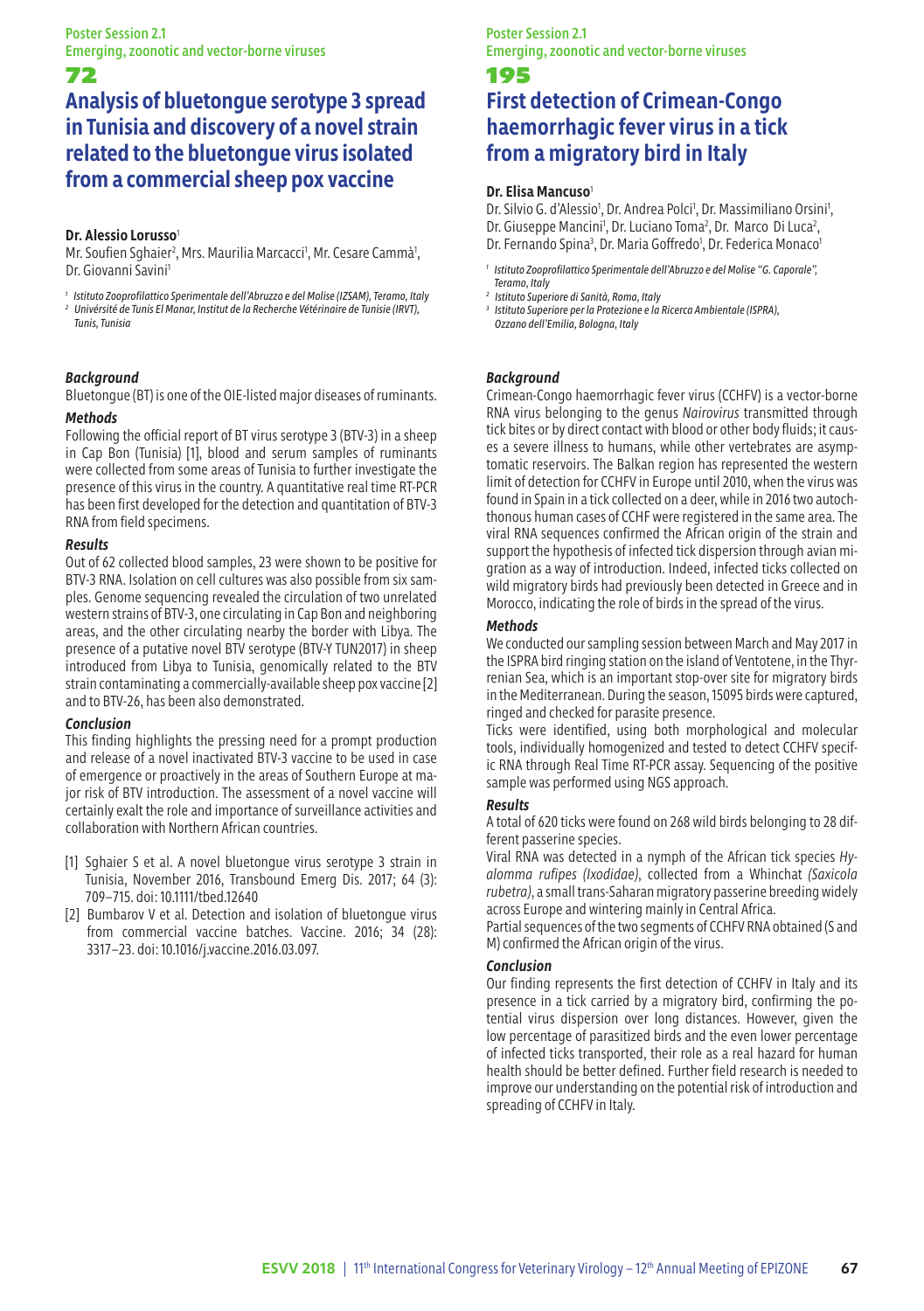# **Detection and genotyping of hepatitis E virus in wild ungulates from North-Eastern Italy**

### **Mrs. Laura Bellinati**<sup>1</sup>

Mrs. Letizia Ceglie<sup>1</sup>, Mrs. Alda Natale<sup>1</sup>, Mrs. Federica Zuliani<sup>1</sup>, Dr. Isabella Monne<sup>1</sup>, Mrs. Alessia Schivo<sup>1</sup>, Ms. Bianca Zecchin<sup>1</sup>, Mrs. Lebana Bonfanti<sup>1</sup>, Mr. Giovanni Cunial<sup>1</sup>, Mrs. Laura Amato<sup>1</sup>, Mrs. Federica Obber<sup>1</sup>, Mr. Marco Bregoli<sup>1</sup>, Mr. Carlo Vittorio Citterio<sup>1</sup>

*<sup>1</sup> Istituto Zooprofilattico Sperimentale delle Venezie, Padua, Italy*

# *Background*

Hepatitis E virus (HEV) is a zoonosis of concern for developed countries where the main route of transmission is the consumption of raw or undercooked meat from pigs, the main HEV host. Wildlife may also serve as HEV natural reservoir: wild boar (Sus scrofa) is the principal host, but infections were confirmed in red deer (Cervus elaphus) and roe deer (Capreolus capreolus). Therefore, infection in wildlife represents a possible risk of zoonosis, especially in regions as North-Eastern Italy where game meat consumption is increasing. Since in this area few data is available, new insights on HEV occurrence and strains molecular characterization were assessed in the present study.

#### *Methods*

With the collaboration of hunters, gamekeepers and veterinary services, liver, faeces and blood samples were collected in 2017 from the three ungulate species previously mentioned, during hunting season and population control plans. In wild boars, bile and muscle tissue were also sampled. All samples were georeferenced to allow comparison in distribution between different areas across Veneto and Friuli Venezia Giulia regions. Serological analyses were performed using commercial ELISA kits on sera and/or meat juice. Livers, bile and/or faeces were analysed with an ORF-3 targeting rRT-PCR protocol, whereas ORF2 HEV regions of positive samples were sequenced and phylogenetically analysed.

#### *Results*

Samples from 482 wild boars, 160 roe deer and 97 red deer were collected. Both serological (25/145) and virological (12/138) positives were evidenced in wild boar only, clustering in a small area (Euganean Hills – province of Padua). In a neighbouring hilly area (Berici Hills – province of Vicenza) only 1/131 wild boar tested positive serologically, while no virological positivity was recorded. Phylogenetic analyses showed that HEV isolates sequenced belong to genotype 3, clustering together with a similarity ranging between 99.7–100%, and grouped with HEV detected in wild boars in central Italy (92%) and in a human case from Vicenza (91%) in 2012.

#### *Conclusion*

Genetic characterization of the HEVs showed that they clustered with viruses previously identified in wild boars and humans in Italy. However, the low similarity observed compared to all the sequences publicly available makes it difficult to pinpoint how these viruses entered the region. Although a more efficient sampling plan is needed in the other territories to assess the absence of HEV in wildlife, these preliminary results allow identifying the Euganean Hills as the most suitable area for further investigations on HEV at the wild boar/domestic swine/human interface.

# *Acknowledgment*

Project funded by Italian Ministry of Health

Poster Session 2.1 Emerging, zoonotic and vector-borne viruses

# 144

# **Mammalian Orthoreovirus reassortant isolated from diarrheic pigs: Prevalence in the Netherlands and propagation in cell culture**

### **Dr. Marcel Hulst**<sup>1</sup>

Mrs. Renate Hakze-van der Honing<sup>1</sup>, Mrs. Eline Verheij<sup>1</sup>, Mrs. Twayla Bosch<sup>1</sup>, Mr. Frank Harders<sup>1</sup>, Dr. Alex Bossers<sup>1</sup>, Mrs. Mandy De Jong<sup>1</sup>, Dr. Manon Houben<sup>2</sup>, Prof. Dr. Wim Van der Poel

*<sup>1</sup> Wageningen Bioveterinary Research, Lelystad, Netherlands*

*<sup>2</sup> Animal Health Service, Deventer, Netherlands*

# *Background*

Next generation sequencing revealed a novel Mammalian Orthoreovirus (MRV) reassortant in a fecal sample of diarrheic pigs diagnosed PCR-positive for the coronavirus (CoV) porcine epidemic diarrhea virus (PEDV). This MRV reassortant contained an unique nucleotide sequence of the sigma 1 segment (S1). The S1 segment codes for the attachment protein on the surface of the virus and largely determines the cell, tissue and host tropism of MRVs. The phylogenetic distance of this novel S1 segment to S1 segments of MRV serotype 3 strains isolated in the USA, China and Italy from faeces of pigs diagnosed positive for PEDV, was high. The amino acid sequence deduced form this novel S1 segment showed the highest identity to S1 segments of MRV serotype 2 strains isolated from bats and from humans with respiratory disease due to severe acute respiratory syndrome (SARS CoV).

### *Methods*

Infection experiments were performed with the novel MRV reassortant in porcine cell lines originating from lungs, intestines, and kidneys. Using quantitative RT-PCR (qPCR) tests for PEDV and MRV, the prevalence of MRV in swine fecal samples collected from farms with diarrheic pigs in the Netherlands, including samples of pigs diagnosed positive for PEDV, was studied. For MRV positive fecal samples, the sequence of the S1 segment was determined.

#### *Results*

The susceptibility of cell lines originating from lung, intestine, and kidneys for infection with this novel MRV reassortant, and the growth characteristics of this MRV reassortant in these cells will be presented as well as the data of the PEDV and MRV qPCR screening of fecal samples and sequence data of the S1 segment present in samples scoring PCR-positive for MRV.

# *Conclusion*

The prevalence data of PEDV and MRV will reveal whether or not simultaneous PEDV and MRV infections in diarrheic pigs occur, as was observed for SARS CoV and MRV serotype 2 strains in humans with acute respiratory syndrome. Together with the growth characteristics in different cells, S1 sequence comparisons will provide insight in the tissue tropism of the novel MRV reassortant and of MRV strains circulating in the pig population in the Netherlands.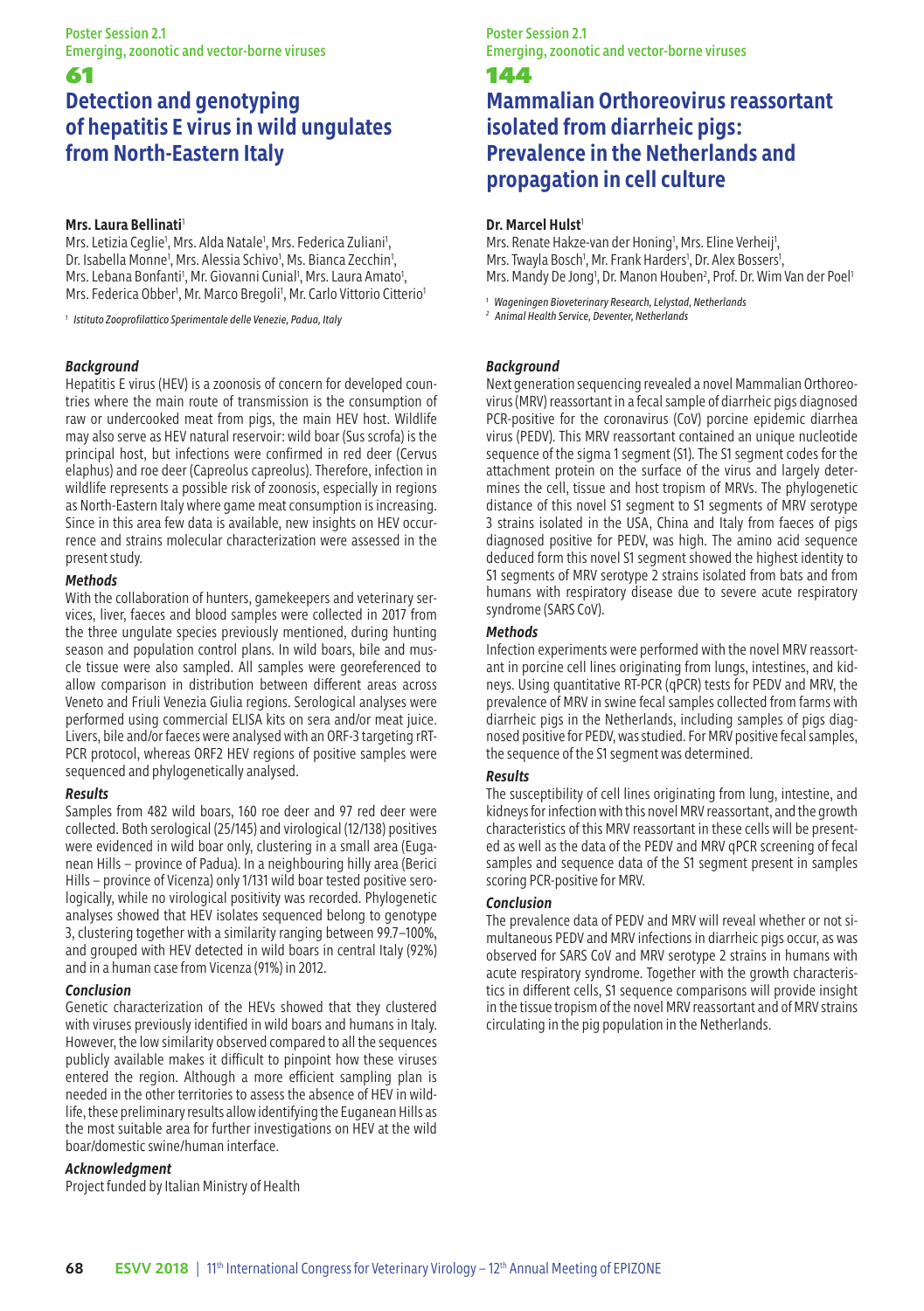# **The investigation of the prevalence of BTV infection in some domestic ruminants in Eastern Mediterranean region, Turkey**

# **Prof. Dr. Seval Bilge Dagalp**<sup>1</sup> **, Mr. Fırat Dogan**<sup>3</sup>

Prof. Dr. Bilal Dik<sup>2</sup>, Mr. Touraj Aligholipour Farzani<sup>1</sup>, Prof. Dr. Veysel Soydal Ataseven<sup>3</sup>, Ms. Selvi Deniz Dörttaş<sup>1</sup>, Prof. Dr. Avkut Ozkul<sup>1</sup>

*<sup>1</sup> Ankara University, Veterinary Medicine, Virology Department, Ankara, Turkey*

*<sup>2</sup> Selcuk University, Veterinary Medicine, Parasitology Department, Konya, Turkey <sup>3</sup> Mustafa Kemal University, Veterinary Medicine, Virology Department, Hatay, Turkey*

# *Background*

Bluetongue is an arthropod-borne disease affecting wild and domestic ruminants although the clinical disease is present mostly in sheep, cattle and goats. The disease occurs worldwide and is caused by bluetongue virus (BTV), which belongs to the genus Orbivirus within the family Reoviridae with 27 serotypes currently described and at least three putative new serotypes. BTV circulation in Turkey was first reported in 1944 in Hatay province, and several serological and virological surveys indicate that the BTV infection is widespread, although with varied prevalence. Given this background, this study was carried out to determine the epidemiology of BTV infection in cows, sheep and goats herds with abortion and/or congenital abnormalities problems in Eastern Mediterranean Region, Turkey.

### *Methods*

This study was conducted during the 2015 and 2017 in Hatay, Kahramanmaraş and Osmaniye provinces in the Eastern Mediterranean region of Turkey. The study focused on herds where abortion and/ or congenital abnormalities cases were reported. The prevalence of BTV was investigated using serological and virological methods in unvaccinated domestic ruminants. With this purpose, totally 1156 serum samples, blood with EDTA (n=1414) and vaginal swab (n=165) from sampled animals that had aborted and/or healthy appearance and tissue samples of aborted foetuses (n=25) were collected from three provinces. A commercial competitive ELISA kit was used for the detection of BTV antibodies in sera samples. Real time RT-PCR assay targeting the VP7 protein was used to detect viral RNAs present in blood with EDTA, vaginal swabs and tissues.

# *Results*

The rates of antibody for BTV were determined as 47,65% (426/894) in cows, 43,51% (114/262) in sheep and 38,01% (165/434) in goats. Overall seropositivity rate of BTV infection was found as 44,33% (705/1590). No BTV viral nucleic acid was detected in any of the collected samples.

# *Conclusion*

In this study, we found the seroprevalence of BTV infection was high in sampled animals. BTV seroprevalence rate can change depending on locations and seasons. No BTV viral nucleic acid was detected in any of the collected samples in this sampling term, however, BTV-4 outbreak was reported in Osmaniye province located in the same region in October 2017. Therefore, the results of this study will be beneficial for understanding the BTV epidemiology and control of BTV in Turkey. It is think that mathematical models based on approved reliable data from each region and estimates of disease outbreaks will guide the application to prevent disease in the future.

Poster Session 2.1 Emerging, zoonotic and vector-borne viruses

#### 49

# **Physiological and immunological responses to** *Culicoides sonorensis* **blood feeding: A murine model**

# **Dr. Barbara Drolet**<sup>1</sup>

Mrs. Lindsey Reister-Hendricks<sup>1</sup>, Dr. Mark Ruder<sup>2</sup>, Dr. D. Scott McVey1

- *1 USDA, Agricultural Research Service, Arthropod-borne Animal Diseases Research Unit, Manhattan, United States*
- *<sup>2</sup> University of Georgia, Athens, United States*

# *Background*

Hematophagous Culicoides spp. biting midges are of great agricultural importance as livestock, equine, and wildlife pests, and as vectors of the orbiviruses bluetongue, epizootic hemorrhagic disease, and African horse sickness. To obtain a blood meal, midges deposit saliva containing allergens, proteases, and anti-hemostatic factors, into the dermis to facilitate feeding. Infected midges deposit virus along with the myriad of salivary proteins during feeding. The extreme efficiency, with which midges are able to successfully transmit orbiviruses resulting in productive infections in immune-competent animals, is not clearly understood. One reason is that much is still unknown about the effects of midge feeding on mammalian hosts; both the physiological trauma of the bite and responses to saliva deposited during feeding. Of particular interest are the first few hours and days after the bite; a critical time period for any midge-transmitted virus to establish a localized infection and disseminate, while avoiding the hosts' immune responses.

# *Methods*

A mouse/midge feeding model using colonized *Culicoides sonorensis* midges was used to characterize innate mammalian immune responses to midge feeding. Histological changes in the skin, lymph node cell populations and cytokine expression profiles were examined during the first three days after midge feeding. Both in vitro and in vivo studies were conducted to specifically examine the effect of saliva on mast cell activation and consequent physiological and immunological responses.

# *Results*

Culicoides midge feeding elicited a potent pro-inflammatory Thmediated cellular response pattern with significant mast cell activation, subcutaneous hematomas, hypodermal edema, dermal capillary vasodilation, and rapid infiltration of leukocytes to the bitten areas. Mast cell activation, triggered by bite trauma and specifically by midge saliva, was key to physiological and immunological responses and the ability of midges to feed to repletion.

# *Conclusion*

Midge feeding causes physiological changes and immunological responses highly favorable to rapid infection establishment and systemic dissemination of midge-transmitted orbiviruses. Recruitment of leukocytic cells to bitten skin brings susceptible cell populations in proximity of deposited virus within hours of feeding. Infected cells would drain to lymph nodes, which become hyperplastic in response to saliva, and result in robust viral replication in expanding cell populations and dissemination via the lymph system. Additionally, saliva-induced vasodilation and direct breaches in dermal capillaries by biting mouthparts exposes susceptible vascular endothelial cells, thereby providing immediate sites of virus replication and a dissemination route via the circulatory system. This research provides insights into the efficiency of Culicoides midges as orbivirus vectors.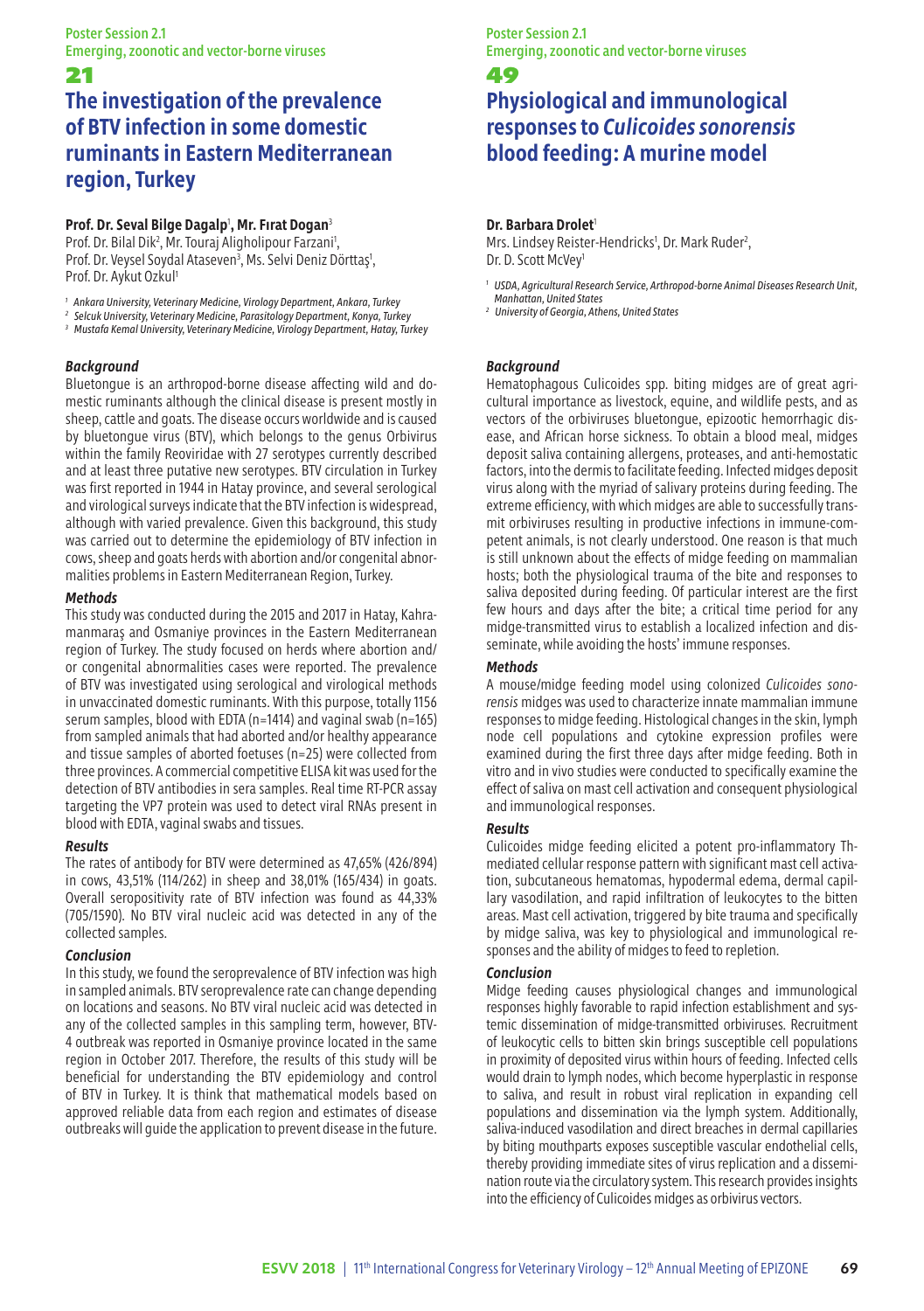Poster Session 2.1 Emerging, zoonotic and vector-borne viruses

# 59 **Apparent re-emergence of Schmallenberg virus in Northern Ireland**

### **Dr. Michael McMenamy**<sup>1</sup>

Mr. Adam Jeffers<sup>1</sup>, Ms. Valerie Harkin<sup>1</sup>, Mr. Ben Cunningham<sup>1</sup>, Mr. Nigel McBride<sup>1</sup>, Dr. Ken Lemon<sup>1</sup>, Prof. Sara Louise Cosby<sup>1</sup>

*<sup>1</sup> Agri-food and Biosciences Institute Northern Ireland, Belfast, United Kingdom*

# Poster Session 2.1 Emerging, zoonotic and vector-borne viruses 82

# **First isolation of infectious hematopoietic necrosis virus (IHNV) in Finland**

### **Dr. Tuija Gadd**<sup>1</sup> Dr. Tuija Kantala<sup>1</sup>

*<sup>1</sup> Finnish Food Safety Authority Evira, Helsinki, Finland*

### *Background*

Schmallenberg virus (SBV) emerged in Germany in 2011. Offspring of infected ruminants can display congenital malformations including scoliosis, arthrogryposis, hydrocephalus, torticollis and cerebellar hypoplasia. Many offspring are stillborn. SBV was detected in N. Ireland in stillborn ruminants in 2013 by real-time RT-PCR. Subsequently, SBV was not detected until 2017 in an isolated case. Since the beginning of 2018 there has been a marked increase in PCR positive cases in stillborn lambs in N. Ireland. This study details increased detection of SBV in N. Ireland and initial sequence analysis of the hypervariable region (HVR) in selected cases.

# *Methods*

As of late-April 2018, 70 cases of stillborn ruminants, where there was suspicion of SBV involvement, were tested by RT-PCR. Nucleic acids were isolated from tissues of stillborn calves', lambs and 1 stillborn goat submitted to the Agri-Food & Biosciences Institute for necropsy. Tissues assessed included brain, spinal cord, lung, liver and kidney. Viral nucleic acids were extracted using the MagAttract 96 cador pathogen kit (Qiagen). Nucleic acids were analysed using the AgPath-ID One Step RT-PCR kit (Ambion) combined with an SBV S-segment TaqMan® assay. Partial sequencing of the M-segment of SBV was carried out on selected cases. Sequence data was analysed and aligned using Geneious software (Biomatters). Amino acid sequence of the HVR located in the M-segment was compared with that of previously sequenced SBV isolates.

# *Results*

Of the 70 suspect cases described, 27 tested positive for SBV (26 lambs & 1 calf). Detection of SBV was not limited to spinal cord and brain, with positive results in soft-tissues. In some cases detection was only in viscera rather than exclusively or in tandem with CNS tissues. Comparative analysis of the HVR fragments from select cases (n=8) including one from 2013 and 2017, suggests that the SBV detected is ~96% similar in this region.

# *Conclusion*

In the years following detection in N. Ireland, submission levels of for SBV testing by RT-PCR have fluctuated, adding skew to detection rates. However this recent upsurge in positive cases impresses upon us the possible cyclical nature of this infection, resulting from reduced herd immunity and vaccine uptake. Continued monitoring is prudent considering the subtle but evident genetic malleability of this virus. Considering N. Ireland covers an area only 1/25th that of Germany, this is also a timely reminder of how an arboviral infection, vectored by indigenous arthropods could spread rapidly within a naïve population.

# *Background*

Infectious hematopoietic necrosis is a fish disease notifiable to the European Union and the World Organisation for Animal Health. The causative agent, infectious hematopoietic necrosis virus (IHNV), is a single-stranded RNA virus belonging to the genus Novirhabdovirus, family Rhabdoviridae. IHNV causes clinical disease and mortalities in several salmonid species, including Atlantic salmon (Salmo salar) and rainbow trout (Oncorhynchus mykiss), and the virus is considered to be an economically important pathogen worldwide. Until recently, Finland, like other Nordic countries, has maintained an official IHNV-free status. However, in November 2017, IHNV was isolated for the first time in Finland from farmed rainbow trout.

### *Methods*

Virus isolation from pooled organ samples from fish that were sampled and studied according to the national surveillance program for fish diseases was carried out using sub confluent monolayer cell cultures of bluegill fry (BF-2) and epithelioma papulosum cyprini (EPC) cell lines. Cell cultures that showed cytopathic effect were further tested for the presence of IHNV using ELISA, real time RT-PCR targeting the N gene, and RT-PCRs targeting the N and G genes of the IHNV genome. PCR positive samples were subsequently sequenced.

# *Results*

Cytopathic effect typical for IHNV was detected on the EPC cell line from two cultured samples. Both samples were from the same marine fish farm located in Northern Ostrobothnia. The viruses were identified as IHNV in ELISA, real time RT-PCR, RT-PCRs, and sequencing.

# *Conclusion*

This was the first isolation of IHNV in Finland. Immediately after the first detection of the virus, examination of fish farms and other locations that had contact with the IHNV positive farm started. By the end of January 2018, IHNV was detected from altogether six fish farms or ponds located in Northern Ostrobothnia, Northern Savonia, and North Karelia. In all cases, the virus was diagnosed from rainbow trout.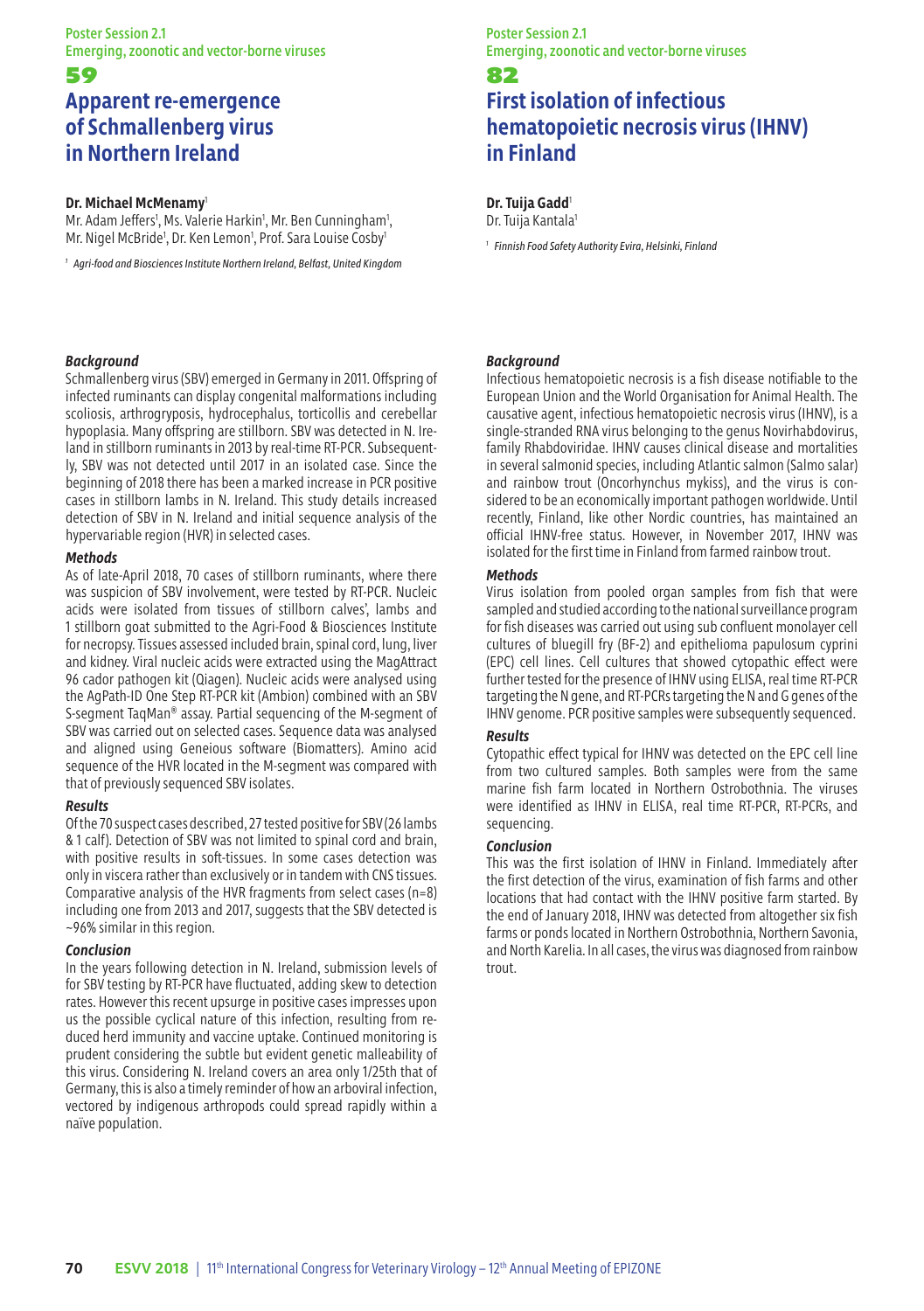### Poster Session 2.1 Emerging, zoonotic and vector-borne viruses

# 80 **Bat lyssaviruses in Finland**

### **Dr. Tiina Nokireki**<sup>1</sup>

DVM Niina Tammiranta', Dr. Ulla-Maija Kokkonen', Dr. Tuija Kantala<sup>1</sup>, Dr. Tuija Gadd<sup>1</sup>

*<sup>1</sup> Finnish Food Safety Authority Evira, Helsinki, Finland*

### *Background*

European bat lyssavirus type 2 (EBLV-2) was first detected in a Daubenton's bat in Finland in 2009<sup>1</sup> and in active surveillance project antibodies were detected in Daubenton's bats<sup>2</sup> in Turku area in the South west part of the country. In 2016, a new case of EBLV-2 was detected in a Daubenton's bat, circa 100 km from the previous case<sup>3</sup>. There was no data on the presence of EBLV-2 or other lyssaviruses in the Finnish bat population in other parts of the country.

#### *Methods*

A dead bat found in Eastern Finland in the municipality of Leppävirta, in the village of Kotalahti was send for autopsy. Smears were prepared from brain tissue for fluorescent antibody test (FAT), rabies tissue culture infectious test (RTCIT) and RT-PCR from RNA extracted from the brain tissue, targeting the nucleoprotein (N) gene was performed.

### *Results*

Based on FAT, the possibility of lyssavirus infection could not be ruled out. No viral growth was visible after four consecutive cell passages; RT-PCR produced positive bands of expected sizes on the agarose gel. Phylogenetic analysis of the obtained 1370 nt N-gene sequence revealed that the virus differed from other known lyssaviruses. It shared the highest nucleotide identities of 81.0%, 79.7%, 79.5%, and 79.4% with KHUV, ARAV, BBLV, and EBLV-2, respectively. The bat was identified as a Brandt's bat (Myotis brandtii). Since the bat was found dead, no information on whether it displayed clinical signs of rabies were available. The virus was designated as Kotalahti bat lyssavirus (KBLV), a tentative novel member of the genus Lyssavirus.4

# *Conclusion*

Even though bat lyssavirus infections seem to be rare in Finland, all bats should be assumed to be potentially infected with lyssaviruses.

- 1 Jakava-Viljanen M, Lilley T, Kyheröinen E-M, Huovilainen A. First encounter of European bat lyssavirus type 2 (EBLV-2) in a bat in Finland. Epid Inf 2010;138:1581–1585.
- 2 Nokireki T, Huovilainen A, Lilley T, Kyheröinen E-M, Ek-Kommonen C, Sihvonen L, Jakava-Viljanen M Bat rabies surveillance in Finland. BMC Vet Res 2013, 9:174.
- 3 Nokireki T, Sironen T, Smura T, Karkamo V, Sihvonen L, Gadd T. Second case of European bat lyssavirus type 2 detected in a Daubenton's bat in Finland. Acta Vet Scan 2017;59:62.
- 4 Nokireki T, Tammiranta N, Kokkonen UM, Kantala T, Gadd T. Tentative novel lyssavirus in a bat in Finland. Transbound Emerg Dis. 2018 Feb 15

# Poster Session 2.1 Emerging, zoonotic and vector-borne viruses

# 182

# **Phylogenetic analysis of alphacoronaviruses from five different species of bats in Denmark**

# **Mrs. Christina Marie Lazov**<sup>1</sup>

Mrs. Mariann Chriél<sup>1</sup>, Mr. Hans J. Baagøe<sup>2</sup>, Mr. Esben Fjederholt<sup>2</sup>, Mr. Yu Deng<sup>1,3</sup>, Mr. Engbert A. Kooi<sup>4</sup>, Mr. Graham J. Belsham<sup>1</sup>, Mrs. Anette Bøtner<sup>1</sup>, Mr. Thomas Bruun Rasmussen<sup>1</sup>

*<sup>1</sup> DTU Vet, Technical University of Denmark, Denmark*

- *<sup>2</sup> The Natural History Museum of Denmark, Copenhagen University, Denmark <sup>3</sup> School of Animal Science, Xichang College, Xichang, China*
- 
- *<sup>3</sup> Wageningen Bioveterinary Research, Lelystad, Netherlands*

# *Background*

Bat populations worldwide harbour numerous viruses, some of which are known to be or potentially pathogenic to other animal species or humans. Therefore, it is important to monitor the populations and characterize these viruses. In this study, we investigated bat populations in Denmark for the presence of coronaviruses (CoVs). Previously, we have reported results from bat sampling in 2013–14 (Rasmussen et al. 2015); these sampling activities have continued biannually into 2017. This larger dataset of partial CoV sequences provided the basis for phylogenetic analyses and comparisons to sequences obtained from bats in other European countries.

# *Methods*

Faecal samples were collected from species-identified bats captured in different geographical regions of Denmark between 2013 and 2017 with a focus on the important hibernacula in Mønsted limestone mines. The samples were screened for CoVs using a combination of 3 pan-CoV RT-PCR assays. Amplicons from positive samples were sequenced using Sanger sequencing and analysed using CLC Main Workbench. The nucleotide (nt) sequences from the 3 different assays were 130, 208 and 395 nt in length after primer trimming and they were aligned with reference sequences. Phylogenies were constructed using the Jukes-Cantor Neighbor-Joining method with 1000 bootstrap replicates and a minimum bootstrap value of 50 for phylogenies based on the 208 and 395 nt long sequences and a minimum value of 20 for the phylogeny based on the 130 nt long sequences. Nucleotide sequences were translated to the predicted amino acid sequences and compared.

# *Results*

In total, 271 faecal samples were collected from 10 different species of bats, with the majority of samples collected from M. daubentonii. CoVs were detected in samples from 5 different species and the overall prevalence of CoVs in the samples was 21.4% (95% confidence interval [17–26%]). All generated coronavirus sequences fell into the genus Alphacoronavirus. Phylogenetic analysis revealed a species-specific clustering with the samples from M. daubentonii showing a close resemblance to coronavirus sequences obtained from the same species of bat in Germany and the United Kingdom. Likewise, the predicted amino acid sequences were distinctly different for each species.

#### *Conclusion*

This study presents the first phylogenetic analysis of CoV in Danish bats. Our results show that several distinct alpha-CoVs are present in the Danish bat population and that they are apparently speciesspecific.

### *Reference*

Rasmussen TB, Chriél M, Baagøe HJ, Fjederholt E, Kooi EA, Belsham GJ, Bøtner A (2015) Bat Coronaviruses circulating in Danish bats. ESVV/EPIZONE, Montpellier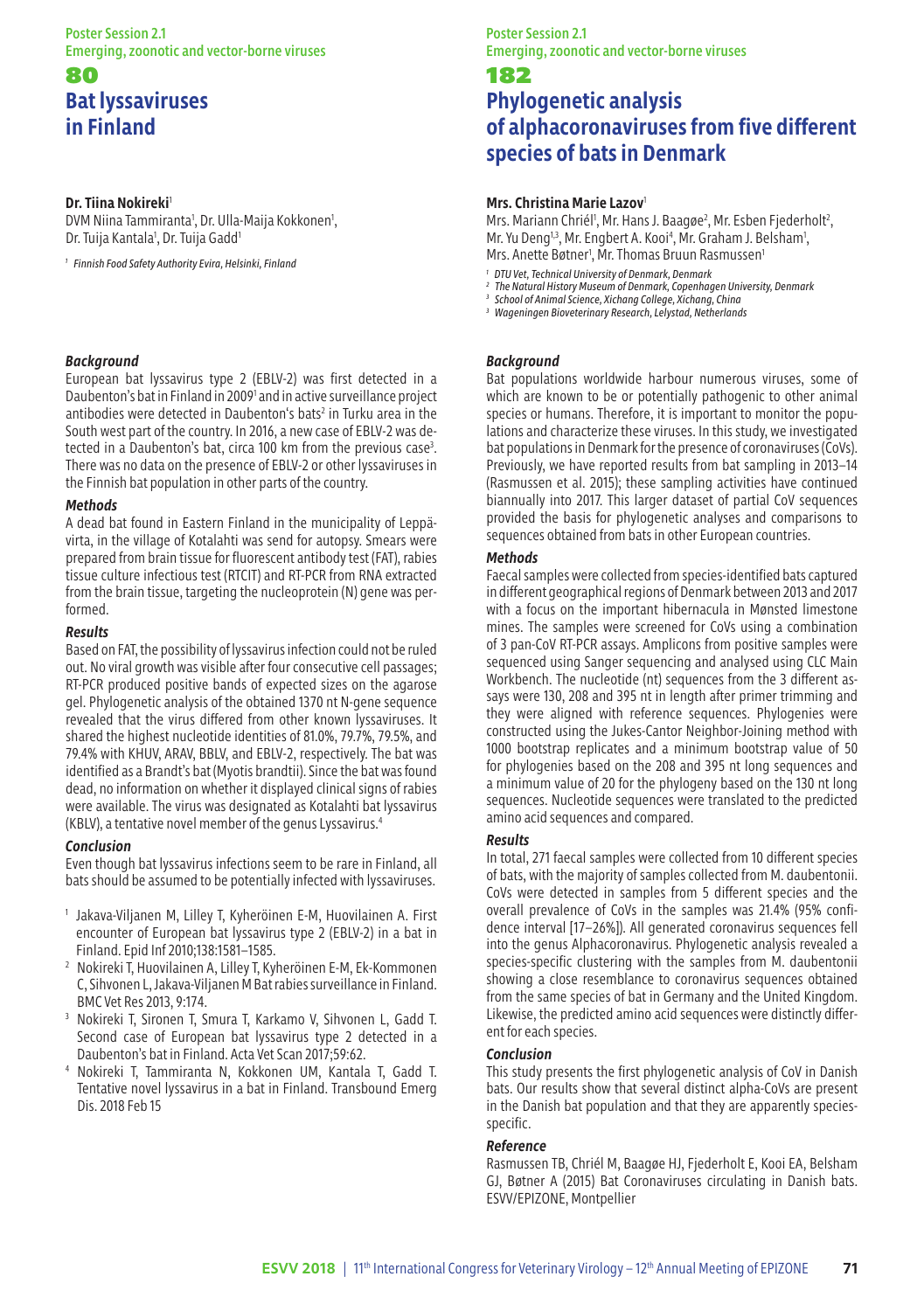# 98 **Virome of Croatian bat populations**

# **Ms. Ivana Šimić**<sup>1</sup>

Dr. Ivana Lojkić', Dr. Nina Krešić', Dr. Tomislav Bedeković', Dr. Florence Cliquet<sup>2</sup>, Dr. Marine Wasniewski<sup>2</sup>,

Dr. Evelyne Picard-Meyer<sup>2</sup>, Ms. Anđela Cukušić<sup>3</sup>, Ms. Vida Zrnčić<sup>3</sup>

*<sup>1</sup> Croatian Veterinary Institute, Zagreb, Croatia*

*<sup>2</sup> European Union Reference Laboratory EURL for rabies, Malzeville, France <sup>3</sup> Croatian biospeleological society, Zagreb, Croatia*

### *Background*

Emerging infectious diseases (EIDs) continue to arise. Approximately 60–80% of them is zoonotic and presents a great public health threat worldwide. More than 70% of EIDs are wildlife-borne. With almost global distribution bats are increasingly recognized as source of EIDs, particularly those caused by RNA viruses.

The increase in human population, environmental destruction and agriculture intensification lead to crossing the roads between bats and humans with possible pathogen spillover. Accordingly, the understanding of the virome present in wildlife is very important for the prevention and control of wildlife-borne EIDs. Numerous studies have focused on zoonotic bat viruses in tropics, but little is known about the presence of such viruses in European bats. The only known zoonotic disease associated with bats in Europe is rabies. The main goal of this study was to determine the prevalence of rabies in Croatian bat species through serological and virological survey of captured bats. Furthermore, by using metagenomic approach we were also focused on detection of other viruses, especially those with zoonotic potential.

#### *Methods*

Bats were trapped by using mist net or hand net. Bat samples were collected in Continental and Mediterranean parts of Croatia. Blood was collected on small pieces of filter papers and tested for neutralizing antibodies with modified fluorescent antibody virus neutralization (mFAVN) test. Oropharyngeal swabs were taken from each bat for detection of lyssavirus RNA using conventional RT-PCR and for further virus isolation in the case of positive RT-PCR results. All oropharyngeal swabs, individual fecal samples and guano under colonies were analyzed using Illumina sequencing. After sampling, all bats were successfully released at location of their capture. Capturing, handling and sampling of bats were approved by the State Institute for Nature Protection.

# *Results*

All oropharyngeal swabs were found negative for the presence of lyssavirus RNA. In total, 20 sera out of 350 showed to have detectable levels of neutralizing antibodies against EBLV-1. Metagenomic analysis revealed abundance of bacteriophages and insect viruses. Among vertebrate viruses, contigs and sequences assigned to circoviruses, bat bocavirus, bat adenovirus, bat alphacoronavirus, picobirnavirus, paramyxovirus, herpesvirus and Rhinolophus ferrumequinum retrovirus were found.

# *Conclusion*

We have indirectly confirmed the presence of lyssavirus in Croatian bat population. Metagenomics revealed bio insecticide role of bats in Croatian ecosystem. No direct relationship with the other known human or animal pathogens was found. Currently it is presumed that bats pose low risk for the general public.

# Poster Session 2.1 Emerging, zoonotic and vector-borne viruses

128

# **The emergence of porcine epidemic diarrhoea in Croatia: molecular and serological investigation**

# **Dr. Dragan Brnić**<sup>1</sup>

Ms. Ivana Simić<sup>1</sup>, Dr. Ivana Lojkić<sup>1</sup>, Dr. Nina Krešić<sup>1</sup>, Dr. Davor Balić<sup>2</sup>, Dr. Marica Lolić<sup>2</sup>, Dr. Dražen Knežević<sup>3</sup>, Dr. Brigita Hengl<sup>:</sup>

*<sup>1</sup> Croatian Veterinary Institute, Zagreb, Croatia*

*<sup>2</sup> Croatian Veterinary Institute, Veterinary Department Vinkovci, Vinkovci, Croatia*

*<sup>3</sup> Croatian Food Agency, Osijek, Croatia*

# *Background*

Porcine epidemic diarrhoea (PED) is an emergent/re-emergent viral disease (family Coronaviridae, genus Alphacoronavirus) of pigs with worldwide importance. Clinical appearance is characterized by acute diarrhoea, vomiting and dehydration in all age categories with possible high mortality in suckling piglets. The disease got a lot of media attention in 2013 when it emerged in the USA causing heavy production losses (highly pathogenic non-S-INDEL genotype). Since 2014 PED has re-emerged in Europe spreading around western European countries, but causing milder consequences. The causative agent responsible for European outbreaks (apart from Ukraine) is S-INDEL PEDV genotype which represents a variant of non-S-INDEL genotype having insertions and deletions in spike (S) genomic region. Croatia had been considered free of PED until 2016 when the first outbreak was reported in Osijek-Baranja County. In the present study we report molecular characterization of the first Croatian PEDV strain and following serological investigation of sows in eastern Croatia.

# *Methods*

In April 2016 we received small intestines from two 8-10 days old diarrhoeic piglets. The holding of origin was located in Osijek-Barania County and reported 20–30% mortality in suckling piglets. Initial diagnostics included detection of PEDV by two real-time RT-PCR protocols (N and S genome fragments) together with TGEV and RVA real-time RT-PCRs. NGS sequencing was performed on Illumina MiSeq platform and Sanger sequencing on conventionally amplified complete PEDV S gene (Geneious and MEGA7 software for data analysis). Serological investigation was carried out in 2017 on 266 sow sera collected from 39 holdings in Osijek-Baranja and Vukovar-Srijem Counties by commercial ELISA test (ID Screen® PEDV Indirect ELISA test; IDVet, France).

# *Result*

The presence of PEDV genome was confirmed by both real-time RT-PCR protocols (TGEV and RVA were excluded). NGS sequencing was rather unsuccessful as majority of virus related reads corresponded to bacteriophages and only four reads were PEDV related. However conventional RT-PCR and Sanger sequencing resulted in a complete S gene sequence sharing high identity with S-INDEL genotype strains from Germany, Austria, Slovenia, Italy and Romania. Serosurveillance resulted in three positive holdings (7.7%), located in both counties with 15.4% of positive sows. Seroprevalence within a positive holding went up to 82.8%.

#### *Conclusion*

PEDV has emerged in Croatian pig population causing moderate losses. Expectedly the circulating strain was a member of S-INDEL genotype. Serological surveillance revealed additional three holdings of the same enterprise that didn't previously reported PED, demonstrating the importance of strict biosecurity measures.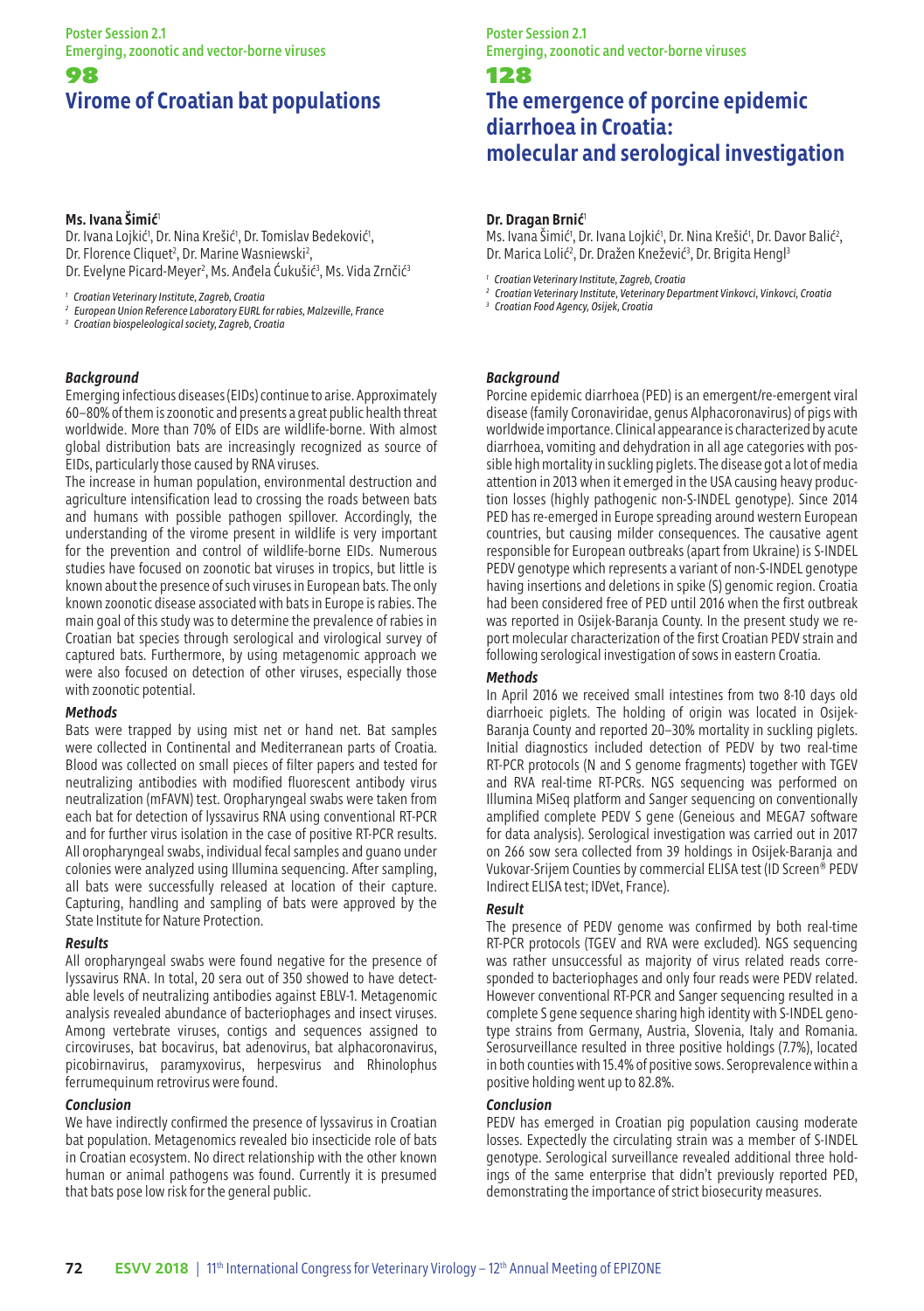# **Development of real-time PCR kit for specific detection of porcine circovirus type 2 and type 3**

### **Ms. Floriane Pez**<sup>1</sup>

Mr. Jérôme Ventosa<sup>1</sup>, Mrs. Claire Pelletier<sup>1</sup>, Mr. Eric Sellal<sup>1</sup>

*<sup>1</sup> BioSellal, Dardilly, France*

## *Background*

While porcine circovirus 2 (PCV2) is a well-known virus associated with different symptoms in pigs collectively named porcine circovirus disease (PCVD), PCV3 is an emerging virus, identified in USA, Brazil, China, Poland, Republic of Korea and more recently in Italy and Thailand. The exact pathogenicity of PCV3 is still unknown, but high levels of viremia were reported in sick animals with severe respiratory, skin disease or reproductive disorders. Quantitative and specific diagnostic tool for porcine circovirus are essential for the distinction between PCV2 and PCV3 and could play an important role to clarify PCV3 pathogenicity.

#### *Methods*

In this context, BioSellal decides to develop a triplex ready-to-use real-time PCR kit which allows the specific detection of PCV2 (FAM labelling) and PCV3 (VIC labelling) with an exogenous internal positive control (IPC, Cy5 labelling). Bio-T kit® validations were done according to the AFNOR standard NF U47-600-2 that defines the general requirements and recommendations for the development and the validation of PCR tools in animal health. For blood sample, the Bio-T kit® PCV2 & PCV3 allows the relative quantification of the viral load of each target thanks to a reference material set at the interpretation threshold (MRSI). For PCV2, this threshold was set at 10^6 GE/ml according to previous publication (Olvera et al., J Virol Methods. 2004 Apr;117(1):75–80) and was extrapolated at the same level for PCV3. A ready-to-use material set at the level of MRSI could be provided by BioSellal.

### *Results*

Analytical specificity for PCV2 was confirmed on 25 PCV2 positives samples provided by GD Animal Health (Ring Trials, Netherland). For PCV3, 6 blood samples coming from Spain was found positive for PCV3 with the Bio-T kit® PCV2 & PCV3 and confirmed by SANGER sequencing. The PCR limit of detection were determined at 10 copies/ PCR for both targets. The linearity range was 10^6 to 10 for PCV2 and PCV3 with PCR efficiencies around 100% for both targets.

### *Conclusion*

The Bio-T kit® PCV2 & PCV3 enables rapid and automated differential detection of PCV2 and PCV3. Moreover, the use of a common and ready-to-use MRSI will improve the accuracy of qPCR quantification of PCV2 and PCV3 viral loads, regardless of the extraction method and thermocycler used, and thus the overall consistency of these measurements between different laboratories. Finally, the Bio-T® PCV2&PCV3 kit could be a very interesting tool to investigate more precisely the pathogenicity of PCV3.

## Poster Session 2.1 Emerging, zoonotic and vector-borne viruses

## 233

# **Identification of mosquito species present in the United Arab Emirates and investigations on their virus-carrier status**

### **Prof. Norbert Nowotny**<sup>2</sup>

Dr. Jeremy V. Camp<sup>1</sup>, Mr. Noushad Karuvantevida<sup>2</sup>, Ms. Houda Chouhna<sup>2</sup>, Ms. Ebtesam Safi<sup>2</sup>, Dr. Jolanta Kolodziejek<sup>1</sup> MSc. Katharina Dimmel<sup>1</sup>

*<sup>1</sup> University of Veterinary Medicine, Vienna, Austria 2 Mohammed Bin Rashid University of Medicine and Health Sciences,*

*Dubai, United Arab Emirates*

### *Background*

The United Arab Emirates (UAE) are a hub for tourism and trading, and a high number of laborers from South-East Asian countries are employed. Imported Dengue cases are frequently diagnosed. In certain countries of the Arabian Peninsula, such as Yemen and Saudi Arabia, Dengue as well as Chikungunya are still endemic. It is therefore of utmost importance to know whether transmission-competent mosquito species are present in the UAE. Interestingly, there is no such publication available. The objective of this study is therefore a survey of the mosquito population at various sites throughout the UAE. Furthermore, these mosquitoes will be tested for the presence of viral nucleic acids.

#### *Methods*

Adult females were sampled using two trap designs: BG Sentinel trap (BioGents, Regensburg, Germany) and a CDC miniature light trap (J.W. Hock, Gainseville, FL, USA). Both trap types were run overnight, baited with  $CO<sub>2</sub>$  (dry ice), "BG Lure", or light-only, respectively. In the mornings, trap contents were transferred to –80°C until identification. Mosquitoes were sorted on dry ice using a stereoscopic microscope, and pooled by species in pools <30 individuals. Species identifications were based on published morphological characters. Further molecular identifications will be performed on selected samples using cytochrome oxidase 1 gene primers, a mitochondrial genomic region frequently used in taxonomic barcoding. A variety of virus-specific RT-PCRs and RT-qPCRs will be applied to the mosquito pool suspensions in order to identify nucleic acids of viruses which might be present in the samples.

### *Results*

Study Sites: Sites were chosen in three geographic locations in the UAE: Al Ain, Dubai, and Wadi Wurayah in Fujairah emirate. At Al Ain, sites included the date palm oasis, lake Zakher, and Al Ain zoo. In Dubai traps were placed at Ras al Khor Wildlife Sanctuary and Qudra lakes. The trapping sites represent several different habitats. Trapping was carried out from 30.01.–11.02. and 16.04.–02.05.2018. In total, 1,142 mosquitoes were trapped and morphologically typed. Various Culex, Anopheles and Ochlerotatus species were identified. At the time of abstract submission the molecular barcoding of the mosquito species as well as the molecular investigations for virus nucleic acids are in progress. The results will be presented at the Conference.

### *Funding*

This project has been funded by an Internal Research Grant of the College of Medicine, Mohammed Bin Rashid University of Medicine and Health Sciences, Dubai, UAE, #MBRU-CM-RG2017-02 entitled "Mosquitoes of the UAE as vectors of medically important viruses".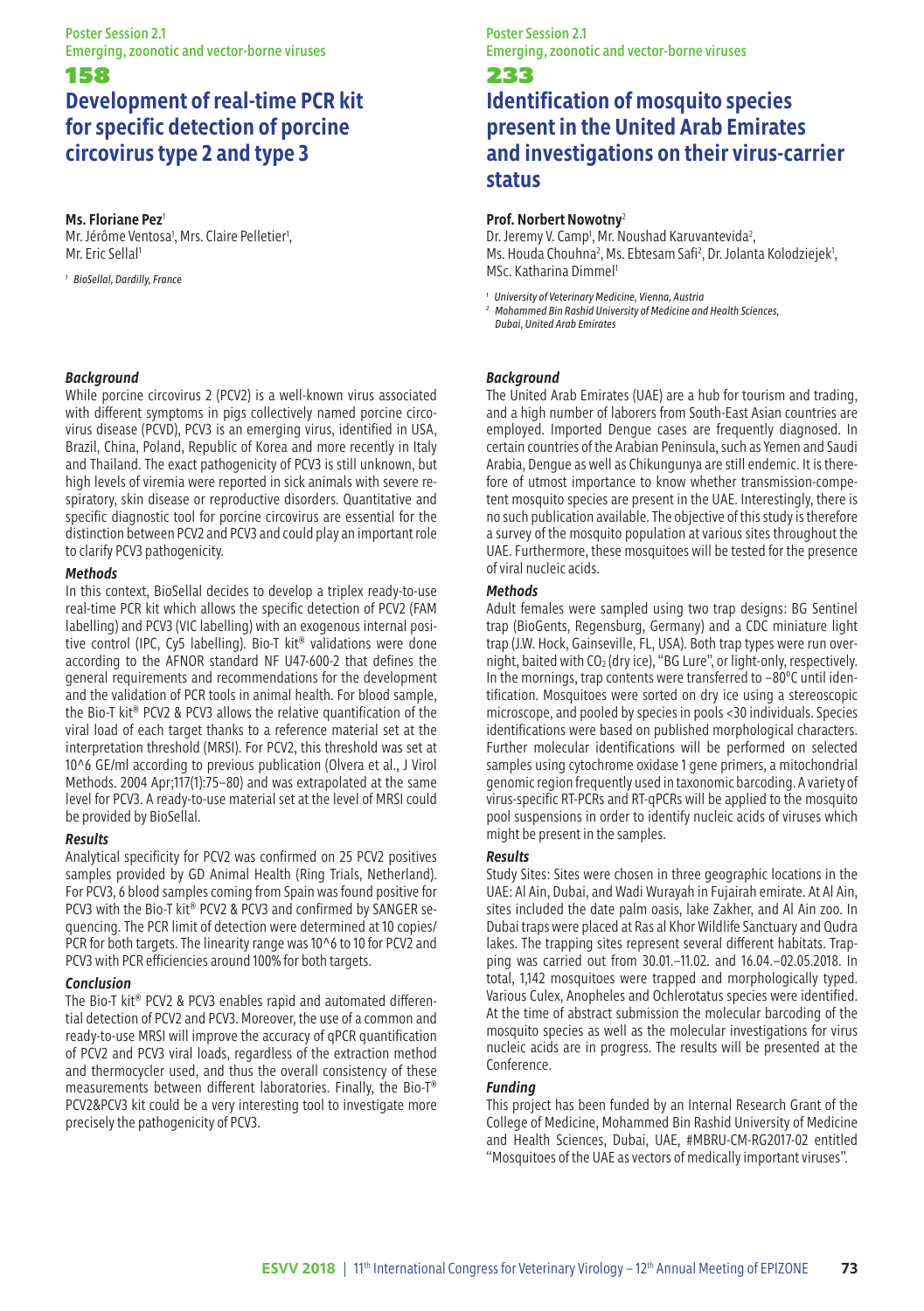## 161 **Serological evidence of Usutu virus infection in Moroccan horses**

### **Ms. Soukayna Aarab**1,2

Mr. Abdennasser Benjelloun<sup>3</sup>, Mr. Abdelkarim Filali-Maltouf<sup>1</sup>, Ms. Chafiqa Loutfi<sup>2</sup>, Ms. Bouchra Belkadi<sup>1</sup>

- *1 Laboratory of Microbiology and Molecular Biology LMBM*
- *University Mohammed V, Faculty of Science, Rabat, Morocco*
- *<sup>2</sup> BIOPHARMA, virology Departement, Rabat, Morocco*
- *<sup>3</sup> PCC. Royal Gendarmerie, Rabat, Morocco*

### *Background*

Usutu virus (USUV) is a mosquito-borne flavivirus belonging to the Japanese encephalitis virus serocomplex, causing a mosquito-borne viral infection that can affect birds as a primary host and humans and horses as incidental dead-end hosts. The virus was discovered in South Africa in 1959, and named after a river in Swaziland, it has been reported in several African countries including Morocco. In Europe, in 2001, the circulation of USUV was reported for the first time in Vienna, Austria where it caused a significant mortality within wild birds' populations particularly Eurasian blackbirds (Turdus merula). The USUV is closely related to West Nile Virus (WNV). As Morocco is characterized by the presence of wetlands with wide range of migrotary and resident birds involved in the introduction and the spread of some zoonosis and in order to deepen our knowledge about the circulation of USUV and its co-circulation with WNV in Morocco a retrospective serological survey was conducted to determine the seroprevalence of USUV.

#### *Methodology*

A Total of 634 Moroccan horses originating from different ecoregions sampled during 2011 and 2016 were tested for anti-USUV antibodies by VN assays, the USUV strain used has been isolated in Teramo by the OIE's Reference Laboratory for WNV disease from a sick Austrian horse. The sera were re-tested for anti-WNV antibodies.

#### *Results*

Serological studies demonstrated the presence of USUV antibodies in Moroccan horses. USUV-neutralizing antibodies were detected in 138 with an overall prevalence of 21.77%. Co-infection with WNV was observed in 124 horses (20%).

#### *Conclusion*

Even though the fact that there has never been a reported USUV epidemic in Morocco unlike other countries, the current study confirms the circulation of USUV besides WNV in different provinces in country. Consequently, a continuous monitoring of USUV circulation based on sero-surveys and clinical investigations is necessary.

## Poster Session 2.1 Emerging, zoonotic and vector-borne viruses

#### 226

# **Diversity of paramyxovirus-related sequences identified in South African rodent populations**

#### **Ms. Bronwyn Kleinhans**<sup>1</sup>

Dr. Ndapewa Ithete<sup>1</sup>, Prof. Sonja Matthee<sup>1</sup>, Prof. Martinus Corrie Schoeman<sup>2</sup>, Prof. Wolfgang Preiser

*<sup>1</sup> Stellenbosch University, Cape Town, South Africa*

*2 University of KwaZulu Natal, Durban, South Africa*

#### *Background*

Paramyxoviruses include some long established human and animal pathogens such as measles- and canine distemper virus, as well as some recently emerged ones such as the henipaviruses, which have a severe impact on veterinary and human health. Over the past three decades, an increasing number of novel paramyxoviruses, some of which demonstrate the ability to cross the species barrier and infect other terrestrial mammals, including humans, have emerged from wildlife reservoir hosts. Species-rich small mammals, especially rodents, are notorious for harbouring numerous different viruses and have been implicated as hosts for paramyxoviruses. This study aims to describe the diversity of paramyxovirus-related sequences identified in South African rodent populations.

#### *Methods*

Rodent specimens were obtained from collaborators who conduct field work in various locations within South Africa. Kidney specimens were firstly homogenised, then total RNA extracted, followed by the random synthesis of cDNA. A highly sensitive and broadly reactive PCR assay targeting a conserved region within the L-gene of paramyxoviruses was used for screening. Positive PCR products were sequenced and analysed by generating sequence contigs using Geneious R11. Sequences were then aligned to known and previously identified paramyxovirus-related sequences obtained from Genbank, for phylogenetic analysis.

#### *Results*

To date, 173/573 (30.2%) individuals from 11 different rodent species (D. auricularis, M. coucha, M. natalensis, M. verreauxii, M. unisulcatus, M. namaquensis, O. irroratus, R. dilectus, R. pumilio, S. campestris, X. inauris), representing 3 rodent families (Muridae, Nesomyidae and Sciuridae) were identified as hosts for paramyxoviruses.

Preliminary phylogenetic analysis of study sequences shows that they cluster with previously identified paramyxovirus sequences within the morbillivirus genus and unclassified paramyxoviruses.

#### *Conclusion*

In order to better equip ourselves against potential zoonotic risks, the identification of animal species associated with potentially zoonotic agents and the characterisation of the novel viruses these animals may harbour are vital steps in the development of control strategies. The prevalence and diversity of paramyxoviruses in South African small mammals are severely understudied and poorly understood. This study aims to address these shortcomings.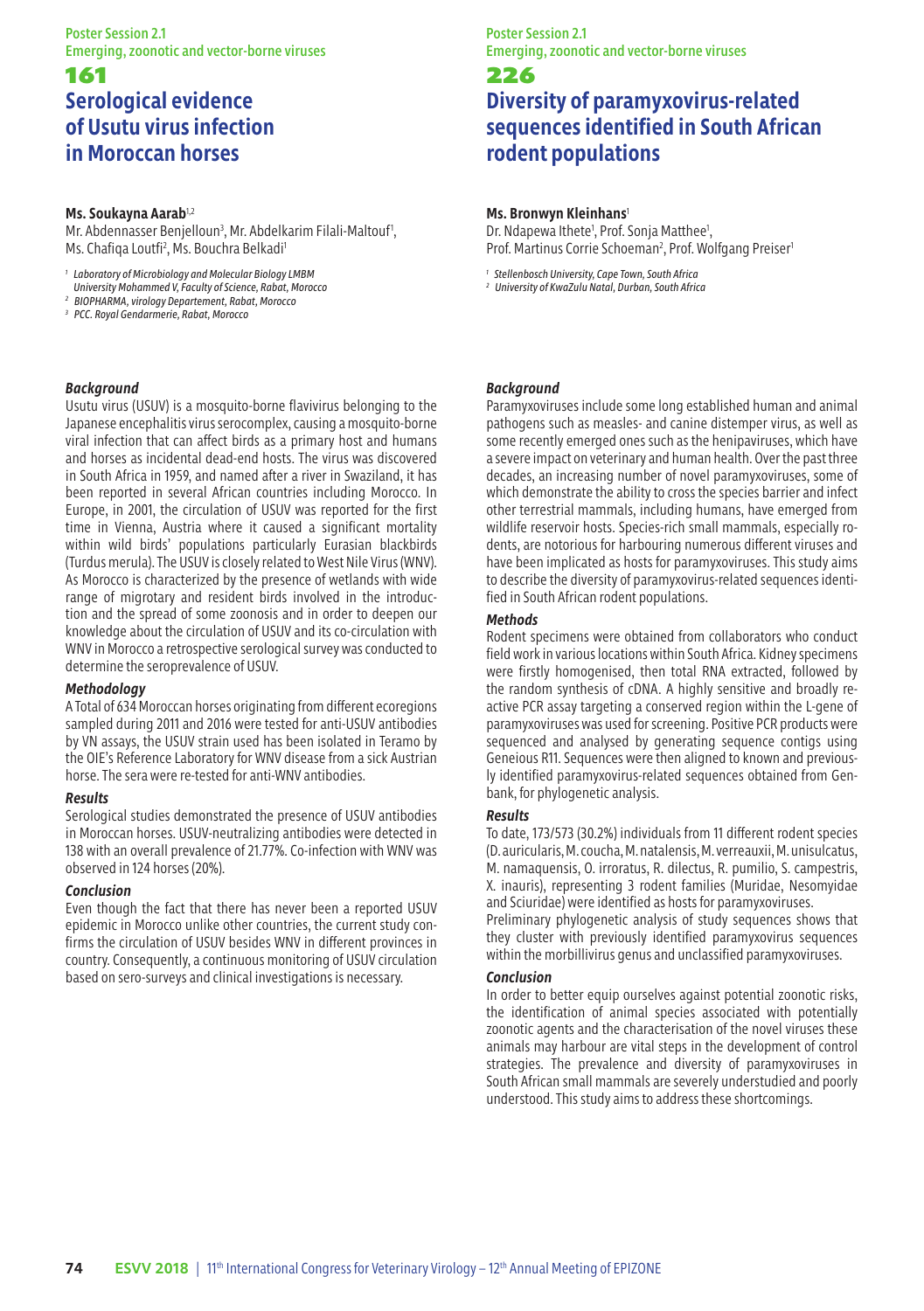# **Seroprevalence for West Nile virus (WNV) and Saint Louis virus (SLEV) in equids from the Northeast Brazil**

#### **Mr. Edmilson Oliveira-Filho**<sup>1</sup>

Mrs. Deborah Guimarães<sup>1</sup>, Mr. Cláudio França Neto<sup>1</sup>, Mrs. Livia Oliveira<sup>1</sup>, Mr. Carlos Lima Filho<sup>2</sup>, Mr. Eduardo Morais<sup>2</sup>, Mr. Fernando Magalhães<sup>2</sup>, Mrs. Amanda Oliveira<sup>1</sup>, Mr. Renato Oliveira<sup>3</sup>, Mrs. Laura Gil<sup>1</sup>

*<sup>1</sup> FIOCRUZ, Recife, Brazil*

*<sup>2</sup> Autarquia territorial Distrito Estadual, Fernando de Noronho, Brazil*

*<sup>3</sup> Universidade Federal de Pernambuco, Recife, Brazil*

#### *Background*

Arboviruses have a great impact on public and animal health, among them the flavivirus family encompasses some of the most threatening viruses responsible for large outbreaks worldwide. The Northeast Brazil was the epicenter of the Zika virus (ZIKV) outbreak and where most cases of the congenital syndrome were reported. It still debated whether cross-reactivity among ZIKV and other Flaviviruses might play a role on the disease pathogenesis. Most of people infected with both WNV and SLEV do not develop disease and the symptoms are difficult to distinguish between other arboviruses and usually associated with fever, encephalitis and neurological disease. Both viruses have been described in horses in Brazil.

#### *Methods*

Two set of sera samples from equids from Northeast Brazil were used. The first set includes 159 equine samples from the state of Pernambuco. The second set comprises 110 equid samples collected on the Island of Fernando de Noronha, which is located on the Atlantic Ocean and is migration route of several bird species. Neutralizing antibodies against WNV and SLEV were detected by plaque reduction neutralization test (PRNT75) using viral chimeras where WNV and SLEV structural proteins (prM and E genes) were built on YFV backbone (YFV 17D vaccine strains). Chimeras were cultured in BHK-21 and VERO cell lines and previous titrated by plaque assays.

#### *Results*

Neutralizing antibodies against WNV and SLEV were found respectively in 32 and 22 samples (out of 159) in the first set. Analysis of the second set of samples are still ongoing and antibodies against WNV were found in two samples (out of 110).

#### *Conclusion*

Our results shown the Results here are preliminary so far but show the circulation of WNV and SLEV in the Northeast Brazil. Further studies should focus on the epidemiological factor, molecular characterization and implications concerning animal and public health.

## Poster Session 2.1 Emerging, zoonotic and vector-borne viruses

#### 33

# **The virome of** *Culex quinquefasciatus* **mosquitoes in Brazil**

## **MSc. Pontus Öhlund**<sup>1</sup>

PhD, VMD Adriano Pinter<sup>2</sup>, Prof. Mikael Berg<sup>1</sup>, Assoc. Prof. Anne-Lie Blomström1

*<sup>1</sup> Swedish University of Agricultural Sciences, Uppsala, Sweden*

*<sup>2</sup> Superintendência de Controle de Endemias, São Paulo, Brazil*

#### *Background*

Mosquitoes are the major arthropod vector for arboviruses such as, Dengue, West Nile virus, Rift Valley fever virus and yellow fever virus. With increasing global temperature and population densities, mosquito-borne viruses are an emerging global health concern both in animals and humans. Intensified mosquito surveillance and new sequencing technology have resulted in discoveries of a multitude of novel viruses in mosquitoes, including so-called insect-specific viruses (ISVs). These are strictly restricted to arthopods and are unable to replicate in vertebrate cells and have been in focus for their potential use to study virus evolution and utilization as a biocontrol agent. In this project, we aim to characterise the virome of *Culex quinquefasciatus* mosquitoes from Brazil.

#### *Methods*

*Culex quinquefasciatus* were collected in Cargagutatuba, São Paulo Brazil and 72 mosquitoes were shipped to Sweden in TRIzol. At the Swedish University of Agricultural Sciences, mosquitoes were homogenised and RNA extracted and further processed with Ribo-Zero gold rRNA removal kit and Ovation RNA-seq system. The material was sequenced with the Ion Torrent PGM platform and the raw data was analysed with a metagenomics pipeline, including quality control, de novo assemble and homology search.

#### *Results*

Annotation with Diamond resulted in over 20 different viruses in various taxa including the near complete genome (10823bp) of the ISV Culex flavivirus (CxFV). BLASTn analysis of the CxFV consensus sequence showed that it have a 90–99% nucleotide identity to other CxFV and display closest similarity to CxFV isolated in Brazilian and Mexican *Culex quinquefasciatus*. Several identified viruses belonged to the family Orthomyxoviridae, for example, 59 singletons/ contigs mapped to the Quaranjavirus Wuhan mosquito virus 4 (APG78242) with an amino acid identity of 90–100% and 374 singletons/contigs mapped to Wuhan mosquito virus 3 (AJG39091) 50–70% amino acid identity. However, the majority of annotated viruses were unclassified RNA viruses often displaying a low amino acid identity to known viruses.

#### *Conclusion*

This metagenomic study of the Brazilian *Culex quinquefasciatus* virome showed that mosquitoes are indeed an extensive reservoir of a broad range of viruses. We recovered the almost complete genome from a CxFV virus and also identified, for example, different strains of the Wuhan mosquito virus (3, 4, 5, 6 and 9) and an unclassified virus in the family Narniaviridae. Majority of the annotated viruses was unclassified without an order or family. A follow up study including more mosquitoes could allow complete genomes of these viruses and enable virus isolation for further evaluation.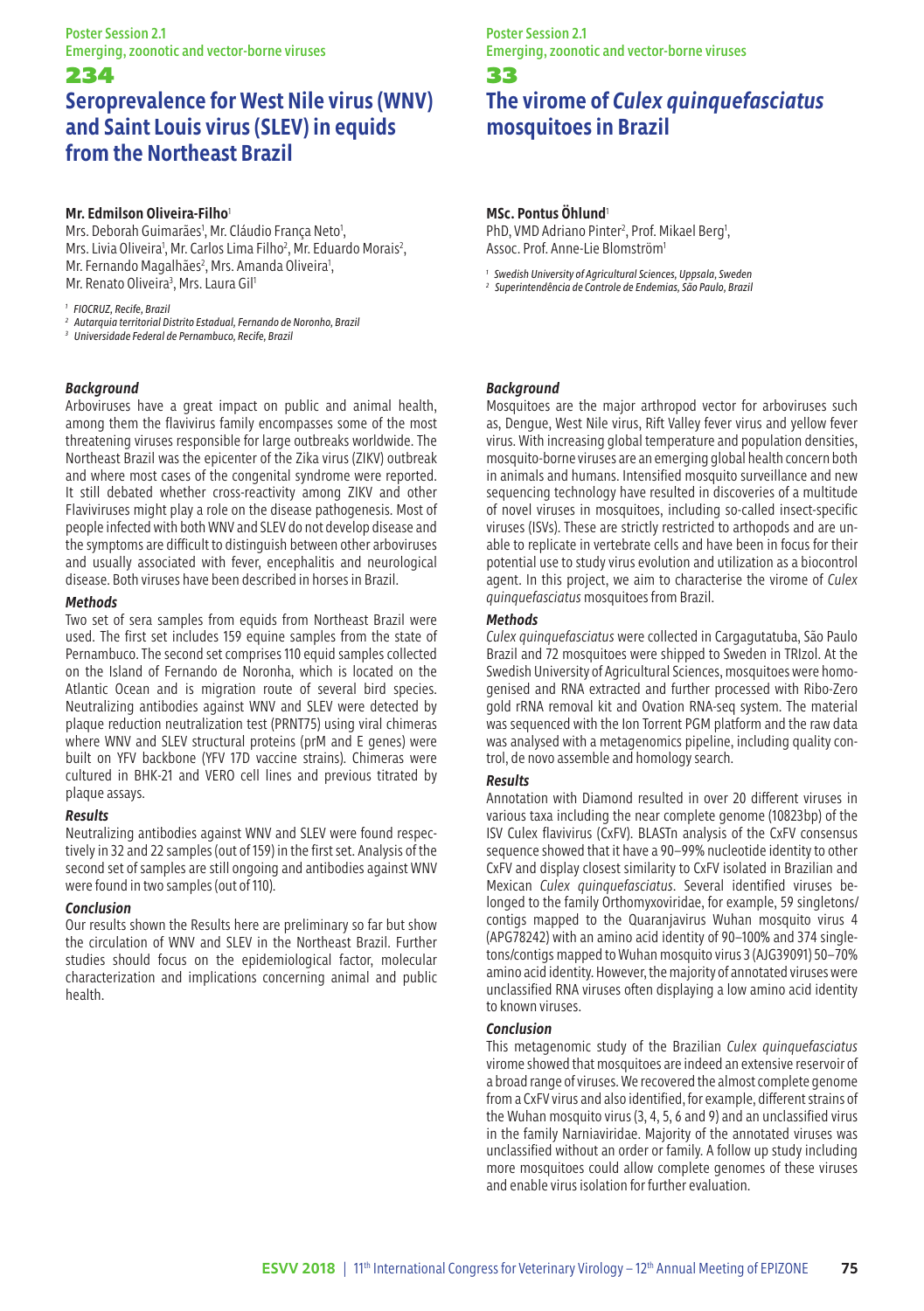## **Epidemiologic investigation and possible vector identification of Akabane virus infection in domestic ruminant species (cows, sheep and goats) in Eastern Mediterranean region, Turkey**

#### **Prof. Dr. Seval Bilge Dagalp**<sup>1</sup>

Prof. Dr. Bilal Dik<sup>2</sup>, Mr. Fırat Dogan<sup>3</sup>, Mr. Touraj Aligholipour Farzani<sup>1</sup>, Prof. Dr. Veysel Soydal Ataseven<sup>3</sup>, Ms. Selvi Deniz Dörttaş<sup>1</sup>, Prof. Dr. Aykut Ozkul<sup>1</sup>

 *Ankara University, Veterinary Medicine, Virology Department, Ankara, Turkey*

*2 Selcuk University, Veterinary Medicine, Parasitology Department, Konya, Turkey 3 Mustafa Kemal University, Veterinary Medicine, Virology Department, Hatay, Turkey*

#### *Background*

AKAV belongs to Simbu serogroup of Orthobunyavirus genus in the family of Peribunyaviridae, is an arthropod-borne virus (arbovirus) that has potential to transmit by a hematophagous arthropod vector, the Culicoides biting midge. AKAV infection has been associated with abortions, stillbirths, premature births and congenital abnormalities in sheep, goats and cattle. This study was carried out to determine the epidemiology of AKAV infection in herds with abortion problems and identification of the possible vectors that are responsible for transmission of this disease in Eastern Mediterranean region, Turkey.

#### *Methods*

This study was conducted during the months of October 2015 and November 2017 in Hatay, Kahramanmaraş and Osmaniye provinces in the Eastern Mediterranean region of Turkey. The study focused on herds where abortion and/or congenital abnormalities cases were reported. To aim this, sera (n=1590), blood with EDTA (n=1414) and vaginal swab (n=165) samples from cows, sheep and goats that had aborted and/or healthy appearance and tissue samples of aborted foetuses (n=25) were collected from three province. A commercial ELISA kit was used for the detection of AKAV anti-G1 antibodies in sera samples. In addition, light traps were set up to collect Culicoides, believed to carry the infections, were caught and identified. Real time RT-PCR assay was used to detect viral RNAs present in blood with EDTA, vaginal swabs, tissues and Culicoides samples. Genetic characterization of the local AKAV field viruses was conducted by sequencing of AKAV S segment.

#### *Results*

The rates of antibodies for AKAV in cattle, sheep and goats were determined as 44,74% (400/894), 22,90% (60/262), 14,51% (63/434), respectively. AKAV viral nucleic acid was detected at a rate of 1.12% (9/799) for cows and 1.73% (5/288) for sheep. Eleven different Culicoides species were detected in the area and C. schultzei was found as the dominant species. AKAV viral nucleic acid was detected in C.schultzei, C.longipennis and C.circumscriptus.

#### *Conclusion*

Higher sero-prevalence obtained for cattle has considered as an indicator of the fact that they were more likely to be infected with AKAV than other species. According to the results of phylogenetic analysis, it has been determined that two different AKAV genogroups (Ib and II) circulate and C.schultzei, C.longipennis and C.circumscriptus were proposed as possible vectors of AKAV infection in this region. In addition, AKAV infection plays an important role in the abortion cases of domestic ruminants in sampled provinces and therefore, a control program is needed to restrict AKAV infection.

Poster Session 2.1 Emerging, zoonotic and vector-borne viruses

#### 2

# **Serosurvey and molecular investigation of tick-borne encephalitis virus (TBEV) in northern Turkey**

## **Mr. Harun Albayrak**<sup>1</sup>

Mr. Gökhan Asal<sup>1</sup>

*<sup>1</sup> Ondokuz Mayis University, Samsun, Turkey*

#### *Background*

Tick-borne encephalitis (TBE) is a viral zoonotic disease endemic in many regions of Eurasia. Tick-borne encephalitis virus (TBEV) is a zoonotic Flavivirus maintained in a cycle involving small mammals as reservoir and amplifier hosts and ixodid ticks as vectors.

#### *Methods*

In this study, the hard ticks and serum samples collected from ruminants (cattle, sheep and goat) in middle Black Sea region of Turkey where Tick-Borne human cases such as Crimean–Congo hemorrhagic fever (CCHF) were observed in the past years were surveyed for the presence of RNA and specific IgG antibodies from TBE virus (TBEV). A total of 2508 ticks were collected between March and July of 2016 and 2017 from 509 sheep (530 pools), 93 cattle (97 pools) and 106 goat (118 pools) grazing in middle Black Sea region. In addition, a total of 460 serum samples were collected from cattle, goat and sheep in the same region and the sera were analysed for the presence of antibodies to TBEV using an enzyme-linked immunosorbent assay (ELISA).

### *Results*

Nine tick species were identified and the most abundant were Haemaphysalis sulcata 28.9% (724/2508) and Rhipicephalus turanicus 28.7% (719/2508). No TBEV genomic RNA was found in tick samples. However, eighty-three of 460 cattle, goat and sheep blood serum samples tested were antibody-positive for TBEV by ELISA. Serological examination of serum samples for anti- TBEV infection revealed that TBEV IgG antibody was present in 61 of 198 (30.8%), 7 of 115 (6.1%) and 15 of 147 (10.2%) cattle, goat and sheep, respectively. Positivity rates for the provinces varied and were as follows: Samsun 12.7%, Sivas 35.2% and Tokat 13.2%.

### *Conclusion*

While we did not detect TBEV RNA in tick species, the presence of TBEV antibodies was confirmed by ELISA surveyed in this study, continued efforts may reveal more information about the role of different tick species in TBEV maintenance and/or dissemination in the region.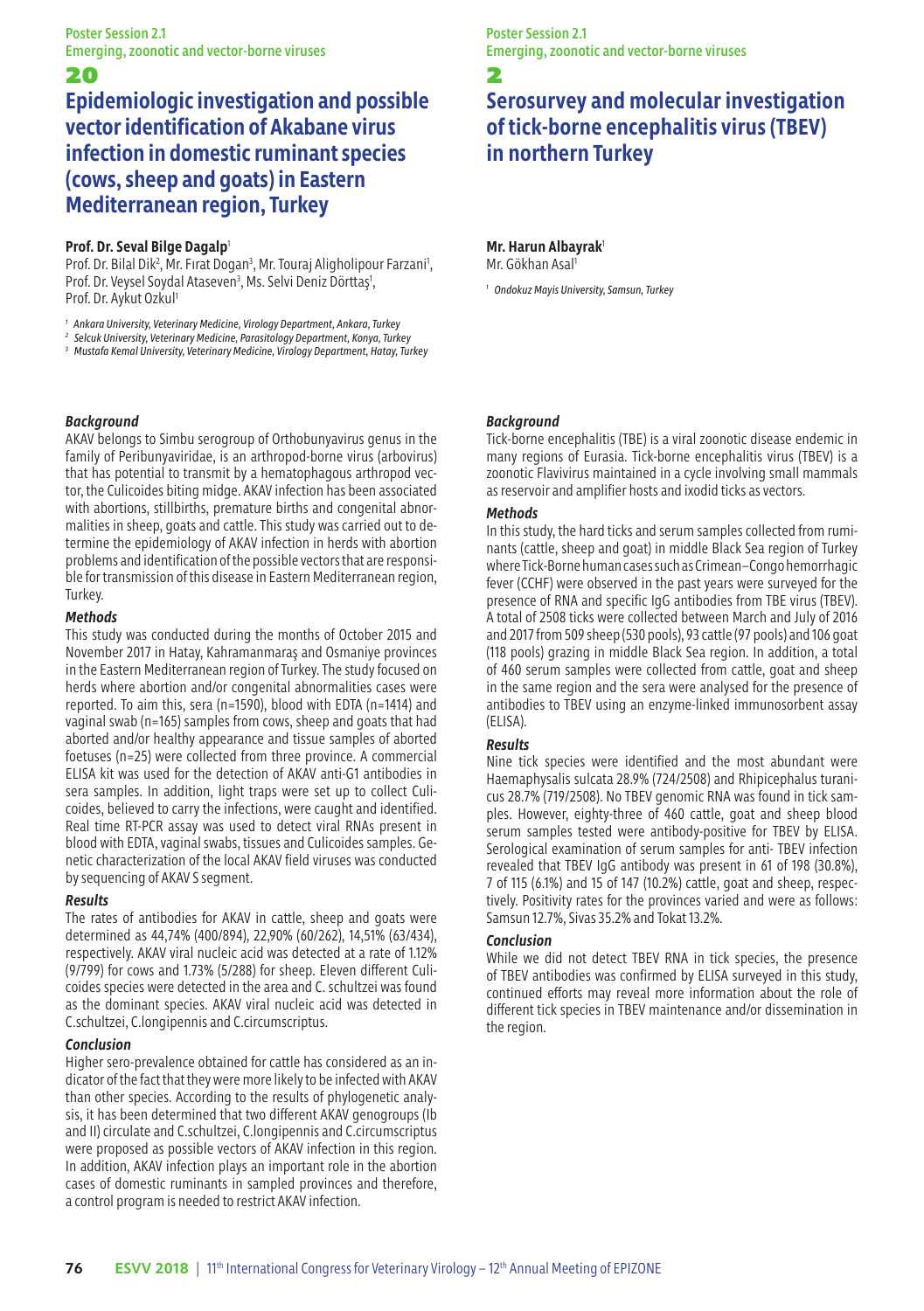# **Serological evidence of Lineage -1 West Nile virus infection in Ardahan Province, Northeast Turkey**

#### **Mr. Harun Albayrak**<sup>1</sup>

Mr. Zafer Yazici<sup>1</sup>, Mr. Cuneyt Tamer<sup>1</sup>, Mrs. Semra Gumusova<sup>1</sup>, Mr. Emre Ozan<sup>2</sup>, Mr. Abdullah Cavunt<sup>2</sup>, Mr. Hamza Kadi<sup>2</sup>, Prof. Dr. Aykut Ozkul3

*<sup>1</sup> Ondokuz Mayis University, Samsun, Turkey*

- *<sup>2</sup> Samsun Veterinary Control Institute, Samsun, Turkey*
- *<sup>3</sup> Ankara University, Ankara, Turkey*

### *Background*

West Nile virus (WNV) is one of the important arthropod-borne pathogen leading cause of serious illness in human and animals in many parts of the world. WNV, a positive sense single-stranded RNA enveloped virus of the genus Flavivirus, family Flaviviridae, causes epidemics and/or epizootics of encephalomyelitis and mortality in certain domestic and wild birds. During peak infection periods, as governed by favorable climatic conditions, adult female mosquitoes carrying WNV can transmit the virus to humans, horses, and other mammalian species, which are all considered to be dead-end hosts. The presence of WNV in humans and animals in Turkey were reported in various studies during the last 15 years.

#### *Methods*

In this study, 1800 horse serum samples collected from Ardahan Province in the Northeast Turkey were screened by using the virus neutralisation test with NY99 strain of WNV, known to be lineage 1, for WNV serology.

#### *Results*

Overall seroposivitiy rate was found 0.11% (2/1968) and was also confirmed by 90% endpoint plaque reduction test (PRNT90). Neutralising antibody titers of positive samples were determined as 1/40 and 1/80.

### *Conclusion*

This study showed the serological evidence of the lineage-1 of WNV in horses in the Northeast Turkey and the results indicated that WNV was in circulation in Turkey.

## Poster Session 2.1 Emerging, zoonotic and vector-borne viruses

## 5

# **The serological evidence of West Nile virus Infection in backyard hens in Western Anatolia, Turkey**

### **Mr. Harun Albayrak**<sup>1</sup>

Mrs. Fethiye Coven<sup>3</sup>, Mr. Cuneyt Tamer<sup>1</sup>, Mr. Ismail Sahindokuyucu<sup>3</sup> Mr. Emre Ozan<sup>2</sup>, Mr. Bahadir Muftuoglu<sup>1</sup>, Mrs. Semra Gumusova<sup>1</sup>, Mr. Hamza Kilic<sup>3</sup>, Mrs. Ozge Yilmaz<sup>3</sup>, Mr. Hamza Kadi<sup>2</sup>, Mr. Fatih Dogan<sup>2</sup>, Mr. Zafer Yazici<sup>1</sup>

*<sup>1</sup> Ondokuz Mayis University, Samsun, Turkey*

*<sup>2</sup> Samsun Veterinary Control Institute, Samsun, Turkey*

*<sup>3</sup> Bornova Veterinary Control Institute, Samsun, Turkey*

### *Background*

West Nile virus (WNV) is one of the important arboviral pathogen being a zoonosis. Human's horses and dogs are susceptible species and migratory birds play an important role in the transmission of WNV. Domestic birds are important to public health because they can be infected by a number of pathogenic microorganisms that are transmissible to humans. Among the most important of these diseases are emerging infectious diseases that are newly recognized or previously known diseases that appear in a new population or are rapidly increasing in incidence or geographical area. West Nile virus has a wide geographical range that includes portions of Europe, Asia, Africa, Australia (Kunjin virus) and North America. West Nile virus (WNV), genus Flavivirus, family Flaviviridae, is an "old-world" arbovirus, transmitted mainly by infected mosquitoes. This study was designed to investigate antibodies against WNV in backyards hens considered as sentinel animals.

## *Methods*

A total of 480 chickens from 6 different provinces (Mugla, Izmir, Aydin, Afyonkarahisar, Kutahya and Manisa) selected from the western Anatolia region, 80 serum samples per province, were collected by sampling 40 sera in spring as well as 40 sera in fall. Serum samples were tested using competitive ELISA methods.

#### *Results*

12 out of 480 (2.5%) were found to be seropositive for WNV. All of seropositive were detected among backyards hens from two provinces (Mugla and Izmir) which are located seaside and climate conditions are more suitable for vector insects. Positive results were obtained in both seasons.

## *Conclusion*

The results showed that both WNV was in the circulation and hens were infected. The results also indicated that there was WNV infection risk for people living in the same areas by the way of mosquitoes biting.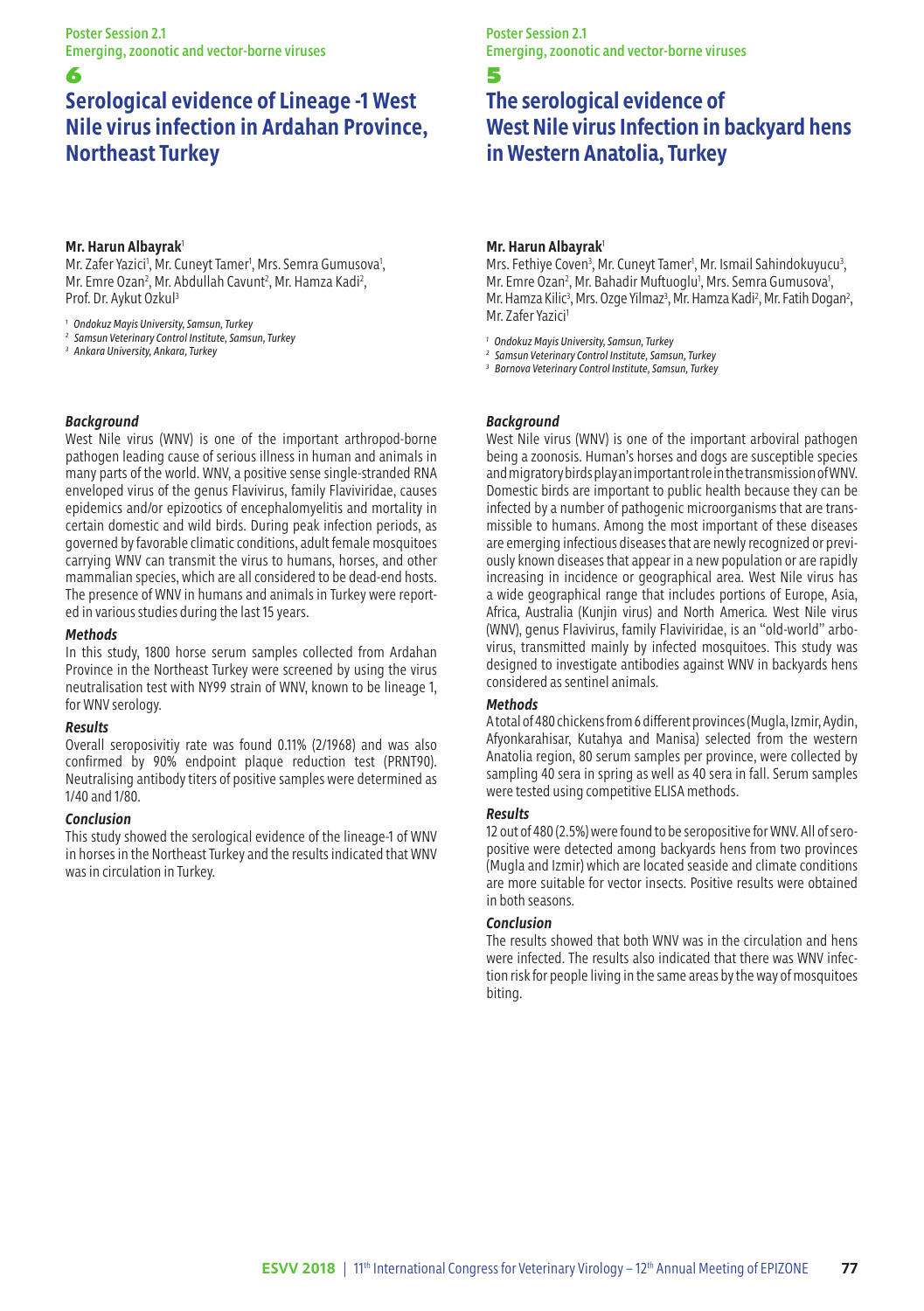# **Serological status of West Nile virus in a private small scale thoroughbred horse farm in Turkey**

#### **Mr. Harun Albayrak**<sup>1</sup>

Mr. Zafer Yazici<sup>1</sup>, Mr. Cuneyt Tamer<sup>1</sup>, Mr. Emre Ozan<sup>2</sup>, Mrs. Semra Gumusova<sup>1</sup>, Mr. Bahadir Muftuoglu<sup>1</sup>

*<sup>1</sup> Ondokuz Mayis University, Samsun, Turkey*

*<sup>2</sup> Samsun Veterinary Control Institute, Samsun, Turkey*

## Poster Session 2.1 Emerging, zoonotic and vector-borne viruses

#### 25

# **Potential implication of promiscuouslanding** *Musca domestica* **L. flies in lumpy skin disease virus spread in Russian cattle**

### **Ms. Yana Pestova**<sup>1</sup>

Mr. Pavel Prutnikov<sup>1</sup>, Dr. Alexander Kononov<sup>1</sup>, Dr. Alexander Sprygin

*1 FGBI Federal Center for Animal Health, Vladimir, Russian Federation*

#### *Background*

West Nile virus (WNV) which is one of the important arthropod-borne pathogens transmitted by mosquitoes is the member of Flaviviridae and is also leading cause of serious neuroinvasive illness and death in humans and some animal species including horses, dog as well as birds.

### *Methods*

In this study, sera and whole blood samples collected from 30 horses in a private thoroughbred horse farm in Corlu District of Tekirdag in Thrace region of Turkey were studied. Serum samples were tested by using competitive-ELISA in order to investigate in terms of WNV IgG as well as WNV IgM. The whole blood samples were tested using realtime RT-PCR to investigate whether there had been an active WNV infection in horses.

## *Results*

Neutralising antibodies against WNV were found in 5 out 30(2.5%) serum samples. No WNV IgM could be determined in all of the serum samples. In addition to, all of the blood samples were negative with real-time PCR. The findings indicated that WNV is in circulation in Thrace Region.

## *Conclusion*

WNV seropositivity in horses that are accepted among sentinel animals may indicate a risk of WNV infection for people working on the same farm as well as people living in the same district.

### *Background*

Since 2012, lumpy skin disease virus has been spreading from the Middle East to south-east Europe and Russia. Although vaccination campaigns have managed to contain LSDV outbreaks, the risk of further spread is still high. The most likely route of LSDV transmission in short distance spread is vector-borne. Several arthropod species have been suggested as potential vectors, but no proven vector has yet been identified.

### *Methods*

To check whether promiscuous-landing synanthropic flies such as the common house fly (*Musca domestica*) could be involved, we carried out entomological trapping at the site of a recent LSDV outbreak caused by a vaccine-like LSDV strain.

## *Results*

The presence of vaccine-like LSDV DNA was confirmed by the assay developed in this study, the assay by Agianniotaki et al. 2017 and RPO30 gene sequencing. No evidence of field LSDV strain circulation was revealed. In this study we discovered that *M. domestica* flies carried vaccine-like LSDV DNA (Ct >25.5), whereas trapped stable flies from the same collection were negative for both field and vaccine LSDV. To check whether flies were contaminated internally and externally, 50 randomly selected flies from the same collection were washed four times and tested. Viral DNA was mainly detected in the 1st wash fluid, suggesting genome or even viral contamination on the insect cadaver. In this study internal contamination in the insect bodies without differentiation between the body locations was also revealed, however, the clinical relevance for mechanical transmission is still unknown.

## *Conclusion*

Further work is needed to clarify a role of *M. domestica*, in the transmission of LSDV. To our knowledge, this is the first report demonstrating that an attenuated LSD vaccine strain has been identified in Russian cattle.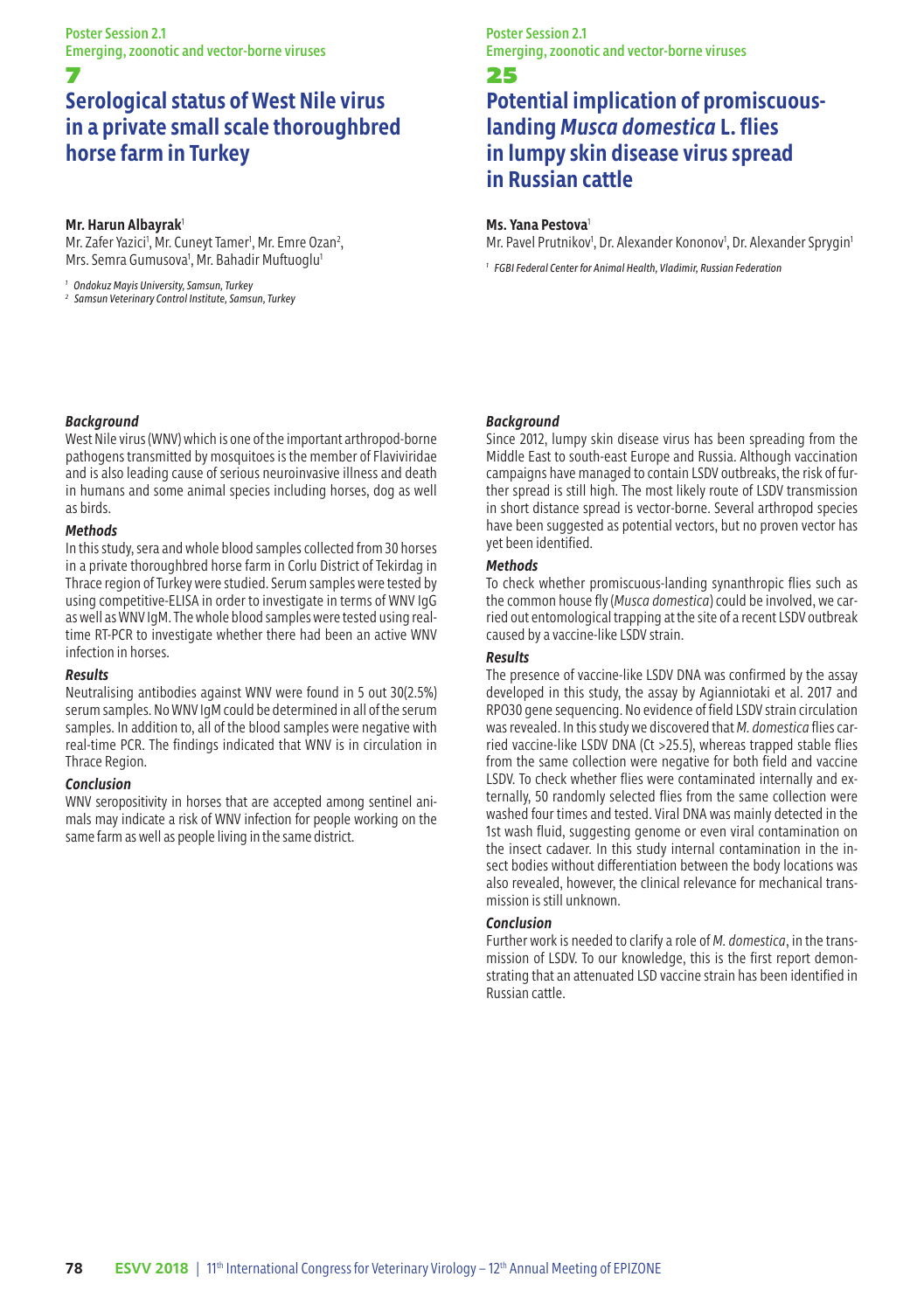## 76 **Usutu virus-associated mortality in captive azure-winged magpie nestlings**

### **Prof. Dr. Herbert Weissenböck**<sup>1</sup>

Dr. Denise Thaller<sup>1</sup>, Dr. Tamás Bakonyi<sup>2,4</sup>, Dr. Lisa Horn<sup>3</sup>, Dr. Jorg J.M. Massen<sup>3</sup>, Prof. Norbert Nowotny<sup>2,5</sup>

- *1 Institute of Pathology and Forensic Veterinary Medicine;*
- *University of Veterinary Medicine, Vienna, Austria*
- *2 Institute of Virology, University of Veterinary Medicine, Vienna, Austria*
- *3 Department of Cognitive Biology, University of Vienna, Vienna, Austria*
- *4 Department of Microbiology and Infectious Diseases, University of Veterinary Medicine, Budapest, Hungary*
- *5 Department of Basic Medical Sciences, College of Medicine, Mohammed Bin Rashid University of Medicine and Health Sciences, Dubai, United Arab Emirates*

### *Background*

Usutu virus (USUV), a mosquito-borne flavivirus, emerged in 2001 in Vienna causing high mortality mainly in blackbirds. In the subsequent years the virus spread in Europe, leading to numerous deaths of wild and captive-held birds. Since the first outbreak, surveillance for USUV has been carried out in Austria.

In 2017, within a group of captive azure-winged magpies (Cyanopica cyanus; Corvidae; native to eastern Asia), which were kept for cognitive research purposes a higher nestling mortality compared to previous years in the first and second clutch of eggs was observed. These birds were kept in groups and originated from zoo populations in Europe or had hatched directly at the facility. They were housed in an aviary in an open courtyard in the city of Vienna.

#### *Methods*

Four dead nestlings were subjected to thorough post mortem investigation, RT-PCR and sequencing.

### *Results*

The most prominent macroscopic finding in all animals was a severely enlarged spleen. Pathohistological examination revealed a non-purulent myocarditis (3/4) as well as liver (4/4) and spleen (2/4) necrosis. Virological tests using RT-PCR were positive for USUV and negative for West Nile virus. The performed immunohistochemistry showed abundant amounts of USUV antigens in many organs in three nestlings. The complete genome sequence of the USUV of one bird one and partial nucleotide sequences (E, NS5 and 3'UTR regions) of the others were determined. Phylogenetic analysis revealed the closest genetic relationships with USUVs of the "Africa 3" genetic cluster.

### *Conclusion*

Until recently only USUVs of the "Europe 1" and "Europe 2" genetic clusters had been detected in Austria. This study provides for the first time evidence of USUV-associated nestling mortalities, presence of USUV in a corvid species, as well as the introduction of a new USUV strain in Austria.

## Poster Session 2.1 Emerging, zoonotic and vector-borne viruses

## 79

# **Determining the host range of Neoromicia capensis coronavirus by using viral pseudo particles**

### **Ms. Andrea Kotzé**<sup>1</sup>

Prof. Wolfgang Preiser<sup>1</sup>, Dr. Tasnim Suliman<sup>1</sup>

*<sup>1</sup> Stellenbosch University, Cape Town, South Africa*

### *Background*

NeoCoV is a coronavirus that was discovered in the South African bat species Neoromicia capensis. It is 85.5% genetically identical to Middle East respiratory syndrome coronavirus (MERS-CoV) and believed to be a possible ancestor. The host-switching events that gave rise to present-day MERS-CoV are unclear. With the coronaviral spike protein being responsible for host cell attachment and entry, its characterisation is key to studying host range. This study aims to determine which animal species NeoCoV as well as MERS-CoV and severe acute respiratory syndrome coronavirus (SARS-CoV) can infect by using viral pseudo particles that express these three viruses' spike proteins.

### *Methods*

The laboratory-based study is being conducted at the Division of Medical Virology at Stellenbosch University. Viral pseudo particles bearing NeoCoV, MERS-CoV and SARSCoV spike proteins were constructed using BHK-21 cells transfected with plasmids and a recombinant vesicular stomatitis virus (VSV) pseudo typed system that expresses GFP upon infection. The pseudo particles were harvested and are being used to attempt infecting cell lines of different mammalian origin. GFP expression is monitored semi quantitatively by fluorescence microscopy and the rate of infection is determined by calculating the percentage of cells expressing GFP.

### *Results*

Two cell lines have been infected, namely Vero E6 cells and N. capensis kidney cells. The NeoCoV pseudo type had the highest infection rate in Vero E6 cells but was quantitatively less in comparison to SARS-CoV in N. capensis kidney cells - an unexpected result seeing as NeoCoV was first detected in N. capensis. Another surprising discovery was that MERS-CoV was the least successful in infecting N. capensis kidney cells, even though it is more closely related to NeoCoV than SARS-CoV is. Experiments using three additional cell lines (Camelus dromedarius kidney, Pipistrellus pipistrellus kidney and Vero EMK cells) are being performed but will be presented at the congress.

### *Conclusion*

Thus far, results indicate that NeoCoV replicates more efficiently in primate cells than bat cells.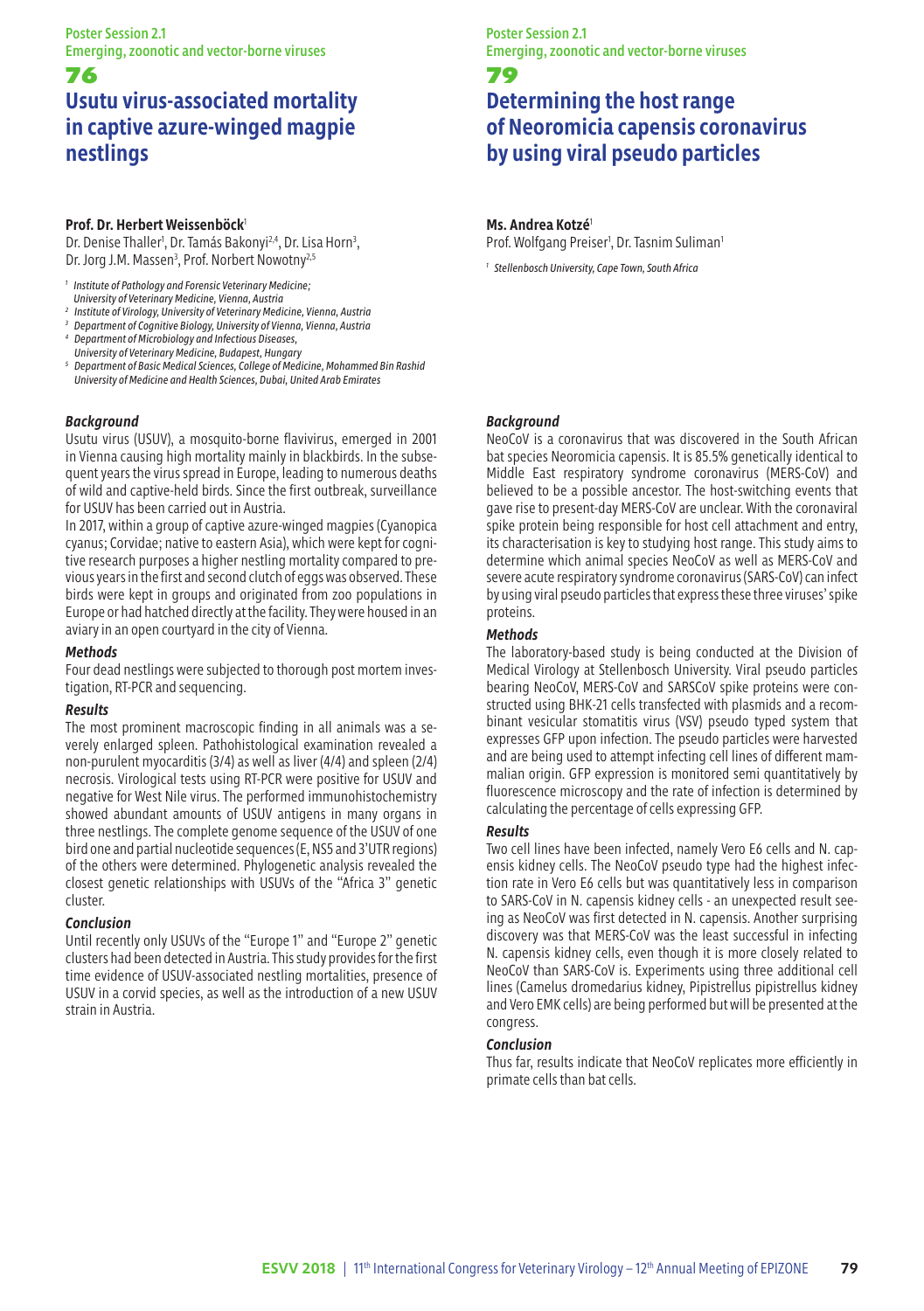## **Production of a vaccine against avian influenza from locally isolated viral strains/control of their safety and efficacy**

#### **Ms. Hajar Moudhich**<sup>1</sup>

*<sup>1</sup> Biopharma, Rabat, Morocco*

## *Background*

Avian influenza is highly contagious viral disease, the causal agent is type "A" influenza virus which can infect several kinds of pet birds as well as the birds of ornament and the wild birds. There are several strains classified in two categories: the highly pathogenic strains (IAHP) and the low pathogenic strains (IAFP). The genetic variations of the virus of avian influenza have an impact on the protective capability of the vaccinal strains because of the use in the field of strains that are quite genetically distant from circulatory ones.

### *Methods*

This job aims to produce a vaccine against Avian influenza in Morocco, from locally isolated viral strains, as well as the control of their safety and efficacy. The clinical samples of chicken are constituted of tracheal bottlebrush, Bottlebrush Cloacal and Lungs, having been collected enters 2/4/2016 and 3/15/2016 in different regions of Morocco (Meknès – Fès – Nador – Berkane). The virus was identified by qRT-PCR.

## *Results*

The results of this technology showed that on 14 samples 8 was exclusively positive H9 with Cts who varies between 12.18 and 34.12, while 3 samples were at the same time positive H9 and NDV (Cts between 12. 49 and 29. 31) and 1 only sample was positive Inf A (Ct=32. 58). This virus was isolated on egg SPF and characterized by sequencing of the complete genome. The vaccine was produced by using an automated system , by respecting requirement of the Good Manufacturing Practice and using strains adapted to the local pathology, identified and characterized by the reference laboratory of CDC ATLANTA; It is about a pure strain endowed with a good contagious title allowing so a good vaccinal formulation.

### *Conclusion*

To limit the impact of the avian Influenza virus H9N2, it is necessary to Consolidate surveillance on a national scale (poultry units, wholesale markets of poultry etc.), to use vaccines based on strains adapted to the local pathology, to reinforce the measures of biosecurity and hygiene at the level of pet poultry, including the means of transport of poultry and to adopt adequate and compatible programmes of vaccination in epidemiological situation of pet birds (proportion of maternal antibodies).

## Poster Session 2.1 Emerging, zoonotic and vector-borne viruses

#### 100

# **External quality assessment of Rift Valley Fever virus diagnostic capacities in veterinary laboratories of the Mediterranean and Black Sea regions**

## **Dr. Cristina Cano-Gómez**<sup>1</sup>

Dr. Elisa Pérez-Ramírez<sup>1</sup>, Dr. Francisco Llorente<sup>1</sup>, Ms. Amalia Villalba<sup>1</sup>, Ms. María del Carmen Barbero<sup>1</sup>, Ms. Ana Robles<sup>1</sup>, Dr. Miguel Ángel Jiménez-Clavero<sup>1</sup>, Dr. Jovita Fernández-Pinero

*<sup>1</sup> National Institute for Agriculture and Food Research and Technology, Madrid, Spain*

## *Background*

The MediLabSecure project, supported by the European Commission (DG-DEVCO), aims at enhancing the preparedness and response to viral threats by establishing a one-health network of laboratories (human virology, animal virology and medical entomology) and public health institutions in 19 non-EU countries of the Mediterranean and Black Sea regions (http://www.medilabsecure.com/). Since 2014, the animal virology network has organized several training courses focused on the diagnosis of Rift Valley Fever virus (RVFV). To evaluate the capacity of the beneficiary laboratories to incorporate the diagnostic techniques, an external quality assessment (EQA) was organized in 2017 by INIA-CISA, as coordinator of the animal virology network.

### *Methods*

The EQA was composed of: (a) a molecular panel of 10 sheep samples spiked with different concentrations of inactivated RVFV and (b) a serological panel of 10 inactivated sheep sera with different RVFV antibody titers. Seventeen laboratories participated in the exercise. For the molecular diagnosis, a specific real-time RT-PCR for RVFV detection<sup>1</sup> was applied. The serological panel was analysed using a commercial competitive ELISA kit for the detection of specific RVFV antibodies (ID Screen Rift Valley Fever Competition Multi-species, IDVet). Positive controls, reagents and kits were delivered to all the participants.

### *Results*

The overall results obtained upon analysis of the molecular panel were satisfactory: 70.6% (12/17) of the labs reported 100% of correct results and 94.1% (16/17) were able to correctly identify at least 80% of the panel. The number of labs with correct results increased as the expected Ct value of the sample decreased (higher viral load).

Regarding the serological panel, the results were highly satisfactory since 94.1% (16/17) of the labs were able to correctly identify 100% of samples using the competitive ELISA. The only incorrect result was obtained in one of the samples with low antibody titer.

### *Conclusion*

The results of this EQA demonstrated the competence of most of the participant labs (infrastructure and expertise) to face the molecular and serological diagnosis of RVF and also proved the good performance of the diagnostic techniques applied in diverse labs using different equipment.

### *References*

<sup>1</sup> Drosten et al. J Clin Microbiol 2002, 40(7):2323-2330.

### *Acknowledgements*

We are grateful to the MediLabSecure animal virology labs for their participation in this EQA. This project was funded by the EU Commission (DEVCO: Grant IFS/21010/23/194).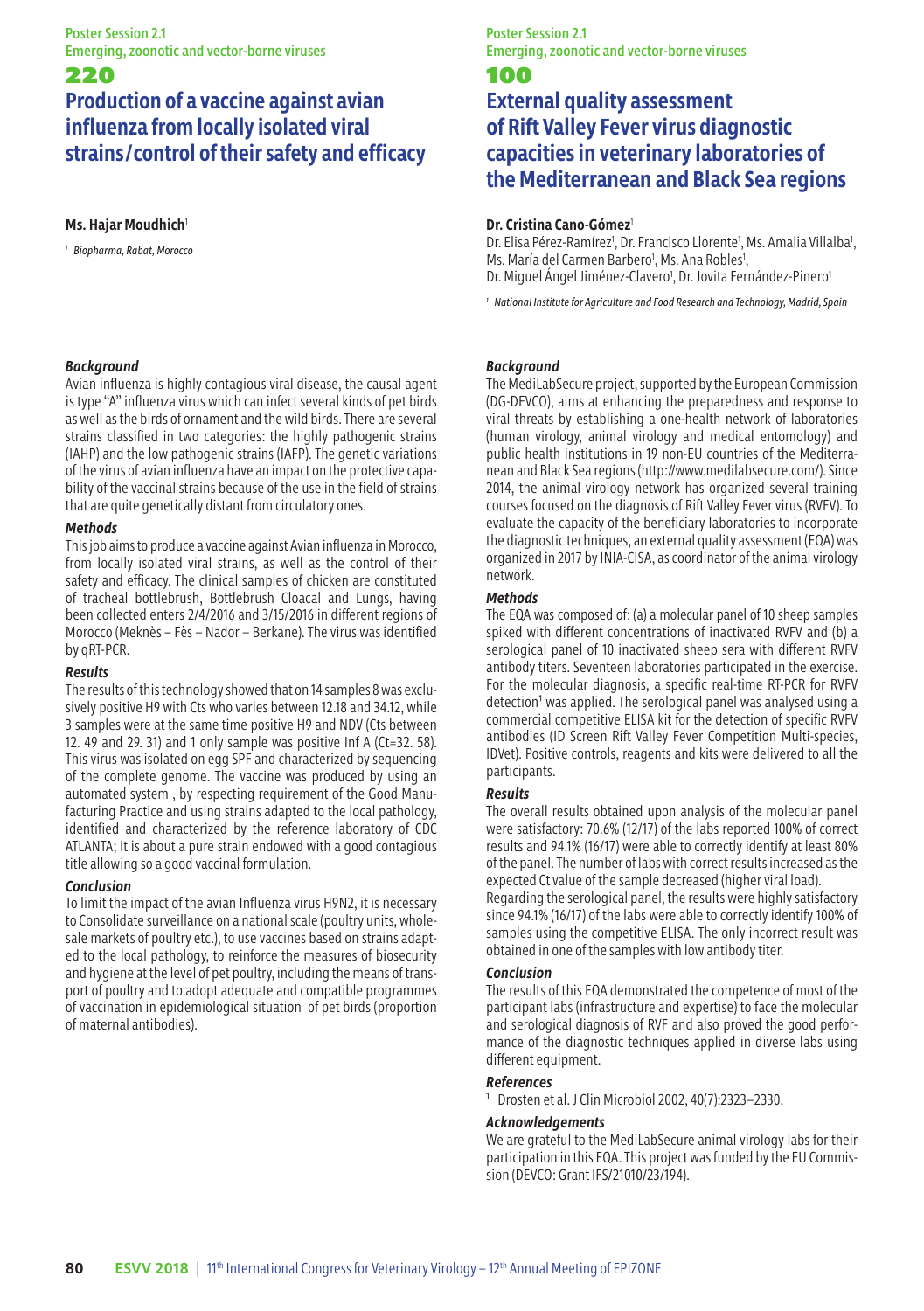# **External quality assessment of West Nile virus diagnostic capacities in veterinary laboratories of the Mediterranean and Black Sea regions**

#### **Dr. Miguel Ángel Jiménez-Clavero**<sup>1</sup>

Dr. Elisa Pérez-Ramírez<sup>1</sup>, Dr. Cristina Cano-Gómez<sup>1</sup>, Dr. Francisco Llorente<sup>1</sup>, Ms. Amalia Villalba<sup>1</sup>, Ms. María del Carmen Barbero<sup>1</sup>, Ms. Ana Robles<sup>1</sup>, Dr. Jovita Fernández-Pinero<sup>1</sup>

*1 National Institute for Agriculture and Food Research and Technology (INIA), Animal Health Research Centre (CISA), Valdeolmos, Spain*

#### *Background*

The MediLabSecure project aims at enhancing the preparedness and response to viral threats by establishing a one-health network of laboratories in 19 non-EU countries of the Mediterranean and Black Sea regions (http://www.medilabsecure.com/). Since 2014, the animal virology network has organized several training activities focused on the diagnosis of West Nile virus (WNV) and related flaviviruses. To evaluate the capacity of the beneficiary laboratories to incorporate the diagnostic techniques, an external quality assessment (EQA) was organized in 2017 by INIA-CISA as coordinator of the animal virology network.

#### *Methods*

The EQA comprised: (a) molecular panel of 10 horse and avian samples spiked with inactivated WNV, Usutu virus (USUV) or other flaviviruses and (b) serological panel of 10 horse sera with different antibody titers. Seventeen laboratories participated in the exercise. For the molecular diagnosis, a pan-flavivirus conventional RT-PCR (Scaramozzino, J.Clin. Microbiol 2001) and a triplex RRT-PCR for simultaneous detection of WNV lineages 1 and 2 and USUV (Del Amo, J.Virol.Methods 2013) were applied. The serological panel was analysed using two commercial ELISA kits (INgezim WN compac and INgezim WN IgM, INGENASA) for detection of global and IgM WNV antibodies, respectively. Positive controls, reagents and kits were delivered to the participants.

#### *Results*

As regards the molecular panel, the overall results were satisfactory, especially given the technical complexity of the exercise and the beginner level of some participants. Although some limitations arose when applying conventional RT-PCR methods, most of the labs demonstrated their capacity to simultaneously differentiate WNV L1, L2 and USUV (88.2% of the labs were able to identify the three viruses in at least 70% of the panel). Results of the serological panel were highly satisfactory as 93.75% of the labs were able to correctly identify 100% of samples using the blocking ELISA. The detection of IgM positive sera was also adequate although some mistakes were observed in samples with low antibody titers. Overall, both PCR and ELISA methods showed excellent specificity, while some expected variations regarding sensitivity occurred with weak positive samples.

### *Conclusion*

The results of this EQA demonstrated the competence of most of the participant labs (infrastructure and expertise) to face the molecular and serological diagnosis of WNV and also proved the good performance of the diagnostic techniques applied in diverse labs using different equipment.

## *Acknowledgements*

We are grateful to the EU Commission (DEVCO: IFS/21010/23/194) for funding and to the MediLabSecure animal virology labs for their participation in the EQA.

## Poster Session 2.1 Emerging, zoonotic and vector-borne viruses

## 105

# **Detection of influenza D in respiratory disease samples from Northern Irish cattle**

## **Dr. Catherine Duffy**<sup>2</sup>

Ms. Hannah Dane<sup>1</sup>, Dr. Maria Guelbenzu<sup>2</sup>, Dr. Ben Hause<sup>3</sup> Dr. Michael McMenamy<sup>2</sup>, Dr. Ken Lemon<sup>2</sup>

*<sup>1</sup> Queen's University Belfast, Belfast, Northern Ireland*

*<sup>2</sup> Agri-Food and Biosciences Institute, Belfast, Northern Ireland*

*<sup>3</sup> Kansas State University, Manhattan, United States*

### *Background*

Influenza D virus (IDV) is a newly described member of the Orthomyxoviridae family, initially identified during a 2011 outbreak of respiratory disease in North American pigs. Cattle were subsequently shown to be the main reservoir of the virus and accumulating evidence suggests a role for IDV in bovine respiratory disease complex.

### *Methods*

During the winter of 2017/2018, cattle submitted to the Agri-Food & Biosciences Institute for post-mortem with confirmed respiratory disease were tested for the presence of IDV. Viral nucleic acids were extracted from nasal swabs, trachea and lung tissues and analysed using a real-time RT-PCR TaqMan assay based on the PB1 gene. Partial sequencing of the IDV P42 gene was carried out on selected cases. Sequence data was analysed and aligned using DNAStar Lasergene 15 software and phylogenetic trees constructed using maximum likelihood in MEGA6.

### *Results*

Of 102 cattle with confirmed respiratory disease, 7 tested positive for IDV (6.9% prevalence). Virus was detected in both the upper and lower respiratory tract. Lung tissues from IDV positive samples were negative for the presence of bovine herpesvirus 1, bovine respiratory syncytial virus, bovine viral diarrhea virus and parainfluenza virus 3 by immunofluorescence. Histological analysis of lungs from IDV positive samples revealed pathological features including necrosis, neutrophil infiltration of alveolar spaces, fibrosis, congestion, oedema and haemorrhage. Samples having CT values <20 were successfully sequenced and shown to cluster with European isolates of the D/swine/Oklahoma/1334/2011 clade.

## *Conclusion*

To date, IDV has been detected in North America, Mexico, Japan, China, France, Italy and the Republic of Ireland. This study is the first to identify IDV in UK cattle herds. The presence of IDV in respiratory disease samples supports a role for this virus in bovine respiratory disease complex.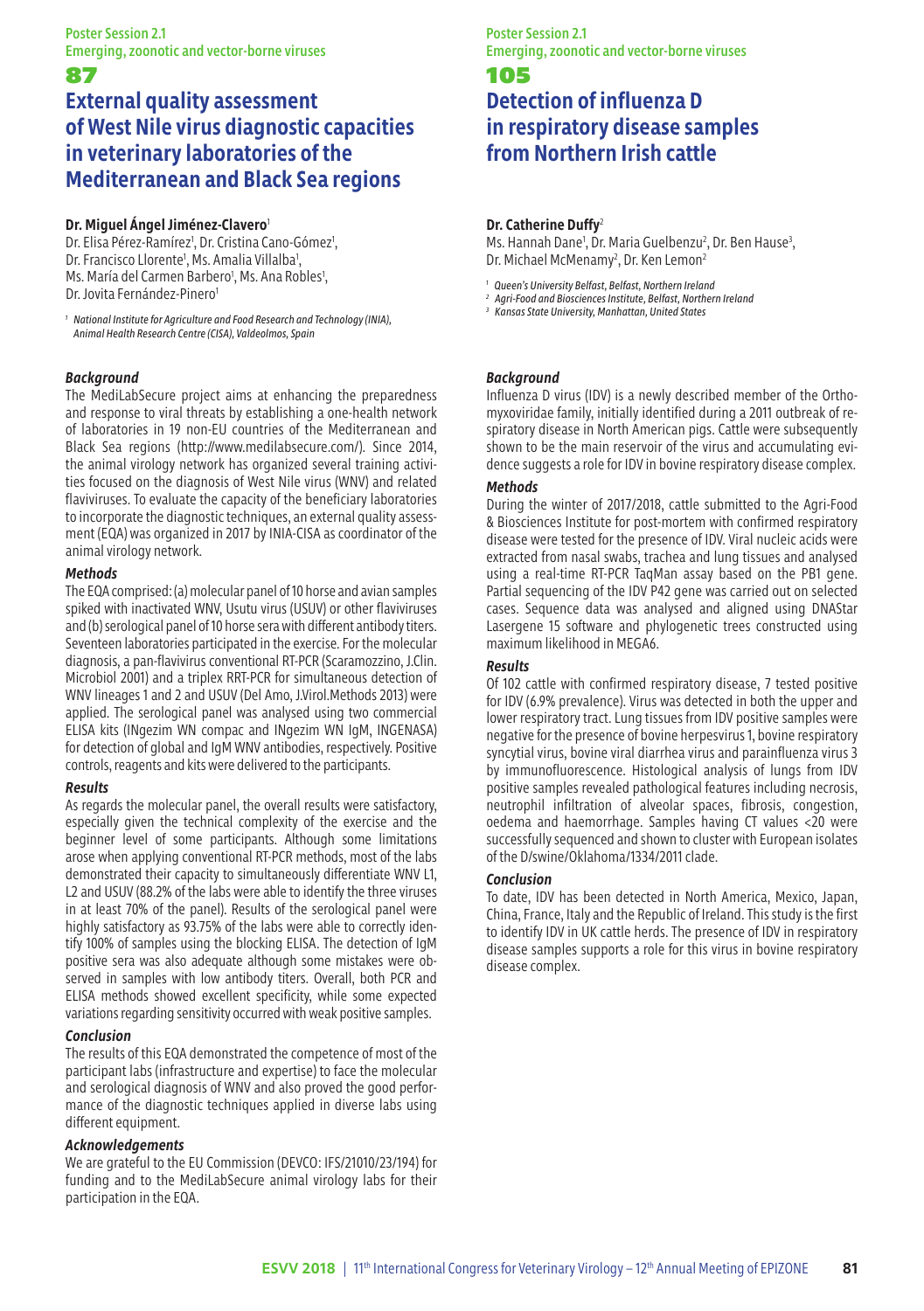#### Poster Session 2.1 Emerging, zoonotic and vector-borne viruses

## 142 **Detection of Peaton virus in Israel**

### **Dr. Adi Behar**<sup>1</sup>

Dr. Beni Leibovich<sup>1</sup>, Dr. Nir Edri<sup>1</sup>, Dr. Evgeny Khinich<sup>1</sup>, Dr. Jacob Brenner<sup>1</sup>

*<sup>1</sup> Kimron Veterinary Institute, Bet Dagan, Israel*

### *Background*

Simbu serogroup is one of the largest serogroups within the Perbunyaviridae family, comprising at least 24 viruses antigenically differing, but serologically related viruses which are transmitted mainly by Culicoides biting midges. Akabane and Shuni viruses, two members of this serogroup have been previously isolated from malformed ruminants in Israel. A recent retrospective serosurvey revealed that Israeli' ruminants were exposed to several additional Simbu viruses including the species Shamonda, Sathuperi and Peaton. These viruses are considered potentially teratogenic agents in ruminants and seem to have been circulated in Israel. In April 2017, an apparently healthy one-month-old male calf was transferred to the Kimron Veterinary Institute. A few days later, the calf was reported to be poorly responsive and not capable to feed on its own. Upon clinical examination, weak calf syndrome (WCS) was observed.

#### *Methods*

Viral RNA was extracted from the calf's brain and testis tissues and from the Cerebrospinal fluid (CSF). RNA of the small, medium and large segments of Simbu serogroup viruses was amplified and sequenced using previously described primers and methods. Phylogenetic analysis for each segment was performed using maximum likelihood, implemented in PhyML.

#### *Results*

The calf's post-mortem examination showed micro-hydranencephaly pathology. CSF oozed out while opening the calf's skull, with engrossed internal cisterns refilled with an excessive volume of CSF. Partial nucleotide sequences of the small, medium and large segments of Simbu serogroup viruses were identified from the calf's CSF and testis. Phylogenetic analyses showed that the sequences detected in the Israeli calf were virtually identical to Peaton virus.

#### *Conclusion*

The effective detection of PEAV genomic fragments is of great epidemiological importance as it shows for the first time that PEAV is present in Israel. The discovery of PEAV genomic fragments in the calf's testis might also suggest a possible role in virus persistence. Finally, the findings presented here strengthen the probable circulation of other Simbu serogroup viruses in Israel as was previously proposed. Even though a recent serosurvey indicated the presence of PEAV in Africa, this is the first genomic detection of this virus outside South-East Asia and Australia. Thus, our results are of paramount importance to the potential spreading of different Simbu viruses into the European continent.

## Poster Session 2.1 Emerging, zoonotic and vector-borne viruses

## 148 **Flaviviruses in Serbia – current situation**

#### **Dr. Tamas Petrovic**<sup>1</sup>

Mr. Dušan Petrić<sup>2</sup>, Mr. Milanko Sekler<sup>3</sup>, Mr. Aleksandar Potkonjak<sup>4</sup>, Mrs. Ivana Hrnjaković Cvjetković<sup>5,</sup>6, Mr. Dejan Vidanovic<sup>3</sup>, Dr. Gospava Lazić<sup>1</sup>, Mrs. Aleksandra Ignjatović Cupina<sup>2</sup>, MSc. Milena Samojlovic<sup>1</sup>, Dr. Diana Lupulovic<sup>1</sup>, Mrs. Sara Savić<sup>1</sup>, Mrs. Vesna Milošević<sup>5,6</sup>, Dr. Sava Lazić<sup>1</sup>

- *<sup>1</sup> Scientific Veterinary Institute Novi Sad, Novi Sad, Serbia 2 Laboratory for medical and veterinary entomology, Faculty of Agriculture, University of Novi Sad, Novi Sad, Serbia*
- 
- *<sup>3</sup> Veterinary Specialized Institute "Kraljevo", Kraljevo, Serbia 4 Department of Veterinary Medicine, Faculty of Agriculture, University of Novi Sad, Novi Sad, Serbia*
- *<sup>5</sup> Institute of Public Health of Vojvodina, Novi Sad, Serbia*
- *<sup>6</sup> Faculty of Medicine, University of Novi Sad, Novi Sad, Serbia*

#### *Background*

The aim of this work is to summarize the data about the presence and prevalence of some zoonotic flaviviruses that circulates in Serbia in a last decade.

#### *Results*

After some historical data, the first data on presence of WNV in Serbia was obtained by testing of horses in northern part of the country. The presence of WNV antibodies was detected by ELISA/PRNT in 12% (46/349), in 28.6% (72/252), in 49.2% (64/130) and in 46.9% (45/96) blood sera of horses sampled during 2009/2010, 2011, 2012 and 2013. WNV circulation was also detected by ELISA/PRNT in 5/92 (5.4%) WNV antibody positive blood sera and in 8/82 (9.8%) WNV RNA positive tissues from 134 wild birds (46 species) collected during 2012 in northern part of Serbia. In 2010 and 2013, 3/50 (6%) and 28/306 (9.15%) sampled mosquito pools tested positive for WNV RNA. Also, 5.04% (17/337) human blood sera tested WNV antibody positive by ELISA in 2010. Human WNV clinical outbreaks were recorded each year, starting from 2012, when first human epidemic was recorded. National WNV surveillance programme funded by Veterinary Directorate is established from 2014, and was successful in detection of the WNV presence in sentinel animals, wild birds and mosquitos before human outbreaks in each season. After several decades without data, presence of TBEV was demonstrated by real-time RT-PCR, conventional RT-PCR and sequencing in Ixodes ricinus ticks collected during 2014 and 2015 (prevalence 2% (1/50) and 6.6% (30/450) at 2 out of 17 tested localities). In addition, low prevalence of anti-TBEV antibodies were detected by ELISA in human blood sera collected in the same period (0.37%; 1/267). One TBEV isolate from I. ricinus tick was sequenced and typed as Western European subtype. For USUV presence, in total 109 pools of Culex pipiens mosquitoes were tested from the territory of Vojvodina Province, northern part of Serbia. The presence of USUV was detected by real-time RT-PCR and RT-PCR in 2.75% (3/109) of tested samples. Two of this isolates were sequenced and typed as EU linage 2 USUV strains. The obtained results confirmed the first findings of this virus in mosquitoes and specific antibodies in human's blood sera in Serbia in 2015.

#### *Conclusion*

To understand the true public health concern of different flaviviruses in Serbia, detailed seroepidemiological, clinical and virological research are required.

## *Acknowledgments*

This work is part of the project TR31084 of the Serbian Ministry of Education, Science and Technological Development.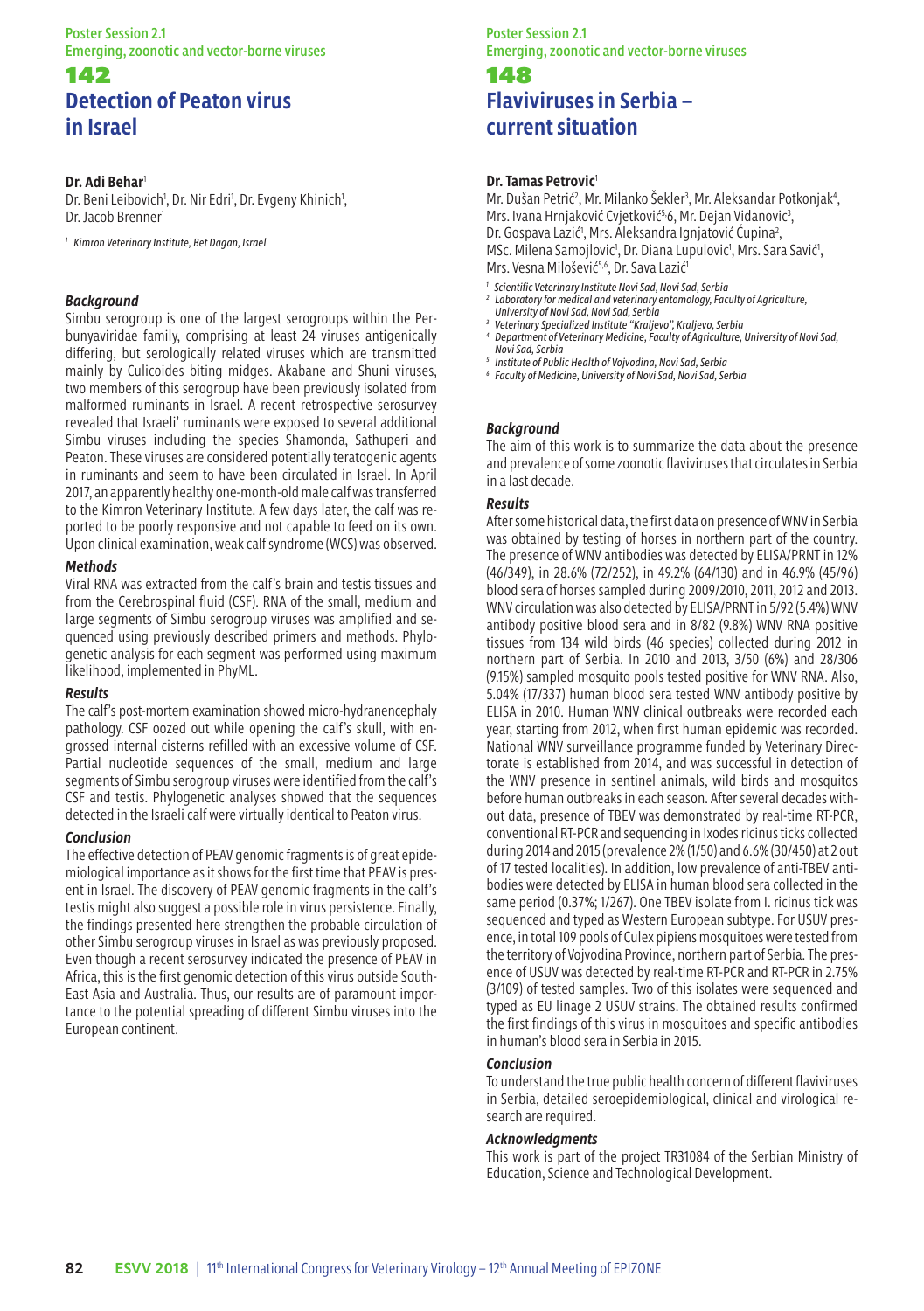## **The airway epithelium maintains the barrier function after influenza virus infection despite the extensive loss of ciliated cells**

#### **Dr. Nai-Huei Wu**<sup>1</sup>

Dr. Dai-Lun Shin<sup>1,2</sup>, Mr. Wei Yang<sup>1</sup>, Dr. Fandan Meng<sup>1</sup>, Prof. Peter Valentin-Weigand<sup>2</sup>, Prof. Georg Herrler<sup>1</sup>

*<sup>1</sup> Institute of Virology, University of Veterinary Medicine Hannover, Hannover, Germany 2 Institute for Microbiology, University of Veterinary Medicine Hannover,*

*Hannover, Germany*

## *Background*

The airway epithelium is the primary barrier to infection by respiratory pathogens. The main strategy of influenza viruses to overcome the defense mechanisms of the host is to infect the epithelial cells. However, the virus-host interactions in the respiratory epithelium during long term influenza virus infection are not well characterized.

#### *Methods*

We established an air-liquid interface (ALI) culture system to analyze the infection of differentiated airway epithelial cells by influenza viruses.

### *Results*

Porcine ALI-cultures were sensitive to infection by swine and human influenza viruses. Release of virus at a high level was observed for up to eight dpi. Infection was characterized by a dramatic change of the epithelium. A large number of ciliated cells were lost due to virusinduced apoptosis. As a consequence, the thickness of the epithelial layer was reduced. However, the epithelial cell layer remained intact and there was no decrease of the transepithelial electrical resistance (TEER) and the tight junction (TJ) network was not destroyed. Our findings are explained by the regeneration of epithelial cells to compensate for the loss of ciliated cells. Basal cells had started to differentiate into specialized cells. The early differentiation process was sufficient to maintain the barrier function as indicated by the TJ network and the TEER. However, the differentiation process had not yet proceeded to the generation of ciliated cells. During differentiation, the epithelial cells showed different surface properties as compared to well-differentiated cells. The latter cells were characterized by the presence of  $\alpha$ 2,6-linked sialic acid, whereas basal cells mainly contained α2,3-linked sialic acid. Lectin staining indicated that both linkage types are present on the surface of regenerating cells. Because of the different surface markers, regenerating and well-differentiated airway epithelial cells may have different susceptibilities to infection by viral and bacterial pathogens.

### *Conclusion*

Taken together, the ALI culture system allows to analyze the regeneration of airway epithelial cells after influenza virus infection. These cells will be valuable to study viral-viral and viral-bacterial co-infections.

## Poster Session 2.1 Emerging, zoonotic and vector-borne viruses

#### 53

# **The use of insect-specific viruses to understand the transmission of pathogenic arboviruses**

### **Ms. Hanna Lundén**<sup>1</sup>

Ms. Jenny Hesson<sup>2</sup>, Prof. Mikael Berg<sup>1</sup>, Dr. Juliette Hayer<sup>1</sup>, Assoc. Prof. Anne-Lie Blomström1

*<sup>1</sup> Swedish University of Agricultural Sciences, Uppsala, Sweden*

*<sup>2</sup> Uppsala University, Uppsala, Sweden*

### *Background*

Arthropod-borne viruses (arboviruses) are a growing global problem which can cause disease in both humans and animals. In recent time increasing number of outbreaks of pathogenic arboviruses have been seen both globally and in Europe. Much research has been performed regarding the disease-causing properties of arboviruses in their vertebrate host, but little is still known about the viruses' interaction with their vector and the determinants of host range restrictions. In this project, insect-specific viruses (ISVs) and arboviruses within the Bunyavirales order will be used to study these topics.

### *Methods*

Adult mosquitoes have been collected in Sweden and Brazil. Genetic characterization of the virome using high-throughput sequencing, and attempts for virus isolation directly from the mosquitoes are currently being done. Apart from virus isolation, molecular tools will be used to create infectious clones of a selection of the identified viruses. A collection of members of the Bunyavirales, both detected in our studies and in others, will be used.

A large-scale approach to investigate the effect that ISVs have on their vector will be taken by investigating the effect that ISV infection has on RNAi, on the vector transcriptome and proteome. Similar studies will be done using arboviruses. The factors restricting ISVs from infecting vertebrate cells will also be determined.

### *Results*

The work on creating ISVs from infectious clones is ongoing and a clone of Herbert virus (HEBV), an insect-specific bunyavirus, has been made. As the cloned HEBV genome segments are under the control of a T7 polymerase promoter the T7 polymerase gene has been inserted into the pIZT/V5 expression vector. The HEBV segment plasmids as well as the T7 expression vector are transfected simultaneously in to a mosquito cell line to obtain live virus.

### *Conclusion*

Arboviruses cause significant morbidity and mortality in both humans and animals worldwide. In recent years, newly discovered arboviruses such as Schmallenberg has emerged, but also known arboviruses, such as Zika virus, have caused outbreaks with a new set of pathologies. Despite this, little is known about what drives viruses to affect new hosts and what is required for ISVs to switch from single to dual/multi host tropism. For this, both fundamental and applied research is needed to provide knowledge to be used in the prevention and control of future outbreaks.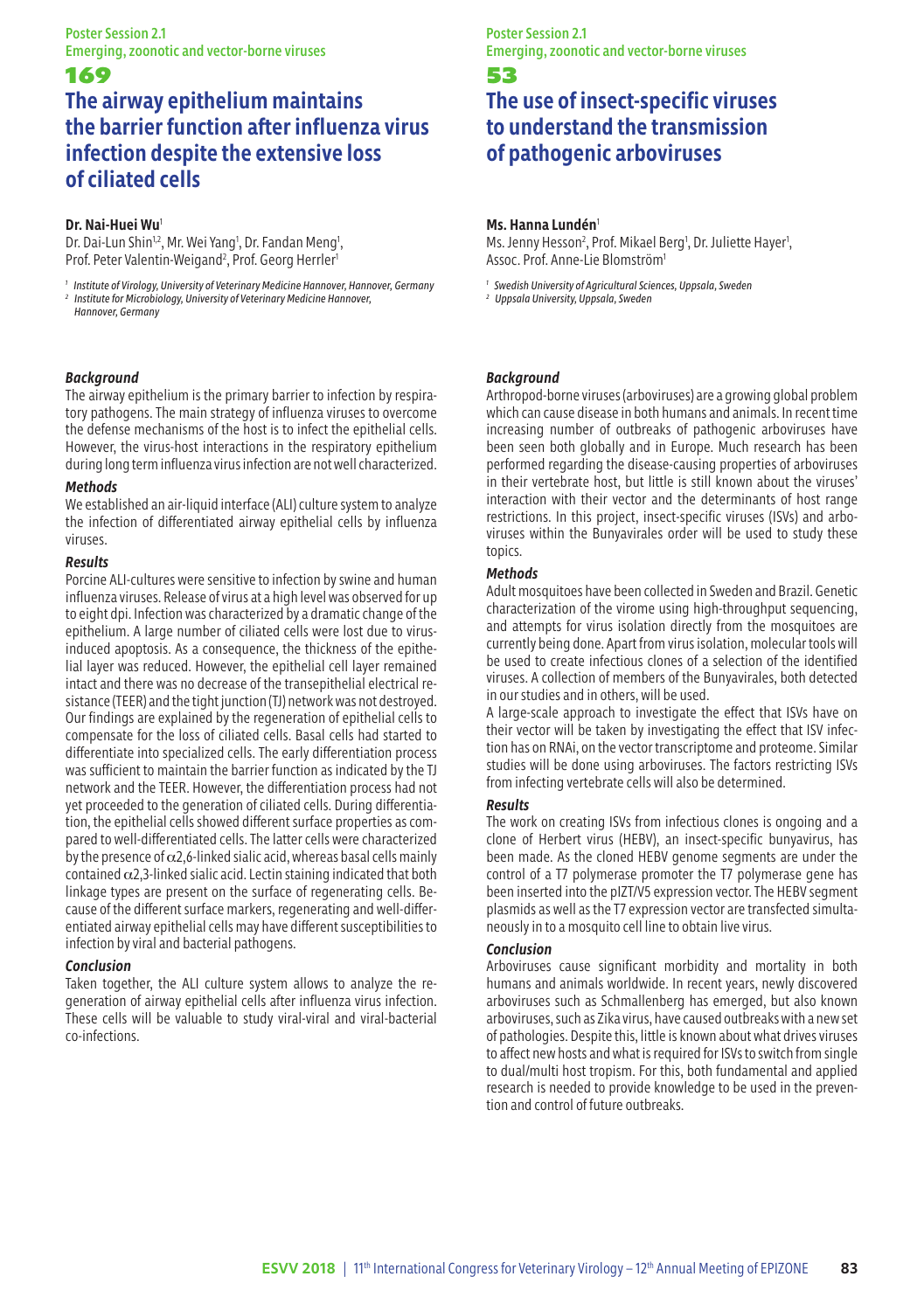## **Co-localization of Middle East respiratory syndrome coronavirus (MERS-CoV) and dipeptidyl peptidase-4 in the respiratory tract and lymphoid tissues of pigs and llamas**

#### **Mr. Nigeer Te**<sup>1</sup>

Dr. Júlia Vergara-Alert<sup>1</sup>, Ms. Annika Lehmbecker<sup>2</sup>, Ms. Mónica Pérez<sup>1</sup>, Dr. Bart Haagmans<sup>3</sup>, Dr. Wolfgang Baumgärtner<sup>2</sup>, Dr. Albert Bensaid<sup>1</sup>, Dr. Joaquim Segalés<sup>4,5</sup>

*1 IRTA, Centre de Recerca en Sanitat Animal (CReSA, IRTA-UAB), Campus de la Universitat Autònoma de Barcelona, Bellaterra, Barcelona, Spain*

- *<sup>2</sup> Department of Pathology, University of Veterinary Medicine, Hannover, Germany*
- *<sup>3</sup> Department of Viroscience, Erasmus Medical Center, Rotterdam, The Netherlands*
- *4 UAB, Centre de Recerca en Sanitat Animal (CReSA, IRTA-UAB), Campus de la Universitat Autònoma de Barcelona, Bellaterra, Barcelona, Spain*
- *5 Departament de Sanitat i Anatomia Animals, Facultat de Veterinària, UAB, Bellaterra, Barcelona, Spain*

### *Background*

Middle East respiratory syndrome coronavirus (MERS-CoV) threaten animal and human health. The present study investigated for the first time the co-localization of the MERS-CoV and its receptor dipeptidyl peptidase-4 (DPP4) across respiratory and lymphoid organs of experimentally MERS-CoV infected pigs and llamas by immunohistochemistry (IHC). Also, scanning electron microscopy (SEM) was performed to describe the ciliation integrity of respiratory epithelial cells in both species.

### *Materials and Methods*

Two-month-old pigs and 6 to 8-month-old llamas were intranasal inoculated with 107 50% tissue culture infective dose of MERS-CoV. Four pigs were euthanized on day 2 post-inoculation (p.i.), and 4 animals of each species were sacrificed on day 4 p.i. Finally, 6 pigs and 4 llamas were euthanized on day 24 p.i. Necropsies were performed and the co-localization of the MERS-CoV/DPP4 across respiratory and lymphoid organs of pigs and llamas was analyzed by double IHC. Formalin-fixed samples of nasal turbinate, trachea and lung were also used for SEM studies.

### *Results*

In pigs, on day 2 p.i., MERS-CoV/DPP4 co-localization was detected in epithelial cells of medial turbinate and bronchus-associated lymphoid tissue. On day 4 p.i., the virus/receptor co-localized in frontal and medial turbinate epithelia and cervical lymph node in pigs; however, many infected-cells did not display DPP4 in their surface. Infected-epithelial cells were distributed unevenly through the whole nasal cavity and cervical lymph node in llamas. MERS-CoV viral nucleocapsid was mainly detected in upper respiratory tract sites on days 2 and 4 p.i. in pigs and 4 p.i. in llamas. While pigs showed severe ciliary loss in the nasal mucosa both on days 2 and 4 p.i. and moderate loss in trachea on days 4 and 24 p.i., ciliation of respiratory organs in llamas was not significantly affected.

### *Conclusion*

The present work provides evidence that MERS-CoV preferably infects respiratory epithelial cells expressing DPP4 in llamas, supporting that DPP4 is necessary for virus entry. However, the role of DPP4 in regulating virus entry in respiratory organs of pigs and lymphoid tissues of both species may not be sufficient. Although pigs showed a significant expression of DPP4, the number of cells permissive for MERS-CoV in this species was lower than that of llamas. Since a very low amount of MERS-CoV antigen was found in nasal turbinates of pigs, the severe ciliary loss was probably due to a bystander effect.

### *Acknowledgments*

ZAPI (IMI No.115760) / CERCA Programme / N.Te is a recipient of CSC (No.201608150108).

#### Poster Session 2.1 Emerging, zoonotic and vector-borne viruses

## 94

# **Molecular characterization of recent Spanish West Nile virus strains**

### **Ms. Pilar Aguilera-Sepúlveda**<sup>1</sup>

Dr. Cristina Cano-Gómez<sup>1</sup>, Dr. Francisco Llorente<sup>1</sup>, Ms. Amalia Villalba<sup>1</sup>, Dr. Miguel Angel Jiménez-Clavero<sup>1</sup>, Dr. Jovita Fernández-Pinero<sup>1</sup>

*1 National Institute for Agriculture and Food Research and Technology (INIA), Animal Health Research Centre (CISA), Madrid, Spain*

## *Background*

West Nile Virus (WNV) is a zoonotic flavivirus, which is maintained in the nature in an enzootic cycle between mosquito-vectors and birds. Humans, horses and other mammals are also susceptible to the infection. WNV is spread worldwide. In Europe, its incidence and geographical distribution have increased in the last decades, with a significant number of outbreaks, mostly caused by WNV lineages 1 (L1) and 2 (L2). Focusing on Spain, WNV L1 has been circulating in the south of the country at least since the early 2000's. First sequence data pointed out to a single virus introduction<sup>1</sup>. The aim of this work was to perform a molecular characterization of recent Spanish isolates and to elucidate their molecular relatedness with other WNVs from the Western Mediterranean (WMed) region.

### *Methods*

A panel of WNV RNAs obtained from infected wild birds and horses identified in different provinces of Spain over 2010–2016 were analysed. Viral genome regions coding for membrane (M), envelope (E) and non-structural NS1, NS2 and NS3 proteins, selected based on divergence degree, were sequenced. Phylogenetic analyses of M-E genome region of representative WNV isolates and amino acid sequence analyses were carried out.

### *Results*

Initial phylogenetic analysis placed all WNV Spanish sequences within WNV L1, creating a monophyletic group together with other isolates from the WMed region. Indeed, most Spanish isolates grouped in WMed-1 cluster, while only the earlier ones (2007–2008) belonged to WMed-2 cluster (as defined by Sotelo et al.)<sup>1</sup> and a single case from 2011 was placed separately. More in detail, three subgroups were differentiated within WMed-1 cluster, all identified in the same Southern province (Cádiz). At the amino acid level, unique substitutions were found in 2007–2008 strains, which were absent in more recent Spanish isolates and other Mediterranean ones<sup>1</sup>.

### *Conclusion*

Different WNV L1 variants, having a WMed common ancestor, have been circulating in Southern Spain, at least since its first isolation in 2007, as it is occurring in other Mediterranean countries. Interestingly, one variant showed the ability to spread northward affecting wild birds and horses. WMed-2 cluster seems to have extinguished, as no more recent strains gathered in it. Full-genome sequencing will provide more information to elucidate the epidemiological dynamics of WNV in Spain and in the Mediterranean region.

### *Reference*

Sotelo et al., J. Gen. Virol. (2011), 92, 2512-2522.

### *Acknowledgements*

National Reference Laboratory for WNV (Algete, Spain). Grants: E-RTA2015-00002-C02-00 and EG17-141.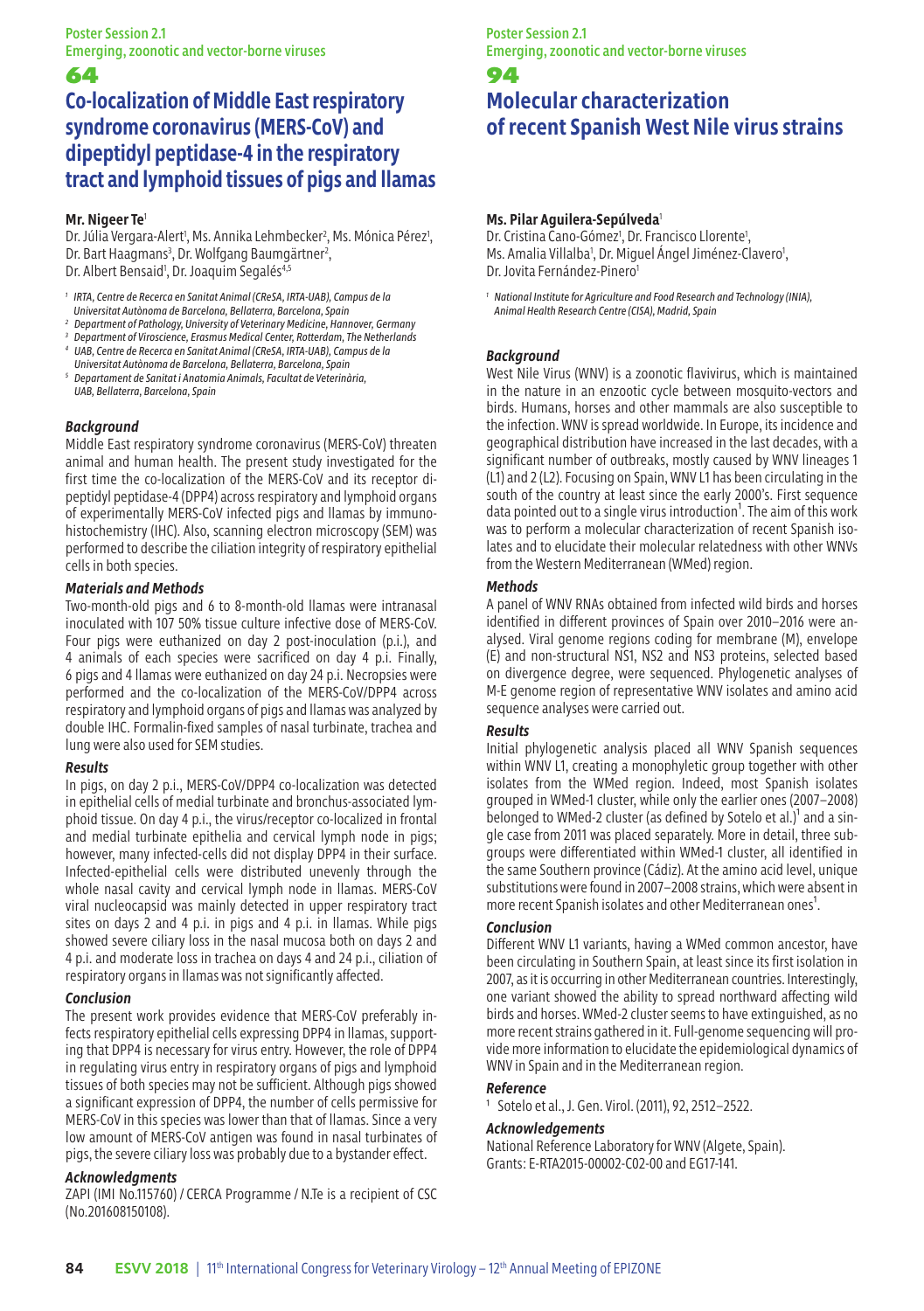## **Validation of ready-to-use real-time PCR kits for specific and reliable detection of lumpy skin disease (LSD) and distinction with Neethling vaccine strain**

### **Mrs. Claire Pelletier**<sup>1</sup>

Ms. Adélie Meunier<sup>2</sup>, Mrs. Laure Brugere<sup>3</sup>, Mr. Jean Louis Moyen<sup>3</sup>, Mr. Eric Sellal2

*<sup>1</sup> Biodev, Dardilly, France*

- *<sup>2</sup> BioSellal, Dardilly, France,*
- *<sup>3</sup> LDAR24, Coulounieix Chamiers, France*

## *Background*

Lumpy skin disease is a viral notifiable disease initially enzootic to Sub-Saharan Africa. It has been detected in Turkey in late 2013 and spread to Europe through the Balkans. In 2016, a total of 7,483 outbreaks have affected Greece, Bulgaria, Macedonia, Montenegro, Albania and Serbia. In this emergency context, BioSellal decides to develop a ready-to-use real-time PCR kit for the rapid and specific detection of LSDV towards the other Capripoxviruses (Sheeppox, Goatpox). Since vaccination with a live attenuated LSDV strain (Neethling strain) was mainly used in Europe and significantly reduced the number of outbreaks (385 in 2017), we decide to develop a DIVA PCR kit to distinguish between wild strains and Neethling vaccine strain.

### *Methods*

BioSellal has developed two kits:

- Bio-T kit® Lumpy Skin Disease allowing the detection of all LSDV strains (FAM) and an Internal Positive Control (Cy5)
- Bio-T kit® LSDV-DIVA which detects in the same well all LSDV strains (FAM), only field LSDV strains (VIC) and an Internal Positive Control (Cy5)

Validation of each Bio-T kit® was done according to the French standard U47-600-2 and an evaluation of the Bio-T kit® Lumpy Skin Disease was performed by the former reference laboratory of Pirbright Institute (UK).

### *Results*

The results of the validation of the Bio-T kit® Lumpy Skin Disease were the following:

PCR Characteristics

- Inclusivity validated on 54 isolates, from Africa and from outbreaks in Europe; improvement in detectability compared to panCapripox PCR from Bowden et al.
- Exclusivity assessed on Goatpox and Sheeppox viruses
- Limit of Detection 3.125 GE/PCR
- Limit of Quantification 10 GE/PCR
- Efficiency 113%

– Domain of Linearity between 10 to 1.10^6 GE/PCR Complete Method Characteristics

- Limit of Detection on whole blood 3,000 GE/ml
- Limit of Detection on skin lesions 50,000 GE/g
- Diagnostic sensitivity on 20 Blood,19 Skin 100%
- Diagnostic specificity on 20 Blood,19 Skin 100%
- 

As expected, the Bio-T kit® LSDV-DIVA doesn't recognize the Neethling vaccine strain on the VIC channel.

### *Conclusion*

Thanks to their complete validation, Bio-T kit® Lumpy Skin Disease and Bio-T kit® LSDV-DIVA allow an efficient and reliable survey of the spread of LSD in Europe. In France, to anticipate LSD spread and to respond to the propositions of the French platform for animal health surveillance, Bio-T kit® Lumpy Skin Disease was easily implement and accredited by Cofrac in a French analysis laboratory.

## Poster Session 2.1 Emerging, zoonotic and vector-borne viruses

197

# **An interdisciplinary approach addressing ticks and tick-borne diseases of cattle in Uganda**

## **Dr. Maja Malmberg**4,5

Dr. Lawrence Mugisha<sup>1,2</sup>, Mr. Stephen Balinandi<sup>2,3</sup>,

Prof. Mikael Berg<sup>4</sup>, Prof. Erik Bongcam-Rudloff<sup>5</sup>, Dr. Erika Chenais<sup>6</sup>, Dr. Lidia Chitimia-Dobler<sup>7</sup>, Dr. Klara Fischer<sup>8</sup>, Dr. Giulio Grandi<sup>4</sup> Dr. Ingrid Hansson<sup>4</sup>, Dr. Juliette Hayer<sup>5</sup>, Dr. John Pettersson<sup>6</sup>

- <sup>1</sup> Ecohealth Research Group, Conservation & Ecosystem Health Alliance (CEHA), *Kampala, Uganda*
- *College of Veterinary Medicine, Animal Resources & Biosecurity (COVAB), Kampala, Uganda*
- *<sup>3</sup> Uganda Virus Research Institute, Entebbe, Uganda*
- *4 Department of Biomedical Sciences and Veterinary Public Health, Swedish University of Agricultural Sciences, Uppsala, Sweden*
- *5 Department of Animal Breeding and Genetics,*
- *Swedish University of Agricultural Sciences, Uppsala, Sweden <sup>6</sup> National Veterinary Institute, SVA, Uppsala, Sweden*
- *7 Bundeswehr Institute of Microbiology, German Center of Infection Research (DZIF) Partner Munich, Munich, Germany*
- *8 Department of Urban and Rural Development,*
- *Swedish University of Agricultural Sciences, Uppsala, Sweden*

#### *Background*

Ticks are the most important arthropod vectors and transmit a wide range of pathogens. Tick-borne diseases (TBDs) cause substantial morbidity and mortalities in humans as well as domestic and wild animals and are thus a major threat to both cattle and human health. Here we present findings from an ongoing project with the overall purpose to improve cattle health through increased understanding of the microbial community in cattle and ticks in Uganda. Understanding the complex interactions within the microbiome is of great importance for understanding how tick-borne pathogens spread and cause disease. Metagenomics, a powerful tool for pathogen detection and for making in-depth analysis of the microbial community provides this possibility. The microbiome of ticks, either questing in close proximity to cattle or feeding on cattle, will be characterized and compared with the cattle microbiome.

#### *Methods*

In this study, we have collected blood samples from 500 cattle and >7500 ticks in the five districts: Kasese, Soroti, Moroto, Gulu and Hoima, covering five agro-ecological zones in Uganda. In total, 250 animal caretakers/owners have been interviewed using a structured questionnaire delivered electronically on a tablet. Questions covered topics such as knowledge about TBDs, use of protective measures against ticks and TBDs, and interactions with wildlife. In one village we have also performed an in-depth study of cattle owner's local knowledge of disease causing pathogens and ticks.

### *Results*

Thick and thin blood smears were examined microscopically for haemoparasites. Haemoparasites detected include: Theleria spp. in 9.8% (49/500), Anaplasma spp. in 1.4% (9/500) and Trypanosoma spp. in 0.8% (4/500) of the blood samples examined. Preliminary results from the tick species morphology indicate ticks from following genera: Rhipicephalus (seven species), Amblyomma (two species) and Hyalomma (two species).

#### *Conclusion*

These combined quantitative and qualitative data will be analyzed during spring and we aim to present results on:

- What types of ticks and TBDs are present across Uganda
- Qualitative and quantitative data on cattle owner's knowledge of ticks and TBDs
- Data on how actual presence of pathogens correspond to animal owners' knowledge about the topic, and implications for veterinary advice.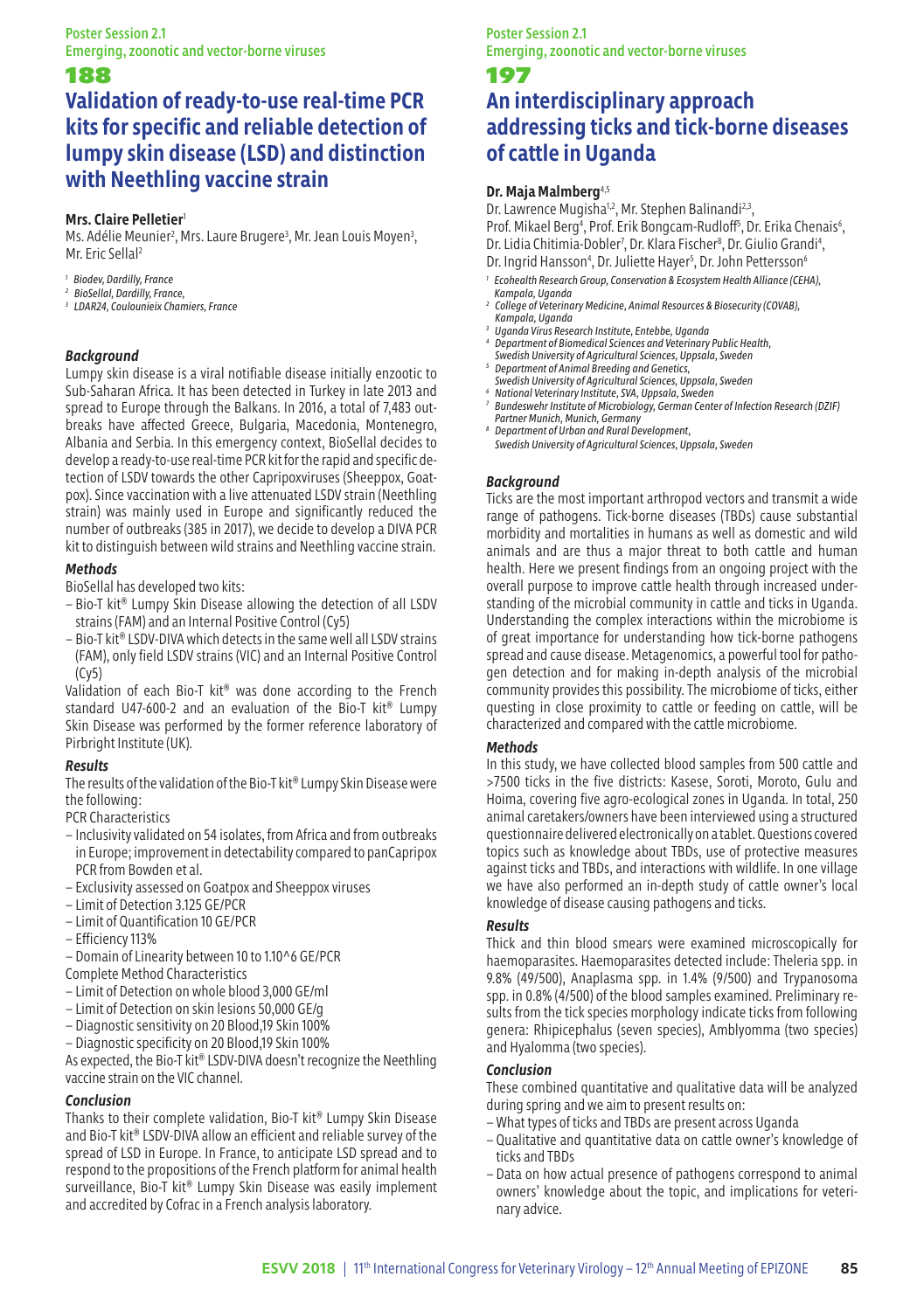## 114

# **Development of a method for concentration and detection of infectious salmon anaemia virus from seawater**

#### **Dr. Simon Weli**<sup>1</sup>

Ms. Lisa-Victoria Bernhardt<sup>1</sup>, Ms. Marit Leinaas Kjellin<sup>1</sup>, Dr. Lars Qviller<sup>1</sup>, Dr. Mette Myrmel<sup>2</sup>, Dr. Atle Lillehaug<sup>1</sup>

*<sup>1</sup> Norwegian Veterinary Institute, Oslo, Norway*

*<sup>2</sup> Norwegian University of Life Sciences, Oslo, Norway*

### *Background*

Atlantic salmon (*Salmo salar*) is the biggest farmed marine species in Norway and provides export earnings. Despite these contributions, significant losses of fish during seawater phase production persist. The causes of these high mortalities have yet to be fully unravelled. Changes in farm practices, increased fish densities, poor quality of smolts have been proposed as major contributory factors. Yet, a recent study carried out by the Norwegian Food Safety Authority concluded that "fish diseases" constituted the most important causes. Virus transmission and disease control strategies are important issues in Atlantic salmon health management. Seawater represent Atlantic salmon natural environment. Thus, water from the fish environment could be used as indicator for evaluation of potential virus transmission. Currently, infectious salmon anaemia virus (ISAV) transmission in Atlantic salmon farms are largely surveyed using traditional manual methods. These methods are selective, are limited to *in vivo* sampling of live fish for identification of the virus. Development of a non-invasive test to confirm the presence of the virus in fish environment will serve as an early warning. The aim of this study is to establish a non-invasive method for detection of infectious salmon anaemia virus by sampling fish environment for the purpose of virus detection without sacrificing live fish.

### *Method*

The study is based on concentration of ISAV in seawater through filtration and adsorption to charged membrane filter, before detection and quantification of the virus with reverse transcriptase quantitative (qPCR). In this study, sixty Atlantic salmon (weighing 100 g) post smolts were bath challenged with high and low dose of ISA-Glesvær isolate respectively. Seawater and Atlantic salmon tissue samples were collected from control, low and high dosage tanks for eighteen days and analysed by histology, immunohistochemistry and PCR.

#### *Results*

Mortality was 100% for high dose and 97% for low dose tanks. Analysis of samples revealed clinical features-ascites, petechiation and haemorrhagic liver necrosis was observed in fish from high dose (days 9–24) and low dose (days 16–32) tanks. Mid kidney and gill samples was positive by PCR from day 8–32 post bath challenge. Seawater from high and low dosage ISAV tanks were also positive by PCR from days 8–32 post bath challenge.

### *Conclusion*

The correlations of results from clinical signs, tissue and seawater samples provided evidence that suggest the method can be applied for risk assessments and/or for early warning system in salmon farms.

Poster Session 3.1 – Veterinary public health, epidemiology, risk assessment and modelling

## 10

# **Empirical tool to estimate the costs to be incurred in case of ASF outbreaks eradication**

### **Mr. Marco Sensi**<sup>1</sup>

Mrs. Ilaria Pierini<sup>1</sup>, Mrs. Carmen Maresca<sup>1</sup>, Mrs. Annalisa Dettori<sup>1</sup> Mr. Gian Mario De Mia<sup>1</sup>, Mr. Francesco Feliziani

*1 Istituto Zooprofilattico Sperimentale dell'Umbria e delle Marche "Togo Rosati", Perugia, Italy*

### *Background*

African Swine Fever (ASF) is a highly contagious viral disease, for which notification to the Competent Authorities of the National Veterinary Service is required.

Originating from Africa, ASF has reached Europe for several decades. Since 1978, ASF virus reached Italy (Sardinia), too, where it has assumed endemic features.

Recently, the disease has attracted ever increasing attention because the fact that since 2007, year of its appearance in Georgia (Poti), it has rapidly spread to the north (Russia) until reaching EU Territory. The interaction between the domestic pig population and the different wild boar populations makes hard prevention and control measure management. The aim of our work was the creation of a simple, empirical tool that would provide the possibility to have an approximate estimation of the direct costs of management / eradication of a potential African Swine Fever outbreak.

#### *Methods*

Reference was made to the Italian Guide Lines for Epidemic Emergencies and to the Manual for Classical and African Swine Fever, in order to outline in terms of cost, everything provided for, in the above mentioned procedures (people, vehicles, equipment, etc.). Microsoft Excel models were used to allow a real-time calculation of the unit cost of the various envisaged items, in relation to current market prices and/or employment contracts or services (National Agreements). A research of the unit cost of each item of expenditure was, then, performed in different scenarios (rural and commercial farms).

### *Results*

The resulting product is a "compound spreadsheet" able to provide the "estimate cost" of the management/eradication of ASF outbreak, on the basis of information about pig population and involved farm size. The simulated scenarios clearly highlight the significant unitary financial burden especially for the rural farms.

#### *Conclusion*

The economic damage that ASF can be able to cause is significant, both as a direct damage to the affected farms and the territory and as indirect penalties due to unavoidable commercial "limitations". The economic information could positively influence the managerial optimization of this emergency. The potentially inferable data can be able to stimulate improvements in the optimization of the "Early Warning" and "Prompt Reaction" phases (to be reviewed in "peace time"). The creation of the calculation model on the provisions of the "National Handbook for Epidemic Emergencies" and the "excel" format make our product adaptable to the management/eradication of any infective disease outbreak where "stamping out" policy is foreseen.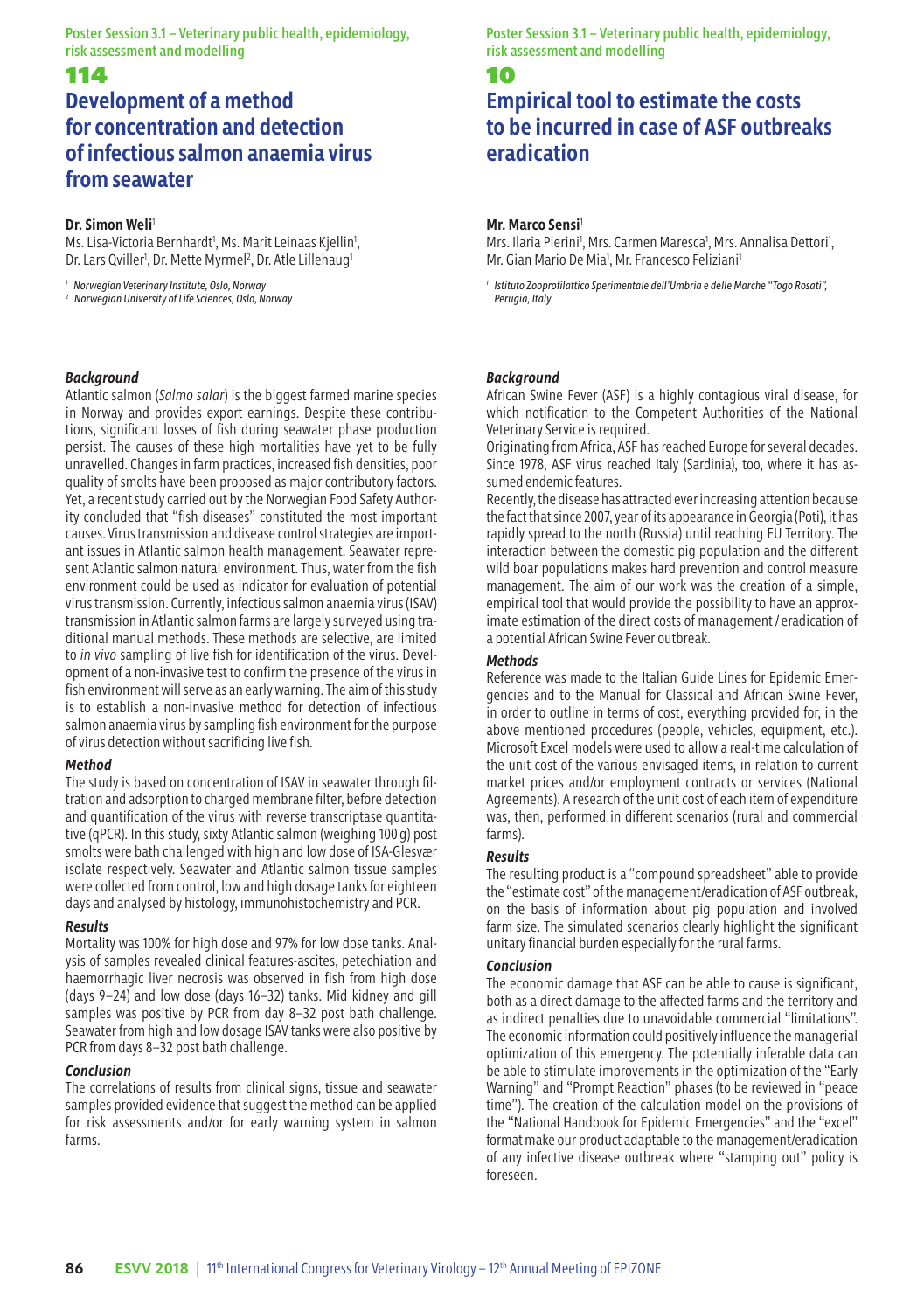## 168

## **Establish well-differentiated airway epithelium models from harbor seals to study the course of infection by viral pathogens**

#### **Dr. Dai-Lun Shin**<sup>1</sup>

Dr. Nai-Huei Wu<sup>2</sup>, Prof. Prof. h. c. Dr. Ursula Siebert<sup>3</sup>, Prof. Peter Valentin-Weigand<sup>1</sup>, Prof. Georg Herrler<sup>2</sup>

- <sup>1</sup> Institute of Microbiology, University of Veterinary Medicine Hannover, Hannover, *Germany*
- *<sup>2</sup> Institute of Virology, University of Veterinary Medicine Hannover, Hannover, Germany* <sup>3</sup> Institute for Terrestrial and Aquatic Wildlife Research, University of Veterinary
- *Medicine Hannover, Hannover, Germany*

### *Background*

For decades, massive infections by influenza viruses, phocine distemper virus, canine distemper virus, and phocid herpesviruses in harbor seals (hs) have been reported. Lack of a suitable cell culture system comprising polarized hs airway epithelial cells limits the investigation of viral replication.

#### *Method*

To study the effects of virus infection in the harbor seal airway epithelium, we applied an ex vivo precision-cut lung slices (hsPCLS) technique, and in vitro primary trachea epithelial cell cultures (hsPTEC) to analyze virus-induced effects on the respiratory epithelium.

#### *Results*

PCLS contain airway cells in the original setting including ciliated cells, goblet cells, basal cells and sub epithelial cells. Therefore, this culture system is suitable to study the cell tropism of the above-mentioned viruses. PTEC of harbor seals could be maintained for three passages. They express sialic acids on the cell surface which is consistent with the high susceptibility of harbor seals to infection by influenza viruses. Furthermore, we established an air-liquid interface culture system for well-differentiated harbor seal tracheal epithelial cells (hsALI) which contains ciliated and mucus producing cells.

#### *Conclusion*

These culture systems will be invaluable tools to study the entry route and the cell tropism of microbial respiratory pathogens of harbor seals.

Poster Session 3.1 – Veterinary public health, epidemiology, risk assessment and modelling

## 133

# **Prevalence determination by using a non-fully characterized diagnostic test**

## **Mr. Andreas Fröhlich**<sup>1</sup>

*<sup>1</sup> FLI, Insel Riems, Germany*

### *Background*

OIE recommends that the characterization of newly developed diagnostic test procedures, for which no gold standard is available, can be performed by latent class analysis (LCA). However, there is no acceptance in practice for this approach, which is due to the fact that there is no published theoretical basis available that could be used for calculating true solutions. A system of equations was derived from axioms, from which two facts can be derived: First, in general there is no single solution for LCA problems, which could partly explain the variety of reported solutions for the same problem. Second, the unknown prevalence from the sample used for the calculation is the decisive criterion for a true solution to an LCA problem. This results in the principle indispensability of a gold standard. However, if a gold standard is not available, this fact implies the need for meaningful "substitute knowledge" and resulting procedures that could assist on finding the true prevalence.

## *Method/Result*

The finite set of discrete prevalence information inherent in a natural way in a finite sample taken out of a population (discrete/quantized prevalences) and weak knowledge about the prevalence forms the basis for a procedure to limit the complete set of quantized states of prevalence to a few consistent quantum states.

### *Conclusion*

The proposed approach is exemplified by data from a paper by Clegg et al. (2011) by identifying possible numbers of bovine tuberculosis cases in relation to two populations examined using the skin test.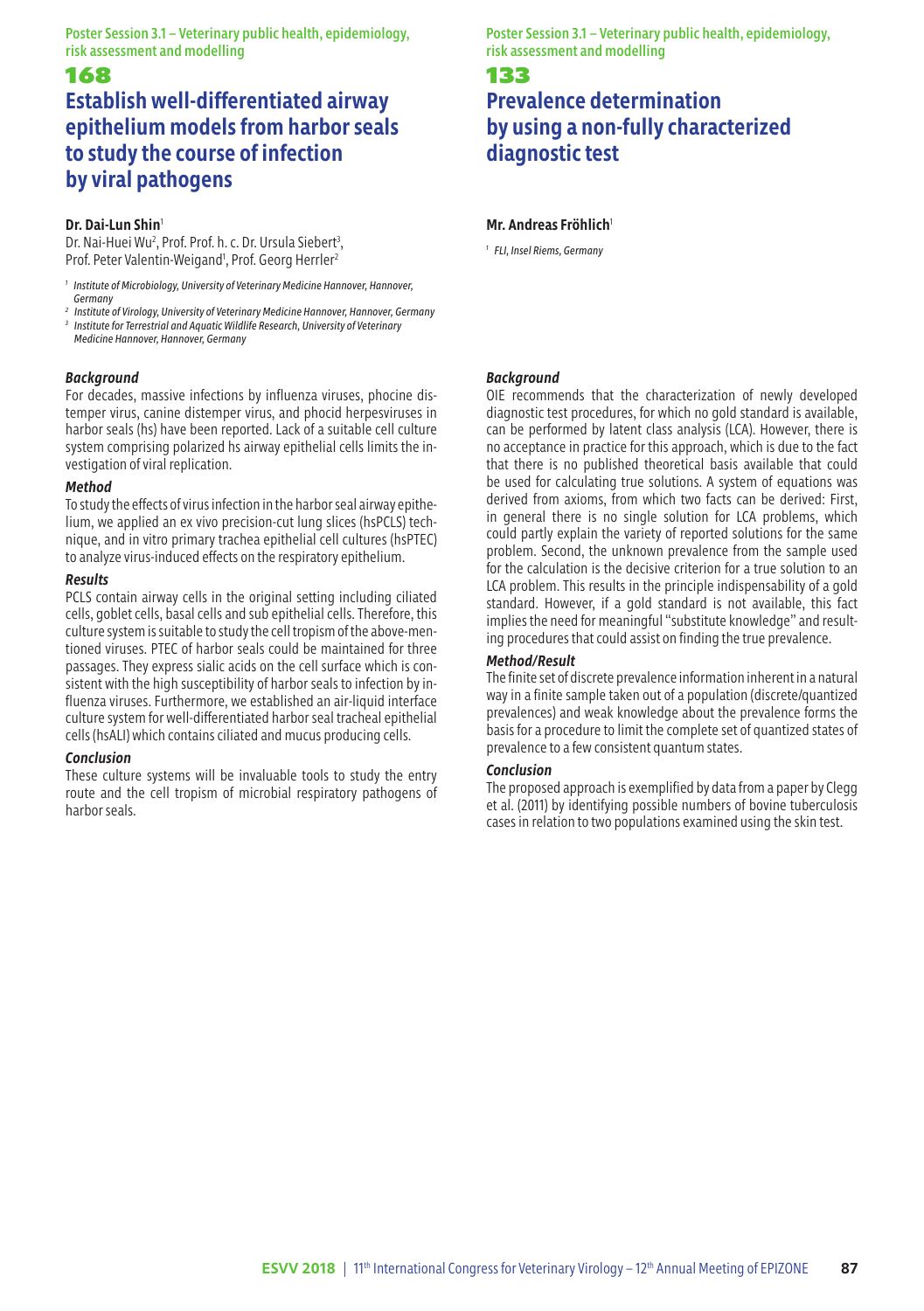## 95 **Survey of the Hungarian PRRSV diversity in 2016**

### **Dr. Zoltán Zádori**<sup>1</sup>

Dr. István Mészáros<sup>1</sup>, Dr. Ferenc Olasz<sup>1</sup>, Dr. Dóra Szalay<sup>2</sup>, Dr. Ádám Bálint2

*<sup>1</sup> Institute for Veterinary Medical Research CAR HAS, Budapest, Hungary 2 National Food Chain Safety Office Veterinary Diagnostic Directorate,*

*Budapest, Hungary*

## *Background*

A PRRSV survey was conducted in 72 industrial pig farms in 2016. The goal of this work was to determine the current occurrence and diversity of the virus, and to better assess the epidemiologic status of the Hungarian PRRSV isolates.

#### *Methods*

30 blood samples were collected from each farm. Samples were pooled into pools of 5. Diagnostic primers were designed to the conservative part of ORF7. PCR was executed with Qiagen OneStep RT-PCR kit and was tested on agarose gel. For the phylogenetic comparison ORF5 was amplified with four sets of primers with Qiagen OneStep RT-PCR kit. In the case of unsuccessful attempts SuperScript IV reverse transcriptase was used to generate cDNA, and the ORF5 gene was amplified with Phire Hot Start II DNA Polymerase. PRRSVs were isolated from the blood samples on primary porcine alveolar macrophages. For full genome sequencing DNA library was prepared using the NEBNext® Fast DNA Fragmentation & Library Prep Set for Ion Torrent with the Ion Torrent Xpress barcode adapters. Library was sequenced with an Ion Torrent PGM sequencer.

### *Results*

46 pig herds from the 72 were diagnosed as positive for PRRSV. Sixty ORF5 sequences were achieved from 38 positive farms. More than one virus pool was sequenced successfully from 22 farms and at least 11 farms were infected with two relatively distant PRRSV. All samples proved to be type 1 PRRSV and were grouped within European subtype 1. The majority of the sequences can be grouped in five clusters: at least four of them can be fit into established clads. One cluster of samples was similar to the Amervac vaccine, other clusters were similar to a PRRSV isolate from Spain from 2003 (Spain 28/2003) and a Belgian isolate from 2010 (08V194). The closest relative of the third cluster is a Belgian isolate (08V204). The forth cluster is similar to isolates from South Korea, while the closest relatives of the fifth cluster are isolates from the Czech Republic. Twelve viruses were isolated from different farms for further investigation from which the complete sequence of five isolates were determined, analyzed and compared to other sequences.

### *Conclusion*

The fact, that Hungarian PRRSV strains show high genetic diversity implies multiple viral introduction events from surrounding central European and western European countries. Despite the diversity, virus subtypes that are characteristic to Eastern Europe are currently not present in Hungary.

Poster Session 3.1 – Veterinary public health, epidemiology, risk assessment and modelling

## 106

# **The results of AMR study of** *Mycobacteria bovis* **strains isolated in the Central part of Russia and Siberia region**

## **Mrs. Elena Liskova**<sup>1</sup>

Mrs. Klavdiya Slinina<sup>1</sup>, Mrs. Olga Zakharova<sup>1</sup>, Mr. Andrei Blokhin<sup>'</sup>

*<sup>1</sup> Federal Research Center for Virology and Microbiology, Pokrov, Russian Federation*

## *Background*

Tuberculosis (TB) is a serious public health problem worldwide. Its situation is worsened by the presence of drug-resistant strains of tuberculous mycobacteria which threaten TB-control and prevention efforts. There is limited information available on the level of antibiotic resistant mycobacteria in the Central part of Russia and Siberia region. Our study aimed to investigate resistance to the first and second-line anti-TB drugs of mycobacterial strains isolated from tuberculin-positive animals.

### *Methods*

Drug-resistance of mycobacteria was determined by the absolute concentration method on the LJ-medium (indirect method of determining drug-resistance after the isolation of mycobacterial culture).

## *Results*

We demonstrated that 60% of mycobacterial cultures were resistant to isoniazid, 40% – to rifampicin and ethambutol and 30% – to streptomycin. All mycobacterial strains tested were resistant to ethionamide, 40% of mycobacterial strains – to paraaminosalicyl acid, 60% – to kanamycin, 30% – to capreomycin and 20% – to ofloxacin. It was established that 40% of mycobacterial strains were mono- and 50% – polyresistant. 40% of M.bovis strains were defined as multidrug resistant (resistance to 2 main anti-TB drugs isoniasid and rifampicin). In the Nizhny Novgorod region, almost all M.bovis strains were resistant to most anti-TB-antibiotics. At the same time, in the Moscow region, about 50% of M.bovis strains were resistant to such antibiotics, as isoniazid, streptomycin, ethambutol, kanamycin, oflaxacin and capreomycin. In the Moscow region resistance to ethionamide was revealed in all M.bovis strains. In the Republic of Sakha (Yakutia) the studies of non-tuberculous mycobacteria revealed resistance to rifampicin, ethionamide and PAS in all strains tested. In the Moscow region all non-tuberculous mycobacteria were found to be resistant to the majority of antibiotics commonly used in clinical practice. In the Ryazan region resistance to isoniazid, kanamycin and ethionamide was observed in all non-tuberculous mycobacterial strains, 50% of these strains were resistant to streptomycin, capreomycin, PAS.

### *Conclusion*

We hope that the up-to-date data presented in this study will help to understand the current drug-resistant/MDR-TB situation in Russian regions. Our findings showed that isoniazid, ethambutol, kanamycin, and ethionamide should be considered ineffective for TB therapy. We strongly suggest that a wider set of surveillance sites is needed to get a more realistic view of the MDR-TB in the Central part of Russia and Siberia region.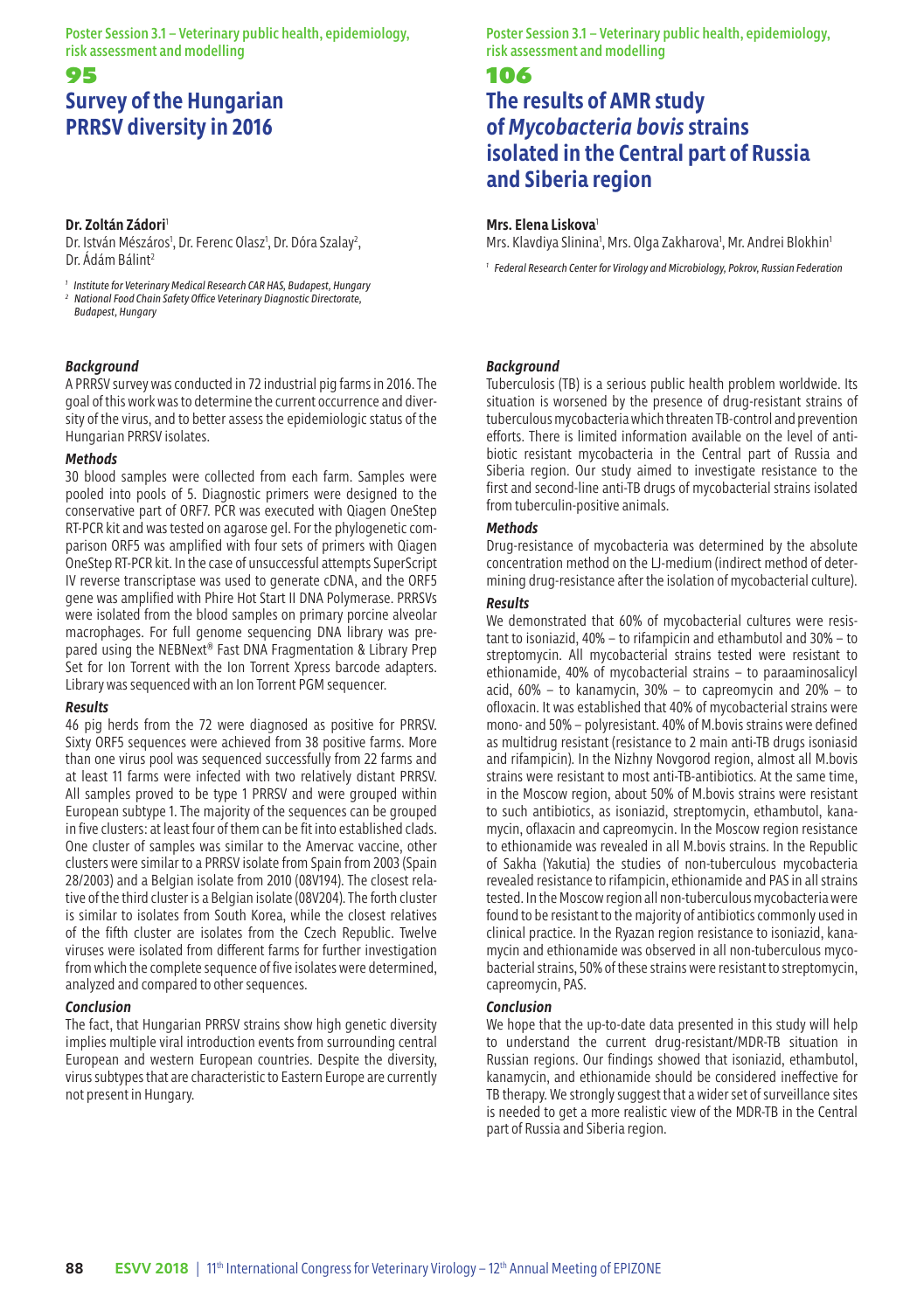### 122

# **Enzootic bovine leukosis: Italy has been declared as officially free**

### **Mr. Francesco Feliziani**<sup>1</sup>

Mr. Roberto Lomolino<sup>2</sup>, Mrs. Carmen Iscaro<sup>1</sup>, Dr. Silva Costarelli<sup>1</sup>, Mrs. Carmen Maresca1

*1 Istituto Zooprofilattico Sperimentale dell'Umbria e delle Marche "Togo Rosati", Perugia, Italy*

*2 Italian Ministry of Health, Rome, Italy*

### *Background*

Bovine Leukaemia Virus (BLV) is the causative agent of Enzootic Bovine Leukosis (EBL) an infectious disease worldwide distributed in cattle population. Most of European Union (EU) countries have already eradicated the EBL by virtue of eradication plans based on the active serological survey of susceptible population and the "test and removal" strategy (for seropositive animals); this approach was supported and financed by the EU as provided by a specific legislation (council directive of 64/432/EEC). In this contest, EBL is still persisting in several European countries, including Italy, despite the application of a national eradication plan since the 1996.

#### *Methods*

The rules of Italian eradication plan are reflecting the European legislation: all bovines, aged more than one year from breeding herds, should be serologically tested twice a year or annually in case the herd already demonstrated to be EBL free; the seropositive cattle should be promptly removed. While the Italian northern regions eradicated the disease in a reasonable time, in the "South" the breeding conditions and other social/economic factors have hindered the complete application of the plan. For these reasons the Italian Ministry of Health implemented, in the recent past, more relevant measures to efficiently fulfill the eradication process. Currently the epidemiological situation shows the persistence of few EBL clusters in a limited number of Italian regions (Lazio, Puglia, Campania, Sicilia); anyway the risk of viral spread in the rest of the country should be considered as negligible because the adopted strict rules in terms of biosecurity.

#### *Results*

The data extracted from VET-INFO (the national platform of veterinary informative system for the management of animal population and the control of the animal diseases) allowed to demonstrate that Italy achieved the compliance with the European rules: the prevalence of BLV outbreaks is now computable under the threshold of 0,2% (of controllable herds). In fact the Commission Implementing Decision (EU) n. 2017/1910 of 17 October 2017 declared Italy as an officially enzootic-bovine-leucosis-free Member State as regards bovine herds.

## *Conclusion*

Consequently, the eradication plan could be considered as out of date and a less expensive surveillance plan could be implemented to assure the maintenance of the free status. A consistent part of the saved resources will enable the Ministry of Health and the involved Regions to adopt specific plans to eradicate the EBL even in the remaining persistent clusters of infection.

Poster Session 3.1 – Veterinary public health, epidemiology, risk assessment and modelling

## 120

## **Hepatitis E in Vojvodina Province, Serbia – an epidemiological overview and associated risk factors for humans and animals**

#### **Dr. Diana Lupulovic**<sup>1</sup>

Dr. Sava Lazić<sup>1</sup>, Dr. Gospava Lazić<sup>1</sup>, MSc. Milena Samojlovic<sup>1</sup> Dr. Jasna Prodanov-Radulovic<sup>1</sup>, Dr. Tamas Petrovic<sup>7</sup>

*<sup>1</sup> Scientific Veterinary Institute "Novi Sad", Novi Sad, Serbia*

#### *Background*

Hepatitis E virus (HEV) is a causative agent of hepatitis E infection outbreaks. It was identified that human and swine HEV strains are genetically closely related, suggesting the enzootic potential of the virus. Here are presented the results of HEV investigations conducted in pigs, humans and surface water in the Vojvodina Province, Serbia.

#### *Methods*

We examined antibody prevalence in pig and human sera samples by in house ELISA (based on the use of recombinant HEV gt3) and the presence of HEV gt3 RNA in swine feces and in surface and sewage water samples by RT-qPCR. To identify if HEV infection is present in pigs in Serbia, 30 swine feces from 6 different farms (five pooled feces samples per farm) were analyzed and sequenced for the first time during 2009. Furthermore, from 2010 to 2013, HEV seroprevalence was tested in 315 backyard pigs, 300 pigs from three large commercial farms and in 200 sera from Serbian blood donors. Additionally, from 2012 to 2014, HEV RNA was examined in 108 samples of surface and municipal sewage waters.

#### *Results*

HEV RNA was detected in 70% (21/30) feces samples from six farms with the prevalence in range from 20% to 100%. The established overall seroprevalence in backyard and farm pigs was 34% (109/315) and 44.66% (122/300), respectively. HEV seropositivity significantly varied between herds and swine categories. In total, 15% (30/200) of tested sera from Serbian blood donors reacted positive. HEV RNA was identified in 2.77% (3/108) of tested water samples.

#### *Conclusion*

Our results show that hepatitis E infection is widespread in Vojvodina Province in pigs, humans and surface water. Among HEV seropositive blood donors, 43.33% were pig owners and 93.33% people lived in villages. Based on the obtained results we can conclude that farmers, who are in direct contact with pigs, are considered as particularly vulnerable population. Further research should be focused on the assessment of risk factor indicators, such as the level of biosecurity measures, HEV seroprevalence among farm workers and veterinarians, the use of waste waters from farms for irrigation and swine feces as a source of manure. It is necessary to recommend biosecurity and safety programs with the aim to prevent further transmission of hepatitis E from animals to humans.

#### *Acknowledgment*

This study was supported by COST Action CA16123 "Safety Culture and Risk Management in Agriculture" (SACURIMA) and The Ministry of Science of the Republic of Serbia (Grant no. TR31084).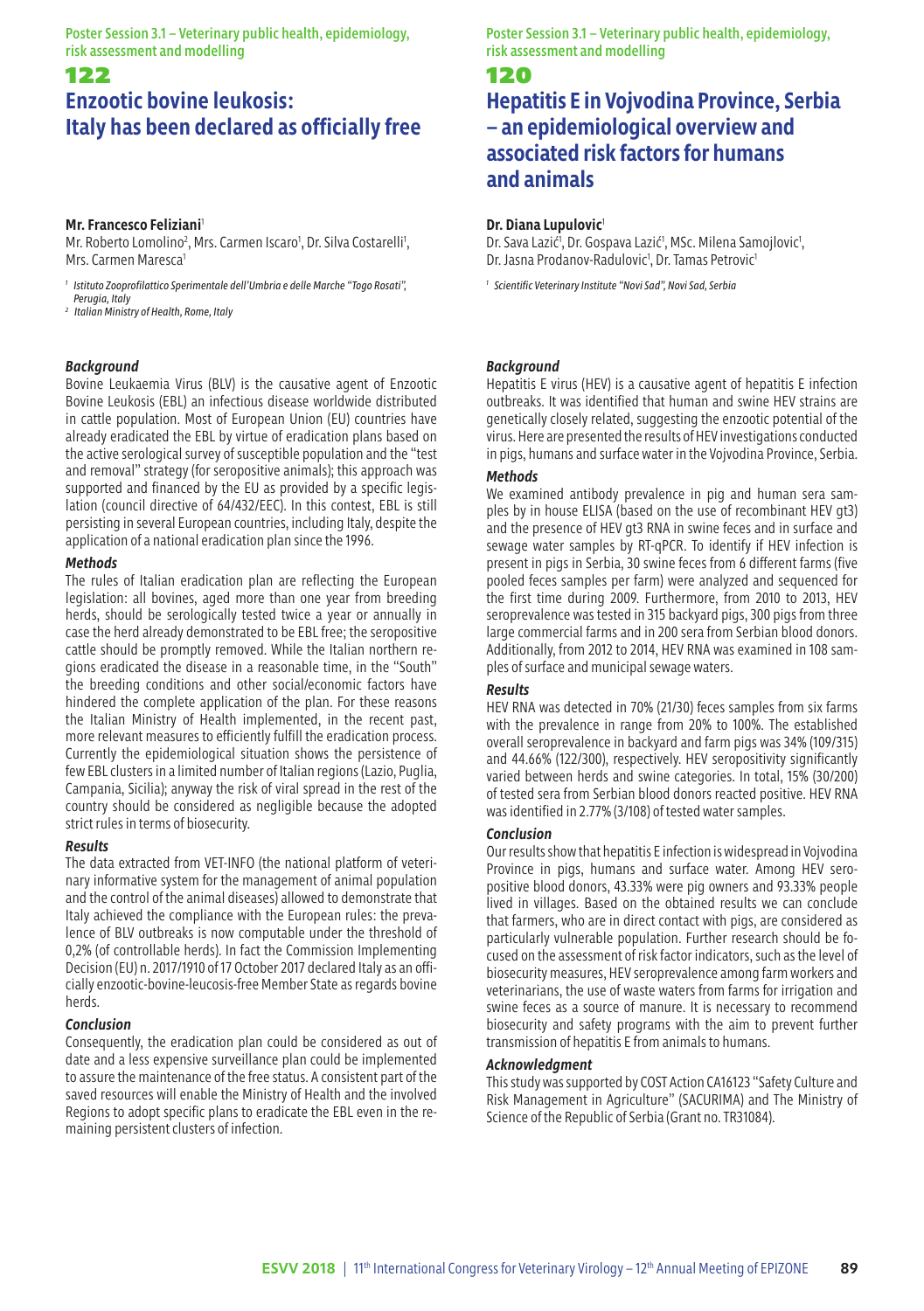### 181

# **West Nile virus in north-eastern Italy: overview of surveillance activities in 2017**

#### **Mr. Giovanni Cunial<sup>1</sup>**

Mrs. Laura Amato<sup>1</sup>, Dr. Fabrizio Montarsi<sup>1</sup>, Ms. Sara Carlin<sup>1</sup>, Ms. Laura Gagliazzo<sup>1</sup>, Mr. Matteo Mazzucato<sup>1</sup>, Dr. Francesca Scolamacchia<sup>1</sup>, Dr. Paolo Mulatti<sup>1</sup>

*<sup>1</sup> Istituto Zooprofilattico Sperimentale delle Venezie, Padova, Italy*

#### *Background*

West Nile virus (WNV) re-emerged in north-eastern Italy in 2008, after ten years from its first appearance in Tuscany. In 2009, a national surveillance programme was implemented, and re-modulated since 2011 in Veneto region, north-eastern Italy. Hereby we illustrate the results of surveillance activities in Veneto region in 2017.

#### *Methods*

The surveillance plan active in Veneto since 2011 aims at early detecting WNV seasonal reactivation to inform Public Health control measures. A risk-based approach is applied to define the area where WNV could be more likely circulate, accounting for the epidemiological situation of the previous year. Active surveillance is performed on a representative sample of residential horses (i.e. animals that were not moved in the past 3 months) by searching IgM antibodies, indicating a recent infection with WNV. Entomological surveillance is based on bi-weekly mosquito captures and PCR testing pools of the known vector species of WNV *Culex pipiens*, *Ochlerotatus caspius*, and *Aedes albopictus mosquitoes*. Passive surveillance is performed on wild birds found dead in surveillance area.

#### *Results*

From July to October 2017, 2272 equine sera were screened (1859 collected from 542 premises and 413 at slaughterhouses), leading to detect 61 IgM sero-positive equines in 30 holdings. Mosquitoes were captured by CDC-CO2 or gravid traps at 54 sites spread out through the flatlands of Veneto region. Collected mosquitoes were identified, pooled by species/date/location and examined by real-time RT-PCR. A total of 128,428 mosquitoes of 15 species were collected, and 2508 pools examined. Twenty-two *Culex pipiens* pools tested positive for the presence of WNV. Surveillance on non-migratory wild birds allowed detection of the virus only in two seagulls and one sparrow, of 216 birds sampled. The WNV belonged to the lineage 2.

#### *Conclusion*

WNV has been annually detected in Veneto since 2008, indicating that the virus has become endemic in the region. The evolution of the epidemiological situation prompts for accurate surveillance measures, especially during the seasonal period favorable to mosquitoes. The implementation of a protocol combining IgM screening of horses with surveillance on mosquito vectors proved to be valuable for early detecting WNV circulation. In fact, entomological and veterinary surveillance have been included as triggers for enhancing screening activities in humans. A multidisciplinary approach, also in the light of the One-Health initiative, is paramount to support the implementation and strengthening of preventive measures to reduce the risk of spill-over to humans, also in the light of the One Health initiative.

Poster Session 3.1 – Veterinary public health, epidemiology, risk assessment and modelling

## 140

# **Spatiotemporal characteristics of LSD epidemics in Samara region in 2016–2017**

#### **Mrs. Elena Korogodina**<sup>1</sup> **, Mrs. Olga Kustikova**<sup>1</sup>

Ms. Elena Lapteva<sup>1</sup>, Mrs. Dariya Lunina<sup>1</sup>, Ms. Anastasiya Makarova<sup>1</sup> Ms. Tatiana Mikhaljova<sup>1</sup>, Ms. Anastasiya Glazunova<sup>1</sup>, Ms. Dariya Gajsina<sup>1</sup>, Mr. Pavel Iliasov<sup>1</sup>

*<sup>1</sup> Federal Research Center for Virology and Microbiology, Pokrov, Russian Federation*

#### *Background*

Lumpy skin disease (LSD) is a pox-like disease affecting cattle. LSD virus belongs to genus Capripoxvirus. LSD was endemic in most African countries but since 2012 it has spread in the Middle East including Israel and Turkey, and since 2015 in Europe, Trans-Caucasian region and Russia. The main route of LSD introduction and transfer is the transmission of infected animals. Local spreading is due to mechanical vectors, blood-sucking insects.

#### *Methods*

This study provides spatiotemporal characteristics of two LSD epidemics in Samara region in 2016-2017. For this, we analyzed official reports of regional veterinary authorities, weather records and other data in relation to LSD outbreak dynamics.

### *Results*

After first officially registered LSD outbreak in Dagestan in 2015, the epizooty was spreading rapidly and by October 2016 covered North Caucasian, Southern and Central Federal Districts of Russia. In 2017, the disease was introduced into the Volga Federal District. In October 2016, an LSD outbreak occurred at Northeast of Samara region. This outbreak lasted since mid-November affecting 5 individual farms in neighboring villages, where after the disease cases were not reported in the region since August 2017. In August 2017, the disease was reported in 6 other districts of Samara region adjacent to Saratov region and Kazakhstan at South and to Orenburg region at East. A total of 29 outbreaks were reported. The average incidence in commercial herds (with more than 50 animals) was 0.3%. Veterinary service implemented quarantine, restrictive measures and treatment activities. The analysis of the situation with due consideration of possible spreading factors and relationship of epizootic peaks with weather records suggests that the LSD spreading in the region in 2016-2017 was most likely mediated by insect vectors, particularly Stomoxys calcitrans, which are active just at this time. Cattle contacted with insects at pastures. It should be noted that stock density in infected areas was as low as 2 to 8 animals per 100 hectares of farmland that probably restricted virus spreading. Epizooty of 2017 was faded in September that was also related to decreasing in daily mean temperature and the lack of insects.

#### *Conclusion*

Therefore, in the case of an outbreak at the end of a season of insect flight, with low daily mean temperature and low stock density, and provided quarantine maintenance, the disease has no chances for local spread even without vaccination. Thus, animal transmission (human-mediated spread) remains to be the main factor of spreading.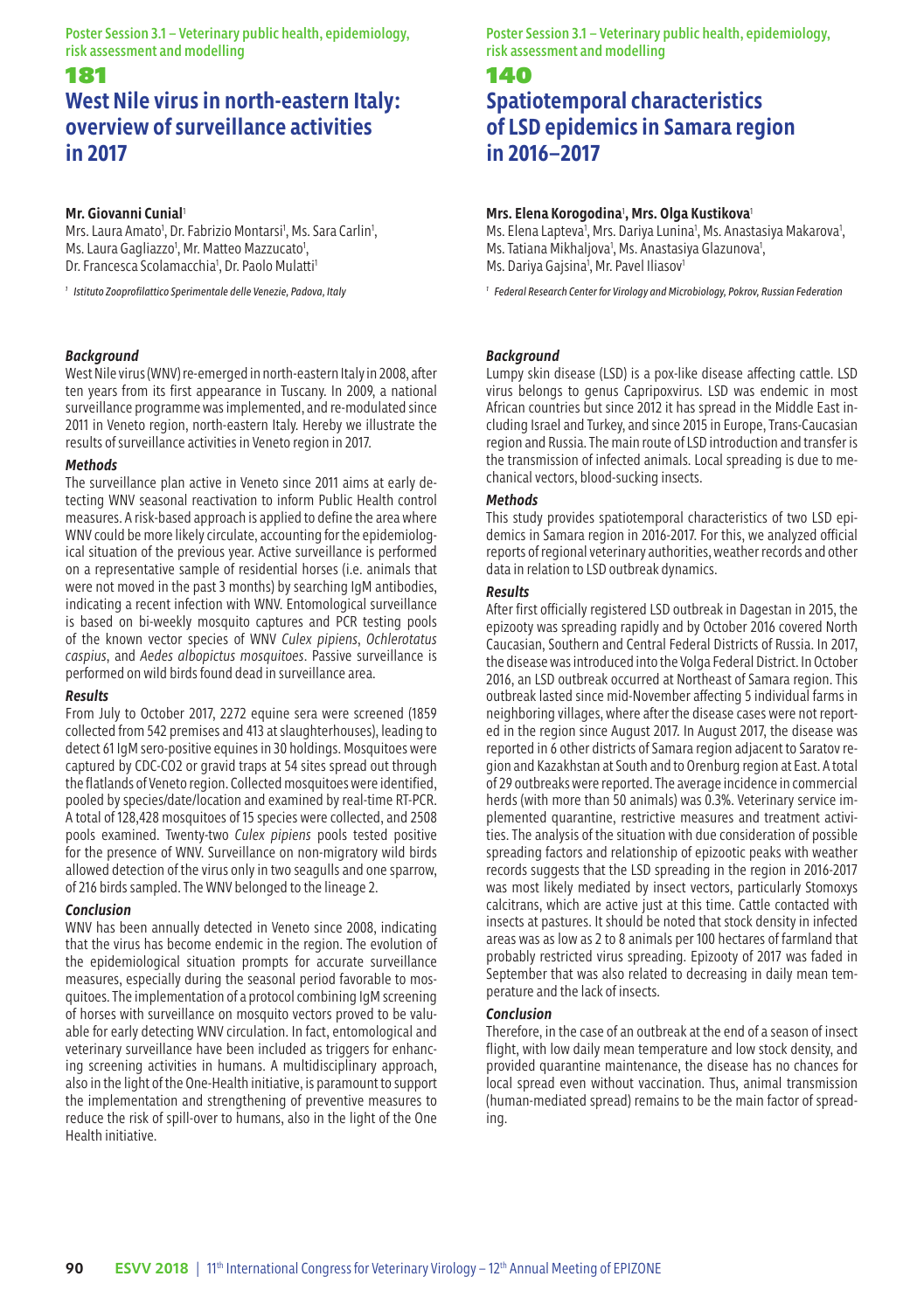## 171

## **Prevalence of Brucellosis in humans during the last decade in the Country of Georgia**

### **Mrs. Mariam Broladze**<sup>1</sup>

Ms. Marine Ramishvili<sup>1</sup>, Mrs. Tamar Chikviladze<sup>1</sup>, Mrs. Nazibrola Chitadze<sup>1</sup>, Ms. Lile Malania<sup>1</sup>, Mrs. Khatuna Zakhashvili<sup>1</sup>, Mrs. Paata Imnadze1

*<sup>1</sup> National Center for Disease Control and Public Health, Tbilisi, Georgia*

### *Background*

Brucellosis is one of the most widespread and debilitating zoonotic disease and remains the most important health problem worldwide. It is responsible for enormous economic losses and considerable human morbidity in endemic areas and is one of the most prevalent zoonosis in Georgia.

The main objective of this study was to analyze human brucellosis cases in the last ten years and help to identify the tendency of the disease.

#### *Methods*

Tendencies in the epidemiology of human brucellosis in Georgia were investigated by analyzing national surveillance data (2008– 2017) complemented by questionnaires.

Confirmation of diagnosis was performed by slide (Huddleson), standard tube (Wright) agglutination test and/or by enzyme-linked immunosorbent assay (ELISA) to detect Brucella-specific antibodies and/or by bacteriology test for culture isolation.

#### *Results*

During 2008–2017 the incidence rate of brucellosis varied from 3.8 to 5.7 cases per 100,000 population in Georgia and the year 2014 had the highest incidence rate (6.6), supposedly because of some active surveillance activities in several regions. A total of 1896 cases of brucellosis were registered from 2008 through 2017 with 81.65% (n=1548) male and 18.35% (n=348) female. The most common jobs of the cases with brucellosis were shepherds (35.3%) and farmers (60.02%) and the most frequent risk factor was a contact with sick animals and consumption of unpasteurized milk and dairy products (66.67%). The most affected regions were Kakheti and Kvemo Kartli. The total of 84 outbreaks were reported during 2008–2017 and in all cases source of infection was contact with domestic animals and consumption of unpasteurized dairy products and undercooked meat. The highest incidences of this disease were in patients who were in the 15-19 years age group (10.6%) and the lowest incidences were in the 1–4 years age group (1.9%). During 2008-2017, of the 2098 sera tested for brucellosis 20% (419/2098) were positive by ELISA, slide and tube agglutination at the NCDC, but by blood culturing 7.11% (65/913) B. melitensis and 1.5% (14/913) B. abortus strains were isolated and confirmed.

## *Conclusions*

This Review summarizes the situation of Georgia in regard to human brucellosis. It is necessary to conduct preventive measures against brucellosis through the cooperation between the public health and veterinary network. It should be mentioned that from 2016 active vaccination campaign for brucellosis started in animals by the National Food Agency throughout the country and which will help to reduce the prevalence of brucellosis in Georgia.

Poster Session 3.1 – Veterinary public health, epidemiology, risk assessment and modelling

## 156

## **Case report – Human anthrax meningitis in the Black Sea coast, Country of Georgia**

## **Ms. Viktoria Tavadze**<sup>1</sup>

Ms. Keto Arobelidze<sup>1</sup>, Ms. Nino Gugushvili<sup>1</sup>, Ms. Eka Khmaladze<sup>1</sup>, Ms. Lile Malania<sup>1</sup>, Mrs. Paata Imnadze<sup>1</sup>

*1 NCDC, Batumi, Georgia*

### *Background*

Anthrax is a widely distributed endemic infection in Georgia, historically affecting nearly all territories within the country. Ecological conditions in Georgia support persistence of B. anthracis, the causative bacterial agent of anthrax. A substantial number of veterinary-acquired human cases are registered annually in Georgia and the disease remains a significant threat to human health.

### *Objective*

This is a report of the human case of anthrax meningitis registered in the Black Sea region of Georgia. Epidemiological and laboratory investigation of the case are presented.

#### *Materials and Methods*

A 59 year old male with multiple skin lesions on left arm, enlarged left armpit lymph-node, and 38°C fever was presented to the clinic. Patient was in coma during admission to the clinic. Cutaneous anthrax complication with meningitis was suspected and laboratory diagnostics were performed on swab, CSF and blood samples. Additionally, the following tests were performed: blood test, CRP, chest X-Ray, cerebrospinal fluid (CSF) biochemical analyses.

#### *Results*

Epidemiological data have indicated that this case was linked to the processing of dead cattle in Adjara region. A patient did not seek treatment for few days. Bacteriological investigation demonstrated a presence of B. anthracis from swab, CSF and blood samples. An isolate of B. anthracis was obtained and confirmed by qPCR.

The patient was treated by antibiotic according to the national guideline of anthrax. On the 3rd day after admission, the patient died. The final diagnosis in medical record was "Anthrax cutaneous, Anthrax meningitis".

### *Conclusion*

We report a rare case of anthrax meningitis arising after a complication from the cutaneous form. The case was fatal despite recommended antibiotic therapy due to the delayed treatment. Development of meningitis should be considered in all forms of anthrax.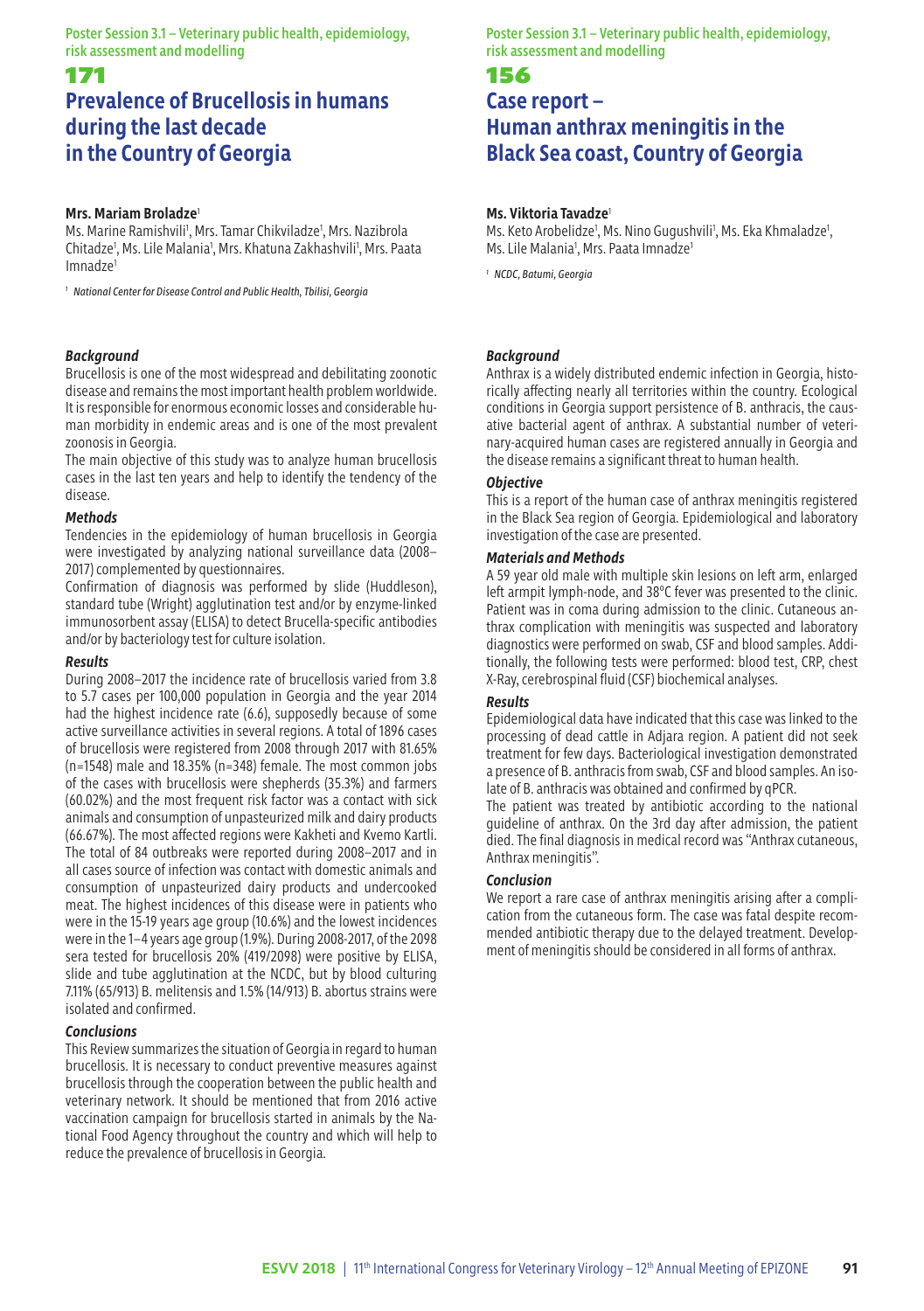# **Feline retroviral infections (FeLV and FIV) and their effect on the bacterial blood pathogens detected in cats in the Czech Republic**

#### **Mrs. Dana Lobova**<sup>1</sup>

Ms. Dobromila Molinkova<sup>1</sup>, Mrs. Barbora Pavlu<sup>1</sup>, Mrs. Jana Mariankova<sup>1</sup>, Prof. Vladimir Celer<sup>1</sup>

*<sup>1</sup> University of Veterinary and Pharmaceutical Science, Brno, Czech Republic*

## *Background*

Feline retroviral diseases are represented by Feline Leucosis Virus (FeLV) and by Feline immunodeficiency virus (FIV). These viruses cause diseases with nonspecific clinical signs. FeLV is primary manifested by depression of bone marrow, formation of lympho sarcomas and reproductive failures. FIV is presented by chronic infections like diarrhoea, weakness, lymphadenopathy, or chronic respiratory disease. Chronic stomatitis and gingivitis are also very typical. The aims of the study were a detection of important feline retroviral pathogens like FeLV and FIV by nested RT-PCR or by SNAP tests from feline blood, and to detect haemothropic bacterial microorganisms like Mycoplasma haemophelis and Mycoplasma haemominutum and introduction of molecular biological methods like nested RT- PCR or PCR and sequencing.

#### *Methods*

A total of 75 feline blood samples were investigated by nested RT-PCR and by SNAP tests to detect FeLV, and 64 samples for the presence of FIV. There were tested 45 outdoor, 7 indoor and 23 sheltered cats. The samples originated from cats with acute or chronic forms of different types of disease or from healthy animals. DNA and RNA were extracted by commercial extraction kits according to manufacturer´s instructions: Viral RNA by Nucleo Spin® RNA II kit, bacterial DNA Nucleo Spin Blood DNA (M-N), common extraction (DNA/RNA) High Pure viral nucleic acid kit (Roche). Bacterial DNA and viral RNA were detected and amplified by PCR in Thermal Cycler, followed by visualisation in agarose gel. DNA sequence: The part of genome of feline haemothropic bacteria was sequenced. Resulting DNA sequences were compared with DNA sequences of reference strains from the Gen Bank database. The sequence analyses were performed by Geneious programme.

### *Results*

Cats infected by FIV and FeLV are easily infected by feline haemothropic bacterial pathogens. Out of the total of four FeLV positive cats two of them were also infected by M. haemominutum and one was infected by M. haemofelis. Out of a total of six FIV positive cats two of them were infected by M. haemominutum and one by M. haemofelis. DNA sequencing confirmed the positivity of PCR in 100%.

### *Conclusion*

Mycoplasma haemofelis and Mycoplasma haemominutum can be the agent of feline anaemia, particularly in immunosuppressed animals due to retroviral co-infection.

## Poster Session 4.1 Viral infections of Carnivores, Equines & Ruminants

## 96

# **Laboratory identification and characterization of Equine gamma herpesviruses in the Czech Republic**

#### **Ms. Dobromila Molinkova**<sup>1</sup>

Ms. Petra Kucharova<sup>1</sup>, Ms. Dagmar Brinek Kolarova<sup>1</sup>

*<sup>1</sup> University of Veterinary and Pharmaceutical Sciences Brno, Brno, Czech Republic*

#### *Background*

Equid gamma herpesvirus 2 and Equid gamma herpesvirus 5 (EHV-2 and EHV-5) are found in the horse population worldwide. Virus EHV-2 is associated primarily with keratoconjunctivitis and EHV-5 with multinodular pulmonary fibrosis. In addition, equine gamma herpesvirus (γEHV) infections are mentioned in association with respiratory symptoms, fever, depression, decreased performance, and reproductive disorders.

#### *Methods*

The duplex qPCR method was designed and used for quantitative laboratory detection of γEHV. In the group of 34 Old Kladruber foals exact time of primo infection was screened during 30 weeks of their life. In a group of 160 patients of Eqine Clinic at the VFU Brno, the presence of gamma herpesviruses in relation to clinical disease has been investigated. A total of 16 oligonucleotide primers were designed in the region encoding gB of EHV-2. The resulting PCR products of 4 virus strains were subjected to NGS (New generation sequencing).

#### *Results*

The probable age of foals primo infection was determined as week 6 in EHV-2 and week 30 in EHV-5. Virus excretion occurred in foals for several weeks with gradually decreasing titres. All the foals experienced the infection by one or both the viruses by the 30th week of age.

In 160 suspected patients, the EHV-2 was shown to be positive in 42%, EHV-5 in 19% and coinfection in 9% of cases. The highest rate of EHV-2 positivity showed samples from a group of patients with reproductive problems. Viruses were detected also in eye / respiratory diseases: EHV-2 in 51% / 36% of cases, EHV-5 in 27% / 20% of cases and coinfection in 14% / 10% of cases respectively. The Sequences of 4 positive samples in the gB gene of EHV-2 were obtained by NGS and served to phylogenetic analysis of Czech strains of the virus. A total of 10 different variants of virus were distinguished in those 4 samples.

### *Conclusion*

The occurrence of Equine gamma herpesviruses is thoroughly investigated in this work. It becomes the basis for further research focused on the influence of genetic variability of EHV-2 strains on the virus virulence.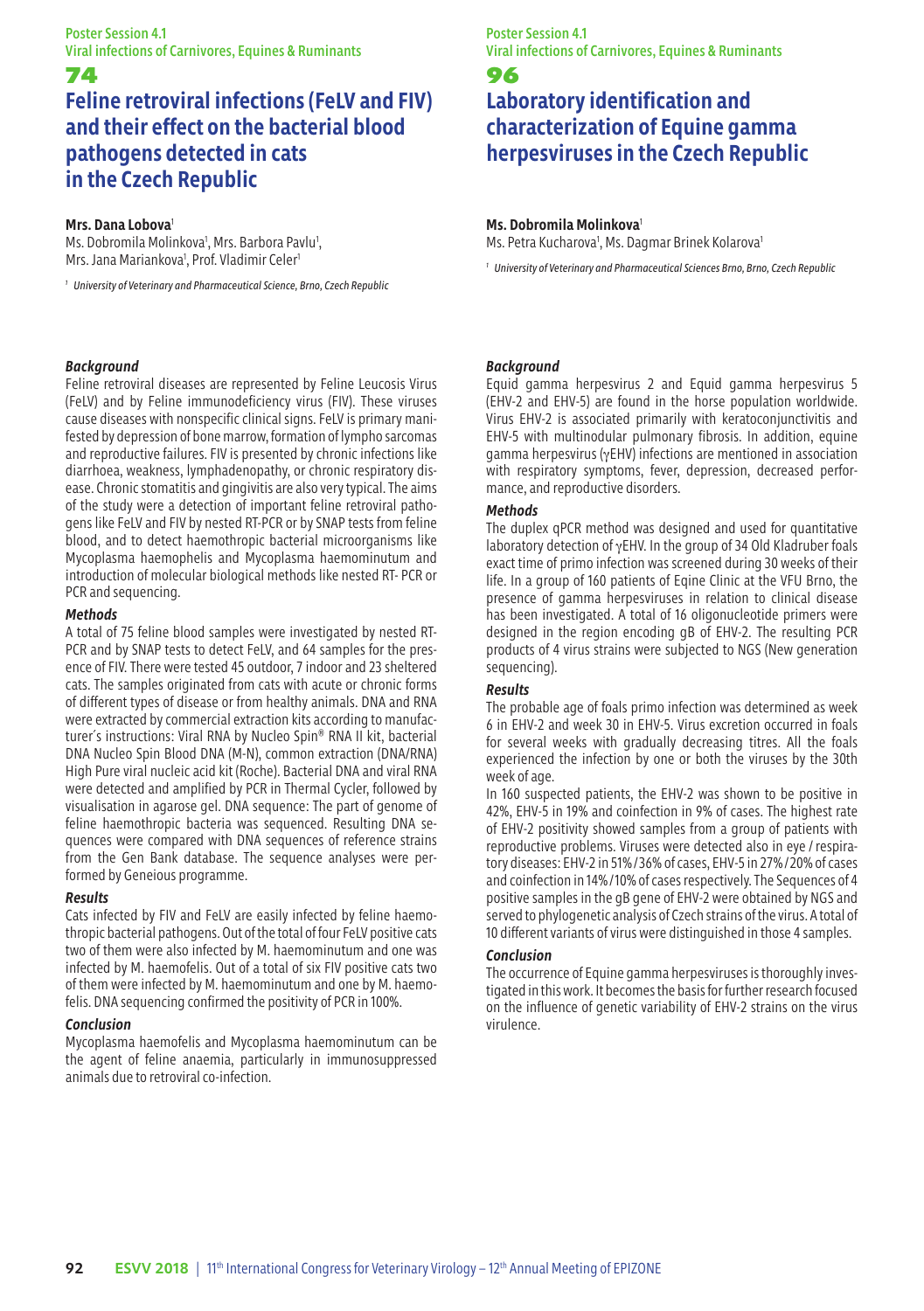# **Longitudinal study on epizootiology and genetic variability of equine arteritis virus in hucul horses**

## **Mr. Wojciech Socha**<sup>1</sup>

Prof. Jerzy Rola<sup>1</sup>

*<sup>1</sup> National Veterinary Research Institute, Pulawy, Poland*

## *Background*

Equine arteritis virus (EAV) is one of the most important causative agents of respiratory and reproductive diseases in equine populations around the world. Persistently infected stallions play a key role in the epizootiology of equine viral arteritis. Those stallions constantly shed virus through semen for prolonged period of time that could last many years. Additionally, new viral strains could emerge in persistently infected stallions. The aim of the study was to monitor EAV seroprevalance in the selected hucul horse stud in Poland in the 9 years period, identify persistently infected stallions and analyse genetic variability of EAV isolates emerging during persistent infection using Next Generation Sequencing (NGS).

#### *Methods*

In total 261 serum samples from 107 horses and 87 semen samples from 37 stallions have been collected and analysed between 2008 and 2017. Serum samples were tested using virus neutralization test, whereas semen samples by real time RT-PCR with primers specific to the N gene of the EAV. Six isolates from 3 persistently infected stallions were analysed using NGS.

### *Results*

EAV specific antibodies were found in 117 (44.8%) serum samples: 71 (69.6%) from stallions and 46 (28.9%) from mares. Significant increase in percentage of seropositive animals (from 32.2% to 72.8%) was observed between the first (2008-2012) and the second (2013– 2017) half of study period. Genetic material of EAV was detected in 40 (46%) semen samples collected from 7 stallions. Six full genome sequences of EAV isolates were acquired from persistently infected stallions using NGS with average coverage from 11.4x to 536.6x. Homology of consensus sequences varied from 94.97% to 99.62% in isolates originating from different stallions and from 99.4% to 99.6% for isolates acquired with 2–3 year interval from the same stallions. Multiple (84 to 237) variable sites were detected in genome of each of the EAV isolates.

### *Conclusion*

Increase of the seroprevalance observed in the analysed herd was probably associated with the spread of the virus from persistently infected stallions. All EAV isolates were closely related to each other and belonged to EU1 phylogenetic subgroup. NGS sequencing not only allowed for the identification of whole genomes of EAV isolates but also confirmed high diversity of pseudospecies population of the virus and enabled for identification of its major genetic variants. The study was funded by KNOW (Leading National Research Centre) Scientific Consortium "Healthy Animal – Safe Food", decision of Ministry of Science and Higher Education No. 05-1/KNOW2/2015).

## Poster Session 4.1 Viral infections of Carnivores, Equines & Ruminants

### 115

# **Investigation on the occurrence of small ruminant lentiviruses among wild ruminants**

### **Mr. Jacek Kuzmak**<sup>1</sup>

Ms. Monika Olech<sup>1</sup>, Mr. Zbigniew Osinski<sup>1</sup>, Ms. Magdalena Materniak-Kornas<sup>1</sup>, Mr. Marta Parzniewska-Jaworska<sup>2</sup>

*<sup>1</sup> National Veterinary Research Institute, Pulawy, Poland*

*<sup>2</sup> Faculty of Veterinary Medicine, Warsaw University of Life Sciences, Warsaw, Poland*

### *Background*

Small ruminant lentiviruses (SRLVs) are the prototypic animal lentiviruses of domestic sheep (maedi visna virus) and goats (caprine arthritis encephalitis virus), representing the largest natural reservoir of lentiviruses. Different reports have shown that SRLV are causing natural cross species infection in wild ungulates following contacts during free grassing season in wilderness area or during the sharing of breeding areas. The aim of this study was to assess the infection with SRLV in wildlife ruminants from Poland.

### *Methods*

Blood was collected during hunting season from 559 wild ruminants, including red deer (Cervus elaphus), roe deer (Capreolus capreolus) and fallow deer (Dama dama) from different geographical places in Poland. Each serum sample was tested by four indirect ELISAs, based on protein G-peroxidase, as conjugate and on multi-epitope recombinant antigens (SU1/Gag/SU5), representing subtypes A1, A13, B1 and B2 of SRLV, circulating in Poland (Olech et al. 2018). Cutoff values for positive samples in each ELISA were calculated on the basis of scatter plots of S/P value of tested samples, using STATISTICA software. DNA was extracted from whole blood of animals showing the seropositivity to SRLV antigens and a 625 bp fragment of gag gene was amplified by PCR, cloned into pDRIVE plasmid vector and sequenced. The resulted sequences were analysed by the Geneious Pro 5.3 software and phylogenetic tree was constructed using the neighbor-joining method.

### *Results*

26 out 559 (4,65%) sera were classified as positive for different SRLV subtype-derived antigens. Fifteen and two sera reacted with antigen representing subtypes B1 and B2 while 10 and 8 sera reacted with antigen representing subtypes A13 and A1, respectively. Out of 26 sera only 1 reacted with all four antigens; 2 samples reacted with 3 and 2 antigens while remaining 21 samples reacted with one antigen only. SRLV-related sequence was successfully amplified from DNA of 1 red deer and it was clustered to subtype A12, with mean nucleotide genetic distance of 7,8%. Amino acid sequence of the immunodominant epitope 2 of the capsid protein differed from the reference strains by 8 aa substitutions.

### *Conclusion*

These results may suggest the existence of new SRLVs reservoir among wildlife ruminants from Poland. This data may be useful in planning control measures to reduce the prevalence in sheep and goats and open the way for further isolation and characterization of SRLV infecting wild ungulates.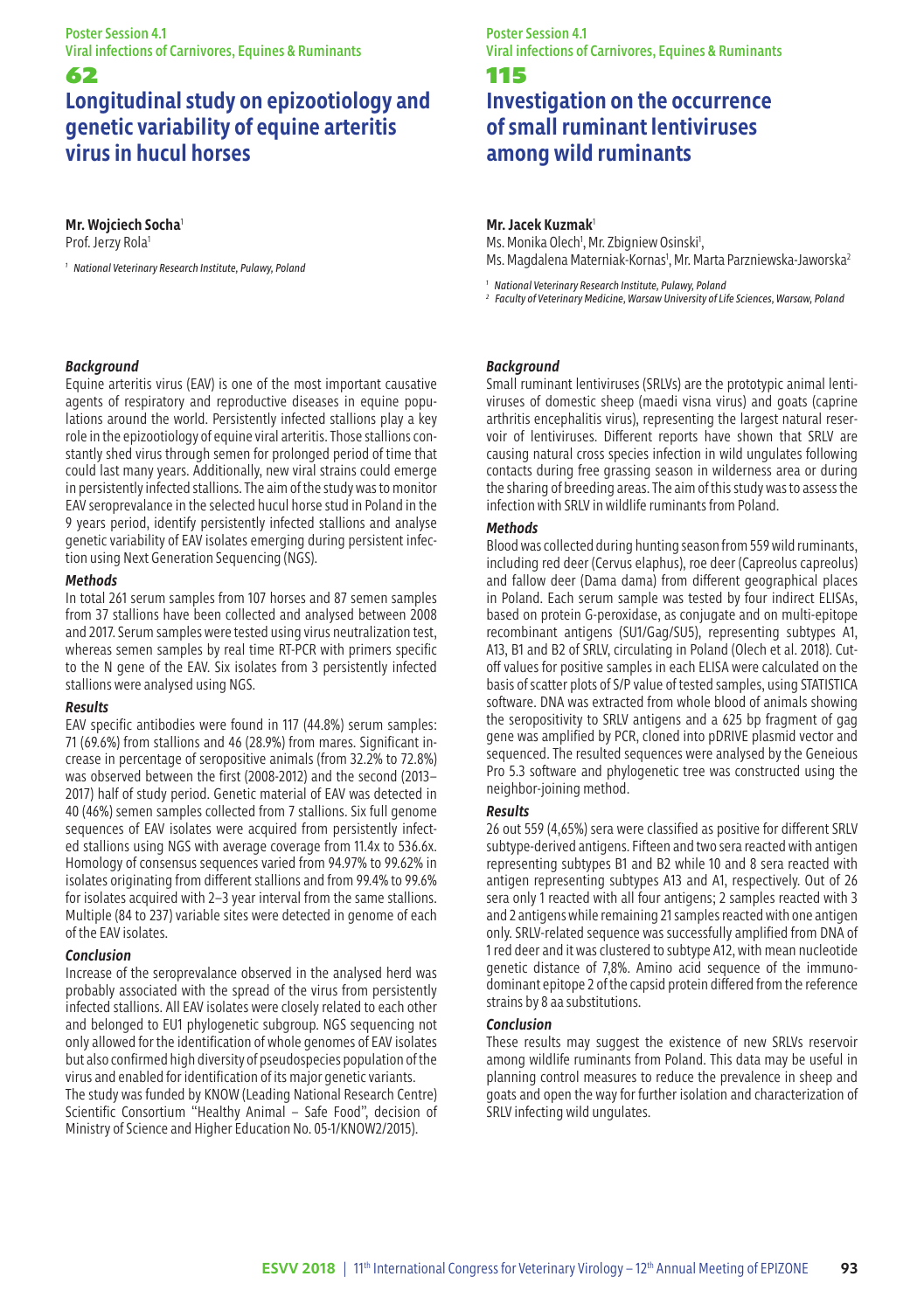# **Asinine herpesvirus-3 (Equine herpesvirus-8) associated neurological disease in a donkey**

## **Mr. Kees Van Maanen**<sup>1</sup>

Mrs. Ellen van der Zaag<sup>2</sup>, Mrs. Rianne Buter<sup>1</sup>, Mrs. Linda van den Wollenberg<sup>1</sup>, Mrs. Marianne Sloet van Oldruitenborgh-Oosterbaan3

*<sup>1</sup> Gd Animal Health, Deventer, Netherlands*

*<sup>2</sup> Dierenkliniek de Delta, Maasland, Netherlands <sup>3</sup> Utrecht University, Utrecht, Netherlands*

### *Background*

A 30-year-old female donkey with Pituitary Pars Intermedia Dysfunction (PPID) was referred to the Department of Equine Sciences, Faculty of Veterinary Medicine, Utrecht University, Utrecht) for losing weight despite good appetite and treatment for PPID. Twelve days after returning home the mare developed nasal discharge, the next day she was found recumbent and was only able to stand up with manual assistance. The next day the mare showed severe tetraparesis, ataxia, hypotonia of anus, tail and bladder and she became completely recumbent. Equine herpesvirus myeloencephalopathy (EHM) was suspected and to confirm the diagnosis a deep nasal swab was taken. Because of the poor prognosis the mare was euthanized.

#### *Methods and Results*

The nasal swab was tested for EHV-1 using specific real-time PCRs (primers and probes according to Hussey and others 2006) with a strong positive result (Ct value of 15 corresponding with 106–107 TCID50/mL). Since this was a remarkably strong positive result for a nasal swab the DNA extraction and PCR were repeated the next day with the same result. Then virus isolation on equine dermis cells was performed and alphaherpesvirus-like cytopathic effects were observed. The virus was clearly identified as EHV-1 using EHV-1 and EHV-4 specific monoclonal antibodies (Allen and Bryans 1986) in an Immuno Peroxidase Monolayer Assay (IPMA). After a third passage on equine dermis cells 100% CPE was obtained in 2–3 days. The identity of this isolate was again confirmed as EHV-1 by testing the third passage supernatant in the real-time EHV-1 specific PCR (Ct 16.5), but sequencing identified the virus as AsHV-3 (EHV-8).

### *Conclusion*

Equine and asinine herpesviruses can be so closely related that misdiagnosis may occur. The specificity of diagnostic reagents like MAbs and primers and probes has to be evaluated regularly taking new findings into account; since complete genome sequences are available for these closely related alphaherpesviruses primer and probe sequences used in diagnostic PCRs should be checked in silico and experimentally for cross-reactions between EHV-1, EHV-8 and EHV-9 and redesigned if necessary; the association of AsHV-3 in a donkey with EHM-like neurological disease has not been described before and adds to the spectrum of disease manifestations in donkeys due to herpesvirus infections; immune suppression due to aging and PPID may have increased the susceptibility of this donkey to AsHV-3 reactivation or infection with a high level of virus multiplication and neurological disease.

## Poster Session 4.1 Viral infections of Carnivores, Equines & Ruminants

## 136

# **Development of an equine myeloid cell culture system for equine infectious anaemia virus (EIAV) isolation**

## **Dr. Bhudipa Choudhury**<sup>1</sup>

Dr. Daniel Dorey-Robinson<sup>1</sup>, Prof. Falko Steinbach<sup>1,2</sup>

*<sup>1</sup> Animal and Plant Health Agency, Weybridge, United Kingdom <sup>2</sup> University of Surrey, Guildford, United Kingdom*

## *Background*

Equine infectious anaemia virus (EIAV) belongs to the lentivirus genus of the Retroviridae family. EIAV is the aetiological agent of equine infectious anaemia, an episodic disease that persists for the life of the host, and is a notifiable disease in the UK, the EU and towards the World Organisation for Animal Health (OIE) for international trade. Macrophages (MF) have been identified as host cells for EIAV but the technically demanding nature of isolating equine MF has led to much EIAV research being conducted using cell lines that are less susceptible and may cause more viral adaption. Therefore an approach of monocyte isolation and differentiation was implemented to apply monocyte-derived cells that best supported EIAV replication.

### *Methods*

Monocytes were isolated from whole blood collected from healthy horses using a Ficoll gradient and purified via magnetically activated cell sorting. Monocytes were plated into a 24 well plate at a density of 1x106 cells per well for differentiation into EMDM (equine monocyte derived macrophages) and MoDC (monocyte derived dendritic cells). To drive MoDC differentiation 4μg IL-4 and 500U GM-CSF were used, to drive EMDM differentiation 10% autologous horse serum and 1μg M-CSF was used. EMDM were incubated at 37°C, 5% CO2 for 3 days and MoDC for 4 days to differentiate. The Wyoming strain was used as a control and post mortem tissues from two British cases, one asymptomatic and one symptomatic, were used as test inoculum.

## *Results*

The differentiation of macrophages had little effect on virus replication while dendritic cells appeared to be unable to support efficient replication. Variation was seen between different monocyte isolations so the effect of single cytokines was tested, with IL-4 found to improve EIAV replication reproducibly. The Wyoming strain was successful inoculated and cultured. The system was used to successfully isolate virus from the symptomatic horse tissue however unsuccessful from the asymptomatic case.

### *Conclusion*

A reproducible method for the isolation of EIAV was developed which allowed the successful isolation and culture of a symptomatic British field samples. However, further work is required in order to conduct isolations from a range of additional clinical sample with focus on viral isolation from asymptomatic cases.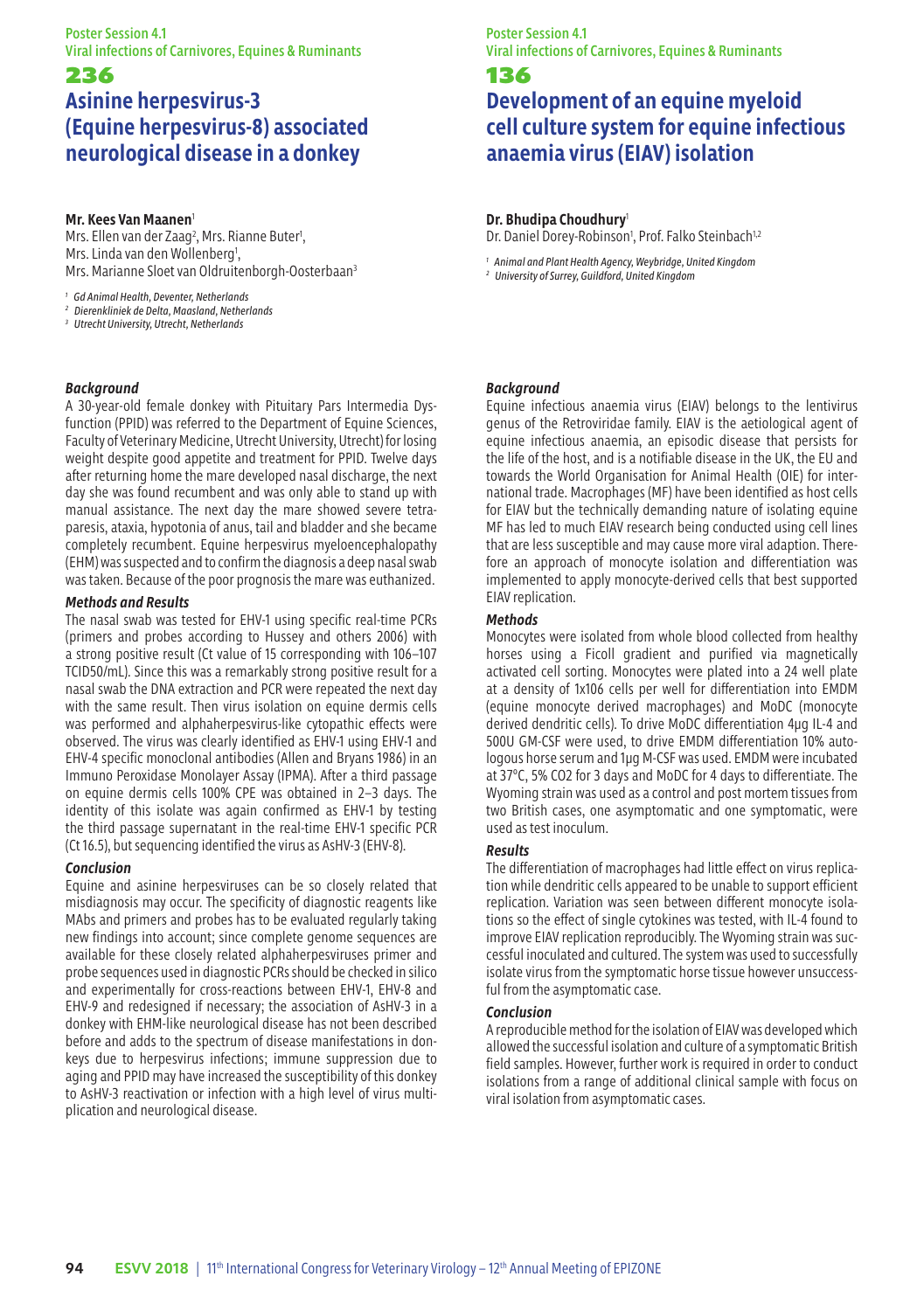# **Molecular epidemiology of bovine viral diarrhea virus in Slovenia: Data collected over twenty years**

### Prof. Ivan Toplak<sup>1</sup>

Dr. Danijela Rihtarič<sup>1</sup>, Prof. Jože Grom<sup>1</sup>

*<sup>1</sup> University of Ljubljana, Veterinary Faculty, Ljubljana, Slovenia*

### *Background*

Monitoring of bovine viral diarrhea (BVD) started in Slovenia in 1994. According to data, collected between 1996 and 2003, about 30% of breeding cattle herds was infected with BVD. Since 2014, according to the national legislation, a voluntary program for the first time allowed the certification of bovine viral diarrhea virus (BVDV) free status for cattle herds. In 1997 the first BVDV strain from Slovenian positive herd was genetically characterised as subtype 1d. Vaccination against BVD was never practised in Slovenia. The present work represents data collected within molecular epidemiological studies over the last twenty years.

#### *Methods*

Cattle serum and tissue samples, delivered into our laboratory between 1997 and 2018 for diagnosis of BVDV, were tested with different polymerase chain reaction (RT PCR) methods. Three hundred and forty three BVDV positive samples were further sequenced and genetically analyzed in 5' non-coding and Npro regions of BVD genome by direct Sanger sequencing from PCR products. The complete genomes of three representative BVDV strains were sequenced.

### *Results*

The BVDV positive results were obtained in 1,32% of tested samples. According to the phylogenetic comparison of 343 BVDV positive samples, originated from 146 different positive herds, seven subtypes of BVD (1a=1, 1b=22, 1d=90, 1e=8, 1f=217, 1g=4 and 1h=1) were identified. The Npro region allows the further discrimination of genetically closely related BVDV strains. Three complete genomes of Slovenian BVDV isolates which are available since 2017 (1f strain SLO/1170/2000; KX987157, 1d strain SLO/2146/2002; KX577637, 1e strain SLO/2407/2006; KY849592, have 92%, 87% and 90% nucleotide homology to the closely related strains in GenBank, respectively) represent important new data regarding genetic variability of BVDV strains circulating in Europe.

### *Conclusion*

Two predominant subtypes (1f and 1d) are present in Slovenia, with several sub lineages and clear evidence for long time persistence of the same strains of BVDV in region. In general, only one strain of BVDV was detected in infected herds and transmissions between different cattle herds are therefore evident. The identification of new subtypes (1a, 1e, 1h) is probably the result of trans-border transmission of BVDV infected animals, but these new subtypes were found only in limited number of infected herds.

Poster Session 4.1 Viral infections of Carnivores, Equines & Ruminants

## 99

## **Does vaccination of pregnant cows against bovine viral diarrhea viruses confer foetal protection against HoBi-like pestivirus infection?**

### **Ms. Ilaria Belfanti**<sup>1</sup>

Prof. Nicola Decaro<sup>2</sup>, Dr. Maria Stella Lucente<sup>2</sup>, Dr. Canio Buonavoglia<sup>2</sup>, Dr. Monica Giammarioli<sup>3</sup> Ms. Laura Lucchese<sup>1</sup>, Dr. Mattia Cecchinato<sup>4</sup>, Prof. Marco Martini<sup>4</sup>, Mr. Mattia Schiavo<sup>4</sup>, Mr. Marcello Lora<sup>5</sup>, Dr. Letizia Ceglie<sup>1</sup>, Dr. Stefano Nardelli<sup>1</sup>

*<sup>1</sup> Istituto Zooprofilattico Sperimentale delle Venezie, Legnaro, Padova, Italy*

*<sup>2</sup> University of Bari, Bari, Italy*

*<sup>3</sup> Istituto Zooprofilattico Sperimentale dell'Umbria e delle Marche, Perugia, Italy*

*<sup>4</sup> University of Padova, Padova, Italy <sup>5</sup> Veterinary practitioner, Italy*

## *Background*

HoBi-like viruses are an emerging group of pestiviruses, which similar to bovine viral diarrhea virus types 1 and 2 can cause reproductive disorders in cows and establish persistent infections in their offspring. Previous studies demonstrated that very low neutralising titres are raised against HoBi-like pestivirus in animals immunised against extant BVDVs. However, it is currently unknown whether this poor cross-neutralisation in vitro reflects a lack of cross-protection in vivo. The aim of this study was to assess the foetal cross-protection induced by a vaccination against challenge with HoBi-like pestivirus.

### *Methods*

Five pestivirus seronegative cows were vaccinated with a modified live BVDV vaccine with foetal protection claim between 32 and 106 days before artificial insemination (AI); additional four cows were not vaccinated. Seroconversion was evaluated by means of a commercial ELISA antibody test. All cows were challenged with HoBi-like strain Italy-1/10-1 between 82 and 89 days after AI. Viremia and viral shedding were evaluated on blood and nasal swabs, respectively, using a commercial ELISA antigen test, a panpestivirus real-time RT-PCR assay and a specific HoBi-like RT-PCR protocol. At birth, the same specimens from calves were collected along with ear notches, tissue samples from dead animals and vaginal swabs of the dams.

#### *Results*

All vaccinated cows seroconverted against pestiviruses, while control animals remained seronegative until the challenge. Viremia started in 3 unvaccinated cows between day post-infection (dpi) 4 and 6. Simultaneously, RNA was detected in nasal swabs of all unvaccinated cows, and in 3 vaccinated animals. One aborted foetus from an unvaccinated cow was not recovered, while the 3 control animals gave birth to virus positive, putative persistently infected (PI) calves. One vaccinated cow aborted but the foetus tested negative, and the other 3 gave birth to healthy, pestivirus-negative calves. The remaining cow delivered a virus positive calf. Vaginal swabs resulted positive in the cows that delivered positive calves. All positive samples were confirmed to contain the HoBi-like strain by means of the specific RT-PCR assay.

## *Conclusion*

This pilot study suggests that the vaccine tested might not confer full foetal protection against HoBi-like pestiviruses, since one of the vaccinated animals generated an infected calf. A longer interval between vaccination and AI could explain the failure of foetus protection in this immunised animal. Further studies are needed to confirm these findings, thus better elucidating the potential existence of cross-protection of BVDV vaccines against HoBi-like pestivirus infection.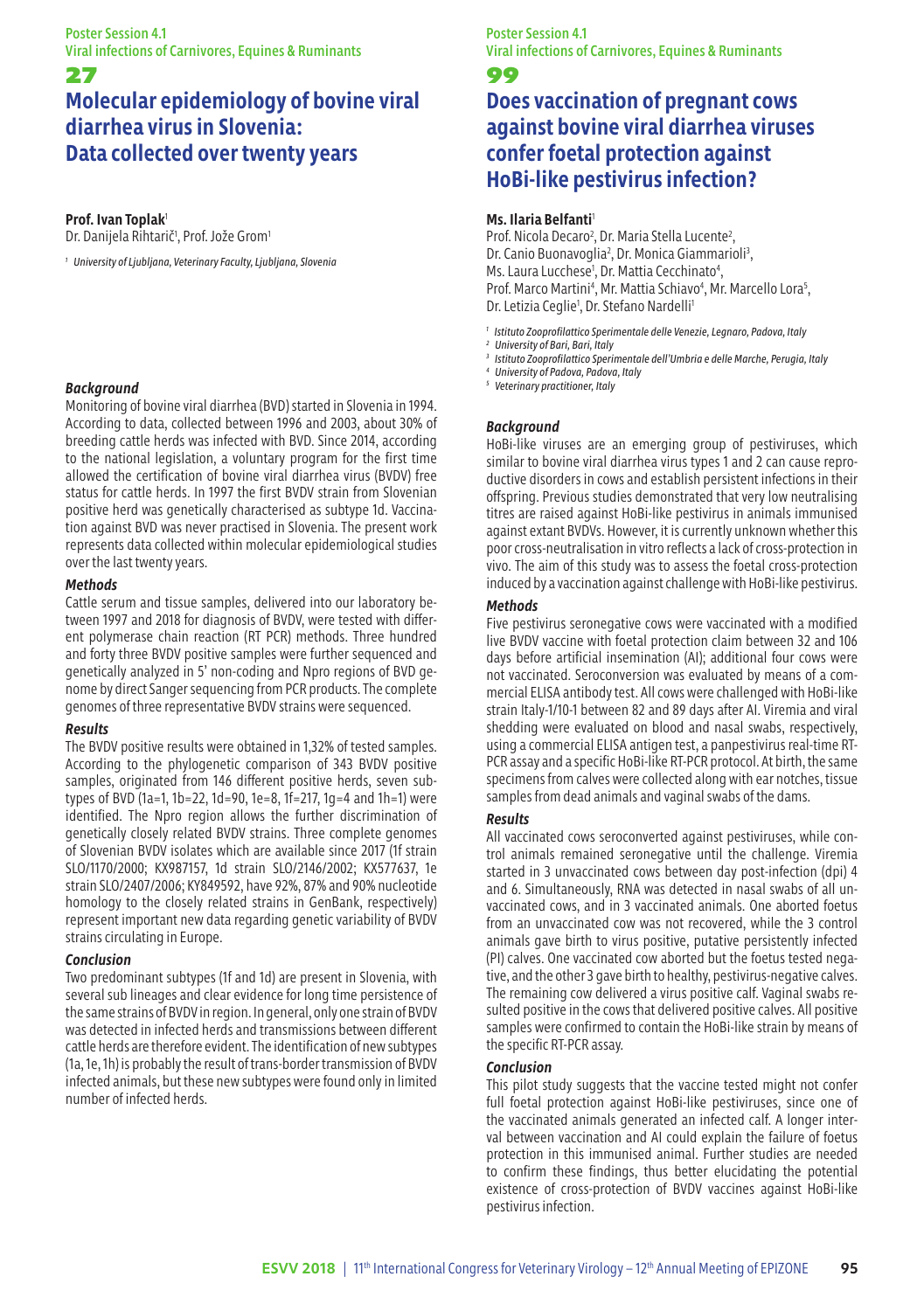# **Comparative analysis of bovine and caprine herpesvirus 1 infections in goats**

## **Dr. Guy Kouokam Fotso**1,2

Mr. Benoît Croisé<sup>1</sup>, Ms. Isabelle Bremaud<sup>1</sup>, Ms. Sophie Stourm<sup>1</sup>, Mr. Stephen Valas<sup>1</sup>

*1 Anses Niort Laboratory, French Reference Laboratory for IBR, Anses, France, Niort, France*

*2 Groupement de défense sanitaire, France (GDSF), Paris, France*

## *Background*

BoHV1 is responsible for infectious bovine rhinotracheitis. Some species, including goats, are considered as potential reservoir of BoHV1. Goats are the natural host of CpHV1 virus which is closely related to its bovine counterpart. This study aimed to increase the knowledge of the behaviour of CpHV1 in its natural host and the outcome of BoHV1 infection in goats.

#### *Methods*

Two groups of animals, each composed of three non-pregnant goats and six goats at 90-days of pregnancy, were inoculated intranasally with the same infectious dose of either BoHV1 or CpHV1 reference strains. Four additional goats were mock infected and kept as negative controls. Kinetics of clinical, virological and serological features were analyzed over a period of 36 days post-infection (dpi) for non-pregnant animals, up to the expected date of parturition for pregnant animals.

#### *Results*

Seroconversion and virus excretion were detected in all virus inoculated animals. No evidence of infection was observed in negative controls. All CpHV1 infected goats showed a strong transient increase in temperature at 5 dpi, in association with slight to severe nasal discharges. Abortion occurred at different dpi in 5 out of 6 infected goats. In contrast, no clinical signs were observed in BoHV1 infected goats. CpHV1 infected goats shed virus continuously in nasal secretions from dpi 2–36, with a maximum viral load at 6 dpi. Intermittent virus shedding was detected in vaginal secretions from all of these animals, with a peak of viral excretion preceding the abortion. Virus shedding in BoHV1 infected animals was intermittent, far lower than in CpHV1 infected animals, and limited to the nasal mucosa. Neutralizing activities were correlated with the intensity of viral excretion, CpHV1 infected goats developed neutralizing antibodies earlier and at higher titres than BoHV1 infected goats. While serological patterns to the gB protein were similar between CpHV1 and BoHV1 infected goats, detection of antibody responses to the gE protein greatly differed between the two viral infections and among the blocking ELISA tests. All CpHV1 infected goats were found positive with two ELISA tests but negative with the last one. Out of the 9 BoHV1 infected goats, only 5 were found positive, 3 of them being positive with no more than one test.

### *Conclusion*

These results confirmed that goats are susceptible to both viruses, despite evidence for virus-host co-evolution. Importantly, we showed that both infections cannot be differentiated using BoHV1-gE blocking ELISA kits, which must be considered in epidemiological studies.

## Poster Session 4.1 Viral infections of Carnivores, Equines & Ruminants

### 224

# **Genotyping and phylogenetic analysis of bovine viral diarrhea virus in metropolitan France**

## **Dr. Guy Kouokam Fotso**1,2

Ms. Aurore Teillet<sup>1,2</sup>, Dr. Aude Allemandou<sup>1,2</sup>, Dr. Véronique Duquesne<sup>3</sup>

- *1 Expert laboratory for bovine viral diarrhea (LE-BVD), Anses Niort Laboratory, Niort, France*
- *2 Groupement de défense sanitaire, France (GDSF), Paris, France 3 Anses Sophia Antipolis laboratory, Sophia Antipolis, France*

## *Background*

Bovine viral diarrhea (BVD) is a major pathology in bovine herds in Europe. Clinical signs of BVD include fetal death, abortions and diarrhea. BVD is caused by the bovine viral diarrhea virus (BVDV). This pestivirus is classified into two genotypes: BVDV-1 and BVDV-2. About twenty subgenotypes have been described for the genotype 1 (1a, 1b, 1c…). The three subgenotypes described for BVDV-2 are: 2a, 2b, 2c. Different countries in Europe have developed strategies for the eradication of BVD which are based on the elimination of persistently infected animals from bovine herds. However the success of those strategies depends on the efficiency of serological and molecular tools used for the diagnosis of BVD. Those tools must be in line with the epidemiologic situation of the virus on the fields. The goal of this study was to characterise the viral strains of BVDV circulating in metropolitan France.

### *Methods*

Viral RNA was extracted from 102 sera and ear notch samples of persistently infected animals using the QIAamp Viral RNA extraction kit (Qiagen Inc.) according to the manufacturer's instructions. The samples were collected from different geographic origins (29 departments of France) during a period ranging from 2008 to 2016. Extracted viral RNA (5 µl) was analysed by RT-PCR using the kit One step RT-PCR (Qiagen Inc.), the primers 5'-ATGCCCWTAGTAGGACTAGCA-3' and 5'-TCAACTCCATGTGCCATGTAC-3' and PCR conditions designed by Vilcek et al. (1994) in order to amplify the 5' UTR region of pestivirus. PCR products were sequenced using the Sanger method. The nucleotidic sequences were analysed using the Vector NTI software. A phylogenetic tree including BVDV reference strains was established according to the neighbor joining method in order to classify the subgenogroups identified.

### *Results*

An amplicon of 288 bp was obtained following PCR reactions. The analysis of the nucleotidic sequences obtained indicates that all the viral isolates belong to the genotype 1 of BVDV. The two dominant subgenotypes were 1e and 1b. The genotype 1d was also noticed. Only one isolate of each subgenotype k and l was identified. No evidence of BVDV-2 was found in this study.

#### *Conclusion*

The results indicate a clear dominance of the genotype BVDV-1. The absence of detection of BVDV-2 suggests a low prevalence of this strain in France although a largest screening should be considered to confirm this hypothesis. These results are important because they may help to adapt the diagnostic tools for the surveillance of BVD in France.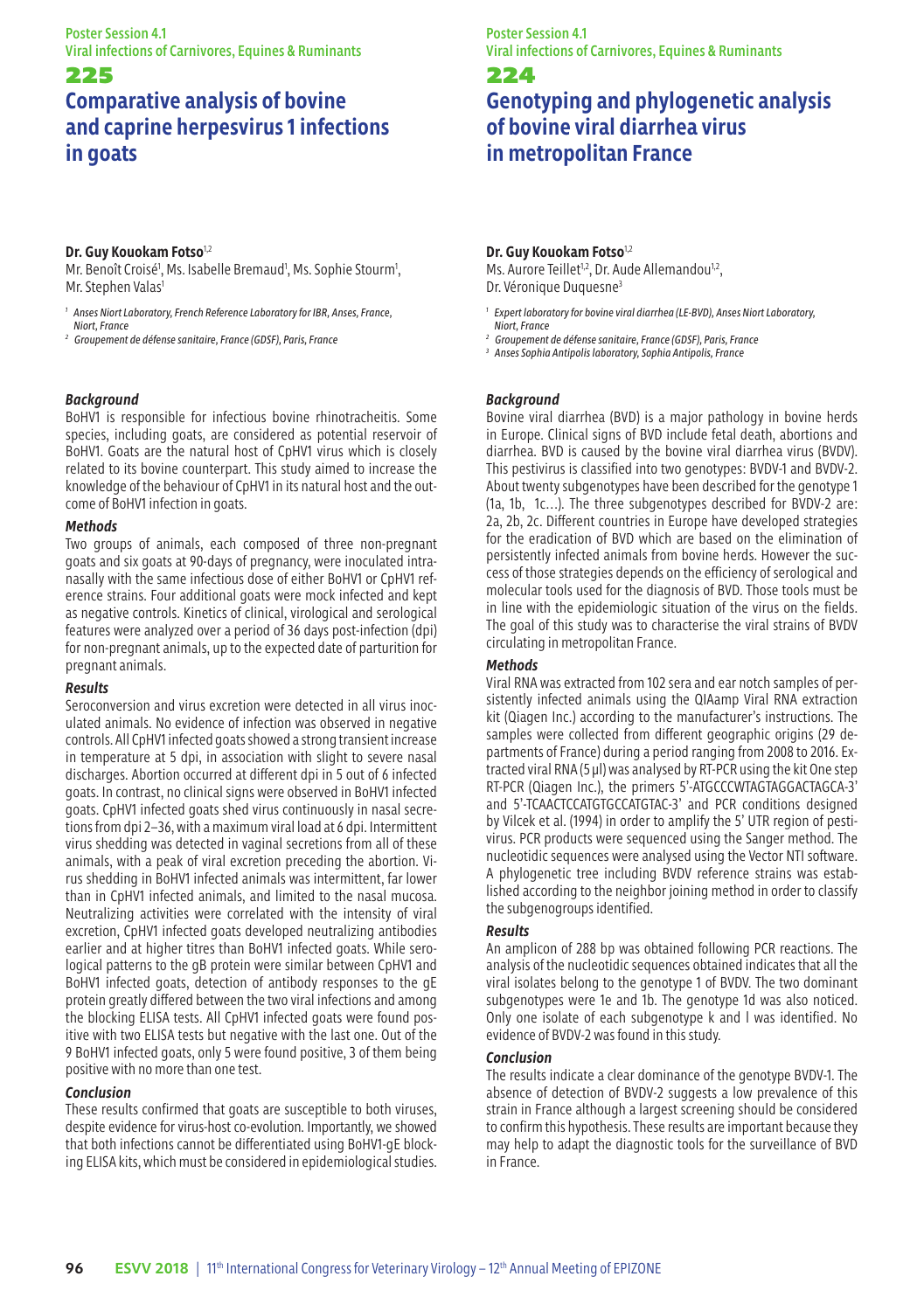# **Digging out a 25-years old astrovirus encephalitis case in a sheep by archive mining**

#### **Ms. Céline Louise Boujon**<sup>1,2</sup>

Ms. Leonore Küchler<sup>1</sup>, Prof. Dr. Torsten Seuberlich<sup>1</sup>

- *1 NeuroCenter, Division of Neurological Sciences, Vetsuisse Faculty, University of Bern, Bern, Switzerland*
- *2 Graduate School for Cellular and Biomedical Sciences, University of Bern, Bern, Switzerland*

### *Background*

In mammals, the small, positive-sense single-stranded RNA astroviruses are known as being mostly enterotropic and host-specific. In recent years, however, they were identified several times in central nervous system tissues of humans, minks, cattle, sheep and pigs with different patterns of inflammatory disease of that organ system. We lately reported such neurotropic astroviruses, amongst which bovine astrovirus CH15 (BoAstV-CH15) in two cows and ovine astrovirus CH16 (OvAstV-CH16) in a sheep. Both viruses were very close to one another on the genetic level, raising the question of potential inter-species transmission of this specific virus species. The aim of this study was to screen small ruminants' brain tissues from our archive by immunohistochemistry for BoAstV-CH15/OvAstV-CH16.

#### *Methods*

We selected 48 historical cases of small ruminants (34 sheep, 14 goats) with moderate to severe nonsuppurative encephalitis from our archive and screened formalin-fixed, paraffin-embedded brain samples of these animals by immunohistochemistry for the capsid antigen of BoAstV-CH15/OvAstV-CH16.

#### *Results*

One sheep, which died in 1992 with neurological symptoms, showed strong immunostaining for BoAstV-CH15/OvAstV-CH16 in various brain regions. Positive cells, which based on morphological criteria were exclusively neurons, were not always co-localized with the strongest histopathological lesions.

### *Conclusion*

Even if neurological infection events appear to be rare, our study indicates that the astrovirus species BoAstV-CH15/OvAstV-CH16 or genetically similar viruses existed in Switzerland already more than two decades ago. The fact that the antibodies used (originally raised against the bovine astrovirus strain BoAstV-CH15) reacted in an ovine host underlines the close relationship of the bovine and ovine isolates of this virus species. Unfortunately, all epidemiology and pathogenesis aspects of this virus still remain unknown. This is the fourth report of astrovirus-encephalitis in sheep worldwide.

## Poster Session 4.1 Viral infections of Carnivores, Equines & Ruminants 52

# **Analysis of the serological response and intra-species and cross-species transmission after experimental infection of sheep and goats with Belgian small ruminant lentivirus strains**

### **Mr. Rodolphe Michiels**<sup>1</sup>

Mr. Laurent Mostin<sup>1</sup>, Mrs. Brigitte Cay<sup>1</sup>, Mr. Nick De Regge<sup>1</sup>

*<sup>1</sup> Sciensano, Brussels, Belgium*

#### *Background*

Maedi Visna virus (MVV) in sheep and caprine arthritis encephalitis virus (CAEV) in goats were longtime considered as two distinct species-specific pathogens. Recent phylogenetic studies however classified MVV as genotype A and CAEV as genotype B strains in the group of the small ruminant lentiviruses (SRLVs). Limited evidence is nowadays available that these viruses are able to cross the species barrier. These retroviruses are mainly transmitted vertically via milk and colostrum but horizontal transmission between animals in close contact has also been described. Data on the transmission efficiency of SRLV is however scarce. To address these knowledge gaps, we performed an experimental in vivo infection of sheep and goats with genotype A and B strains.

#### *Methods*

6 sheep and 3 goats and 3 sheep and 5 goats were intratracheally inoculated with a genotype A or a genotype B strain, respectively, that were isolated from a Belgian sheep and goat. At 4 weeks post infection, groups of 3 inoculated sheep or goats with one SRLV strain were moved to separate pens and 3 contact sheep or goats were added to evaluate potential intra- and cross-species transmission. Oral and nasal swabs and blood were collected every two weeks until 4 months post-inoculation (pi) and then every month until the end (9 months in total) of the experiment. All collected sera have been tested in the ID screen ELISA (Idvet). Leucocytes pellets and swabs were prepared to be tested in qPCR.

### *Results*

At the time of writing (5 months pi), 14/17 inoculated animals have seroconverted. After inoculation with the genotype A strain, 5 sheep seroconverted between 6 and 16 weeks (median: 6; mean: 10). One goat also seroconverted at 9 weeks. After inoculation with the genotype B strain, 3 sheep seroconverted between 4 and 11 weeks (median: 8; mean: 7.7) and 5 goats seroconverted between 2 and 8 weeks (median: 4; mean: 4.6). No statistical differences in time to seroconversion were found between sheep and goats inoculated with a genotype A or B. Until now, no SRLV transmission to contact animals has occurred yet.

### *Conclusion*

These preliminary results confirm that genotype A and genotype B strains can cross the species barrier and no clear difference in infection efficiency can be deduced from the observed time to seroconversion. Furthermore, the current absence of SRLV detection in contact animals suggests an inefficient horizontal transmission under experimental conditions. Further analyses are currently ongoing.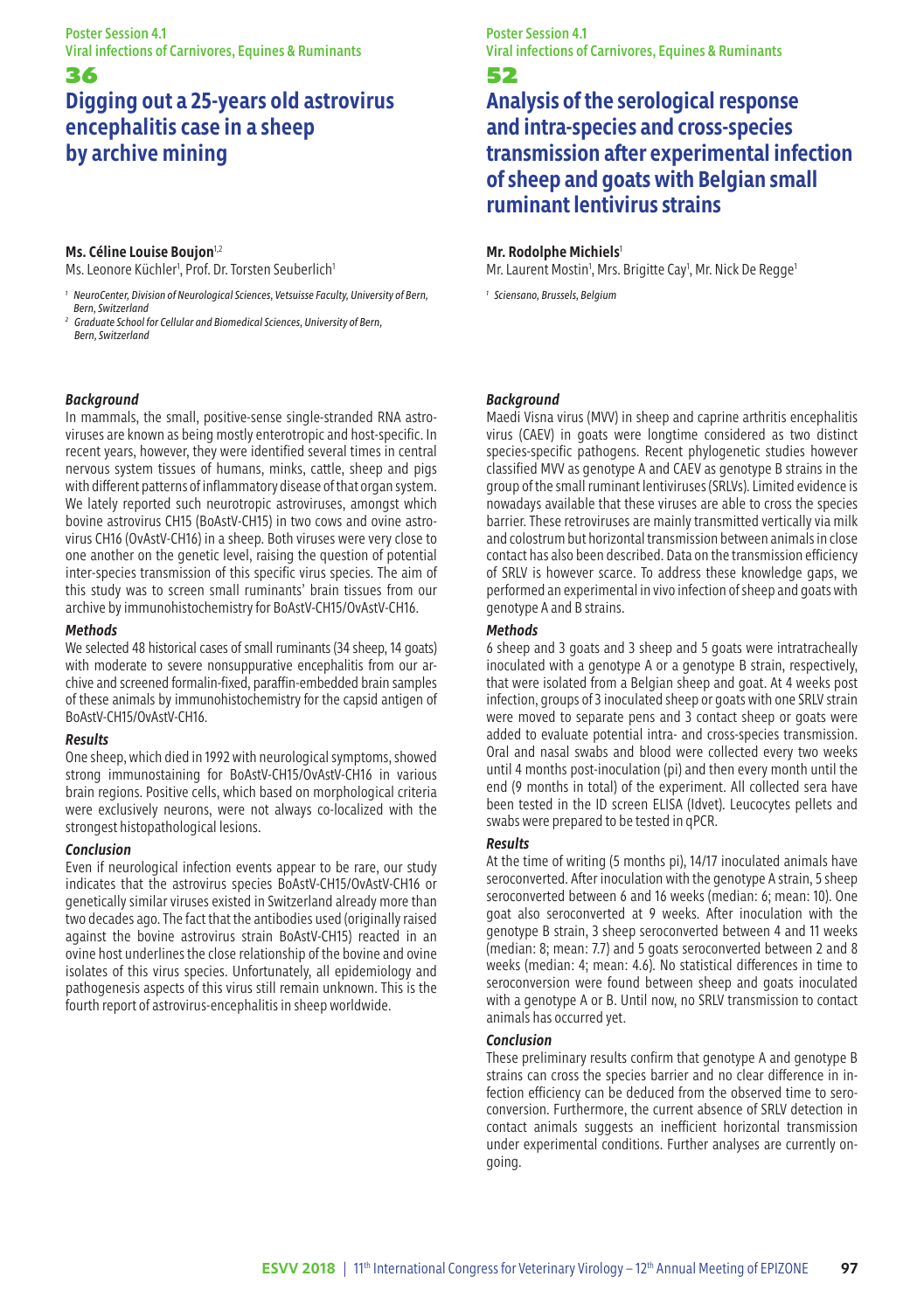# **Detection of PPR virus nucleic acid in the body excretions of experimentally infected goats**

### **Mr. Satya Parida**<sup>1</sup>

Mr. M. Selvaraj', Dr. M. Muniraju', Dr. R. Pope', Dr. A. Banyard<sup>2</sup>, Dr. B. Clarke<sup>1</sup>, Dr. Mana Mahapatra<sup>1</sup>

*<sup>1</sup> The Pirbright Institute, Woking, United Kingdom*

*<sup>2</sup> Animal and Plant Health Agency, Weybridge, Surrey, United Kingdom*

### *Background*

Peste-des-petits ruminants virus (PPRV), causes an acute contagious disease of small ruminants and places a huge disease burden on agriculture in many developing countries. The morbidity rate can reach 100% with a high case fatality rate in the acute form of disease. The clinical signs and mortality can vary considerably depending on the virulence of the viral strain. During the acute stage of disease, animals show pyrexia (up to 41°C) that may last for 3–5 days and that can be accompanied by depression, anorexia and dryness of the muzzle.

#### *Methods*

In this study, the presence or absence of PPR nucleic acid was evaluated in a variety of body excretions (ocular, nasal, oral and faecal material) in experimentally infected (intra-nasally) goats (n=14). Viral material was measured with real time RT-PCR.

### *Results*

PPRV disease progresses with the development of lacrimal, nasal and mucosal discharges and viral nucleic acid was detected in excretions in experimentally infected goats as early as 4 days following infection using various molecular and virological techniques.

#### *Conclusion*

The excretion of PPR virus in different body excretions may help to determine out the most infectious period of infection that may pose a threat of transmission of the disease to in contact animals.

## Poster Session 4.1 Viral infections of Carnivores, Equines & Ruminants

**epidemiology of Neboviruses in Turkey**

## 131 **An investigation on the molecular**

## **Mrs. Ilke Karayel Hacioglu**<sup>1</sup>

Prof. Dr. Feray Alkan<sup>1</sup>

*<sup>1</sup> Ankara University, Faculty of Veterinary Medicine, Ankara, Turkey*

## *Background*

Caliciviruses are important viruses of humans and animals. In cattle, at least three distinct genera (Nebovirus, Norovirus, and Vesivirus) of caliciviruses have been detected but only neboviruses and noroviruses have been associated with enteric replication and with enteric symptoms, on the basis of either experimental infections or observational studies. The aim of this study was to investigate the prevalence and genetic characterization of nebovirus in diarrheic calves in Turkey.

### *Methods*

In this study, we tested 167 fecal samples from diarrheic calves housed in family (n=48) and organized (n=11) farms located 10 different provinces between 2002 and 2016 for the presence nebovirus. For this purpose, viral RNA was extracted by using Trizol LS Reagent and then Nested-PCR targeting RdRp gene region was carried out. After that, the complete capsid gene of detected neboviruses was amplified by RT-PCR by using the specific primer pairs. The sequences were compared with cognate sequences available in GenBank by using the MEGA 6.0 software.

#### *Results*

Among the 167 samples from calves, 37 were positive for nebovirus. Nebovirus positive samples were obtained from calves housed in 7 organized and 11 family farms. Phylogenetic analysis of RdRp gene region of nebovirus indicated that all sequenced neboviruses (n=20) were related to the reference strain Bo/Nebraska/80/US. However, using the primer targeting complete capsid gene region only two Nebovirus strains were able to be amplified. These strains were clustered in lineage 3 and 4 in the phylogenetic tree. According to the Simplot analysis, the strain in lineage 4 was determined as a recombinant strain.

### *Conclusion*

As a result, neboviruses were designated having an important role in new-born diarrhea alone or along with other enteric pathogens for both small and organized farms. Also, this study is the first to show the presence of nebovirus in diarrheic calves along with the recombinant strains of neboviruses in Turkey.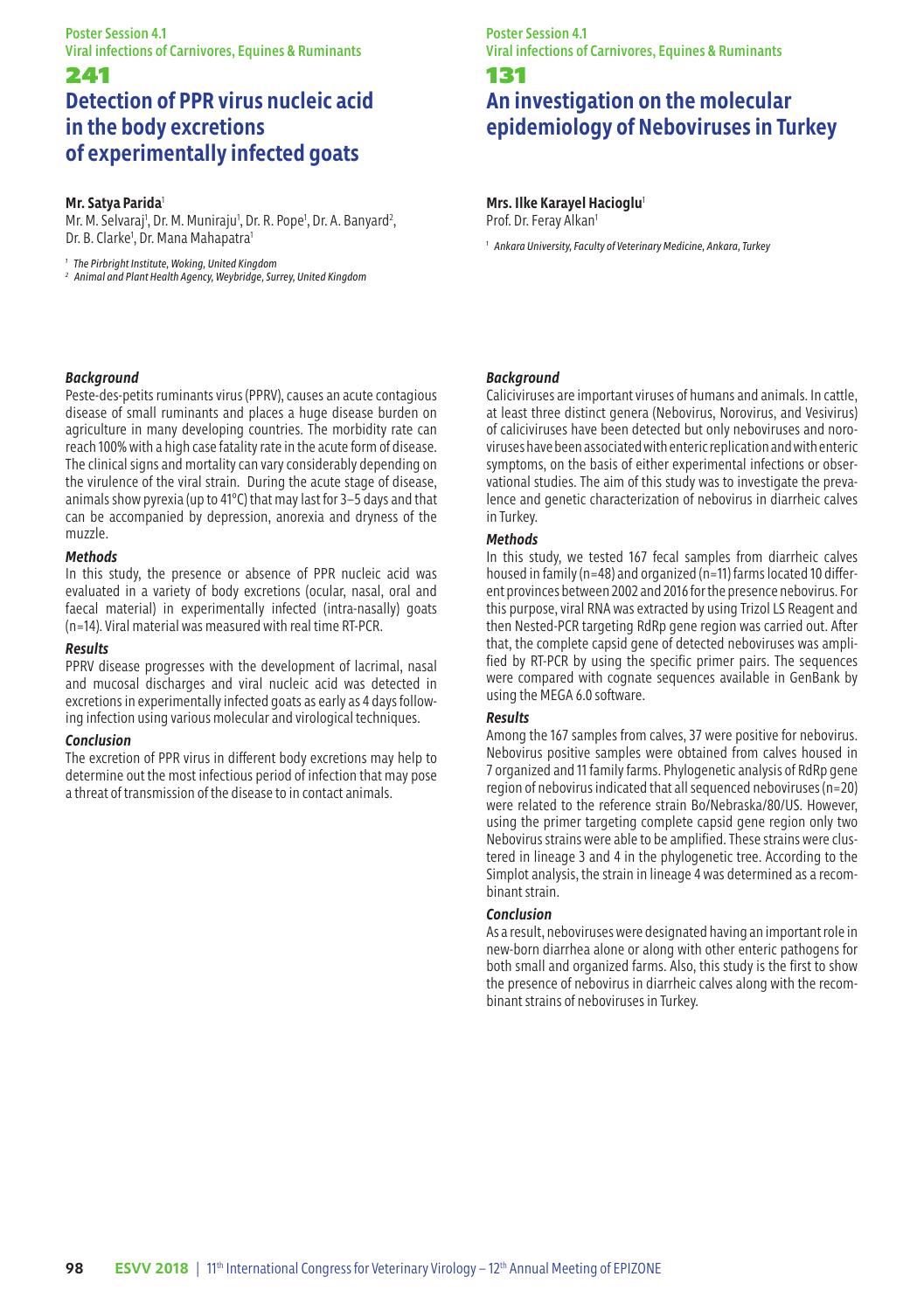# **Detection of viral agents associated with respiratory disease in calves**

### **Mrs. Ilke Karayel Hacioglu**<sup>1</sup>

Mr. Nuvit Coskun<sup>2</sup>, Mrs. Selda Duran Yelken<sup>3</sup>, Ms. Seçil Sevinc<sup>4</sup>, Prof. Dr. Feray Alkan<sup>1</sup>

- *1 Ankara University, Faculty of Veterinary Medicine, Department of Virology, Ankara, Turkey*
- *<sup>2</sup> Kafkas University, Faculty of Veterinary Medicine, Department of Virology, Kars, Turkey*
- *<sup>3</sup> Siirt University, Faculty of Veterinary Medicine, Department of Virology, Siirt, Turkey*
- *<sup>4</sup> Selcuk University, Faculty of Veterinary Medicine, Department of Virology, Konya, Turkey*

#### *Background*

The bovine respiratory disease complex (BRDC) is associated with several viral pathogens such as bovine respiratory syncytial virus (BRSV), bovine herpesvirus type-1 (BHV-1), parainfluenza virus-3 (PI-3), bovine coronavirus (BCoV), and adenovirus (BAV), etc. and some bacterial agents. Whereas BRSV infection could mostly cause is a mild disease in adult cattle, it could be quite severe in calves and even leads to outbreaks and deaths. Therefore, the molecular characterization of causative agents is important for the understanding of its epidemiology and the production of a biological product such as a vaccine. In this presentation, it is aimed to detect and characterize possible causative agents of respiratory disease in calves.

#### *Methods*

In this study, nasal swabs samples from 28 calves at different ages, with respiratory disease symptoms, were examined for possible etiological agents such as BRSV, BAV, BCoV, BHV-1, and PI-3 virus. After the extraction of viral nucleic acids by using Trizol LS protocol, PCR and RT-PCR were carried out by using suitable primer pairs for each pathogen. Moreover, positive samples for BRSV were analyzed for the G gene region. PCR products with expected size were sequenced and the phylogenetic tree was constructed using MEGA 6 Software.

#### *Results*

Out of 28 nasal swab samples, 7 for BRSV, 2 for BCoV and 1 for BAV were detected as positive, while they were negative for other tested pathogens. Currently, the molecular characterization was successful for only BRSV samples. BRSV positive samples were subjected to RT-PCR of G gene for the detection of subgroup and three samples were amplified and sequenced. The phylogenetic tree based on the sequencing data showed that our BRSV strains are clustered in genetic subgroup III.

#### *Conclusion*

As a conclusion, BRSV, BCoV, and BAV were determined as the viral causative agent, in acute respiratory disease, along with or without other possible agents which were not investigated in this study. Further studies on the isolation and molecular characterization of field viruses are likely to provide a more detailed data on the molecular epidemiology of BRDC and the choice of vaccine to control the infection.

## Poster Session 4.1 Viral infections of Carnivores, Equines & Ruminants

### 12

# **Characterisation of a first bovine parainfluenza virus 3 isolate detected in cattle in Turkey**

### **Mr. Harun Albayrak**<sup>1</sup>

Mr. Zafer Yazici<sup>1</sup>, Mr. Emre Ozan<sup>2</sup>, Mr. Cuneyt Tamer<sup>1</sup>, Mr. Ahmed Abd El Wahed<sup>3</sup>, Mrs. Stefanie Wehner<sup>4</sup>, Mrs. Kristina Ulrich<sup>5</sup>, Mr. Manfred Weidmann<sup>5</sup>

*<sup>1</sup> Ondokuz Mayis University, Samsun, Turkey*

- *<sup>2</sup> Samsun Veterinary Control Institute, Samsun, Turkey*
- *<sup>3</sup> Division of Microbiology and Animal Hygiene, University of Goettingen, Goettingen, Germany <sup>4</sup> Max Planck Institute of Psychiatry, München, Germany*
- 
- *<sup>5</sup> Institute of Aquaculture, University of Stirling, Stirling, United Kingdom*

#### *Background*

Viruses and bacteria in combination with stress factors have an important role in bovine respiratory disease and the febrile diseases induced are commonly known as "Shipping Fever". The Bovine respiratory diseases complex (BRDC) is a major health problem for cattle worldwide. It consists of bovine parainfluenza virus type 3 (BPIV-3), bovine herpes virus type-1 (BHV-1), bovine respiratory syncytial virus (BRSV), bovine viral diarrhea virus (BVDV), all leading to severe respiratory disease in cattle. BPIV-3 is an enveloped, nonsegmented, negative sense, single stranded RNA virus belonging to the Respirovirus genus in the family Paramyxoviridae. In this study we report (i) the first isolation of BPIV-3 from cattle in Turkey and (ii) present the results of sequence and phylogenetic analysis of the complete BPIV-3 genome.

#### *Methods*

A respiratory disease outbreak on a cattle farm in Northern Turkey presented with respiratory tract symptoms and severe pneumonia symptoms among 20 calves. Eight calves died and lung specimen of one carcass were analysed for bacteria and for viruses of the Bovine respiratory diseases complex. Virus isolation was performed on MDBK cells and subsequent whole genome sequencing and phylogenetic analysis were conducted. A BPIV-3 RT-PCR positive sample of passage 4 was sequenced using Illumina chemistry and the MiSeq platform.

### *Results*

Microbiological analysis was negative but antigen detection ELISA and RT-PCR results indicated the presence of Bovine parainfluenza virus (BPIV). Virus isolation succeeded on MDBK cells and subsequent whole genome sequencing and phylogenetic analysis identified BPIV-3c. Sequencing resulted in 1,860,581 raw reads. After filtering 1,033,799 reads remained. The mean coverage of the 15,504 nt long scaffold was 4161.37 nt. Phylogentic analysis clearly placed the sequence of the Turkish BPIV-3 isolate in the genotype C group.

### *Conclusion*

In summary an investigation into a case of respiratory disease in calves in the Ordu Province identified a first BPIV-3c isolate from Turkey. The overall epidemiology of BPIV-3 in Turkey needs to be investigated to be able to assess if vaccines should be introduced.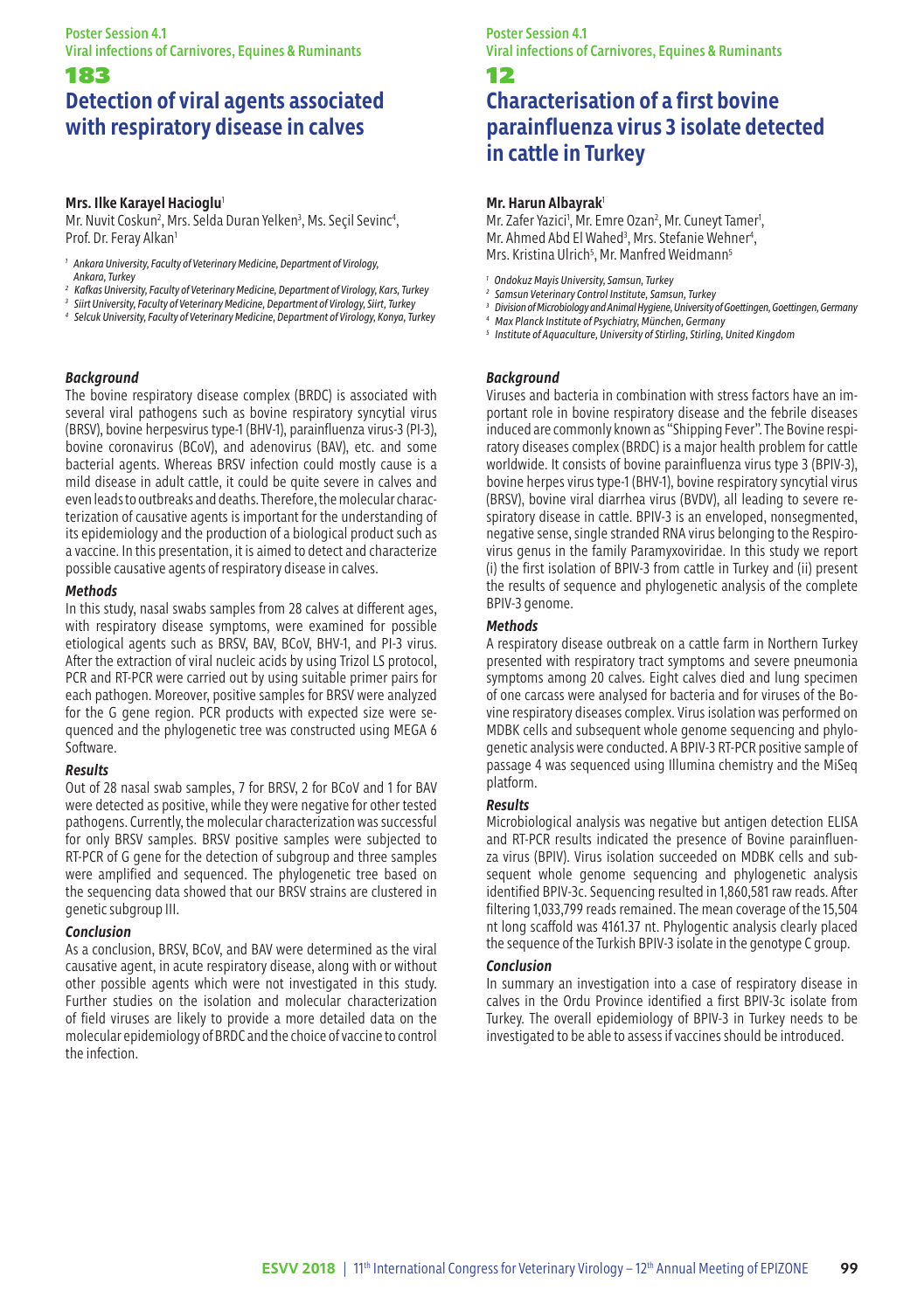## 3 **Molecular investigation of the relationship between vector tick and host in lumpy skin disease**

#### **Mr. Harun Albayrak**<sup>1</sup>

Mr. Hamza Kadi<sup>2</sup>, Mr. Cuneyt Tamer<sup>1</sup>, Mr. Emre Ozan<sup>2</sup>, Mr. Mitat Kurt<sup>2</sup>, Mrs. Selma Kaya<sup>2</sup>, Mr. Abdullah Cavunt<sup>2</sup>

*<sup>1</sup> Ondokuz Mayis University, Samsun, Turkey*

*<sup>2</sup> Samsun Veterinary Control Institute, Samsun, Turkey*

#### *Background*

Lumpy skin disease (LSD) is an acute disease among cattle characterised by high fever, nodules on the skin, enlargement of superficial lymph nodes, salivation, lachrymation, rhinitis and keratitis. The disease is endemic in many African countries. Since 2000, it has spread to the Middle East, was confirmed in Turkey in 2013, and is now prevalent in many countries in the European Union. The virus is a member of the Capripoxvirus genus within the Chordopoxvirinae subfamily of the Poxviridae family. All cattle breeds and age groups are susceptible; however, the disease is more severe in young animals and cows in the peak of lactation. Hematophagous insects have been primarily associated with the transmission of lumpy skin disease virus (LSDV). Ticks have recently been implicated in the transmission of LSDV like other arboviral diseases. Currently, there is no more recorded data regarding the distribution of LSDV between vector tick and host. The aim of this study was to investigate the distribution of LSDV between vector tick and host (cattle, sheep and goat) in the provinces of northern Turkey.

### *Methods*

In this study, the hard ticks and serum samples collected from ruminants (cattle, sheep and goat) in middle Black Sea region of Turkey (Samsun, Tokat Sivas). All studies animals were clinically healthy in the time of sampling. A total of 2508 ticks were collected between March and July of 2016 and 2017 from 509 sheep (530 pools), 93 cattle (97 pools) and 106 goat (118 pools) grazing in middle Black Sea region. In addition, a total of 708 blood samples were collected from same animal and all samples were analysed for the presence of LSDV DNA using a real-time polymerase chain reaction (rPCR).

#### *Results*

Nine tick species were identified and the most abundant were Haemaphysalis sulcata 28.9% (724/2508) and Rhipicephalus turanicus 28.7% (719/2508). No LSDV genomic DNA was found in tick and blood samples.

### *Conclusion*

Turkey has experienced outbreaks of LSDV infections in cattle every year since 2013. From 2013 to 2015, an extensive epidemic occurred, starting in the southeast and then spreading over the whole country, resulting in many outbreaks. Although experimental transmission of LSDV between hosts may occur via ixodid tick vectors, we did not detect any evidence in our field studies. To understand LSDV transmission in nature better, additional studies focusing on major vectors are needed.

Poster Session 4.1 Viral infections of Carnivores, Equines & Ruminants

11

# **A serological investigation of lumpy skin disease and Crimean-Congo Hemorrhagic Fever in domestic water buffalo (***Bubalus bubalis* **Linneaus, 1758) in Samsun Province of Northern Turkey**

#### **Mr. Harun Albayrak**<sup>1</sup>

Mrs. Semra Gumusova<sup>1</sup>, Mr. Zafer Yazici<sup>1</sup>, Mr. Cuneyt Tamer<sup>1</sup> Mr. Emre Ozan<sup>2</sup>, Mr. Abdullah Cavunt<sup>2</sup>, Mr. Hamza Kadi<sup>2</sup>, Mr. Bahadir Muftuoglu<sup>1</sup>

*<sup>1</sup> Ondokuz Mayis University, Samsun, Turkey*

*<sup>2</sup> Samsun Veterinary Control Institute, Samsun, Turkey*

#### *Background*

Lumpy skin disease (LSD) is endemic in many African countries. Since 2000, it has spread to the Middle East, was confirmed in Turkey in 2013, and is now prevalent in many countries in the European Union. The virus is a member of the Capripoxvirus genus within the Chordopoxvirinae subfamily of the Poxviridae family. Crimean-Congo hemorrhagic fever virus (CCHFV) which is the Orthonairovirus strain of Nairoviridae. Currently, the presence of CCHF virus has been reported in many countries of Asia, Africa, the Middle East and Europe. The objective of this study was to investigate the Lumpy Skin Diseases (LSD) and Crimean Congo Hemorrhagic Fever (CCHF) infections as serologically in domestic water buffaloes (*Bubalus bubalis*  Linneaus, 1758) in Samsun, Bafra province, Turkey. Also, another aim of this study was to investigate the efficiency of commercial capri pox vaccine against Lumpy skin disease virus (LSDV) in water buffaloes in northern Turkey.

#### *Methods*

A total of 272 buffalo's sera (33 males and 239 females) from different age groups were randomly sampled. In this study, sampled 132 buffaloes were vaccinated with capripoxvirus to protect against LSD. The study was conducted during the period from January 2017 to March 2018 to determine the antibody response against commercially available heterologous capripox (SPV-Bk: 107.5 TCID50/dose) vaccine. The efficiency of commercially available capripox vaccine against Lumpy skin disease virus (LSDV) and CCHF and LSD seroprevalences was evaluated on the basis of the antibody response surveyed by enzyme-linked immunosorbent assay (ELISA).

#### *Results*

In this study, a total of 272 buffaloes were tested by ELISA. All animals were negative for antibodies against CCHFV. In addition, all unvaccinated animals (n: 140) were negative for LSDV. However, as a result of ELISA test, out of vaccinated 132 buffaloes, ten (7.57%) were found to be seropositive for LSDV.

#### *Conclusion*

The results indicate that most of vaccinated buffaloes did not developed antibodies after the vaccination for LSDV. The results of our study dictate clearly that the control of commercial vaccine and vaccination strategy have to be evaluated by official Veterinary authorities immediately to combat the LSDV infection, since it was first reported 5 years ago in Turkey, yet threatening severely the population of large ruminants concerned.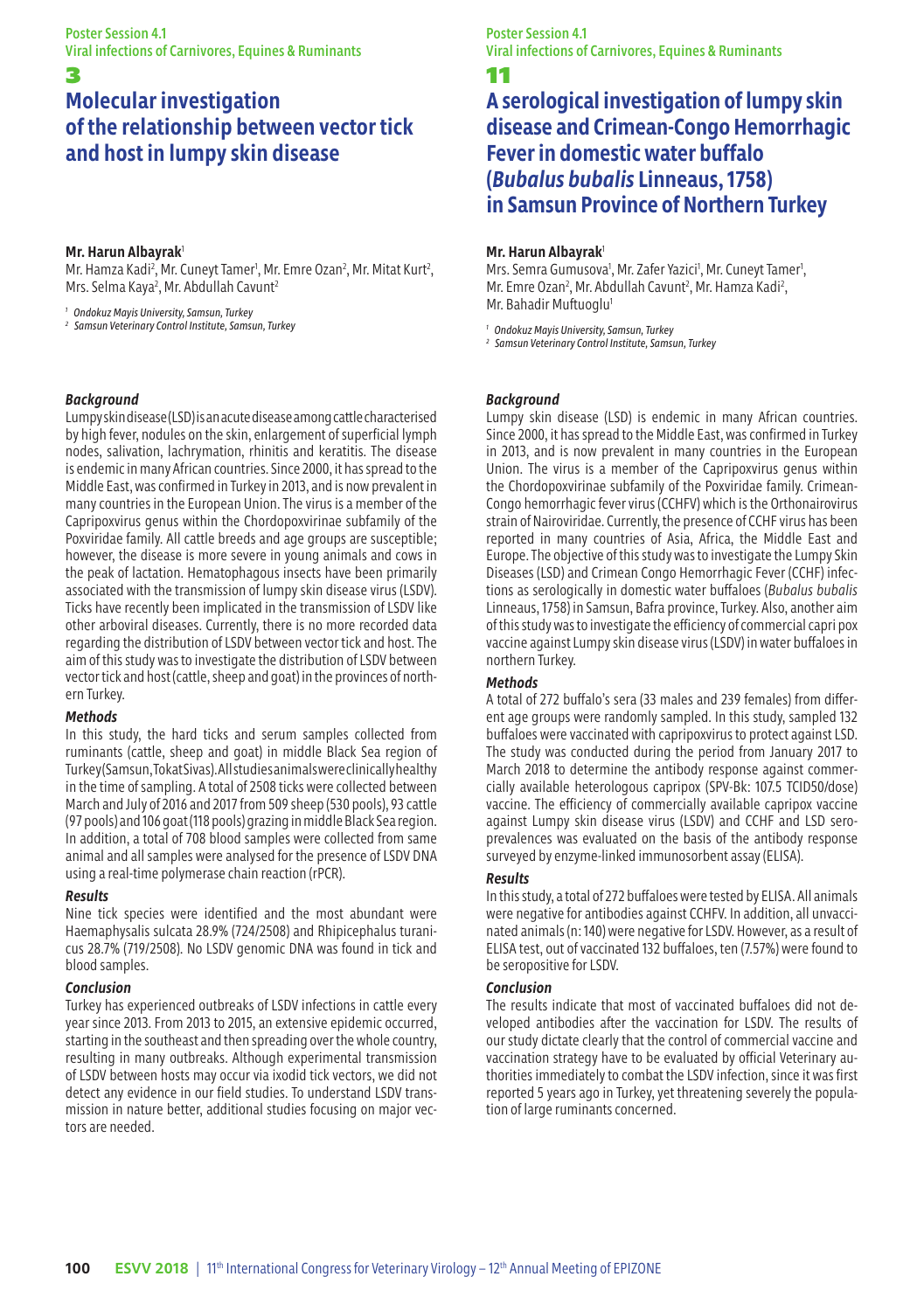# **Serological evidence of the first and newly isolated genotype C bovine parainfluenzavirus type-3 in archived ruminant sera in Turkey**

#### **Mr. Harun Albayrak**<sup>1</sup>

Mrs. Semra Gumusova<sup>1</sup>, Mr. Cuneyt Tamer<sup>1</sup>, Mr. Emre Ozan<sup>2</sup>, Mr. Abdullah Cavunt<sup>2</sup>, Mr. Hamza Kadi<sup>2</sup>, Mr. Zafer Yazici<sup>1</sup>

*<sup>1</sup> Ondokuz Mayis University, Samsun, Turkey*

*<sup>2</sup> Samsun Veterinary Control Institute, Samsun, Turkey*

### *Background*

Bovine parainfluenza 3 viruses (BPIV-3) is one of the most important respiratory pathogens, leading cause of serious respiratory system illness in cattle as single or associated with other pathogens taking part in bovine respiratory disease complex (BRDC). The objective of this study to investigate whether antibodies against the genotype C bovine BPIV-3 (BPV-3c) which first isolated in Turkey, in randomly selected serum samples among archived ruminant sera that collected from in Northern Anatolia region of Turkey between 2013–2014.

#### *Methods*

A total of 772 sera consisting of 442 cattle, 330 sheep, and 124 goats were screened by using standard virus neutralization test.

#### *Results*

Overall seropositivity rate was 21.09%. Seropositivity rates for cattle, sheep and goat were determined 21.04%, 20.00%, and 24.19%, respectively. Antibody titers were ranging from 1/4 to 1/512 for both cattle and sheep whereas it was between 1/4 and 1/256 for goat.

#### *Conclusion*

The results indicated that BPIV-3c was in circulation in the past even though the first and newly isolated in Turkey.

## Poster Session 4.1 Viral infections of Carnivores, Equines & Ruminants

13

# **First molecular characterization of bovine papular stomatitis virus in Turkey**

### **Dr. Mehmet Ozkan Timurkan**<sup>1</sup>

Dr. Akin Kirbas<sup>2</sup>, Dr. Hakan Aydin<sup>1</sup>, Dr. Kerim Emre Yanar<sup>2</sup>, Dr. Omer Aydin<sup>2</sup>

- *1 Ataturk University, Faculty of Veterinary Medicine, Department of Virology, Erzurum, Turkey*
- *2 Ataturk University, Faculty of Veterinary Medicine, Department of Internal Medicine, Erzurum, Turkey*

### *Background*

Bovine papular stomatitis virus (BPSV) is a parapoxvirus belongs to the family Poxviridae associated with papular and erosive lesions (painful reddish papules, ulcers, and scabby proliferative) on the muzzle, lips, and oral mucosa of cattle and also zoonotic disease. Although affects all age groups of a ruminant, the infection is frequently transmitted to human beings.

#### *Methods*

The present report describes BPSV infection affecting two calves in Erzurum province, Eastern Turkey and molecular characterization of the detected virus. Viral DNA was extracted from lesions and oral swabs. Polymerase chain reaction was performed using a set of pan-parapoxvirus primers for the partial B2L gene of BPSV and obtained approximately 590-bp PCR product.

## *Results*

The sequencing results of BPSV study strains showed that nucleotides similarities of 99.6–95.6% with GenBank BPSV strains, 84.7–83.6% with Pseudocowpox virus strains and 83.6–82.1% with Orf virus strains. A phylogenetic tree based on the partial B2L sequence was constructed, showing that the virus clustered with BPSV isolates.

### *Conclusion*

Although clinical cases of parapoxviruses (BPSV, Pseudocowpox, and Orf virus) have been previously reported, the present study reveals first-time molecular characterization of the BPSV in Turkey. And awareness of parapox infections, which are zoonotic, is increased as they are all molecularly characterized in our country.

### *Keywords*

Bovine papular stomatitis virus, molecular characterization, Turkey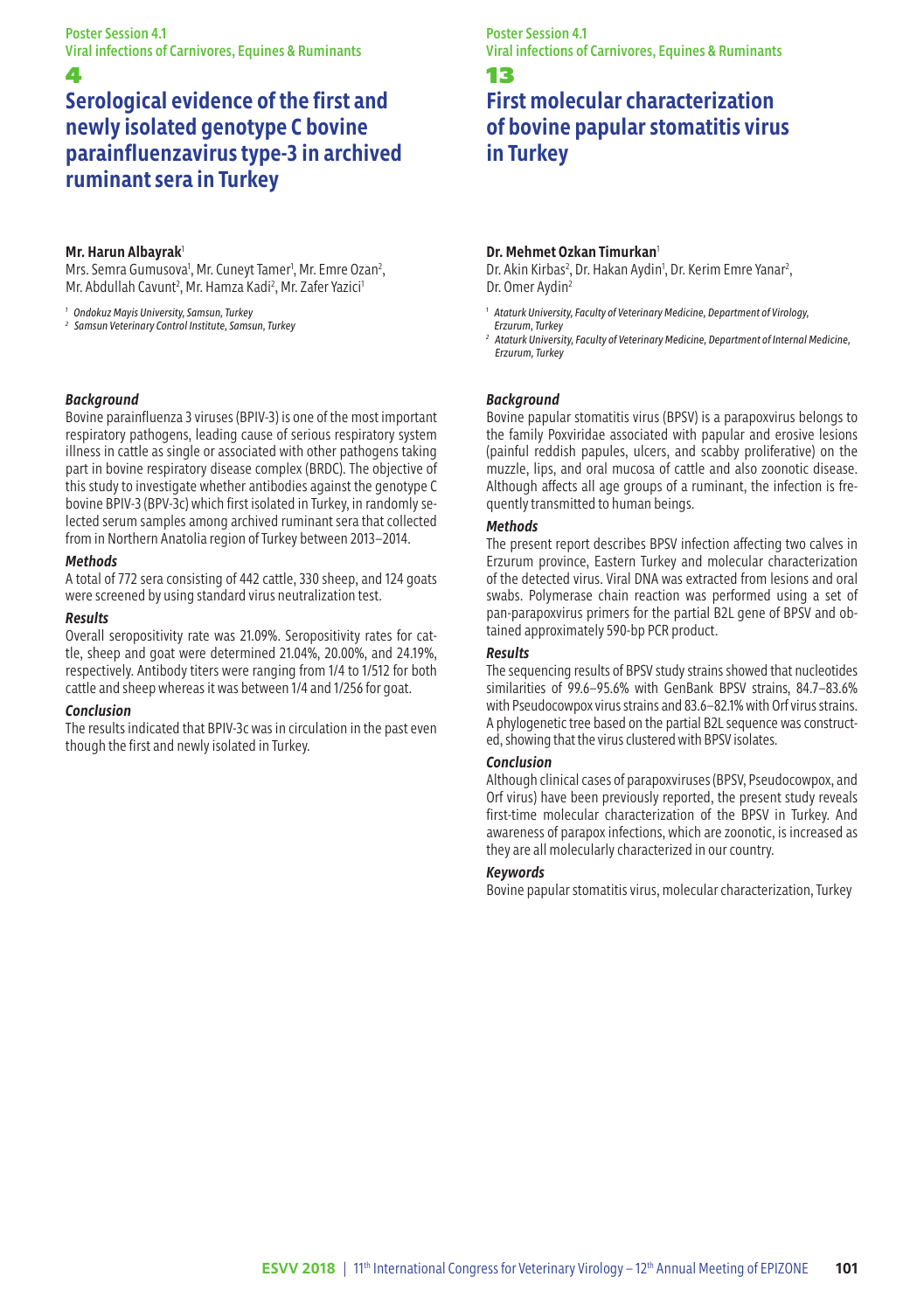## 14 **Sacrifice Feast Disease (Ovine gammaherpesvirus-2) in cattle in Erzurum, Turkey**

#### **Dr. Mehmet Ozkan Timurkan**<sup>1</sup>

Dr. Nergis Ulas<sup>2</sup>, Dr. Hakan Aydin<sup>1</sup>, Dr. Sukru Degirmencay2

- *1 Ataturk University, Faculty of Veterinary Medicine, Department of Virology, Erzurum, Turkey*
- *2 Ataturk University, Faculty of Veterinary Medicine, Department of Internal Medicine, Erzurum, Turkey*

## *Background*

Ovine Herpesvirus-2 (OvHV-2) is a gamma-herpesvirus that belongs to genus Macavirus, and endemic in sheep throughout the world. The virus infects sheep sub-clinically but when it transmitted to cattle, induces malignant catarrhal fever (MCF) which is frequently fatal lymphoproliferative disease. It is important to keep cattle and sheep together in the pathogenesis of the disease. Muslim countries (such as Turkey), the Feast of Sacrifice is celebrated every year. During the festival time, keep all animals in the same regions together for 4 days. It is always possible to occur MCF disease after the festival.

#### *Methods*

Two months after the Feast of Sacrifice celebration in 2017, MCF suspects cattle (2 years old, male) was brought to our hospital in Erzurum, Turkey. We investigated the MCF presence by PCR in blood and ocular swabs samples using ovine herpesvirus-2 primers for the partial tegument protein gene and approximately 380-bp positive amplicon was characterized.

### *Results*

A phylogenetic tree based on the partial tegument protein gene sequence was constructed, showing that the virus clustered 2 branches in all OvHV-2 strains. The result revealed that the study strain more similar on nucleotide level with India, Egypt, Iraq strains than Germany, Canada, Brazil, Norway, South Africa and previously reported Turkish strains.

#### *Conclusion*

This study was revealed for the first time OvHV-2 molecular characterization in cattle in Erzurum province (Eastern Anatolia) of Turkey. The new question is: Will this disease be triggered after every sacrifice feast in our country?

## *Keywords*

Ovine Herpesvirus-2, molecular characterization, Turkey

## Poster Session 4.1 Viral infections of Carnivores, Equines & Ruminants

## 15

# **Detection and molecular characterization of feline alphaherpesvirus 1 in Erzurum, Turkey**

## **Dr. Mehmet Ozkan Timurkan**<sup>1</sup>

Dr. Latif Emrah Yanmaz<sup>2</sup>, Dr. Hakan Aydin<sup>1</sup>, Dr. Ugur Ersoz<sup>2</sup>

- *1 Ataturk University, Faculty of Veterinary Medicine, Department of Virology, Erzurum, Turkey*
- *2 Ataturk University, Faculty of Veterinary Medicine, Department of Surgery, Erzurum, Turkey*

## *Background*

Feline Respiratory Diseases (FRD) are common clinical and animal welfare problem in cats throughout the world. Feline alphaherpesvirus 1 (FeHV-1) and Feline calicivirus (FCV) are the main pathogens of respiratory diseases in cats.

### *Methods*

In this study, oropharyngeal and conjunctival swabs and blood sample were taken in a cat with clinical signs of FRD. Polymerase chain reaction (PCR) and Reverse transcription (RT)-PCR were used in this case to determine the FeHV-1 and FCV infection.

## *Results*

The result of PCR analysis revealed that FCV was negative; however, FeHV-1 was positive. Clinical findings of this cat included stomatitis, gingivitis, corneal ulcer, corneal edema and corneal vascularization. Laboratory diagnosis was made molecular level. This study was consistent with studies previously reported from Turkey.

### *Conclusion*

This is the first molecular study on FeHV-1 in Erzurum province of Turkey. We think that FeHV-1 prevalence in infected cats will continue to increase year by year and in different geographical areas of Turkey.

### *Keywords*

Feline Herpesvirus-1, molecular characterization, Turkey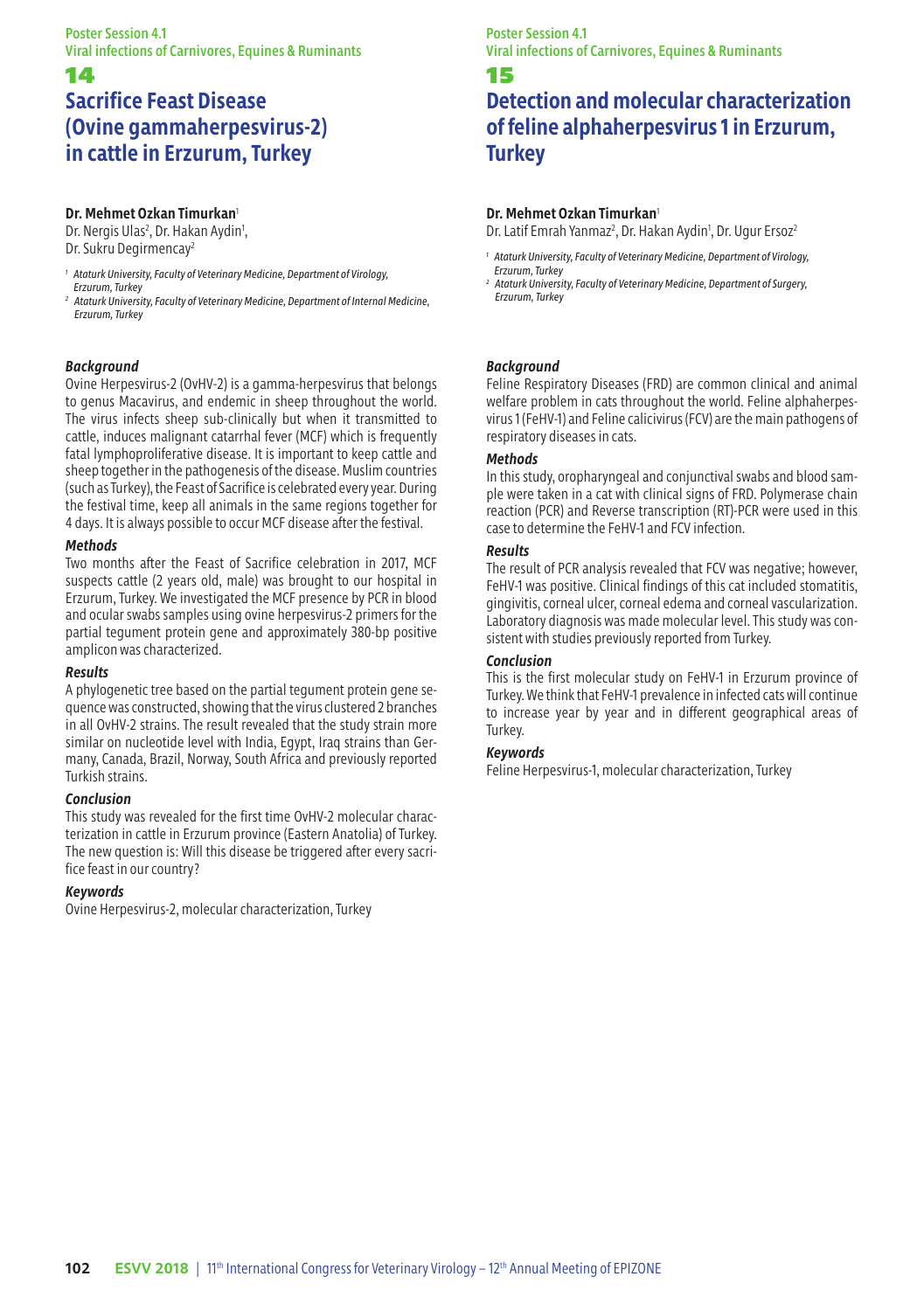#### Poster Session 4.1 Viral infections of Carnivores, Equines & Ruminants

## 204 **Molecular diagnosis of respiratory viruses in Turkish cattle**

## **Prof. Dr. Kadir Yesilbag**<sup>1</sup>

Ms. Eda Baldan Oner<sup>1</sup>

*<sup>1</sup> Uludag University Fac Vet Med, Bursa, Turkey*

### Poster Session 4.1 Viral infections of Carnivores, Equines & Ruminants

# 66 **Isolation and characterization**

# **of BoHV-1.2 in Turkish cattle**

## **Prof. Dr. Kadir Yesilbag**<sup>1</sup>

Dr. Gizem Alpay<sup>1</sup>, Ms. Eda Baldan Oner<sup>1</sup>, Dr. Pelin Tuncer Göktuna<sup>1,2</sup>

*<sup>1</sup> Uludag University Fac Vet Med, Bursa, Turkey*

*<sup>2</sup> Food and Mouth Disease Institute, Ankara, Turkey*

## *Background*

Bovine respiratory infections are responsible for major economic losses both in beef and dairy production worldwide. The most common viral agents implicated in the respiratory complex of cattle include Bovine Respiratory Syncytial Virus (BRSV), Bovine Parainfluenza-3 (BPIV-3), Bovine Viral Diarrhea Virus (BVDV) and Bovine Herpesvirus-1 (BoHV-1). Though viral respiratory system diseases in cattle are common, the prevalence and incidence of the viral agents may vary in territories as well as regions.

## *Methods and Results*

In this study, we aimed to determine the presence of bovine respiratory viruses (BRSV, BPIV-3, BVDV and BoHV-1) by polymerase chain reaction (PCR) in nasal swab (n=133) and lung samples (n=60) collected from total of 196 cattle in Turkey. Gene-specific primers were used for identification of BRSV (fusion gene), BPIV-3 (hemagglutinin-neuraminidase gene), BVDV (5' UTR) and BoHV-1 (gI gene). As a result of RT-PCR, viral RNA of BRSV, BPIV-3 and BVDV were identified detected in 5 (2.6%; 5/196), 1 (0.5%; 1/196) and 5 (2.6%; 5/196) samples, respectively. In addition, 2 (1.0%; 2/196) samples were positive for BoHV-1. Multiple infections were not detected in the same animal.

### *Conclusion*

Requested viruses are circulating in Turkish cattle populations. Continuing genetic analysis on the detected strains may improve the knowledge on the epidemiology of these infections in Turkey.

## *Background*

Bovine herpes virus type 1 (BoHV-1) is an important viral agent for cattle production. Despite many countries have started eradication program there is no official control program applied in Turkey. Although presence of BoVH-1 is previously reported, there is no early study describing genetic characterization of BoHV-1 isolates from Turkey.

## *Methods and Results*

Serum and whole blood samples from a total of 36 male cattle were submitted for possible lumpy skin disease (LSD) diagnosis. Additional nasal swab sample from one animal having respiratory signs was also submitted. Samples screened by PCR for the presence of LSD virus produced negative results. Further screening for bovine viral diarrhea virus by a commercial Ag-ELISA system was also resulted negative. Then the samples were inoculated onto MDBK and SFT-A cell cultures for 3 blind passages. One whole blood sample (sample ID: 8587) and the swab sample (ID: 8640) produced cytopathogenic effect in both cell culture system. The positive results obtained for these two isolates in BoHV-1 ELISA were confirmed by PCR. Thus, detected two isolates were recorded as BoHV-1 field strains from Turkey. Additionally, strains 8640 and 8587 were further identified by serum neutralization assay using positive serum produced by hiperimmunisation of rabbit with BoHV-1 Cooper strain. Isolate 8640 was selected for sequencing. Molecular characterization described this isolate to be in the cluster of BoHV-1.2.

### *Conclusion*

According to available search on the web, this is the first data from Turkey to characterize BoHV-1 field isolates after cell culture propagation, and also the first report for the occurrence of BoHV-1.2 infections in Turkish cattle. Further field studies may help understanding BoHV-1 epidemiology in Turkish cattle population in order to develop national strategies for control of the infection.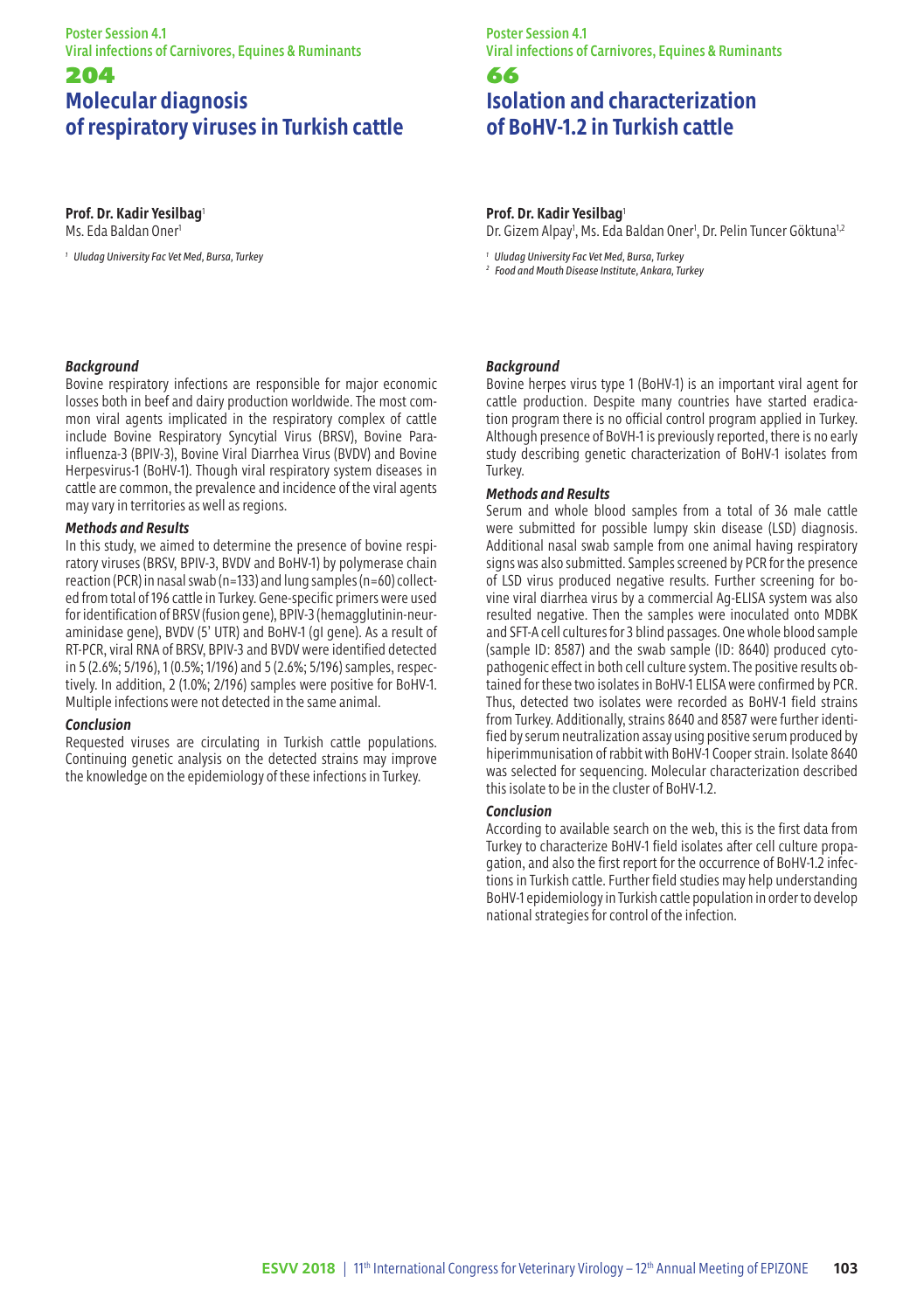## 129 **Possible causative agent in calf diarrhea: Aichivirus B**

#### **Prof. Dr. Feray Alkan**<sup>1</sup>

Mrs. Ilke Karayel Hacioglu<sup>1</sup>, Mrs. Selda Duran Yelken<sup>2</sup>

*<sup>1</sup> Dep. of Virology, Faculty of Veterinary Medicine, Ankara University, Ankara, Turkey <sup>2</sup> Dep. of Virology, Faculty of Veterinary Medicine, Siirt University, Siirt, Turkey*

#### *Background*

Kobuviruses are small round viruses with a non-enveloped capsid and a single strand positive-sense RNA of about 7.4 kb and form a large genus within the family Picornaviridae. The members of this genus infect a wide range of mammals including humans and frequently cause asymptomatic or mild infection with diarrhea. In this study, we aimed to investigate the presence and molecular characterization of Aichivirus B (formerly Bovine Kobuviruses) in calves with or without diarrhea in Turkey.

#### *Methods*

In this study, fecal samples from 71 calves were tested for bovine Aichivirus B. For this purpose, viral RNA was extracted by using Trizol LS Reagent and then RT-PCR targeting 3D (RdRp) gene region was carried out. After that, all positive samples were subjected to RT-PCR by using the primers targeting the VP1 region. The expected sized amplicons were sequenced. The partial VP1 region sequences were compared with cognate sequences available in GenBank by using the MEGA 6.0 software. The data was also interpreted with previous results obtained from other studies, which were on the other enteropathogens such as BRV, BCoV, and Cryptosporidium by us, conducted with same samples.

### *Results*

Of the 51 samples from diarrheic calves 30 were found to be positive for Aichivirus B by RT-PCR. All the non-diarrheic calves samples were negative for Aichivirus B. Only two samples were able to be amplified for VP1 region. According to the sequence and phylogenetic analyzes of VP1 region, they were clustered in lineage 1. When the results of this study and our previous studies were examined together, it was observed that the Aichivirus B was present in diarrheic calves often with other pathogens such as rotavirus and cryptosporidium.

### *Conclusion*

As a conclusion, Aichivirus B could be an important pathogen in neonatal calf diarrhea cases along with or without other possible agents which were not questioned in this study. Further studies on the detection and the molecular characterization of circulating Aichivirus B are likely to provide a more detailed data of the molecular epidemiology of Aichivirus B infection and its pathogenic importance in new-born calf diarrhea.

Poster Session 4.1 Viral infections of Carnivores, Equines & Ruminants

29

# **Inactivation of foot-and-mouth disease virus in tissue samples to ensure safe transport from infected premises to diagnostic laboratories**

### **Dr. Jacquelyn Horsington**<sup>1</sup>

Dr. Michael Eschbaumer<sup>2</sup>, Dr. Nagendrakumar Singanallur<sup>1</sup>, Dr. Wilna Vosloo<sup>1</sup>

- *<sup>1</sup> CSIRO-Australian Animal Health Laboratory, Geelong, Australia*
- *2 Institute of Diagnostic Virology, Friedrich-Loeffler-Institut, Federal Research Institute for Animal Health, Greifswald, Germany*

## *Background*

Foot-and-mouth disease (FMD) is a major concern to livestock industries around the world. During an outbreak in an FMD-free country, provincial/state labs will handle samples, including epithelium from suspect lesions, which may contain high concentrations of infectious FMD virus (FMDV). Such samples present a biosafety risk, therefore treatment to inactivate virus prior to transport is important. The objectives of this project were to test the ability of RNA preservation reagents to inactivate FMDV in epithelium samples and ensure suitability of the FMDV RNA for RT-qPCR, sequencing, and recovery of infectious virus by transfection.

#### *Methods*

Lesion material was recovered from cattle infected with FMDV A IRN/22/2015 or O ALG/3/2014 (2 per serotype). Pieces of lesion epithelium of approximately 20-25 mm<sup>2</sup> were placed in 3 ml of either RNAlater, RNAShield or phosphate-buffered saline and incubated at RT for 2, 6, 24 or 48 h. After incubation, tissues were homogenised and the supernatant stored at –80˚C, with an aliquot used for virus isolation (VI) and RNA extraction on the same day. VI-positive samples were titrated, and extracted viral RNA was quantified by RT-qPCR, used for sequencing and transfected into LFBK-αVβ6 cells to recover virus.

### *Results*

RNAlater did not reduce serotype A virus titres after 2 or 6 h, however a 4 log10 reduction was seen after 24 h, and no infectious virus was recovered after 48 h incubation. While serotype O virus was detected following VI after 2, 6 and 24 h, titration yielded no infectious virus, likely as a result of freeze-thawing on the integrity of this strain. This was confirmed by titration of the 48 h sample fresh and following one freeze-thaw cycle. RNA loads were slightly reduced, particularly after 24 and 48 h. RNAshield was toxic to cells at high concentrations but was effective at inactivating both serotypes. A significant reduction of detectable viral RNA was observed in samples after 2 or 6 h incubation, but not following longer incubation periods. Transfection of FMDV RNA and recovery of infectious virus was possible for both serotypes regardless of reagent used or inactivation period. Samples incubated in any of the three reagents for 24 h allowed strain identification by sequencing.

### *Conclusion*

Of the two reagents tested, RNAShield appears a better choice for inactivation of FMDV in tissue samples, however at least 24 h incubation is recommended before processing to ensure virus inactivation and preservation of the majority of viral RNA.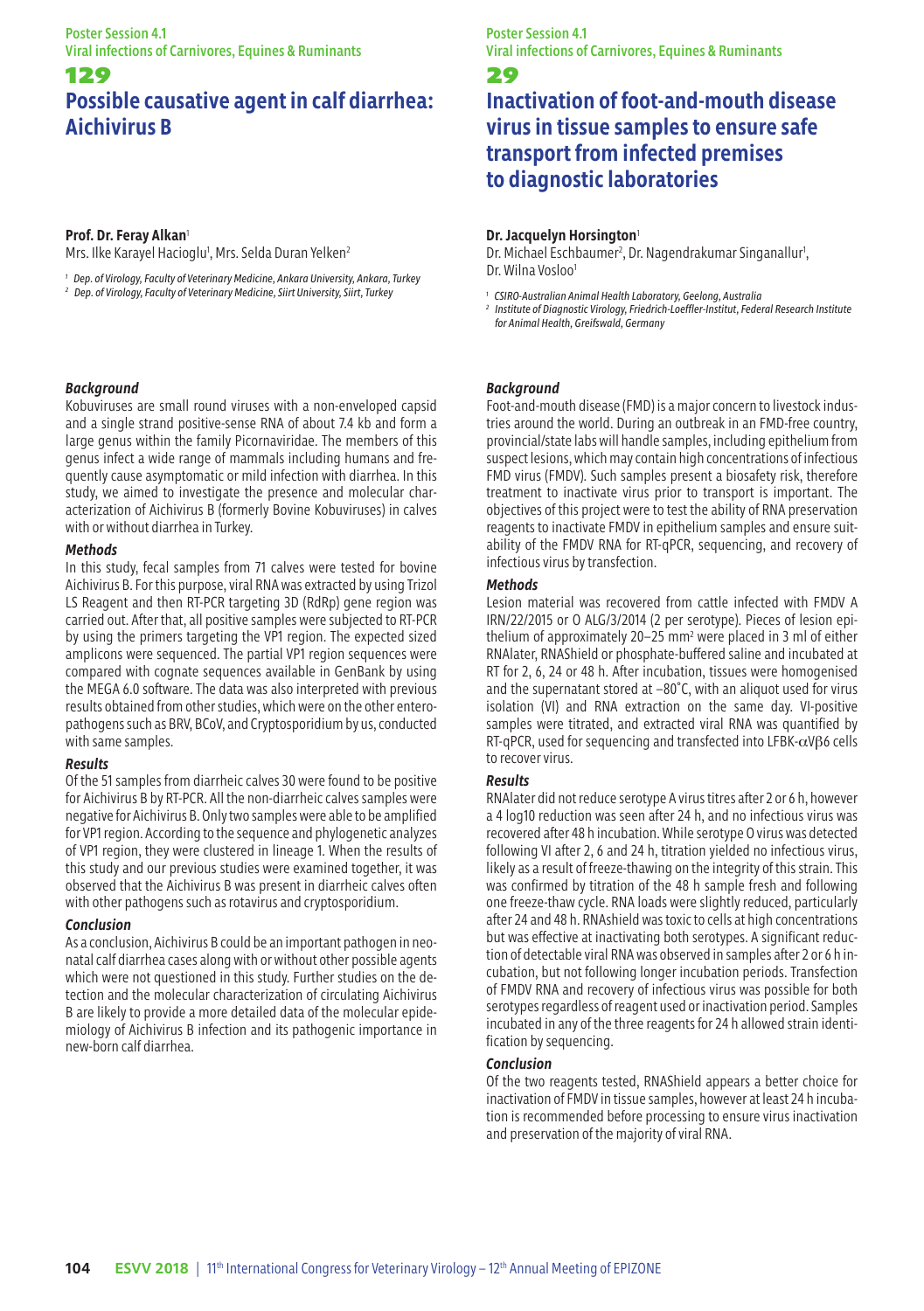Poster Session 4.1 Viral infections of Carnivores, Equines & Ruminants

## 37 **Discovery of diverse astroviruses in neglected ruminant species**

## **Ms. Ronja Kauer**<sup>1</sup>

Mr. Michel Christoph Koch<sup>1,2</sup>, Ms. Simea Werder<sup>1</sup>, Ms. Céline Louise Boujon<sup>1,2</sup>, Prof. Dr. Torsten Seuberlich<sup>1</sup>

- <sup>1</sup> NeuroCenter, Division of Neurological Sciences, Vetsuisse Faculty, University of Bern, *Bern, Switzerland*
- *2 Graduate School for Cellular and Biomedical Sciences, University of Bern, Bern, Switzerland*

### *Background*

Astroviruses (AstV) are +(ss)RNA viruses with a genome length of 6.8 kb which includes three open reading frames (ORF). Enterotropic astroviruses are best known for causing diarrhoea in humans and are also found in many other mammals; in those, the relevance in gastroenteritis remains unclear. Recently described neurotropic astroviruses showed associations with encephalitis in humans as well as in other mammals. In our lab we identified neurotropic astroviruses in cattle, bovine astrovirus CH13 (BoAstV-CH13) and -CH15 (BoAstV-CH15), as well as in a sheep, named ovine astrovirus CH16 (OvAstV-CH16). OvAstV-CH16 shows high similarity to BoAstV-CH15. The aim of this ongoing study is to investigate the potential shedding of these neurotropic astroviruses in stool of ruminants other than cattle and to discover and analyze unknown astroviruses.

#### *Methods*

We extracted RNA out of 172 stool samples from sheep, goats, alpacas and deer to screen them for astroviruses. For the examination of the neurotropic astroviruses OvAstV-CH16/BoAstV-CH15 and BoAstV-CH13, we used quantitative real-time RT-PCR assays. To discover unknown astroviruses we used a heminested RT-PCR with degenerated pan-astrovirus primers, which is known to detect a 450nt long sequence at the 3'end of ORF1b of various astroviruses. Positive tested samples were Sanger-sequenced and, after confirmation of genetic similarity to known astroviruses, submitted to next generation sequencing (NGS). After quality trimming, host sequences will be – if the host genome is available – removed and the remaining data will undergo de novo assembly. The generated sequences will then be compared to nucleotide and amino acid databases, virus properties identified and phylogenetic analyses performed.

#### *Results*

All tested samples were negative for BoAstV-CH13 as well as for BoAstV-CH15/OvAstV-CH16. On the other hand 22 of 172 samples were tested positive in the heminested RT-PCR. Sanger-sequencing of the amplicons showed similarity to a broad panel of different astroviruses from diverse species, which we aim to investigate further using NGS.

#### *Conclusion*

We have found a diverse range of astroviruses in fecal samples of sheep, goats, alpacas and deer. To gain new insights into the fecal sheeding potential of these viruses in ruminants we will sequence the stool samples that scored positively by RT-PCR using NGS, aiming to recover full-length viral genomes and perform a phylogenetic comparison of the generated sequences with other known astroviruses. This study enables the so far first description of astroviruses in goats and alpacas and also the investigation of new genetic variants of multiple astroviruses in different ruminants.

### Poster Session 4.1 Viral infections of Carnivores, Equines & Ruminants

## 126

# **Genetic characteristics of BVDV strains occurring in Poland in 2016–2018**

## **MSc. Paweł Mirosław**<sup>1</sup>

Dr. Mirosław Polak1

*<sup>1</sup> National Veterinary Research Institute in Puławy, Puławy, Poland*

#### *Background*

Bovine viral diarrhea virus (BVDV) belongs to the Flaviviridae family and the Pestivirus genus. BVD virus is widespread; it is considered one of the main causes of economic losses in cattle breeding. BVDV infection has been detected in many other species of domestic and wild animals. The clinical consequences of infection are widely manifested. The BVDV genome consists of RNA single strand with positive polarity and a length of about 12.3 kb with one open reading frame. The rate of pestivirus mutations is similar to those observed in other RNA viruses, which promotes the formation of further subtypes of the virus. Two species have been described so far: BVDV-1 and BVDV-2 containing many subtypes. Phylogenetic analyzes of pestiviruses are carried out most often using the sequences of 5'UTR, Npro, and E2 regions. In previous years, the dominant subtypes circulating in Poland were 1b and 1d, less frequently 1f and 1g. BVDV-2 was detected on one farm only in 2013. Vaccines used in Poland are based on subtypes 1a and recently also on 1b and BVDV-2. The subtype 1a has not been identified in Poland so far.

#### *Methods*

The test material was bovine serum collected in the years 2016–2018. Extraction of total RNA was performed by modified method of Chomczyński. Transcriptor One-Step RT-PCR Kit (Roche) was used for the RT-PCR reaction. Amplification was performed using specific primers within the 5'UTR region. Additionally, selected strains were amplified in the Npro and E2 regions. Phylogenetic analyzes were performed using the BioEdit, MEGA5.2 and DnaSP6 programs.

#### *Results*

BVDV was detected in 24 herds in Poland. Four subtypes of BVDV-1 have been identified: 1f in 9 herds, 1b in 8, 1g in 4 and 1d in three herds. No BVDV-2 or atypical pestiviruses were found. Only single subtypes were present in positive herds. In five herds vaccinated with the killed vaccine field viruses of different subtypes (1b and 1d) we identified. Strain 1a used in killed vaccine shows 83–90% identity within the 5'UTR region and approximately 71% in E2 region when compared with Polish field isolates. The 1b vaccine strain representing another vaccine has high homology only with homologous subtypes.

#### *Conclusion*

BVDV evolves in Poland and different subtypes are predominant compared to previous studies. Vaccine usage analysis indicates that effective cross-protection against non-homologous subtypes is hard to obtain.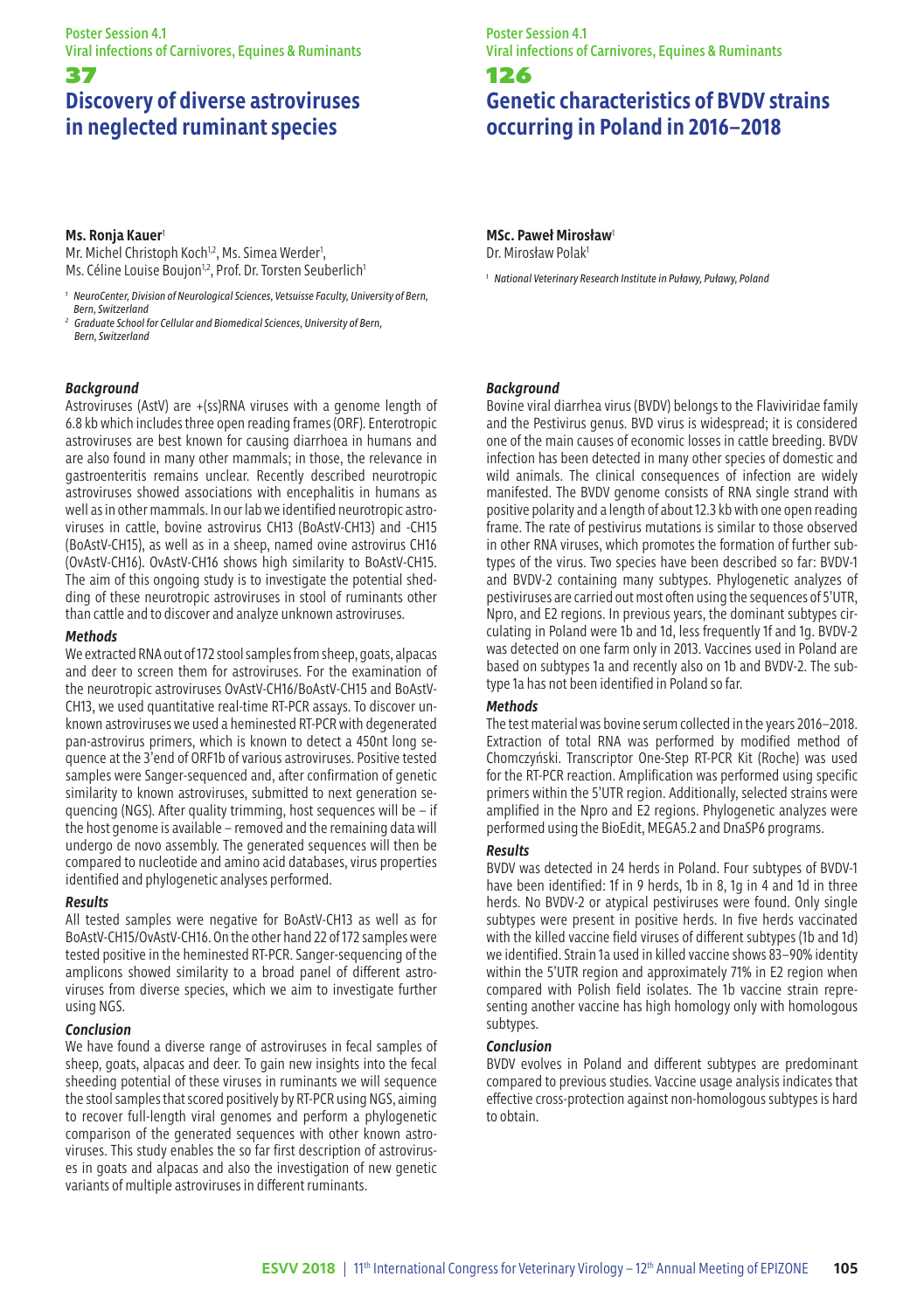## 178 **Molecular characterization of Italian strains of bovine leukaemia virus**

## **Mr. Francesco Feliziani**<sup>1</sup>

Dr. Moira Bazzucchi<sup>1</sup>, Dr. Monica Giammarioli<sup>1</sup>, Dr. Cristina Casciari<sup>1</sup>, Mrs. Carmen Iscaro<sup>1</sup>

*1 Istituto Zooprofilattico Sperimentale dell'Umbria e delle Marche "Togo Rosati", Perugia, Italy*

### *Background*

Enzootic Bovine Leukosis (EBL) is an infectious disease now eradicated in many European countries but still present in Italy. While being underestimated, its economic impact is strong in territories. Phylogenetic analysis of the virus responsible for Enzootic Bovine Leucosis (BLV), conducted on the env gene region, has shown that isolates can be grouped into at least ten genetic groups. This classification is based on sequence data available in the databases including sequences from America, Asia and Australia and is therefore indicative of BLV strains circulating in the bovine populations of those continents. There is inadequate study of the genetic characterization and classification of BLVs isolated from infected animals from Europe. For this reason a phylogenetic study was implemented to analyse the sequences of BLV strains isolated in Italy.

### *Methods*

Proviral DNA was extracted from buffy coat or infected organs of 27 samples collected between 2012 and 2016; it was used for the genotyping of a portion of env using a nested PCR retrieved from literature. PCR products were purified and sequenced. Our sequences have been aligned with others present in GenBank (400 bp). The phylogenetic trees were constructed using two algorithms available in the MEGA v.6 package: Maximum-Likelihood, with bootstrap analysis conducted on 1000 replicates with Kimura 2-parameter model of nucleotide substitution with gamma distribution (K2+G), and Neighbor-Joining with bootstrap analysis conducted on 10000 replicates, using a Kimura 2-parameter model; the tree was fixed on the G5 genotype in either case. Also a Bayesian (BI) inference analysis, with GTR+G substitution model, had been conducted.

### *Results*

Our results indicate that the samples analyzed clustered into known genotypes: G2, G4, G6, G7, G8; only G7 had previously been described in Italy.

### *Conclusion*

This study throws the basis for a more extensive analysis that aims to cover a larger time span and to investigate the evolutionary relations between isolates.

### Poster Session 4.1 Viral infections of Carnivores, Equines & Ruminants

## 196

# **Prevalence and molecular epidemiology of bovine norovirus in Swedish dairy calves**

### **Dr. Madeleine Tråvén**<sup>1</sup>

Dr. Isabel Blanco-Penedo<sup>1</sup>, Dr. Charlotte Axén<sup>2</sup>, Mrs. Anna Svensson<sup>1</sup>, Prof. Camilla Björkman<sup>1</sup>

- *1 Swedish University of Agricultural Sciences, Department of Clinical Sciences, Uppsala, Sweden*
- *<sup>2</sup> National Veterinary Institute, Uppsala, Sweden*

### *Background*

Bovine norovirus (BNoV) has been detected in feces from diarrheic calves and shown experimentally to cause diarrhea in young calves (1). The objectives of this study were to determine the prevalence in young dairy calves and compare sequences of the detected strains.

#### *Methods*

Five milk-fed calves per herd were sampled in 76 herds. Dairy herds in 5 geographic regions were sampled in 2005–2007 (study 1) and in 2 of the regions a different selection of herds were sampled in 2009– 2010 (study 2). If available, calves up to 30 days old were sampled. Samples were analyzed by RT-PCR with primers J11U-F and CBECU-R (2), and specific amplicons were confirmed by sequencing. Thirty-six partial sequences of the polymerase gene (563 nt) were phylogenetically compared.

### *Results*

Fifty of 250 calves (20%) sampled in 24 of the 50 herds (48%) in study 1 were positive for BNoV. Thirty-one of 130 calves (24%) sampled in 13 of the 26 herds (50%) in study 2 were BNoV-positive. Median age of the calves sampled in study 1 was 14 days, in study 2 21 days.

Most of the Swedish strains clustered with genogroup GIII.2 (Newbury2-like), while 9 strains clustered with genogroup GIII.1 (Jenalike). Nucleotide homology of the Swedish strains within cluster was 85–100% (GIII.2) and 80–96% (GIII.1) and nt homology with the reference strain within cluster was 88–91% (N2) and 84–89% (Jena). Temporal and geographic clustering was seen for some strains.

#### *Conclusion*

BNoV infection is common in milk-fed Swedish dairy calves and is a likely contributor to the neonatal calf diarrhea complex. BNoV strains belonging to both genogroups were detected, but Newbury2-like strains dominated.

1. Jung K et al. Vet Microbiol (2014), 168, 202–207. 2. Smiley JR et al. J Clin Microbiol (2003), 41, 3089–3099.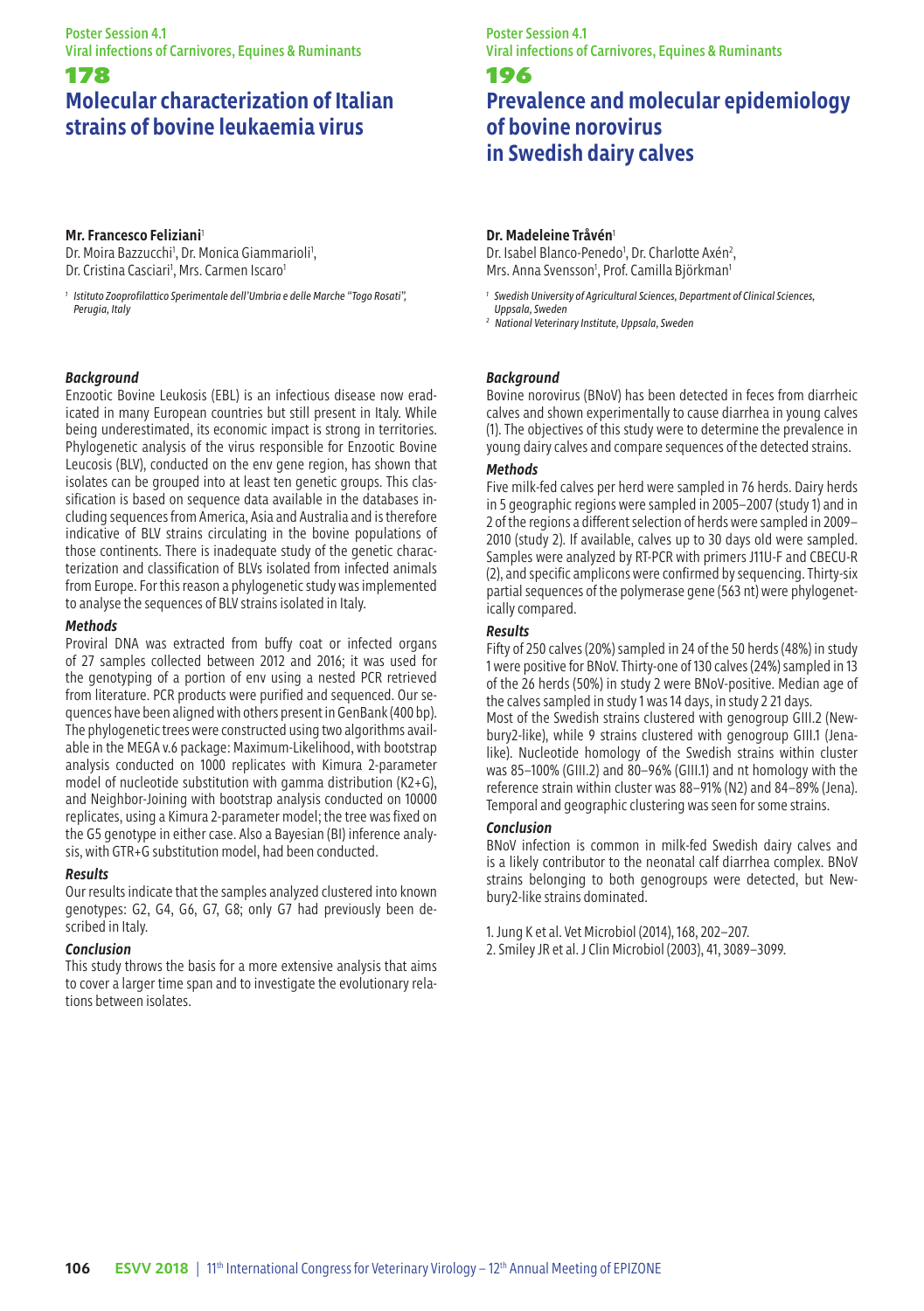## **Carriage of bovine respiratory syncytial virus and bovine coronavirus in human nasal cavities and skin after exposure to virus**

**Dr. Maria Stokstad**<sup>1</sup> **, Dr. Thea Blystad Klem**<sup>2</sup>

Dr. Veslemøy Oma<sup>1</sup>, Dr. Mette Myrmel<sup>1</sup>

*<sup>1</sup> Norwegian University of Life Science, Oslo, Norway*

*<sup>2</sup> Norwegian Veterinary Institute, Oslo, Norway*

## *Background*

Bovine coronavirus (BCoV) and bovine respiratory syncytial virus (BRSV) are endemic pathogens in cattle populations worldwide. The relative contribution of different modes of transmission are unknown, and the role of humans as passive vectors are not determined. The aim was, therefore, to study the time span for detection of viral RNA and infective virus particles in nasal human mucosa and skin following exposure.

#### *Methods*

Virus presence in the human nasal cavity was investigated during two separate experimental infections of calves and samples were collected from personnel after contact with the calves. Viral RNA was quantified by RT-qPCR for BCoV and by droplet digital RT-PCR (RT-ddPCR) for BRSV and samples with highest RNA load were tested for virus infectivity in cell culture.

In order to study infectivity of BCoV on skin, human skin was experimentally contaminated. Personnel (n=8) applied a BCoV suspension on five marked areas on the dorsum of one hand, and the areas were swabbed after 15, 30, 60, 120 and 240 min, respectively. The infectious titre was estimated by use of a TCID50 assay.

### *Results*

*Human nasal cavity:* For BCoV, 46% (n=80) of the swabs collected after 30 min of exposure were positive in RT-qPCR. After two hours, 15% were positive, after four hours, 5% were positive and all were negative after six hours. Infective BCoV were not detected. For BRSV, 35% (n=26) of the nasal swabs were positive by RT-ddPCR 30 minutes after exposure, but infective virus was not found.

*BCoV on human skin:* TCID50-results showed that the infectivity declined by time, however, after four hours the mean virus titer was reduced by only one log.

## *Conclusion*

The results showed that both BCoV and BRSV RNA can be carried in the nostrils of humans after exposure to virus shedding calves, but the study could not confirm infectivity. For BCoV, virus on human skin remained infective for several hours.

## Poster Session 4.1 Viral infections of Carnivores, Equines & Ruminants

## 162

# **Concentration of viral RNA in serum of BVDV infected cattle**

**Mrs. Věra Fichtelová**<sup>1</sup> Mr. Kamil Kovařčík<sup>1</sup>

*<sup>1</sup> Veterinary Research Institute, Brno, Czech Republic*

#### *Background*

Bovine viral diarrhoea is one of the most economically important diseases of cattle worldwide. BVD virus causes either acute transient or persistent infection. Persistently infected (PI) animals develop after in utero exposure of foetuses to ncp biotype of BVDV before it is immuno-competent. This leads to a lack of recognition of viral antigens by the host immune system and continual production of virus to high titres throughout the life of affected animals. PI animals are the major source of the infectious virus for their herdmates and must be removed from herds to control BVDV infection.

#### *Methods*

A total of seventy seven serum samples from BVDV infected animals were tested to quantify BVDV RNA. Viral RNA was extracted from 140 µl of serum samples using QIAamp Viral RNA kit (Qiagen). A low concentration of reference virus (Canine coronavirus, CCoV) was artificially added to the serum samples before RNA extraction. Mean Cq value for reference virus, determined in eighty spiked serum samples, was calculated. Only serum samples with Cq value for reference virus within the range of mean Cq±1SD were chosen to quantify BVDV RNA.

Sequences of primers and probe were selected from 5'UTR of the BVDV genome. The reverse transcription and PCR was performed in a single tube using QuantiTect Probe RT-PCR kit (Qiagen).

#### *Results*

BVDV RNA copy numbers from 2.2 10 $^6$  to 7.4  $\times$  10 $^8$  per ml were detected in serum samples of PI animals and 6.6  $\times$  10<sup>4</sup>, 1.8  $\times$  10<sup>7</sup> and 3.3  $\times$  10<sup>7</sup> in three acutely infected animals.

#### *Conclusion*

BVDV serum concentration of transiently infected (TI) animals can reach a similar level as in PI animals and one cannot accurately distinguish between TI and PI animals just from a single blood sample. The minimum viral loads of all PI animals in our study did not decrease below 10<sup>6</sup> viruses in one millilitre of serum samples.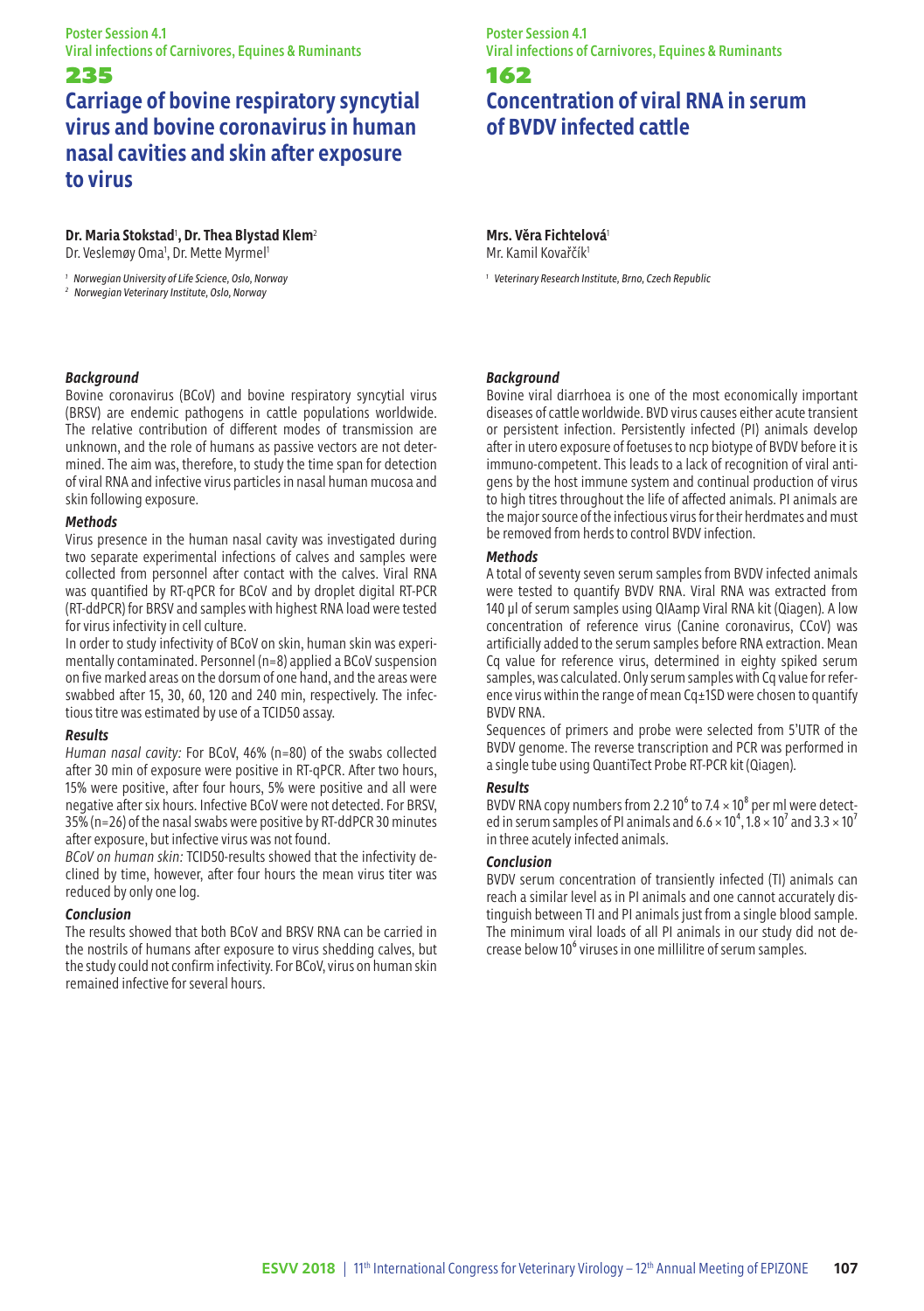## **Blocking enzyme-linked immunosorbent assay for the detection of the antibodies specific to Akabane virus**

### **Ms. Yeon-Hee Kim**<sup>1</sup>

*<sup>1</sup> Animal and Plant Quarantine Agency (APQA), Gimcheon, South Korea*

## Poster Session 4.1 Viral infections of Carnivores, Equines & Ruminants

#### 17

# **Diagnostics of Peste-des-petits ruminants (PPR) virus by conventional RT-PCR in Georgia**

## **Ms. Nino Vepkhvadze**<sup>1</sup>

Ms. Maka Kokhreidze<sup>1</sup>, Ms. Ketevan Goginashvili<sup>1</sup>, Ms. Tea Enukidze<sup>1</sup>

*1 Laboratory of the Ministry of Agriculture, Tbilisi, Georgia*

## *Background*

Akabane virus (AKAV) is an arthropod-borne virus belonging to the Simbu group of the genus Bunyavirus in the family Bunyaviridae. The virus is transmitted by mosquitoes or biting midges such as Culicoides spp., or both and cause diseases of abortion, stillbirths and congenital abnormalities in cattle, sheep and goats. Theses outbreaks have been reported in South Korea, Japan, Australia and Middle East. In this study, blocking enzyme-linked immunosorbent assay (b-ELISA) using a recombinant nucleocapsid (N) protein and monoclonal antibody (MAb) was developed and validated for its specificity.

### *Materials and Methods*

The antigen used for b-ELISA was prepared from the culture fluid of Vero cells infected with AKAV, Korean isolates, 93FMX strain. The purified AKAV was appropriately diluted and aliquots of 50 ul were dispensed into all wells of an ELISA plate. Three Mabs to AKAV was prepared in the APQA, and used for this experiment. The subtypes of the Mabs were determined by using a mouse monoclonal subtyping kit. Six Mabs were used to determine the subtype and blocking characterization.

#### *Results*

Antigen binding of the peroxidase conjugated Mabs was blocked efficiently by the 5B56 Mab.

The test was validated by using 207 sera in the b-ELISA compared to a commercial kit based on the b-ELISA using the inactivated virus antigen. The sensitivity of ELISA was 92.3%. Significant differences were observed for the data obtained by the two detection methods.

#### *Conclusion*

These results suggest that the b-ELISA is acceptable as a specific method for detecting antibodies to AKAV and is a potential alternative to the imported commercial kit, SN test

*Keywords* AKAV, ELISA

### *Background*

Peste-des-petits ruminants (PPR) is a widespread, virulent and devastating disease of small ruminants with significant economic, food security and livelihood impacts. There is only one serotype, but there are 4 lineages which are distinguishable by nucleic acid sequencing. In January, 2016 PPR was detected in Georgia. Georgia has vaccinated small ruminants (sheep and goat). There are no laboratory methods for serology to identify PPR vaccinated and native infected animals. The goal of the study was to implement PPR Conventional RT-PCR method. For the improvement of serosurvey design and ensuring early detection and eradication of the disease laboratories must be able to identify vaccinated or field strain at the occurrence of any case of PPR.

### *Materials and Methods*

The conventional RT-PCR method with target specific reagents was used for the detection of Peste-des-petits ruminants virus that gave us opportunity to prepare samples for sequence to identify PPR strain. For this research we used field samples (n=20) blood, oral, nasal swabs, lymph node, spleen, lung and modified-live attenuated vaccine (LAV). For RNA extraction the viral RNA isolation kit from Qiagen (cat # 52906) and the one-step RT-PCR Kit from Qiagen were used and work on 5µl of the extracted RNA. To determine band size a 100bp ladder marker (invitrogen 10787018) was used. Primers used for PPR: NP3gtctcggaaatcgcctcacagact; NP4-cctcctcctggtcctccagaatct; PCR cycle conditions 50ºC 30 min, 95ºC 15 min, 94ºC 30 sec, 60ºC 30 sec (40 Cycle), 72ºC 1 min; Hold 4ºc; PCR product was observed on 1.5% agarose gel.

### *Results*

For this research we used field samples and modified-live attenuated vaccine (LAV) diluted (dilution 10-fold) that was successfully used for vaccination. Results were as expected, and the band size of field as well as vaccine strain were 350 bp. For all positive results of the final PCR product will be directly used for sequencing that will give an opportunity to conduct laboratory-based molecular and genetic study of Peste-des-petits ruminants.

### *Conclusion*

Conventional RT-PCR will be widely implemented in lab that will allow direct sequencing and the genotyping of the strains. The targeted study will enable us to diagnose the PPR and identify which strain is circulating, the native virus or vaccine strain. The results will help in terms of epidemiological surveillance to improve surveillance system on PPR in Georgia.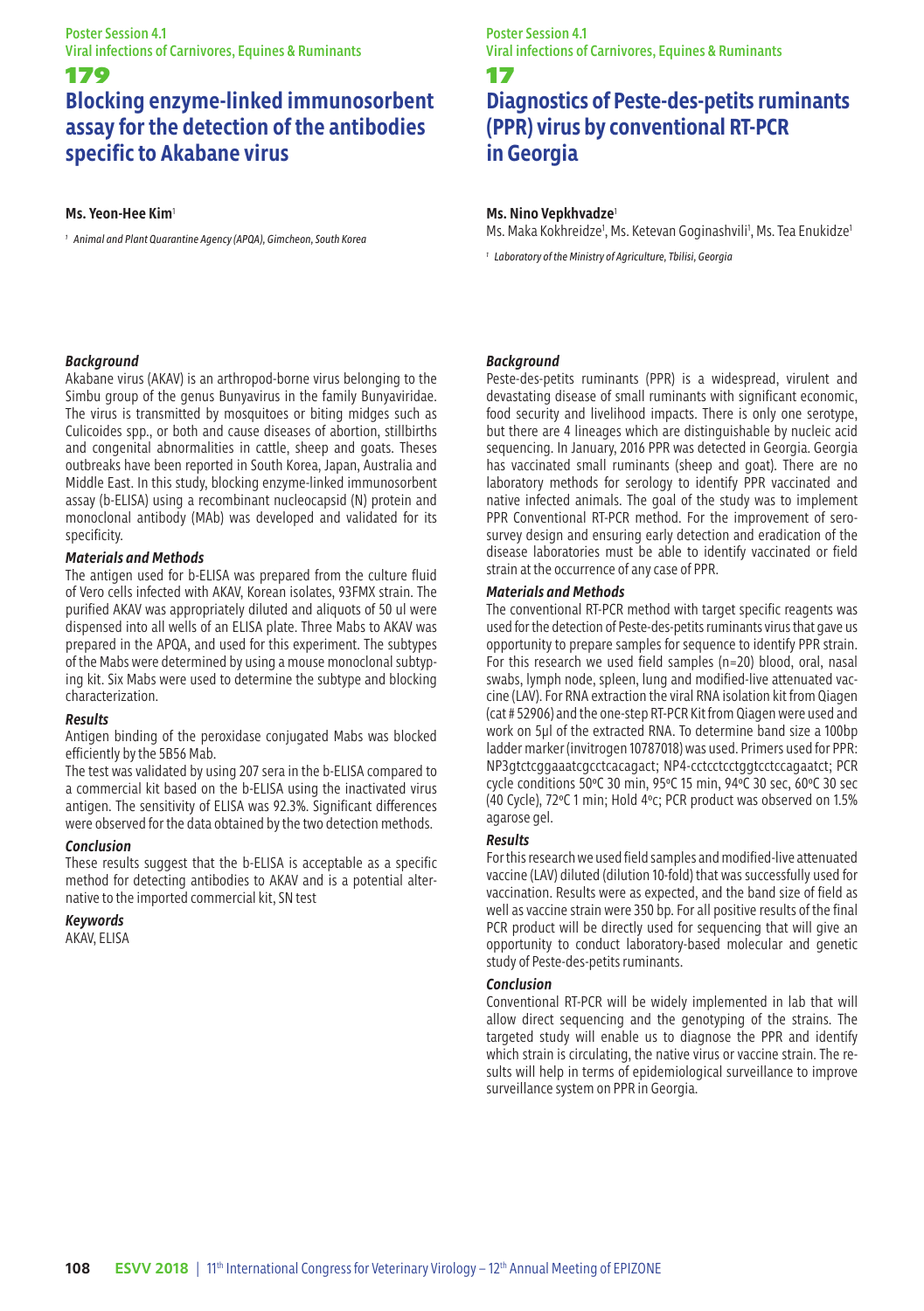## 245 **Sheep and goat trade in Zambia and its implications on disease transmission**

#### **Ms. Sara Lysholm**<sup>1</sup>

Dr. Jonas Johansson Wensman<sup>1</sup>, Dr. Klara Fischer<sup>1</sup>, Dr. Musso Munyeme<sup>2</sup>

*<sup>1</sup> Swedish University of Agricultural Sciences, Uppsala, Sweden <sup>2</sup> University of Zambia, Lusaka, Sambia*

#### *Background*

The importance of small ruminants (sheep and goats) has received increased recognition in recent years, due to their vital role in securing food and livelihood also to the poorest and most marginalised members of society. Because of this, infectious diseases of small ruminants, for example Peste-des-petits ruminants (PPR) and Contagious Caprine Pleuropneumoniae (CCPP), pose serious threats to food security for millions of people around the world, especially to resource constrained smallholders in countries such as Zambia. Trade of animals and animal products is often regarded as a key factor in the spread of infectious pathogens over large distances. Also, there are numerous instances where trade is the suspected reason behind pathogens crossing borders and finding their ways into naïve populations.

#### *Methods*

In our research, we aimed to map the movement of sheep and goats in the process of both national and international trade in Zambia. We sought to do this by conducting semi-structured interviews with relevant key informants, for example small ruminant traders and market officials. The reason behind our choice of research topic is simple. As of to date, there have been no confirmed clinical cases of either PPR or CCPP in Zambia. However, both pathogens are considered endemic in neighbouring Tanzania, and outbreaks of PPR have taken place in bordering DRC. Also, for PPR, there are strong suspicions that the virus was first introduced into both Tanzania and DRC by international sheep and goat trade, clearly highlighting the risk that these activities imposes.

#### *Results and Conclusion*

Our preliminary results indicate that sheep and goats are gathered in rural villages, mainly in Southern province, and transported to Chibolya city market in Lusaka. Here, small ruminants from various regions are congregated under one roof, creating an environment where the risk for disease transmission is high. According to our findings, the majority of the goats and sheep are slaughtered for human consumption, but many are also brought back home and introduced into the buyers' herd. This clearly constitutes a major risk for pathogen spread across vast regions within Zambia. In addition, international trade, most notably to Tanzania in the north-east and the DRC in the north, is common, which also poses non-negligible risks. There are measures in place to mitigate these risks, but since these international trade routes often are informal, the chance of these measures being bypassed is high.

#### Poster Session 4.1 Viral infections of Carnivores, Equines & Ruminants

## 88 **First case of TSE in moose in Finland**

#### **Mrs. Ulla Rikula**<sup>1</sup>

Mrs. Sirkka-Liisa Korpenfelt<sup>1</sup>, Mrs. Marja Isomursu<sup>2</sup>, Mr. Antti Oksanen<sup>2</sup>, Mrs. Tuija Gadd<sup>1</sup>

*<sup>1</sup> Evira, Virology Research Unit, Helsinki, Finland*

*2 Evira, Veterinary Bacteriology and Pathology Research Unit, Wild and Aquatic Animal Pathology Section, Oulu, Finland*

#### *Background*

In 2016, CWD was found for the first time in Europe from free-ranging reindeer in Norway. This started an intense CWD surveillance. Nineteen wild reindeer (Rangifer tarandus tarandus) cases of CWD have been detected in Norway by April 2018. In addition, 3 cases of atypical CWD in moose (Alces alces) and one case in red deer (Cervus elaphus) were found.

No CWD was detected among the 2 438 cervids tested in 2003-2017 in Finland. A three-year monitoring program for CWD starting January 2018 (EU 2017/1972), and targeting on sick, fallen and road injured cervids will be carried out. It covers the main Finnish cervid species: semidomesticated reindeer (Rangifer tarandus tarandus), moose (Alces alces), white-tailed deer (Odocoileus virginianus), roe deer (Capreolus capreolus) and Finnish forest reindeer (Rangifer tarandus fennicus). In February 2018 a fallen moose was found in Kuhmo, Eastern Finland. The animal had shown neurological signs, and was examined for CWD.

#### *Methods*

The obex and the retropharyngeal lymph node were analyzed by IDEXX HerdCheck BSE-Scrapie Antigen Test Kit, by TeSeE Western blot (SHA31+P4), Bio-Rad and by APHA (Animal & Plant Health Agency, UK) BioRad Hybrid Western Blot (SHA31+P4+SAF84). In ELISA the lymph node was negative, but the brainstem gave an initial positive result. Obex was reanalysed from homogenized suspension and from a new sample. OD values were high 3,9204–3,9990 (maximum value).

#### *Results*

The positive results of brainstem in ELISA and WB, with the confirmatory results from APHA establish the clinical diagnosis of TSE. At the same time the results prove that TSE in Finnish moose is not compatible with any of the CWD cases identified in North America. The negative result of lymph node and advanced age of the moose, 15 years, suggests that the case could be sporadic. Further studies will clarify whether the Finnish and Norwegian moose cases are similar or whether a distinct type of TSE has been found.

#### *Conclusion*

The results show that the first case of cervid TSE in Finland has been found. So far the number of atypical CWD cases, 1 Norwegian red deer, 3 Norwegian and 1 Finnish moose, is too small to assess whether the disease is of sporadic or contagious nature. The geographic distance between the Norwegian and the Finnish moose cases, some 900 km, does not favour the latter. The three-year monitoring programme is expected to produce data, which clarifies the TSE status of cervids in Finland.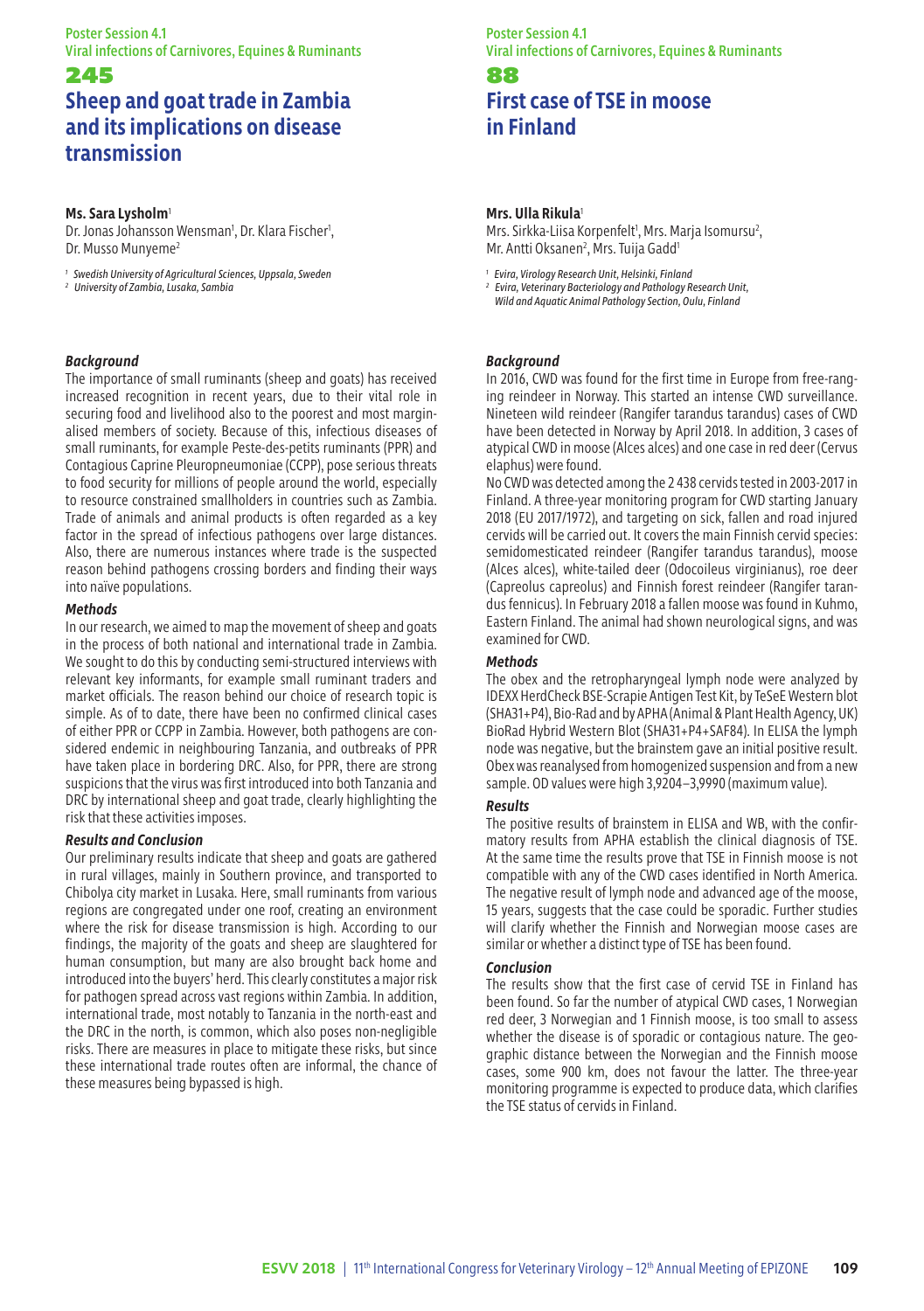#### 200

## **Case report: Multiple cutaneous nodules in a dairy cow (LSD differential diagnosis)**

#### **Dr. Andrea Luppi**<sup>1</sup> **, Dr. Davide Lelli**<sup>1</sup>

Dr. Giorgia De Lorenzi<sup>1</sup>, Dr. Paolo Bonilauri<sup>1</sup>, Dr. Gian Federico Fantuzzi<sup>2</sup>, Dr. Lucia Gibelli<sup>1</sup>, Dr. Sabrina Canziani<sup>1</sup>, Dr. Michele Dottori<sup>1</sup>

*<sup>1</sup> Izsler, Brescia, Italy*

*<sup>2</sup> Practitioner, Reggio Emilia, Italy*

### *Background*

The nodular cutaneous lesions in dairy cow recognize several causes for which, the differentiation, requires diagnostic investigations. The recent spread of Lumpy skin disease (LSD) in several European countries, such as Albania, Greece and Macedonia, has led greater attention to cases not easily differentiable from a clinical point of view from the aforementioned disease. Severe LSD is highly characteristic, but milder forms can be confused with: bovine herpes mammillitis, bovine papular stomatitis, papillomavirus, pseudocowpox, vaccinia virus and cowpox virus infections, dermatophilosis, demodicosis, insect or tick bites, besnoitiosis, rinderpest, hypoderma bovis, photosensitisation, urticaria, cutaneous tuberculosis, onchocercosis. Milder forms of these diseases/syndromes can be distinguished from LSD by histopathology and other laboratory tests. The present case report describes the clinical presentation and the investigation performed in a dairy cow with multiple diffuse nodular skin lesions.

#### *Methods*

In February 2018, multiple diffuse nodular skin lesions were found in 1 out of 60 cattle in a dairy farm in Reggio Emilia, northern Italy. The cow was 5-year-old. The lesions were distributed mostly around the neck, shoulders, back, forelimbs, hindlimbs, and bilateral of midline portion. Lesions were characterized by firm, hypotrichous to alopecic nodules of 0.5-3 cm of diameter. The enlargement of the right precrural lymph node was observed. Clinical examination of the affected cow revealed slight emaciation and rectal temperature of 39°C. A representative cutaneous nodule was sampled by biopsy. The pathological material was submitted to cytological and histopathological evaluation, to virological investigation (cell culture) and tested for capripox virus (real time PCR) and for bovine papillomavirus (PCR). The precrural lymph node was sampled by fine needle aspiration for cytology. Blood sample was collected and tested for bovine leukaemia virus (BLV) antibodies using the agar gel immune diffusion method (AGID).

#### *Results*

The real time PCR for capripox virus resulted negative, as well as the virological examination on cell culture. PCR for bovine papillomavirus (BPV) resulted positive (99% of homology with BPV-1). Cytology revealed neoplastic lymphocytes both in cutaneous and lymph nodal samples. Histologically, epidermal and dermal infiltrations of neoplastic lymphoid cells were observed. No histological lesions compatible with BPV infection were observed. AGID result excluded the BLV infection.

#### *Conclusion*

The present case report describes a cutaneous lymphoma in a dairy cow, occurring independently of BLV infection and affecting only a single cow in the herd. The case described underlines the importance of a correct diagnostic approach in case of nodular lesions in cattle.

#### Poster Session 4.2 Viral infections of Swine, Birds, Fish & Bees

## 57 **Norovirus GII in faeces of healthy pigs in North-East Italy**

### **Ms. Giovanna Rizzo**<sup>1</sup>

Ms. Lara Cavicchio<sup>1</sup>, Mrs. Laura Amato<sup>1</sup>, Mr. Giovanni Cunial<sup>1</sup>, Mr. Mario Forzan<sup>2</sup>, Mr. Maurizio Mazzei<sup>2</sup>, Ms. Martina Ustulin<sup>1</sup>, Ms. Adelaide Milani<sup>1</sup>, Mrs. Alice Fusaro<sup>1</sup>, Dr. Isabella Monne<sup>1</sup>, Mr. Denis Vio<sup>1</sup>, Mrs. Lebana Bonfanti<sup>1</sup>, Ms. Maria Serena Beato<sup>1</sup>

*<sup>1</sup> Istituto Zooprofilattico Sperimentale delle Venezie, Legnaro (PD), Italy*

*<sup>2</sup> Università di Pisa, Pisa, Italy*

### *Background*

Norovirus (NoV) has emerged as one of the major causative agents of non-bacterial, food- and water-borne gastroenteritis in humans. NoVs, belonging to Caliciviridae, are classified into 6 genogroups (G), from GI to GVI, which are further subdivided into 30 genotypes. NoVs identified in human gastroenteritis cases belong to GI, GII and GIV. NoVs have also been isolated from several animal species, including pigs. Detection of human GII.4 NoV in swine faecal and retail raw meat samples has raised public health concerns about the zoonotic potential of porcine NoVs and the role of swine in the epidemiology of this infection, as possible source of new viral recombinant strains that can be dangerous for human. Currently, there are no data on the prevalence of Norovirus in Italy in pigs: the only case described is related to a Norovirus GII.11, identified in swine faecal sample in absence of gastrointestinal clinical signs.

#### *Methods*

Faeces were collected at slaughterhouse in 2017 in two regions of North-East Italy. Forty-six samples originated from Veneto and thirtythree from Friuli Venezia Giulia regions, were analysed for presence of Calicivirus. A two-step RT-PCR targeting the RdRP gene with p290-p110 primer pairs was used. Sanger sequence of the partial RdRP gene was conducted on samples presenting enough amount of the target amplified DNA. For NoV positive samples, a new primer pair was designed for amplification and molecular characterization of VP1 capsidic region. Phylogenetic analysis was carried out using the Maximum Likelihood method and Kimura two-parameter substitution model using PhyML software.

#### *Results*

Fourteen samples collected in Veneto region were positive by RT-PCR for Calicivirus. Nucleotide sequences of about 300bp were obtained from only two samples. BLAST analysis showed nucleotide similarity between 89% and 92% with swine NoV GII detected in Europe. Phylogenetic analysis of the RdRp gene showed that Italian strains belong to the GII.11 and cluster with other swine NoVs from Europe, Asia and South America. Complete VP1 nucleotide sequence was obtained from only one sample: BLAST analysis showed nucleotide similarity of about 88% with swine NoVs GII detected in Asia.

#### *Conclusion*

This study identified GII.11 NoVs in the swine population of North-East Italy, similarly to a previous report in 2011. Serological studies aimed at investigate presence of antibodies against GII.4 in selected swine farms are ongoing. The real distribution and the role of NoVs in swine need to be further investigated by proper sampling approach and full genome analysis.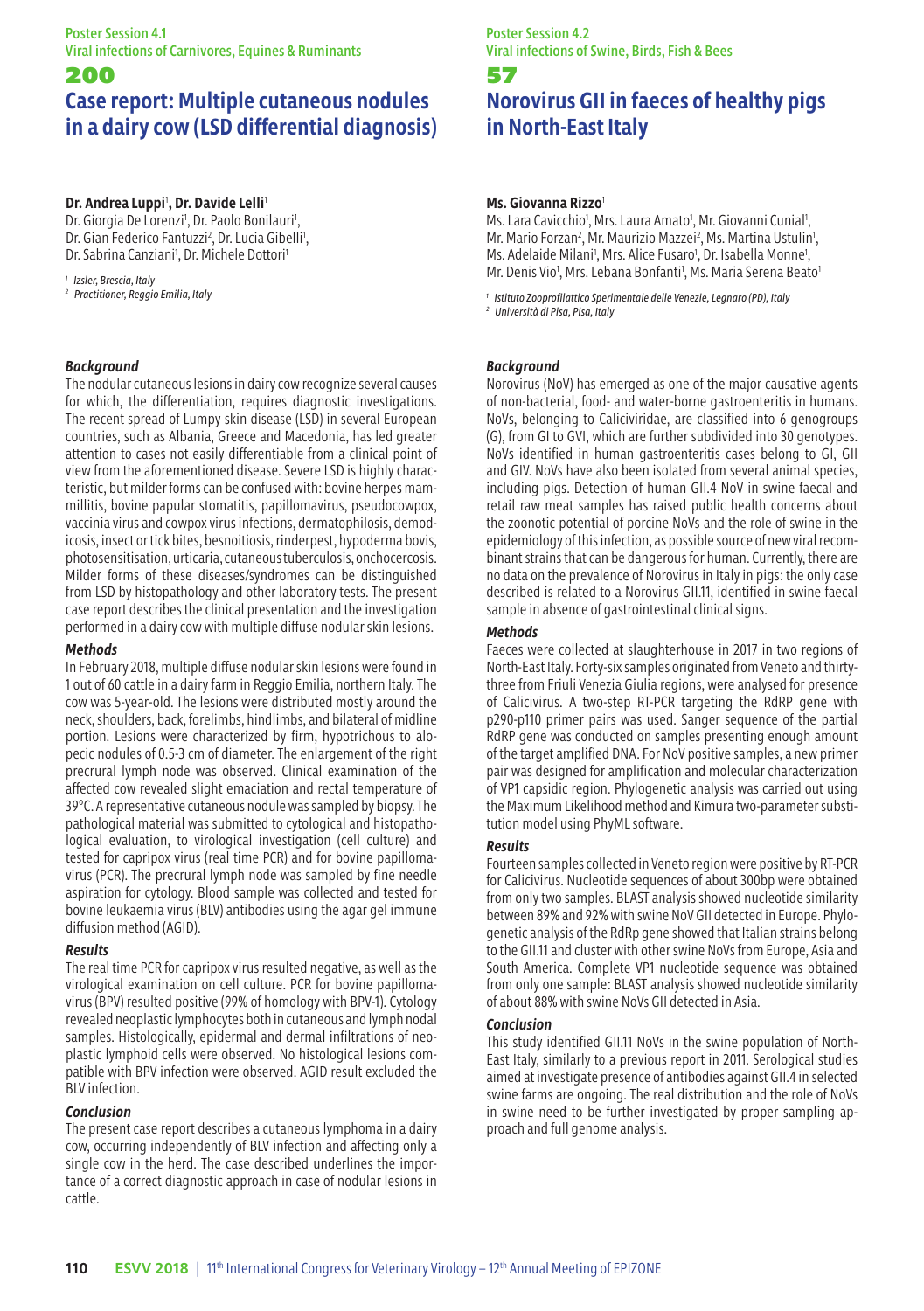## **Surveillance of swine influenza A in Spain: white pigs, free-range Iberian pigs and wild boars**

#### **Mr. Gustavo Real-Soldevilla**<sup>1</sup>

Ms. Paloma Encinas-Díaz1

*1 Instituto Nacional de Investigación y Tecnología Agraria y Alimentaria (INIA), Madrid, Spain*

#### *Background*

26

Spain is recognized by the OIE as a priority region for the surveillance of swine influenza because it meets the main risk factors for the spread and emergence of the influenza A virus in swine: high populations of swine, high prevalence of SIV infection, potential for reassortment between virus circulating in pigs and birds and high rate of swine movements and exports. Up to 10% of Spanish domestic pig population belongs to Iberian breed which are mostly bred in a free-range system. The wild-boar is other member of Sus scrofa species which is susceptible to swine influenza viruses. Its population is very high in many regions of Spain and they frequently come in close contact with other domestic and wild animals, importantly with wild birds. In this study, we aim to investigate the epizootiology of influenza infection and the characteristics of circulating influenza viruses in industrial farms of white pigs, in free-ranging Iberian pigs and in wild boars.

#### *Methods*

Sampling area and period: west-central Spain, proximity to Important Bird Areas (IBA)/wetlands (according to BirdLife International), 2016–17.

Type of samples: sera, lung tissue, nasopharingeal swabs (NAS) from white pigs of intensive farms (fatteners, 3–9 w.o.), Iberian pigs (fatteners, 12–16 m.o.) and wild boars (hunted or captured, 1–4 y.o.)

#### Methods of analysis:

- Serology: bELISA (NP), Hemagglutination inhibition, Neuraminidase inhibition, ELISA and microarrays with recombinant HAs.
- Virus detection and characterization: rtRT-PCR (M) for virus detection, chicken embryo and MDCK inoculation for virus isolation, RT-PCR and HAI for isolate subtyping, genomic sequencing of viral cRNA by Illumina technology.

#### *Results*

- White pigs samples: 498 NAS/18 farms/14 towns: 9.1% animals RT-PCR+, 61.1% farms+, 13 virus isolated: 7 H1N1 (clade 1C.2.1), 5 H1N2 (clade 1C.2), 1 H3N2.
- Iberian pigs samples: 357 NAS and 577 sera/22 farms/15 towns: 0% animals RT-PCR+, 56.8% animals sero+, 68.2% farms sero+, all sw-subtypes present.
- Wild boars samples: 533 NAS and 518 sera/20 locations: 0% animals RT-PCR+, 10.8% animals sero+, 25% locations sero+, all sw-subtypes present except H3N2.

#### *Conclusion*

- High genetic and antigenic homology among Spanish swine influenza isolates and circulating European viruses.
- Influenza epizootiology of wild boars and free-range Iberian pigs appears to be different from that of the intensive white swine.
- In spite of sharing habitat very closely, we have not found evidence of transmission of avian IVs from wild birds to wild boars or Iberian pigs.

#### Poster Session 4.2 Viral infections of Swine, Birds, Fish & Bees

#### 42

## **Expansion of the area of distribution of ASF in the Russian Federation in 2017**

#### **Mr. Alexey Igolkin1** , **Ms. Alexandra Elsukova**<sup>1</sup> Mr. Ali Mazloum<sup>1</sup>, Ms. Natalia Vlasova<sup>1</sup>

*<sup>1</sup> FGBI ARRIAH, Vladimir, Russian Federation*

#### *Background*

Since the registration of the first outbreak of ASF in Russia in 2007, the virus has spread not only in European regions of the country, but also in a number of Siberian regions in 2017.

The distinctive feature of ASF virus spread in Russia was noticed by outbreaks in regions of Siberia in 2017, where pig farming is at a very high level of development (Irkutsk, Omsk, Tyumen, Chelyabinsk regions, Krasnoyarsk Territory). Epizootological investigations of outbreaks showed that the most likely cause of spreading was the illegal trade of both live animals and infected swine products. In November 2017, the disease was first recorded in wild boar population in Kaliningrad region on the border areas with the Republic of Poland (unfavorable for ASF since 2014).

Due to the aggressive and unpredictable pattern of ASF virus spread, it is necessary to conduct a phylogenetic analysis of circulating isolates, which will not only allow objectively assess the molecular evolution of the viral population, but also form approaches in tracking new genetic variants.

#### *Methods*

At the reference laboratory of ASFV FGBI "ARRIAH" a phylogenetic analysis was conducted on six isolates of ASF virus from 2017 (Irkutsk 03/17, Krasnoyarsk 10/17, Krasnodar 07/17, Omsk 10/17, Kaliningrad 12/17, Belgorod 10/17) using molecular-genetic markers. The following genes were selected as markers: the complete sequences of the genes O61R, CP204L, E183L, A179L, E248, and DP96, fragments of B626L, and EP402L genes, intergenic regions MGF 5059R / 10R, and I73R / I329L and finally the central variable region (CVR) within B602L gene.

#### *Results*

Phylogenetic analysis divided the studied isolates into three groups. Isolates Irkutsk 03/17 and Krasnoyarsk 10/17 belonged to the first group scoring 100% match in all 12 genomic markers with reference isolate Georgia 2007/1. The second group consisted of isolates Krasnodar 07/17 and Omsk 10/17. Isolates Kaliningrad 12/17 and Belgorod 10/17 belonged to the third group.

#### *Conclusion*

Thus, the long circulation of the ASF virus in domestic pigs and wild boars populations on the territory of the Russian Federation since 2007 has contributed to the emergence of new genetically modified variants of the virus, whose virulence remains unclear.

In the future using genomic markers will help in identifying new isolates and grouping them according to their molecular characteristics. An increase in the number of markers will increase the accuracy of this analysis, which in turn will allow tracing molecular evolutionary changes and possible ways of ASF virus spread.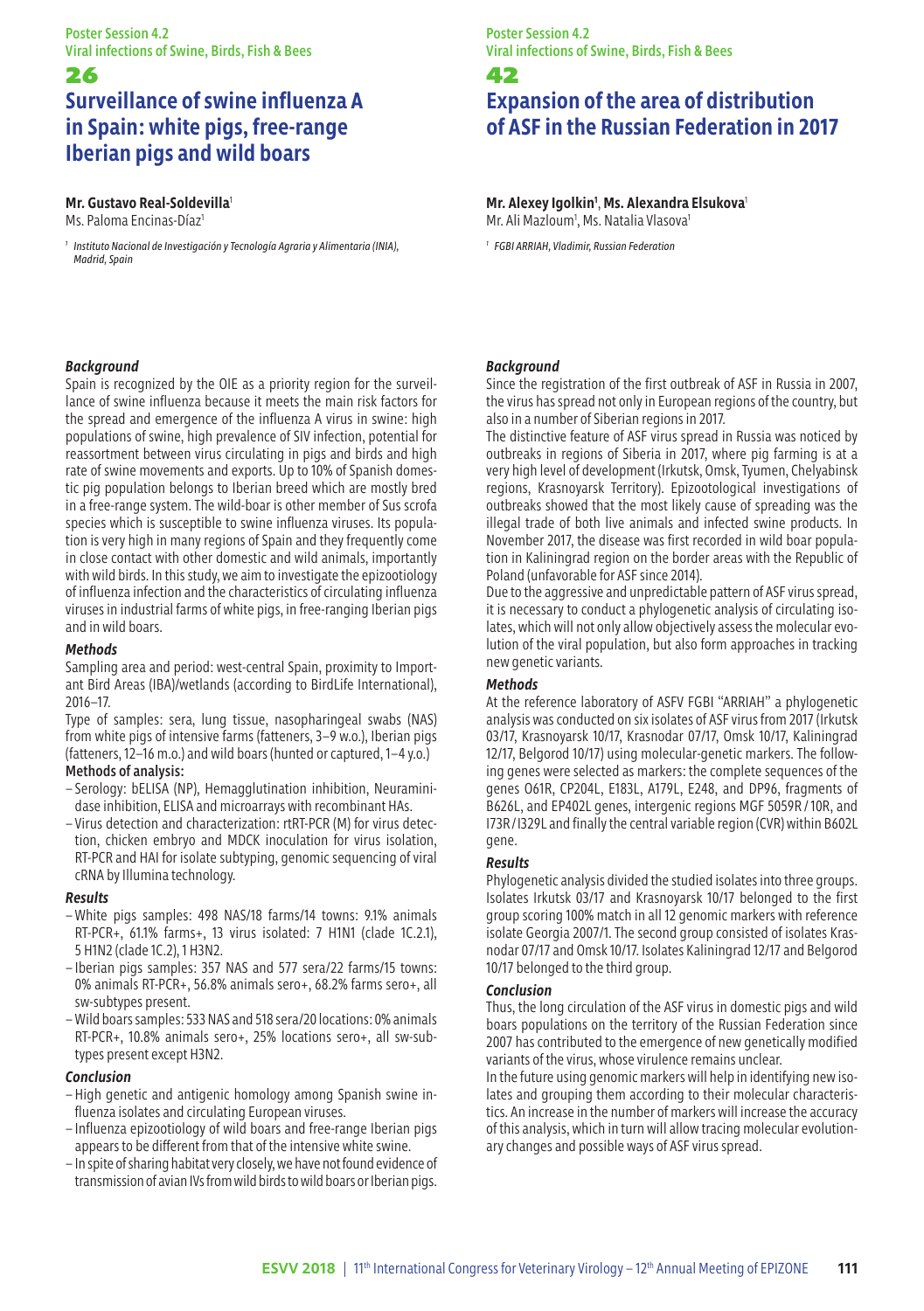## 71 **Ripening procedures influence the African swine fever virus survival in typical Italian pork products**

#### **Mr. Francesco Feliziani**<sup>1</sup>

Mr. Stefano Petrini<sup>1</sup>, Dr. Cristina Casciari<sup>1</sup>, Dr. Monica Giammarioli<sup>1</sup>, Mr. Gian Mario De Mia1

*1 Istituto Zooprofilattico Sperimentale dell'Umbria e delle Marche "Togo Rosati", Perugia, Italy*

#### *Background*

Incursions of African swine fever (ASF) into disease-free regions have significant consequences, resulting in ban of international trade and costly control measures. Spread of ASF virus (ASFV) occurs via direct contact between pigs, via indirect contact with virus-contaminated fomites or via ingestion of products from infected pigs.

One of the factors that affect whether or not a pig becomes infected upon ingestion of pork-derived material, is how long the pathogen may survive within the product under the condition to which it is exposed. In this respect, the products which may be cured prior to generation of waste are worthy of particular attention. The dry curing process is known to reduce the load of a number of animal pathogens, nevertheless studies evaluating the viability of porcine viruses in contaminated meat products have not been extensively performed.

#### *Methods*

In this work, we present the effect of the dry curing process on the inactivation of ASFV in three different Italian dry-cured meat products prepared from experimentally infected pigs slaughtered at the peak of viremia. The meat products were processed using commercial methods and industrial procedures currently being followed in Italy. Samples collected at predetermined intervals during processing were analyzed for virus survival by virus isolation and animal inoculation.

#### *Results*

Virus survival was demonstrated by virus isolation in samples of salami, pork belly and loin up to 18, 39 and 47 days of curing, respectively.

Pools of samples were given orally to pairs of piglets. The conclusive proof of virus inactivation was obtained after 26 (salami) and 137 (pork belly and loin) days of processing, when piglet infection was not followed by disease symptoms and animals did not develop ASFV antibodies after 21 DPI.

ASFV was detected by piglet inoculation for up to 18, 60, and 83 days of curing in Italian salami, pork belly, and loin, respectively.

#### *Conclusion*

The data obtained from the test conducted on the salami, support the conclusion that the curing time of such product is sufficient to inactivate the virus. In conclusion, this study will improve knowledge of ASFV survival, giving valuable data to develop criteria for importation and commercialization of these dry-cured meat products from infected countries. This could also provide the opportunity to review some criteria set out in the European legislation (Directive 2002/99/ EC).

Poster Session 4.2 Viral infections of Swine, Birds, Fish & Bees

#### 85

## **Neurotropic viruses in pigs – focusing on congenital tremor and splay legs**

#### **Mrs. Hedvig Stenberg**<sup>1</sup>

Mrs. Lisa Lindström<sup>1</sup>, Dr. Juliette Hayer<sup>2</sup>, Assoc. Prof. Anne-Lie Blomström<sup>1</sup>, Prof. Mikael Berg<sup>1</sup>, Dr. Maja Malmberg<sup>1,2</sup>, Prof. Magdalena Jacobson<sup>3</sup>

- *1 Dep. of Biomedical Sciences and Veterinary Public Health, Swedish University of Agricultural Sciences, Uppsala, Sweden*
- *2 Dep. of Animal Breeding and Genetics, Swedish University of Agricultural Sciences, SLU, Uppsala, Sweden*
- *3 Dep. of Clinical Sciences, Swedish University of Agricultural Sciences, Uppsala, Sweden*

#### *Background*

The ability of neurotropic viruses to cause devastating congenital disease in new-borns has been documented in a wide range of animals. This project will contribute to an increased understanding of viruses with this ability by focusing on two congenital diseases affecting neonatal piglets – congenital tremor and splay legs. Both diseases are characterized by neurological symptoms due to hypomyelination of the central nervous system. Congenital tremor (CT) was first described in 1922 and its assumed infectious origin has eluded researchers ever since. The disease is characterized by severe tremor, resulting in difficulties to nurse and increased piglet mortality. When searching for viruses in brain-tissue from affected piglets several different viruses have been identified – atypical porcine pestivirus, porcine astrovirus, porcine cirocvirus -II and aichivirus-C. The finding of a wide range of different virus has led to the hypothesis that CT could be caused by a variety of viruses with the ability to cross the placenta.

Splay legs are characterized by a temporally limited function in the hind legs, resulting in restricted ability to stand and walk. When experimental infections with atypical pestivirus were done it caused both CT and splayed legs in the same litter. Thus, in the present study the two diseases were simultaneously investigated.

#### *Method*

In this project tissue deriving from the central nervous system of infected piglets will be analyzed. The samples will be analyzed using viral metagenomic methods with a sequencing depth of 1 Gb per sample. This will allow the detection of even very low abundance of viruses. The downstream analyze will include identification, isolation and characterization of viruses in combination with experimental infections of pregnant sows to elucidate the role of identified viruses in congenital disease.

#### *Results*

We have sampled 33 piglets, 13 with splay legs, 14 with CT and 6 healthy controls. The piglets' origin from farms in the middle and south of Sweden. The samples are being prepared for laboratory analyzes and histopathologic investigation.

#### *Conclusion*

By investigating the causative agent of CT and splay legs, not only the virus causing the diseases will be identified, but also the role of viruses in congenital disease will be elucidated. In conclusion this will be done by:

- Establish the virome of CNS, & blood in diseased and healthy pigs.
- Characterize viruses of importance for congenital disease in piglets.
- Discover viruses' ability to infect and cause neurological disorders in neonatal piglets.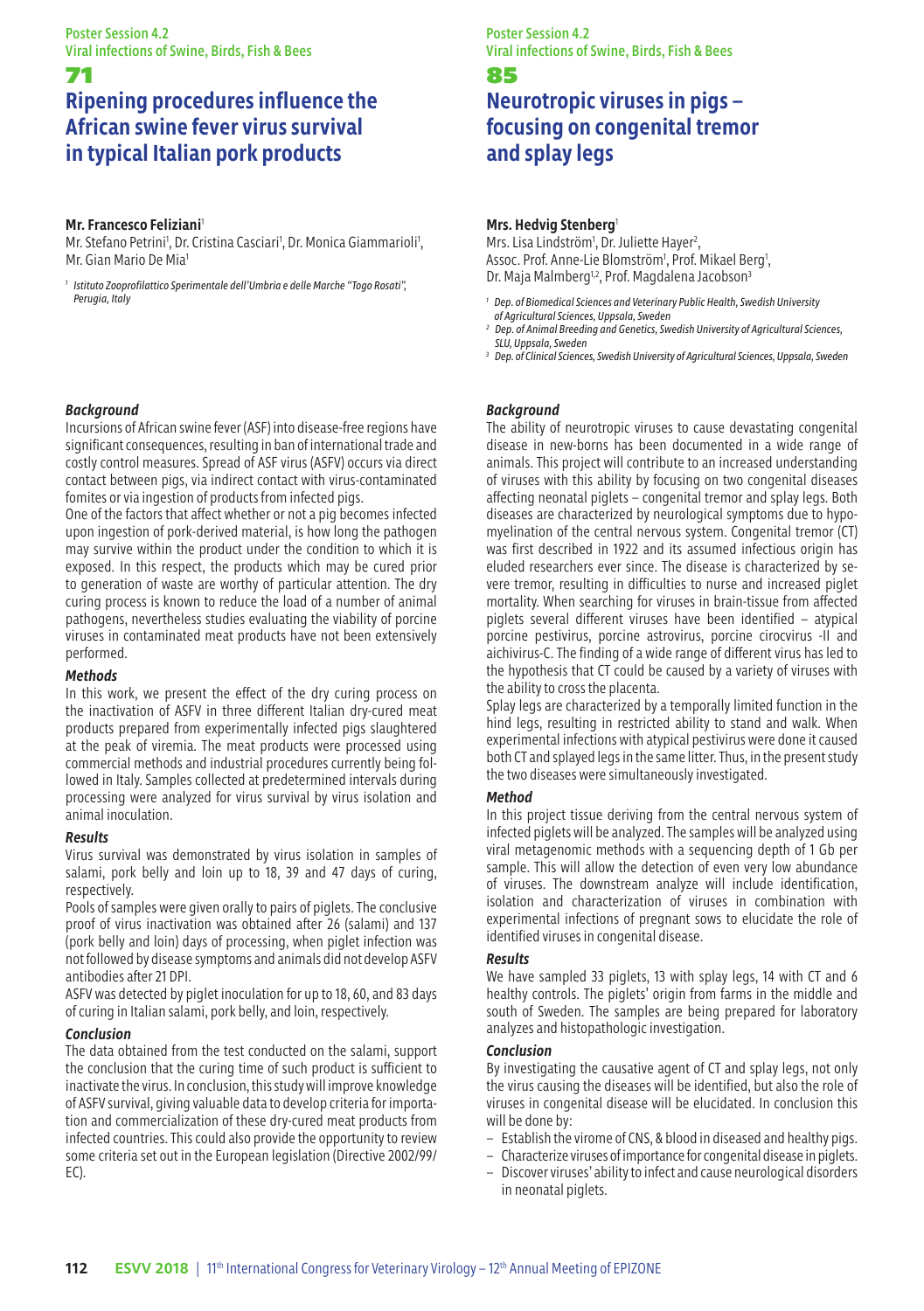## 217 **Whole-genome characterization of African swine fever viruses from Sardinia collected between 1978 and 2012**

#### **Dr. Fredrik Granberg**<sup>1</sup>

Mrs. Claudia Torresi<sup>2</sup>, Mrs. Annalisa Oggiano<sup>3</sup>, Dr. Maja Malmberg<sup>1,4</sup>, Mrs. Carmen Iscaro<sup>2</sup>, Prof. Sándor Belák<sup>1</sup>, Mr. Gian Mario De Mia<sup>2</sup>

*1 Department of Biomedical Sciences and Veterinary Public Health,*

- *Swedish University Of Agricultural Sciences (SLU), Uppsala, Sweden 2 Istituto Zooprofilattico Sperimentale dell'Umbria e delle Marche (IZS-UM), Perugia, Italy*
- *<sup>3</sup> Istituto Zooprofilattico Sperimentale della Sardegna (IZS-SA), Sassari, Italy 4 SLU Global Bioinformatics Centre, Department of Animal Breeding and Genetics, Swedish University of Agricultural Sciences (SLU), Uppsala, Sweden*

#### *Background*

African swine fever (ASF) is an acute, highly contagious disease of pigs, which can induce high mortality rates. The disease is enzootic in many African countries and on the Italian island of Sardinia, where it has been present since 1978. The etiological agent, ASF virus (ASFV), is an enveloped DNA virus with a double-stranded genome of 170-190 kbp, flanked by inverted terminal repeats (ITRs). Previous genetic analyses of ASFV isolates from Sardinia have revealed that they all belong to the p72 genotype I, with only minor variations within the B602L and the EP402R genes. However, these studies were largely limited to a few selected genes. To better distinguish between these closely related isolates and more fully investigate the evolution of ASFV in Sardinia, near-full length or complete genome sequences are required. We have assembled and annotated the complete genome sequences of nine ASFV isolates collected in Sardinia between 1978 and 2012.

#### *Methods*

A total of nine samples were selected and DNA was extracted both with and without prior nuclease treatment as earlier described (Granberg et al. 2013). Initial sequencing was performed on an Illumina MiSeq using the Nextera XT kit for library construction. The raw data were reference-mapped and de novo assembled using Bowtie2 and SPADES, respectively. In order to generate long-read sequence data, that potentially could reduce the assembly complexity, one sample was also sequenced on the Pacific Biosciences (PacBio) RSII platform (SciLifeLab). The PacBio data was processed and de novo assembled using the SMRT Analysis system v2.3.0. All obtained contigs were further analyzed and corrected using CodonCode Aligner. Unclear regions were resolved by PCR and Sanger sequencing.

#### *Results*

Complete or near-full length genomic sequences were obtained for all the investigated isolates. The genome sequence of the ASFV isolate 47/Ss/08 has already been deposited in GenBank under the accession number KX354450. The isolates were genetically very similar with an identity at the nucleotide level of 99.5 to 99.9%. The observed differences included both smaller deletions, insertions and point mutations. Most of these differences occurred in a time-dependent manner and the ITRs were the regions with the greatest divergence.

#### *Conclusion*

As a whole, the results from our studies confirmed a remarkable genetic stability of the ASFV/p72 genotype I viruses circulating in Sardinia. However, the biological significance of the observed changes in annotated genes is still not completely understood.

Poster Session 4.2 Viral infections of Swine, Birds, Fish & Bees

93

## **Evaluating the induced-African swine fever virus (ASFV) clinical infection by the interpretation of the laboratorial diagnostic results.**

#### **Mrs. Verónica Delicado Losa**<sup>1</sup>

*1 European Union Reference Laboratory for African Swine Fever (EURL), Centro de Investigación en Sanidad Animal, INIA-CISA, Valdeolmos, Spain*

#### *Background*

African Swine Fever (ASF) is a complex and serious infectious disease of swine. The spread of ASF into the wild boar population in Europe has highlighted the need for targeted surveillance and early-warning actions. Samples obtained from hunted/dead animals or animal debris are tested to determine the presence of the disease. However, one of the most pressing problems of the current epidemic is the lack of accurate information about the ASF clinical course in the hosts once the disease is detected. The laboratory diagnosis may provide useful information regarding timing of infection and disease evolution. Thus, the main goal of this study has been to set up fixed criteria that could determine the timing of the ASF clinical infection based on laboratory diagnostic results.

#### *Methods*

A total of 1,103 samples (497 bloods and 606 tissues) were collected from animals experimentally infected with P72 genotype II ASFVs of different virulence ranged from highly virulent to attenuated strains. Each sample was analyzed in parallel by real time PCR and by indirect immunoperoxidase test (IPT) to determine the presence of the virus and/or specific antibodies. Combining both virus and antibody laboratory results, cut-off points were set up to make a categorization of the course of infection.

#### *Results*

Bloods taken from acutely infected pigs were mainly PCR positives (66%) but negatives in IPT. Only 34% resulted virus and antibody positive with antibody titers ≤1:5,120 in the 87% of the bloods. In contrast, in chronically infected pigs, 67% of the bloods were only IPT positive against the 31% which resulted positive by both tests. High antibody titers (≥1:5.120) were obtained in the 93.5% of them. Interestingly, in bloods from subacute infected pigs, the highest percentage (87%) was positive for both tests with titers ≥1:5.120 in the majority of them (91%). Similar results were obtained in tissues. Thus, the overall analysis of the results allowed us to differentiate among acute to subacute-chronic infections. With regards to the antibody titer the cut-off was fixed in 1:5120 when samples were PCR and antibody positives.

#### *Conclusion*

The parameters established within this study can be extrapolated to field samples that allow the identification of chronic infections in affected animals, mainly in the wild boar population. This can be used as a new tool to gather useful epidemiological information about the evolution of the disease in endemic areas.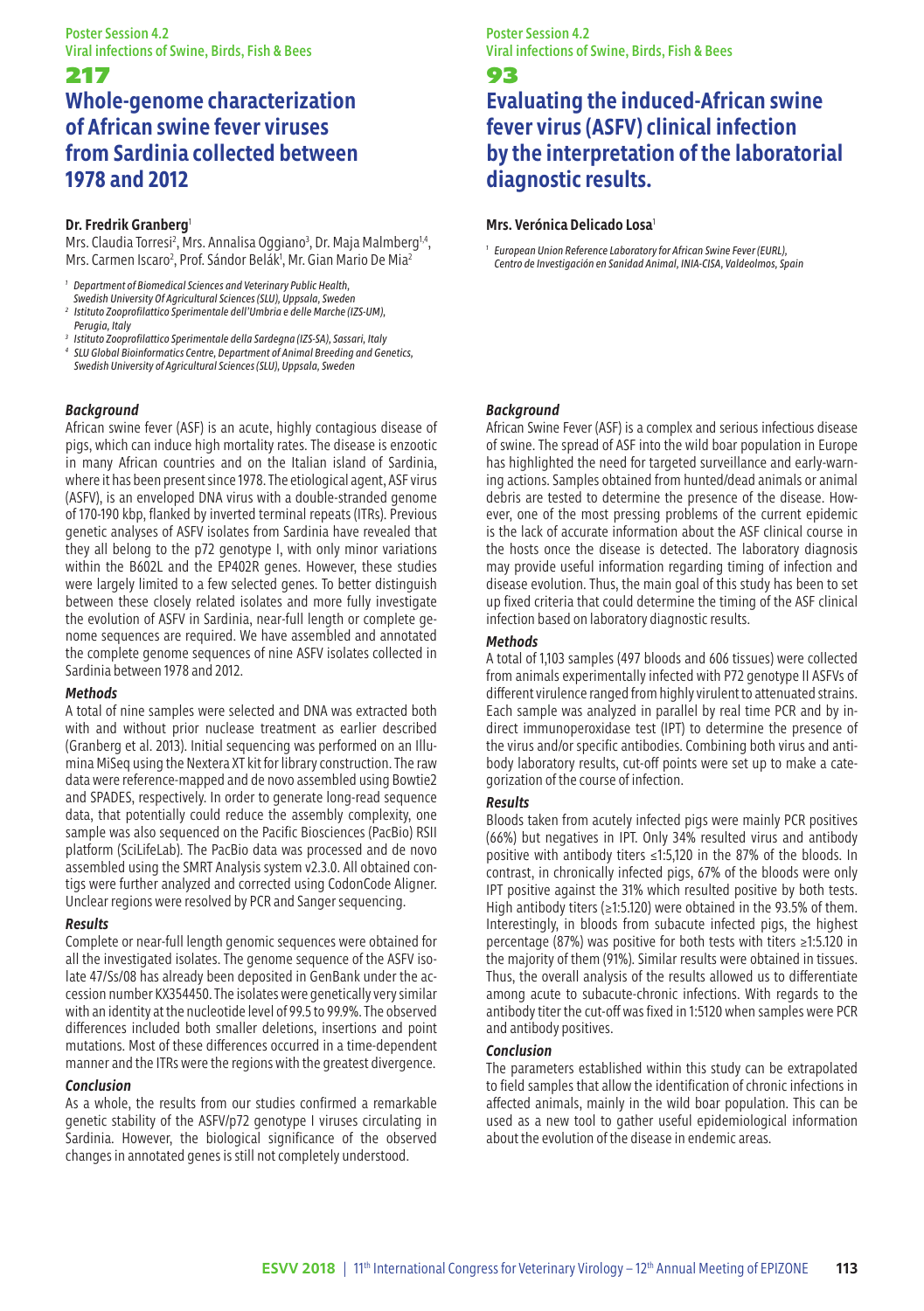## 111 **African swine fever prevalence in Lithuania, 2014–2017**

#### **Mr. Juozas Grigas**<sup>1</sup> **, Mr. Arunas Stankevicius**<sup>1</sup>

Mr. Arnoldas Pautienius<sup>1</sup>, Mrs. Simona Pileviciene<sup>2</sup>, Ms. Ruta Zagrabskaite<sup>2</sup>, Mrs. Jurate Buitkuviene<sup>2</sup>, Mr. Gediminas Pridotkas<sup>2</sup>, Ms. Zaneta Streimikyte<sup>1</sup>, Mr. Algirdas Salomskas', Mr. Dainius Zienius'

*<sup>1</sup> Lithuanian University of Health Sciences, Kaunas, Lithuania*

*<sup>2</sup> National Food and Veterinary Risk Assessment Institute, Vilnius, Lithuania*

#### *Background*

African swine fever (ASF) is a highly contagious hemorrhagic viral disease of domestic pigs and other members of Suidea family. In recent years, ASF has emerged in several European countries, namely Russia, Ukraine, Belarus, Latvia, Estonia, Poland, and, most recently, ASF cases have been reported in Czech Republic, Moldova and Romania. First case of ASF in Lithuania has been reported in 2014 and linked to infected wild boar migration from neighboring countries and close contact with wild boar carcasses. Since then, gradual increase in ASF prevalence has been reported every consecutive year, although a thorough overview of an epidemiological situation in the country has not yet been published.

#### *Methods*

A National surveillance program was introduced in Lithuania after detection of the first cases of ASF in wild boars in January 2014. Throughout the 2014–2017 period, hunted wild boar (Sus scrofa) ( $n=91511$ ), wild boar carcass ( $n=3685$ ) and domestic pig ( $n=80687$ ) samples were collected and tested. Serum samples were tested using commercially available ELISA kits for antibody detection. In addition, for direct viral DNA detection, all samples were tested using real-time PCR with primers targeting conservative VP72 gene region. Prevalence and statistical difference analyses using Fisher's exact test were carried out to outline the epidemiological situation.

#### *Results*

ASF virus prevalence in hunted wild boars using PCR analysis increased from 0.83% [0.69–0.98] to 2.27% [2.05–2.48] from 2014 to 2016 respectively. However, there was a dramatic jump in the number of ASF positive wild boars cases in 2017 resulting in prevalence of 12.39% [11.91–12.86]. Prevalence of ASF virus in pigs ranged from 0.24% [0.17–0.32] in 2015 to 2.74% [2.33–3.15] in 2017. Correlation between the pig density and number of recorded pig ASF cases in affected regions was found only in 2017 (R=0.78, p<0.05).

#### *Conclusion*

An overview of ASF situation in Lithuania has been reported for the first time. A gradual increase in wild boar cases and a sudden peak in 2017 signify the importance of further implementation of disease control methods in local and international wild boar populations. In addition, rigorous biosecurity measures should be ensured in industrial size farms and a number of household pigs minimized to avoid possible contamination routs.

#### Poster Session 4.2 Viral infections of Swine, Birds, Fish & Bees

## 46

## **African swine fever situation and diagnostic methods in Lithuania**

#### **Mrs. Simona Pileviciene**1,2

Dr. Vaclovas Jurgelevicius<sup>1,2</sup>, Dr. Gediminas Pridotkas<sup>2</sup>

*<sup>1</sup> Vytautas Magnus University, Kaunas, Lithuania*

*<sup>2</sup> National Food and Veterinary Risk Assessment Institute, Vilnius, Lithuania*

#### *Background*

African swine fever (ASF) is a serious disease of key importance occuring in wild boars and domestic pigs. As there is still no vaccine or treatment available, monitoring and controlling is the only way to control the disease. On 24th January 2014 Lithuania notified two primary cases of African swine fever (ASF) in wild boars. The animals were tested positive for ASF virus (ASFV) genome by real time PCR at the National Reference Laboratory for ASF in Lithuania (NRL), results were confirmed by the European Union Reference Laboratory for African swine fever (CISA-INIA). Intensive wild and domestic animal monitoring program was started. During the period of 2014–2017 ASF was confirmed in two large commercial pig holding with the highest biosecurity. Pigs were killed and destroyed. Since 2014 ASF outbreak territory from east and south has expanded to the middle of Lithuania.

#### *Methods*

Diagnosis by PCR is one of the highly recommended diagnostic methods by World Organization for Animal health (OIE) for diagnosis of ASF. Total DNA was extracted from 140–500 µL wide range of sample: tissue, blood-EDTA, serum using "Viral RNA Extraction Kit" (Qiagen) and "RNeasy Mini Kit" (Qiagen) following the manufacturer's procedure the final elution was done with 80–125 µL elution buffer. The aim of the present study was to compare singleplex real-time PCR assays to a duplex assay allowing the identification of ASF and internal control in a single PCR tube and to compare primers, which target the p72 gene (ASF 250 bp and ASF 75 bp) effectivity.

#### *Results*

In order for the PCR to be effective, it is important to choose the appropriate reaction buffer solution primers and probe concentration. For experiments were selected two different reaction buffers, selecting the appropriate primer concentration has been analyzed using primer concentration 600–900 nM and probe 100–400 nM. The lowest Ct value is obtained at 800 nM ASF primer concentration. Standard deviation between the experiments is the smallest, so you can expect the best repetitive results. From experiment results with different combination of probe concentration for the detection determine that optimum probe concentration is 200 nM. For experiments were used reference samples (INIA, Spain), and positive samples from infected animals in Lithuania. Results show 100% sensitivity and specificity.

#### *Conclusion*

Basis on this selected to perform experiment using Multiplex realtime PCR assays prove to be less time consuming and cost efficient and therefore have a high potential to be applied in routine analysis. It is important to have effective and fast method that allows virus detection at the beginning of disease for wild boar population and in outbreaks for domestic pigs. Described specific duplex real-time assay proved to be specific, sensitive and reproducible. This makes it a promising method that can complement the current methods. Using a combination of specific DNA extraction methods, an IPC, qPCR is applicable on many kinds of domestic pig and wild boar samples.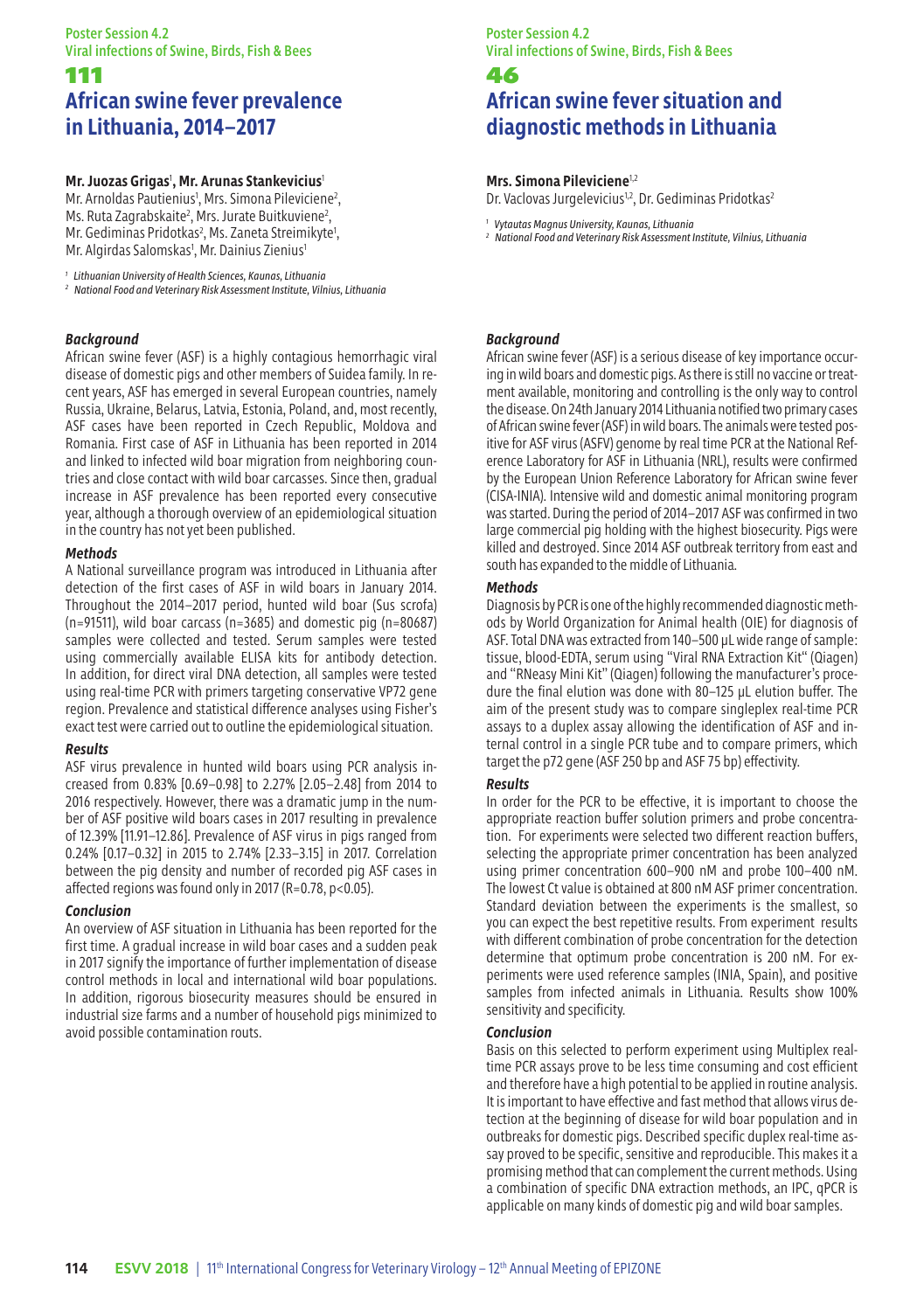#### 16

## **Swine influenza virus seroprevalence in Umbria region (Centre of Italy) and identification of circulating substypes**

#### **Dr. Silva Costarelli**<sup>1</sup>

Mr. Marco Sensi<sup>1</sup>, Dr. Monica Giammarioli<sup>1</sup>, Mrs. Angela Caporali<sup>1</sup>, Mrs. Carmen Panzieri<sup>1</sup>, Mrs. Caterina Mariotti<sup>1</sup>, Mr. Jacopo Zema<sup>1</sup>, Mr. Francesco Feliziani1

*1 Istituto Zooprofilattico Sperimentale dell'Umbria e delle Marche "Togo Rosati", Perugia, Italy*

#### *Background*

Swine Influenza Virus (SIV) is endemic in most countries of the world and recognized as "door opener" for other infectious agents. Its antigenic variability makes the virus easily adaptable to new hosts and able to cross-species transmission.

The aims of our work were the evaluation of SIV seroprevalence and the identification of the circulating SIV subtypes within Umbria Region pig farms.

#### *Methods*

Considering the objective to estimate the SIV territorial herd seroprevalence, during the 2016 a statistically representative number of pig farms present in Umbria region were checked. The number of farms was calculated assuming a hypothetical prevalence value of 50% (s.e. 10%). In order to exclude the presence of seropositive animals within the herd, a prevalence value of 10% was hypothesized. The serum samples were randomly selected from the sera collected for Swine Vesicular Disease National Control Plan by the Public Veterinary Service.

The WIN EPI software was used for the statistical evaluation. The relative risk assessment was estimated by the ODDS RATIO calculation.

To identify the circulating subtypes, we collaborated with some practitioner vets who reported us all the SIV suspected clinical forms. Nasal swabs and/or lungs were collected and assayed by bio-molecular methods from "clinical suspects", necropsied animals, slaughtered animals with lung lesions and from imported weaners at the arrival.

#### *Results*

In the pig farms of Umbria Region, the ELISA tests registered a seroprevalence of 32.2% (C.I. 22,84% – 41,53% – C.L. 95%). The statistical elaboration highlighted "fattening unit" as more exposed pig farm typology to SIV. In fact, in this reality, the risk of infection resulted more than four times higher respect open-cycle breeding farms and three times high compared to complete-cycle breeding farms. Only the subtype H1N1 avian like was detected. None of the tested samples was positive for the pandemic A/H1N1 variant, nor for the type D influenza virus.

#### *Conclusion*

Our SIV seroprevalence results show significant differences respect those registered in the Italian Northern Regions and in another our survey carried out in Centre of Italy, more than ten years ago. The recent numerical reduction of breeding farms, in Umbria region, and the always more increasing Biosecurity measure implementation, could justify the very low seroprevalence. On the other hand, the practice of introduction of big groups of pigs in finishing units with partially "all in/all out" policy applied could explain "fattening" as the more risky typology.

Poster Session 4.2 Viral infections of Swine, Birds, Fish & Bees

#### 39

## **Comparison of pathogenicity and intestinal immunity outcomes in pigs infected with French S-InDel or US S-non-InDel strains of porcine epidemic diarrhea virus**

#### **Ms. Sarah Gallien**1,2,3

Mrs. Christelle Rossignol<sup>2</sup>, Mrs. Isabelle Fleurot<sup>2</sup>,

Mrs. Claire Chevaleyre<sup>2</sup>, Mrs. Cécilia Bernard<sup>1,3</sup>, Mr. Phillip C. Gauger<sup>4</sup>, Mr. Lionel Bigault<sup>1,3</sup>, Mrs. Sandrine Melo<sup>2</sup>, Mrs. Angélique Moro<sup>1,3</sup>, Mr. Gérald Lediquerher<sup>1,3</sup>, Mr. Frédéric Paboeuf<sup>1,3</sup>, Mr. Nicolas Rose<sup>1,3</sup>, Mrs. Béatrice Grasland<sup>1,3</sup>, Mr. Mustapha Berri<sup>2</sup>

- *<sup>1</sup> Anses-Laboratoire de Ploufragan, Ploufragan, France*
- *<sup>2</sup> INRA-Centre Val de Loire-UMR ISP, Nouzilly, France*
- *<sup>3</sup> Université Bretagne Loire, Rennes, France*
- *4 Iowa State University College of Veterinary Medicine, Veterinary Diagnostic & Production Animal Medicine, United States*

#### *Background*

In 2013, a severe PED epidemic struck the United States of America and two types of virus strains were isolated: S-InDel and S-non-InDel strains (insertion/deletion in S gene) with different pathological outcomes in the field. The aim of this study was to compare the pathogenicity and intestinal immune response induced during the infection by a PEDV S-InDel strain isolated in France in 2014 and a PEDV S-non-InDel strain isolated in the USA the same year.

#### *Methods*

This study has been carried out in Anses' animal facilities according to the regulations on animal experimentation. Two groups of 9 weaned pigs were orally inoculated with 5 ml of an inoculum containing 108 copies of viral genome/ml of each strain. In addition, 6 weaned pigs were used as controls. Pigs were slaughtered at 3, 7 and 14 days post-inoculation (DPI). Duodenum, jejunum, ileum, Peyer's patches, mesenteric lymph nodes (MLN) and colon were collected. The immune response was studied using transcriptomic analyses. Blood samples were also collected for seral immunoglobulin detection. Histopathological lesions of the intestine and PEDV interaction with intestinal mucosae using immunostaining assay were analyzed. PEDV genome load was quantified by RT-qPCR in feces and organs.

#### *Results*

At 3DPI, destruction of the villus epithelium and of the chorion in the jejunum, in the ileum and in the Peyer's patches was observed for the two strains. A stimulation of the MLN was also observed at the same date. No lesion was observed at 7 and 14DPI in microscopy. For the two strains, at 3 DPI, immunostaining assay revealed the presence of PEDV in the epithelial cells of the villus in jejunum, in ileum and the Peyer's patches and in the afferent lymph and the follicles in the MLN. The presence of PEDV in the colon appeared at 7DPI and at 14DPI for the S-InDel and the S-non-InDel strains, respectively. The transcriptomic analysis revealed that both PEDV strains impact signaling pathways of the inflammation (IL-8 and TNF $\alpha$ ) and of the IgA immune response (MAdCAM-1, α4, BAFF, APRIL, TGF-β, SMAD2, NF-κB, CCL28/CCR10, CCL25/CCR9): under-expression of MAdCAM-1, α4, BAFF, APRIL, TGF-β, SMAD2, NF-κB, CCR10, CCL25/ CCR9 and IL-8 and over-expression of CCL28 and TNF-α.

#### *Conclusion*

As soon as 3DPI, the two strains of PEDV caused damage of the villus epithelium. These two kinds of strains had similar impacts, trends in quite inhibition, on the establishment of the IgA intestinal immune response.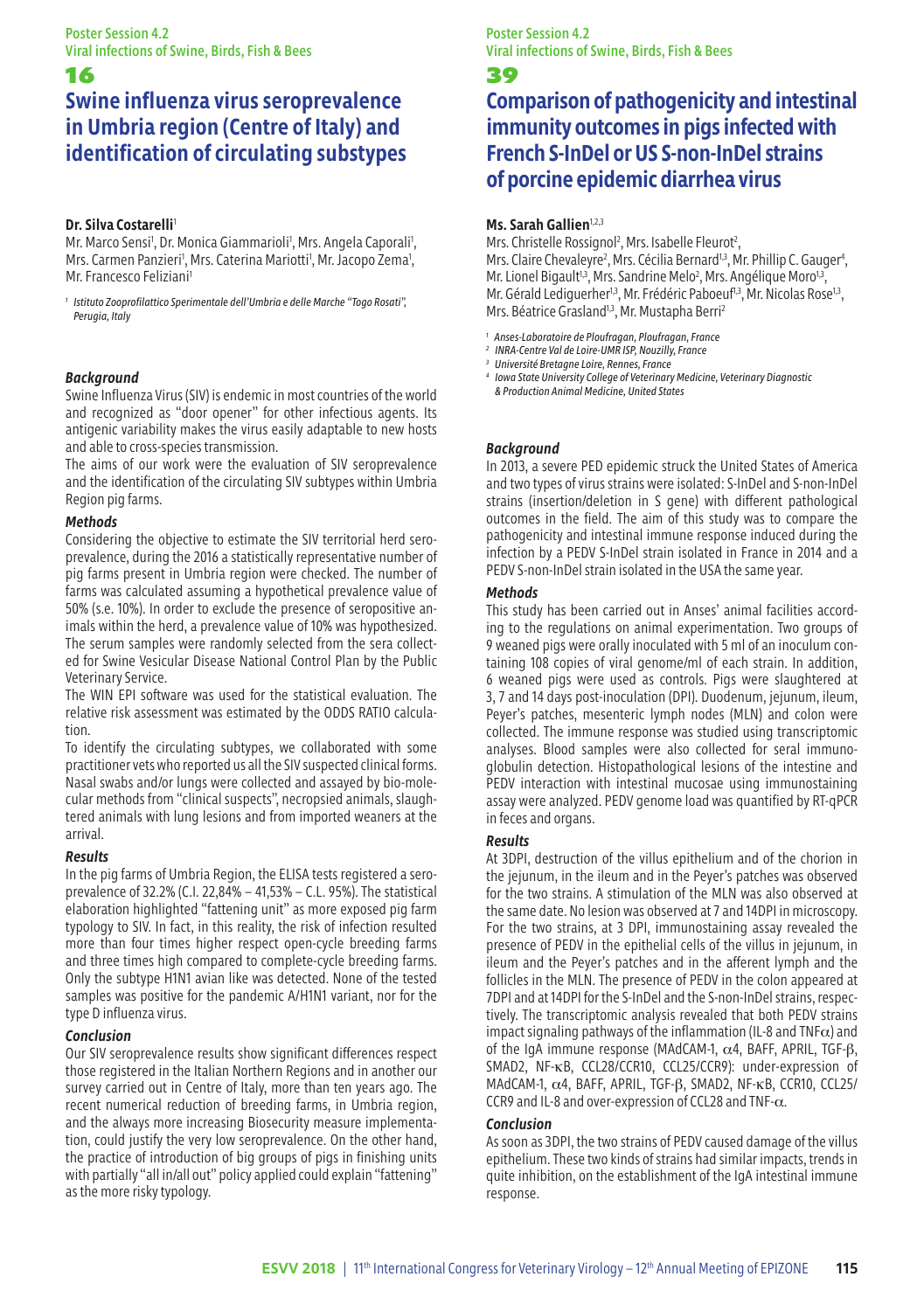## 103 **Characterization of a PCV2d-2 isolate by experimental infection of pigs**

#### **Dr. Istvan Kiss**<sup>1</sup>

Dr. Vilmos Palya<sup>1</sup>, Mr. Zalán Homonnay<sup>1</sup>, Dr. Tamás Mató<sup>1</sup>, Dr. Tibor Farkas<sup>1</sup>

*<sup>1</sup> Ceva-Phylaxia, Budapest, Hungary*

#### *Background*

Porcine circovirus type 2 (PCV2) is a major pig pathogen which has demonstrated genetic shifts since its recognition, with reported virulence differences between genotypes. The objective of this study was to characterize a PCV2d-2 isolate by means of monitoring viraemia and excretion as well as the serological response patterns, upon experimental infection of conventional pigs.

#### *Methods*

Ten week-old pigs, still carrying maternally derived antibodies to PCV2, were infected with the virus by the nasal route and were monitored at weekly intervals for 4 weeks for the presence of viraemia, fecal virus excretion and humoral immune responses. After the last sampling, at 14 weeks of age the animals were slaughtered, and their mediastinal and mesenteric lymph nodes were tested for viral load.

#### *Results*

The gradual depletion of maternally derived antibodies, present in the piglets at weaning (3 weeks of age) was demonstrated by three ELISAs and by a virus neutralization assay at the time of challenge at 10 weeks of age. Following infection PCV2 specific IgM antibodies were first detected at 14 days post challenge (dpch), while IgG class antibodies were demonstrated from 21 dpch. The test results of the applied ELISA kits correlated weakly/moderately with those of the virus neutralization assay.

Both viraemia and virus shedding could already be detected at 7 dpch, in 36 and 50 percent of the pigs, respectively. The ratio of shedders reached 100 percent by 14 dpch and remained at this level, while viraemia was demonstrated in 86, 100, and 100 percent of the pigs at 14, 21, and 28 dpch, respectively. Both the mediastinal and mesenterial lymph nodes contained high amount of PCV2, i.e. 7,6 and 8,5 log10 copies/mg tissue, respectively, which showed negative correlation with the virus neutralization (VN) and calculated ELISA pre-challenge titres.

#### *Conclusion*

Based on the results of viraemia, virus excretion and virus load in the lymph nodes this PCV2d-2 isolate could be considered as a suitable candidate as challenge virus for subsequent vaccine efficacy studies.

#### Poster Session 4.2 Viral infections of Swine, Birds, Fish & Bees

#### 190

## **The detection, prevalence and disease association of novel porcine parvoviruses in European samples**

#### **Mrs. Paula Louise Lagan-Tregaskis**<sup>1</sup>

Ms. Lorna McCabe<sup>1</sup>, Ms. Cheryl Ball<sup>1</sup>, Mrs. Karen McKay<sup>1</sup>, Dr. John McKillen<sup>1</sup>, Dr. Victoria Smyth<sup>1</sup>, Dr. Ken Lemon<sup>1</sup>

*<sup>1</sup> Virology Branch, Agri-Food and Biosciences Institute, Belfast, United Kingdom*

#### *Background*

The Parvoviridae is host to non pathogenetic and acutely pathogenic viruses across many host species. The discovery of novel parvoviruses suggests that these structurally simple ssDNA viruses can undergo rapid evolution with substantial genetic divergence to generate new species. Porcine parvovirus 1 (PPV1) is endemic in pig populations and causes reproductive failure. The novel parvovirus ungulate tetraparvovirus 3 (porcine parvovirus 2, PPV2) was detected in pig sera in Myanmar 2001. In China, researchers isolated PPV2 from pigs with clinical symptoms of "high fever disease". It still remains unclear if there is a correlation between disease association and the presence of this novel virus. This study presents data regarding the prevalence and disease association of three novel parvoviruses in pigs; ungulate tetraparvovirus 3 (PPV2), ungulate tetraparvovirus 2 (PPV3) and ungulate copiparvovirus 2 (PPV4).

#### *Method*

The detection and prevalence of PPV2, PPV3 and PPV4 was conducted on archival diagnostic clinical tissue, faeces and sera pig samples from 1996 to 2012 (n=700). Viral nucleic acids were extracted. In house primers were applied to detect the novel PPV viruses by PCR and confirmed by Sanger sequencing. Detailed veterinary pathology data was scored for each sample and analysis of variance was used to identify possible association between the presence of these viruses and disease.

#### *Results*

PPV2, PPV3 and PPV4 were multi-systemic and detectable in all tissue types such as lymph nodes, spleen, lung and small intestine with the highest prevalence being PPV2 detected in 19.3% of samples. The viruses had a lower prevalence in serum samples suggesting a short viraemia.

PPV2 had the highest prevalence in lung tissue (33%) and a significant association with respiratory symptoms and scored pathogenesis. Significant associations were observed with detected PPV2 and PPV3 with peritonitis, and all novel PPV's with enteric ulcers. PPV2 and PPV3 also had an association with porcine dermatitis and nephropathy syndrome (PDNS). Novel PPVs showed no evidence of vertical transmission and were first detected in the weaner age group. The prevalence of novel viruses increased in growers however they were detected at the highest levels in the finisher age group.

#### *Conclusion*

Presence of the viruses in a wide range of sample types suggests a systemic tropism. The role of these novel parvoviruses as primary pathogens is unclear but statistically significant association with a number of pathologies merits further surveillance and continued research.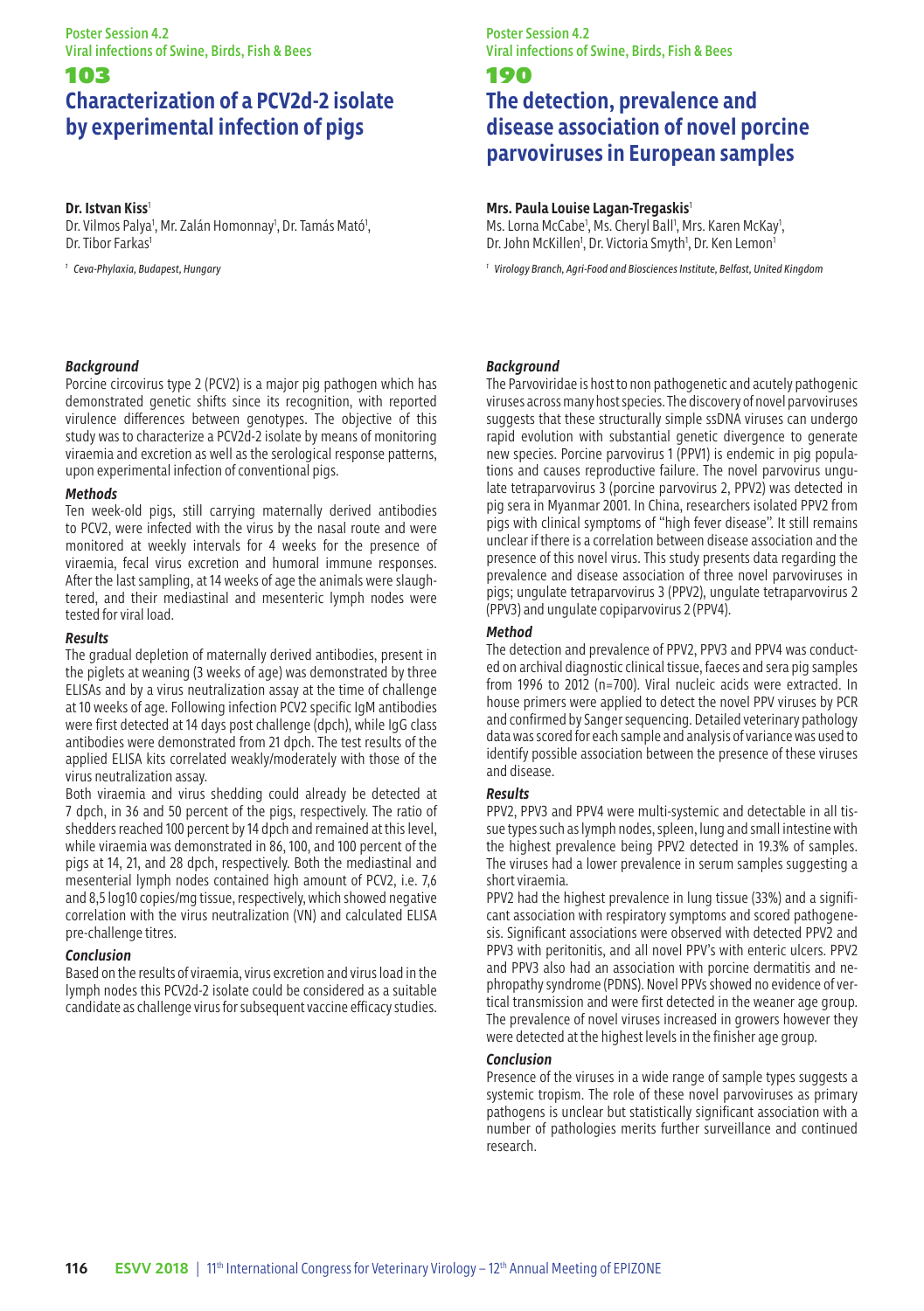## 54 **Phylogenetic analysis of alphacoronaviruses from five different species of bats in Denmark**

#### **Mrs. Christina Marie Lazov**<sup>1</sup>

Mrs. Mariann Chriél', Mr. Hans J. Baagøe<sup>2</sup>, Mr. Esben Fjederholt<sup>2</sup>, Mr. Yu Deng<sup>1,3</sup>, Mr. Engbert A. Kooi<sup>4</sup>, Mr. Graham J. Belsham<sup>1</sup>, Mrs. Anette Bøtner<sup>1</sup>, Mr. Thomas Bruun Rasmussen<sup>1</sup>

*<sup>1</sup> DTU Vet, Technical University of Denmark, Denmark*

- *<sup>2</sup> The Natural History Museum of Denmark, Copenhagen University, Denmark*
- *<sup>3</sup> School of Animal Science, Xichang College, Xichang, China*
- *<sup>4</sup> Wageningen Bioveterinary Research, Lelystad, Netherlands*

#### *Background*

Bat populations worldwide harbour numerous viruses, some of which are known to be or potentially pathogenic to other animal species or humans. Therefore, it is important to monitor the populations and characterize these viruses. In this study, we investigated bat populations in Denmark for the presence of coronaviruses (CoVs). Previously, we have reported results from bat sampling in 2013–14 (Rasmussen et al. 2015); these sampling activities have continued biannually into 2017. This larger dataset of partial CoV sequences provided the basis for phylogenetic analyses and comparisons to sequences obtained from bats in other European countries.

#### *Methods*

Faecal samples were collected from species-identified bats captured in different geographical regions of Denmark between 2013 and 2017 with a focus on the important hibernacula in Mønsted limestone mines. The samples were screened for CoVs using a combination of 3 pan-CoV RT-PCR assays. Amplicons from positive samples were sequenced using Sanger sequencing and analysed using CLC Main Workbench. The nucleotide (nt) sequences from the 3 different assays were 130, 208 and 395 nt in length after primer trimming and they were aligned with reference sequences. Phylogenies were constructed using the Jukes-Cantor Neighbor-Joining method with 1000 bootstrap replicates and a minimum bootstrap value of 50 for phylogenies based on the 208 and 395 nt long sequences and a minimum value of 20 for the phylogeny based on the 130 nt long sequences. Nucleotide sequences were translated to the predicted amino acid sequences and compared.

#### *Results*

In total, 271 faecal samples were collected from 10 different species of bats, with the majority of samples collected from M. daubentonii. CoVs were detected in samples from 5 different species and the overall prevalence of CoVs in the samples was 21.4% (95% confidence interval [17–26%]). All generated coronavirus sequences fell into the genus Alphacoronavirus. Phylogenetic analysis revealed a species-specific clustering with the samples from M. daubentonii showing a close resemblance to coronavirus sequences obtained from the same species of bat in Germany and the United Kingdom. Likewise, the predicted amino acid sequences were distinctly different for each species.

#### *Conclusion*

This study presents the first phylogenetic analysis of CoV in Danish bats. Our results show that several distinct alpha-CoVs are present in the Danish bat population and that they are apparently speciesspecific.

#### *Reference*

Rasmussen TB, Chriél M, Baagøe HJ, Fjederholt E, Kooi EA, Belsham GJ, Bøtner A (2015) Bat Coronaviruses circulating in Danish bats. ESVV/EPIZONE, Montpellier

#### Poster Session 4.2 Viral infections of Swine, Birds, Fish & Bees

## 108

## **Impact of host genetics on the interaction of PCV2 with peripheral blood monocytes**

#### **Ms. Ruifang Wei**<sup>1</sup>

Mr. Bo Yang<sup>1</sup>, Prof. Hans Nauwynck

*<sup>1</sup> Lab of Virology, Faculty of Veterinary Medicine, Ghent University, Merelbeke, Belgium*

#### *Background*

Porcine circovirus type 2 (PCV2) is associated with post weaning multisystemic wasting syndrome (PMWS) and other PCV2-associated diseases in pigs. It has been demonstrated that the severity of these diseases varies among breeds in the field. This difference in genetic susceptibility might partly be due to the power of monocytes to clear the virus and infected cells. However, this uptake process and its outcome were still unknown. Therefore, this study aimed to understand the fate of PCV2 in blood monocytes and the role of the genetic host background on the outcome.

#### *Methods*

Blood monocytes were isolated by plastic adherence of peripheral blood mononuclear cells. The uptake of PCV2 by monocytes were studied by visualization of virus particles with confocal microscopy and by chemical inhibition of endocytic pathways, followed by evaluation of the level of PCV2 entry. After PCV2 uptake, the fate of the capsid protein and the viral genomes were examined by doing time-course experiments, followed by quantification of intracellular viral capsids with image J and viral genomes with qPCR. Then, monocytes from four different pig breeds (the hybrid Piétrain × Topigs 20; purebreds Piétrain, Landrace and Large White) were isolated and inoculated with PCV2, followed by evaluation and comparison of virus uptake and disintegration.

#### *Results*

PCV2 uptake in monocytes was not affected by amiloride and methyl-β-cyclodextrin. In contrast, it was decreased by (i) chlorpromazine (84±7% reduction), (ii) cytochalasin D (82±11% reduction) and (iii) dynasore (50±24% reduction). After the uptake, a disassembly of the virions was observed up till 12 hours post inoculation, after which a low level of antigens remained present. The viral genomes persisted in cells with minor fluctuations. The monocytes from the four pig breeds were able to take up and then disintegrate PCV2 to a certain level. However, those from the Piétrain and hybrid pigs showed a higher level of PCV2 uptake and disintegration, compared with those from Landrace and Large White pigs.

#### *Conclusion*

Blood monocytes take up PCV2 via actin- and dynamin-dependent, clathrin-mediated endocytosis. The internalized viral capsid is disintegrated to a certain low residual level. The viral genomes are digested less efficiently with still a lot of DNA fragments constantly present in cells. Monocytes from the Piétrain and hybrid pigs are more capable to take up large amounts of PCV2 than those from Landrace and Large White pigs.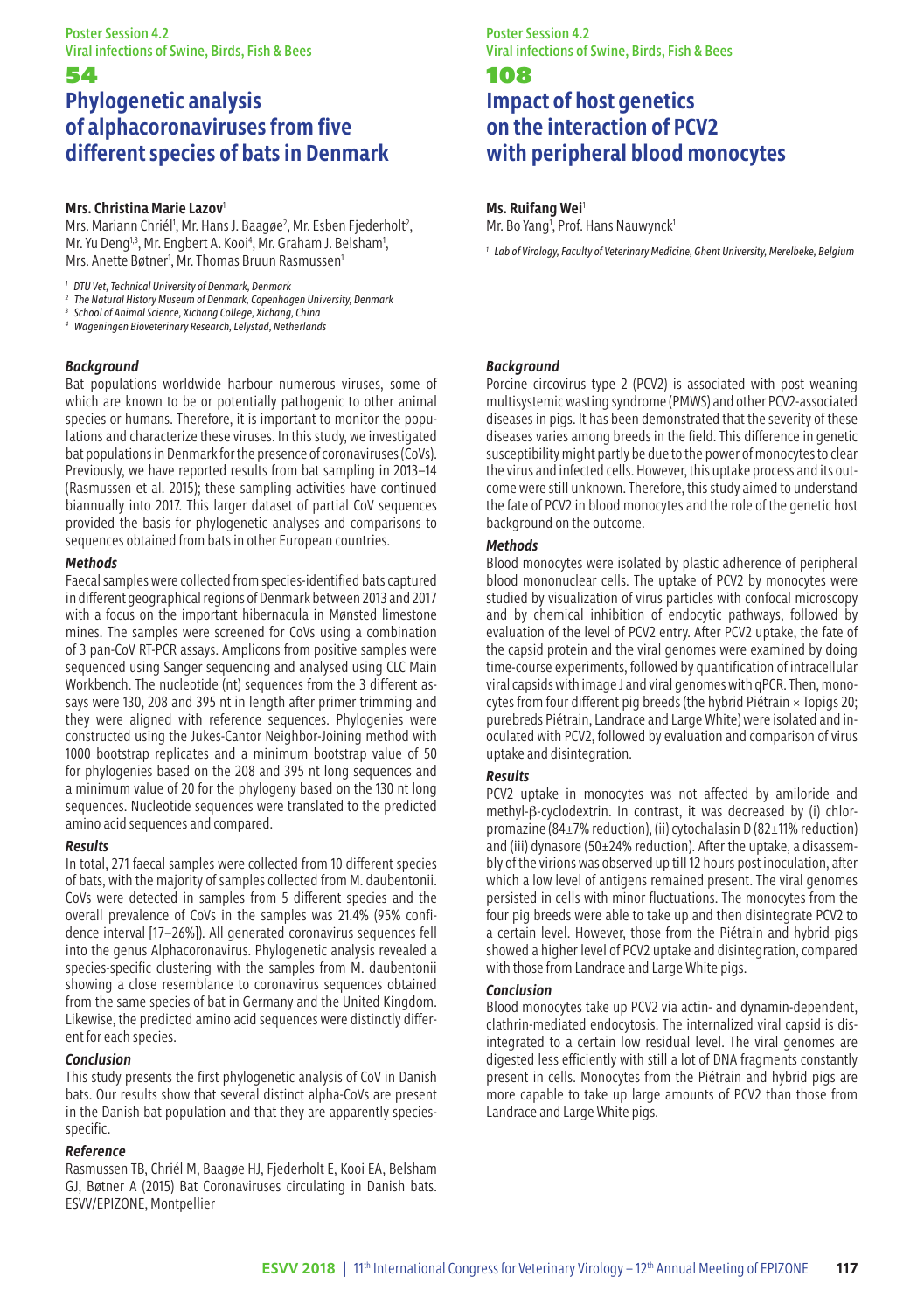## 110 **Characterisation of the virome of specific pathogen-free and conventional pigs**

#### **Assoc. Prof. Anne-Lie Blomström**<sup>1</sup>

Mr. Xingyu Ye<sup>1,2</sup>, Ms. Caroline Fossum<sup>1</sup>, Mr. Per Wallgren<sup>3</sup>, Prof. Mikael Berg<sup>1</sup>

*1 Dep. of Biomedical Sciences and Veterinary Public Health,*

- *Swedish University of Agricultural Sciences (SLU), Uppsala, Sweden*
- *<sup>2</sup> Guangyuan Center for Animal Disease Control and Prevention, Guangyuan, China*
- *<sup>3</sup> National Veterinary Institute (SVA), Uppsala, Sweden*

#### *Introduction*

Viral infections are of major importance within pig production, causing not only severe diseases and occasionally death but also subclinical infections can have large economic consequences due to retarded growth. It is becoming evident that a number of factors, including multiple microorganisms, often act together to create e.g. a respiratory disease which is referred to as the porcine respiratory disease complex (PRDC). The use of viral metagenomics and high-throughput sequencing has allowed us to identify all present viruses in a particular sample/environment simultaneously as well as to identify novel/previously undescribed viruses. In this study, we have used this technology to characterise the virome of conventional as well as specific pathogen-free (SPF) pigs.

#### *Methods*

Tonsil samples from eight conventional pigs from a herd with PRDC were used as well as tonsil samples from eight SPF pigs. Prior to RNA and DNA extraction the tissue homogenates were treated with nucleases. The nucleic acid was then randomly amplified before sequenced on the Ion 5SXL sequencing platform. Diamond was used for annotation of the sequences and for a number of the identified viruses further genetic characterisation was performed.

#### *Results*

In all pigs the presence of a large number of vertebrate viruses, both DNA and RNA viruses were detected. In total, viruses from eight families were identified and in a majority of these families not only one but several different genus were found. Members of the Adenoviridae and Picornaviridae family could be detected in all or in nearly all pigs, while other families such as Circoviridae and Caliciviridae were less common. Many of the viruses identified have not previously been characterised in Sweden. We also discovered parvoviral reads showing very high sequence divergence to any previously described member of this family.

#### *Conclusion*

This study showed a high co-infection rate in both SPF and pigs with respiratory diseases. Certain viruses seem to be present in most pigs while others in just a few. A number of these viruses have, through this study, been genetically characterised. However, to understand their potential role in health and disease further biological studies are needed. There was thus no specific virus that could explain the respiratory disease of these pigs.

#### Poster Session 4.2 Viral infections of Swine, Birds, Fish & Bees

#### 124

## **Transmission of fowl adenoviruses (FAdV) to broiler chickens in Sweden: horizontal spread predominates**

#### **Ms. Ylva Lindgren**<sup>1</sup>

Mr. Fereshteh Banihashem<sup>1</sup>, Mrs. Maria Persson<sup>1</sup>, Mrs. Helena Eriksson<sup>1</sup>, Mrs. Ann-Sophie Olofsson<sup>1</sup> Assoc. Prof. Anne-Lie Blomström<sup>2</sup>, Prof. Mikael Berg<sup>2</sup>, Mr. Siamak Zohari<sup>1</sup>, Mrs. Désirée Jansson<sup>1</sup>

*<sup>1</sup> National Veterinary Institute (SVA), Uppsala, Sweden*

*2 Swedish University of Agricultural Sciences (SLU), Uppsala, Sweden*

#### *Background*

Inclusion body hepatitis (IBH), caused by fowl adenovirus (FAdV), is one of the most important diseases in broiler chickens in Sweden. An increasing number of outbreaks were seen in 2014 and a research project was initiated to increase the knowledge about major FAdV genotypes circulating in Sweden and their routes of transmission. One major objective was to determine the relative importance of vertical and horizontal routes of transmission to broiler flocks.

#### *Methods*

Parent flocks were serologically screened (Indirect-ELISA, BioChek, The Netherlands) from 16 to 36 weeks of age. The numbers of parent flocks were 87 at 16 weeks and 52 at 24 and 36 weeks, due to merging of flocks. The total number of blood samples was 1900 (May 2015 to August 2016). 949 dead-in-shell embryos, laid by parent hens aged 26–27 and 36–37 weeks, were collected from 35 flocks. Each embryo was sampled (liver, ileocaecal tonsils) and analyzed by PCR for detection of the hexon gene (890 bp) of FAdV. To compare viruses from parents and their offspring, 124 samples (liver, ileocaecal tonsils) from four additional 24–26 weeks old parent flocks were analyzed by PCR. 20 embryos from each flock were also sampled and analyzed. 40 blood samples from the parent flocks, obtained at 16 weeks of age, were analyzed serologically.

#### *Results*

92% of the parent flocks had seroconverted at 16 weeks of age and in 43% of the seropositive flocks all 10 blood samples were positive for FAdV-antibodies. At 24 weeks of age 96% of the flocks were seropositive and at 36 weeks of age all flocks had seroconverted. In the four additional parent flocks, all four flocks had seroconverted at 16 weeks of age and in three out of four flocks all ten samples were seropositive. FAdV was not detected in any of the organ samples from parent birds or embryos.

#### *Conclusion*

Vertical transmission of FAdV could not be demonstrated in our study. Hence, the results suggest that vertical transmission was not a major route of transmission and could not alone explain the outbreaks of IBH in broiler flocks in the investigated population. When the collection of hatching eggs started around 25 weeks of age, the parent birds had already developed immunity which most likely prevented vertical transmission. We conclude that horizontal transmission from residual virus in the barns or other virus sources was the predominant source of infection of broiler flocks.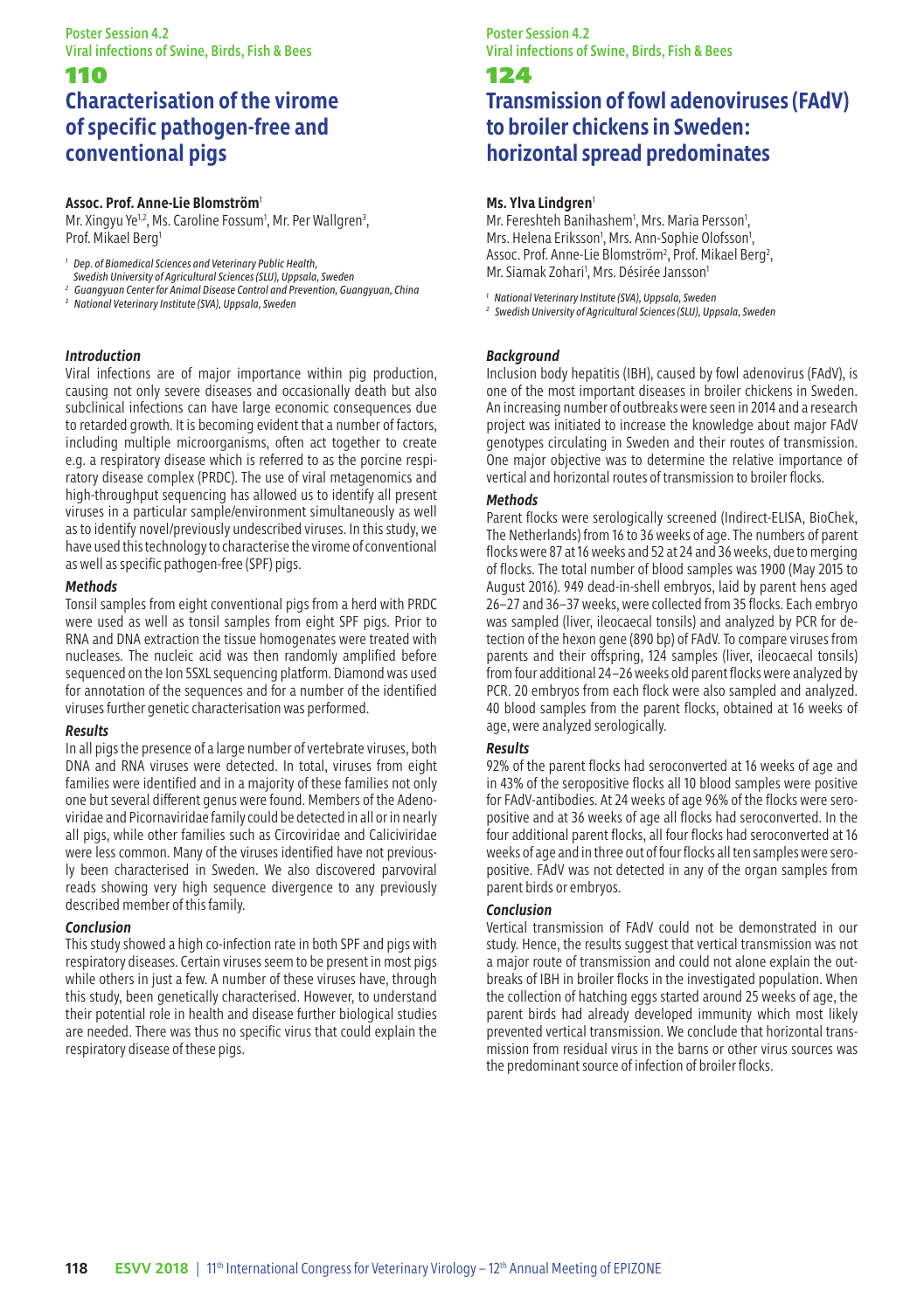## 147 **Target enrichment NGS approach for generation of ASFV full-genome sequences**

#### **Mr. Jan Hendrik Forth**<sup>1</sup>

Mrs. Leonie Forth<sup>1</sup>, Dr. Oxana Groza<sup>2</sup>, Dr. Dirk Höper<sup>1</sup>, Dr. Sandra Blome<sup>1</sup>, Prof. Dr. Martin Beer<sup>1</sup>

*<sup>1</sup> Friedrich-Loeffler-Institut, Greifswald, Germany*

*<sup>2</sup> Republican Center for Veterinary Diagnostic, Chişinău, Moldova*

#### *Background*

African swine fever, one of the most dangerous diseases of swine, is caused by African swine fever virus (ASFV), the only member of the genus Asfivirus and the family Asfarviridae. The viral genome, consisting of one linear molecule of double stranded DNA, has a length of 170–194 kbp, depending on the isolate. Due to the large genome size and the occurrence of 151–167 ORFs as well as inverted terminal repeat regions at both ends of the genome, whole-genome sequencing is challenging. Therefore, only 21 ASFV whole-genome sequences, including only one from Eastern Europe (Georgia 2007/1) are available, representing just a small part of the existing virus variants. Especially in Eastern Europe, where the epidemiological situation develops quickly with the introduction of ASFV into the Czech Republic, Moldova, Romania and recently Hungary, more full-genome sequences are needed to understand viral evolution, virus variation including possible attenuation as well as molecular epidemiology.

#### *Methods*

For the generation of ASFV whole-genome sequences, we used the myBaits® Custom Target Capture Kit (Arbor Biosciences) for in-solution capture of ASFV specific DNA from prepared NGS-libraries. After sequencing on an IonTorrent S5 and Illumina MiSeq instrument, we compared the results to data generated by a shotgun NGS-approach without prior enrichment.

#### *Results*

Using target enrichment, we were able to generate a complete ASFV-Armenia08 genome sequence from cell-culture supernatant; 95% of 1.3 million reads mapped to the published ASFV-Georgia07 sequence. Furthermore, an ASFV-Moldova whole-genome sequence from organ tissue was sequenced, and 85% of the 400 thousand reads could be allocated to ASFV-Georgia07. In comparison to NGS-based sequencing without prior enrichment, the proportion of ASFV-reads varied from 0.09% to 0.29%, depending on the input material.

#### *Conclusion*

By using target enrichment, we were able to generate high quality ASFV whole-genome sequences from different samples while drastically reducing the necessary number of reads. Therefore, target specific enrichment for NGS will be a very valuable tool in cost effectively generating ASFV sequences in the future.

#### Poster Session 4.2 Viral infections of Swine, Birds, Fish & Bees

## 198

## **First detection of atypical porcine pestivirus in piglets with congenital tremor in Denmark**

#### **Mr. Thomas Bruun Rasmussen**<sup>1</sup>

Mrs. Camille Melissa Johnston<sup>1</sup>, Mr. Bertel Strandbygaard<sup>1</sup>, Mr. Graham J. Belsham<sup>1</sup>, Mrs. Anette Bøtner

*<sup>1</sup> DTU Vet, Lindholm, Denmark*

#### *Background*

Atypical porcine pestivirus (APPV) is a newly recognized member of the Flaviviridae family. This novel porcine pestivirus was first described in the U.S. in 2015 and subsequent reports have shown that the virus is widely distributed in domestic pigs in Europe (Postel et al. 2017). APPV has been shown to be associated with congenital tremor (CT) type A-II in new-born piglets. In April 2018, samples from a Danish swine herd with CT symptoms in piglets were submitted to the laboratory. Up to 50% of the litters from gilts were affected and the symptoms had been observed within the herd for a few months.

#### *Methods*

Blood and brain samples from two different litters with CT symptoms were received. The samples were analysed using a combination of pan-pestivirus and APPV-specific RT-qPCRs targeting sequences within the NS3 and NS5B coding regions of the viral RNA genome. Partial nucleotide sequences of the amplicons obtained from positive samples were determined by Sanger sequencing to investigate their relationship to other APPV strains.

#### *Results*

Blood and brain samples from CT-affected piglets from both litters tested positive for APPV using RT-qPCRs with Ct values of approx. 30. Nucleotide sequencing of a part of the NS5B coding region showed high similarity (100% within 106 nt) to a German APPV strain from 2016.

#### *Conclusion*

APPV was found in samples from a herd with CT in new-born piglets from gilts. This is the first detection of APPV in Danish pigs.

#### *Reference*

Postel et al. (2017) High Abundance and Genetic Variability of Atypical Porcine Pestivirus in Pigs from Europe and Asia. Emerg Infect Dis. 23(12):2104–2107.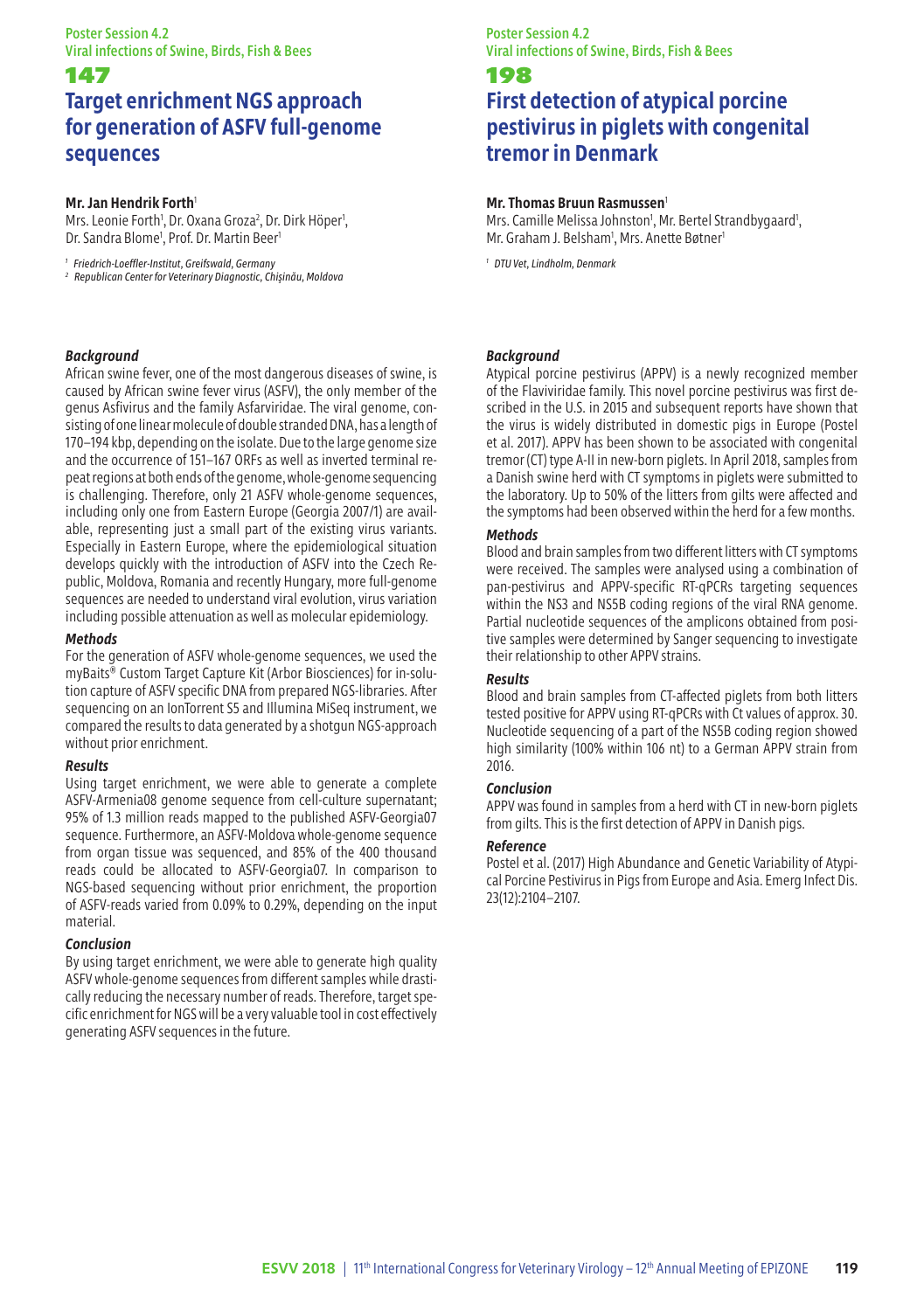### 146

## **Performance of five commercial ELISA kits for detection of antibodies binding classical swine fever virus glycoprotein E2**

#### **Dr. Tosca Ploegaert**<sup>1</sup>

Mrs. Bernie Moonen-Leusen<sup>1</sup>, Dr. Willie Loeffen<sup>1</sup>

*1 Statutory Tasks Unit for Transmissible Animal Diseases, Wageningen Bioveterinary Research, Lelystad, Netherlands*

#### *Background*

Classical swine fever (CSF) is a severe notifiable pig disease. Diagnostics are an important tool to diagnose the disease as soon as possible, enabling quick measures against it. Commercial enzyme-linked immunosorbent assay (ELISA) kits are used to test for presence of antibodies binding the classical swine fever-virus (CSFV) antigen glycoprotein E2. These tests are executed for screening or suspicion of CSF in domestic pigs or wild boar. This study is performed to investigate performance of five commercially available CSFV-E2 ELISA kits and decide which are the best to use for diagnostic purposes.

#### *Methods*

Each test was executed according to the manufacturers' specifications. Diagnostic sensitivity (percentage correct positive results) was studied using 400 serum samples from previously experimentally infected animals, from days 14, 21 or 28 post infection. Tests should at least give positive results from 21 days post infection. Diagnostic specificity (percentage correct negative results) was studied using 1545 serum samples from a CSF-free pig population. Furthermore, 60 bovine virus diarrhoea or border disease antibody positive samples were used to study analytical specificity (selectivity). Receiver operating characteristic (ROC) curves were constructed and Youden indexes calculated to find the optimal cut-off values (threshold positive – negative result). Also the best combination of kits to use one test for screening (first) and another test for confirmation (second) of positive samples from the screening test, before using the more labour intensive virus neutralisation test (VNT; gold standard), was studied. This was carried out by evaluating the sensitivity and specificity of the different combinations of kits.

#### *Results*

For 21 plus 28 days post infection diagnostic sensitivity ranged from 0.74 to 0.87, and specificity from 0.98 to 1 (based on cut-off values indicated by manufacturers). Selectivity ranged from 0.78 to 0.95. Youden indexes and ROC curves showed some options to improve sensitivity by changing cut-off values. Some combinations of kits showed good performance as screening and confirmation test.

#### *Conclusion*

Taking results together some kits performed better than others, and certain combinations of kits as screening and confirmation test could decrease the number of VNTs for final confirmation. This is one of the largest evaluations of these CSFV-E2 ELISA kits, valuable for manufacturers of the tests and significant for diagnostic laboratories.

Poster Session 4.2 Viral infections of Swine, Birds, Fish & Bees

#### 68

## **Pigs vaccinated with BA71ΔCD2 and surviving the homologous challenge with BA71, are capable to efficiently resist further challenge with Kenya06, while prime-boosting with BA71ΔCD2 do not**

#### **Ms. Elisabet López**<sup>1</sup>

Ms. Laia Bosch-Camós<sup>1</sup>, Dr. Francesc Accensi<sup>1,2</sup>, Ms. Maria Jesus Navas<sup>1</sup>, Dr. Javier M Rodriguez<sup>3</sup> Ms. Maria Jose Bustos<sup>4</sup>, Dr. Carmina Gallardo Frontaura<sup>5</sup>, Dr. Maria Luisa Salas<sup>4</sup>, Dr. Sonia Pina-Pedrero<sup>1</sup>, Dr. Fernando Rodriguez<sup>1</sup>

*1 IRTA, Bellaterra, Spain*

- *2 Departament de Sanitat i d'Anatomia Animals, Facultat de Veterinària, UAB, Bellaterra, Spain*
- *<sup>3</sup> Centro Nacional de Microbiología (ISCIII), Majadahonda, Spain*
- *4 Centro de Biología Molecular Severo Ochoa, Consejo Superior de Investigaciones*
- *Científicas and Universidad Autónoma de Madrid, Madrid, Spain <sup>5</sup> Centro de Investigaciones en Sanidad Animal CISA-INIA, Valdeolmos, Spain*

#### *Background*

African swine fever virus (ASFV) is a highly pathogenic virus that affects pigs, causing a hemorrhagic fever that reaches up 100% mortality. To date, 23 different genotypes have been described circulating in the sub-Saharan countries. The lack of treatment or an effective vaccine against ASF complicates its control, causing great economic losses in the affected countries.

We have previously demonstrated that immunisation with the live attenuated virus (LAV) BA71ΔCD2, protect 100% of pigs against ASFV genotypes I and II, including Georgia07, the currently Europe circulating isolate (Monteagudo et al, 2017).

#### *Methods*

Twelve pigs were immunised with one dose of BA71∆CD2. Three weeks later were subsequently separated in two groups of six pigs. The first group were boosted with the same dose of BA71∆CD2, and the second one, were infected with the homologous virulent strain, BA71. At the same time, three non-vaccinated pigs were used as a control group.

Three weeks later, all animals were challenged with lethal dose of Kenya06.

Pigs were bled, and nasal swabs were taken during all experiment at different time points.

#### *Results*

Here we extend these studies, demonstrating that the protection afforded against the Kenya06 virulent strain (genotype IX) was rather limited, perhaps reflecting the large phylogenetical distance that exists between genotype IX and genotypes I and II.

Interestingly, pigs surviving the homologous challenge (vaccinated with BA71ΔCD2 and challenged with BA71), were capable to efficiently resist further challenge with Kenya06, while prime-boosting with BA71ΔCD2 did not.

The cross-protection afforded seemed to correlate with the induction of CD8 T-cells capable to specifically recognize every single ASFV strain tested in vitro.

#### *Conclusion*

These results open new avenues to understand the mechanisms involved in cross-protection and new expectations for designing more efficient cross-protective vaccines in the future. Furthermore, our results suggest that vaccination in endemic areas with multiple viruses circulating might benefit directly and indirectly from vaccination with ASFV vaccines such as BA71ΔCD2.

#### *Keywords*

African swine fever, vaccine, cross-protection, CD8+ T-cells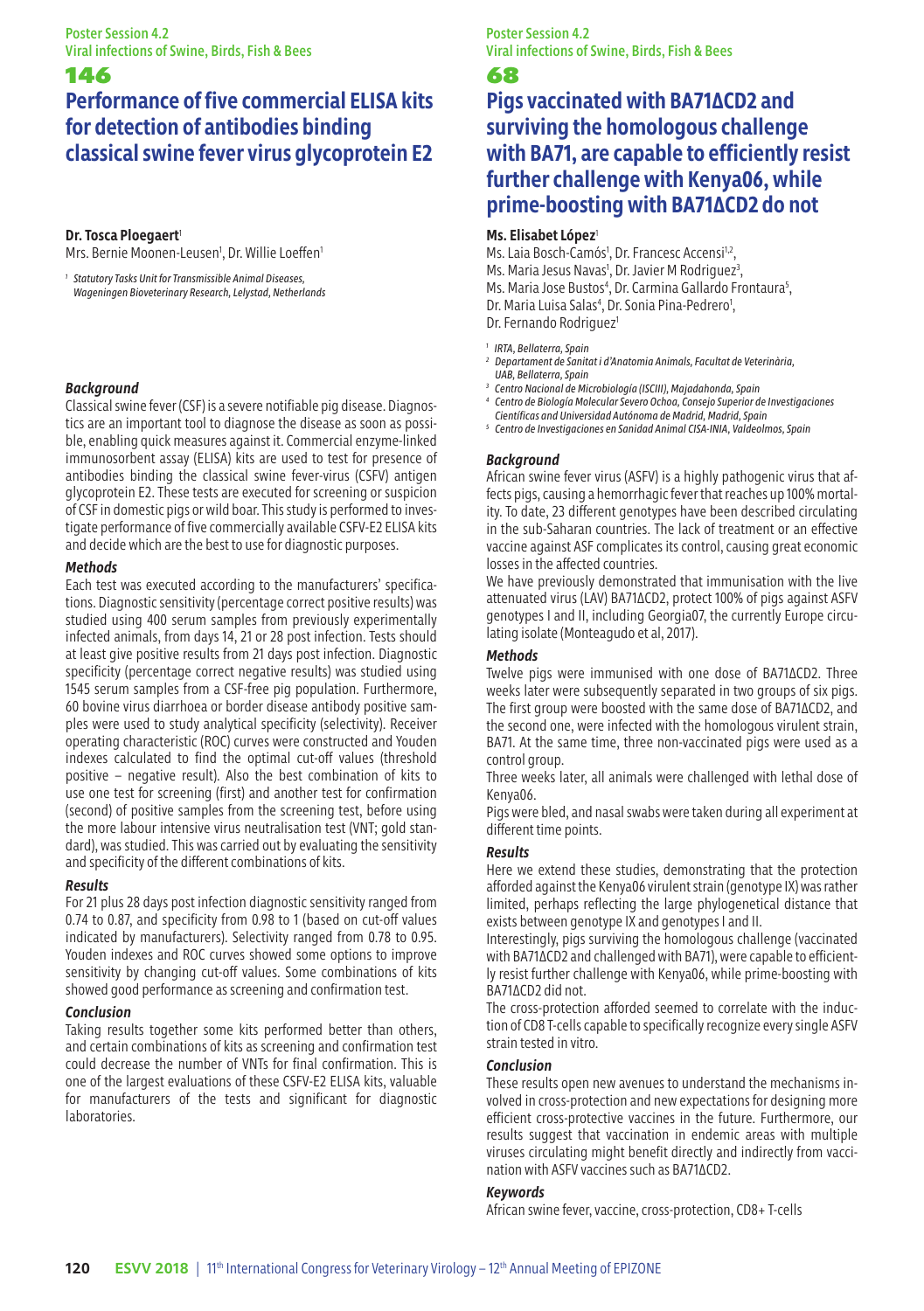## 160 **Full-length genome sequence of quail deltacoronavirus is more similar to porcine counterparts**

#### **Ms. Katarzyna Domanska-Blicharz**<sup>1</sup>

Dr. Joanna Sajewicz-Krukowska<sup>1</sup>, Dr. Maciej Kuczkowski<sup>2</sup>

*<sup>1</sup> National Veterinary Research Institute, Pulawy, Poland*

*2 Faculty of Veterinary Medicine, Wrocław University of Environmental and Life Science, Wrocław, Poland* 

#### *Background*

Coronaviruses (CoVs) identified in avian hosts generally belong to two genera, Gamma- and Deltacoronavirus within Coronaviridae family. The main representative of Gammacoronavirus is infectious bronchitis virus (IBV). Coronaviruses identified in 2009 in birds of Passeriformes formed a novel genus, Deltacoronavirus. Currently, the Deltacoronavirus genus comprises the eight species, including 7 birds' and one pigs' coronaviruses but they were also identified in Asian carnivores.

The quails (Coturnix coturnix japonica) seem to be susceptible to infection with two genera of avian coronaviruses, gamma- as well as deltacoronaviruses as their concomitant presence were recently reported in Italy and Brasil. However, only short sequences (fragments of replicase and S1 genes or 3'UTR) of identified viruses are public available. In this study, the full-length genome sequence of quail deltacoronavirus (dCoV) identified in Polish quail commercial farm was determined.

#### *Methods*

In February 2015, acute enteritis was reported on a quail farm located in south-eastern part of Poland, in Dolnośląskie province. Liver and kidney samples of dead quails were used for "next generation sequencing". The RNA virus libraries were prepared with NEBNext Ultra RNA Library Prep Kit for Illumina (New England BioLabs GmbH, Germany). They were then validated and quantified using Bioanalyser and real time PCR. Sequencing was done in paired-end technology using MiSeq Reagent Kit V2 (Illumina Inc, San Diego, USA).

#### *Results*

The full-length genome consisted of 25918 nucleotides and begins from 5'UTR followed by two large ORFs which encode polyproteins 1a (pp1a) and 1b (pp1b), then ORFs S, E, M, NS6, N, NS7a and NS7b ended with UTR3'. The phylogenetic analysis of the complete sequence showed that it formed separate branch distinct from all of 25 full-length genome sequences analyzed in this study. The complete genome showed the highest identity (82%) with the sequences of porcine dCoV strain USA/Nebraska145/2015 and the lowest (52.1%) to that of Hong Kong wigeon dCoV HKU20 strain. The sequences of the individual genes possess various degree of similarity with different dCoV strains. Most of genes were more homologous (81–88%) to porcine dCoV strains except the S1 coding region of S gene which was more similar to avian (munia) dCoV but with the S2 coding region again more homologous to mammalian dCoVs.

#### *Conclusion*

No significant recombination events have been identified, so it appears that this virus has evolved through the accumulation of mutations in the quail organism.

\* *This work was financially supported by KNOW Scientific Consortium No. KNOW2015/CB/PRO1/33.* 

#### Poster Session 4.2 Viral infections of Swine, Birds, Fish & Bees

#### 252

## **Detection and genetic characterization of rotaviruses in Polish turkey flocks**

#### **Ms. Katarzyna Domanska-Blicharz**<sup>1</sup>

Mr. Milek Justyna<sup>1</sup>, Mr. Johne Reimar<sup>2</sup>

- *1 Department of Poultry Diseases, National Veterinary Research Institute, Pulawy, Poland*
- *2 German Federal Institute for Risk Assessment, Berlin, Germany*

#### *Background*

Rotaviruses (RVs) are segmented, double-stranded RNA viruses, which cause a severe enteritis in human, animals and in avian species worldwide. In poultry, RVs infections result in diarrhea, weight loss and sometimes increased mortality causing huge economical consequences. In Poland, despite strict biosecurity measures implemented, enteritis in turkey flocks are commonly reported. The aims of this study were the identification and molecular characterization of avian rotaviruses (AvRVs) in commercial turkey flocks in Poland.

#### *Methods*

Samples of intestinal tissues or cloacal swabs (n=147) from turkeys of 1–10 weeks of age, collected between 2015–2018 were screened by real-time RT-PCR targeting VP6-encoding gene to detect AvRV groups A and D (RVA and RVD) (Otto et al., 2012). Positive samples were further examined, i.e. their VP4, VP6, VP7, NSP4 and NSP5 genes fragments were amplified and sequenced (Schumann et al., 2009). Obtained sequences were aligned and analyzed using MEGA v7.

#### *Results and Conclusion*

In the present study, 47 (31%) of the samples were positive for RVA. In four RVA-positive samples (5%) RVD was additionally detected. Overall, RVs were detected in turkeys of 1–3-week-old, in which clinical signs typical for enteritis were observed. All detected RVA strains had the following genotypes constellation: G22-P[35]-I4-H4. The NSP4 genes of all detected RVA strains grouped together with the reference RVA-P35-Tu-03V0001E10 (EU486957) strain and the VP7 genes with RVA-G22-Tu-03V0002E10 (EU486983) strain. VP6 and NSP5 genes sequences of most identified Polish RVAs were assigned with I4 and H4 genotypes, respectively. However, VP6 gene sequences of two RVA strains revealed only 73.2% similarity to I4 reference strain RVA/Pigeon-tc/JPN/PO-13 evident using the Genotyping Tool for Rotaviruses (RotaC v2.11b). According to guidelines for rotavirus classification (80% cut-off value for VP6) such value might indicate the presence of a new VP6 genotype, which however should be verified by the Rotavirus Classification Working Group.

\* This study was available due to VET-TWIN project which is supported by the European Union's Horizon 2020 research and innovation programme under grant agreement No 692131 .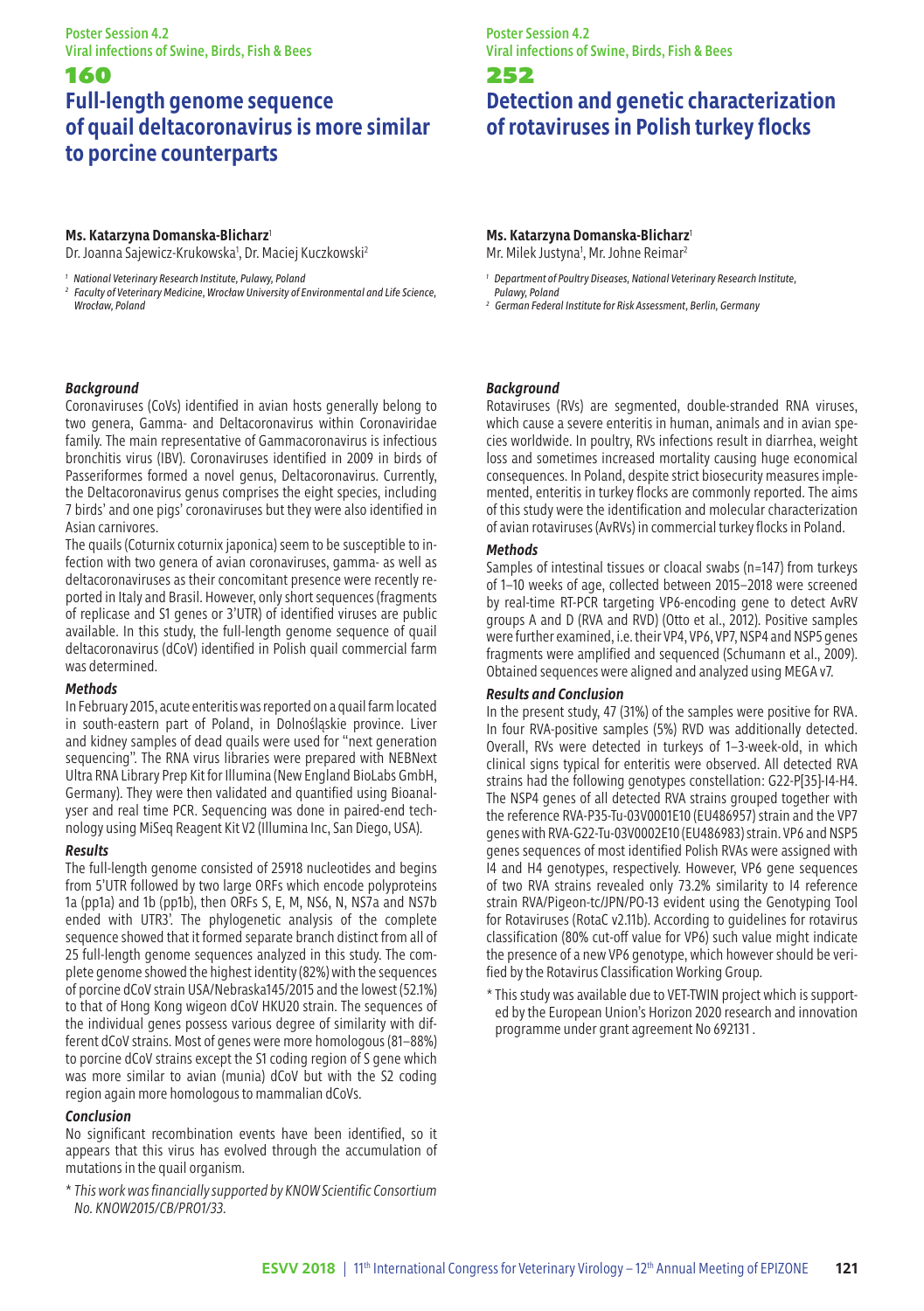Poster Session 4.2 Viral infections of Swine, Birds, Fish & Bees

## 207 **Pathogenicity of H9N2 avian influenza virus for turkeys, quail and ducks**

#### **Ms. Edyta Świętoń**<sup>1</sup>

Dr. Monika Olszewska-Tomczyk<sup>1</sup>, Dr. Karolina Tarasiuk<sup>1</sup>, Prof. Krzysztof Śmietanka1

*<sup>1</sup> Dep. of Poultry Diseases, National Veterinary Research Institute, Puławy, Poland*

Poster Session 4.2 Viral infections of Swine, Birds, Fish & Bees

#### 32

## **The identification and characterization of high impact avian viruses circulating in wild and domestic birds in Trinidad and Tobago, West Indies**

#### **Mr. Chris Oura**<sup>1</sup>

Mrs. Arianne Brown Jordan<sup>1</sup>

*<sup>1</sup> University of the West Indies, St. Augustine, Trinidad and Tobago*

#### *Background*

Avian influenza (AI) is currently one of the most important threats in the poultry production. The H9N2 subtype of AI virus is of high epizootic importance due to its endemicity in Asia and North Africa. There have been a number of outbreaks caused by H9N2 AIV in recent years in Europe. However, the virus causing them was not derived from the lineages circulating in Asia and Africa, but originated from wild birds. The aim of this study was to assess its pathogenicity potential for various poultry species.

#### *Methods*

Ten turkeys, ducks and quail were inoculated oculonasally with a dose of 10^6 EID50 of LPAIV H9N2 subtype. Three naïve birds were introduced at 1 day post infection (dpi) to serve as the control of transmission efficiency. The control group consisted of five mock-inoculated birds. Birds were monitored for clinical signs and mortality for 14 days. At selected time points oropharyngeal and cloacal swabs were collected and tested for viral RNA in real time RT-PCR. At the end of experiments, blood samples were collected and tested in hemagglutination inhibition (HI) test. Statistical comparisons were performed with U-Mann-Whitney test.

#### *Results*

No clinical signs or mortality were recorded in quail and ducks. Turkeys showed slight apathy lasting until the end of experiment. One turkey died at 9 dpi. The longest duration of virus shedding (until 14 dpi) was observed in turkeys, both from trachea and cloaca. Quail shed the virus until 6 dpi, mainly from the respiratory tract. Both turkeys and quail showed higher level of virus shedding from respiratory tract than from cloaca. In contrast, cloacal swabs collected from ducks contained larger amounts of viral RNA than oropharyngeal swabs. In ducks, shedding was detected until 7 dpi. Efficient transmission to contact birds was observed in all species. Seroconversion was also demonstrated in infected and contact birds, with turkeys showing the highest antibody titres.

#### *Conclusion*

The study demonstrated low pathogenicity of European H9N2 AIV for turkeys, quail and ducks. Efficient replication of virus with no or only mild clinical signs and efficient transmission to naïve birds indicates that all these bird species can be a silent reservoir for the virus. Additionally, comparison of results with those from previous experiments on turkeys co-infected with bacterial respiratory pathogens demonstrated that the virus alone has less potential to cause an overt clinical disease.

The study was funded by National Science Centre in Poland (grant no. 2015/17/N/NZ6/03515).

#### *Background*

Avian viruses pose a significant veterinary and public health threat within Trinidad and Tobago (T&T) and the wider Caribbean region. They are major contributors to mortality and poor health in poultry, leading to significant economic impact worldwide. In wild bird populations, avian viruses threaten many species and can potentially spread to domestic and commercial birds. To date, there is limited information on the circulation of viruses in avian populations of T&T and there is little knowledge of the risks posed by these viruses.

#### *Objectives and Methods*

The purpose of this research was to identify, where possible, the extent of circulation and specific characteristics of various high priority avian viruses including; Avian Influenza virus (AIV), Infectious bronchitis virus (IBV), Newcastle disease virus (NDV), Infectious laryngotracheitis virus (ILTV) Avian metapneumovirus (aMPV), Infectious bursal disease virus (IBDV), Chicken infectious anaemia virus (CIAV), Fowl adenovirus Gp1 (FADV) and Egg drop syndrome virus (EDSV). An initial broad based surveillance study was carried out for the detection of antibodies to the viruses by ELISA. Additionally, passive field surveillance targeting birds showing clinical signs of disease was carried out by PCR and sequencing to identify and characterise the circulating viruses and to determine their serotype and genotype. Wild bird surveillance was also conducted to identify whether AIV was circulating, and to assess the possible risk of AIV transmission to domestic poultry.

#### *Results*

Antibodies were detected against IBV, NDV, ILTV, APV, IBDV, FADV and EDSV and viral nucleic acid was detected for IBV, APV, CIAV and FADV in domestic poultry in T&T. Further characterisation of FADV revealed that serotypes 8a, 8b, 9, and 11 were circulating in diseased birds, along with CIAV. Phylogenetic analysis of circulating IBV strains identified two lineages, one with high similarity to the vaccine strains and the second being identified as a unique lineage to T&T. AIV antibodies with high neutralising titres against a low pathogenic H5N3 strain were detected in sera from three wild birds, and AIV RNA was detected by PCR in a swab sample taken from another wild bird.

#### *Conclusion*

This research identified for the first time the presence of various high-impact avian viruses in domestic poultry and wild birds in T&T. The results significantly add to current knowledge on the identity and distribution of avian viruses, as well as on the risks posed by these viruses to the domestic poultry populations, in T&T and the wider Caribbean region.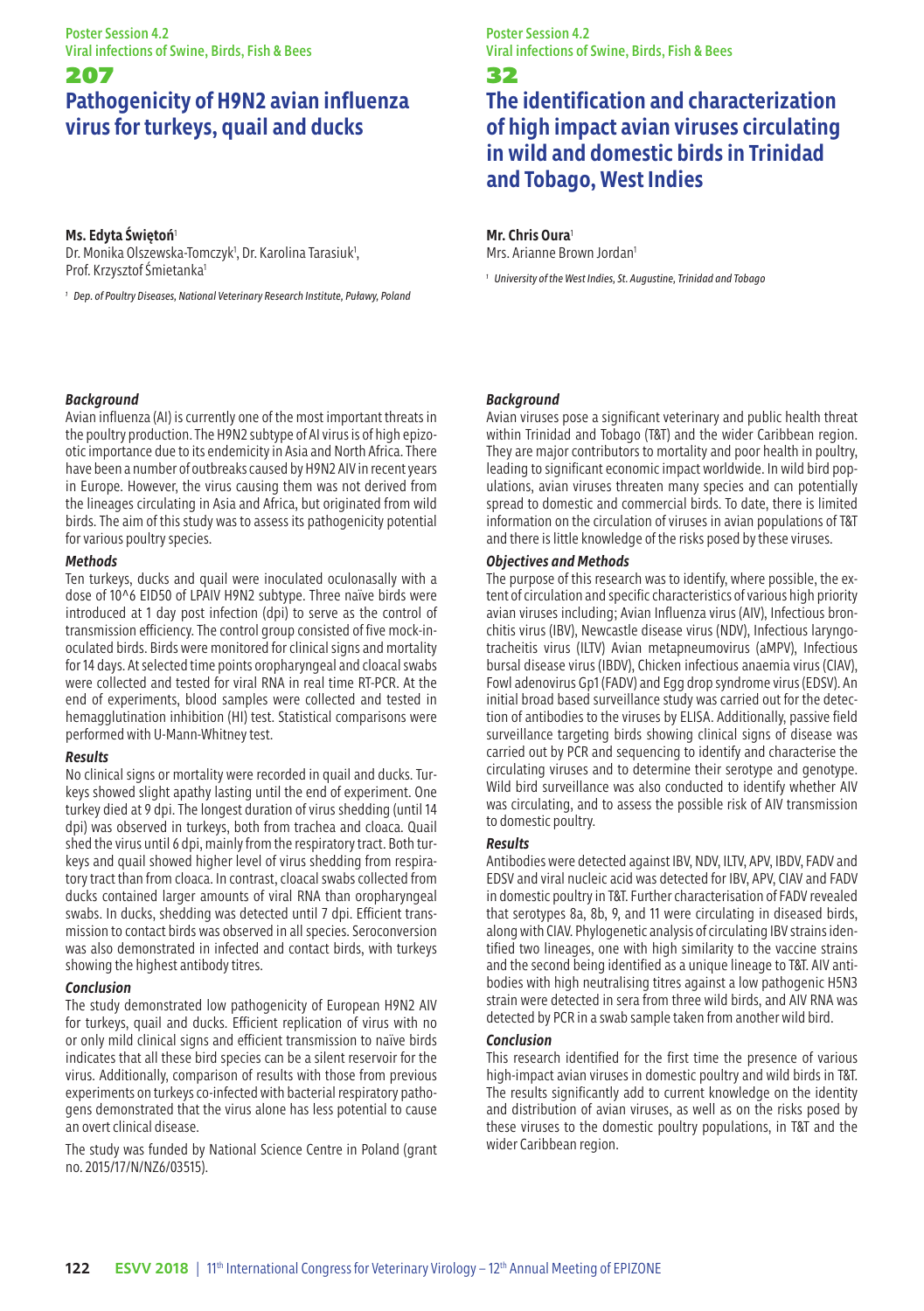## 187 **Avian influenza in Serbia: epidemiological situation during 2016–2017**

#### **Mr. Dejan Vidanovic**<sup>1</sup> **, Dr. Tamas Petrovic**<sup>2</sup>

Mr. Milanko Šekler<sup>1</sup>, Mr. Zoran Debeljak<sup>1</sup>, Mr. Nikola Vasković<sup>1</sup>, Mr. Kazimir Matović<sup>1</sup>, Mr. Budimir Plavšić<sup>3</sup>, Mr. Marko Dmitrić<sup>1</sup>

*<sup>1</sup> Veterinary Specialized Institute Kraljevo, Kraljevo, Serbia*

- *<sup>2</sup> Scientific Veterinary Institute "Novi Sad", Novi Sad, Serbia*
- *3 Veterinary Directorate, Ministry of Agriculture, Forestry and Water Management, Belgrade, Serbia*

#### *Background*

Avian influenza (AI) is a disease of birds caused by Influenza A virus from the family Orthomyxoviridae, genus Influenzavirus A. Due to high morbidity and mortality AI causes devastating losses in wild bird population and poultry industry. Also, AI is a zoonotic disease and constant threat to human health.

#### *Methods*

During 2016/17 Europe was affected by a huge epizootic of AI and 28 countries reported outbreaks. The mostly reported subtype was HPAI H5N8 but H5N5 and other subtypes were reported too. The first case of AI was reported in Hungary in October 2016. Immediately after that outbreak the veterinary authorities in Serbia implemented the active and passive surveillance zone on the northern part of country and implemented the ban of import of live birds and poultry products from affected countries. The increasing of the biosecurity measures on poultry farms was strongly recommended.

#### *Results*

The first case of HPAI H5N8 virus in territory of Republic of Serbia was detected on 29th of November 2016 in 6 dead mute swans found in ponds near settlement Kovilj which is located in Vojvodina, the north province of Serbia. During the active monitoring surveillance of poultry in surrounding settlements, the virus was found in 3 domestic ducks and 2 geese in the backyards. There was no introduction of the virus in the big poultry farms. In total, during 2016/17 in Republic of Serbia, there were 23 outbreaks of the HPAI H5N8, 19 of which in wild birds and 5 in backyard poultry and one outbreak of HPAI H5N5 in swans. Nucleotide sequencing and the phylogenetic analysis of HA gene of H5N8 isolates showed high similarity with isolates from Croatia (A/mute swan/Croatia/70/2016) and Hungary (A/mute swan/ Hungary/51049/2016). Since all cases of AI were recorded in the wild birds or in the backyards poultry that had common drinking water with wild birds, it can be concluded that introduction and transmission of AIV in Serbia was from the wild birds.

#### *Conclusion*

During the AI eradication, 816 animals in 27 contact households were euthanized. Although the epizootiological situation in the whole region was unfavorable, due to Government imposed measures such as strict movement control, import bans, trade control and increased biosecurity measures, there was no outbreak of HPAI on big poultry farms in Serbia and economical losses can be assessed as minimal.

#### *Acknowledgments*

This work is done under the projects: III41010 and TR31084 of the Serbian Ministry of Education.

#### Poster Session 4.2 Viral infections of Swine, Birds, Fish & Bees

## 239 **Infectious bronchitis virus – neglected troublemaker in poultry**

#### **Ms. Gordana Nedeljkovic**<sup>1</sup>

Ms. Lica Lozica<sup>1</sup>, Mr. Aleksandar Gavrilovic<sup>1</sup>, Mr. Zeljko Gottstein<sup>1</sup>

*<sup>1</sup> Faculty of Veterinary Medicine Zagreb, Zagreb, Croatia*

#### *Background*

Vaccination imposed, problem solved? Not so fast. Infectious bronchitis virus (IBV) proved us wrong, and continuous to do so. It is prone to mutations and recombinations that lead to new variants appearing all over the world. Infectious bronchitis is often missed to be considered as an underlying problem that predisposes poultry to bacterial infections. In recent years, it appears to be a possible predisposing factor that has triggered a development of new highly resistant E.coli (APEC) in poultry, subsequently causing considerable economic losses in Croatian flocks. Preliminary screening has revealed a presence of IBV circulating in breeding and laying flocks.

#### *Methods*

Tissue samples of kidneys and cecal tonsils from hens' carcasses were collected at the necropsy. Preliminary screening for positives was done using molecular methods. Total RNA isolated from tissue samples was analysed using RT-qPCR according to Collison et al. (2006). Positive samples were further subjected to Nested one-step RT-PCR and PCR, using primers as in Worthington et al. (2008). Amplicons were purified and subjected to sequencing. Acquired sequences were analysed in silico (BLAST, Ugene, MEGA7).

#### *Results*

Positive samples were found in both, kidneys' and cecal tonsils' samples originating from laying hens and breeders. BLAST analysis showed similarity with strains 7/93, 207 and Chinese strains GX NN130048 and CK/CHGD/XX12. Further multiple sequence alignment and phylogenetic analysis revealed that previously undetected strains are related, but also differ from vaccinal strains used according to the recommendation of Croatian Poultry Center.

#### *Conclusion*

Preliminary screening results confirm the necessity of further investigation of IB prevalence in farms affected by colibacillosis and other bacterial pathogens, and adjustment of the vaccination program to newly detected IBV variants. Complete characterisation of new variants is required. Therefore, further investigation is in progress.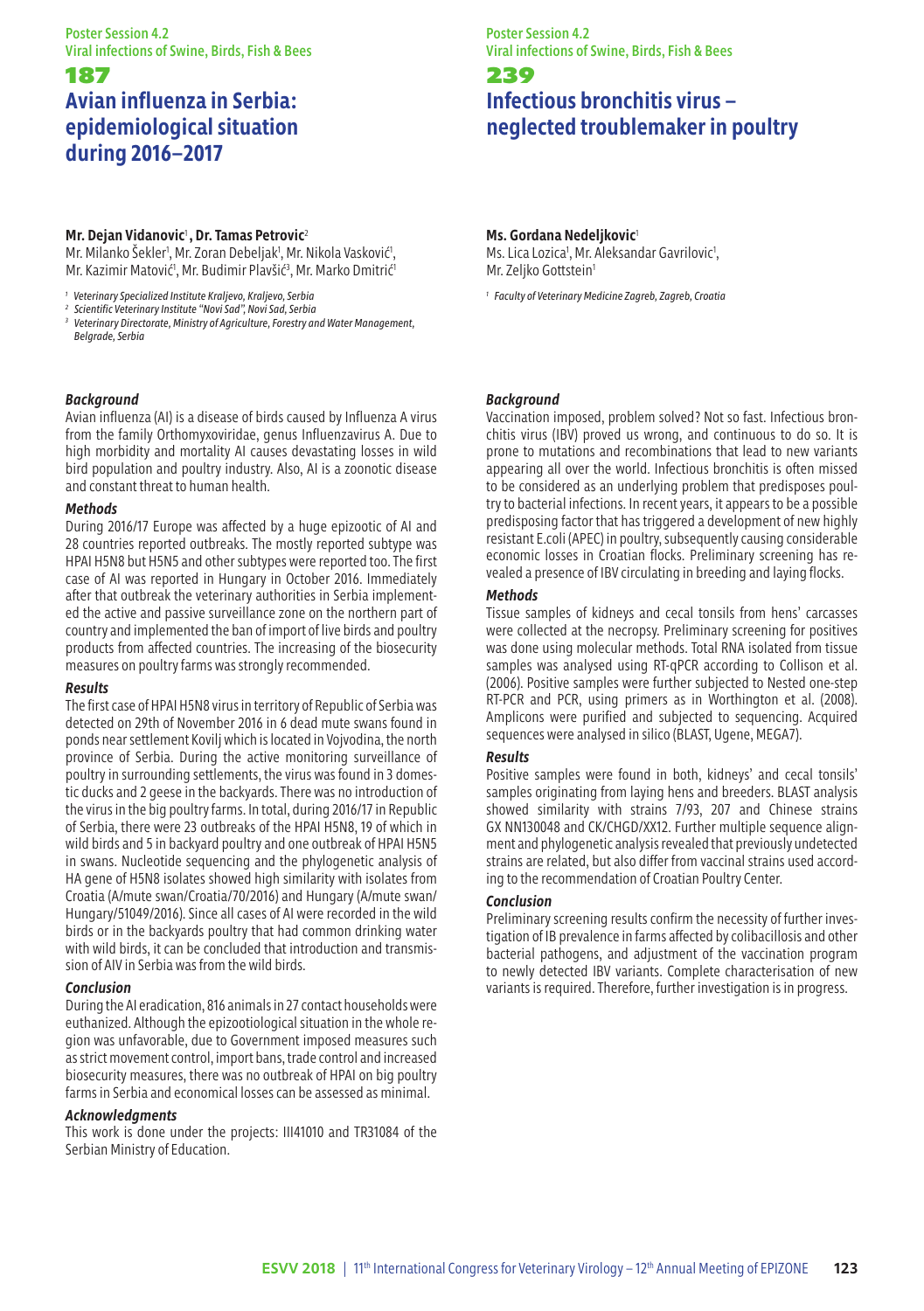

# INDEX OF AUTHORS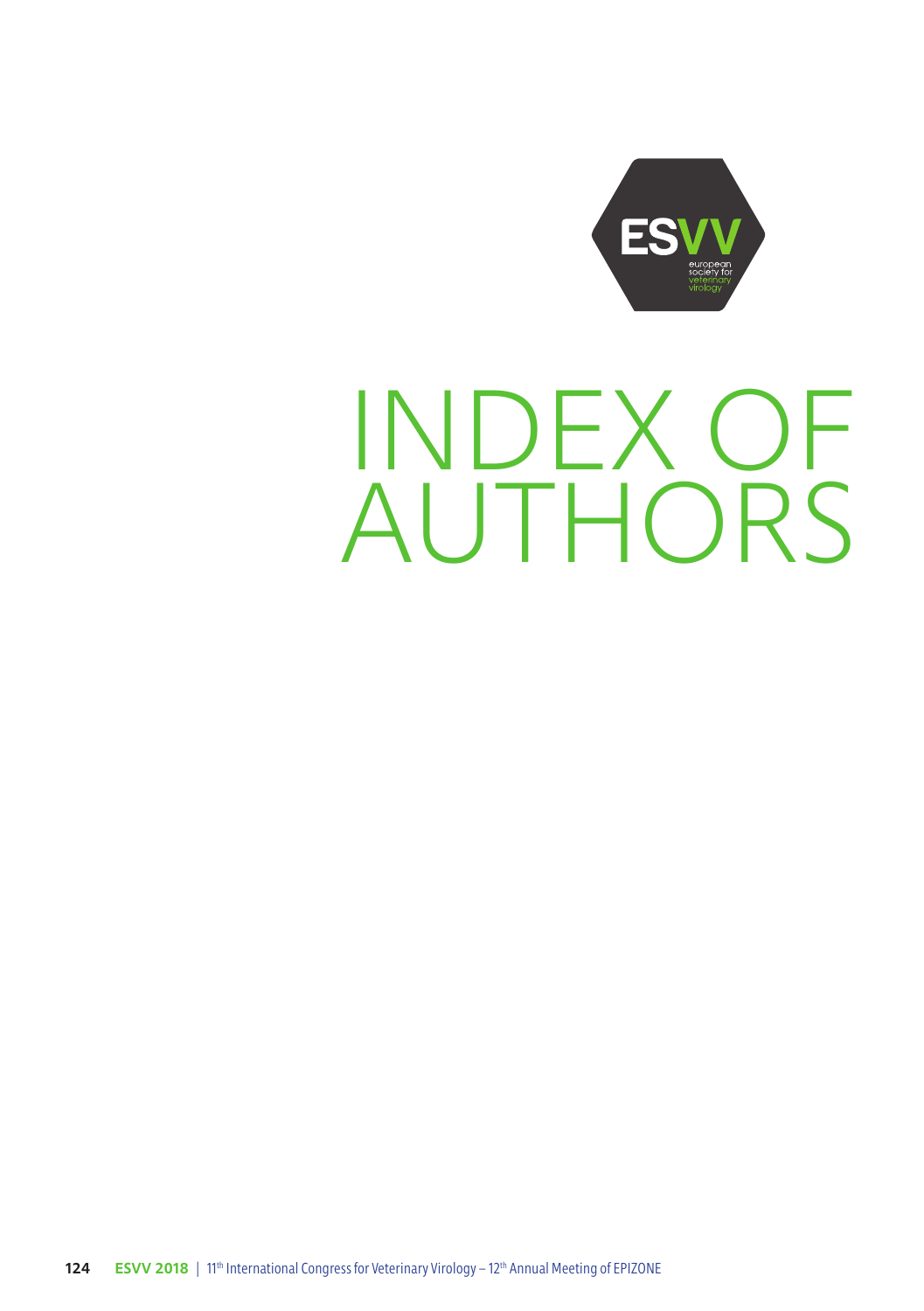## A

| Aarab, Soukayna           | 161                      |
|---------------------------|--------------------------|
| Abad, Xavier              | 159                      |
| Abdullah, Haniah          | 206                      |
| Abed, Mouna               | 48                       |
| Aberle, Stephan W.        | 199                      |
| Accensi, Francesc         | 68                       |
| Acke, Els                 | 9                        |
| Affanni, Paola            | 97                       |
| Aguilera-Sepúlveda, Pilar | 94                       |
| Albayrak, Harun           | 2, 3, 4, 5, 6, 7, 11, 12 |
| Albina, Emmanuel          | 173                      |
| Alkan, Feray              | 129, 131, 183            |
| Allemandou, Aude          | 224                      |
| Allerberger, Franz        | 199                      |
| Alpay, Gizem              | 66                       |
| Amato, Laura              | 57, 61, 181              |
| Amelot, Michel            | 48                       |
| Amorico, Anna             | 97                       |
| Andraud, Mathieu          | 69                       |
| Apprich, Veronika         | 132                      |
| Aprelon, Rosalie          | 173                      |
| Ardigò, Paolo             | 24                       |
| Arias, Marisa             | 75, 84, 86               |
| Arobelidze, Keto          | 156                      |
| Asal, Gökhan              | $\overline{2}$           |
| Ashby, Martin             | 78, 145                  |
| Ataseven, Veysel Soydal   | 20, 21                   |
| Auer, Angelika            | 175                      |
| Authié, Edith             | 38                       |
| Avaliani, Lasha           | 247                      |
| Avni-Magen, Nili          | 41                       |
| Axén, Charlotte           | 196                      |
| Aydin, Hakan              | 13, 14, 15               |
| Aydin, Omer               | 13                       |
| Azzolini, Alessandra      | 176, 208                 |
|                           |                          |

## B

| Baagøe, Hans J.           | 182            |
|---------------------------|----------------|
| Bächlein, Christine       | 55             |
| Baioni, Laura             | 56             |
| Bakonyi, Tamás            | 76, 199, 201   |
| Balaraman, Velmurugan     | 139            |
| Balić, Davor              | 128            |
| Balinandi, Stephen        | 197            |
| Bálint, Ádám              | 95             |
| <b>Ball, Cheryl</b>       | 190            |
| Banihashem, Fereshteh     | 124            |
| Banyard, A.               | 241            |
| Barbero, María del Carmen | 87, 100        |
| Barbic, Ljubo             | 174            |
| Baron, Anna Lena          | 55             |
| Bataille, Arnaud          | 19, 247        |
| Batten, Carrie            | 43, 50, 73, 78 |
| Baumgärtner, Wolfgang     | 55,64          |
| Bazzucchi, Moira          | 178            |
| Beato, Maria Serena       | 57,58          |
| Becher, Paul              | 55, 130        |
| Beck, Cécile              | 154            |
|                           |                |

| Beckham, Tammy            | 139                                 |
|---------------------------|-------------------------------------|
| Bedeković, Tomislav       | 98                                  |
| Beer, Martin              | 127, 134, 147, 170, 222, 256        |
| Behar, Adi                | 142                                 |
| Belák, Sándor             | 40, 217                             |
| Belfanti, Ilaria          | 99                                  |
| Belfkhi, Salima           | 19                                  |
| Belkadi, Bouchra          | 161                                 |
| Beller, Leen              | 102                                 |
|                           |                                     |
| Bellinati, Laura          | 61                                  |
| Belsham, Graham J.        | 182, 198                            |
| Benjelloun, Abdennasser   | 161                                 |
| Bensaid, Albert           | 64, 65, 159                         |
| Bercic, Rebeka Lucijana   | 201                                 |
| Berg, Mikael              | 33, 53, 85, 110, 124, 150, 163, 197 |
| Berguido, Francisco       | 248, 250                            |
| Berkowitz, Asaf           | 41                                  |
| Bernaert, Quinten         | 102, 104                            |
| Bernard, Cécilia          | 39                                  |
| Berndtson, Eva            | 124                                 |
| Bernhardt, Lisa-A         | 114                                 |
| Berri, Mustapha           |                                     |
|                           | 38,39                               |
| Bertagnoli, Stéphane      | 221                                 |
| Besong, Laura             | 1                                   |
| Bessière, Pierre          | 219                                 |
| Bichet, Hervé             | 154                                 |
| Bigault, Lionel           | 39                                  |
| Biggs, Patrick            | 9                                   |
| Bilge Dagalp, Seval       | 20, 21                              |
| Bilic, Ivana              | 151                                 |
| Birgersson, Anna          | 124                                 |
| Björkman, Camilla         | 196                                 |
| Blanchard, Yannick        | 18                                  |
|                           |                                     |
| Blanco-Penedo, Isabel     | 196                                 |
| Blokhin, Andrei           | 106                                 |
| <b>Blome, Sandra</b>      | 147                                 |
| Blomström, Anne-Lie       | 33, 53, 85, 110, 124, 150, 163      |
| Blystad Klem, Thea        | 235                                 |
| Bodnár, Vivien Alexandra  | 201                                 |
| Bohorquez, Jose Alejandro | 60, 67                              |
| Boland, Cécile            | 141                                 |
| Bombarov, Velizar         | 41                                  |
| Bonato, Paola             | 176                                 |
| Bonfanti, Lebana          | 57, 61                              |
| Bongcam-Rudloff, Erik     | 197                                 |
|                           |                                     |
| Bonilauri, Paolo          | 164, 200                            |
| Boonstra, Jan             | 138                                 |
| Bosch, Berend-Jan         | 159                                 |
| Bosch, Jaime              | 117                                 |
| Bosch, Twayla             | 144                                 |
| Bosch-Camós, Laia         | 68                                  |
| Bossers, Alex             | 144                                 |
| Bøtner, Anette            | 182, 198                            |
| Boujon, Céline Louise     | 36, 37                              |
| Bourg, Manon              | 77                                  |
| Bourry, Olivier           | 69                                  |
|                           |                                     |
| Bouznach, Arieli          | 41                                  |
| Bréard, Emmanuel          | 18,78                               |
| Bregoli, Arianna          | 24, 164                             |
| Bregoli, Marco            | 61                                  |
| Bremaud, Isabelle         | 225                                 |
| Brémaud, Isabelle         | 251                                 |
| <b>Brenner</b> , Jacob    | 142                                 |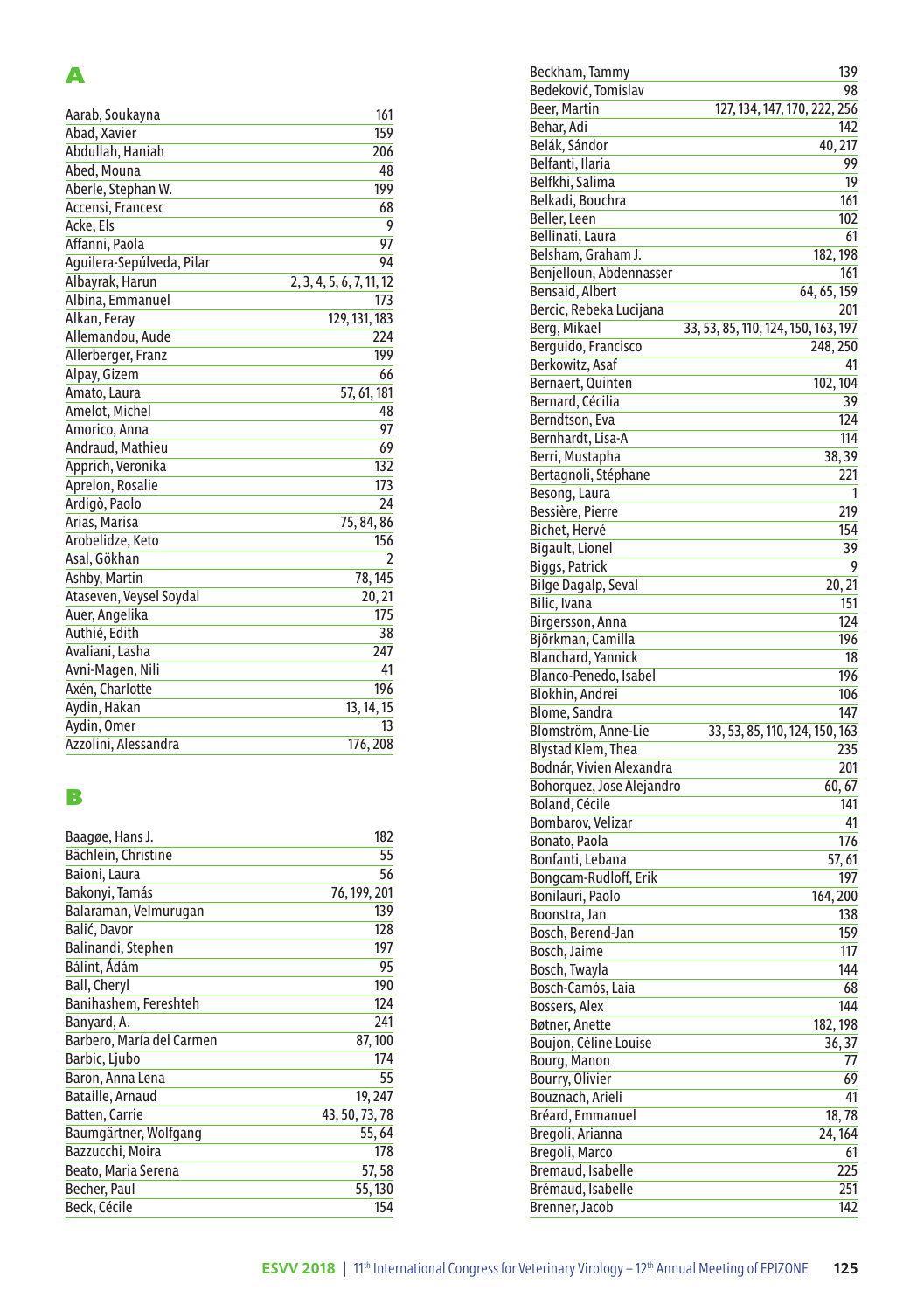| Bresson, Anaïs            | 229   |
|---------------------------|-------|
| Briand, Francois-Xavier   | 218   |
| Brinek Kolarova, Dagmar   | 96    |
| Brnić, Dragan             | 128   |
| Brocchi, Emiliana         | 164   |
| Broladze, Mariam          | 171   |
| Bromberger, Birgit        | 155   |
| Brooks, Tim               | 177   |
| Brown, Hanah              | 50,78 |
| Brown Jordan, Arianne     | 32    |
| Brugere, Laure            | 188   |
| Brunthaler, René          | 199   |
| Buczolich, Katharina      | 216   |
| Buitkuviene, Jurate       | 111   |
| Buonavoglia, Canio        | 99    |
| Burmakina, Galina         | 185   |
| <b>Bustos, Maria Jose</b> | 68    |
| Buter, Rianne             | 236   |

## C

| Cammà, Cesare                  | 72                      |
|--------------------------------|-------------------------|
| Camp, Jeremy V.                | 233                     |
| Cano-Gómez, Cristina           | 75, 87, 94, 100         |
| Canziani, Sabrina              | 200                     |
| Caporali, Angela               | 16                      |
| Cappai, Stefano                | 81,91                   |
| Cappellozza, Silvia            | 201                     |
| Capua, Ilaria                  | 253                     |
| Carassino, Maria Chiara        | 81                      |
| Carlin, Sara                   | 181                     |
| Carpenter, Simon               | 78, 145                 |
| Casciari, Cristina             | 71, 178                 |
| Casement, Veronica             | 193                     |
| Castera, Joany                 | 227, 230                |
| Catinot, Virginie              | 38                      |
| Cattoli, Giovanni              | 246, 247, 248, 249, 250 |
| Caucci, Claudia                | 208                     |
| Cavalleri, Jessika-Maximiliane | 175                     |
| Cave, Nick                     | 8,9                     |
| Cavicchio, Lara                | 57,58                   |
| Cavunt, Abdullah               | 3, 4, 6, 11             |
| Cay, Brigitte                  | 52                      |
| Cecchinato, Mattia             | 99                      |
| Ceglie, Letizia                | 61, 99                  |
| Celer, Vladimir                | 74                      |
| Chapman, Dave                  | 152                     |
| Châtel, Marina                 | 218                     |
| Cheishvili, Lali               | 180                     |
| Chenais, Erika                 | 197                     |
| Chernyavtseva, Anastasia       | 8                       |
| Chevaleyre, Claire             | 39                      |
| Chiapponi, Chiara              | 24, 56, 97, 223         |
| Chibssa, Tesfaye Rufael        | 250                     |
| Chikviladze, Tamar             | 171                     |
| Chitadze, Nazibrola            | 171                     |
| Chitimia-Dobler, Lidia         | 197                     |
| Choudhury, Bhudipa             | 136, 137                |
| Chouhna, Houda                 | 233                     |
| Chrétien, Delphine             | 173                     |
| Chriél, Mariann                | 182                     |
| Christodoulou, Vasiliki        | 50                      |

| Citterio, Carlo Vittorio | 61                     |
|--------------------------|------------------------|
| Clarke, B.               | 241                    |
| Cliquet, Florence        | 98                     |
| Coccollone, Annamaria    | 91                     |
| Coggon, Amelia           | 219                    |
| Collins, Patrick John    | 191                    |
| Colucci, Maria Eugenia   | 97                     |
| Comtet, Loic             | 19, 227, 228, 231, 248 |
| Connell, Samuel          | 153                    |
| Conzelmann, Karl-Klaus   | 202                    |
| Cook, Charlotte          | 137                    |
| Cooke, Lyndsay           | 145                    |
| Corda, Denise            | 81                     |
| Córdoba, Lorena          | 121                    |
| Corla, Amanda            | 78,145                 |
| Coronado, Liani          | 60                     |
| Corrand, Léni            | 237                    |
| Cosby, Sara Louise       | 59,206                 |
| Coskun, Nuvit            | 183                    |
| Costarelli, Silva        | 16, 122                |
| Coulombier, Denis        | 45                     |
| Courtillon, Céline       | 48                     |
| Coven, Fethiye           | 5                      |
| Croisé, Benoit           | 251                    |
| Croisé, Benoît           | 225                    |
| Croville, Guillaume      | 232, 237               |
| Cunial, Giovanni         | 57, 61, 176, 181, 208  |
| Cunningham, Ben          | 59                     |

## Ć

Ćukušić, Anđela 98

## D

| D'Alessio, Silvio G.    | 195         |
|-------------------------|-------------|
| Dalla Costa, Alessandro | 208         |
| Dalloli, Chiara         | 24          |
| D'Alterio, Nicola       | 189         |
| Daly, Janet             | 73          |
| Dán, Ádám               | 199         |
| Dane, Hannah            | 105         |
| Darji, Ayub             | 121         |
| Darpel, Karin           | 78,145      |
| Decaro, Nicola          | 99          |
| De Gryse, Gaëtan        | 92          |
| De Jong, Mandy          | 144         |
| De Lorenzi, Giorgia     | 200         |
| De Mia, Gian Mario      | 10, 71, 217 |
| De Regge, Nick          | 52          |
| Debeljak, Zoran         | 187         |
| Debergé, Estelle        | 154         |
| Deboutte, Ward          | 102         |
| Decaro, Nicola          | 56          |
| Degirmencay, Sukru      | 14          |
| Dekker, A.              | 240, 242    |
| Delgado, Laiyen         | 60          |
| Delhon, Gustavo         | 185         |
| Delicado Losa, Verónica | 84, 93      |
| Delpont, Mattias        | 237         |
| Delverdier, Maxence     | 219, 237    |
|                         |             |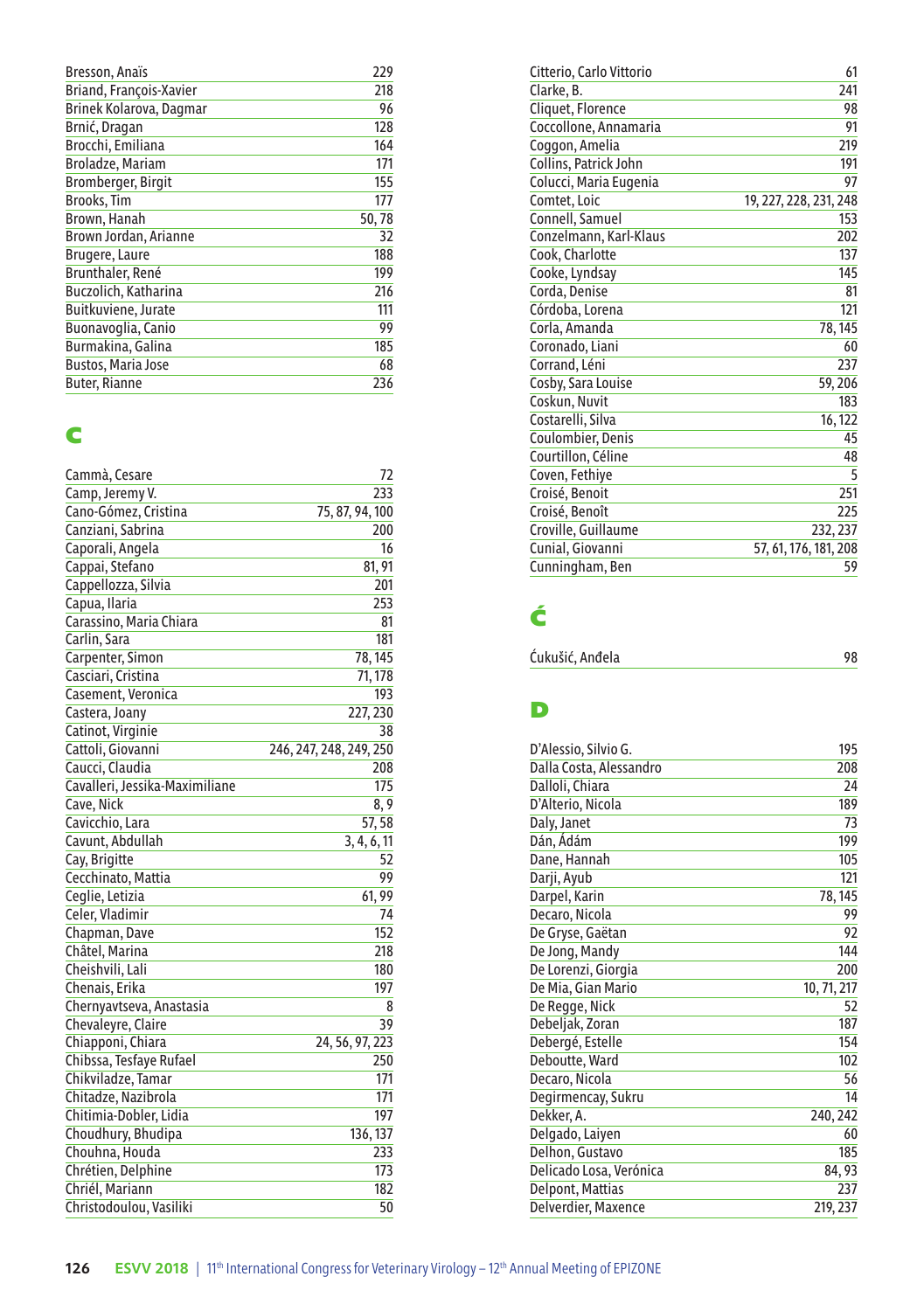| Deng, Yu                     | 182                |
|------------------------------|--------------------|
| Desoutter, Denise            | 154                |
| Despois, Léa                 | 229, 230           |
| Dettori, Annalisa            | 10                 |
| Devaney, Ryan                | 192                |
| Devillers, Elodie            | 173                |
| Dhaenens, Maarten            | 31                 |
| Di Luca, Marco               | 195                |
| Di Teodoro, Giovanni         | 189                |
| Diallo, Adama                | 247, 248, 249, 250 |
| Dietze, Klaas                | 170                |
| Dik, Bilal                   | 20, 21             |
| Dill, Veronika               | 134                |
| Dimmel, Katharina            | 199, 233           |
| Dixon, Linda                 | 143, 152, 153      |
| Dmitrić, Marko               | 187                |
| Dogan, Fatih                 | 5                  |
| Dogan, Firat                 | 20, 21             |
| Domanovic, Dragoslav         | 45                 |
| Domanska-Blicharz, Katarzyna | 160, 252           |
| Domínguez, Javier            | 67                 |
| Donduashvili, Marina         | 180, 247           |
| Donnet, Fabien               | 19, 231            |
| Dorey-Robinson, Daniel       | 136, 177           |
| Dörttaş, Selvi Deniz         | 20, 21             |
| Dottori, Michele             | 200                |
| Drago, Alessandra            | 208                |
| Droillard, Clément           | 218                |
| Drolet, Barbara              | 49, 138, 139       |
| Drummond, Rachel             | 152                |
| Dubrovskaya, Olga            | 70                 |
| Ducatez, Mariette            | 77                 |
| Duffy, Catherine             | 105                |
| Dundon, William G.           | 247                |
| Dunowska, Magdalena          | 8,9                |
| Duquesne, Véronique          | 224                |
| Durães-Carvalho, Ricardo     | 167                |
| Duran Yelken, Selda          | 129, 183           |
| Durant, Benoit               | 154                |

## d

| de Clercq, Kris | 229 |
|-----------------|-----|
|                 |     |

## E

| Earle, John Philip   | 206        |
|----------------------|------------|
| Eble, Phaedra        | 240, 242   |
| Eclercy, Julie       | 69         |
| Edri, Nir            | 142        |
| Eiden, Martin        | 254        |
| El Agrebi, Noëmie    | 113        |
| El Wahed, Ahmed Abd  | 12         |
| Eldar, Avi           | 41         |
| Elkhoulali, Yasmina  | 211        |
| Eloit, Marc          | 173        |
| Elsukova, Alexandra  | 42, 44, 86 |
| Encinas-Díaz, Paloma | 26         |
| Endler, Lukas        | 212        |
| Enukidze, Tea        | 17         |
| Erdélyi, Károly      | 199        |
|                      |            |

| Eriksson, Helena     | 124    |
|----------------------|--------|
| Ersoz, Ugur          | 15     |
| Erster, Oran         | 41     |
| Eschbaumer, Michael  | 29.134 |
| Eterradossi, Nicolas | 48     |

## F

| Faccin, Francesca            | 56                       |
|------------------------------|--------------------------|
| Faccini, Silvia              | 97                       |
| Fais, Sara                   | 81                       |
| Fantuzzi, Gian Federico      | 200                      |
| Farkas, Tibor                | 103                      |
| Farzani, Touraj Aligholipour | 20, 21                   |
| Favoreel, Herman             | 34, 35                   |
| Fay, Petra                   | 43,73                    |
| Feliziani, Francesco         | 10, 16, 71, 91, 122, 178 |
| Fernandes, Rui               | 149                      |
| Fernández-Pinero, Jovita     | 75, 87, 94, 100          |
| Fichtelová, Věra             | 162                      |
| Fidalgo-Carvalho, Isabel     | 149                      |
| Figueroa, Thomas             | 219, 237                 |
| Filali-Maltouf, Abdelkarim   | 161                      |
| Fink, Dieter                 | 216                      |
| Fischer, Klara               | 197, 245                 |
| Fischer, Nicole              | 55                       |
| Fister, Susanne              | 155                      |
| Fjederholt, Esben            | 182                      |
| Flannery, John               | 43, 50, 78               |
| Fleurot, Isabelle            | 39                       |
| Foglia, Efrem Alessandro     | 164                      |
| Foni, Emanuela               | 97                       |
| Fonseca, Osvaldo             | 60                       |
| Fooks, Anthony               | 177, 255                 |
| Foret, Charlotte             | 237                      |
| Fornasiero, Diletta          | 176                      |
| Forth, Jan Hendrik           | 147, 256                 |
| Forth, Leonie                | 127, 147, 256            |
| Forzan, Mario                | 57                       |
| Fossum, Caroline             | 110                      |
| França Neto, Cláudio         | 234                      |
| Franssen, Mathieu            | 113                      |
| Frías, Maria Teresa          | 60                       |
| Friedgut, Orly               | 41                       |
| Fröhlich, Andreas            | 133                      |
| Frost, Lorraine              | 78                       |
| Fu, Yuguang                  | 119, 214                 |
| Fujimoto, Yoshikazu          | 23                       |
| <b>Fusaro, Alice</b>         | 57, 176                  |

## G

| Gabriel, Cordula            | 132                 |
|-----------------------------|---------------------|
| Gadd, Tuija                 | 80, 82, 88          |
| Gagliazzo, Laura            | 181                 |
| Gaimard, Marina             | 211                 |
| Gajsina, Dariya             | 140                 |
| Gallardo, Franck            | 221                 |
| Gallardo Frontaura, Carmina | 68, 75, 84, 86, 143 |
| Galli, Cristina             | 97                  |
| Gallien, Sarah              | 38,39               |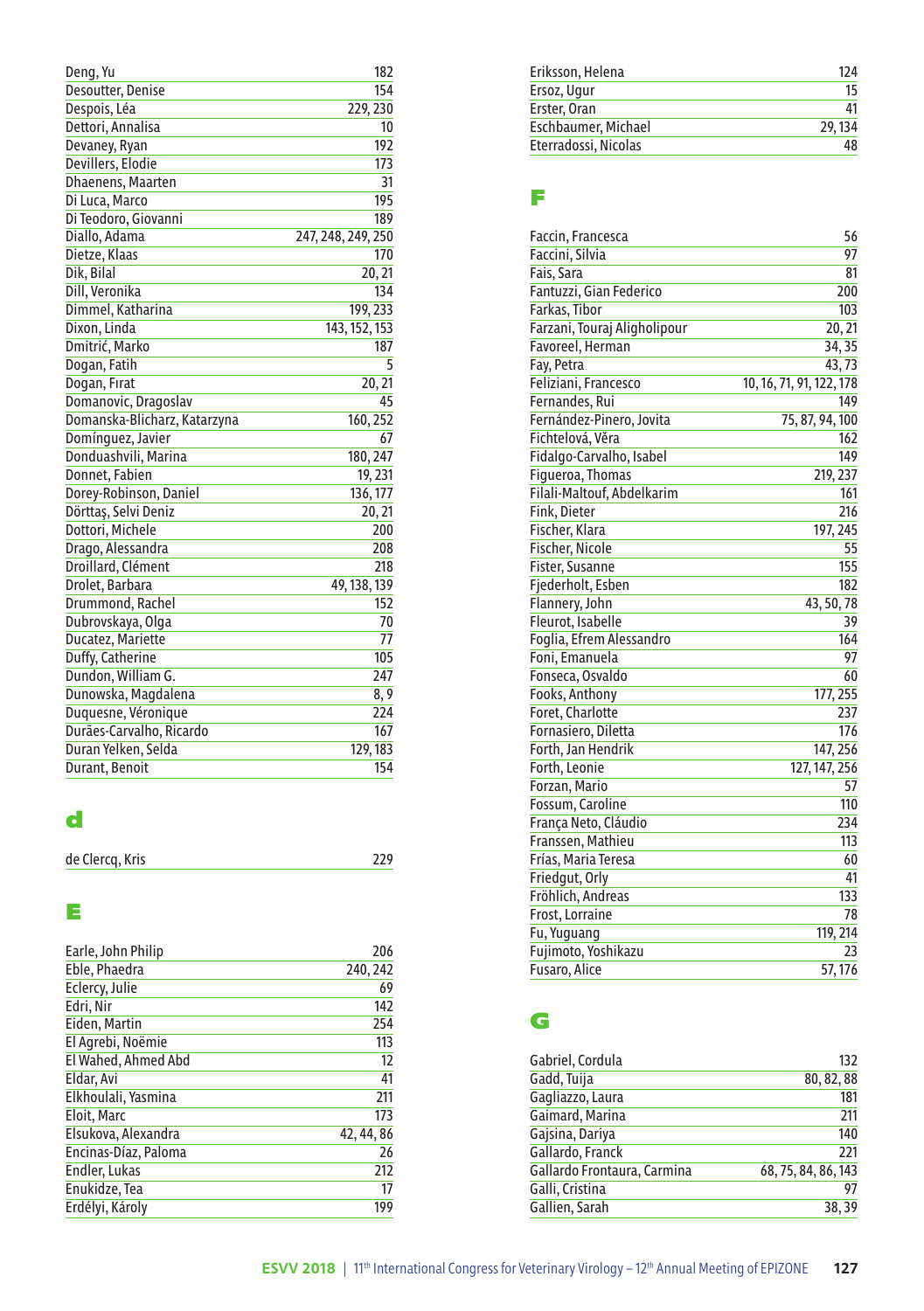| Ganges, Llilianne                | 60, 67          |
|----------------------------------|-----------------|
| Gardinale, Noemi                 | 167             |
| Garigliany, Mutien-Marie         | 113             |
| Gates-Tanzer, Lauren             | 153             |
| Gauger, Phillip C.               | 38, 39          |
| Gault, Lynden                    | 143             |
| Gavrilovic, Aleksandar           | 239             |
| Gelashvili, Lamara               | 247             |
| Gelayas, Esayas                  | 248             |
| Gerner, Wilhelm                  | 172, 209        |
| Ghanem, Alexander                | 202             |
| Giammarioli, Monica              | 16, 71, 99, 178 |
| Gibelli, Lucia                   | 200             |
| Gil, Laura                       | 167, 234        |
| Giorgi, Maurilio                 | 24              |
| Giza, Aleksandra                 | 205             |
| Glatthaar-Saalmüller, Bernadette | 172             |
| Glazunova, Anastasiya            | 140             |
| Glitz, Frauke                    | 175             |
| Goatley, Lynnette                | 143, 152, 153   |
| Gobbi, Marco                     | 223             |
| Goffredo, Maria                  | 195             |
| Goginashvili, Ketevan            | 17,247          |
| Gondard, Mathilde                | 173             |
| Gonzales, J.L.                   | 242             |
| Gonzalez, Gabriel                | 212             |
| Gonzalez, Gaelle                 | 154             |
| Gorlier, Axel                    | 18              |
| Gorriz-Martin, Lara              | 55              |
| Gossner, Celine M.               | 45              |
| Gottstein, Zeljko                | 239             |
| Graaf, Annika                    | 170             |
| Gracin, Koraljka                 | 174             |
| Granberg, Fredrik                | 217             |
| Grandcollot-Chabot, Marie        | 18              |
| Grandi, Giulio                   | 197             |
| Grasland, Béatrice               | 38,39           |
| Grazioli, Santina                | 164             |
| Gregorowicz, Edwicka             | 141             |
| Grewis, Lise                     | 227, 229, 230   |
| Grierson, Sylvia                 | 137             |
| Grigas, Juozas                   | 51, 111         |
| Gris-Deville, Marion             | 230             |
| Grom, Jože                       | 27              |
|                                  | 254             |
| Groschup, Martin                 |                 |
| Groza, Oxana<br>Grund, Christian | 147<br>170      |
| Guberti, Vittorio                | 91              |
|                                  | 105             |
| Guelbenzu, Maria                 |                 |
| Guerin, Jean-Luc                 | 232, 237<br>156 |
| Gugushvili, Nino                 |                 |
| Guimarães, Deborah               | 234             |
| Guimera Busquets, Marc           | 145             |
| Guitton, Jean-Sébastien          | 218             |
| Gumusova, Semra                  | 4, 5, 6, 7, 11  |
| <b>Gundolf, Tobias</b>           | 155             |

## H

| Haagmans, Bart | 64, 159 |
|----------------|---------|
| Habus, Josipa  | 174     |
| Hadina, Suzana | 174     |

| Hadjih, Sarah                | 215                |
|------------------------------|--------------------|
| Haegeman, Andy               | 229                |
| Hakhverdyan, Mikhayil        | 40, 213            |
| Hakze-van der Honing, Renate | 144                |
| Hammami, Pachka              | 173                |
| Hansson, Ingrid              | 197                |
| Harder, Timm                 | 170                |
| Harders, Frank               | 144                |
| Harkin, Valerie              | 59                 |
| Harmois, Alice               | 211                |
| Härthle, Sonja               | 48                 |
| Hause, Ben                   | 105                |
| Hautier, Louis               | 113                |
| Hawes, Pippa                 | 238                |
| Hayer, Juliette              | 53, 85, 197        |
| Hengl, Brigita               | 128                |
| Herrler, Georg               | 119, 168, 169, 214 |
| Hess, Claudia                | 151                |
| Hess, Michael                | 151, 212           |
| Hesson, Jenny                | 53                 |
| Hicks, Hayley                | 78                 |
| Ho, Chak-Sum                 | 143                |
| Hoeper, Dirk                 | 127                |
| Hoffmann, Bernd              | 134, 222, 229      |
| Högler, Sandra               | 243                |
| Homonnay, Zalán              | 103                |
| Höper, Dirk                  | 147, 256           |
| Horn, Lisa                   | 76                 |
| Horsington, Jacquelyn        | 29                 |
| Houben, Manon                | 144                |
| Hourdoir, Gauthier           | 227                |
| Hrnjaković Cvjetković, Ivana | 148                |
| Hübschen, Judith             | 77                 |
| Huet. Hélène                 | 215                |
| Hulst, Marcel                | 144                |
| Hussey, Gisela               | 30                 |

## I

| I Anjo, Sandra                | 149           |
|-------------------------------|---------------|
| Ignjatović Ćupina, Aleksandra | 148           |
| Igolkin, Alexey               | 42, 44, 86    |
| Iliasov, Pavel                | 140           |
| Imatdinov, Almaz              | 70            |
| Imnadze, Paata                | 156, 171      |
| Iscaro, Carmen                | 122, 178, 217 |
| Isomursu, Marja               | 88            |
| Ithete, Ndapewa               | 226           |
| Ito, Kimihito                 | 212           |

## J

| J. Oliveira, Andreia       | 149 |
|----------------------------|-----|
| Jabbar, Tamara             | 152 |
| Jackova, Anna              | 123 |
| Jacobson, Magdalena        | 85  |
| Jamnikar Ciglenečki, Urška | 28  |
| Jansson, Désirée           | 124 |
| Jaskulska, Barbara         | 151 |
| Jeffers, Adam              | 59  |
| Jennings, Daisy            | 177 |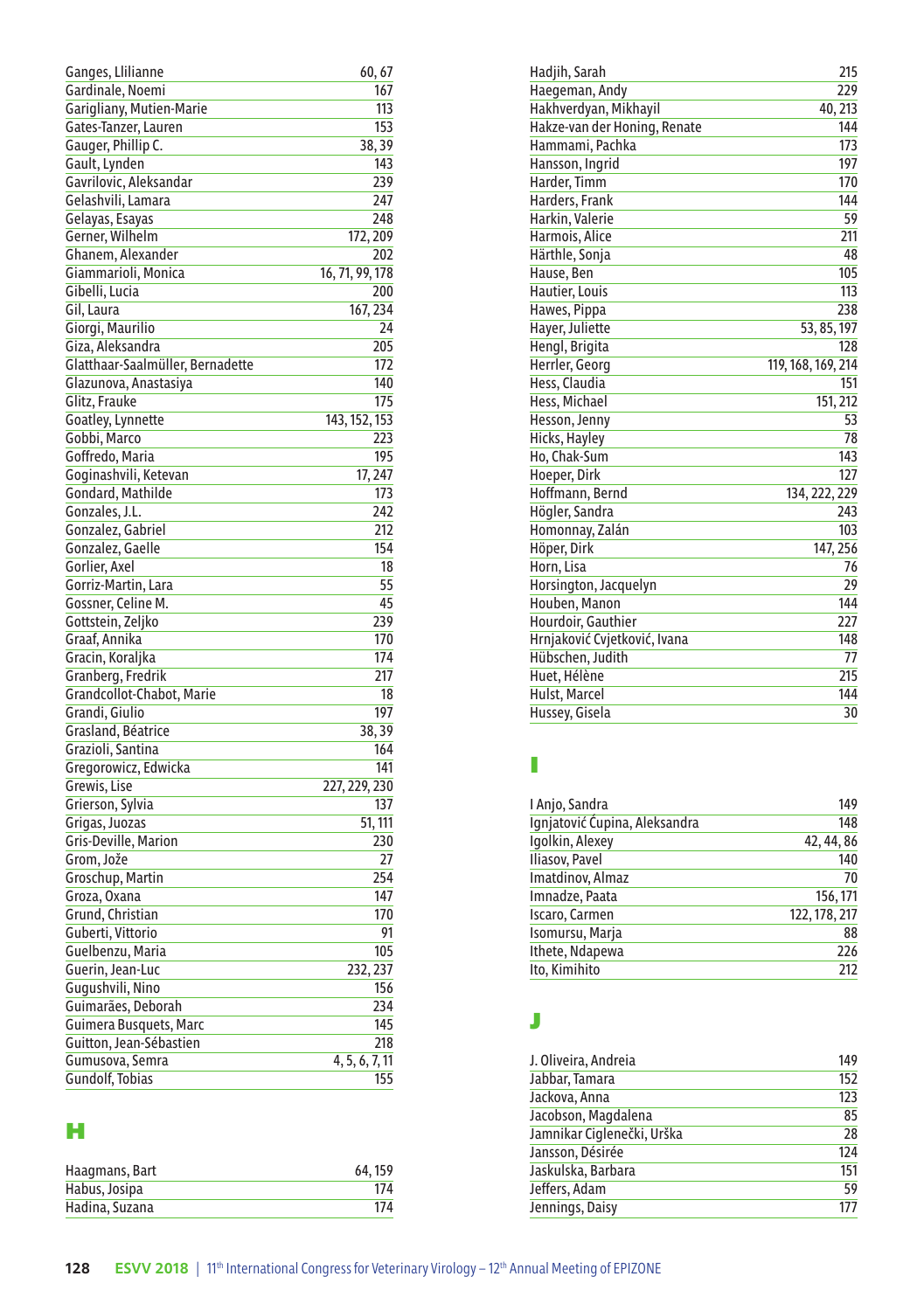| Jewhurst, Heather             | 193         |
|-------------------------------|-------------|
| Jiménez-Clavero, Miguel Ángel | 87, 94, 100 |
| Johansson Wensman, Jonas      | 150, 245    |
| Johnston, Camille Melissa     | 198         |
| Jungbauer, Christof           | 199         |
| Junge, Hannah                 | 175         |
| Jurgelevicius, Vaclovas       | 46          |
| Justyna, Milek                | 252         |

## K

| Kadi, Hamza                        | 3, 4, 5, 6, 11 |
|------------------------------------|----------------|
| Kalb, Roland                       | 155            |
| Kangethe, Richard                  | 246            |
| Kantala, Tuija                     | 80,82          |
| Karayel Hacioglu, Ilke             | 129, 131, 183  |
| Karuvantevida, Noushad             | 233            |
| Kaspers, Bernd                     | 48             |
| Kauer, Ronja                       | 37             |
| Kaya, Selma                        | 3              |
| Kazakova, Anna                     | 70             |
| Keita, Alassane                    | 48             |
| Keita, Alassane                    | 48             |
| Keller, Markus                     | 254            |
| Khartskhia, Natia                  | 247            |
| Khinich, Evgeny                    | 142            |
| Khmaladze, Eka                     | 156            |
| Kilic, Hamza                       | 5              |
| Kim, In Joong                      | 139            |
| Kim, Yeon-Hee                      | 179            |
| King, D.P.                         | 240            |
| Kirbas, Akin                       | 13             |
| Kiss, Istvan                       | 103            |
| Kjellin, Marit Leinaas             | 114            |
| Kleinhans, Bronwyn                 | 226            |
| Knecht, Christian                  | 209            |
| Knežević, Dražen                   | 128            |
| Koch, Michaela                     | 209            |
| Koch, Michel Christoph             | 37             |
| Kock, Richard                      | 238            |
| Kocki, Janusz                      | 125            |
| Koinig, Hanna C.                   | 172            |
| Kokhreidze, Maka                   | 17             |
| Kokkonen, Ulla-Maija               | 80             |
| Mazur, Denis                       | 185            |
| Kolodziejek, Jolanta               | 199, 233       |
| Koltsov, Andrey                    | 107            |
| Kononov, Alexander                 | 25             |
| Kooi, Engbert A.                   | 182            |
| Korogodina, Elena                  | 140            |
| Koromyslova, Irina                 | 112            |
| Korpenfelt, Sirkka-Liisa           | 88             |
| Köthe, Susanne                     | 170            |
| Kotzé, Andrea                      | 79             |
| Kouokam Fotso, Guy                 |                |
|                                    | 224, 225, 251  |
| Kovac, Kristina<br>Kovac, Snjezana | 174<br>174     |
|                                    | 162            |
| Kovařčík, Kamil                    |                |
| Krešić, Nina                       | 98,128         |
| Krstevski, Kiril                   | 248            |
| Krüger, Nadine                     | 119            |
| Kucharova, Petra                   | 96             |

| Küchler, Leonore   | 36  |
|--------------------|-----|
| Kuczkowski, Maciej | 160 |
| Kuhar, Urška       | 28  |
| Kurt, Mitat        | २   |
| Kustikova, Olga    | 140 |
| Kuzmak, Jacek      | 115 |
| Kwiatek, Olivier   | 19  |

## L

| Laddomada, Alberto            | 91                 |
|-------------------------------|--------------------|
| Ladinig, Andrea               | 172, 209, 243      |
| Laffont, Mathieu              | 19, 227, 229       |
| Lagan-Tregaskis, Paula Louise | 190, 191           |
| Lambrecht, Bénédicte          | 141                |
| Lamien, Charles Euloge        | 248, 249, 250      |
| Lamp, Benjamin                | 203, 216, 243      |
| Lapteva, Elena                | 140                |
| Laval, Kathlyn                | 30, 31, 34, 35     |
| Lavazza, Antonio              | 24, 56, 223        |
| Lazić, Gospava                | 120, 148           |
| Lazić, Sava                   | 120, 148           |
| Lazov, Christina Marie        | 182                |
| Le Gall-Reculé, Ghislaine     | 218                |
| Le Goff, Charline             | 230                |
| Le Pendu, Jacques             | 218                |
| Le Poder, Sophie              | 215                |
| Lecollinet, Sylvie            | 154                |
| Lediquerher, Gérald           | 38,39              |
| Lefebvre, Catherine           | 211                |
| Lehmbecker, Annika            | 64                 |
| Leibovich, Beni               | 142                |
| Leidinger, Judith             | 175                |
| Leijon, Mikael                | 40, 213            |
| Lelli, Davide                 | 24, 56, 200, 223   |
| Lemaitre, Evelyne             | 218                |
| Lemon, Ken                    | 59, 105, 190, 191  |
| Leone, Alessandra             | 189                |
| Leparc Goffart, Isabelle      | 154                |
| Lesceu, Stéphanie             | 211                |
| Libeau, Geneviève             | 19, 247            |
| Liciardi, Manuele             | 81                 |
| Licka, Theresia               | $\overline{132}$   |
| Lillehaug, Atle               | 114                |
| Lima Filho, Carlos            | 234                |
| Lindgren, Ylva                | 124                |
| Lindström, Lisa               | 85                 |
| Liskova, Elena                | 106                |
| Litvak, Arie                  | 41                 |
| Liu, Lihong                   | 213                |
| Llorente, Francisco           | 87, 94, 100        |
| Lobova, Dana                  | 74                 |
| Loeffen, Willie               | 146                |
| Loi, Federica                 | 81, 91             |
| Loitsch, Angelika             | 247, 248, 249, 250 |
| Lojkić, Ivana                 | 98,128             |
| Lolić, Marica                 | 128                |
| Lomolino, Roberto             | 122                |
| Lomonossoff, George           | 73                 |
| López, Elisabet               | 68                 |
| Lopez-Carnero, Paula          | 215                |
| López-Serrano, Sergi          | 121                |
|                               |                    |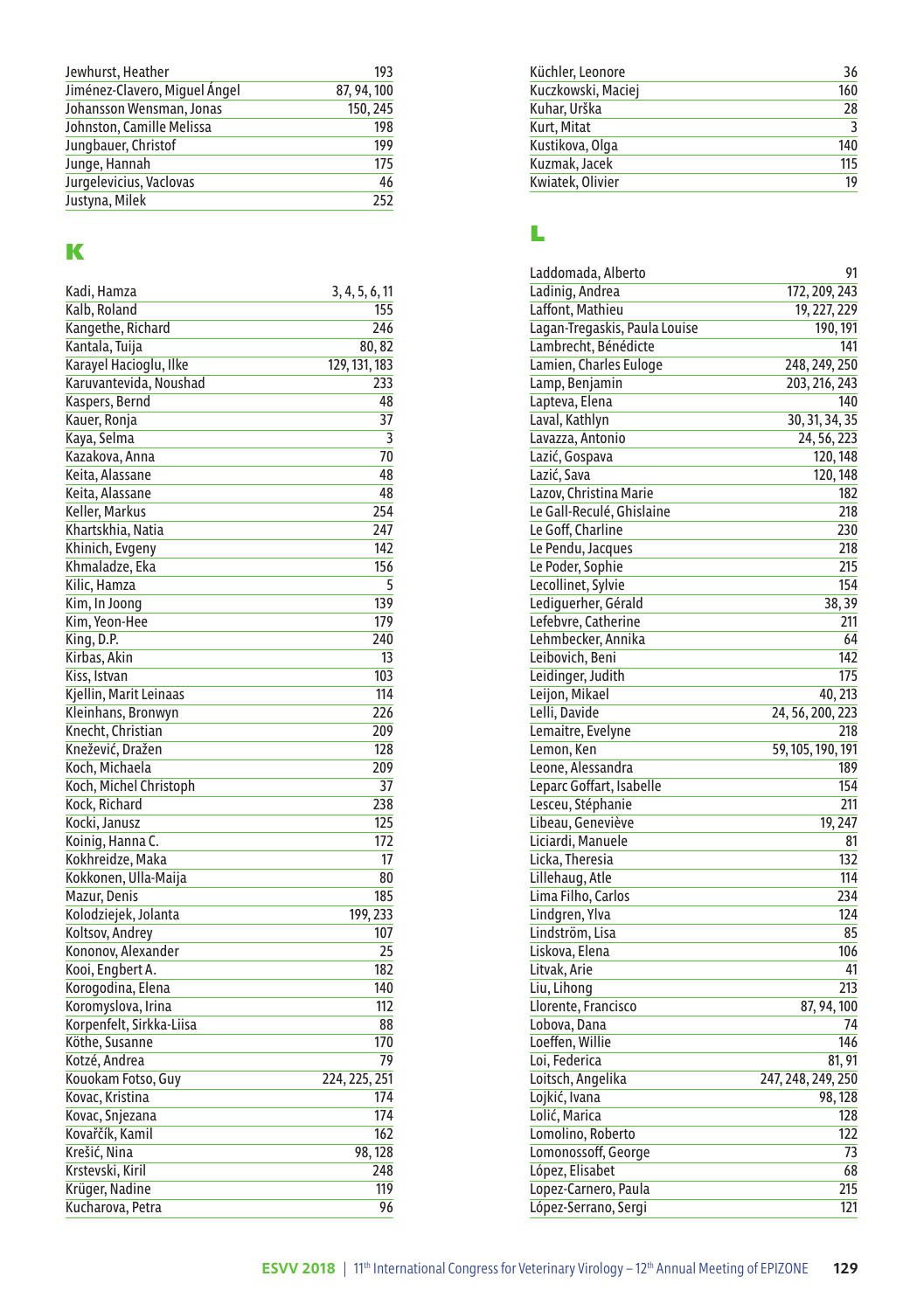| Lora, Marcello        | 99       |
|-----------------------|----------|
| Lorusso, Alessio      | 72,189   |
| Losch, Serge          | 77       |
| Loul, Sévérin         |          |
| Loutfi, Chafiga       | 161      |
| Lozica, Lica          | 239      |
| Lucas, Marie-Noëlle   | 237      |
| Lucchese, Laura       | 99       |
| Lucente, Maria Stella | 99       |
| Ludi, A.B.            | 240      |
| Lundén, Hanna         | 53       |
| Lundkvist, Åke        | 177      |
| Lunina, Dariya        | 140      |
| Luppi, Andrea         | 200      |
| Lupulovic, Diana      | 120, 148 |
| Lysholm, Sara         | 245      |

## **M**

| Maes, Piet                  | 102          |
|-----------------------------|--------------|
| Maes, Roger                 | 30, 34       |
| Maeso, Raquel               | 67           |
| Magalhães, Fernando         | 234          |
| Mahapatra, Mana             | 238, 241     |
| Mair, Kerstin H.            | 209          |
| Makarova, Anastasiya        | 140          |
| Maksimov, Pavlo             | 170          |
| Malania, Lile               | 156, 171     |
| Malatesta, Daniela          | 189          |
| Malmberg, Maja              | 85, 197, 217 |
| Malogolovkin, Alexander     | 185          |
| Manadas, Bruno              | 149          |
| Mancini, Giuseppe           | 195          |
| Mancuso, Elisa              | 195          |
| Mandl, Stefan               | 216          |
| Marcacci, Maurilia          | 72           |
| Marek, Ana                  | 212          |
| Maresca, Carmen             | 10, 122      |
| Mariankova, Jana            | 74           |
| Mariotti, Caterina          | 16           |
| Marrocu, Elena              | 91           |
| Marston, Denise             | 177          |
| Martin, Kevin               | 19, 231      |
| Martini, Marco              | 99           |
| Martinkovic, Kresimir       | 174          |
| Massen, Jorg J.M.           | 76           |
| Materniak-Kornas, Magdalena | 115          |
| Mató, Tamás                 | 103          |
| Matović, Kazimir            | 187          |
| Matthee, Sonja              | 226          |
| Matthijnssens, Jelle        | 102          |
| Mauric, Maja                | 174          |
| Mazloum, Ali                | 42, 44       |
| Mazur, Natalia              | 89           |
| Mazzei, Maurizio            | 57           |
| Mazzucato, Matteo           | 181          |
| McBride, Nigel              | 59           |
| McCabe, Lorna               | 190          |
| Mcelhinney, Lorraine        | 177          |
| McGowan, Sarah              | 137          |
| McKay, Karen                | 190          |
| McKillen, John              | 190          |

| McMenamy, Michael      | 59, 105         |
|------------------------|-----------------|
| McVey, D. Scott        | 49, 139         |
| Meekins, David         | 139             |
| Meharg, Caroline       | 192             |
| Melo, Sandrine         | 39              |
| Meng, Fandan           | 119, 169, 214   |
| Merenda, Marianna      | 97              |
| Mertens, Peter         | 73              |
| Mester, Patrick-Julian | 155             |
| Mészáros, István       | 95              |
| Metreveli, Giorgi      | 150, 163        |
| Meunier, Adélie        | 157, 188        |
| Meyer, Denise          | 55, 130         |
| Michiels, Rodolphe     | 52              |
| Migné, Camille         | 154             |
| Mikhaljova, Tatiana    | 140             |
| Milani, Adelaide       | 57, 58, 208     |
| Milas, Zoran           | 174             |
| Miljan, Ana            | 174             |
| Milošević, Vesna       | 148             |
| Mion, Monica           | 58              |
| Mirosław, Paweł        | 126             |
| Moffat, Katy           | 145             |
| Molinkova, Dobromila   | 74,96           |
| Molnar, Ladislav       | 123             |
| Momo, Jean Blaise      | 1               |
| Monaco, Federica       | 195             |
| Monne, Isabella        | 57, 58, 61, 208 |
| Montarsi, Fabrizio     | 181             |
| Moonen-Leusen, Bernie  | 146             |
| Moore, Gauri           | 9               |
| Morais, Eduardo        | 234             |
| Morelli, Alessandra    | 223             |
| Moreno, Ana            | 24, 56, 97, 223 |
| Morgunov, Y.           | 107             |
| Moro, Angélique        | 38, 39          |
| Morozov, Igor          | 139             |
| Mostin, Laurent        | 52              |
| Mouacha, Khadija       | 211             |
| Moudhich, Hajar        | 220             |
| Mounier, Lucile        | 19              |
| Moutailler, Sara       | 173             |
| Moyen, Jean Louis      | 188             |
| Muftuoglu, Bahadir     | 5, 7, 11        |
| Mugisha, Lawrence      | 197             |
| Mulatti, Paolo         | 176, 181, 208   |
| Muller, Claude         | 77              |
| Munday, John           | 8               |
| Muniraju, M.           | 241             |
| Muñoz-González, Sara   | 60, 67          |
| Munyeme, Musso         | 245             |
| Myrmel, Mette          | 114, 235        |
|                        |                 |

## N

| Nardelli, Stefano    | 99                                     |
|----------------------|----------------------------------------|
| Natale, Alda         | 61                                     |
| Nauwynck, Hans       | 30, 31, 34, 35, 92, 102, 104, 108, 109 |
| Navas, Maria Jesus   | 68                                     |
| Nedeljkovic, Gordana | 239                                    |
| Netherton, Chris     | 143, 152, 153                          |
| Newbrook, Kerry      | 145                                    |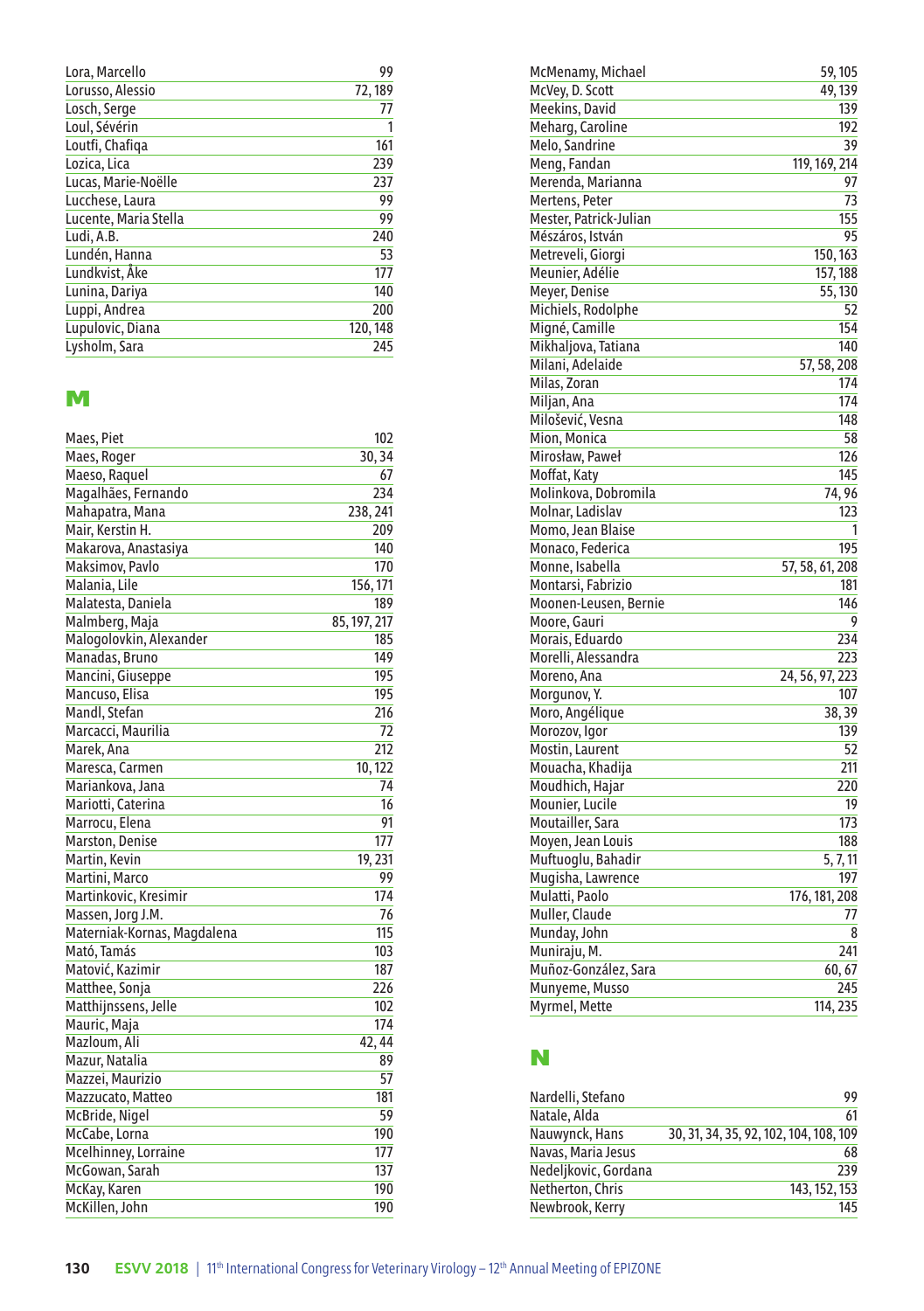| Nielsen, Jens     | 121          |
|-------------------|--------------|
| Nielsen, Ole      | 206          |
| Nieto, Raquel     | 75, 84, 86   |
| Nisreen, Okba M.A | 159          |
| Njouom, Richard   |              |
| Nokireki, Tiina   | 80           |
| Norlin, Veronica  | 143          |
| Noronha, Leela    | 139          |
| Nowotny, Norbert  | 76, 199, 233 |
| Nurmoja, Imbi     | 84           |

## O

| Obber, Federica           | 61                    |
|---------------------------|-----------------------|
| Oggiano, Annalisa         | 217                   |
| Oksanen, Antti            | 88                    |
| Olagnon, Laura            | 228                   |
| Olasz, Ferenc             | 95                    |
| Olech, Monika             | 115                   |
| Oliva, Justine            | 77                    |
| Oliveira, Amanda          | 234                   |
| Oliveira, Livia           | 234                   |
| Oliveira, Renato          | 234                   |
| Oliveira-Filho, Edmilson  | 167, 234              |
| Olofsson, Ann-Sophie      | 124                   |
| Olszewska-Tomczyk, Monika | 205, 207              |
| Oma, Veslemøy             | 235                   |
| Omar, Shadia              | 206                   |
| Oner, Eda Baldan          | 66,204                |
| Ono, Etsuro               | 23                    |
| Orłowska, Anna            | 47                    |
| Orsini, Massimiliano      | 195                   |
| Osinski, Zbigniew         | 115                   |
| Oura, Chris               | 32                    |
| Ozaki, Kinuyo             | 23                    |
| Ozan, Emre                | 3, 4, 5, 6, 7, 11, 12 |
| Ozkul, Aykut              | 6, 20, 21             |

## Ö

| Öhlund, Pontus |  |
|----------------|--|
|                |  |

## P

| Paboeuf, Frédéric           | 38, 39, 69    |
|-----------------------------|---------------|
| Palero, Ferrán              | 75            |
| Palya, Vilmos               | 103           |
| Paniccià, Marta             | 223           |
| Panzieri, Carmen            | 16            |
| Pariani, Elena              | 97            |
| Parida, Satya               | 238, 241      |
| Parzniewska-Jaworska. Marta | 115           |
| Pauly, Maude                | 77            |
| Pautienius, Arnoldas        | 111           |
| Pavlu, Barbora              | 74            |
| Peine, Sven                 | 55            |
| Pejsak, Zygmunt             | 89            |
| Pelletier, Claire           | 157, 158, 188 |
| Perera, Carmen Laura        | 60            |
| Pérez. Lester Josue         | 60            |
|                             |               |

| Pérez, Mónica             | 64,65                        |
|---------------------------|------------------------------|
| Pérez-Ramírez, Elisa      | 87,100                       |
| Perez-Simó, Marta         | 60,67                        |
| Perharic, Matko           | 174                          |
| Perrot, Philippe          | 173                          |
| Persson, Maria            | 124                          |
| Pestova, Yana             | 25                           |
| Petrić, Dušan             | 148                          |
| Petrini, Antonio          | 189                          |
| Petrini, Stefano          | 71                           |
| Petrov, Anja              | 130                          |
| Petrovic, Tamas           | 120, 148, 187                |
| Pettersson, John          | 197                          |
| Pez, Floriane             | 157, 158                     |
| Pezzoni, Giulia           | 164                          |
| Pfaff, Florian            | 256                          |
| Pfankuche, Vanessa Maria  | 55                           |
| Picard-Meyer, Evelyne     | 98                           |
| Pichler, Rudolf           | 246                          |
| Pierini, Ilaria           | 10                           |
| Pileviciene, Simona       | 46, 111                      |
| Pina-Pedrero, Sonia       | 68, 121                      |
| Pinarello, Valérie        | 173                          |
| Pinter, Adriano           | 33                           |
| Pinto, Marcelo            | 167                          |
| Plavšić, Budimir          | 187                          |
| Plevka, Pavel             | 216                          |
| Ploegaert, Tosca          | 146                          |
| Poelaert, Katrien         | 30, 31, 34, 35               |
| Pohlmann, Anne            | 127, 256                     |
| Polak, Mirosław           | 126                          |
| Polci, Andrea             | 195                          |
| Polywka, Susanne          | 55                           |
| Portugal, Raquel          | 143                          |
| Potkonjak, Aleksandar     | 148                          |
| Pourqier, Philippe        | 248                          |
| Pourquier, Philippe       | 211, 227, 228, 229, 230, 231 |
| Pozzi, Nathalie           | 38                           |
| Preiser, Wolfgang         | 79,226                       |
| Pridotkas, Gediminas      | 75, 111                      |
| Prodanov-Radulovic, Jasna | 120                          |
| Prosperi, Alice           | 56                           |
| Prutnikov, Pavel          | $\overline{25}$              |
| Pujols, Joan              | 159                          |
|                           |                              |

## Q

| Quéméner, Agnès | 218    |
|-----------------|--------|
| Qureshi, Mehnaz | 78.145 |
| Qviller, Lars   | 114    |

## R

| Rajko-Nenow, Paulina     | 50,78    |
|--------------------------|----------|
| Ramalho-Santos, Joao     | 149      |
| Ramishvili, Marine       | 171      |
| Ransburgh, Russel        | 139      |
| Rasmussen, Thomas Bruun  | 182, 198 |
| Rathakrishnan, Anusyah   | 153      |
| Real-Soldevilla, Gustavo | 26       |
| Rebel-Bauder, Barbara    | 216      |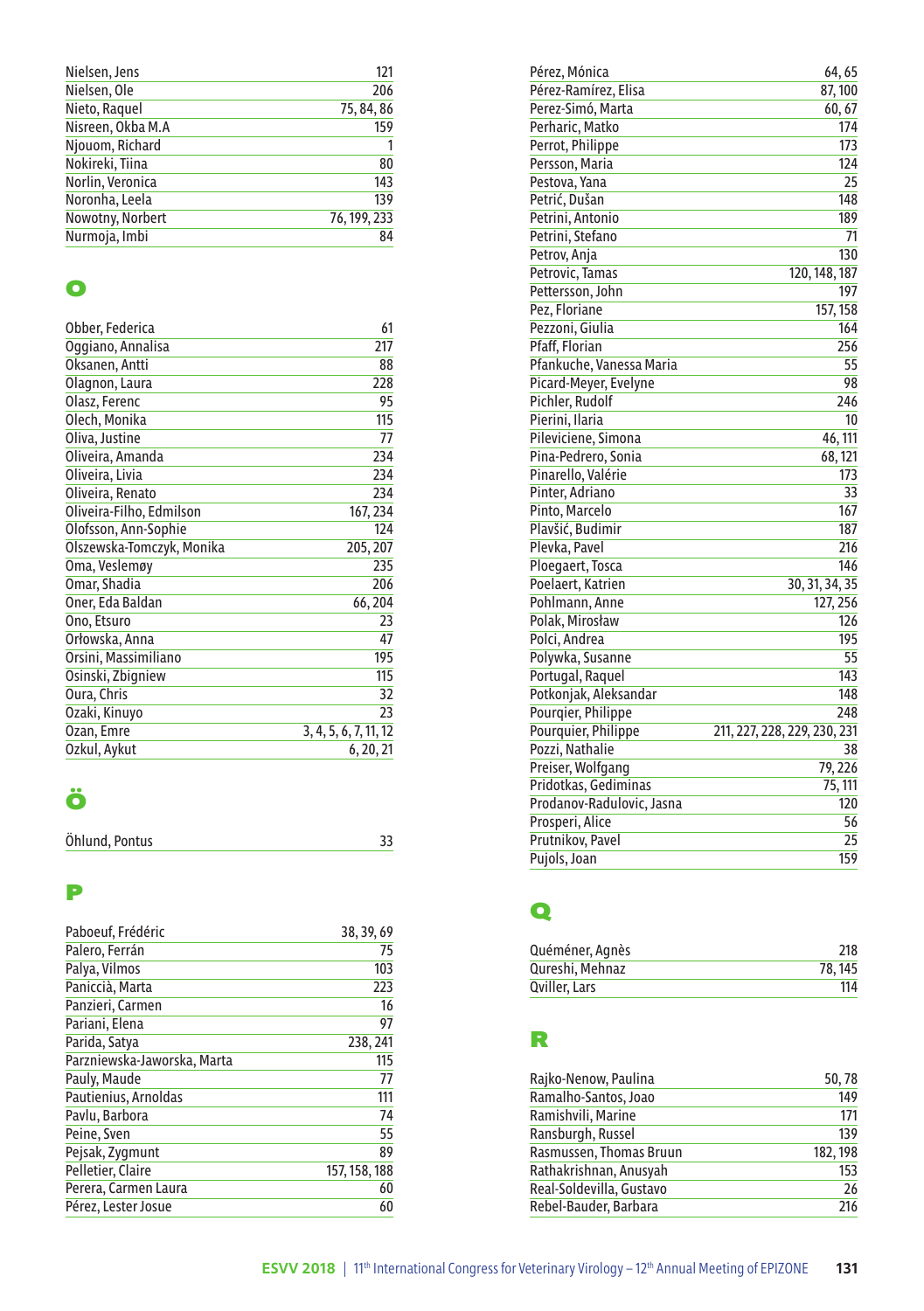| Rehage, Jürgen             | 55                           |
|----------------------------|------------------------------|
| Reimar, Johne              | 252                          |
| Reis, Ana-Luisa            | 143, 152                     |
| Reister-Hendricks, Lindsey | 49                           |
| Reiter, Lisa               | 209                          |
| Renson, Patricia           | 69                           |
| Revilla, Concepción        | 67                           |
| Ribeiro, Tania             | 149                          |
| Richt, Juergen             | 139                          |
| Riedel, Christiane         | 202, 203, 216, 243           |
| Ries, Christina            | 222                          |
| Rihtarič, Danijela         | 27                           |
| Rikula, Ulla               | 88                           |
| Rizzo, Giovanna            | 57,58                        |
| Robertet, Luc              | 219, 237                     |
| Robles, Ana                | 87,100                       |
| Roche, Mickaël             | 227                          |
| Rock, Daniel               | 185                          |
| Rodon, Jordi               | 65, 159                      |
| Rodriguez, Fernando        | 68                           |
| Rodriguez, Javier M        | 68                           |
| Roelke-Parker, Melody      | 206                          |
| Rola, Jerzy                | 47,62                        |
| Rolesu, Sandro             | 81, 91                       |
| Roost, Ashley J.C.         | 138                          |
| Rose, Nicolas              | 38, 39, 69                   |
| Rosell, Rosa               | 60                           |
| Rosignoli, Carlo           | 97                           |
| Rossignol, Christelle      | 39                           |
| Rossmanith, Peter          | 155                          |
| Rozde, leva                | 84                           |
| Ruczizka, Ursula           | 209                          |
| Ruder, Mark                | 49                           |
| Rümenapf, Till             | 175, 202, 203, 209, 216, 243 |

## S

| Saalmüller, Armin             | 172, 209 |
|-------------------------------|----------|
| Sadeuh Mba, Serge Alain       |          |
| Saegerman, Claude             | 113      |
| Safi, Ebtesam                 | 233      |
| Sahindokuyucu, Ismail         | 5        |
| Sailleau, Corinne             | 18       |
| Sajewicz-Krukowska, Joanna    | 160      |
| Salamunova, Slavomira         | 123      |
| Salas, Maria Luisa            | 68       |
| Salnikov, N.                  | 107      |
| Salomskas, Algirdas           | 111      |
| Salviato, Annalisa            | 58       |
| Samojlovic, Milena            | 120, 148 |
| Sanchez-Cordon, Pedro         | 143, 152 |
| Sánchez-Vizcaíno, Jose-Manuel | 86, 257  |
| Sanders, Christopher          | 78, 145  |
| Santos, Debora                | 167      |
| Sanz-Bernardo, Beatriz        | 78,240   |
| Saporiti, Viviane             | 159      |
| Sassu, Elena                  | 209, 246 |
| Saviane, Alessio              | 201      |
| Savić, Sara                   | 148      |
| Savini, Giovanni              | 72, 189  |
| Savoric, Juraj                | 174      |
| Schachner, Anna               | 212      |
|                               |          |

| Schiavo, Mattia                               | 99            |
|-----------------------------------------------|---------------|
| Schirtzinger, Erin                            | 139           |
| Schivo, Alessia                               | 61            |
| Schlottau, Kore                               | 127           |
| Schoeman, Martinus Corrie                     | 226           |
| Scholes, Sandra F. E.                         | 127           |
| Schwarz, Lukas                                | 243           |
| Scolamacchia, Francesca                       | 176, 181, 208 |
| Segalés, Joaquim                              | 64, 65, 159   |
| Seitz, Kerstin                                | 216, 243      |
| Seitz, Maren                                  | 119           |
| Sellal, Eric                                  | 157, 158, 188 |
| Selvaraj, M.                                  | 238, 241      |
| Selyaninov, Yuri                              | 135           |
| Sensi, Marco                                  | 10, 16        |
| Sereda, Alexey                                | 70            |
| Settypalli, Tirumala BK                       | 249, 250      |
| Seuberlich, Torsten                           | 36,37         |
| Sevinc, Seçil                                 | 183           |
| Sevskikh, Timofey                             | 135           |
| Sghaier, Soufien                              | 72            |
| Shin, Dai-Lun                                 | 168, 169      |
| Shisler, Joanna                               | 153           |
| Siebert, Ursula                               | 168           |
| Silenti, Valentina                            | 223           |
| Singanallur, Nagendrakumar                    | 29, 240       |
| Sisteré-Oró, Marta                            | 121           |
| Slinina, Klavdiya                             | 106           |
| Sloet van Oldruitenborgh-Oosterbaan, Marianne | 236           |
| Smith, Robert                                 | 177           |
| Smreczak, Marcin                              | 47            |
| Smyth, Victoria                               | 190, 192, 193 |
| Snoeck, Chantal                               | 77            |
| Soboll Hussey, Gisela                         | 34            |
| Socha, Wojciech                               | 62            |
| Soler, Alejandro                              | 75, 84, 86    |
| Sologub, Vladimir                             | 112           |
| Sommer, Julia                                 | 155           |
| Soubies, Sébastien Mathieu                    | 48            |
| Souvestre, Marie                              | 219           |
| Sozzi, Enrica                                 | 24,56         |
| Spancerniene, Ugne                            | 51            |
| Spina, Fernando                               | 195           |
| Sprygin, Alexander                            | 25            |
| Stadler, Maria                                | 172, 209      |
| Stankevicius, Arunas                          | 51, 111       |
| Staresina, Vilim                              | 174           |
| Steensels, Mieke                              | 141           |
| Steinbach, Falko                              | 136, 137      |
| Stenberg, Hedvig                              | 85            |
| Stevanovic, Vladimir                          | 174           |
| Stiasny, Karin                                | 199           |
| Stokstad, Maria                               | 235           |
| Stourm, Sophie                                | 225, 251      |
| Strandbygaard, Bertel                         |               |
| Streimikyte, Zaneta                           | 198<br>111    |
|                                               |               |
| Sukher, M.                                    | 107           |
| Suliman, Tasnim                               | 79            |
| Sunwoo, Sun Young                             | 139           |
| Svensson, Anna                                | 196           |
| Symth, Victoria                               | 191           |
| Szalay, Dóra                                  | 95            |
| Szczotka, Maria                               | 125           |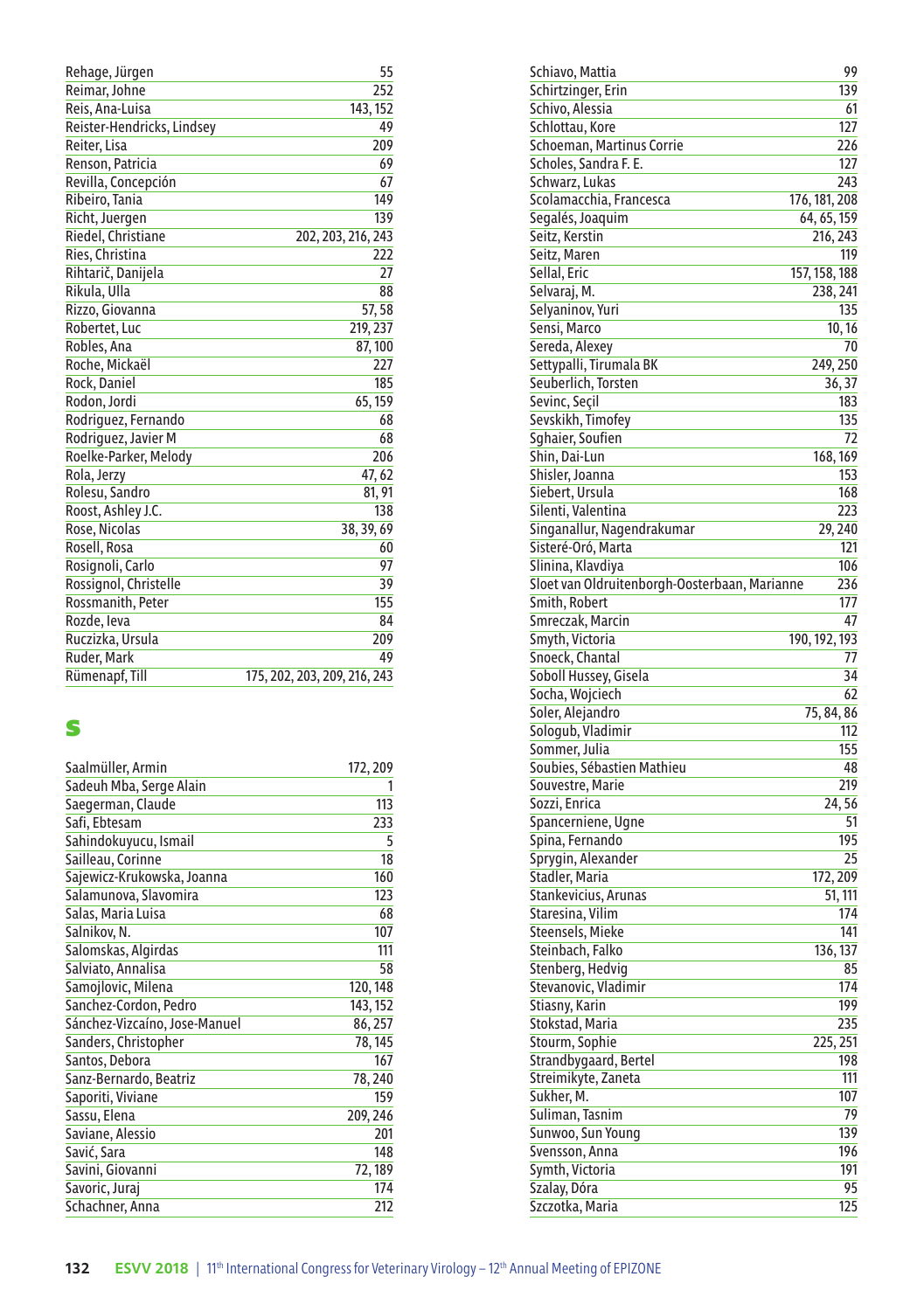| 148, 187 |
|----------|
| 28       |
| 98, 128  |
| 216      |
|          |

## Ś

| Śmietanka, Krzysztof | 205, 207 |
|----------------------|----------|
| Świętoń, Edyta       | 205, 207 |

## T

| Takamatsu, Haru-Hisa   | 143                   |
|------------------------|-----------------------|
| <b>Tamer, Cuneyt</b>   | 3, 4, 5, 6, 7, 11, 12 |
| Tammiranta, Niina      | 80                    |
| Tarasiuk, Karolina     | 205, 207              |
| Tassoni, Luca          | 58                    |
| Tavadze, Viktoria      | 156                   |
| Taylor, Geraldine      | 143                   |
| Te, Nigeer             | 64, 65, 159           |
| Teillet, Aurore        | 224                   |
| Temmam, Sarah          | 173                   |
| Teodori, Liana         | 189                   |
| Testi, Silvia          | 24                    |
| Tettamanti, Gianluca   | 201                   |
| Thaller, Denise        | 76                    |
| Theuns, Sebastiaan     | 102, 104              |
| Tigilauri, Tamar       | 247                   |
| Timurkan, Mehmet Ozkan | 13, 14, 15            |
| Todd, Danny            | 193                   |
| Toklikishvili, Natela  | 247                   |
| Toma, Luciano          | 195                   |
| Tong, Jie              | 119                   |
| Tonon, Francesco       | 58                    |
| Top, Sokunthea         | 221                   |
| Toplak, Ivan           | 27, 28                |
| Torresi, Claudia       | 217                   |
| Torsson, Emeli         | 150                   |
| Tounkara, Kadidia      | 249                   |
| Tråvén, Madeleine      | 196                   |
| Trudgett, James        | 192, 193              |
| Trujillo, Jessie       | 139                   |
| Tullman, Edan          | 185                   |
| <b>Tully, Matt</b>     | 78                    |
| Tuncer Göktuna, Pelin  | 66                    |
| Tuppurainen, Eva       | 248                   |

## U

| Ulas, Nergis     | 14    |
|------------------|-------|
| Ulrich, Kristina | 12    |
| Ulrich, Reiner   | 170   |
| Urbaniak, Kinga  | 139   |
| Url, Angelika    | 216   |
| Usadov. T.       | 107   |
| Ustulin, Martina | 57.58 |

| Valas, Stephen                    | 225, 251                                                                                                                                                                                                                                                                                                                                                                                                                                                                                                                                                                                                                                                                                                                                                                                                                                                                                                                                          |
|-----------------------------------|---------------------------------------------------------------------------------------------------------------------------------------------------------------------------------------------------------------------------------------------------------------------------------------------------------------------------------------------------------------------------------------------------------------------------------------------------------------------------------------------------------------------------------------------------------------------------------------------------------------------------------------------------------------------------------------------------------------------------------------------------------------------------------------------------------------------------------------------------------------------------------------------------------------------------------------------------|
| Valentin-Weigand, Peter           | 119, 168, 169                                                                                                                                                                                                                                                                                                                                                                                                                                                                                                                                                                                                                                                                                                                                                                                                                                                                                                                                     |
| Van Cleemput, Jolien              | 30, 31, 34, 35                                                                                                                                                                                                                                                                                                                                                                                                                                                                                                                                                                                                                                                                                                                                                                                                                                                                                                                                    |
| Van den Broeck, Wim               | 30                                                                                                                                                                                                                                                                                                                                                                                                                                                                                                                                                                                                                                                                                                                                                                                                                                                                                                                                                |
| Van der Poel, Wim                 | 144                                                                                                                                                                                                                                                                                                                                                                                                                                                                                                                                                                                                                                                                                                                                                                                                                                                                                                                                               |
|                                   | 92                                                                                                                                                                                                                                                                                                                                                                                                                                                                                                                                                                                                                                                                                                                                                                                                                                                                                                                                                |
|                                   | 236                                                                                                                                                                                                                                                                                                                                                                                                                                                                                                                                                                                                                                                                                                                                                                                                                                                                                                                                               |
|                                   | 102                                                                                                                                                                                                                                                                                                                                                                                                                                                                                                                                                                                                                                                                                                                                                                                                                                                                                                                                               |
|                                   | 31                                                                                                                                                                                                                                                                                                                                                                                                                                                                                                                                                                                                                                                                                                                                                                                                                                                                                                                                                |
|                                   | 154                                                                                                                                                                                                                                                                                                                                                                                                                                                                                                                                                                                                                                                                                                                                                                                                                                                                                                                                               |
|                                   | 102                                                                                                                                                                                                                                                                                                                                                                                                                                                                                                                                                                                                                                                                                                                                                                                                                                                                                                                                               |
|                                   | 202                                                                                                                                                                                                                                                                                                                                                                                                                                                                                                                                                                                                                                                                                                                                                                                                                                                                                                                                               |
|                                   | 187                                                                                                                                                                                                                                                                                                                                                                                                                                                                                                                                                                                                                                                                                                                                                                                                                                                                                                                                               |
|                                   | 173                                                                                                                                                                                                                                                                                                                                                                                                                                                                                                                                                                                                                                                                                                                                                                                                                                                                                                                                               |
|                                   | 121                                                                                                                                                                                                                                                                                                                                                                                                                                                                                                                                                                                                                                                                                                                                                                                                                                                                                                                                               |
|                                   | 157, 158                                                                                                                                                                                                                                                                                                                                                                                                                                                                                                                                                                                                                                                                                                                                                                                                                                                                                                                                          |
|                                   | 17                                                                                                                                                                                                                                                                                                                                                                                                                                                                                                                                                                                                                                                                                                                                                                                                                                                                                                                                                |
|                                   | 64, 65, 121, 159                                                                                                                                                                                                                                                                                                                                                                                                                                                                                                                                                                                                                                                                                                                                                                                                                                                                                                                                  |
|                                   | 144                                                                                                                                                                                                                                                                                                                                                                                                                                                                                                                                                                                                                                                                                                                                                                                                                                                                                                                                               |
|                                   | 18                                                                                                                                                                                                                                                                                                                                                                                                                                                                                                                                                                                                                                                                                                                                                                                                                                                                                                                                                |
|                                   | 148, 187                                                                                                                                                                                                                                                                                                                                                                                                                                                                                                                                                                                                                                                                                                                                                                                                                                                                                                                                          |
|                                   | 149                                                                                                                                                                                                                                                                                                                                                                                                                                                                                                                                                                                                                                                                                                                                                                                                                                                                                                                                               |
|                                   | 123                                                                                                                                                                                                                                                                                                                                                                                                                                                                                                                                                                                                                                                                                                                                                                                                                                                                                                                                               |
|                                   | 75, 87, 94, 100                                                                                                                                                                                                                                                                                                                                                                                                                                                                                                                                                                                                                                                                                                                                                                                                                                                                                                                                   |
|                                   | 24                                                                                                                                                                                                                                                                                                                                                                                                                                                                                                                                                                                                                                                                                                                                                                                                                                                                                                                                                |
|                                   | 57,58                                                                                                                                                                                                                                                                                                                                                                                                                                                                                                                                                                                                                                                                                                                                                                                                                                                                                                                                             |
|                                   | 18                                                                                                                                                                                                                                                                                                                                                                                                                                                                                                                                                                                                                                                                                                                                                                                                                                                                                                                                                |
|                                   | 42, 44                                                                                                                                                                                                                                                                                                                                                                                                                                                                                                                                                                                                                                                                                                                                                                                                                                                                                                                                            |
|                                   | 219, 237                                                                                                                                                                                                                                                                                                                                                                                                                                                                                                                                                                                                                                                                                                                                                                                                                                                                                                                                          |
|                                   | 29, 240                                                                                                                                                                                                                                                                                                                                                                                                                                                                                                                                                                                                                                                                                                                                                                                                                                                                                                                                           |
|                                   | 104                                                                                                                                                                                                                                                                                                                                                                                                                                                                                                                                                                                                                                                                                                                                                                                                                                                                                                                                               |
|                                   |                                                                                                                                                                                                                                                                                                                                                                                                                                                                                                                                                                                                                                                                                                                                                                                                                                                                                                                                                   |
|                                   |                                                                                                                                                                                                                                                                                                                                                                                                                                                                                                                                                                                                                                                                                                                                                                                                                                                                                                                                                   |
|                                   |                                                                                                                                                                                                                                                                                                                                                                                                                                                                                                                                                                                                                                                                                                                                                                                                                                                                                                                                                   |
|                                   |                                                                                                                                                                                                                                                                                                                                                                                                                                                                                                                                                                                                                                                                                                                                                                                                                                                                                                                                                   |
|                                   | 236                                                                                                                                                                                                                                                                                                                                                                                                                                                                                                                                                                                                                                                                                                                                                                                                                                                                                                                                               |
|                                   | 236                                                                                                                                                                                                                                                                                                                                                                                                                                                                                                                                                                                                                                                                                                                                                                                                                                                                                                                                               |
|                                   | 159                                                                                                                                                                                                                                                                                                                                                                                                                                                                                                                                                                                                                                                                                                                                                                                                                                                                                                                                               |
|                                   | 138                                                                                                                                                                                                                                                                                                                                                                                                                                                                                                                                                                                                                                                                                                                                                                                                                                                                                                                                               |
|                                   | 138                                                                                                                                                                                                                                                                                                                                                                                                                                                                                                                                                                                                                                                                                                                                                                                                                                                                                                                                               |
|                                   |                                                                                                                                                                                                                                                                                                                                                                                                                                                                                                                                                                                                                                                                                                                                                                                                                                                                                                                                                   |
|                                   |                                                                                                                                                                                                                                                                                                                                                                                                                                                                                                                                                                                                                                                                                                                                                                                                                                                                                                                                                   |
|                                   |                                                                                                                                                                                                                                                                                                                                                                                                                                                                                                                                                                                                                                                                                                                                                                                                                                                                                                                                                   |
|                                   |                                                                                                                                                                                                                                                                                                                                                                                                                                                                                                                                                                                                                                                                                                                                                                                                                                                                                                                                                   |
|                                   | 110                                                                                                                                                                                                                                                                                                                                                                                                                                                                                                                                                                                                                                                                                                                                                                                                                                                                                                                                               |
|                                   | 98                                                                                                                                                                                                                                                                                                                                                                                                                                                                                                                                                                                                                                                                                                                                                                                                                                                                                                                                                |
|                                   | 141                                                                                                                                                                                                                                                                                                                                                                                                                                                                                                                                                                                                                                                                                                                                                                                                                                                                                                                                               |
|                                   | 12                                                                                                                                                                                                                                                                                                                                                                                                                                                                                                                                                                                                                                                                                                                                                                                                                                                                                                                                                |
|                                   | 108,109                                                                                                                                                                                                                                                                                                                                                                                                                                                                                                                                                                                                                                                                                                                                                                                                                                                                                                                                           |
|                                   | 12                                                                                                                                                                                                                                                                                                                                                                                                                                                                                                                                                                                                                                                                                                                                                                                                                                                                                                                                                |
|                                   | 76, 199, 243                                                                                                                                                                                                                                                                                                                                                                                                                                                                                                                                                                                                                                                                                                                                                                                                                                                                                                                                      |
|                                   | 114                                                                                                                                                                                                                                                                                                                                                                                                                                                                                                                                                                                                                                                                                                                                                                                                                                                                                                                                               |
|                                   | 37                                                                                                                                                                                                                                                                                                                                                                                                                                                                                                                                                                                                                                                                                                                                                                                                                                                                                                                                                |
|                                   | 127                                                                                                                                                                                                                                                                                                                                                                                                                                                                                                                                                                                                                                                                                                                                                                                                                                                                                                                                               |
|                                   | 246                                                                                                                                                                                                                                                                                                                                                                                                                                                                                                                                                                                                                                                                                                                                                                                                                                                                                                                                               |
|                                   | 77                                                                                                                                                                                                                                                                                                                                                                                                                                                                                                                                                                                                                                                                                                                                                                                                                                                                                                                                                |
|                                   | 139                                                                                                                                                                                                                                                                                                                                                                                                                                                                                                                                                                                                                                                                                                                                                                                                                                                                                                                                               |
| Witte, Anna Kristina              | 155                                                                                                                                                                                                                                                                                                                                                                                                                                                                                                                                                                                                                                                                                                                                                                                                                                                                                                                                               |
| Woźniakowski, Grzegorz            | 84, 86, 89                                                                                                                                                                                                                                                                                                                                                                                                                                                                                                                                                                                                                                                                                                                                                                                                                                                                                                                                        |
|                                   |                                                                                                                                                                                                                                                                                                                                                                                                                                                                                                                                                                                                                                                                                                                                                                                                                                                                                                                                                   |
| Wu, Nai-Huei<br>Wylezich, Claudia | 119, 168, 169<br>256                                                                                                                                                                                                                                                                                                                                                                                                                                                                                                                                                                                                                                                                                                                                                                                                                                                                                                                              |
|                                   | Van Khuong, Thuong<br>Van Maanen, Kees<br>Vandenhole, Marilou<br>Vanderheijden, Nathalie<br>Vanhomwegen, Jessica<br>Vanmechelen, Bert<br>Vasishtan, Daven<br>Vasković, Nikola<br>Vayssier-Taussat, Muriel<br>Veljkovic, Veljko<br>Ventosa, Jérôme<br>Vepkhvadze, Nino<br>Vergara-Alert, Júlia<br>Verheij, Eline<br>Viarouge, Cyril<br>Vidanovic, Dejan<br>Vieira-Pires, Alexandre<br>Vilcek, Stefan<br>Villalba, Amalia<br>Vinco, Leonardo James<br>Vio, Denis<br>Vitour, Damien<br>Vlasova, Natalia<br>Volmer, Romain<br>Vosloo, Wilna<br>Vyt, Philip<br>van den Wollenberg, Linda<br>van der Zaag, Ellen<br>van Dieren, Brenda<br>van Gennip, René G.P.<br>van Rijn, Piet A.<br>w<br>Wallgren, Per<br>Wasniewski, Marine<br>Wattiau, Pierre<br>Wehner, Stefanie<br>Wei, Ruifang<br>Weidmann, Manfred<br>Weissenböck, Herbert<br>Weli, Simon<br>Werder, Simea<br>Wernike, Kerstin<br>Wijewardana, Viskam<br>Wildschutz, Félix<br>Wilson, William |

## v

| van den Wollenberg, Linda | 236 |
|---------------------------|-----|
| van der Zaag, Ellen       | 236 |
| van Dieren, Brenda        | 159 |
| van Gennip, René G.P.     | 138 |
| van Rijn, Piet A.         | 138 |

## W

| Wallgren, Per          | 110           |
|------------------------|---------------|
| Wasniewski, Marine     | 98            |
| Wattiau. Pierre        | 141           |
| Wehner, Stefanie       | 12            |
| Wei, Ruifang           | 108,109       |
| Weidmann, Manfred      | 12            |
| Weissenböck, Herbert   | 76, 199, 243  |
| Weli, Simon            | 114           |
| Werder, Simea          | 37            |
| Wernike, Kerstin       | 127           |
| Wijewardana, Viskam    | 246           |
| Wildschutz, Félix      | 77            |
| Wilson, William        | 139           |
| Witte, Anna Kristina   | 155           |
| Woźniakowski, Grzegorz | 84, 86, 89    |
| Wu. Nai-Huei           | 119, 168, 169 |
| Wylezich, Claudia      | 256           |